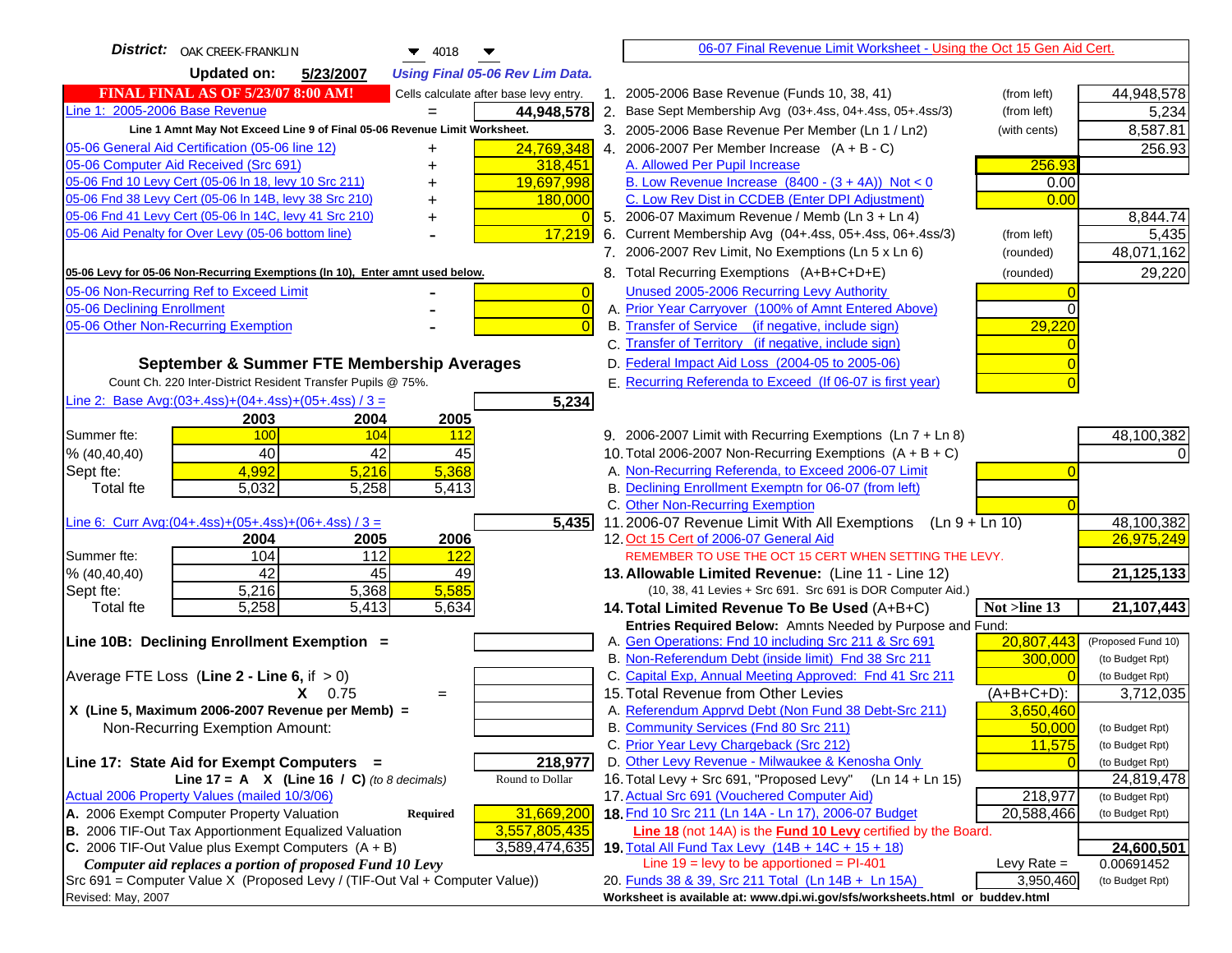| <b>DPI</b> Reconciliation                                                 |                                                        |  |  |
|---------------------------------------------------------------------------|--------------------------------------------------------|--|--|
|                                                                           | In order for the reconciliation to work properly, the  |  |  |
|                                                                           | PI-401 must have been filed with the Department.       |  |  |
| Numbers appearing in the green boxes below are actual, district-submitted |                                                        |  |  |
| 2007 PI-401 data.                                                         |                                                        |  |  |
| Do not type in these fields.                                              |                                                        |  |  |
|                                                                           |                                                        |  |  |
| Fund 10, PI-401                                                           | 20,588,466.00                                          |  |  |
| Fund 38, PI-401                                                           | 300,000.00                                             |  |  |
| Fund 41, PI-401                                                           | 0.00                                                   |  |  |
|                                                                           | 20,888,466.00                                          |  |  |
|                                                                           |                                                        |  |  |
| Chargeback, PI-401                                                        | 11,575.00                                              |  |  |
| Fund 39, PI-401                                                           | 3,650,460.00                                           |  |  |
| <b>Fund 80, PI-401</b>                                                    | 50,000.00                                              |  |  |
| Fund 48/Other, PI-401                                                     | 0.00                                                   |  |  |
| Total, PI-401                                                             | 24,600,501.00                                          |  |  |
|                                                                           |                                                        |  |  |
|                                                                           |                                                        |  |  |
| <b>Computer Aid</b>                                                       | $218,977.00 \leftarrow \leftarrow \text{don't change}$ |  |  |
|                                                                           | <b>Results</b>                                         |  |  |
| 0                                                                         | 0                                                      |  |  |
| You have underlevied by:                                                  | 17,690                                                 |  |  |
| 0                                                                         |                                                        |  |  |
|                                                                           |                                                        |  |  |
| All of your underlevy is eligible for carryover.                          |                                                        |  |  |
|                                                                           |                                                        |  |  |
|                                                                           |                                                        |  |  |
| 0                                                                         |                                                        |  |  |
|                                                                           |                                                        |  |  |
|                                                                           | $\mathbf{0}$                                           |  |  |
|                                                                           |                                                        |  |  |
|                                                                           |                                                        |  |  |
|                                                                           |                                                        |  |  |
| 0                                                                         |                                                        |  |  |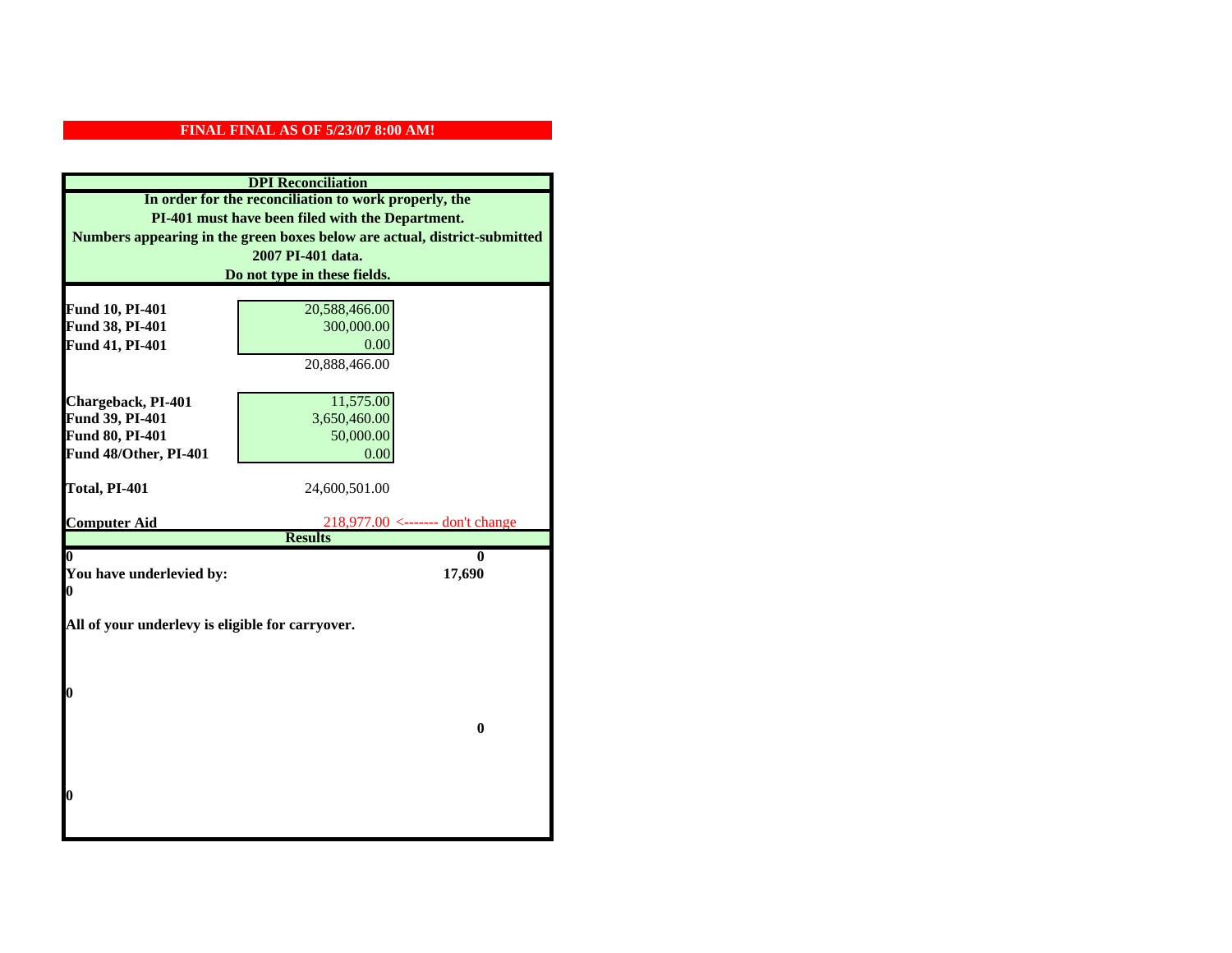| District:   OAKFIELD<br>$\blacktriangledown$ 4025                                   |                | 06-07 Final Revenue Limit Worksheet - Using the Oct 15 Gen Aid Cert.                                               |                |                    |
|-------------------------------------------------------------------------------------|----------------|--------------------------------------------------------------------------------------------------------------------|----------------|--------------------|
| <b>Updated on:</b><br>5/23/2007<br><b>Using Final 05-06 Rev Lim Data.</b>           |                |                                                                                                                    |                |                    |
| <b>FINAL FINAL AS OF 5/23/07 8:00 AM!</b><br>Cells calculate after base levy entry. |                | 1. 2005-2006 Base Revenue (Funds 10, 38, 41)                                                                       | (from left)    | 4,972,626          |
| Line 1: 2005-2006 Base Revenue<br>4,972,626                                         |                | 2. Base Sept Membership Avg (03+.4ss, 04+.4ss, 05+.4ss/3)                                                          | (from left)    | 586                |
| Line 1 Amnt May Not Exceed Line 9 of Final 05-06 Revenue Limit Worksheet.           |                | 3. 2005-2006 Base Revenue Per Member (Ln 1 / Ln2)                                                                  | (with cents)   | 8,485.71           |
| 4,206,102<br>05-06 General Aid Certification (05-06 line 12)                        |                | 4. 2006-2007 Per Member Increase $(A + B - C)$                                                                     |                | 256.93             |
| 05-06 Computer Aid Received (Src 691)<br>1,316                                      |                | A. Allowed Per Pupil Increase                                                                                      | 256.93         |                    |
| 05-06 Fnd 10 Levy Cert (05-06 In 18, levy 10 Src 211)<br>834,401                    |                | B. Low Revenue Increase $(8400 - (3 + 4A))$ Not < 0                                                                | 0.00           |                    |
| 05-06 Fnd 38 Levy Cert (05-06 In 14B, levy 38 Src 210)                              |                | C. Low Rev Dist in CCDEB (Enter DPI Adjustment)                                                                    | 0.00           |                    |
| 05-06 Fnd 41 Levy Cert (05-06 In 14C, levy 41 Src 210)<br>٠                         | $\Omega$       | 5. 2006-07 Maximum Revenue / Memb (Ln 3 + Ln 4)                                                                    |                | 8,742.64           |
| 05-06 Aid Penalty for Over Levy (05-06 bottom line)<br>1,307                        | 6.             | Current Membership Avg (04+.4ss, 05+.4ss, 06+.4ss/3)                                                               | (from left)    | 569                |
|                                                                                     |                | 7. 2006-2007 Rev Limit, No Exemptions (Ln 5 x Ln 6)                                                                | (rounded)      | 4,974,562          |
| 05-06 Levy for 05-06 Non-Recurring Exemptions (In 10), Enter amnt used below.       |                | 8. Total Recurring Exemptions (A+B+C+D+E)                                                                          | (rounded)      | 0                  |
| 05-06 Non-Recurring Ref to Exceed Limit                                             | $\overline{0}$ | Unused 2005-2006 Recurring Levy Authority                                                                          |                |                    |
| 67,886<br>05-06 Declining Enrollment                                                |                | A. Prior Year Carryover (100% of Amnt Entered Above)                                                               | $\Omega$       |                    |
| 05-06 Other Non-Recurring Exemption                                                 | $\Omega$       | B. Transfer of Service (if negative, include sign)                                                                 |                |                    |
|                                                                                     |                | C. Transfer of Territory (if negative, include sign)                                                               |                |                    |
| September & Summer FTE Membership Averages                                          |                | D. Federal Impact Aid Loss (2004-05 to 2005-06)                                                                    |                |                    |
| Count Ch. 220 Inter-District Resident Transfer Pupils @ 75%.                        |                | E. Recurring Referenda to Exceed (If 06-07 is first year)                                                          |                |                    |
| Line 2: Base Avg: (03+.4ss) + (04+.4ss) + (05+.4ss) / 3 =<br>586                    |                |                                                                                                                    |                |                    |
| 2003<br>2004<br>2005                                                                |                |                                                                                                                    |                |                    |
| 36<br>33<br>Summer fte:<br>32                                                       |                | 9. 2006-2007 Limit with Recurring Exemptions (Ln 7 + Ln 8)                                                         |                | 4,974,562          |
| 14<br>13<br>13<br>% (40, 40, 40)                                                    |                | 10. Total 2006-2007 Non-Recurring Exemptions $(A + B + C)$                                                         |                | 413,654            |
| 580<br>578<br>559<br>Sept fte:                                                      |                | A. Non-Recurring Referenda, to Exceed 2006-07 Limit                                                                | 300,000        |                    |
| 594<br>591<br>572<br>Total fte                                                      |                | B. Declining Enrollment Exemptn for 06-07 (from left)                                                              | 113,654        |                    |
|                                                                                     |                | C. Other Non-Recurring Exemption                                                                                   |                |                    |
| Line 6: Curr Avg: $(04+.4ss)+(05+.4ss)+(06+.4ss)/3 =$                               | 5691           | 11.2006-07 Revenue Limit With All Exemptions<br>(Ln 9 + Ln 10)                                                     |                | 5,388,216          |
| 2005<br>2006<br>2004                                                                |                | 12. Oct 15 Cert of 2006-07 General Aid                                                                             |                | 4,048,471          |
| 33<br>32<br>Summer fte:<br>27                                                       |                | REMEMBER TO USE THE OCT 15 CERT WHEN SETTING THE LEVY.                                                             |                |                    |
| $\overline{13}$<br>$\overline{13}$<br>% (40, 40, 40)<br>11                          |                | 13. Allowable Limited Revenue: (Line 11 - Line 12)                                                                 |                | 1,339,745          |
| 559<br>532<br>578<br>Sept fte:                                                      |                | (10, 38, 41 Levies + Src 691. Src 691 is DOR Computer Aid.)                                                        |                |                    |
| 591<br>$\overline{572}$<br>543<br>Total fte                                         |                | 14. Total Limited Revenue To Be Used (A+B+C)                                                                       | Not >line 13   | 1,339,745          |
| 113,654<br>Line 10B: Declining Enrollment Exemption =                               |                | Entries Required Below: Amnts Needed by Purpose and Fund:<br>A. Gen Operations: Fnd 10 including Src 211 & Src 691 | 1,339,745      | (Proposed Fund 10) |
|                                                                                     |                | B. Non-Referendum Debt (inside limit) Fnd 38 Src 211                                                               | $\Omega$       | (to Budget Rpt)    |
| Average FTE Loss (Line $2 -$ Line 6, if $> 0$ )<br>17                               |                | C. Capital Exp, Annual Meeting Approved: Fnd 41 Src 211                                                            |                | (to Budget Rpt)    |
| $X = 0.75$<br>$=$                                                                   | 13             | 15. Total Revenue from Other Levies                                                                                | $(A+B+C+D)$ :  | 527,625            |
| 8,742.64<br>X (Line 5, Maximum 2006-2007 Revenue per Memb) =                        |                | A. Referendum Apprvd Debt (Non Fund 38 Debt-Src 211)                                                               | 517,625        |                    |
| 113,654<br>Non-Recurring Exemption Amount:                                          |                | B. Community Services (Fnd 80 Src 211)                                                                             | 10.000         | (to Budget Rpt)    |
|                                                                                     |                | C. Prior Year Levy Chargeback (Src 212)                                                                            | $\overline{0}$ | (to Budget Rpt)    |
| Line 17: State Aid for Exempt Computers =<br>1,698                                  |                | D. Other Levy Revenue - Milwaukee & Kenosha Only                                                                   | $\Omega$       | (to Budget Rpt)    |
| Line 17 = A $X$ (Line 16 / C) (to 8 decimals)<br>Round to Dollar                    |                | 16. Total Levy + Src 691, "Proposed Levy"<br>(Ln 14 + Ln 15)                                                       |                | 1,867,370          |
| Actual 2006 Property Values (mailed 10/3/06)                                        |                | 17. Actual Src 691 (Vouchered Computer Aid)                                                                        | 1,698          | (to Budget Rpt)    |
| A. 2006 Exempt Computer Property Valuation<br>167,600<br>Required                   |                | 18. Fnd 10 Src 211 (Ln 14A - Ln 17), 2006-07 Budget                                                                | 1,338,047      | (to Budget Rpt)    |
| B. 2006 TIF-Out Tax Apportionment Equalized Valuation<br>184,198,136                |                | Line 18 (not 14A) is the Fund 10 Levy certified by the Board.                                                      |                |                    |
| C. 2006 TIF-Out Value plus Exempt Computers $(A + B)$<br>184,365,736                |                | 19. Total All Fund Tax Levy (14B + 14C + 15 + 18)                                                                  |                | 1,865,672          |
| Computer aid replaces a portion of proposed Fund 10 Levy                            |                | Line $19$ = levy to be apportioned = PI-401                                                                        | Levy Rate $=$  | 0.01012861         |
| Src 691 = Computer Value X (Proposed Levy / (TIF-Out Val + Computer Value))         |                | 20. Funds 38 & 39, Src 211 Total (Ln 14B + Ln 15A)                                                                 | 517,625        | (to Budget Rpt)    |
| Revised: May, 2007                                                                  |                | Worksheet is available at: www.dpi.wi.gov/sfs/worksheets.html or buddev.html                                       |                |                    |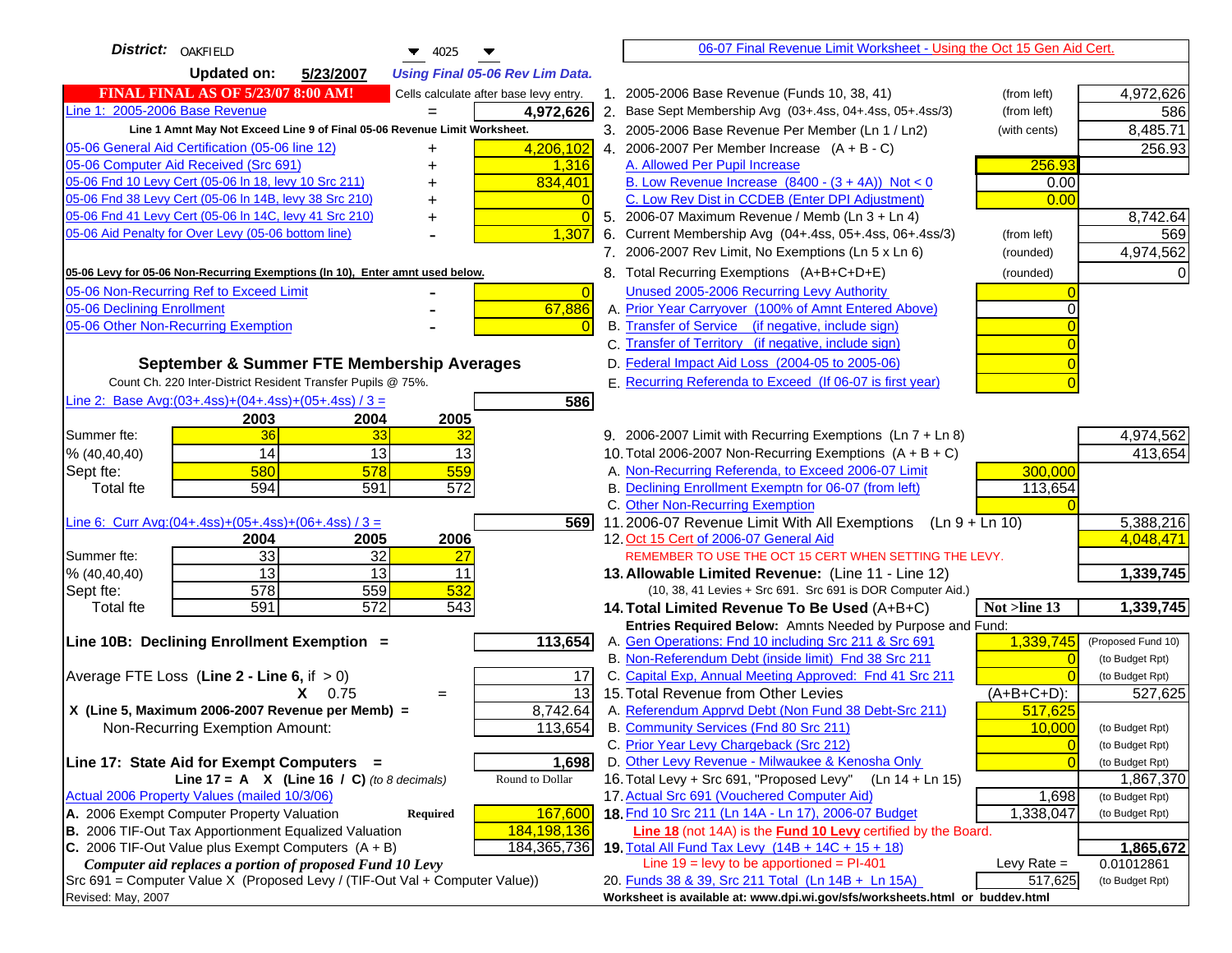| <b>DPI</b> Reconciliation                                                                                                                                                                                   |                                     |  |                              |              |  |
|-------------------------------------------------------------------------------------------------------------------------------------------------------------------------------------------------------------|-------------------------------------|--|------------------------------|--------------|--|
| In order for the reconciliation to work properly, the<br>PI-401 must have been filed with the Department.<br>Numbers appearing in the green boxes below are actual, district-submitted<br>2007 PI-401 data. |                                     |  |                              |              |  |
|                                                                                                                                                                                                             |                                     |  | Do not type in these fields. |              |  |
|                                                                                                                                                                                                             |                                     |  |                              |              |  |
|                                                                                                                                                                                                             |                                     |  | Fund 10, PI-401              | 1,338,047.00 |  |
| Fund 38, PI-401                                                                                                                                                                                             | 0.00                                |  |                              |              |  |
| Fund 41, PI-401                                                                                                                                                                                             | 0.00                                |  |                              |              |  |
|                                                                                                                                                                                                             | 1,338,047.00                        |  |                              |              |  |
| Chargeback, PI-401                                                                                                                                                                                          | 0.00                                |  |                              |              |  |
| Fund 39, PI-401                                                                                                                                                                                             | 517,625.00                          |  |                              |              |  |
| Fund 80, PI-401                                                                                                                                                                                             | 10,000.00                           |  |                              |              |  |
| Fund 48/Other, PI-401                                                                                                                                                                                       | 0.00                                |  |                              |              |  |
|                                                                                                                                                                                                             |                                     |  |                              |              |  |
| Total, PI-401                                                                                                                                                                                               | 1,865,672.00                        |  |                              |              |  |
|                                                                                                                                                                                                             |                                     |  |                              |              |  |
| <b>Computer Aid</b>                                                                                                                                                                                         | $1,698.00 \le$ ------- don't change |  |                              |              |  |
| $\boldsymbol{0}$                                                                                                                                                                                            | <b>Results</b><br>$\bf{0}$          |  |                              |              |  |
| 0                                                                                                                                                                                                           | 0                                   |  |                              |              |  |
| You have levied to your maximum.                                                                                                                                                                            |                                     |  |                              |              |  |
|                                                                                                                                                                                                             |                                     |  |                              |              |  |
| $\bf{0}$                                                                                                                                                                                                    |                                     |  |                              |              |  |
|                                                                                                                                                                                                             |                                     |  |                              |              |  |
|                                                                                                                                                                                                             |                                     |  |                              |              |  |
|                                                                                                                                                                                                             |                                     |  |                              |              |  |
| 0                                                                                                                                                                                                           |                                     |  |                              |              |  |
|                                                                                                                                                                                                             | $\bf{0}$                            |  |                              |              |  |
|                                                                                                                                                                                                             |                                     |  |                              |              |  |
|                                                                                                                                                                                                             |                                     |  |                              |              |  |
|                                                                                                                                                                                                             |                                     |  |                              |              |  |
| 0                                                                                                                                                                                                           |                                     |  |                              |              |  |
|                                                                                                                                                                                                             |                                     |  |                              |              |  |
|                                                                                                                                                                                                             |                                     |  |                              |              |  |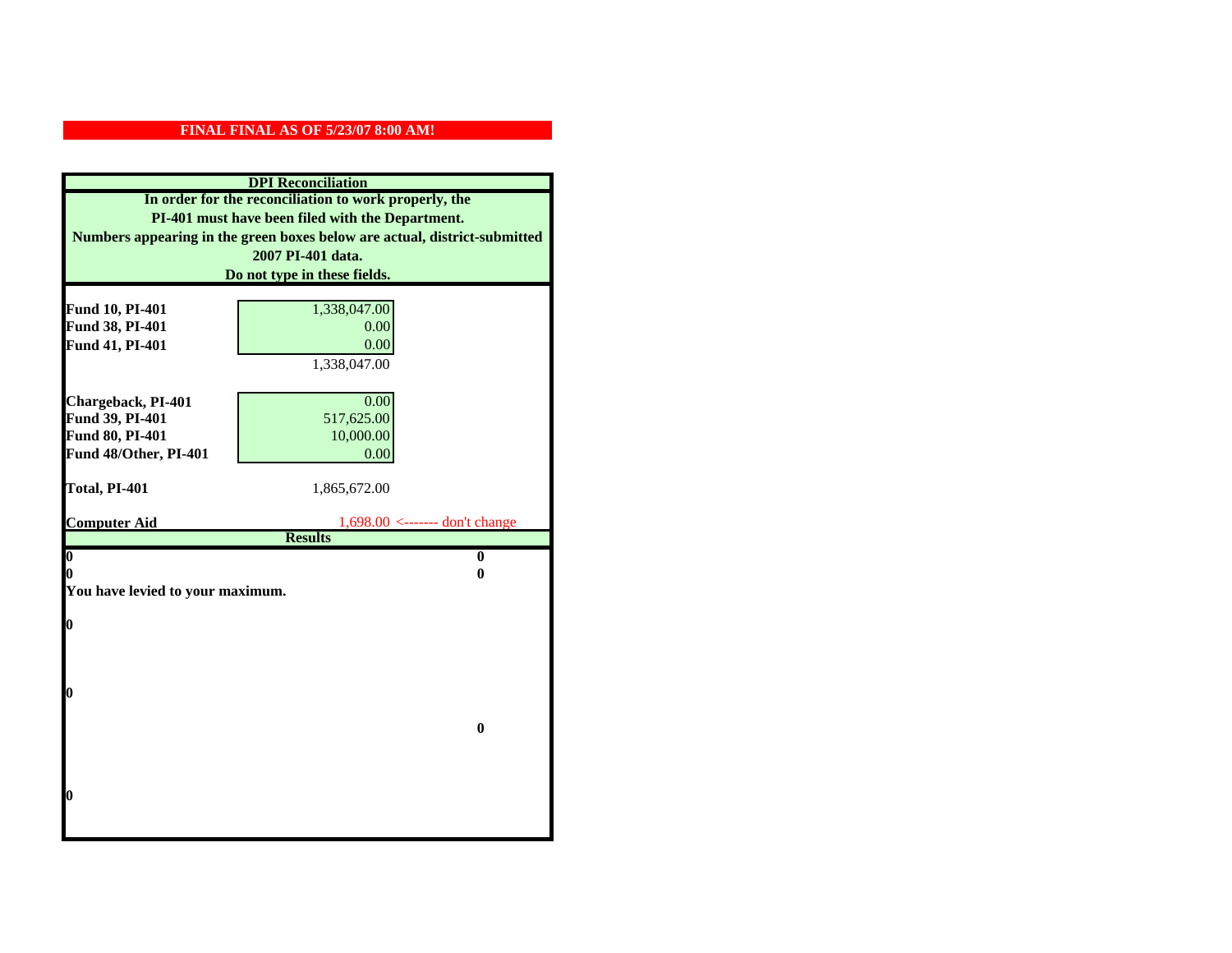| District:   OCONOMOWOC AREA<br>4060                                                 | 06-07 Final Revenue Limit Worksheet - Using the Oct 15 Gen Aid Cert.                                                                            |                              |
|-------------------------------------------------------------------------------------|-------------------------------------------------------------------------------------------------------------------------------------------------|------------------------------|
| <b>Updated on:</b><br>5/23/2007<br><b>Using Final 05-06 Rev Lim Data.</b>           |                                                                                                                                                 |                              |
| <b>FINAL FINAL AS OF 5/23/07 8:00 AM!</b><br>Cells calculate after base levy entry. | 1. 2005-2006 Base Revenue (Funds 10, 38, 41)<br>(from left)                                                                                     | 38,410,289                   |
| Line 1: 2005-2006 Base Revenue<br>38,410,289<br>$=$                                 | 2. Base Sept Membership Avg (03+.4ss, 04+.4ss, 05+.4ss/3)<br>(from left)                                                                        | 4,342                        |
| Line 1 Amnt May Not Exceed Line 9 of Final 05-06 Revenue Limit Worksheet.           | 3. 2005-2006 Base Revenue Per Member (Ln 1 / Ln2)<br>(with cents)                                                                               | 8,846.22                     |
| 10,959,393<br>05-06 General Aid Certification (05-06 line 12)                       | 4. 2006-2007 Per Member Increase $(A + B - C)$                                                                                                  | 256.93                       |
| 05-06 Computer Aid Received (Src 691)<br>63,117                                     | A. Allowed Per Pupil Increase<br>256.93                                                                                                         |                              |
| 05-06 Fnd 10 Levy Cert (05-06 ln 18, levy 10 Src 211)<br>27,396,589                 | B. Low Revenue Increase $(8400 - (3 + 4A))$ Not < 0<br>0.00                                                                                     |                              |
| 05-06 Fnd 38 Levy Cert (05-06 In 14B, levy 38 Src 210)                              | C. Low Rev Dist in CCDEB (Enter DPI Adjustment)<br>0.00                                                                                         |                              |
| 05-06 Fnd 41 Levy Cert (05-06 In 14C, levy 41 Src 210)<br>$\Omega$<br>+             | 5. 2006-07 Maximum Revenue / Memb (Ln 3 + Ln 4)                                                                                                 | 9,103.15                     |
| 05-06 Aid Penalty for Over Levy (05-06 bottom line)<br>8,810                        | 6. Current Membership Avg (04+.4ss, 05+.4ss, 06+.4ss/3)<br>(from left)                                                                          | 4,440                        |
|                                                                                     | 7. 2006-2007 Rev Limit, No Exemptions (Ln 5 x Ln 6)<br>(rounded)                                                                                | 40,417,986                   |
| 05-06 Levy for 05-06 Non-Recurring Exemptions (In 10), Enter amnt used below.       | 8. Total Recurring Exemptions (A+B+C+D+E)<br>(rounded)                                                                                          | 29,341                       |
| 05-06 Non-Recurring Ref to Exceed Limit<br>$\overline{0}$                           | Unused 2005-2006 Recurring Levy Authority                                                                                                       |                              |
| 05-06 Declining Enrollment<br>$\overline{0}$                                        | A. Prior Year Carryover (100% of Amnt Entered Above)                                                                                            |                              |
| 05-06 Other Non-Recurring Exemption<br>$\Omega$                                     | B. Transfer of Service (if negative, include sign)<br>29,341                                                                                    |                              |
|                                                                                     | C. Transfer of Territory (if negative, include sign)                                                                                            |                              |
| September & Summer FTE Membership Averages                                          | D. Federal Impact Aid Loss (2004-05 to 2005-06)                                                                                                 |                              |
| Count Ch. 220 Inter-District Resident Transfer Pupils @ 75%.                        | E. Recurring Referenda to Exceed (If 06-07 is first year)                                                                                       |                              |
| Line 2: Base Avg: $(03+.4ss)+(04+.4ss)+(05+.4ss)/3 =$<br>4,342                      |                                                                                                                                                 |                              |
| 2003<br>2004<br>2005                                                                |                                                                                                                                                 |                              |
| 92<br>98<br>132<br>Summer fte:                                                      | 9. 2006-2007 Limit with Recurring Exemptions (Ln 7 + Ln 8)                                                                                      | 40,447,327                   |
| 37<br>39<br>53<br>% (40, 40, 40)                                                    | 10. Total 2006-2007 Non-Recurring Exemptions $(A + B + C)$                                                                                      |                              |
| 4,249<br>4,364<br>4,285<br>Sept fte:<br><b>Total fte</b><br>4,286<br>4,324<br>4,417 | A. Non-Recurring Referenda, to Exceed 2006-07 Limit<br>B. Declining Enrollment Exemptn for 06-07 (from left)                                    |                              |
|                                                                                     | C. Other Non-Recurring Exemption                                                                                                                |                              |
| Line 6: Curr Avg: $(04+.4ss)+(05+.4ss)+(06+.4ss)/3 =$<br>4,440                      | 11.2006-07 Revenue Limit With All Exemptions<br>$(Ln 9 + Ln 10)$                                                                                | 40,447,327                   |
| 2006<br>2004<br>2005                                                                | 12. Oct 15 Cert of 2006-07 General Aid                                                                                                          | 9,309,949                    |
| 98<br>132<br>123<br>Summer fte:                                                     | REMEMBER TO USE THE OCT 15 CERT WHEN SETTING THE LEVY.                                                                                          |                              |
| 39<br>53<br>% (40, 40, 40)<br>49                                                    | 13. Allowable Limited Revenue: (Line 11 - Line 12)                                                                                              | 31, 137, 378                 |
| 4,285<br>4,364<br>4,531<br>Sept fte:                                                | (10, 38, 41 Levies + Src 691. Src 691 is DOR Computer Aid.)                                                                                     | <b>EXCEEDS LIMIT</b>         |
| 4,324<br>4,417<br>4,580<br><b>Total fte</b>                                         | Not >line 13<br>14. Total Limited Revenue To Be Used (A+B+C)                                                                                    | 31,146,481                   |
|                                                                                     | Entries Required Below: Amnts Needed by Purpose and Fund:                                                                                       |                              |
| Line 10B: Declining Enrollment Exemption =                                          | 31,069,986<br>A. Gen Operations: Fnd 10 including Src 211 & Src 691                                                                             | (Proposed Fund 10)           |
|                                                                                     | B. Non-Referendum Debt (inside limit) Fnd 38 Src 211<br>76,495<br>C. Capital Exp, Annual Meeting Approved: Fnd 41 Src 211                       | (to Budget Rpt)              |
| Average FTE Loss (Line $2 -$ Line 6, if $> 0$ )<br>$X = 0.75$<br>$=$                | 15. Total Revenue from Other Levies<br>$(A+B+C+D)$ :                                                                                            | (to Budget Rpt)<br>4,663,502 |
| X (Line 5, Maximum 2006-2007 Revenue per Memb) =                                    | A. Referendum Apprvd Debt (Non Fund 38 Debt-Src 211)<br>4,118,502                                                                               |                              |
| Non-Recurring Exemption Amount:                                                     | B. Community Services (Fnd 80 Src 211)<br>545,000                                                                                               | (to Budget Rpt)              |
|                                                                                     | C. Prior Year Levy Chargeback (Src 212)<br>$\overline{0}$                                                                                       | (to Budget Rpt)              |
| 63,199<br>Line 17: State Aid for Exempt Computers =                                 | D. Other Levy Revenue - Milwaukee & Kenosha Only<br>$\Omega$                                                                                    | (to Budget Rpt)              |
| Line 17 = A $X$ (Line 16 / C) (to 8 decimals)<br>Round to Dollar                    | 16. Total Levy + Src 691, "Proposed Levy"<br>(Ln 14 + Ln 15)                                                                                    | 35,809,983                   |
| Actual 2006 Property Values (mailed 10/3/06)                                        | 17. Actual Src 691 (Vouchered Computer Aid)<br>63,199                                                                                           | (to Budget Rpt)              |
| A. 2006 Exempt Computer Property Valuation<br>8,623,100<br>Required                 | 18. Fnd 10 Src 211 (Ln 14A - Ln 17), 2006-07 Budget<br>31,006,787                                                                               | (to Budget Rpt)              |
| B. 2006 TIF-Out Tax Apportionment Equalized Valuation<br>4,877,404,192              | Line 18 (not 14A) is the Fund 10 Levy certified by the Board.                                                                                   |                              |
| C. 2006 TIF-Out Value plus Exempt Computers $(A + B)$<br>4,886,027,292              | 19. Total All Fund Tax Levy $(14B + 14C + 15 + 18)$                                                                                             | 35,746,784                   |
| Computer aid replaces a portion of proposed Fund 10 Levy                            | Line $19 = \text{levy}$ to be apportioned = PI-401<br>Levy Rate $=$                                                                             | 0.00732906                   |
| Src 691 = Computer Value X (Proposed Levy / (TIF-Out Val + Computer Value))         | 20. Funds 38 & 39, Src 211 Total (Ln 14B + Ln 15A)<br>4,194,997<br>Worksheet is available at: www.dpi.wi.gov/sfs/worksheets.html or buddev.html | (to Budget Rpt)              |
| Revised: May, 2007                                                                  |                                                                                                                                                 |                              |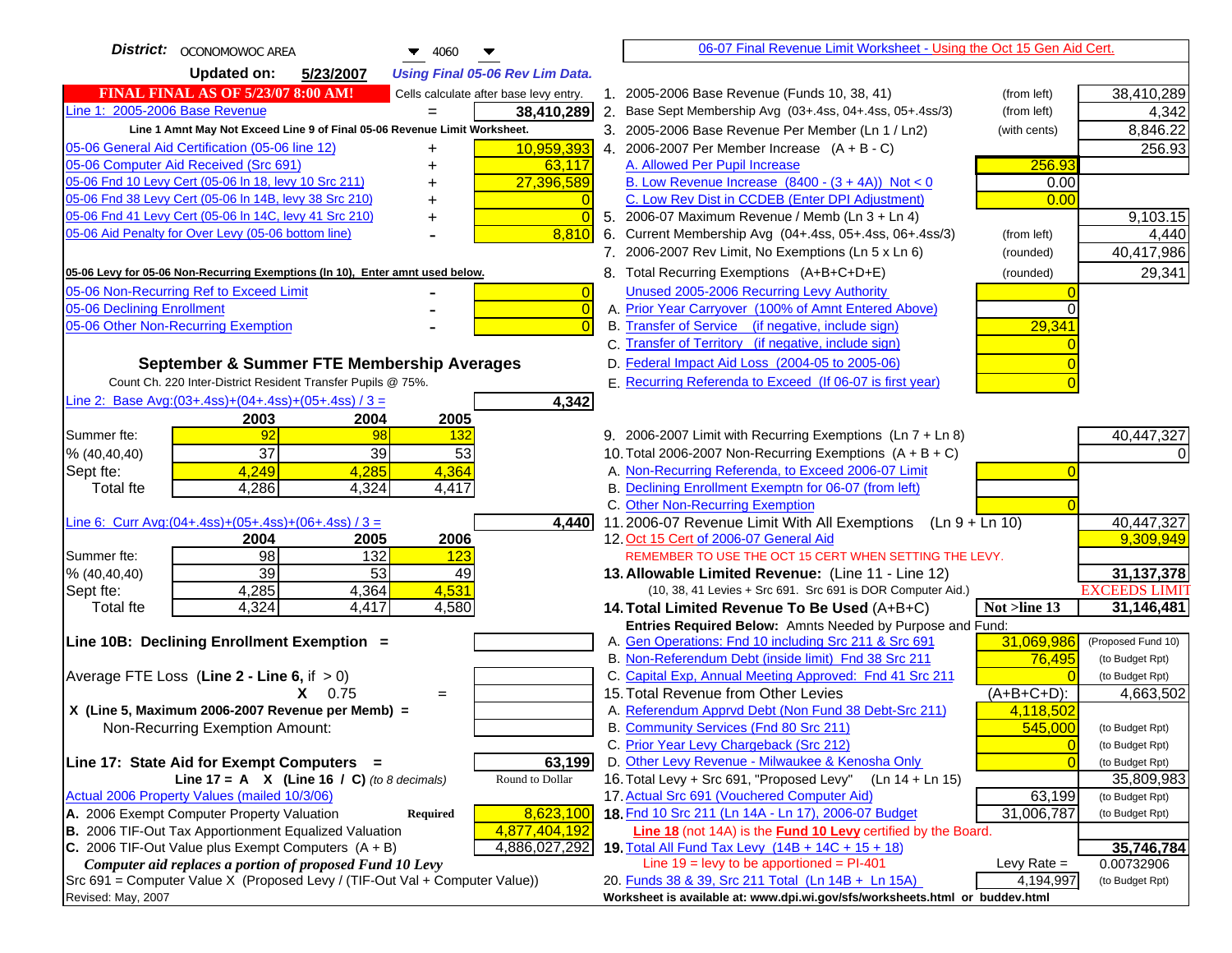| <b>DPI</b> Reconciliation                                                 |                                                       |  |
|---------------------------------------------------------------------------|-------------------------------------------------------|--|
|                                                                           | In order for the reconciliation to work properly, the |  |
|                                                                           | PI-401 must have been filed with the Department.      |  |
| Numbers appearing in the green boxes below are actual, district-submitted |                                                       |  |
| 2007 PI-401 data.                                                         |                                                       |  |
| Do not type in these fields.                                              |                                                       |  |
|                                                                           |                                                       |  |
| Fund 10, PI-401                                                           | 31,006,787.00                                         |  |
| Fund 38, PI-401                                                           | 76,495.00                                             |  |
| Fund 41, PI-401                                                           | 0.00                                                  |  |
|                                                                           | 31,083,282.00                                         |  |
|                                                                           |                                                       |  |
| Chargeback, PI-401                                                        | 0.00                                                  |  |
| Fund 39, PI-401                                                           | 4,118,502.00                                          |  |
| Fund 80, PI-401                                                           | 545,000.00                                            |  |
| Fund 48/Other, PI-401                                                     | 0.00                                                  |  |
|                                                                           |                                                       |  |
| Total, PI-401                                                             | 35,746,784.00                                         |  |
|                                                                           |                                                       |  |
| <b>Computer Aid</b>                                                       | 63,199.00 <------- don't change<br><b>Results</b>     |  |
|                                                                           |                                                       |  |
|                                                                           |                                                       |  |
| You have overlevied by:                                                   | 9,103                                                 |  |
| N                                                                         | 0                                                     |  |
| 0                                                                         |                                                       |  |
| 0                                                                         |                                                       |  |
|                                                                           |                                                       |  |
|                                                                           |                                                       |  |
|                                                                           |                                                       |  |
| O                                                                         |                                                       |  |
|                                                                           |                                                       |  |
|                                                                           | $\bf{0}$                                              |  |
|                                                                           |                                                       |  |
|                                                                           |                                                       |  |
|                                                                           |                                                       |  |
| 0                                                                         |                                                       |  |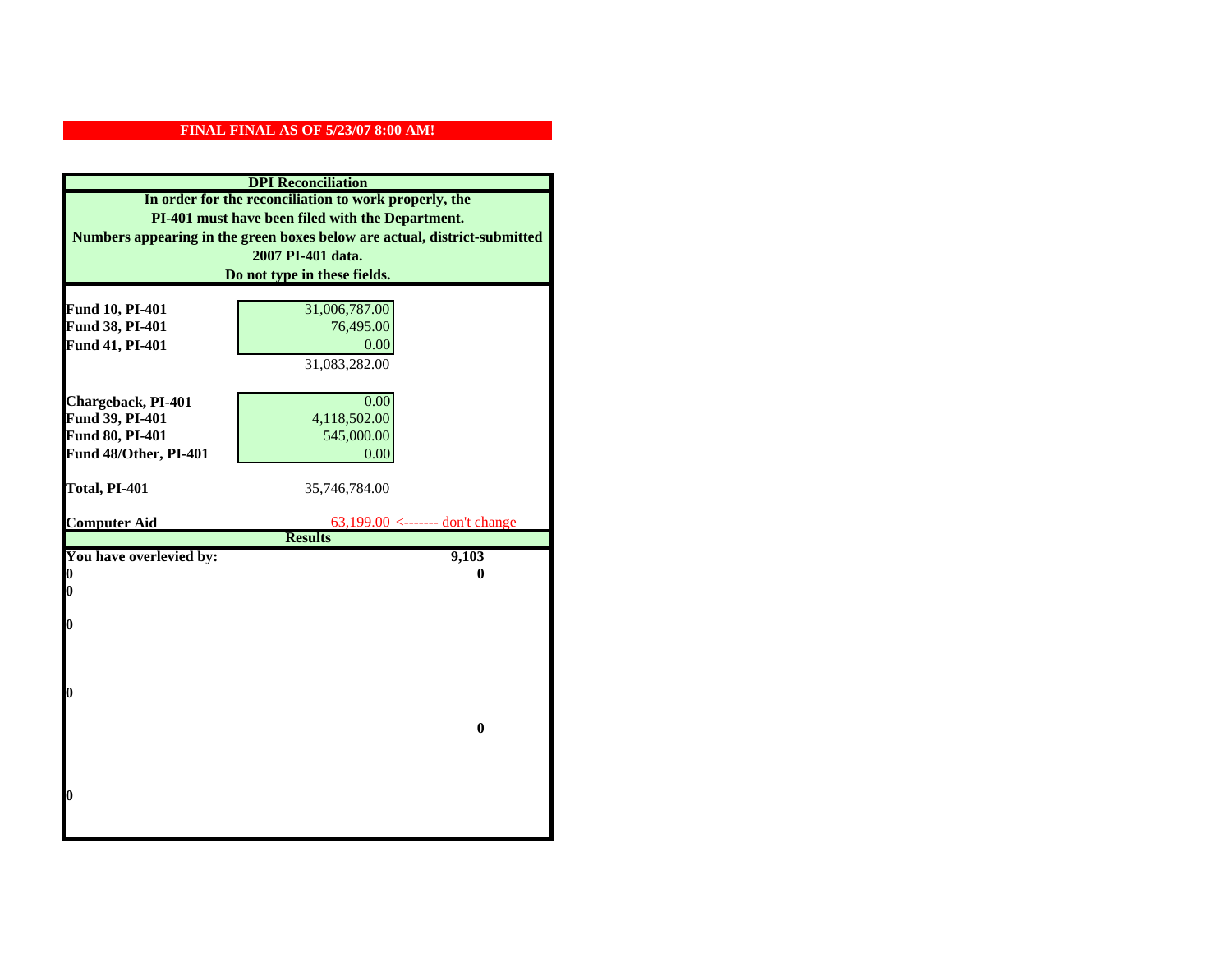| District:   OCONTO FALLS<br>4074<br>▼                                               |    | 06-07 Final Revenue Limit Worksheet - Using the Oct 15 Gen Aid Cert.                                               |                  |                    |
|-------------------------------------------------------------------------------------|----|--------------------------------------------------------------------------------------------------------------------|------------------|--------------------|
| <b>Updated on:</b><br>5/23/2007<br><b>Using Final 05-06 Rev Lim Data.</b>           |    |                                                                                                                    |                  |                    |
| <b>FINAL FINAL AS OF 5/23/07 8:00 AM!</b><br>Cells calculate after base levy entry. |    | 1. 2005-2006 Base Revenue (Funds 10, 38, 41)                                                                       | (from left)      | 15,643,848         |
| Line 1: 2005-2006 Base Revenue<br>15,643,848                                        |    | 2. Base Sept Membership Avg (03+.4ss, 04+.4ss, 05+.4ss/3)                                                          | (from left)      | 1,922              |
| Line 1 Amnt May Not Exceed Line 9 of Final 05-06 Revenue Limit Worksheet.           |    | 3. 2005-2006 Base Revenue Per Member (Ln 1 / Ln2)                                                                  | (with cents)     | 8,139.36           |
| 05-06 General Aid Certification (05-06 line 12)<br>11,531,097<br>+                  |    | 4. 2006-2007 Per Member Increase $(A + B - C)$                                                                     |                  | 260.64             |
| 05-06 Computer Aid Received (Src 691)<br>6,149                                      |    | A. Allowed Per Pupil Increase                                                                                      | 256.93           |                    |
| 3,964,480<br>05-06 Fnd 10 Levy Cert (05-06 ln 18, levy 10 Src 211)                  |    | B. Low Revenue Increase $(8400 - (3 + 4A))$ Not < 0                                                                | 3.71             |                    |
| 05-06 Fnd 38 Levy Cert (05-06 In 14B, levy 38 Src 210)<br>166,422                   |    | C. Low Rev Dist in CCDEB (Enter DPI Adjustment)                                                                    | 0.00             |                    |
| 05-06 Fnd 41 Levy Cert (05-06 In 14C, levy 41 Src 210)                              |    | 5. 2006-07 Maximum Revenue / Memb (Ln 3 + Ln 4)                                                                    |                  | 8,400.00           |
| 05-06 Aid Penalty for Over Levy (05-06 bottom line)<br>$\Omega$                     | 6. | Current Membership Avg (04+.4ss, 05+.4ss, 06+.4ss/3)                                                               | (from left)      | 1,908              |
|                                                                                     |    | 7. 2006-2007 Rev Limit, No Exemptions (Ln 5 x Ln 6)                                                                | (rounded)        | 16,027,200         |
| 05-06 Levy for 05-06 Non-Recurring Exemptions (In 10), Enter amnt used below.       |    | 8. Total Recurring Exemptions (A+B+C+D+E)                                                                          | (rounded)        | 48,753             |
| 05-06 Non-Recurring Ref to Exceed Limit<br>$\overline{0}$                           |    | Unused 2005-2006 Recurring Levy Authority                                                                          |                  |                    |
| 24,300<br>05-06 Declining Enrollment                                                |    | A. Prior Year Carryover (100% of Amnt Entered Above)                                                               | 0                |                    |
| 05-06 Other Non-Recurring Exemption                                                 |    | B. Transfer of Service (if negative, include sign)                                                                 | 48,753           |                    |
|                                                                                     |    | C. Transfer of Territory (if negative, include sign)                                                               |                  |                    |
| September & Summer FTE Membership Averages                                          |    | D. Federal Impact Aid Loss (2004-05 to 2005-06)                                                                    |                  |                    |
| Count Ch. 220 Inter-District Resident Transfer Pupils @ 75%.                        |    | E. Recurring Referenda to Exceed (If 06-07 is first year)                                                          |                  |                    |
| Line 2: Base Avg:(03+.4ss)+(04+.4ss)+(05+.4ss) / 3 =<br>1,922                       |    |                                                                                                                    |                  |                    |
| 2003<br>2004<br>2005                                                                |    |                                                                                                                    |                  |                    |
| 46<br>51<br>Summer fte:<br>63                                                       |    | 9. 2006-2007 Limit with Recurring Exemptions (Ln 7 + Ln 8)                                                         |                  | 16,075,953         |
| 18<br>20<br>25<br>% (40, 40, 40)                                                    |    | 10. Total 2006-2007 Non-Recurring Exemptions $(A + B + C)$                                                         |                  | 92,400             |
| 1,909<br>1,914<br>1,880<br>Sept fte:                                                |    | A. Non-Recurring Referenda, to Exceed 2006-07 Limit                                                                |                  |                    |
| 1,927<br>1,934<br>1,905<br><b>Total fte</b>                                         |    | B. Declining Enrollment Exemptn for 06-07 (from left)                                                              | 92,400           |                    |
|                                                                                     |    | C. Other Non-Recurring Exemption                                                                                   |                  |                    |
| Line 6: Curr Avg: $(04+.4ss)+(05+.4ss)+(06+.4ss)/3 =$<br>1,908                      |    | 11.2006-07 Revenue Limit With All Exemptions                                                                       | $(Ln 9 + Ln 10)$ | 16,168,353         |
| 2005<br>2006<br>2004                                                                |    | 12. Oct 15 Cert of 2006-07 General Aid                                                                             |                  | 11,965,287         |
| 51<br>63<br>59<br>Summer fte:                                                       |    | REMEMBER TO USE THE OCT 15 CERT WHEN SETTING THE LEVY.                                                             |                  |                    |
| $\overline{25}$<br>20<br>24<br>% (40, 40, 40)                                       |    | 13. Allowable Limited Revenue: (Line 11 - Line 12)                                                                 |                  | 4,203,066          |
| 1,914<br>1,880<br>1,862<br>Sept fte:                                                |    | (10, 38, 41 Levies + Src 691. Src 691 is DOR Computer Aid.)                                                        |                  |                    |
| 1,905<br>1,934<br>1,886<br><b>Total fte</b>                                         |    | 14. Total Limited Revenue To Be Used (A+B+C)                                                                       | Not >line 13     | 4,194,666          |
| Line 10B: Declining Enrollment Exemption =<br>92,400                                |    | Entries Required Below: Amnts Needed by Purpose and Fund:<br>A. Gen Operations: Fnd 10 including Src 211 & Src 691 | 4,046,350        | (Proposed Fund 10) |
|                                                                                     |    | B. Non-Referendum Debt (inside limit) Fnd 38 Src 211                                                               | 148,316          | (to Budget Rpt)    |
| Average FTE Loss (Line $2 -$ Line 6, if $> 0$ )<br>14                               |    | C. Capital Exp, Annual Meeting Approved: Fnd 41 Src 211                                                            |                  | (to Budget Rpt)    |
| 11<br>$X = 0.75$<br>$=$                                                             |    | 15. Total Revenue from Other Levies                                                                                | $(A+B+C+D)$ :    | 2,478,700          |
| X (Line 5, Maximum 2006-2007 Revenue per Memb) =<br>8,400.00                        |    | A. Referendum Apprvd Debt (Non Fund 38 Debt-Src 211)                                                               | 2,452,888        |                    |
| 92,400<br>Non-Recurring Exemption Amount:                                           |    | B. Community Services (Fnd 80 Src 211)                                                                             | 25,000           | (to Budget Rpt)    |
|                                                                                     |    | C. Prior Year Levy Chargeback (Src 212)                                                                            | 812              | (to Budget Rpt)    |
| 4,658<br>Line 17: State Aid for Exempt Computers =                                  |    | D. Other Levy Revenue - Milwaukee & Kenosha Only                                                                   |                  | (to Budget Rpt)    |
| Line 17 = A $X$ (Line 16 / C) (to 8 decimals)<br>Round to Dollar                    |    | 16. Total Levy + Src 691, "Proposed Levy"<br>$(Ln 14 + Ln 15)$                                                     |                  | 6,673,366          |
| Actual 2006 Property Values (mailed 10/3/06)                                        |    | 17. Actual Src 691 (Vouchered Computer Aid)                                                                        | 4,658            | (to Budget Rpt)    |
| A. 2006 Exempt Computer Property Valuation<br>546,600<br><b>Required</b>            |    | 18. Fnd 10 Src 211 (Ln 14A - Ln 17), 2006-07 Budget                                                                | 4,041,692        | (to Budget Rpt)    |
| B. 2006 TIF-Out Tax Apportionment Equalized Valuation<br>782,577,290                |    | Line 18 (not 14A) is the <b>Fund 10 Levy</b> certified by the Board.                                               |                  |                    |
| C. 2006 TIF-Out Value plus Exempt Computers $(A + B)$<br>783,123,890                |    | 19. Total All Fund Tax Levy (14B + 14C + 15 + 18)                                                                  |                  | 6,668,708          |
| Computer aid replaces a portion of proposed Fund 10 Levy                            |    | Line $19 = \text{levy}$ to be apportioned = PI-401                                                                 | Levy Rate $=$    | 0.00852147         |
| Src 691 = Computer Value X (Proposed Levy / (TIF-Out Val + Computer Value))         |    | 20. Funds 38 & 39, Src 211 Total (Ln 14B + Ln 15A)                                                                 | 2,601,204        | (to Budget Rpt)    |
| Revised: May, 2007                                                                  |    | Worksheet is available at: www.dpi.wi.gov/sfs/worksheets.html or buddev.html                                       |                  |                    |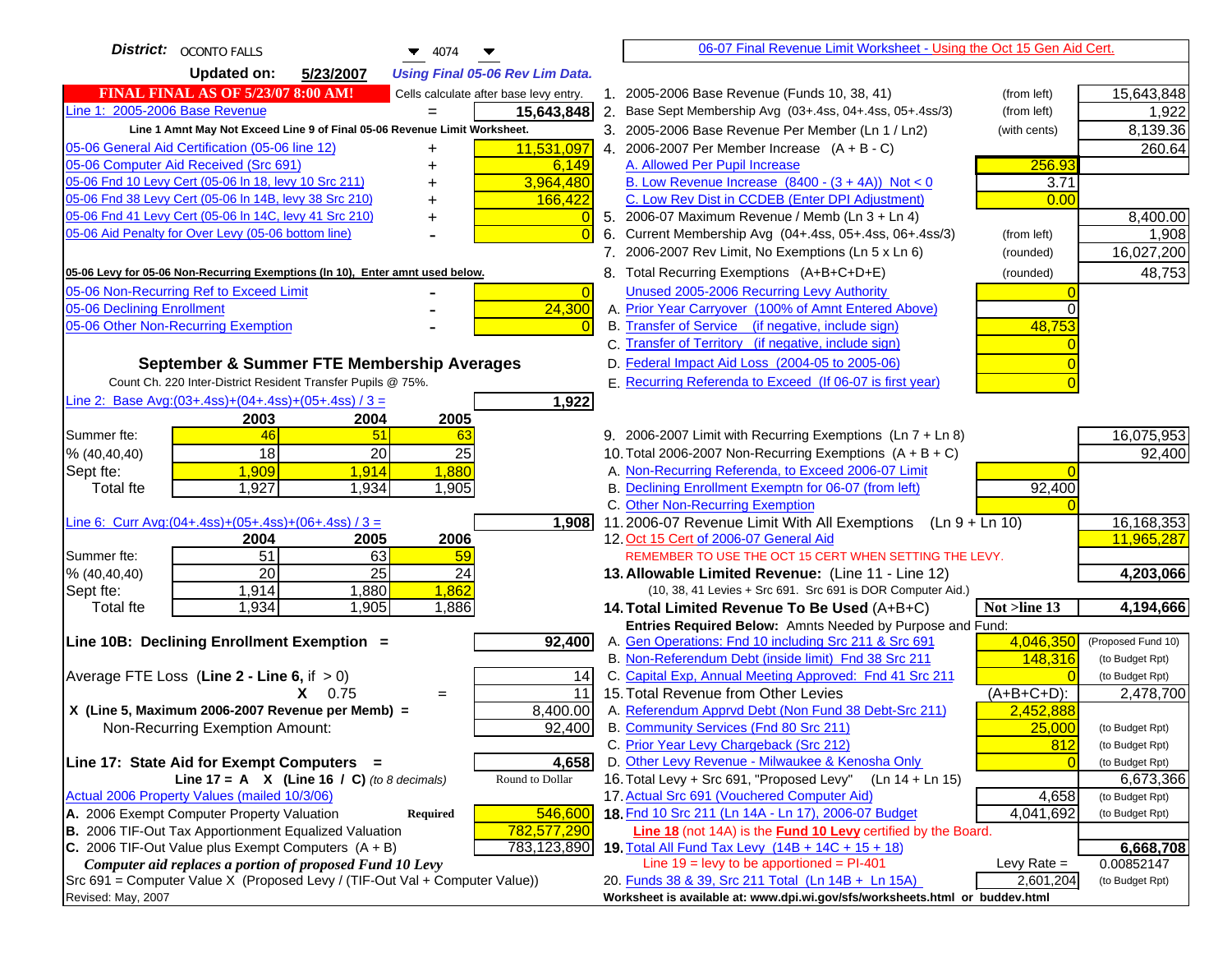| <b>DPI</b> Reconciliation                                                                     |                                                       |  |
|-----------------------------------------------------------------------------------------------|-------------------------------------------------------|--|
|                                                                                               | In order for the reconciliation to work properly, the |  |
| PI-401 must have been filed with the Department.                                              |                                                       |  |
| Numbers appearing in the green boxes below are actual, district-submitted                     |                                                       |  |
| 2007 PI-401 data.                                                                             |                                                       |  |
| Do not type in these fields.                                                                  |                                                       |  |
|                                                                                               |                                                       |  |
| Fund 10, PI-401                                                                               | 4,041,692.00                                          |  |
| Fund 38, PI-401                                                                               | 148,316.00                                            |  |
| Fund 41, PI-401                                                                               | 0.00                                                  |  |
|                                                                                               | 4,190,008.00                                          |  |
|                                                                                               |                                                       |  |
| Chargeback, PI-401                                                                            | 812.00                                                |  |
| Fund 39, PI-401                                                                               | 2,452,888.00                                          |  |
| Fund 80, PI-401                                                                               | 25,000.00                                             |  |
| Fund 48/Other, PI-401                                                                         | 0.00                                                  |  |
|                                                                                               |                                                       |  |
| Total, PI-401                                                                                 | 6,668,708.00                                          |  |
| <b>Computer Aid</b>                                                                           |                                                       |  |
|                                                                                               |                                                       |  |
|                                                                                               | $4,658.00 \le$ ------- don't change<br><b>Results</b> |  |
| $\boldsymbol{0}$                                                                              | 0                                                     |  |
| You have underlevied by:                                                                      | 8,400                                                 |  |
| 0                                                                                             |                                                       |  |
|                                                                                               |                                                       |  |
| 0                                                                                             |                                                       |  |
|                                                                                               |                                                       |  |
|                                                                                               |                                                       |  |
|                                                                                               |                                                       |  |
| 0                                                                                             |                                                       |  |
|                                                                                               | $\mathbf{0}$                                          |  |
|                                                                                               |                                                       |  |
|                                                                                               |                                                       |  |
|                                                                                               |                                                       |  |
| Because your underlevy is less than your non-<br>recurring exemptions, there is no carryover. |                                                       |  |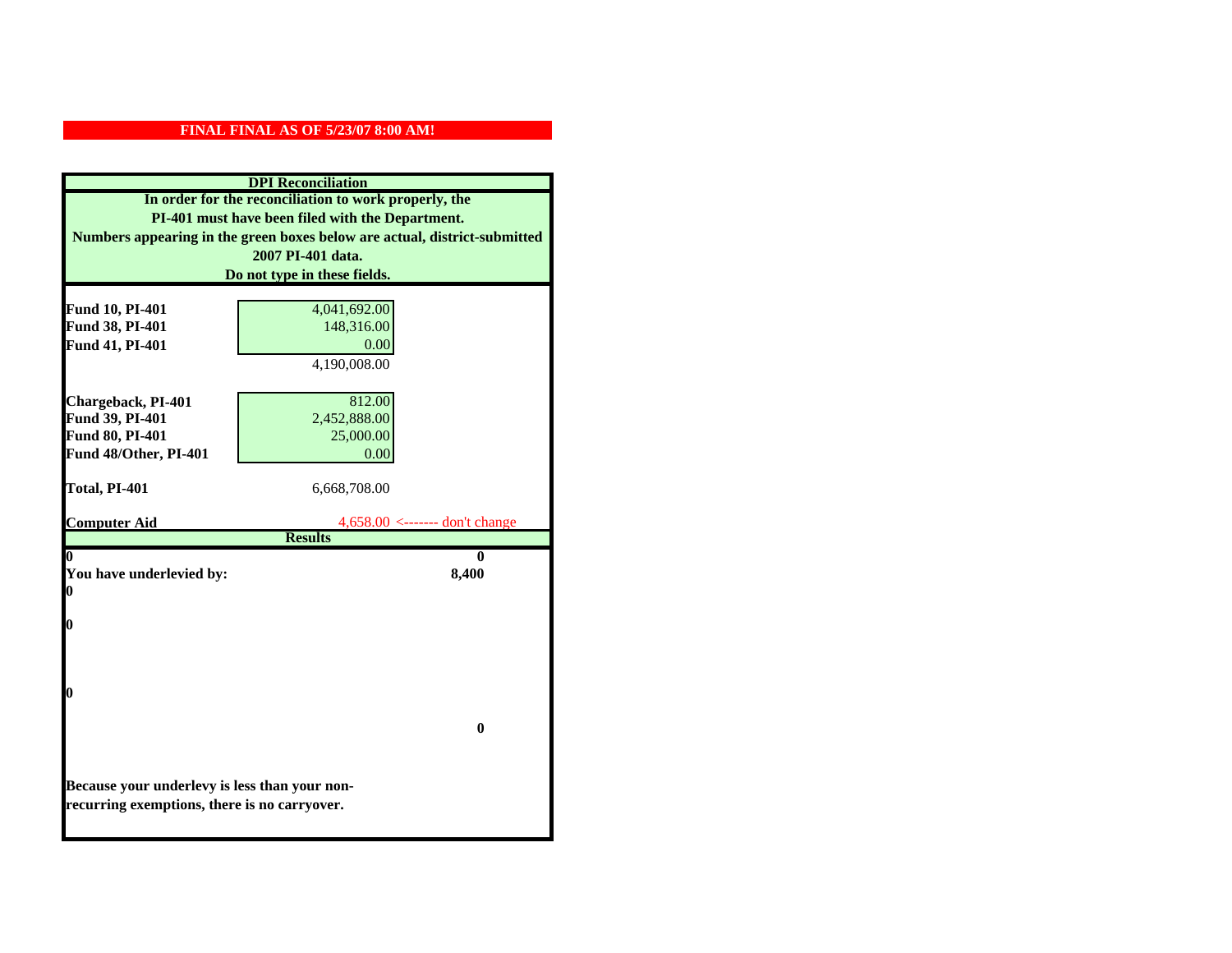| District:   OCONTO<br>$\blacktriangledown$ 4067                                     | 06-07 Final Revenue Limit Worksheet - Using the Oct 15 Gen Aid Cert.                                               |                                 |
|-------------------------------------------------------------------------------------|--------------------------------------------------------------------------------------------------------------------|---------------------------------|
| <b>Updated on:</b><br>5/23/2007<br><b>Using Final 05-06 Rev Lim Data.</b>           |                                                                                                                    |                                 |
| <b>FINAL FINAL AS OF 5/23/07 8:00 AM!</b><br>Cells calculate after base levy entry. | 1. 2005-2006 Base Revenue (Funds 10, 38, 41)                                                                       | 9,987,300<br>(from left)        |
| Line 1: 2005-2006 Base Revenue<br>9,987,300                                         | 2. Base Sept Membership Avg (03+.4ss, 04+.4ss, 05+.4ss/3)                                                          | 1,233<br>(from left)            |
| Line 1 Amnt May Not Exceed Line 9 of Final 05-06 Revenue Limit Worksheet.           | 3. 2005-2006 Base Revenue Per Member (Ln 1 / Ln2)                                                                  | 8,100.00<br>(with cents)        |
| 7,807,668<br>05-06 General Aid Certification (05-06 line 12)                        | 4. 2006-2007 Per Member Increase $(A + B - C)$                                                                     | 300.00                          |
| 05-06 Computer Aid Received (Src 691)<br>6,545                                      | A. Allowed Per Pupil Increase                                                                                      | 256.93                          |
| 05-06 Fnd 10 Levy Cert (05-06 In 18, levy 10 Src 211)<br>2,424,187                  | B. Low Revenue Increase $(8400 - (3 + 4A))$ Not < 0                                                                | 43.07                           |
| 05-06 Fnd 38 Levy Cert (05-06 In 14B, levy 38 Src 210)                              | C. Low Rev Dist in CCDEB (Enter DPI Adjustment)                                                                    | 0.00                            |
| 05-06 Fnd 41 Levy Cert (05-06 In 14C, levy 41 Src 210)<br>$\overline{0}$<br>+       | 5. 2006-07 Maximum Revenue / Memb (Ln 3 + Ln 4)                                                                    | 8,400.00                        |
| 05-06 Aid Penalty for Over Levy (05-06 bottom line)<br>$\Omega$                     | Current Membership Avg (04+.4ss, 05+.4ss, 06+.4ss/3)<br>6.                                                         | (from left)<br>1,212            |
|                                                                                     | 7. 2006-2007 Rev Limit, No Exemptions (Ln 5 x Ln 6)                                                                | 10,180,800<br>(rounded)         |
| 05-06 Levy for 05-06 Non-Recurring Exemptions (In 10), Enter amnt used below.       | 8. Total Recurring Exemptions (A+B+C+D+E)                                                                          | 20,569<br>(rounded)             |
| 05-06 Non-Recurring Ref to Exceed Limit<br>$\overline{0}$                           | Unused 2005-2006 Recurring Levy Authority                                                                          |                                 |
| 251,100<br>05-06 Declining Enrollment                                               | A. Prior Year Carryover (100% of Amnt Entered Above)                                                               | ∩                               |
| 05-06 Other Non-Recurring Exemption                                                 | B. Transfer of Service (if negative, include sign)                                                                 | 20,569                          |
|                                                                                     | C. Transfer of Territory (if negative, include sign)                                                               |                                 |
| September & Summer FTE Membership Averages                                          | D. Federal Impact Aid Loss (2004-05 to 2005-06)                                                                    |                                 |
| Count Ch. 220 Inter-District Resident Transfer Pupils @ 75%.                        | E. Recurring Referenda to Exceed (If 06-07 is first year)                                                          |                                 |
| Line 2: Base Avg: (03+.4ss) + (04+.4ss) + (05+.4ss) / 3 =<br>1,233                  |                                                                                                                    |                                 |
| 2003<br>2004<br>2005                                                                |                                                                                                                    |                                 |
| 32<br>Summer fte:<br>26<br>23                                                       | 9. 2006-2007 Limit with Recurring Exemptions (Ln 7 + Ln 8)                                                         | 10,201,369                      |
| 13<br>10<br>9<br>% (40, 40, 40)                                                     | 10. Total 2006-2007 Non-Recurring Exemptions $(A + B + C)$                                                         | 134,400                         |
| 1,273<br>1,196<br>1,197<br>Sept fte:                                                | A. Non-Recurring Referenda, to Exceed 2006-07 Limit                                                                |                                 |
| Total fte<br>1,286<br>1,206<br>1,206                                                | B. Declining Enrollment Exemptn for 06-07 (from left)                                                              | 134,400                         |
|                                                                                     | C. Other Non-Recurring Exemption                                                                                   |                                 |
| Line 6: Curr Avg: $(04+.4ss)+(05+.4ss)+(06+.4ss)/3 =$<br>1,212                      | 11.2006-07 Revenue Limit With All Exemptions<br>$(Ln 9 + Ln 10)$                                                   | 10,335,769                      |
| 2006<br>2005<br>2004                                                                | 12. Oct 15 Cert of 2006-07 General Aid                                                                             | 8,005,958                       |
| 26<br>Summer fte:<br>23<br>27                                                       | REMEMBER TO USE THE OCT 15 CERT WHEN SETTING THE LEVY.                                                             |                                 |
| 10<br>9<br>11<br>% (40, 40, 40)                                                     | 13. Allowable Limited Revenue: (Line 11 - Line 12)                                                                 | 2,329,811                       |
| 1,197<br>1,196<br>1,214<br>Sept fte:                                                | (10, 38, 41 Levies + Src 691. Src 691 is DOR Computer Aid.)                                                        |                                 |
| 1,206<br>1,225<br>Total fte<br>1,206                                                | 14. Total Limited Revenue To Be Used (A+B+C)                                                                       | 2,329,811<br>Not >line 13       |
| 134,400<br>Line 10B: Declining Enrollment Exemption =                               | Entries Required Below: Amnts Needed by Purpose and Fund:<br>A. Gen Operations: Fnd 10 including Src 211 & Src 691 | 2,329,811<br>(Proposed Fund 10) |
|                                                                                     | B. Non-Referendum Debt (inside limit) Fnd 38 Src 211                                                               | (to Budget Rpt)<br>$\Omega$     |
| Average FTE Loss (Line $2 -$ Line 6, if $> 0$ )<br>21                               | C. Capital Exp, Annual Meeting Approved: Fnd 41 Src 211                                                            | (to Budget Rpt)                 |
| 16<br>$X = 0.75$<br>$=$                                                             | 15. Total Revenue from Other Levies                                                                                | $(A+B+C+D)$ :<br>1,423,996      |
| X (Line 5, Maximum 2006-2007 Revenue per Memb) =<br>8,400.00                        | A. Referendum Apprvd Debt (Non Fund 38 Debt-Src 211)                                                               | 1,403,520                       |
| 134,400<br>Non-Recurring Exemption Amount:                                          | B. Community Services (Fnd 80 Src 211)                                                                             | 20,261<br>(to Budget Rpt)       |
|                                                                                     | C. Prior Year Levy Chargeback (Src 212)                                                                            | 215<br>(to Budget Rpt)          |
| 4,528<br>Line 17: State Aid for Exempt Computers =                                  | D. Other Levy Revenue - Milwaukee & Kenosha Only                                                                   | (to Budget Rpt)                 |
| Line 17 = A $X$ (Line 16 / C) (to 8 decimals)<br>Round to Dollar                    | 16. Total Levy + Src 691, "Proposed Levy"<br>$(Ln 14 + Ln 15)$                                                     | 3,753,807                       |
| Actual 2006 Property Values (mailed 10/3/06)                                        | 17. Actual Src 691 (Vouchered Computer Aid)                                                                        | 4,528<br>(to Budget Rpt)        |
| A. 2006 Exempt Computer Property Valuation<br>514,700<br>Required                   | 18. Fnd 10 Src 211 (Ln 14A - Ln 17), 2006-07 Budget                                                                | 2,325,283<br>(to Budget Rpt)    |
| B. 2006 TIF-Out Tax Apportionment Equalized Valuation<br>426,209,570                | Line 18 (not 14A) is the Fund 10 Levy certified by the Board.                                                      |                                 |
| C. 2006 TIF-Out Value plus Exempt Computers $(A + B)$<br>426,724,270                | 19. Total All Fund Tax Levy (14B + 14C + 15 + 18)                                                                  | 3,749,279                       |
| Computer aid replaces a portion of proposed Fund 10 Levy                            | Line $19$ = levy to be apportioned = PI-401                                                                        | Levy Rate $=$<br>0.00879680     |
| Src 691 = Computer Value X (Proposed Levy / (TIF-Out Val + Computer Value))         | 20. Funds 38 & 39, Src 211 Total (Ln 14B + Ln 15A)                                                                 | 1,403,520<br>(to Budget Rpt)    |
| Revised: May, 2007                                                                  | Worksheet is available at: www.dpi.wi.gov/sfs/worksheets.html or buddev.html                                       |                                 |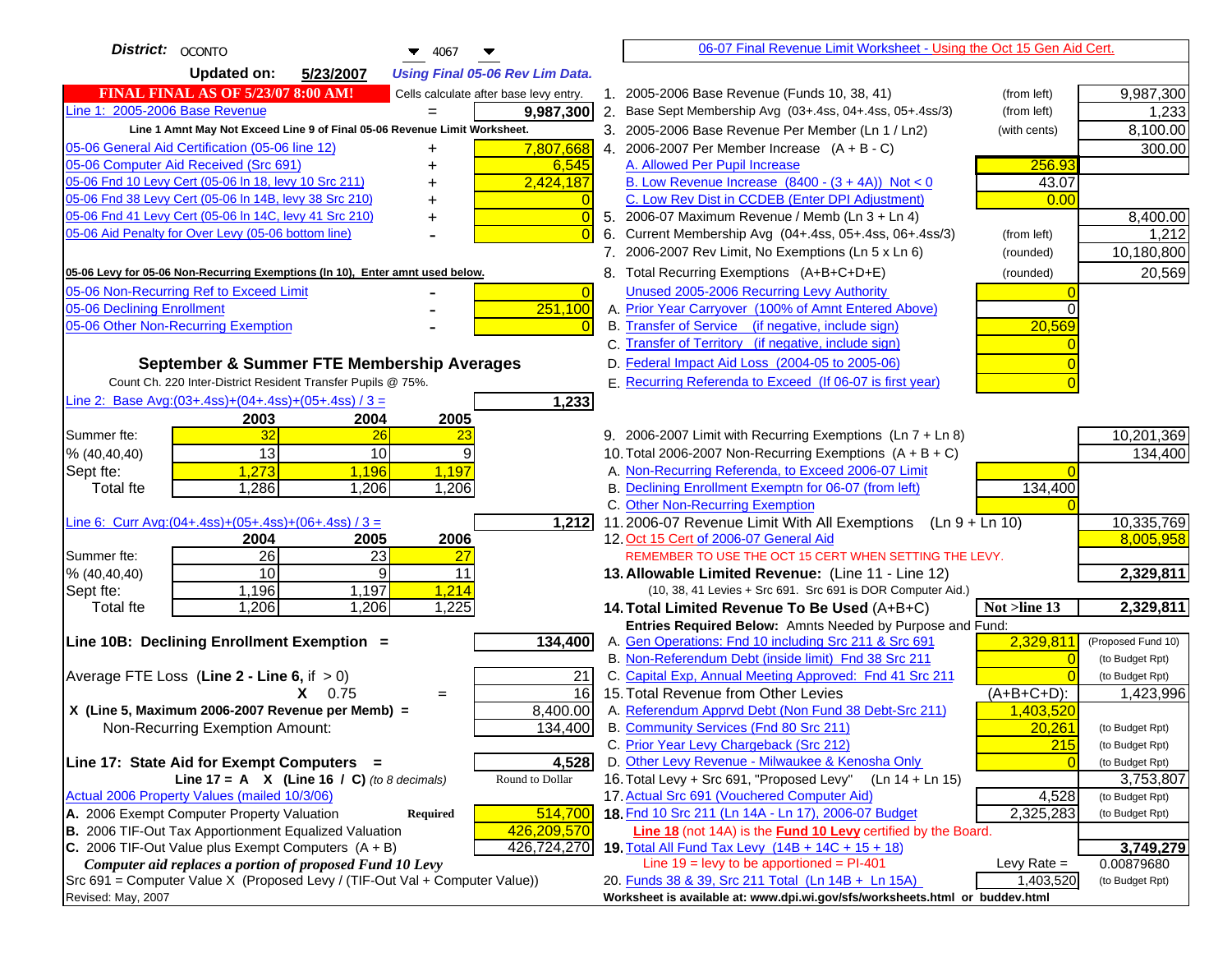| <b>DPI</b> Reconciliation                                                                                                                                                                                   |                                                                                   |  |                              |              |  |
|-------------------------------------------------------------------------------------------------------------------------------------------------------------------------------------------------------------|-----------------------------------------------------------------------------------|--|------------------------------|--------------|--|
| In order for the reconciliation to work properly, the<br>PI-401 must have been filed with the Department.<br>Numbers appearing in the green boxes below are actual, district-submitted<br>2007 PI-401 data. |                                                                                   |  |                              |              |  |
|                                                                                                                                                                                                             |                                                                                   |  | Do not type in these fields. |              |  |
|                                                                                                                                                                                                             |                                                                                   |  |                              |              |  |
|                                                                                                                                                                                                             |                                                                                   |  | Fund 10, PI-401              | 2,325,283.00 |  |
| Fund 38, PI-401                                                                                                                                                                                             | 0.00                                                                              |  |                              |              |  |
| Fund 41, PI-401                                                                                                                                                                                             | 0.00                                                                              |  |                              |              |  |
|                                                                                                                                                                                                             | 2,325,283.00                                                                      |  |                              |              |  |
| Chargeback, PI-401                                                                                                                                                                                          | 215.00                                                                            |  |                              |              |  |
| Fund 39, PI-401                                                                                                                                                                                             | 1,403,520.00                                                                      |  |                              |              |  |
| <b>Fund 80, PI-401</b>                                                                                                                                                                                      | 20,261.00                                                                         |  |                              |              |  |
| Fund 48/Other, PI-401                                                                                                                                                                                       | 0.00                                                                              |  |                              |              |  |
|                                                                                                                                                                                                             |                                                                                   |  |                              |              |  |
| Total, PI-401                                                                                                                                                                                               | 3,749,279.00                                                                      |  |                              |              |  |
|                                                                                                                                                                                                             |                                                                                   |  |                              |              |  |
| <b>Computer Aid</b>                                                                                                                                                                                         | $4,528.00 \leftarrow \leftarrow \leftarrow \text{don't change}$<br><b>Results</b> |  |                              |              |  |
| $\boldsymbol{0}$                                                                                                                                                                                            | $\mathbf{0}$                                                                      |  |                              |              |  |
| 0                                                                                                                                                                                                           | 0                                                                                 |  |                              |              |  |
| You have levied to your maximum.                                                                                                                                                                            |                                                                                   |  |                              |              |  |
|                                                                                                                                                                                                             |                                                                                   |  |                              |              |  |
| 0                                                                                                                                                                                                           |                                                                                   |  |                              |              |  |
|                                                                                                                                                                                                             |                                                                                   |  |                              |              |  |
|                                                                                                                                                                                                             |                                                                                   |  |                              |              |  |
|                                                                                                                                                                                                             |                                                                                   |  |                              |              |  |
| 0                                                                                                                                                                                                           |                                                                                   |  |                              |              |  |
|                                                                                                                                                                                                             | $\bf{0}$                                                                          |  |                              |              |  |
|                                                                                                                                                                                                             |                                                                                   |  |                              |              |  |
|                                                                                                                                                                                                             |                                                                                   |  |                              |              |  |
|                                                                                                                                                                                                             |                                                                                   |  |                              |              |  |
| 0                                                                                                                                                                                                           |                                                                                   |  |                              |              |  |
|                                                                                                                                                                                                             |                                                                                   |  |                              |              |  |
|                                                                                                                                                                                                             |                                                                                   |  |                              |              |  |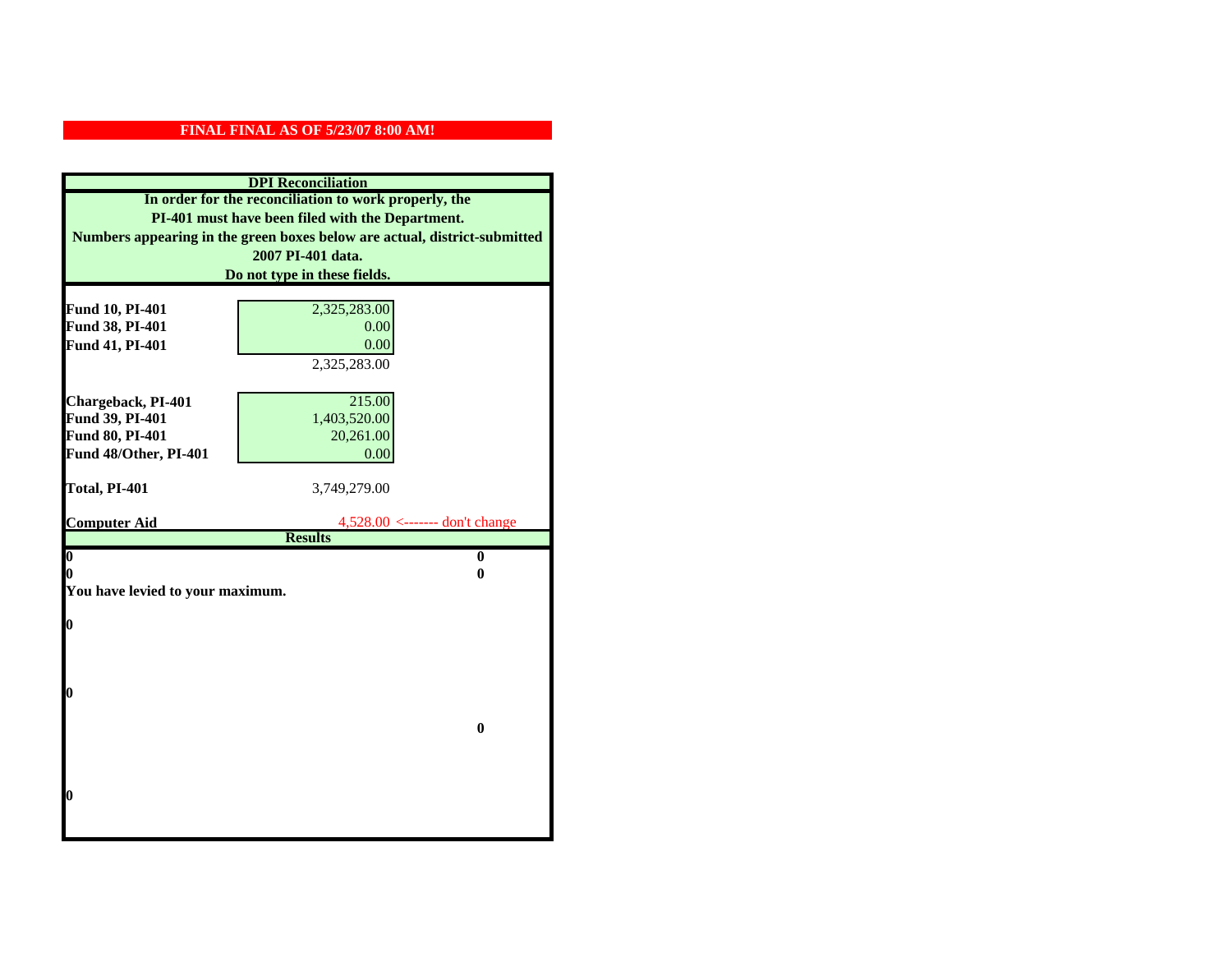| District: OMRO<br>$\blacktriangledown$ 4088                                         |                                                                                                                   | 06-07 Final Revenue Limit Worksheet - Using the Oct 15 Gen Aid Cert.                      |                    |
|-------------------------------------------------------------------------------------|-------------------------------------------------------------------------------------------------------------------|-------------------------------------------------------------------------------------------|--------------------|
| <b>Updated on:</b><br>5/23/2007<br><b>Using Final 05-06 Rev Lim Data.</b>           |                                                                                                                   |                                                                                           |                    |
| <b>FINAL FINAL AS OF 5/23/07 8:00 AM!</b><br>Cells calculate after base levy entry. | 1. 2005-2006 Base Revenue (Funds 10, 38, 41)                                                                      | (from left)                                                                               | 10,817,896         |
| Line 1: 2005-2006 Base Revenue<br>10,817,896<br>$=$                                 | 2. Base Sept Membership Avg (03+.4ss, 04+.4ss, 05+.4ss/3)                                                         | (from left)                                                                               | 1,296              |
| Line 1 Amnt May Not Exceed Line 9 of Final 05-06 Revenue Limit Worksheet.           | 3. 2005-2006 Base Revenue Per Member (Ln 1 / Ln2)                                                                 | (with cents)                                                                              | 8,347.14           |
| 8,402,304<br>05-06 General Aid Certification (05-06 line 12)                        | 4. 2006-2007 Per Member Increase $(A + B - C)$                                                                    |                                                                                           | 256.93             |
| 05-06 Computer Aid Received (Src 691)<br>3,682                                      | A. Allowed Per Pupil Increase                                                                                     | 256.93                                                                                    |                    |
| 05-06 Fnd 10 Levy Cert (05-06 In 18, levy 10 Src 211)<br>2,411,910                  | B. Low Revenue Increase $(8400 - (3 + 4A))$ Not < 0                                                               | 0.00                                                                                      |                    |
| 05-06 Fnd 38 Levy Cert (05-06 In 14B, levy 38 Src 210)                              | C. Low Rev Dist in CCDEB (Enter DPI Adjustment)                                                                   | 0.00                                                                                      |                    |
| 05-06 Fnd 41 Levy Cert (05-06 In 14C, levy 41 Src 210)<br>$\overline{0}$<br>+       | 5. 2006-07 Maximum Revenue / Memb (Ln 3 + Ln 4)                                                                   |                                                                                           | 8,604.07           |
| 05-06 Aid Penalty for Over Levy (05-06 bottom line)<br>$\Omega$                     | Current Membership Avg (04+.4ss, 05+.4ss, 06+.4ss/3)                                                              | (from left)                                                                               | 1,304              |
|                                                                                     | 7. 2006-2007 Rev Limit, No Exemptions (Ln 5 x Ln 6)                                                               | (rounded)                                                                                 | 11,219,707         |
| 05-06 Levy for 05-06 Non-Recurring Exemptions (In 10), Enter amnt used below.       | 8. Total Recurring Exemptions (A+B+C+D+E)                                                                         | (rounded)                                                                                 | 9,363              |
| 05-06 Non-Recurring Ref to Exceed Limit<br>$\overline{0}$                           | Unused 2005-2006 Recurring Levy Authority                                                                         |                                                                                           |                    |
| 05-06 Declining Enrollment<br>$\overline{0}$                                        | A. Prior Year Carryover (100% of Amnt Entered Above)                                                              | $\Omega$                                                                                  |                    |
| 05-06 Other Non-Recurring Exemption<br>$\Omega$                                     | B. Transfer of Service (if negative, include sign)                                                                | 9,363                                                                                     |                    |
|                                                                                     | C. Transfer of Territory (if negative, include sign)                                                              |                                                                                           |                    |
| September & Summer FTE Membership Averages                                          | D. Federal Impact Aid Loss (2004-05 to 2005-06)                                                                   |                                                                                           |                    |
| Count Ch. 220 Inter-District Resident Transfer Pupils @ 75%.                        | E. Recurring Referenda to Exceed (If 06-07 is first year)                                                         |                                                                                           |                    |
| Line 2: Base Avg: (03+.4ss) + (04+.4ss) + (05+.4ss) / 3 =<br>1,296                  |                                                                                                                   |                                                                                           |                    |
| 2003<br>2004<br>2005                                                                |                                                                                                                   |                                                                                           |                    |
| 30<br>Summer fte:<br>30<br>38                                                       | 9. 2006-2007 Limit with Recurring Exemptions (Ln 7 + Ln 8)                                                        |                                                                                           | 11,229,070         |
| 12<br>12<br>15<br>% (40, 40, 40)                                                    | 10. Total 2006-2007 Non-Recurring Exemptions $(A + B + C)$                                                        |                                                                                           | ΩI                 |
| 1,246<br>1,292<br>1,310<br>Sept fte:                                                | A. Non-Recurring Referenda, to Exceed 2006-07 Limit                                                               |                                                                                           |                    |
| 1,258<br>1,325<br>Total fte<br>1,304                                                | B. Declining Enrollment Exemptn for 06-07 (from left)                                                             |                                                                                           |                    |
|                                                                                     | C. Other Non-Recurring Exemption                                                                                  |                                                                                           |                    |
| Line 6: Curr Avg: $(04+.4ss)+(05+.4ss)+(06+.4ss)$ / 3 =<br>1,304                    | 11.2006-07 Revenue Limit With All Exemptions $(Ln 9 + Ln 10)$                                                     |                                                                                           | 11,229,070         |
| 2006<br>2004<br>2005                                                                | 12. Oct 15 Cert of 2006-07 General Aid                                                                            |                                                                                           | 8,502,467          |
| 30<br>38<br>Summer fte:<br>36<br>12<br>15<br>14                                     | REMEMBER TO USE THE OCT 15 CERT WHEN SETTING THE LEVY.                                                            |                                                                                           |                    |
| % (40, 40, 40)<br>1,292<br>1,310<br>1,268<br>Sept fte:                              | 13. Allowable Limited Revenue: (Line 11 - Line 12)<br>(10, 38, 41 Levies + Src 691. Src 691 is DOR Computer Aid.) |                                                                                           | 2,726,603          |
| 1,304<br>1,325<br>1,282<br><b>Total fte</b>                                         | 14. Total Limited Revenue To Be Used (A+B+C)                                                                      | Not >line 13                                                                              | 2,726,603          |
|                                                                                     | Entries Required Below: Amnts Needed by Purpose and Fund:                                                         |                                                                                           |                    |
| Line 10B: Declining Enrollment Exemption =                                          | A. Gen Operations: Fnd 10 including Src 211 & Src 691                                                             | 2,726,603                                                                                 | (Proposed Fund 10) |
|                                                                                     | B. Non-Referendum Debt (inside limit) Fnd 38 Src 211                                                              | $\Omega$                                                                                  | (to Budget Rpt)    |
| Average FTE Loss (Line $2 -$ Line 6, if $> 0$ )                                     | C. Capital Exp, Annual Meeting Approved: Fnd 41 Src 211                                                           |                                                                                           | (to Budget Rpt)    |
| $X = 0.75$<br>$=$                                                                   | 15. Total Revenue from Other Levies                                                                               | $(A+B+C+D)$ :                                                                             | 1,201,291          |
| X (Line 5, Maximum 2006-2007 Revenue per Memb) =                                    | A. Referendum Apprvd Debt (Non Fund 38 Debt-Src 211)                                                              | 1,201,291                                                                                 |                    |
| Non-Recurring Exemption Amount:                                                     | B. Community Services (Fnd 80 Src 211)                                                                            | $\overline{0}$                                                                            | (to Budget Rpt)    |
|                                                                                     | C. Prior Year Levy Chargeback (Src 212)                                                                           | $\overline{0}$                                                                            | (to Budget Rpt)    |
| 3,163<br>Line 17: State Aid for Exempt Computers =                                  | D. Other Levy Revenue - Milwaukee & Kenosha Only                                                                  | $\Omega$                                                                                  | (to Budget Rpt)    |
| Round to Dollar<br>Line 17 = A $X$ (Line 16 / C) (to 8 decimals)                    | 16. Total Levy + Src 691, "Proposed Levy"                                                                         | (Ln 14 + Ln 15)                                                                           | 3,927,894          |
| Actual 2006 Property Values (mailed 10/3/06)                                        | 17. Actual Src 691 (Vouchered Computer Aid)                                                                       | 3,163                                                                                     | (to Budget Rpt)    |
| A. 2006 Exempt Computer Property Valuation<br>387,300<br>Required                   | 18. Fnd 10 Src 211 (Ln 14A - Ln 17), 2006-07 Budget                                                               | 2,723,440                                                                                 | (to Budget Rpt)    |
| B. 2006 TIF-Out Tax Apportionment Equalized Valuation<br>480,571,386                | <b>Line 18</b> (not 14A) is the <b>Fund 10 Levy</b> certified by the Board.                                       |                                                                                           |                    |
| C. 2006 TIF-Out Value plus Exempt Computers $(A + B)$<br>480,958,686                | 19. Total All Fund Tax Levy $(14B + 14C + 15 + 18)$                                                               |                                                                                           | 3,924,731          |
| Computer aid replaces a portion of proposed Fund 10 Levy                            | Line $19 = \text{levy}$ to be apportioned = PI-401                                                                | Levy Rate $=$                                                                             | 0.00816680         |
| Src 691 = Computer Value X (Proposed Levy / (TIF-Out Val + Computer Value))         | 20. Funds 38 & 39, Src 211 Total (Ln 14B + Ln 15A)                                                                | 1,201,291<br>Worksheet is available at: www.dpi.wi.gov/sfs/worksheets.html or buddev.html | (to Budget Rpt)    |
| Revised: May, 2007                                                                  |                                                                                                                   |                                                                                           |                    |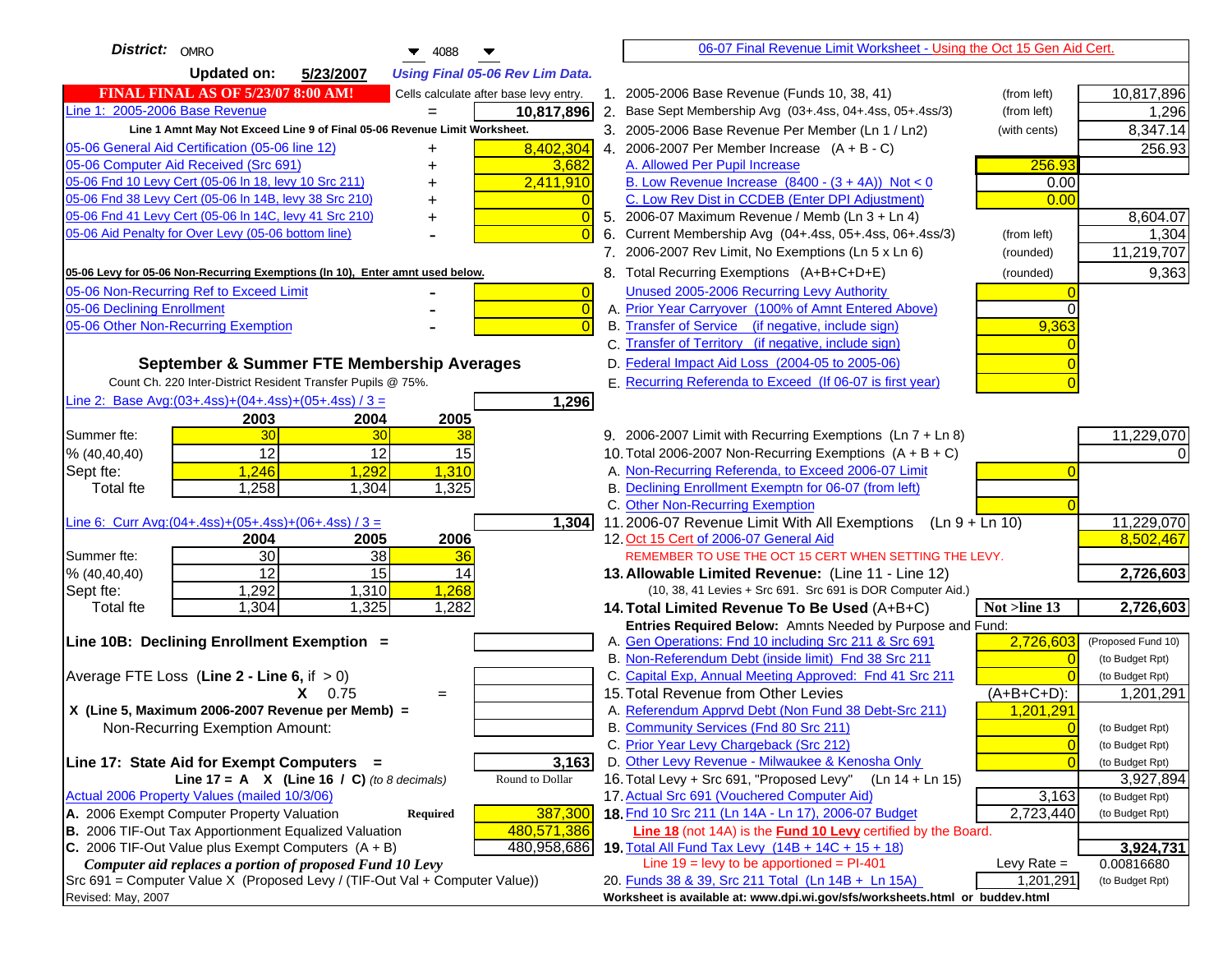| <b>DPI</b> Reconciliation                                                                                                                          |                                                       |  |                              |  |
|----------------------------------------------------------------------------------------------------------------------------------------------------|-------------------------------------------------------|--|------------------------------|--|
|                                                                                                                                                    | In order for the reconciliation to work properly, the |  |                              |  |
| PI-401 must have been filed with the Department.<br>Numbers appearing in the green boxes below are actual, district-submitted<br>2007 PI-401 data. |                                                       |  |                              |  |
|                                                                                                                                                    |                                                       |  | Do not type in these fields. |  |
|                                                                                                                                                    |                                                       |  |                              |  |
| Fund 10, PI-401                                                                                                                                    | 2,723,440.00                                          |  |                              |  |
| Fund 38, PI-401                                                                                                                                    | 0.00                                                  |  |                              |  |
| Fund 41, PI-401                                                                                                                                    | 0.00                                                  |  |                              |  |
|                                                                                                                                                    | 2,723,440.00                                          |  |                              |  |
|                                                                                                                                                    |                                                       |  |                              |  |
| Chargeback, PI-401                                                                                                                                 | 0.00                                                  |  |                              |  |
| Fund 39, PI-401                                                                                                                                    | 1,201,291.00                                          |  |                              |  |
| Fund 80, PI-401                                                                                                                                    | 0.00                                                  |  |                              |  |
| Fund 48/Other, PI-401                                                                                                                              | 0.00                                                  |  |                              |  |
| Total, PI-401                                                                                                                                      | 3,924,731.00                                          |  |                              |  |
|                                                                                                                                                    |                                                       |  |                              |  |
| <b>Computer Aid</b>                                                                                                                                | $3,163.00 \le$ ------- don't change                   |  |                              |  |
|                                                                                                                                                    | <b>Results</b>                                        |  |                              |  |
| $\boldsymbol{0}$                                                                                                                                   | $\mathbf{0}$                                          |  |                              |  |
| 0<br>0<br>You have levied to your maximum.                                                                                                         |                                                       |  |                              |  |
|                                                                                                                                                    |                                                       |  |                              |  |
| $\bf{0}$                                                                                                                                           |                                                       |  |                              |  |
|                                                                                                                                                    |                                                       |  |                              |  |
|                                                                                                                                                    |                                                       |  |                              |  |
|                                                                                                                                                    |                                                       |  |                              |  |
|                                                                                                                                                    |                                                       |  |                              |  |
| 0                                                                                                                                                  |                                                       |  |                              |  |
|                                                                                                                                                    |                                                       |  |                              |  |
|                                                                                                                                                    | $\bf{0}$                                              |  |                              |  |
|                                                                                                                                                    |                                                       |  |                              |  |
|                                                                                                                                                    |                                                       |  |                              |  |
|                                                                                                                                                    |                                                       |  |                              |  |
| 0                                                                                                                                                  |                                                       |  |                              |  |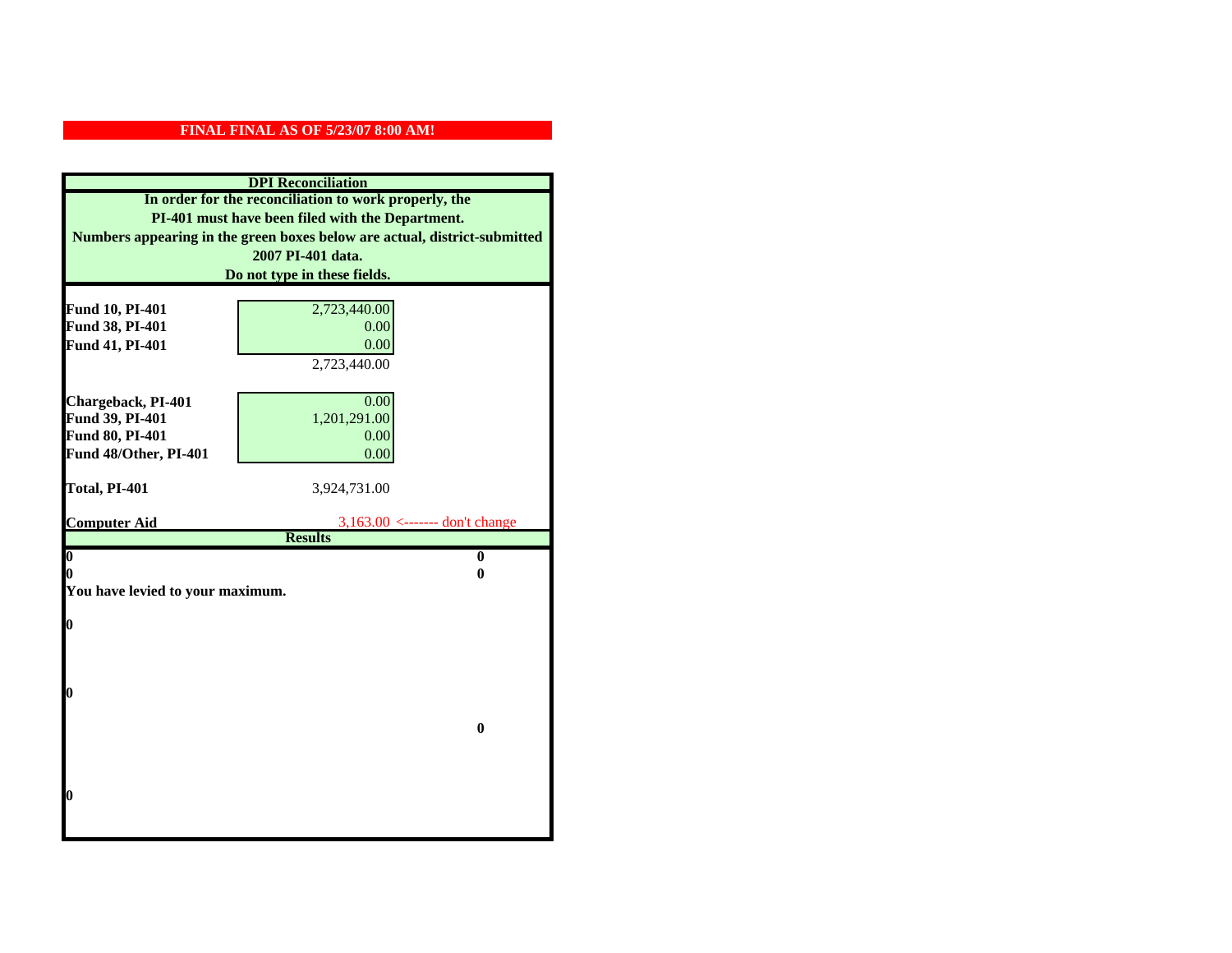| District:   ONALASKA<br>$\blacktriangledown$ 4095<br>▼                              |                                                                                                                    | 06-07 Final Revenue Limit Worksheet - Using the Oct 15 Gen Aid Cert. |               |                                       |
|-------------------------------------------------------------------------------------|--------------------------------------------------------------------------------------------------------------------|----------------------------------------------------------------------|---------------|---------------------------------------|
| <b>Updated on:</b><br>5/23/2007<br><b>Using Final 05-06 Rev Lim Data.</b>           |                                                                                                                    |                                                                      |               |                                       |
| <b>FINAL FINAL AS OF 5/23/07 8:00 AM!</b><br>Cells calculate after base levy entry. | 2005-2006 Base Revenue (Funds 10, 38, 41)                                                                          |                                                                      | (from left)   | 22,510,188                            |
| Line 1: 2005-2006 Base Revenue<br>22,510,188                                        | 2. Base Sept Membership Avg (03+.4ss, 04+.4ss, 05+.4ss/3)                                                          |                                                                      | (from left)   | 2,749                                 |
| Line 1 Amnt May Not Exceed Line 9 of Final 05-06 Revenue Limit Worksheet.           | 3. 2005-2006 Base Revenue Per Member (Ln 1 / Ln2)                                                                  |                                                                      | (with cents)  | 8,188.50                              |
| 05-06 General Aid Certification (05-06 line 12)<br>14,920,034<br>+                  | 4. 2006-2007 Per Member Increase $(A + B - C)$                                                                     |                                                                      |               | 256.93                                |
| 05-06 Computer Aid Received (Src 691)<br>55,365<br>+                                | A. Allowed Per Pupil Increase                                                                                      |                                                                      | 256.93        |                                       |
| 05-06 Fnd 10 Levy Cert (05-06 In 18, levy 10 Src 211)<br>7,291,380                  | B. Low Revenue Increase $(8400 - (3 + 4A))$ Not < 0                                                                |                                                                      | 0.00          |                                       |
| 05-06 Fnd 38 Levy Cert (05-06 In 14B, levy 38 Src 210)<br>243,409<br>+              | C. Low Rev Dist in CCDEB (Enter DPI Adjustment)                                                                    |                                                                      | 0.00          |                                       |
| 05-06 Fnd 41 Levy Cert (05-06 In 14C, levy 41 Src 210)<br>$\overline{0}$<br>+       | 5. 2006-07 Maximum Revenue / Memb (Ln 3 + Ln 4)                                                                    |                                                                      |               | 8,445.43                              |
| 05-06 Aid Penalty for Over Levy (05-06 bottom line)<br>$\Omega$                     | 6. Current Membership Avg (04+.4ss, 05+.4ss, 06+.4ss/3)                                                            |                                                                      | (from left)   | 2,776                                 |
|                                                                                     | 7. 2006-2007 Rev Limit, No Exemptions (Ln 5 x Ln 6)                                                                |                                                                      | (rounded)     | 23,444,514                            |
| 05-06 Levy for 05-06 Non-Recurring Exemptions (In 10), Enter amnt used below.       | 8. Total Recurring Exemptions (A+B+C+D+E)                                                                          |                                                                      | (rounded)     | 113,918                               |
| 05-06 Non-Recurring Ref to Exceed Limit<br>$\overline{0}$                           | Unused 2005-2006 Recurring Levy Authority                                                                          |                                                                      | 15,702        |                                       |
| 05-06 Declining Enrollment<br>$\overline{0}$                                        | A. Prior Year Carryover (100% of Amnt Entered Above)                                                               |                                                                      | 15,702        |                                       |
| 05-06 Other Non-Recurring Exemption<br>$\Omega$                                     | B. Transfer of Service (if negative, include sign)                                                                 |                                                                      | 98,216        |                                       |
|                                                                                     | C. Transfer of Territory (if negative, include sign)                                                               |                                                                      |               |                                       |
| September & Summer FTE Membership Averages                                          | D. Federal Impact Aid Loss (2004-05 to 2005-06)                                                                    |                                                                      |               |                                       |
| Count Ch. 220 Inter-District Resident Transfer Pupils @ 75%.                        | E. Recurring Referenda to Exceed (If 06-07 is first year)                                                          |                                                                      |               |                                       |
| Line 2: Base Avg: (03+.4ss) + (04+.4ss) + (05+.4ss) / 3 =<br>2,749                  |                                                                                                                    |                                                                      |               |                                       |
| 2003<br>2004<br>2005                                                                |                                                                                                                    |                                                                      |               |                                       |
| 77<br>73<br>Summer fte:<br>66                                                       | 9. 2006-2007 Limit with Recurring Exemptions (Ln 7 + Ln 8)                                                         |                                                                      |               | 23,558,432                            |
| 31<br>29<br>26<br>% (40, 40, 40)                                                    | 10. Total 2006-2007 Non-Recurring Exemptions $(A + B + C)$                                                         |                                                                      |               | 500,000                               |
| 2,742<br>2,697<br>2,721<br>Sept fte:                                                | A. Non-Recurring Referenda, to Exceed 2006-07 Limit                                                                |                                                                      | 500,000       |                                       |
| <b>Total fte</b><br>2,728<br>2,750<br>2,768                                         | B. Declining Enrollment Exemptn for 06-07 (from left)                                                              |                                                                      |               |                                       |
|                                                                                     | C. Other Non-Recurring Exemption                                                                                   |                                                                      |               |                                       |
| Line 6: Curr Avg: $(04+.4ss)+(05+.4ss)+(06+.4ss)/3 =$<br>2,776                      | 11.2006-07 Revenue Limit With All Exemptions (Ln $9 + \overline{\text{Ln }10}$ )                                   |                                                                      |               | 24,058,432                            |
| 2006<br>2004<br>2005                                                                | 12. Oct 15 Cert of 2006-07 General Aid                                                                             |                                                                      |               | 14,807,304                            |
| 73<br>Summer fte:<br>66<br>72                                                       | REMEMBER TO USE THE OCT 15 CERT WHEN SETTING THE LEVY.                                                             |                                                                      |               |                                       |
| 29<br>29<br>26<br>% (40, 40, 40)                                                    | 13. Allowable Limited Revenue: (Line 11 - Line 12)                                                                 |                                                                      |               | 9,251,128                             |
| 2,781<br>2,721<br>2,742<br>Sept fte:                                                |                                                                                                                    | (10, 38, 41 Levies + Src 691. Src 691 is DOR Computer Aid.)          |               |                                       |
| 2,750<br>2,768<br>2,810<br><b>Total fte</b>                                         | 14. Total Limited Revenue To Be Used (A+B+C)                                                                       |                                                                      | Not >line 13  | 9,251,128                             |
|                                                                                     | Entries Required Below: Amnts Needed by Purpose and Fund:<br>A. Gen Operations: Fnd 10 including Src 211 & Src 691 |                                                                      |               |                                       |
| Line 10B: Declining Enrollment Exemption =                                          | B. Non-Referendum Debt (inside limit) Fnd 38 Src 211                                                               |                                                                      | 8,998,920     | (Proposed Fund 10)<br>(to Budget Rpt) |
| Average FTE Loss (Line $2 -$ Line 6, if $> 0$ )                                     | C. Capital Exp, Annual Meeting Approved: Fnd 41 Src 211                                                            |                                                                      | 252,208       | (to Budget Rpt)                       |
| $X = 0.75$<br>$=$                                                                   | 15. Total Revenue from Other Levies                                                                                |                                                                      | $(A+B+C+D)$ : | 1,587,287                             |
| X (Line 5, Maximum 2006-2007 Revenue per Memb) =                                    | A. Referendum Apprvd Debt (Non Fund 38 Debt-Src 211)                                                               |                                                                      | 1,526,785     |                                       |
| Non-Recurring Exemption Amount:                                                     | B. Community Services (Fnd 80 Src 211)                                                                             |                                                                      | 51,572        | (to Budget Rpt)                       |
|                                                                                     | C. Prior Year Levy Chargeback (Src 212)                                                                            |                                                                      | 8,930         | (to Budget Rpt)                       |
| 106,954<br>Line 17: State Aid for Exempt Computers =                                | D. Other Levy Revenue - Milwaukee & Kenosha Only                                                                   |                                                                      |               | (to Budget Rpt)                       |
| Round to Dollar<br>Line 17 = A $X$ (Line 16 / C) (to 8 decimals)                    | 16. Total Levy + Src 691, "Proposed Levy" (Ln 14 + Ln 15)                                                          |                                                                      |               | 10,838,415                            |
| Actual 2006 Property Values (mailed 10/3/06)                                        | 17. Actual Src 691 (Vouchered Computer Aid)                                                                        |                                                                      | 106,954       | (to Budget Rpt)                       |
| A. 2006 Exempt Computer Property Valuation<br>14,421,800<br>Required                | 18. Fnd 10 Src 211 (Ln 14A - Ln 17), 2006-07 Budget                                                                |                                                                      | 8,891,966     | (to Budget Rpt)                       |
| B. 2006 TIF-Out Tax Apportionment Equalized Valuation<br>1,447,037,063              |                                                                                                                    | Line 18 (not 14A) is the Fund 10 Levy certified by the Board.        |               |                                       |
| C. 2006 TIF-Out Value plus Exempt Computers $(A + B)$<br>1,461,458,863              | 19. Total All Fund Tax Levy $(14B + 14C + 15 + 18)$                                                                |                                                                      |               | 10,731,461                            |
| Computer aid replaces a portion of proposed Fund 10 Levy                            | Line $19 = \text{levy}$ to be apportioned = PI-401                                                                 |                                                                      | Levy Rate $=$ | 0.00741616                            |
| $Src691$ = Computer Value X (Proposed Levy / (TIF-Out Val + Computer Value))        | 20. Funds 38 & 39, Src 211 Total (Ln 14B + Ln 15A)                                                                 |                                                                      | 1,778,993     | (to Budget Rpt)                       |
| Revised: May, 2007                                                                  | Worksheet is available at: www.dpi.wi.gov/sfs/worksheets.html or buddev.html                                       |                                                                      |               |                                       |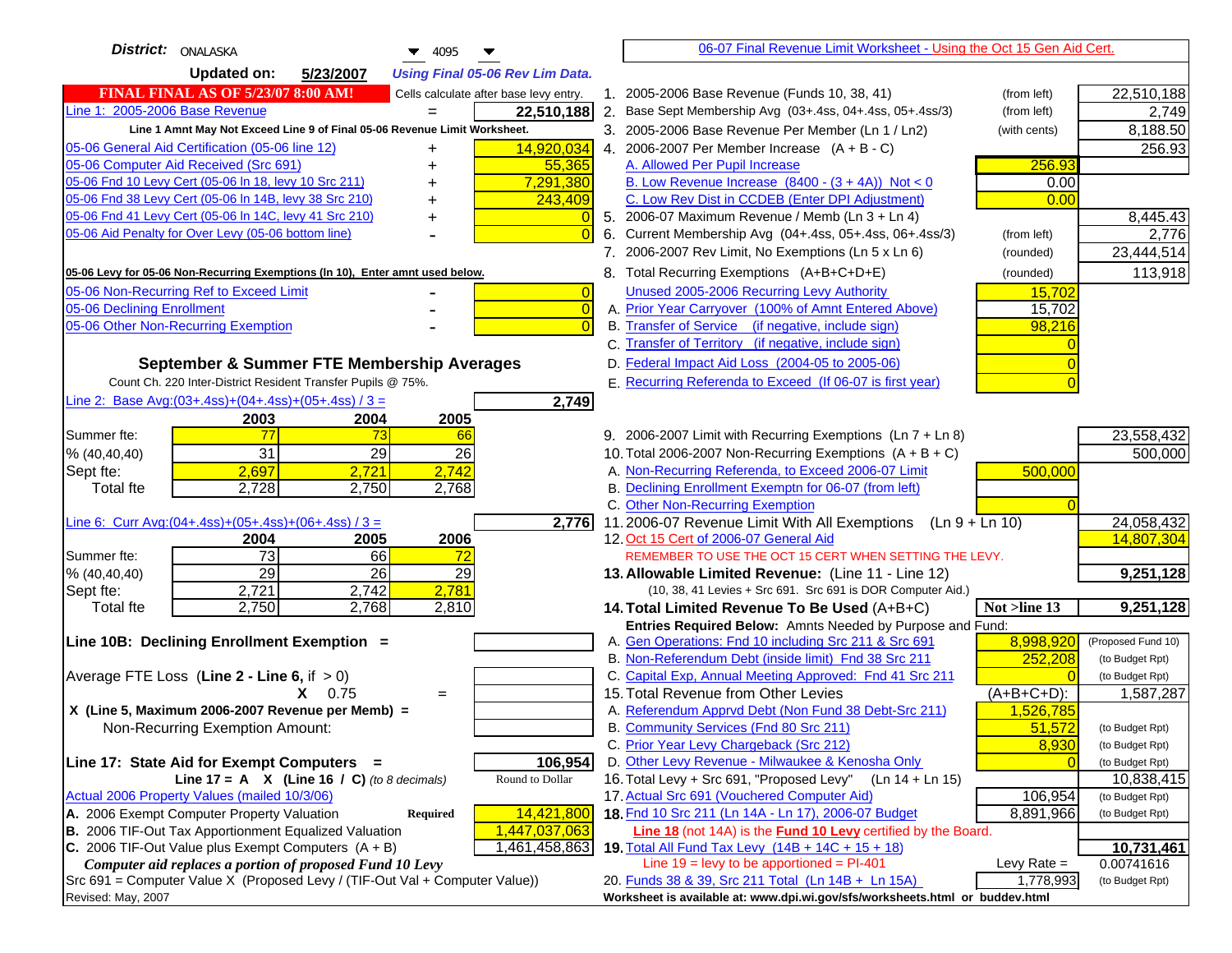|                                  | <b>DPI</b> Reconciliation                                                 |
|----------------------------------|---------------------------------------------------------------------------|
|                                  | In order for the reconciliation to work properly, the                     |
|                                  | PI-401 must have been filed with the Department.                          |
|                                  | Numbers appearing in the green boxes below are actual, district-submitted |
|                                  | 2007 PI-401 data.                                                         |
|                                  | Do not type in these fields.                                              |
|                                  |                                                                           |
| Fund 10, PI-401                  | 8,891,966.00                                                              |
| Fund 38, PI-401                  | 252,208.00                                                                |
| Fund 41, PI-401                  | 0.00                                                                      |
|                                  | 9,144,174.00                                                              |
|                                  |                                                                           |
| Chargeback, PI-401               | 8,930.00                                                                  |
| Fund 39, PI-401                  | 1,526,785.00                                                              |
| Fund 80, PI-401                  | 51,572.00                                                                 |
| Fund 48/Other, PI-401            | 0.00                                                                      |
|                                  |                                                                           |
| Total, PI-401                    | 10,731,461.00                                                             |
| <b>Computer Aid</b>              | $106,954.00$ <------- don't change                                        |
|                                  | <b>Results</b>                                                            |
| $\overline{\mathbf{0}}$          | $\bf{0}$                                                                  |
| 0                                | 0                                                                         |
| You have levied to your maximum. |                                                                           |
|                                  |                                                                           |
| $\bf{0}$                         |                                                                           |
|                                  |                                                                           |
|                                  |                                                                           |
| l0                               |                                                                           |
|                                  |                                                                           |
|                                  | $\bf{0}$                                                                  |
|                                  |                                                                           |
|                                  |                                                                           |
|                                  |                                                                           |
| $\boldsymbol{0}$                 |                                                                           |
|                                  |                                                                           |
|                                  |                                                                           |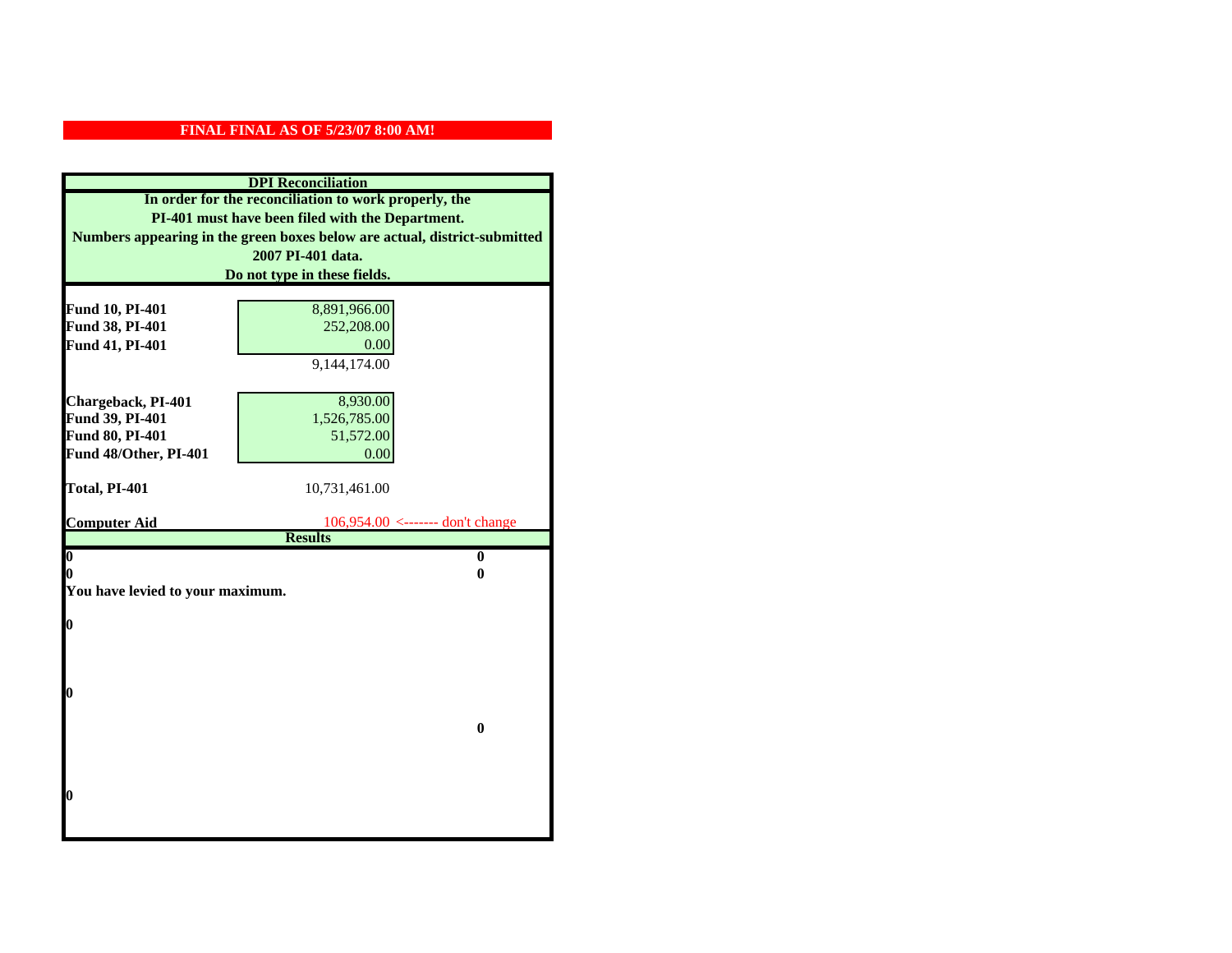| District: OOSTBURG<br>$\blacktriangledown$ 4137                                               | 06-07 Final Revenue Limit Worksheet - Using the Oct 15 Gen Aid Cert.                                                       |                              |
|-----------------------------------------------------------------------------------------------|----------------------------------------------------------------------------------------------------------------------------|------------------------------|
| <b>Updated on:</b><br>5/23/2007<br><b>Using Final 05-06 Rev Lim Data.</b>                     |                                                                                                                            |                              |
| <b>FINAL FINAL AS OF 5/23/07 8:00 AM!</b><br>Cells calculate after base levy entry.           | 1. 2005-2006 Base Revenue (Funds 10, 38, 41)<br>(from left)                                                                | 7,848,876                    |
| Line 1: 2005-2006 Base Revenue<br>7,848,876<br>$=$                                            | 2. Base Sept Membership Avg (03+.4ss, 04+.4ss, 05+.4ss/3)<br>(from left)                                                   | 969                          |
| Line 1 Amnt May Not Exceed Line 9 of Final 05-06 Revenue Limit Worksheet.                     | 3. 2005-2006 Base Revenue Per Member (Ln 1 / Ln2)<br>(with cents)                                                          | 8,099.98                     |
| 5,205,645<br>05-06 General Aid Certification (05-06 line 12)<br>+                             | 4. 2006-2007 Per Member Increase $(A + B - C)$                                                                             | 300.02                       |
| 05-06 Computer Aid Received (Src 691)<br>1,985                                                | A. Allowed Per Pupil Increase<br>256.93                                                                                    |                              |
| 05-06 Fnd 10 Levy Cert (05-06 In 18, levy 10 Src 211)<br>2,641,246                            | B. Low Revenue Increase $(8400 - (3 + 4A))$ Not < 0<br>43.09                                                               |                              |
| 05-06 Fnd 38 Levy Cert (05-06 In 14B, levy 38 Src 210)                                        | C. Low Rev Dist in CCDEB (Enter DPI Adjustment)<br>0.00                                                                    |                              |
| 05-06 Fnd 41 Levy Cert (05-06 In 14C, levy 41 Src 210)<br>0<br>+                              | 5. 2006-07 Maximum Revenue / Memb (Ln 3 + Ln 4)                                                                            | 8,400.00                     |
| 05-06 Aid Penalty for Over Levy (05-06 bottom line)                                           | 6. Current Membership Avg (04+.4ss, 05+.4ss, 06+.4ss/3)<br>(from left)                                                     | 986                          |
|                                                                                               | 7. 2006-2007 Rev Limit, No Exemptions (Ln 5 x Ln 6)<br>(rounded)                                                           | 8,282,400                    |
| 05-06 Levy for 05-06 Non-Recurring Exemptions (In 10), Enter amnt used below.                 | 8. Total Recurring Exemptions (A+B+C+D+E)<br>(rounded)                                                                     | 24                           |
| 05-06 Non-Recurring Ref to Exceed Limit<br>$\overline{0}$                                     | Unused 2005-2006 Recurring Levy Authority<br>24                                                                            |                              |
| 05-06 Declining Enrollment<br>$\overline{0}$                                                  | $\overline{24}$<br>A. Prior Year Carryover (100% of Amnt Entered Above)                                                    |                              |
| 05-06 Other Non-Recurring Exemption<br>$\sqrt{ }$                                             | B. Transfer of Service (if negative, include sign)                                                                         |                              |
|                                                                                               | C. Transfer of Territory (if negative, include sign)                                                                       |                              |
| September & Summer FTE Membership Averages                                                    | D. Federal Impact Aid Loss (2004-05 to 2005-06)                                                                            |                              |
| Count Ch. 220 Inter-District Resident Transfer Pupils @ 75%.                                  | E. Recurring Referenda to Exceed (If 06-07 is first year)                                                                  |                              |
| Line 2: Base Avg: $(03+.4ss)+(04+.4ss)+(05+.4ss)/3 =$<br>969                                  |                                                                                                                            |                              |
| 2003<br>2004<br>2005                                                                          |                                                                                                                            |                              |
| Summer fte:<br>10<br>11<br>13                                                                 | 9. 2006-2007 Limit with Recurring Exemptions (Ln 7 + Ln 8)                                                                 | 8,282,424                    |
| 5<br>4<br>4<br>% (40, 40, 40)                                                                 | 10. Total 2006-2007 Non-Recurring Exemptions $(A + B + C)$                                                                 |                              |
| 946<br>970<br>978<br>Sept fte:                                                                | A. Non-Recurring Referenda, to Exceed 2006-07 Limit                                                                        |                              |
| 950<br>974<br>983<br><b>Total fte</b>                                                         | B. Declining Enrollment Exemptn for 06-07 (from left)                                                                      |                              |
|                                                                                               | C. Other Non-Recurring Exemption                                                                                           |                              |
| Line 6: Curr Avg: $(04+.4ss)+(05+.4ss)+(06+.4ss)/3 =$<br>986<br>2006<br>2004<br>2005          | 11.2006-07 Revenue Limit With All Exemptions (Ln $9 + \overline{\text{Ln }10}$ )<br>12. Oct 15 Cert of 2006-07 General Aid | 8,282,424<br>5,284,251       |
| 11<br>13<br>Summer fte:<br>11                                                                 | REMEMBER TO USE THE OCT 15 CERT WHEN SETTING THE LEVY.                                                                     |                              |
| % (40, 40, 40)<br>5<br>4                                                                      | 13. Allowable Limited Revenue: (Line 11 - Line 12)                                                                         | 2,998,173                    |
| $\overline{978}$<br>970<br>997<br>Sept fte:                                                   | (10, 38, 41 Levies + Src 691. Src 691 is DOR Computer Aid.)                                                                |                              |
| 974<br>983<br>1,001<br><b>Total fte</b>                                                       | 14. Total Limited Revenue To Be Used (A+B+C)<br>Not >line 13                                                               | 2,998,173                    |
|                                                                                               | Entries Required Below: Amnts Needed by Purpose and Fund:                                                                  |                              |
| Line 10B: Declining Enrollment Exemption =                                                    | A. Gen Operations: Fnd 10 including Src 211 & Src 691<br>2,998,173                                                         | (Proposed Fund 10)           |
|                                                                                               | B. Non-Referendum Debt (inside limit) Fnd 38 Src 211                                                                       | (to Budget Rpt)              |
| Average FTE Loss (Line $2 -$ Line 6, if $> 0$ )                                               | C. Capital Exp, Annual Meeting Approved: Fnd 41 Src 211                                                                    | (to Budget Rpt)              |
| $X = 0.75$<br>$=$                                                                             | 15. Total Revenue from Other Levies<br>(A+B+C+D):                                                                          | 747,493                      |
| X (Line 5, Maximum 2006-2007 Revenue per Memb) =                                              | A. Referendum Apprvd Debt (Non Fund 38 Debt-Src 211)<br>713,493                                                            |                              |
| Non-Recurring Exemption Amount:                                                               | B. Community Services (Fnd 80 Src 211)<br>34,000                                                                           | (to Budget Rpt)              |
|                                                                                               | C. Prior Year Levy Chargeback (Src 212)<br>$\overline{0}$                                                                  | (to Budget Rpt)              |
| 3,174<br>Line 17: State Aid for Exempt Computers =<br>Round to Dollar                         | D. Other Levy Revenue - Milwaukee & Kenosha Only<br>16. Total Levy + Src 691, "Proposed Levy"<br>$(Ln 14 + Ln 15)$         | (to Budget Rpt)              |
| Line 17 = A $X$ (Line 16 / C) (to 8 decimals)<br>Actual 2006 Property Values (mailed 10/3/06) | 17. Actual Src 691 (Vouchered Computer Aid)<br>3,174                                                                       | 3,745,666<br>(to Budget Rpt) |
| A. 2006 Exempt Computer Property Valuation<br>433,100<br>Required                             | 18. Fnd 10 Src 211 (Ln 14A - Ln 17), 2006-07 Budget<br>2,994,999                                                           | (to Budget Rpt)              |
| B. 2006 TIF-Out Tax Apportionment Equalized Valuation<br>510,635,015                          | Line 18 (not 14A) is the <b>Fund 10 Levy</b> certified by the Board.                                                       |                              |
| C. 2006 TIF-Out Value plus Exempt Computers $(A + B)$<br>511,068,115                          | 19. Total All Fund Tax Levy $(14B + 14C + 15 + 18)$                                                                        | 3,742,492                    |
| Computer aid replaces a portion of proposed Fund 10 Levy                                      | Line $19 = \text{levy}$ to be apportioned = PI-401<br>Levy Rate $=$                                                        | 0.00732909                   |
| Src 691 = Computer Value X (Proposed Levy / (TIF-Out Val + Computer Value))                   | 20. Funds 38 & 39, Src 211 Total (Ln 14B + Ln 15A)<br>713,493                                                              | (to Budget Rpt)              |
| Revised: May, 2007                                                                            | Worksheet is available at: www.dpi.wi.gov/sfs/worksheets.html or buddev.html                                               |                              |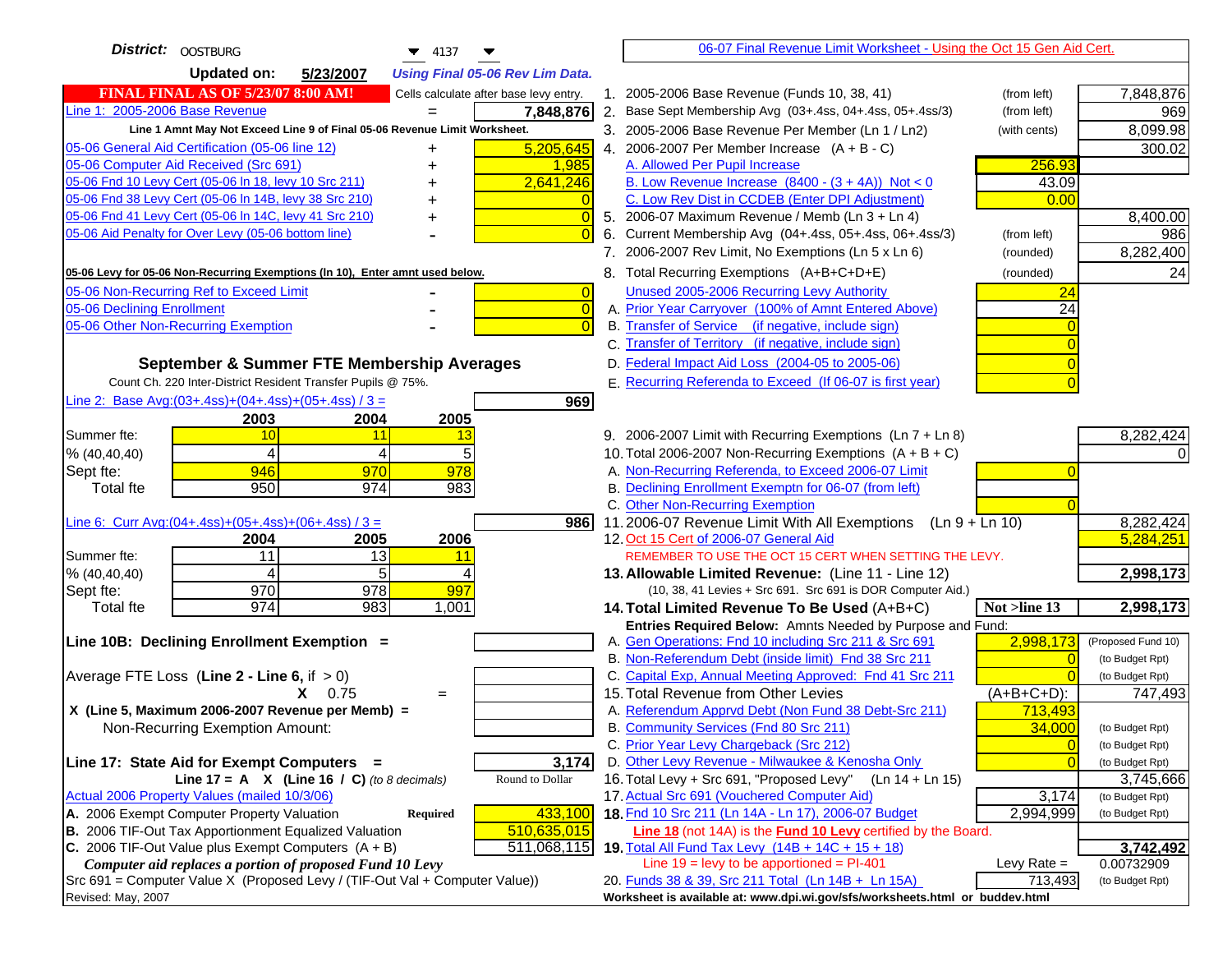|                                  | <b>DPI</b> Reconciliation                                                 |
|----------------------------------|---------------------------------------------------------------------------|
|                                  | In order for the reconciliation to work properly, the                     |
|                                  | PI-401 must have been filed with the Department.                          |
|                                  | Numbers appearing in the green boxes below are actual, district-submitted |
|                                  | 2007 PI-401 data.                                                         |
|                                  | Do not type in these fields.                                              |
|                                  |                                                                           |
| Fund 10, PI-401                  | 2,994,999.00                                                              |
| Fund 38, PI-401                  | 0.00<br>0.00                                                              |
| Fund 41, PI-401                  | 2,994,999.00                                                              |
|                                  |                                                                           |
| Chargeback, PI-401               | 0.00                                                                      |
| Fund 39, PI-401                  | 713,492.50                                                                |
| Fund 80, PI-401                  | 34,000.00                                                                 |
| Fund 48/Other, PI-401            | 0.00                                                                      |
|                                  |                                                                           |
| Total, PI-401                    | 3,742,491.50                                                              |
|                                  |                                                                           |
| <b>Computer Aid</b>              | $3,174.00 \leftarrow \text{---}$ don't change<br><b>Results</b>           |
| $\boldsymbol{0}$                 | $\bf{0}$                                                                  |
| 0                                | 0                                                                         |
| You have levied to your maximum. |                                                                           |
|                                  |                                                                           |
| 0                                |                                                                           |
|                                  |                                                                           |
|                                  |                                                                           |
|                                  |                                                                           |
| 0                                |                                                                           |
|                                  | $\bf{0}$                                                                  |
|                                  |                                                                           |
|                                  |                                                                           |
|                                  |                                                                           |
| 0                                |                                                                           |
|                                  |                                                                           |
|                                  |                                                                           |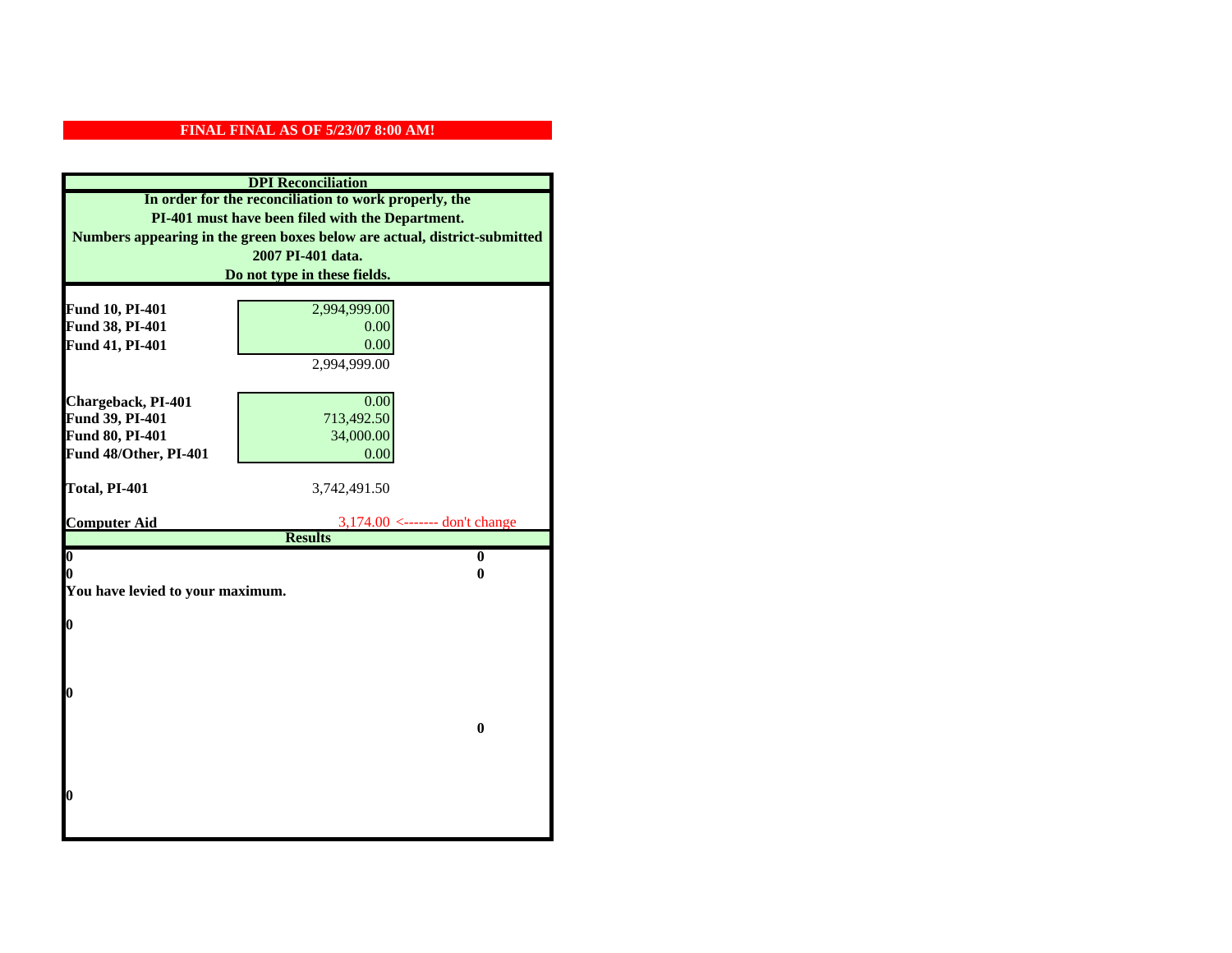| District:<br>OREGON<br>$\blacktriangledown$ 4144<br>▼                                                   | 06-07 Final Revenue Limit Worksheet - Using the Oct 15 Gen Aid Cert.                                         |                          |
|---------------------------------------------------------------------------------------------------------|--------------------------------------------------------------------------------------------------------------|--------------------------|
| <b>Updated on:</b><br>5/23/2007<br><b>Using Final 05-06 Rev Lim Data.</b>                               |                                                                                                              |                          |
| <b>FINAL FINAL AS OF 5/23/07 8:00 AM!</b><br>Cells calculate after base levy entry.                     | 2005-2006 Base Revenue (Funds 10, 38, 41)<br>$1_{-}$<br>(from left)                                          | 32,881,943               |
| Line 1: 2005-2006 Base Revenue<br>32,881,943                                                            | 2.<br>Base Sept Membership Avg (03+.4ss, 04+.4ss, 05+.4ss/3)<br>(from left)                                  | 3,494                    |
| Line 1 Amnt May Not Exceed Line 9 of Final 05-06 Revenue Limit Worksheet.                               | 3. 2005-2006 Base Revenue Per Member (Ln 1 / Ln2)<br>(with cents)                                            | 9,410.97                 |
| 20,165,152<br>05-06 General Aid Certification (05-06 line 12)<br>+                                      | 4. 2006-2007 Per Member Increase $(A + B - C)$                                                               | 256.93                   |
| 05-06 Computer Aid Received (Src 691)<br>13,737                                                         | A. Allowed Per Pupil Increase<br>256.93                                                                      |                          |
| 05-06 Fnd 10 Levy Cert (05-06 In 18, levy 10 Src 211)<br>12,389,027                                     | B. Low Revenue Increase $(8400 - (3 + 4A))$ Not < 0<br>0.00                                                  |                          |
| 05-06 Fnd 38 Levy Cert (05-06 In 14B, levy 38 Src 210)<br>314,027                                       | C. Low Rev Dist in CCDEB (Enter DPI Adjustment)<br>0.00                                                      |                          |
| 05-06 Fnd 41 Levy Cert (05-06 In 14C, levy 41 Src 210)<br>+                                             | 5. 2006-07 Maximum Revenue / Memb (Ln 3 + Ln 4)                                                              | 9,667.90                 |
| 05-06 Aid Penalty for Over Levy (05-06 bottom line)<br>$\Omega$                                         | 6. Current Membership Avg (04+.4ss, 05+.4ss, 06+.4ss/3)<br>(from left)                                       | 3,539                    |
|                                                                                                         | 7. 2006-2007 Rev Limit, No Exemptions (Ln 5 x Ln 6)<br>(rounded)                                             | 34,214,698               |
| 05-06 Levy for 05-06 Non-Recurring Exemptions (In 10), Enter amnt used below.                           | 8. Total Recurring Exemptions (A+B+C+D+E)<br>(rounded)                                                       | 118,472                  |
| 05-06 Non-Recurring Ref to Exceed Limit<br>$\overline{0}$                                               | Unused 2005-2006 Recurring Levy Authority<br>100,000                                                         |                          |
| 05-06 Declining Enrollment<br>$\overline{0}$                                                            | A. Prior Year Carryover (100% of Amnt Entered Above)<br>100,000                                              |                          |
| 05-06 Other Non-Recurring Exemption<br>$\overline{0}$                                                   | B. Transfer of Service (if negative, include sign)<br>18,472                                                 |                          |
|                                                                                                         | C. Transfer of Territory (if negative, include sign)                                                         |                          |
| September & Summer FTE Membership Averages                                                              | D. Federal Impact Aid Loss (2004-05 to 2005-06)                                                              |                          |
| Count Ch. 220 Inter-District Resident Transfer Pupils @ 75%.                                            | E. Recurring Referenda to Exceed (If 06-07 is first year)                                                    |                          |
| Line 2: Base Avg: (03+.4ss) + (04+.4ss) + (05+.4ss) / 3 =<br>3,494                                      |                                                                                                              |                          |
| 2003<br>2004<br>2005                                                                                    |                                                                                                              |                          |
| Summer fte:<br>87<br>88<br>85                                                                           | 9. 2006-2007 Limit with Recurring Exemptions (Ln 7 + Ln 8)                                                   | 34,333,170               |
| 35<br>35<br>34<br>% (40, 40, 40)                                                                        | 10. Total 2006-2007 Non-Recurring Exemptions $(A + B + C)$                                                   | 300,000                  |
| 3,522<br>3,429<br>3,428<br>Sept fte:                                                                    | A. Non-Recurring Referenda, to Exceed 2006-07 Limit<br>300,000                                               |                          |
| 3,464<br>3,463<br>3,556<br><b>Total fte</b>                                                             | B. Declining Enrollment Exemptn for 06-07 (from left)                                                        |                          |
|                                                                                                         | C. Other Non-Recurring Exemption<br>11.2006-07 Revenue Limit With All Exemptions<br>$(Ln 9 + Ln 10)$         |                          |
| 3,539<br>Line 6: Curr Avg: $(04+.4ss)+(05+.4ss)+(06+.4ss)/3 =$<br>2006<br>2004<br>2005                  | 12. Oct 15 Cert of 2006-07 General Aid                                                                       | 34,633,170<br>20,650,696 |
| $\overline{88}$<br>85<br>Summer fte:<br>90                                                              | REMEMBER TO USE THE OCT 15 CERT WHEN SETTING THE LEVY.                                                       |                          |
| 35<br>$\overline{34}$<br>36<br>% (40, 40, 40)                                                           | 13. Allowable Limited Revenue: (Line 11 - Line 12)                                                           | 13,982,474               |
| 3,561<br>Sept fte:<br>3,428<br>3,522                                                                    | (10, 38, 41 Levies + Src 691. Src 691 is DOR Computer Aid.)                                                  |                          |
| 3,597<br>3,463<br>3,556<br>Total fte                                                                    | Not >line 13<br>14. Total Limited Revenue To Be Used $(A+B+C)$                                               | 13,972,806               |
|                                                                                                         | Entries Required Below: Amnts Needed by Purpose and Fund:                                                    |                          |
| Line 10B: Declining Enrollment Exemption =                                                              | 13,646,703<br>A. Gen Operations: Fnd 10 including Src 211 & Src 691                                          | (Proposed Fund 10)       |
|                                                                                                         | B. Non-Referendum Debt (inside limit) Fnd 38 Src 211<br>326,103                                              | (to Budget Rpt)          |
| Average FTE Loss (Line $2 -$ Line 6, if $> 0$ )                                                         | C. Capital Exp, Annual Meeting Approved: Fnd 41 Src 211                                                      | (to Budget Rpt)          |
| $X = 0.75$<br>$=$                                                                                       | 15. Total Revenue from Other Levies<br>$(A+B+C+D)$ :                                                         | 4,202,683                |
| X (Line 5, Maximum 2006-2007 Revenue per Memb) =                                                        | A. Referendum Apprvd Debt (Non Fund 38 Debt-Src 211)<br>3,862,768                                            |                          |
| Non-Recurring Exemption Amount:                                                                         | B. Community Services (Fnd 80 Src 211)<br>339,915                                                            | (to Budget Rpt)          |
|                                                                                                         | C. Prior Year Levy Chargeback (Src 212)<br>$\overline{0}$                                                    | (to Budget Rpt)          |
| 11,794<br>Line 17: State Aid for Exempt Computers =                                                     | D. Other Levy Revenue - Milwaukee & Kenosha Only                                                             | (to Budget Rpt)          |
| Round to Dollar<br>Line 17 = A $X$ (Line 16 / C) (to 8 decimals)                                        | 16. Total Levy + Src 691, "Proposed Levy" (Ln 14 + Ln 15)                                                    | 18,175,489               |
| Actual 2006 Property Values (mailed 10/3/06)<br>A. 2006 Exempt Computer Property Valuation<br>1,165,600 | 17. Actual Src 691 (Vouchered Computer Aid)<br>11,794<br>18. Fnd 10 Src 211 (Ln 14A - Ln 17), 2006-07 Budget | (to Budget Rpt)          |
| Required<br>B. 2006 TIF-Out Tax Apportionment Equalized Valuation<br>1,795,057,808                      | 13,634,909<br>Line 18 (not 14A) is the <b>Fund 10 Levy</b> certified by the Board.                           | (to Budget Rpt)          |
| C. 2006 TIF-Out Value plus Exempt Computers $(A + B)$<br>1,796,223,408                                  | 19. Total All Fund Tax Levy (14B + 14C + 15 + 18)                                                            | 18,163,695               |
| Computer aid replaces a portion of proposed Fund 10 Levy                                                | Line $19$ = levy to be apportioned = PI-401<br>Levy Rate $=$                                                 | 0.01011872               |
| Src 691 = Computer Value X (Proposed Levy / (TIF-Out Val + Computer Value))                             | 20. Funds 38 & 39, Src 211 Total (Ln 14B + Ln 15A)<br>4,188,871                                              | (to Budget Rpt)          |
| Revised: May, 2007                                                                                      | Worksheet is available at: www.dpi.wi.gov/sfs/worksheets.html or buddev.html                                 |                          |
|                                                                                                         |                                                                                                              |                          |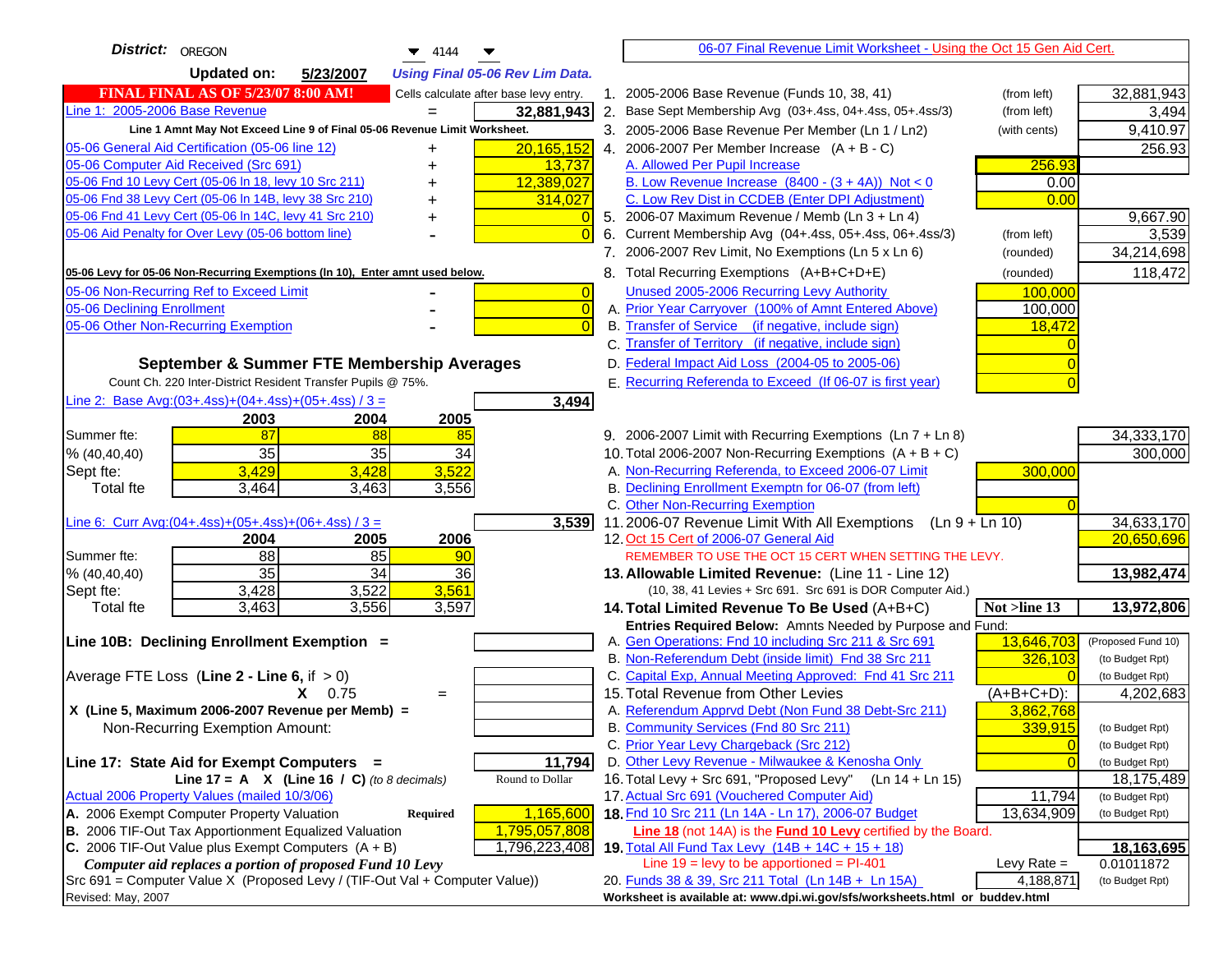|                                               | <b>DPI</b> Reconciliation                                                 |
|-----------------------------------------------|---------------------------------------------------------------------------|
|                                               | In order for the reconciliation to work properly, the                     |
|                                               | PI-401 must have been filed with the Department.                          |
|                                               | Numbers appearing in the green boxes below are actual, district-submitted |
|                                               | 2007 PI-401 data.                                                         |
|                                               | Do not type in these fields.                                              |
|                                               |                                                                           |
| Fund 10, PI-401                               | 13,634,909.00                                                             |
| Fund 38, PI-401                               | 326,103.00<br>0.00                                                        |
| Fund 41, PI-401                               | 13,961,012.00                                                             |
|                                               |                                                                           |
| Chargeback, PI-401                            | 0.00                                                                      |
| Fund 39, PI-401                               | 3,862,768.00                                                              |
| Fund 80, PI-401                               | 339,915.00                                                                |
| Fund 48/Other, PI-401                         | 0.00                                                                      |
|                                               |                                                                           |
| Total, PI-401                                 | 18,163,695.00                                                             |
|                                               |                                                                           |
| <b>Computer Aid</b>                           | $11.794.00$ <------- don't change<br><b>Results</b>                       |
| 0                                             | 0                                                                         |
| You have underlevied by:                      | 9,668                                                                     |
| 0                                             |                                                                           |
|                                               |                                                                           |
| 0                                             |                                                                           |
|                                               |                                                                           |
|                                               |                                                                           |
| 0                                             |                                                                           |
|                                               |                                                                           |
|                                               | $\mathbf{0}$                                                              |
|                                               |                                                                           |
|                                               |                                                                           |
| Because your underlevy is less than your non- |                                                                           |
| recurring exemptions, there is no carryover.  |                                                                           |
|                                               |                                                                           |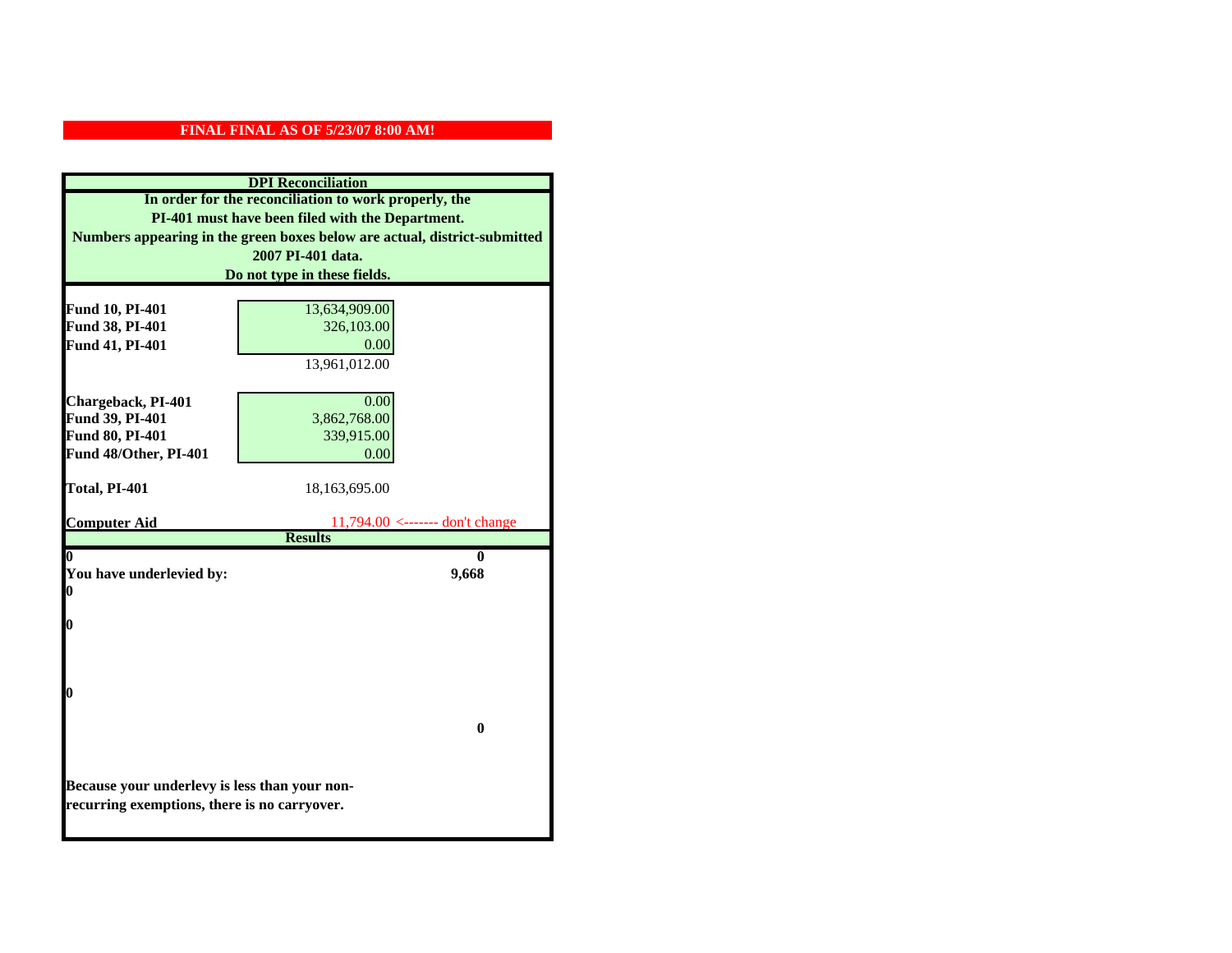| District:   OSCEOLA<br>$\blacktriangledown$ 4165                                    | 06-07 Final Revenue Limit Worksheet - Using the Oct 15 Gen Aid Cert.                                            |                    |
|-------------------------------------------------------------------------------------|-----------------------------------------------------------------------------------------------------------------|--------------------|
| <b>Updated on:</b><br>5/23/2007<br><b>Using Final 05-06 Rev Lim Data.</b>           |                                                                                                                 |                    |
| <b>FINAL FINAL AS OF 5/23/07 8:00 AM!</b><br>Cells calculate after base levy entry. | 1. 2005-2006 Base Revenue (Funds 10, 38, 41)<br>(from left)                                                     | 14,408,906         |
| Line 1: 2005-2006 Base Revenue<br>14,408,906                                        | 2. Base Sept Membership Avg (03+.4ss, 04+.4ss, 05+.4ss/3)<br>(from left)                                        | 1.771              |
| Line 1 Amnt May Not Exceed Line 9 of Final 05-06 Revenue Limit Worksheet.           | 3. 2005-2006 Base Revenue Per Member (Ln 1 / Ln2)<br>(with cents)                                               | 8,136.03           |
| 9,965,182<br>05-06 General Aid Certification (05-06 line 12)                        | 4. 2006-2007 Per Member Increase $(A + B - C)$                                                                  | 263.97             |
| 05-06 Computer Aid Received (Src 691)<br>13,724                                     | 256.93<br>A. Allowed Per Pupil Increase                                                                         |                    |
| 05-06 Fnd 10 Levy Cert (05-06 In 18, levy 10 Src 211)<br>4,430,000                  | B. Low Revenue Increase $(8400 - (3 + 4A))$ Not < 0<br>7.04                                                     |                    |
| 05-06 Fnd 38 Levy Cert (05-06 In 14B, levy 38 Src 210)                              | C. Low Rev Dist in CCDEB (Enter DPI Adjustment)<br>0.00                                                         |                    |
| 05-06 Fnd 41 Levy Cert (05-06 In 14C, levy 41 Src 210)<br>$\overline{0}$<br>+       | 5. 2006-07 Maximum Revenue / Memb (Ln $3 + \text{Ln } 4$ )                                                      | 8,400.00           |
| 05-06 Aid Penalty for Over Levy (05-06 bottom line)<br>$\Omega$                     | Current Membership Avg (04+.4ss, 05+.4ss, 06+.4ss/3)<br>6.<br>(from left)                                       | 1,789              |
|                                                                                     | 7. 2006-2007 Rev Limit, No Exemptions (Ln 5 x Ln 6)<br>(rounded)                                                | 15,027,600         |
| 05-06 Levy for 05-06 Non-Recurring Exemptions (In 10), Enter amnt used below.       | 8. Total Recurring Exemptions (A+B+C+D+E)<br>(rounded)                                                          | 73,636             |
| 05-06 Non-Recurring Ref to Exceed Limit<br>$\overline{0}$                           | Unused 2005-2006 Recurring Levy Authority                                                                       |                    |
| $\overline{0}$<br>05-06 Declining Enrollment                                        | A. Prior Year Carryover (100% of Amnt Entered Above)<br>$\Omega$                                                |                    |
| 05-06 Other Non-Recurring Exemption<br>$\Omega$                                     | B. Transfer of Service (if negative, include sign)<br>73,636                                                    |                    |
|                                                                                     | C. Transfer of Territory (if negative, include sign)                                                            |                    |
| September & Summer FTE Membership Averages                                          | D. Federal Impact Aid Loss (2004-05 to 2005-06)                                                                 |                    |
| Count Ch. 220 Inter-District Resident Transfer Pupils @ 75%.                        | E. Recurring Referenda to Exceed (If 06-07 is first year)                                                       |                    |
| Line 2: Base Avg: (03+.4ss) + (04+.4ss) + (05+.4ss) / 3 =<br>1,771                  |                                                                                                                 |                    |
| 2003<br>2004<br>2005                                                                |                                                                                                                 |                    |
| 79<br>Summer fte:<br>87<br>85                                                       | 9. 2006-2007 Limit with Recurring Exemptions (Ln 7 + Ln 8)                                                      | 15,101,236         |
| $\overline{32}$<br>35<br>34<br>% (40, 40, 40)                                       | 10. Total 2006-2007 Non-Recurring Exemptions $(A + B + C)$                                                      |                    |
| 1,729<br>1,706<br>1,778<br>Sept fte:<br><b>Total fte</b><br>1,761<br>1,741<br>1,812 | A. Non-Recurring Referenda, to Exceed 2006-07 Limit<br>B. Declining Enrollment Exemptn for 06-07 (from left)    |                    |
|                                                                                     | C. Other Non-Recurring Exemption                                                                                |                    |
| Line 6: Curr Avg: $(04+.4ss)+(05+.4ss)+(06+.4ss)/3 =$<br>1,789                      | 11.2006-07 Revenue Limit With All Exemptions<br>(Ln 9 + Ln 10)                                                  | 15,101,236         |
| 2006<br>2005<br>2004                                                                | 12. Oct 15 Cert of 2006-07 General Aid                                                                          | 10,613,440         |
| $\overline{87}$<br>Summer fte:<br>85<br>88                                          | REMEMBER TO USE THE OCT 15 CERT WHEN SETTING THE LEVY.                                                          |                    |
| 35<br>$\overline{34}$<br>35<br>% (40, 40, 40)                                       | 13. Allowable Limited Revenue: (Line 11 - Line 12)                                                              | 4,487,796          |
| 1,706<br>1,778<br>1,780<br>Sept fte:                                                | (10, 38, 41 Levies + Src 691. Src 691 is DOR Computer Aid.)                                                     |                    |
| 1,741<br>1,812<br>Total fte<br>1,815                                                | 14. Total Limited Revenue To Be Used (A+B+C)<br>Not >line 13                                                    | 4,487,796          |
|                                                                                     | Entries Required Below: Amnts Needed by Purpose and Fund:                                                       |                    |
| Line 10B: Declining Enrollment Exemption =                                          | A. Gen Operations: Fnd 10 including Src 211 & Src 691<br>4,487,796                                              | (Proposed Fund 10) |
|                                                                                     | B. Non-Referendum Debt (inside limit) Fnd 38 Src 211<br>$\Omega$                                                | (to Budget Rpt)    |
| Average FTE Loss (Line $2 -$ Line 6, if $> 0$ )                                     | C. Capital Exp, Annual Meeting Approved: Fnd 41 Src 211<br>15. Total Revenue from Other Levies<br>$(A+B+C+D)$ : | (to Budget Rpt)    |
| $X = 0.75$<br>$=$<br>X (Line 5, Maximum 2006-2007 Revenue per Memb) =               | A. Referendum Apprvd Debt (Non Fund 38 Debt-Src 211)<br>2,507,629                                               | 2,517,629          |
| Non-Recurring Exemption Amount:                                                     | B. Community Services (Fnd 80 Src 211)<br>10.000                                                                | (to Budget Rpt)    |
|                                                                                     | C. Prior Year Levy Chargeback (Src 212)<br>$\overline{0}$                                                       | (to Budget Rpt)    |
| 18,267<br>Line 17: State Aid for Exempt Computers =                                 | D. Other Levy Revenue - Milwaukee & Kenosha Only<br>$\Omega$                                                    | (to Budget Rpt)    |
| Line 17 = A $X$ (Line 16 / C) (to 8 decimals)<br>Round to Dollar                    | 16. Total Levy + Src 691, "Proposed Levy"<br>$(Ln 14 + Ln 15)$                                                  | 7,005,425          |
| Actual 2006 Property Values (mailed 10/3/06)                                        | 17. Actual Src 691 (Vouchered Computer Aid)<br>18,267                                                           | (to Budget Rpt)    |
| 2,282,700<br>A. 2006 Exempt Computer Property Valuation<br>Required                 | 18. Fnd 10 Src 211 (Ln 14A - Ln 17), 2006-07 Budget<br>4,469,529                                                | (to Budget Rpt)    |
| B. 2006 TIF-Out Tax Apportionment Equalized Valuation<br>873,117,343                | Line 18 (not 14A) is the Fund 10 Levy certified by the Board.                                                   |                    |
| C. 2006 TIF-Out Value plus Exempt Computers $(A + B)$<br>875,400,043                | 19. Total All Fund Tax Levy (14B + 14C + 15 + 18)                                                               | 6,987,158          |
| Computer aid replaces a portion of proposed Fund 10 Levy                            | Line $19$ = levy to be apportioned = PI-401<br>Levy Rate $=$                                                    | 0.00800254         |
| Src 691 = Computer Value X (Proposed Levy / (TIF-Out Val + Computer Value))         | 20. Funds 38 & 39, Src 211 Total (Ln 14B + Ln 15A)<br>2,507,629                                                 | (to Budget Rpt)    |
| Revised: May, 2007                                                                  | Worksheet is available at: www.dpi.wi.gov/sfs/worksheets.html or buddev.html                                    |                    |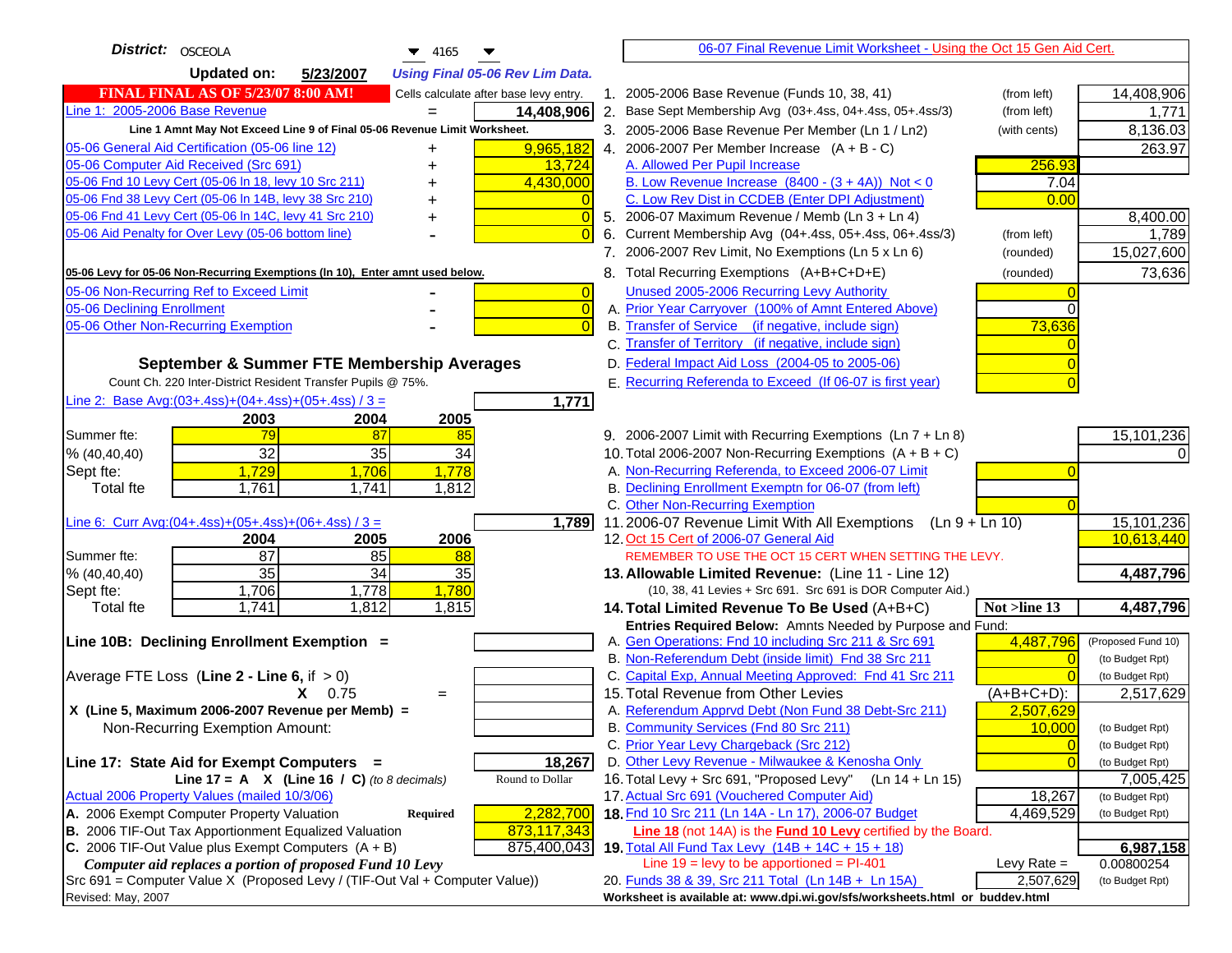|                                    | <b>DPI</b> Reconciliation                                                 |
|------------------------------------|---------------------------------------------------------------------------|
|                                    | In order for the reconciliation to work properly, the                     |
|                                    | PI-401 must have been filed with the Department.                          |
|                                    | Numbers appearing in the green boxes below are actual, district-submitted |
|                                    | 2007 PI-401 data.                                                         |
|                                    | Do not type in these fields.                                              |
|                                    |                                                                           |
| Fund 10, PI-401<br>Fund 38, PI-401 | 4,469,529.00                                                              |
| Fund 41, PI-401                    | 0.00<br>0.00                                                              |
|                                    | 4,469,529.00                                                              |
|                                    |                                                                           |
| Chargeback, PI-401                 | 0.00                                                                      |
| Fund 39, PI-401                    | 2,507,629.00                                                              |
| Fund 80, PI-401                    | 10,000.00                                                                 |
| Fund 48/Other, PI-401              | 0.00                                                                      |
|                                    |                                                                           |
| Total, PI-401                      | 6,987,158.00                                                              |
|                                    |                                                                           |
| <b>Computer Aid</b>                | $18,267.00$ <------- don't change<br><b>Results</b>                       |
| $\overline{\mathbf{0}}$            | $\bf{0}$                                                                  |
| 0                                  | 0                                                                         |
| You have levied to your maximum.   |                                                                           |
|                                    |                                                                           |
| $\bf{0}$                           |                                                                           |
|                                    |                                                                           |
|                                    |                                                                           |
| l0                                 |                                                                           |
|                                    |                                                                           |
|                                    | $\bf{0}$                                                                  |
|                                    |                                                                           |
|                                    |                                                                           |
|                                    |                                                                           |
| $\boldsymbol{0}$                   |                                                                           |
|                                    |                                                                           |
|                                    |                                                                           |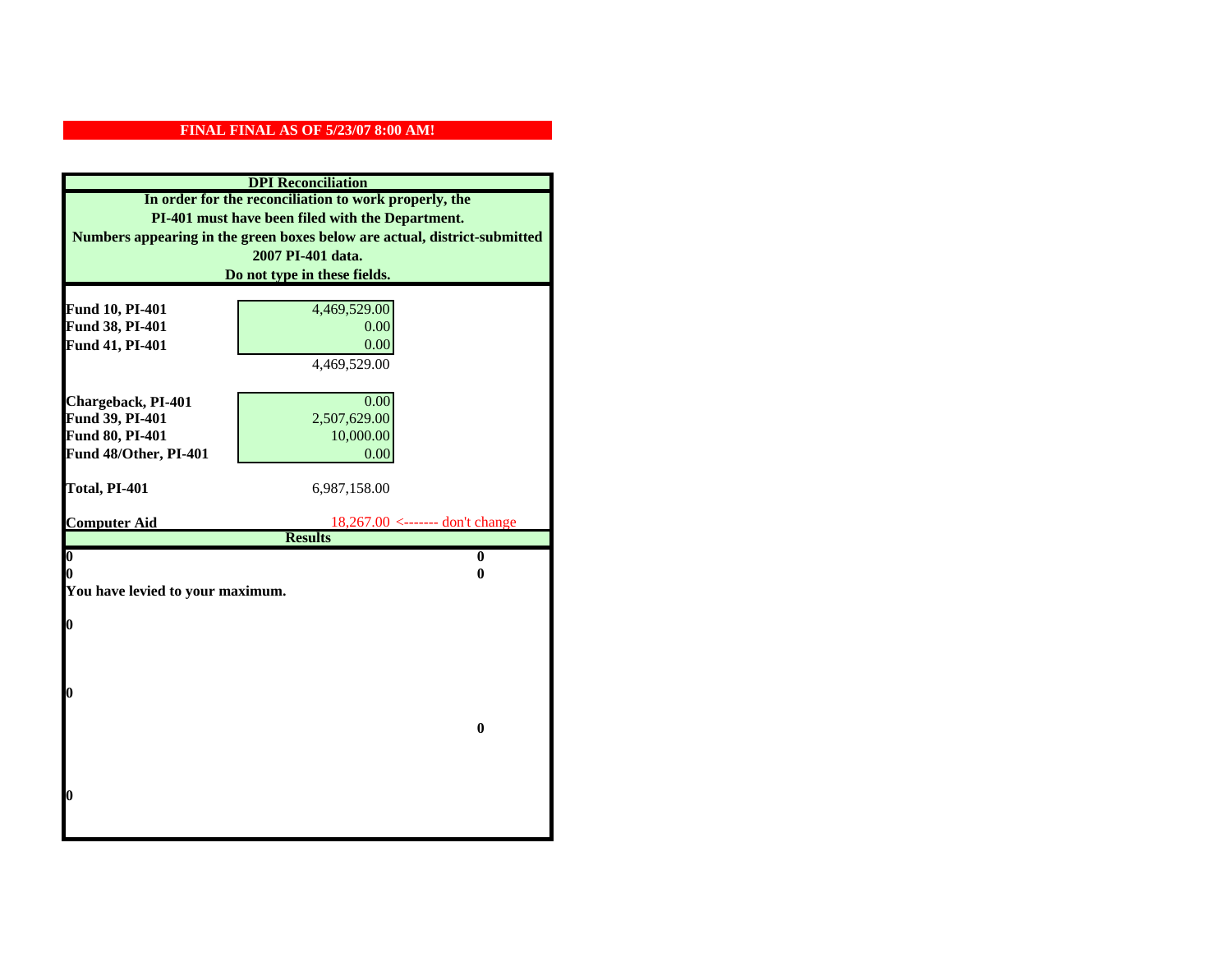| District:   OSHKOSH AREA<br>$\blacktriangledown$ 4179                               |    | 06-07 Final Revenue Limit Worksheet - Using the Oct 15 Gen Aid Cert.                                      |               |                    |
|-------------------------------------------------------------------------------------|----|-----------------------------------------------------------------------------------------------------------|---------------|--------------------|
| <b>Updated on:</b><br>5/23/2007<br><b>Using Final 05-06 Rev Lim Data.</b>           |    |                                                                                                           |               |                    |
| <b>FINAL FINAL AS OF 5/23/07 8:00 AM!</b><br>Cells calculate after base levy entry. |    | 1. 2005-2006 Base Revenue (Funds 10, 38, 41)                                                              | (from left)   | 83,604,063         |
| Line 1: 2005-2006 Base Revenue<br>83,604,063                                        | 2. | Base Sept Membership Avg (03+.4ss, 04+.4ss, 05+.4ss/3)                                                    | (from left)   | 10,314             |
| Line 1 Amnt May Not Exceed Line 9 of Final 05-06 Revenue Limit Worksheet.           |    | 3. 2005-2006 Base Revenue Per Member (Ln 1 / Ln2)                                                         | (with cents)  | 8,105.88           |
| 57,140,842<br>05-06 General Aid Certification (05-06 line 12)<br>+                  |    | 4. 2006-2007 Per Member Increase $(A + B - C)$                                                            |               | 294.12             |
| 05-06 Computer Aid Received (Src 691)<br>202,310                                    |    | A. Allowed Per Pupil Increase                                                                             | 256.93        |                    |
| 25,325,371<br>05-06 Fnd 10 Levy Cert (05-06 ln 18, levy 10 Src 211)                 |    | B. Low Revenue Increase $(8400 - (3 + 4A))$ Not < 0                                                       | 37.19         |                    |
| 05-06 Fnd 38 Levy Cert (05-06 In 14B, levy 38 Src 210)<br>935,540                   |    | C. Low Rev Dist in CCDEB (Enter DPI Adjustment)                                                           | 0.00          |                    |
| 05-06 Fnd 41 Levy Cert (05-06 In 14C, levy 41 Src 210)                              |    | 5. 2006-07 Maximum Revenue / Memb (Ln 3 + Ln 4)                                                           |               | 8,400.00           |
| 05-06 Aid Penalty for Over Levy (05-06 bottom line)<br>$\Omega$                     | 6. | Current Membership Avg (04+.4ss, 05+.4ss, 06+.4ss/3)                                                      | (from left)   | 10,250             |
|                                                                                     |    | 7. 2006-2007 Rev Limit, No Exemptions (Ln 5 x Ln 6)                                                       | (rounded)     | 86,100,000         |
| 05-06 Levy for 05-06 Non-Recurring Exemptions (In 10), Enter amnt used below.       |    | 8. Total Recurring Exemptions (A+B+C+D+E)                                                                 | (rounded)     | 982,289            |
| 05-06 Non-Recurring Ref to Exceed Limit<br>$\vert 0 \vert$                          |    | Unused 2005-2006 Recurring Levy Authority                                                                 | 982,289       |                    |
| 05-06 Declining Enrollment<br>$\overline{0}$                                        |    | A. Prior Year Carryover (100% of Amnt Entered Above)                                                      | 982,289       |                    |
| 05-06 Other Non-Recurring Exemption<br>$\Omega$                                     |    | B. Transfer of Service (if negative, include sign)                                                        |               |                    |
|                                                                                     |    | C. Transfer of Territory (if negative, include sign)                                                      |               |                    |
| September & Summer FTE Membership Averages                                          |    | D. Federal Impact Aid Loss (2004-05 to 2005-06)                                                           |               |                    |
| Count Ch. 220 Inter-District Resident Transfer Pupils @ 75%.                        |    | E. Recurring Referenda to Exceed (If 06-07 is first year)                                                 |               |                    |
| Line 2: Base Avg:(03+.4ss)+(04+.4ss)+(05+.4ss) / 3 =<br>10,314                      |    |                                                                                                           |               |                    |
| 2003<br>2004<br>2005                                                                |    |                                                                                                           |               |                    |
| 169<br>131<br>157<br>Summer fte:                                                    |    | 9. 2006-2007 Limit with Recurring Exemptions (Ln 7 + Ln 8)                                                |               | 87,082,289         |
| 52<br>68<br>63<br>% (40, 40, 40)                                                    |    | 10. Total 2006-2007 Non-Recurring Exemptions $(A + B + C)$                                                |               | 403,200            |
| $\overline{10,221}$<br>10,196<br>10,343<br>Sept fte:                                |    | A. Non-Recurring Referenda, to Exceed 2006-07 Limit                                                       |               |                    |
| 10,411<br>10,273<br>10,259<br><b>Total fte</b>                                      |    | B. Declining Enrollment Exemptn for 06-07 (from left)                                                     | 403,200       |                    |
|                                                                                     |    | C. Other Non-Recurring Exemption                                                                          |               |                    |
| Line 6: Curr Avg: $(04+.4ss)+(05+.4ss)+(06+.4ss)/3=$<br>10,250                      |    | 11.2006-07 Revenue Limit With All Exemptions (Ln $9 + \overline{\text{Ln }10}$ )                          |               | 87,485,489         |
| 2005<br>2006<br>2004                                                                |    | 12. Oct 15 Cert of 2006-07 General Aid                                                                    |               | 59,088,614         |
| 131<br>157<br>109<br>Summer fte:                                                    |    | REMEMBER TO USE THE OCT 15 CERT WHEN SETTING THE LEVY.                                                    |               |                    |
| $\overline{52}$<br>63<br>% (40, 40, 40)<br>44                                       |    | 13. Allowable Limited Revenue: (Line 11 - Line 12)                                                        |               | 28,396,875         |
| 10,173<br>10,221<br>10,196<br>Sept fte:<br>10,273                                   |    | (10, 38, 41 Levies + Src 691. Src 691 is DOR Computer Aid.)                                               |               |                    |
| 10,259<br>10,217<br><b>Total fte</b>                                                |    | 14. Total Limited Revenue To Be Used (A+B+C)<br>Entries Required Below: Amnts Needed by Purpose and Fund: | Not >line 13  | 28,396,875         |
| Line 10B: Declining Enrollment Exemption =<br>403,200                               |    | A. Gen Operations: Fnd 10 including Src 211 & Src 691                                                     | 27,467,986    | (Proposed Fund 10) |
|                                                                                     |    | B. Non-Referendum Debt (inside limit) Fnd 38 Src 211                                                      | 928,889       | (to Budget Rpt)    |
| Average FTE Loss (Line $2 -$ Line 6, if $> 0$ )<br>64                               |    | C. Capital Exp, Annual Meeting Approved: Fnd 41 Src 211                                                   |               | (to Budget Rpt)    |
| 48<br>$X = 0.75$<br>$\qquad \qquad =$                                               |    | 15. Total Revenue from Other Levies                                                                       | $(A+B+C+D)$ : | 4,810,333          |
| X (Line 5, Maximum 2006-2007 Revenue per Memb) =<br>8,400.00                        |    | A. Referendum Apprvd Debt (Non Fund 38 Debt-Src 211)                                                      | 3,810,801     |                    |
| 403,200<br>Non-Recurring Exemption Amount:                                          |    | B. Community Services (Fnd 80 Src 211)                                                                    | 992,448       | (to Budget Rpt)    |
|                                                                                     |    | C. Prior Year Levy Chargeback (Src 212)                                                                   | 7,084         | (to Budget Rpt)    |
| 199,937<br>Line 17: State Aid for Exempt Computers =                                |    | D. Other Levy Revenue - Milwaukee & Kenosha Only                                                          |               | (to Budget Rpt)    |
| Round to Dollar<br>Line 17 = A $X$ (Line 16 / C) (to 8 decimals)                    |    | 16. Total Levy + Src 691, "Proposed Levy"<br>(Ln 14 + Ln 15)                                              |               | 33,207,208         |
| Actual 2006 Property Values (mailed 10/3/06)                                        |    | 17. Actual Src 691 (Vouchered Computer Aid)                                                               | 199,937       | (to Budget Rpt)    |
| A. 2006 Exempt Computer Property Valuation<br>27,420,800<br><b>Required</b>         |    | 18. Fnd 10 Src 211 (Ln 14A - Ln 17), 2006-07 Budget                                                       | 27,268,049    | (to Budget Rpt)    |
| B. 2006 TIF-Out Tax Apportionment Equalized Valuation<br>4,526,848,443              |    | Line 18 (not 14A) is the <b>Fund 10 Levy</b> certified by the Board.                                      |               |                    |
| C. 2006 TIF-Out Value plus Exempt Computers $(A + B)$<br>4,554,269,243              |    | 19. Total All Fund Tax Levy (14B + 14C + 15 + 18)                                                         |               | 33,007,271         |
| Computer aid replaces a portion of proposed Fund 10 Levy                            |    | Line $19 = \text{levy}$ to be apportioned = PI-401                                                        | Levy Rate $=$ | 0.00729145         |
| Src 691 = Computer Value X (Proposed Levy / (TIF-Out Val + Computer Value))         |    | 20. Funds 38 & 39, Src 211 Total (Ln 14B + Ln 15A)                                                        | 4,739,690     | (to Budget Rpt)    |
| Revised: May, 2007                                                                  |    | Worksheet is available at: www.dpi.wi.gov/sfs/worksheets.html or buddev.html                              |               |                    |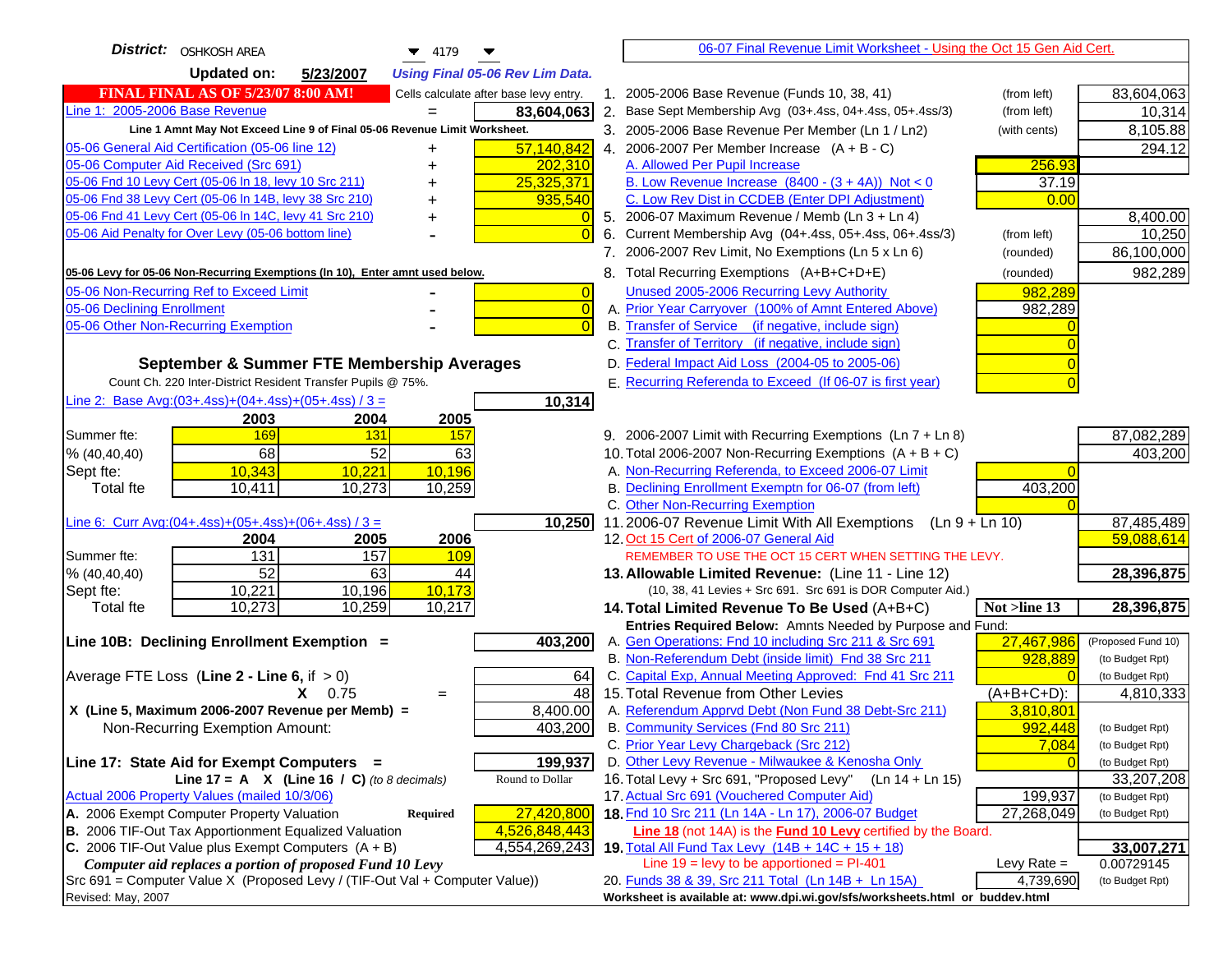|                                  | <b>DPI</b> Reconciliation                                                 |
|----------------------------------|---------------------------------------------------------------------------|
|                                  | In order for the reconciliation to work properly, the                     |
|                                  | PI-401 must have been filed with the Department.                          |
|                                  | Numbers appearing in the green boxes below are actual, district-submitted |
|                                  | 2007 PI-401 data.                                                         |
|                                  | Do not type in these fields.                                              |
|                                  |                                                                           |
| Fund 10, PI-401                  | 27,268,049.00                                                             |
| Fund 38, PI-401                  | 928,889.00                                                                |
| Fund 41, PI-401                  | 0.00                                                                      |
|                                  | 28,196,938.00                                                             |
|                                  |                                                                           |
| Chargeback, PI-401               | 7,084.00                                                                  |
| Fund 39, PI-401                  | 3,810,801.00                                                              |
| Fund 80, PI-401                  | 992,448.00                                                                |
| Fund 48/Other, PI-401            | 0.00                                                                      |
|                                  |                                                                           |
| Total, PI-401                    | 33,007,271.00                                                             |
| <b>Computer Aid</b>              | 199,937.00 <------- don't change                                          |
|                                  | <b>Results</b>                                                            |
| $\overline{\mathbf{0}}$          | $\bf{0}$                                                                  |
| 0                                | 0                                                                         |
| You have levied to your maximum. |                                                                           |
|                                  |                                                                           |
| $\bf{0}$                         |                                                                           |
|                                  |                                                                           |
|                                  |                                                                           |
| l0                               |                                                                           |
|                                  |                                                                           |
|                                  | $\bf{0}$                                                                  |
|                                  |                                                                           |
|                                  |                                                                           |
|                                  |                                                                           |
| $\boldsymbol{0}$                 |                                                                           |
|                                  |                                                                           |
|                                  |                                                                           |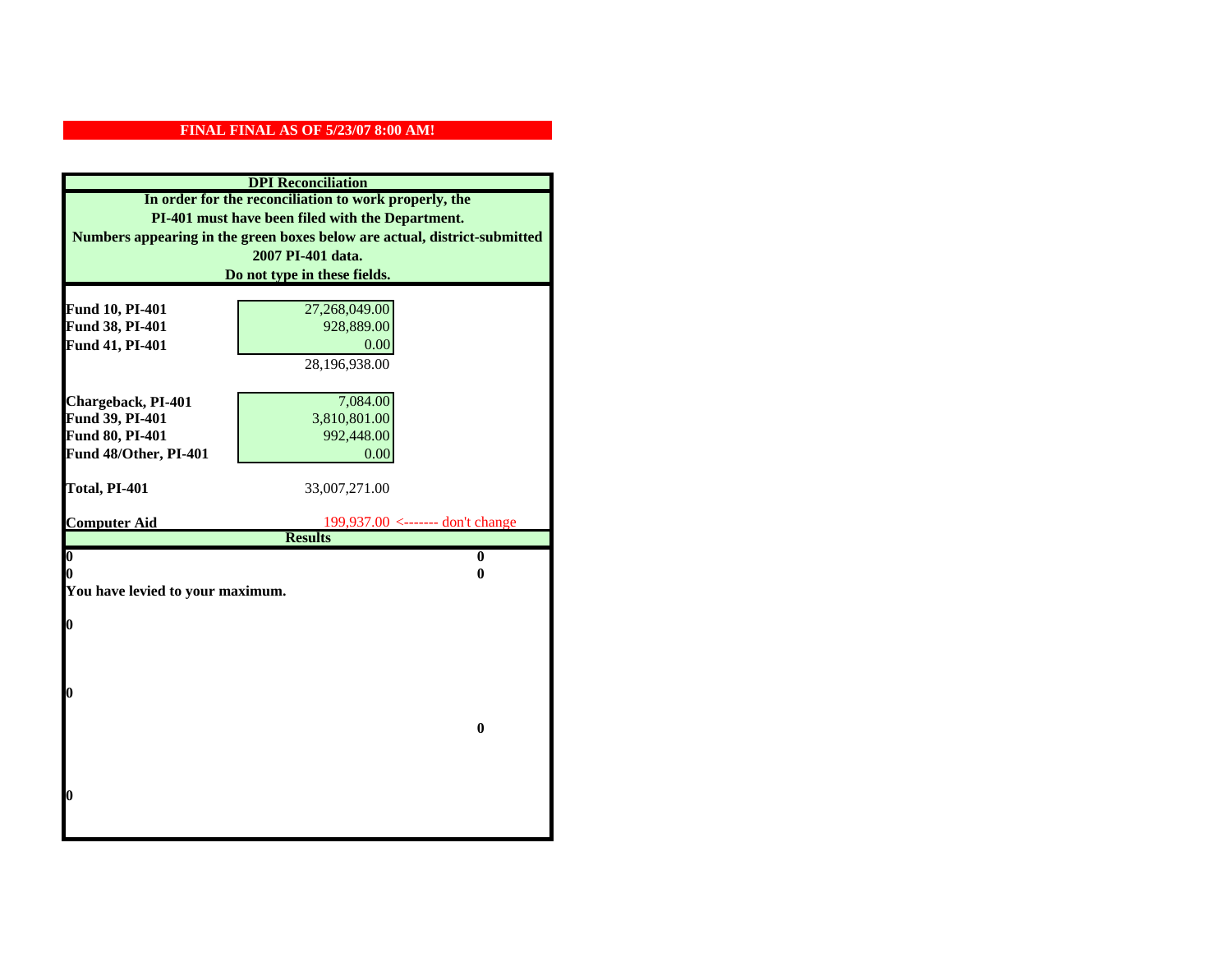| District:   OSSEO-FAIRCHILD<br>$\blacktriangledown$ 4186                                                                                | 06-07 Final Revenue Limit Worksheet - Using the Oct 15 Gen Aid Cert.                                                            |                    |
|-----------------------------------------------------------------------------------------------------------------------------------------|---------------------------------------------------------------------------------------------------------------------------------|--------------------|
| <b>Updated on:</b><br>5/23/2007<br><b>Using Final 05-06 Rev Lim Data.</b>                                                               |                                                                                                                                 |                    |
| <b>FINAL FINAL AS OF 5/23/07 8:00 AM!</b><br>Cells calculate after base levy entry.                                                     | 1. 2005-2006 Base Revenue (Funds 10, 38, 41)<br>(from left)                                                                     | 8,449,401          |
| Line 1: 2005-2006 Base Revenue<br>8,449,401                                                                                             | 2. Base Sept Membership Avg (03+.4ss, 04+.4ss, 05+.4ss/3)<br>(from left)                                                        | 1,001              |
| Line 1 Amnt May Not Exceed Line 9 of Final 05-06 Revenue Limit Worksheet.                                                               | 3. 2005-2006 Base Revenue Per Member (Ln 1 / Ln2)<br>(with cents)                                                               | 8,440.96           |
| 7,033,806<br>05-06 General Aid Certification (05-06 line 12)<br>+                                                                       | 4. 2006-2007 Per Member Increase $(A + B - C)$                                                                                  | 256.93             |
| 05-06 Computer Aid Received (Src 691)<br>7,610                                                                                          | 256.93<br>A. Allowed Per Pupil Increase                                                                                         |                    |
| 05-06 Fnd 10 Levy Cert (05-06 In 18, levy 10 Src 211)<br>1,407,985                                                                      | B. Low Revenue Increase $(8400 - (3 + 4A))$ Not < 0<br>0.00                                                                     |                    |
| 05-06 Fnd 38 Levy Cert (05-06 In 14B, levy 38 Src 210)                                                                                  | C. Low Rev Dist in CCDEB (Enter DPI Adjustment)<br>0.00                                                                         |                    |
| 05-06 Fnd 41 Levy Cert (05-06 In 14C, levy 41 Src 210)<br>$\Omega$<br>+                                                                 | 5. 2006-07 Maximum Revenue / Memb (Ln 3 + Ln 4)                                                                                 | 8,697.89           |
| 05-06 Aid Penalty for Over Levy (05-06 bottom line)                                                                                     | 6. Current Membership Avg (04+.4ss, 05+.4ss, 06+.4ss/3)<br>(from left)                                                          | 1,026              |
|                                                                                                                                         | 7. 2006-2007 Rev Limit, No Exemptions (Ln 5 x Ln 6)<br>(rounded)                                                                | 8,924,035          |
| 05-06 Levy for 05-06 Non-Recurring Exemptions (In 10), Enter amnt used below.                                                           | 8. Total Recurring Exemptions (A+B+C+D+E)<br>(rounded)                                                                          | 166                |
| 05-06 Non-Recurring Ref to Exceed Limit<br>$\overline{0}$                                                                               | Unused 2005-2006 Recurring Levy Authority                                                                                       |                    |
| 05-06 Declining Enrollment<br>$\overline{0}$                                                                                            | A. Prior Year Carryover (100% of Amnt Entered Above)<br>$\Omega$                                                                |                    |
| 05-06 Other Non-Recurring Exemption<br>$\Omega$                                                                                         | B. Transfer of Service (if negative, include sign)<br>166                                                                       |                    |
|                                                                                                                                         | C. Transfer of Territory (if negative, include sign)                                                                            |                    |
| September & Summer FTE Membership Averages                                                                                              | D. Federal Impact Aid Loss (2004-05 to 2005-06)                                                                                 |                    |
| Count Ch. 220 Inter-District Resident Transfer Pupils @ 75%.                                                                            | E. Recurring Referenda to Exceed (If 06-07 is first year)                                                                       |                    |
| Line 2: Base Avg: (03+.4ss) + (04+.4ss) + (05+.4ss) / 3 =<br>1,001                                                                      |                                                                                                                                 |                    |
| 2004<br>2003<br>2005                                                                                                                    |                                                                                                                                 |                    |
| Summer fte:<br>20<br><u> 22</u><br>24                                                                                                   | 9. 2006-2007 Limit with Recurring Exemptions (Ln 7 + Ln 8)                                                                      | 8,924,201          |
| 8<br>9<br>10<br>% (40, 40, 40)                                                                                                          | 10. Total 2006-2007 Non-Recurring Exemptions $(A + B + C)$                                                                      |                    |
| 970<br>995<br>1,011<br>Sept fte:                                                                                                        | A. Non-Recurring Referenda, to Exceed 2006-07 Limit                                                                             |                    |
| 978<br>1,004<br>1,021<br><b>Total fte</b>                                                                                               | B. Declining Enrollment Exemptn for 06-07 (from left)                                                                           |                    |
|                                                                                                                                         | C. Other Non-Recurring Exemption                                                                                                |                    |
| Line 6: Curr Avg: $(04+.4ss)+(05+.4ss)+(06+.4ss)/3 =$<br>1,026                                                                          | 11.2006-07 Revenue Limit With All Exemptions (Ln $9 + \overline{\text{Ln }10}$ )                                                | 8,924,201          |
| 2004<br>2005<br>2006                                                                                                                    | 12. Oct 15 Cert of 2006-07 General Aid                                                                                          | 7,461,171          |
| $\overline{22}$<br>24<br>Summer fte:<br>29                                                                                              | REMEMBER TO USE THE OCT 15 CERT WHEN SETTING THE LEVY.                                                                          |                    |
| $\overline{12}$<br>9<br>10<br>% (40, 40, 40)                                                                                            | 13. Allowable Limited Revenue: (Line 11 - Line 12)                                                                              | 1,463,030          |
| 995<br>1,011<br>1,040<br>Sept fte:<br>1,004<br>1,052<br><b>Total</b> fte<br>1,021                                                       | (10, 38, 41 Levies + Src 691. Src 691 is DOR Computer Aid.)<br>Not >line 13<br>14. Total Limited Revenue To Be Used (A+B+C)     | 1,463,030          |
|                                                                                                                                         | Entries Required Below: Amnts Needed by Purpose and Fund:                                                                       |                    |
| Line 10B: Declining Enrollment Exemption =                                                                                              | A. Gen Operations: Fnd 10 including Src 211 & Src 691<br>1,463,030                                                              | (Proposed Fund 10) |
|                                                                                                                                         | B. Non-Referendum Debt (inside limit) Fnd 38 Src 211<br>$\Omega$                                                                | (to Budget Rpt)    |
| Average FTE Loss (Line $2 -$ Line 6, if $> 0$ )                                                                                         | C. Capital Exp, Annual Meeting Approved: Fnd 41 Src 211                                                                         | (to Budget Rpt)    |
| $X = 0.75$<br>$=$                                                                                                                       | 15. Total Revenue from Other Levies<br>$(A+B+C+D)$ :                                                                            | 1,660,000          |
| X (Line 5, Maximum 2006-2007 Revenue per Memb) =                                                                                        | A. Referendum Apprvd Debt (Non Fund 38 Debt-Src 211)<br>1,510,000                                                               |                    |
| Non-Recurring Exemption Amount:                                                                                                         | B. Community Services (Fnd 80 Src 211)<br>150,000                                                                               | (to Budget Rpt)    |
|                                                                                                                                         | C. Prior Year Levy Chargeback (Src 212)<br>$\overline{0}$                                                                       | (to Budget Rpt)    |
| 7,027<br>Line 17: State Aid for Exempt Computers =                                                                                      | D. Other Levy Revenue - Milwaukee & Kenosha Only<br>$\Omega$                                                                    | (to Budget Rpt)    |
| Line 17 = A $X$ (Line 16 / C) (to 8 decimals)<br>Round to Dollar                                                                        | 16. Total Levy + Src 691, "Proposed Levy"<br>(Ln 14 + Ln 15)                                                                    | 3,123,030          |
| Actual 2006 Property Values (mailed 10/3/06)                                                                                            | 17. Actual Src 691 (Vouchered Computer Aid)<br>7,027                                                                            | (to Budget Rpt)    |
| A. 2006 Exempt Computer Property Valuation<br>Required<br>678,900                                                                       | 18. Fnd 10 Src 211 (Ln 14A - Ln 17), 2006-07 Budget<br>1,456,003                                                                | (to Budget Rpt)    |
| <b>B.</b> 2006 TIF-Out Tax Apportionment Equalized Valuation<br>301,065,163                                                             | Line 18 (not 14A) is the Fund 10 Levy certified by the Board.                                                                   |                    |
| C. 2006 TIF-Out Value plus Exempt Computers $(A + B)$<br>301,744,063                                                                    | 19. Total All Fund Tax Levy (14B + 14C + 15 + 18)                                                                               | 3,116,003          |
| Computer aid replaces a portion of proposed Fund 10 Levy<br>Src 691 = Computer Value X (Proposed Levy / (TIF-Out Val + Computer Value)) | Line $19$ = levy to be apportioned = PI-401<br>Levy Rate $=$<br>20. Funds 38 & 39, Src 211 Total (Ln 14B + Ln 15A)<br>1,510,000 | 0.01034993         |
| Revised: May, 2007                                                                                                                      | Worksheet is available at: www.dpi.wi.gov/sfs/worksheets.html or buddev.html                                                    | (to Budget Rpt)    |
|                                                                                                                                         |                                                                                                                                 |                    |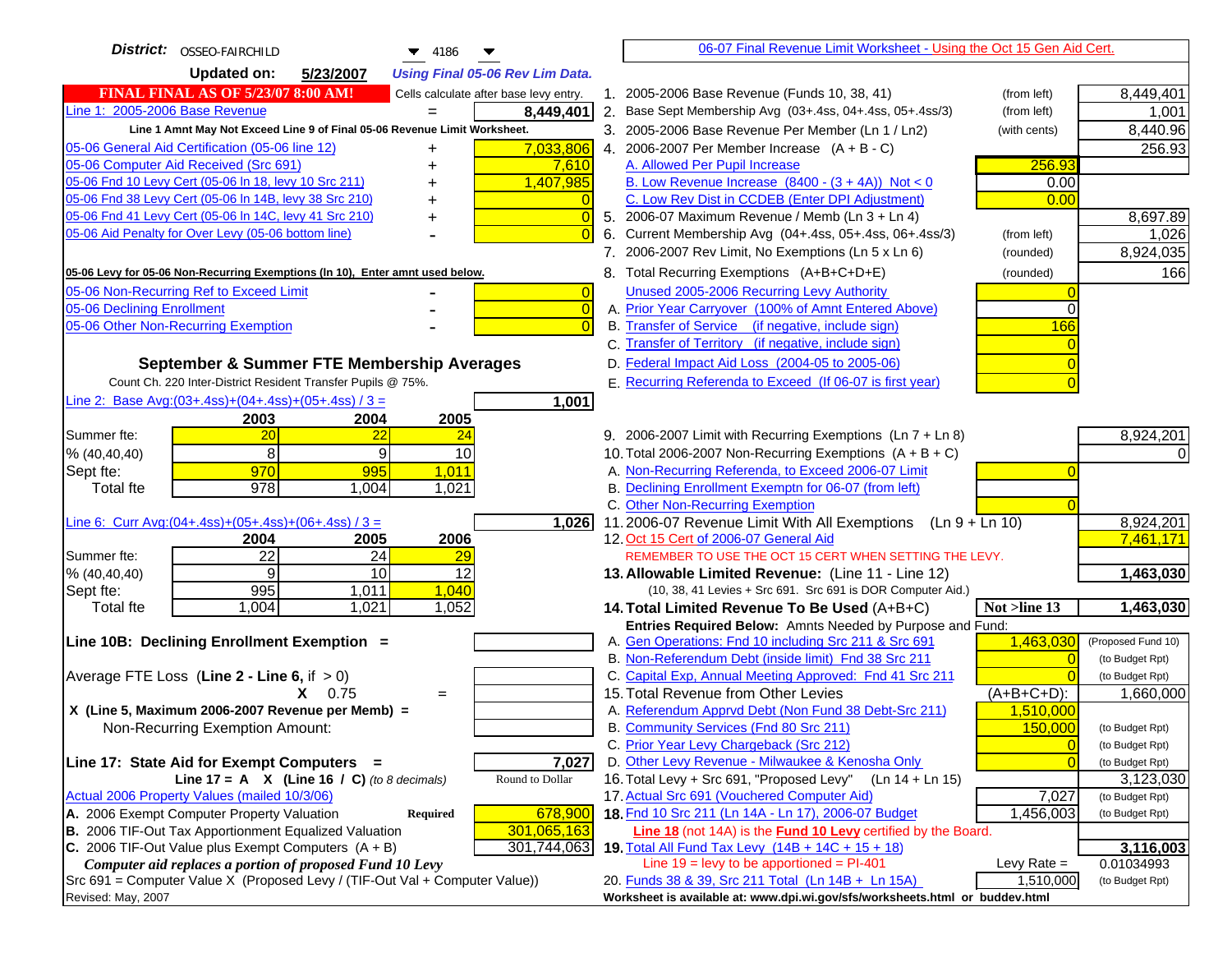|                                  | <b>DPI</b> Reconciliation                                                 |
|----------------------------------|---------------------------------------------------------------------------|
|                                  | In order for the reconciliation to work properly, the                     |
|                                  | PI-401 must have been filed with the Department.                          |
|                                  | Numbers appearing in the green boxes below are actual, district-submitted |
|                                  | 2007 PI-401 data.                                                         |
|                                  | Do not type in these fields.                                              |
|                                  |                                                                           |
| Fund 10, PI-401                  | 1,456,003.00                                                              |
| Fund 38, PI-401                  | 0.00                                                                      |
| Fund 41, PI-401                  | 0.00                                                                      |
|                                  | 1,456,003.00                                                              |
|                                  |                                                                           |
| Chargeback, PI-401               | 0.00                                                                      |
| Fund 39, PI-401                  | 1,510,000.00                                                              |
| Fund 80, PI-401                  | 150,000.00                                                                |
| Fund 48/Other, PI-401            | 0.00                                                                      |
| Total, PI-401                    | 3,116,003.00                                                              |
|                                  |                                                                           |
|                                  |                                                                           |
| <b>Computer Aid</b>              | $7,027.00$ <------- don't change                                          |
|                                  | <b>Results</b>                                                            |
| $\overline{\mathbf{0}}$          | $\mathbf{0}$                                                              |
| 0                                | 0                                                                         |
| You have levied to your maximum. |                                                                           |
|                                  |                                                                           |
| $\bf{0}$                         |                                                                           |
|                                  |                                                                           |
|                                  |                                                                           |
| 0                                |                                                                           |
|                                  |                                                                           |
|                                  | $\bf{0}$                                                                  |
|                                  |                                                                           |
|                                  |                                                                           |
|                                  |                                                                           |
| 0                                |                                                                           |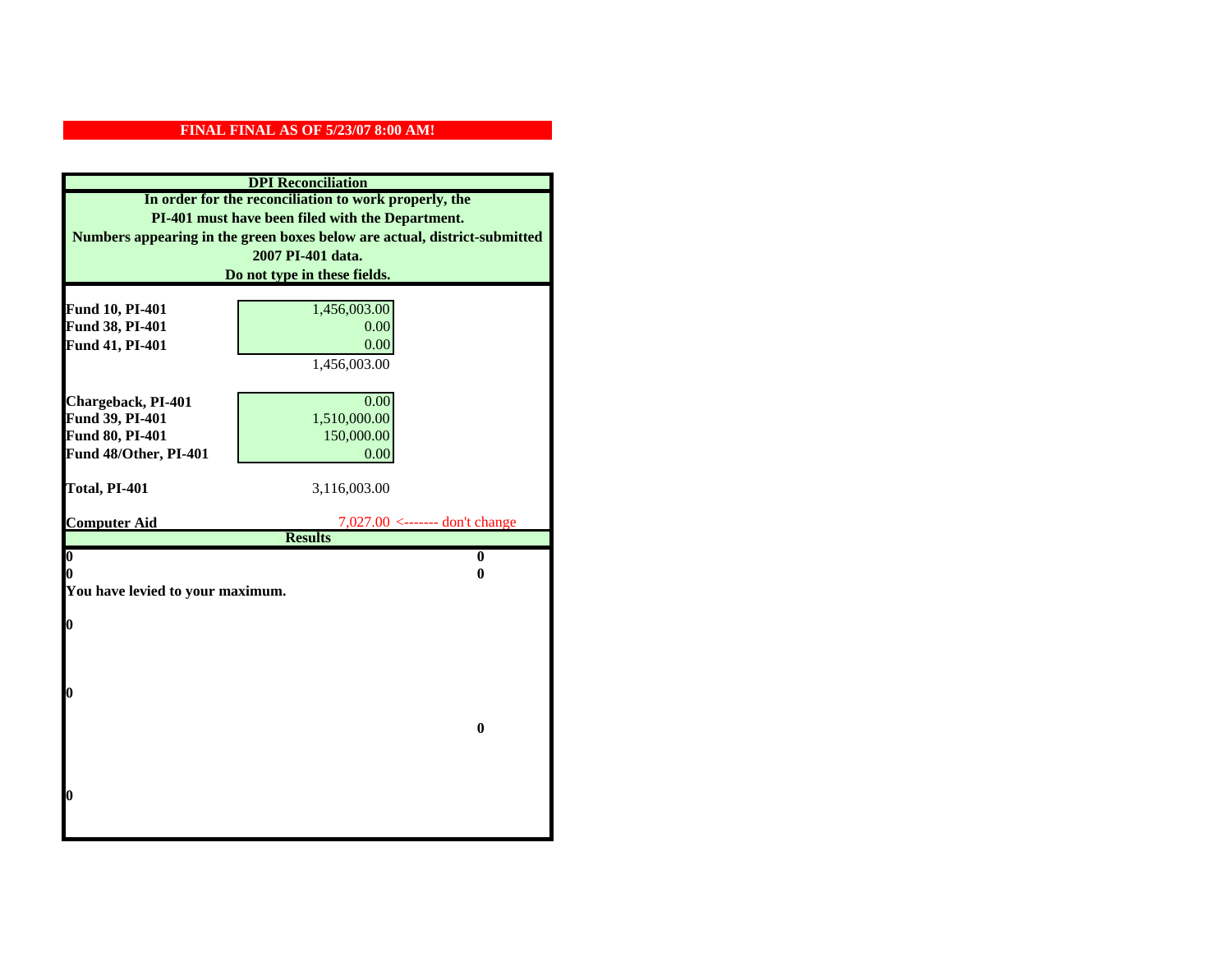| District:   OWEN-WITHEE<br>$\blacktriangledown$ 4207                                                             | 06-07 Final Revenue Limit Worksheet - Using the Oct 15 Gen Aid Cert.                                        |                                    |
|------------------------------------------------------------------------------------------------------------------|-------------------------------------------------------------------------------------------------------------|------------------------------------|
| <b>Updated on:</b><br>5/23/2007<br><b>Using Final 05-06 Rev Lim Data.</b>                                        |                                                                                                             |                                    |
| <b>FINAL FINAL AS OF 5/23/07 8:00 AM!</b><br>Cells calculate after base levy entry.                              | 1. 2005-2006 Base Revenue (Funds 10, 38, 41)<br>(from left)                                                 | 5,045,997                          |
| Line 1: 2005-2006 Base Revenue<br>5,045,997                                                                      | 2. Base Sept Membership Avg (03+.4ss, 04+.4ss, 05+.4ss/3)<br>(from left)                                    | 622                                |
| Line 1 Amnt May Not Exceed Line 9 of Final 05-06 Revenue Limit Worksheet.                                        | 3. 2005-2006 Base Revenue Per Member (Ln 1 / Ln2)<br>(with cents)                                           | 8,112.54                           |
| 3,956,786<br>05-06 General Aid Certification (05-06 line 12)<br>+                                                | 4. 2006-2007 Per Member Increase $(A + B - C)$                                                              | 287.46                             |
| 05-06 Computer Aid Received (Src 691)<br>1,573<br>+                                                              | A. Allowed Per Pupil Increase<br>256.93                                                                     |                                    |
| 05-06 Fnd 10 Levy Cert (05-06 In 18, levy 10 Src 211)<br>1,237,638                                               | B. Low Revenue Increase $(8400 - (3 + 4A))$ Not < 0<br>30.53                                                |                                    |
| 05-06 Fnd 38 Levy Cert (05-06 In 14B, levy 38 Src 210)                                                           | C. Low Rev Dist in CCDEB (Enter DPI Adjustment)<br>0.00                                                     |                                    |
| 05-06 Fnd 41 Levy Cert (05-06 In 14C, levy 41 Src 210)<br>+                                                      | 5. 2006-07 Maximum Revenue / Memb (Ln 3 + Ln 4)                                                             | 8,400.00                           |
| 05-06 Aid Penalty for Over Levy (05-06 bottom line)                                                              | 6. Current Membership Avg (04+.4ss, 05+.4ss, 06+.4ss/3)<br>(from left)                                      | 622                                |
|                                                                                                                  | 7. 2006-2007 Rev Limit, No Exemptions (Ln 5 x Ln 6)<br>(rounded)                                            | 5,224,800                          |
| 05-06 Levy for 05-06 Non-Recurring Exemptions (In 10), Enter amnt used below.                                    | 8. Total Recurring Exemptions (A+B+C+D+E)<br>(rounded)                                                      |                                    |
| 05-06 Non-Recurring Ref to Exceed Limit<br>150,000                                                               | Unused 2005-2006 Recurring Levy Authority                                                                   |                                    |
| 05-06 Declining Enrollment<br>0                                                                                  | A. Prior Year Carryover (100% of Amnt Entered Above)                                                        |                                    |
| 05-06 Other Non-Recurring Exemption                                                                              | B. Transfer of Service (if negative, include sign)                                                          |                                    |
|                                                                                                                  | C. Transfer of Territory (if negative, include sign)                                                        |                                    |
| September & Summer FTE Membership Averages                                                                       | D. Federal Impact Aid Loss (2004-05 to 2005-06)                                                             |                                    |
| Count Ch. 220 Inter-District Resident Transfer Pupils @ 75%.                                                     | E. Recurring Referenda to Exceed (If 06-07 is first year)                                                   |                                    |
| Line 2: Base Avg: $(03+.4ss)+(04+.4ss)+(05+.4ss)/3 =$<br>622                                                     |                                                                                                             |                                    |
| 2003<br>2004<br>2005                                                                                             |                                                                                                             |                                    |
| Summer fte:<br>10<br>11<br>15                                                                                    | 9. 2006-2007 Limit with Recurring Exemptions (Ln 7 + Ln 8)                                                  | 5,224,800                          |
| 4<br>4<br>6<br>% (40, 40, 40)                                                                                    | 10. Total 2006-2007 Non-Recurring Exemptions $(A + B + C)$                                                  | 150,000                            |
| 613<br>624<br>616<br>Sept fte:                                                                                   | A. Non-Recurring Referenda, to Exceed 2006-07 Limit<br>150,000                                              |                                    |
| 617<br>628<br>622<br><b>Total fte</b>                                                                            | B. Declining Enrollment Exemptn for 06-07 (from left)                                                       |                                    |
|                                                                                                                  | C. Other Non-Recurring Exemption                                                                            |                                    |
| Line 6: Curr Avg: $(04+.4ss)+(05+.4ss)+(06+.4ss)/3 =$<br>622                                                     | 11.2006-07 Revenue Limit With All Exemptions (Ln $9 + \overline{\text{Ln }10}$ )                            | 5,374,800<br>4,072,970             |
| 2006<br>2004<br>2005<br>Summer fte:<br>11<br>15<br><u> 12</u>                                                    | 12. Oct 15 Cert of 2006-07 General Aid<br>REMEMBER TO USE THE OCT 15 CERT WHEN SETTING THE LEVY.            |                                    |
| 6<br>% (40, 40, 40)<br>4<br>5                                                                                    | 13. Allowable Limited Revenue: (Line 11 - Line 12)                                                          | 1,301,830                          |
| 624<br>612<br>616<br>Sept fte:                                                                                   | (10, 38, 41 Levies + Src 691. Src 691 is DOR Computer Aid.)                                                 |                                    |
| 628<br>622<br><b>Total fte</b><br>617                                                                            | 14. Total Limited Revenue To Be Used (A+B+C)<br>Not >line 13                                                | 1,301,830                          |
|                                                                                                                  | Entries Required Below: Amnts Needed by Purpose and Fund:                                                   |                                    |
| Line 10B: Declining Enrollment Exemption =                                                                       | 1,201,830<br>A. Gen Operations: Fnd 10 including Src 211 & Src 691                                          | (Proposed Fund 10)                 |
|                                                                                                                  | B. Non-Referendum Debt (inside limit) Fnd 38 Src 211<br>100,000                                             | (to Budget Rpt)                    |
| Average FTE Loss (Line $2 -$ Line 6, if $> 0$ )                                                                  | C. Capital Exp, Annual Meeting Approved: Fnd 41 Src 211                                                     | (to Budget Rpt)                    |
| $X = 0.75$<br>$=$                                                                                                | 15. Total Revenue from Other Levies<br>(A+B+C+D):                                                           | 23,000                             |
| X (Line 5, Maximum 2006-2007 Revenue per Memb) =                                                                 | A. Referendum Apprvd Debt (Non Fund 38 Debt-Src 211)                                                        |                                    |
| Non-Recurring Exemption Amount:                                                                                  | B. Community Services (Fnd 80 Src 211)<br>23,000                                                            | (to Budget Rpt)                    |
|                                                                                                                  | C. Prior Year Levy Chargeback (Src 212)<br>$\overline{0}$                                                   | (to Budget Rpt)                    |
| 1,724<br>Line 17: State Aid for Exempt Computers =                                                               | D. Other Levy Revenue - Milwaukee & Kenosha Only                                                            | (to Budget Rpt)                    |
| Line 17 = A $X$ (Line 16 / C) (to 8 decimals)<br>Round to Dollar<br>Actual 2006 Property Values (mailed 10/3/06) | 16. Total Levy + Src 691, "Proposed Levy"<br>(Ln 14 + Ln 15)<br>17. Actual Src 691 (Vouchered Computer Aid) | 1,324,830                          |
| A. 2006 Exempt Computer Property Valuation<br>222,700                                                            | $\overline{1,724}$<br>18. Fnd 10 Src 211 (Ln 14A - Ln 17), 2006-07 Budget<br>1,200,106                      | (to Budget Rpt)<br>(to Budget Rpt) |
| Required<br>B. 2006 TIF-Out Tax Apportionment Equalized Valuation<br>170,935,386                                 | <b>Line 18</b> (not 14A) is the <b>Fund 10 Levy</b> certified by the Board.                                 |                                    |
| C. 2006 TIF-Out Value plus Exempt Computers $(A + B)$<br>171,158,086                                             | 19. Total All Fund Tax Levy (14B + 14C + 15 + 18)                                                           | 1,323,106                          |
| Computer aid replaces a portion of proposed Fund 10 Levy                                                         | Line $19 = \text{levy}$ to be apportioned = PI-401<br>Levy Rate $=$                                         | 0.00774039                         |
| Src 691 = Computer Value X (Proposed Levy / (TIF-Out Val + Computer Value))                                      | 100,000<br>20. Funds 38 & 39, Src 211 Total (Ln 14B + Ln 15A)                                               | (to Budget Rpt)                    |
| Revised: May, 2007                                                                                               | Worksheet is available at: www.dpi.wi.gov/sfs/worksheets.html or buddev.html                                |                                    |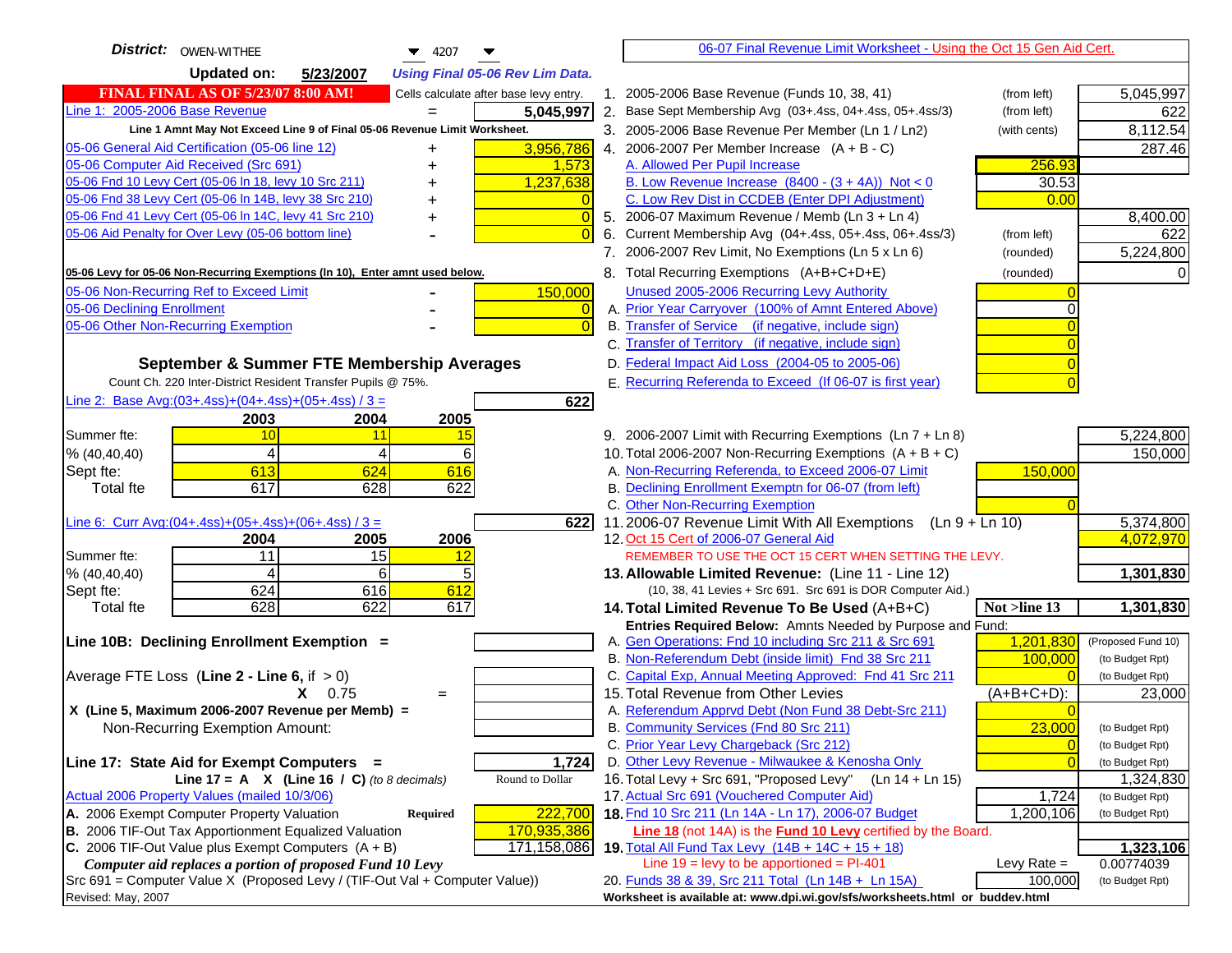|                                  | <b>DPI</b> Reconciliation                                                 |
|----------------------------------|---------------------------------------------------------------------------|
|                                  | In order for the reconciliation to work properly, the                     |
|                                  | PI-401 must have been filed with the Department.                          |
|                                  | Numbers appearing in the green boxes below are actual, district-submitted |
|                                  | 2007 PI-401 data.                                                         |
|                                  | Do not type in these fields.                                              |
|                                  |                                                                           |
| Fund 10, PI-401                  | 1,200,106.00                                                              |
| Fund 38, PI-401                  | 100,000.00                                                                |
| Fund 41, PI-401                  | 0.00                                                                      |
|                                  | 1,300,106.00                                                              |
|                                  |                                                                           |
| Chargeback, PI-401               | 0.00                                                                      |
| Fund 39, PI-401                  | 0.00                                                                      |
| Fund 80, PI-401                  | 23,000.00                                                                 |
| Fund 48/Other, PI-401            | 0.00                                                                      |
| Total, PI-401                    | 1,323,106.00                                                              |
|                                  |                                                                           |
| <b>Computer Aid</b>              | $1,724.00$ <------- don't change                                          |
|                                  | <b>Results</b>                                                            |
| $\overline{\mathbf{0}}$          | $\bf{0}$                                                                  |
| 0                                | 0                                                                         |
| You have levied to your maximum. |                                                                           |
| $\bf{0}$                         |                                                                           |
|                                  |                                                                           |
|                                  |                                                                           |
|                                  |                                                                           |
| l0                               |                                                                           |
|                                  |                                                                           |
|                                  | $\mathbf{0}$                                                              |
|                                  |                                                                           |
|                                  |                                                                           |
|                                  |                                                                           |
| l0                               |                                                                           |
|                                  |                                                                           |
|                                  |                                                                           |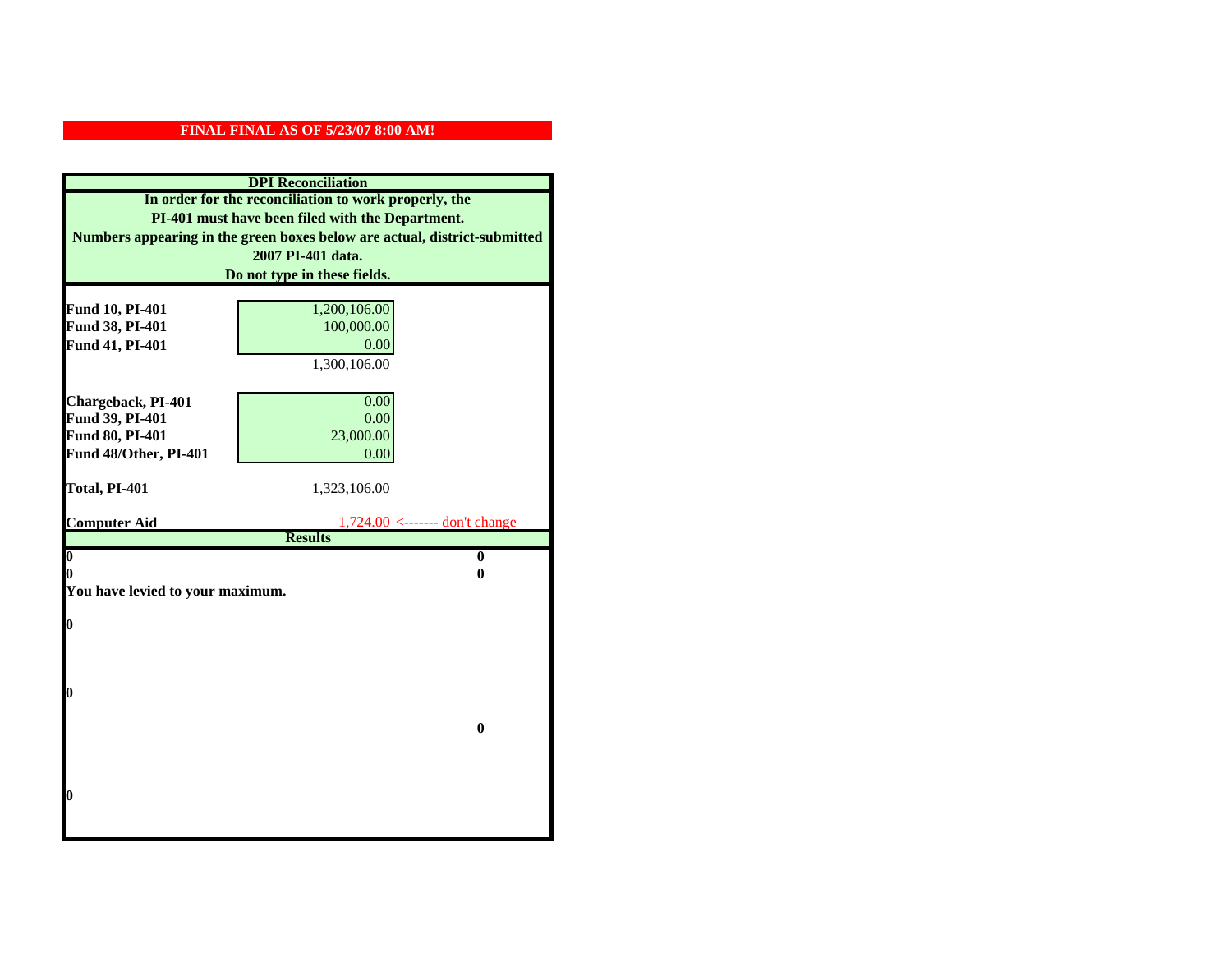| District:   PALMYRA-EAGLE AREA<br>▼<br>$\bullet$ 4221                         |                | 06-07 Final Revenue Limit Worksheet - Using the Oct 15 Gen Aid Cert.                                          |               |                                       |
|-------------------------------------------------------------------------------|----------------|---------------------------------------------------------------------------------------------------------------|---------------|---------------------------------------|
| 5/23/2007<br>Updated on:<br><b>Using Final 05-06 Rev Lim Data.</b>            |                |                                                                                                               |               |                                       |
| FINAL FINAL AS OF 5/23/07 8:00 AM!<br>Cells calculate after base levy entry.  |                | 1. 2005-2006 Base Revenue (Funds 10, 38, 41)                                                                  | (from left)   | 10,853,353                            |
| Line 1: 2005-2006 Base Revenue<br>10,853,353                                  |                | 2. Base Sept Membership Avg (03+.4ss, 04+.4ss, 05+.4ss/3)                                                     | (from left)   | 1,236                                 |
| Line 1 Amnt May Not Exceed Line 9 of Final 05-06 Revenue Limit Worksheet.     |                | 3. 2005-2006 Base Revenue Per Member (Ln 1 / Ln2)                                                             | (with cents)  | 8,781.03                              |
| 5,723,950<br>05-06 General Aid Certification (05-06 line 12)<br>+             |                | 4. 2006-2007 Per Member Increase $(A + B - C)$                                                                |               | 256.93                                |
| 05-06 Computer Aid Received (Src 691)<br>10,548                               |                | A. Allowed Per Pupil Increase                                                                                 | 256.93        |                                       |
| 05-06 Fnd 10 Levy Cert (05-06 In 18, levy 10 Src 211)<br>5,063,855            |                | B. Low Revenue Increase $(8400 - (3 + 4A))$ Not < 0                                                           | 0.00          |                                       |
| 05-06 Fnd 38 Levy Cert (05-06 In 14B, levy 38 Src 210)<br>55,000              |                | C. Low Rev Dist in CCDEB (Enter DPI Adjustment)                                                               | 0.00          |                                       |
| 05-06 Fnd 41 Levy Cert (05-06 In 14C, levy 41 Src 210)<br>+                   |                | 5. 2006-07 Maximum Revenue / Memb (Ln $3 + \text{Ln } 4$ )                                                    |               | 9,037.96                              |
| 05-06 Aid Penalty for Over Levy (05-06 bottom line)                           | $\overline{0}$ | 6. Current Membership Avg (04+.4ss, 05+.4ss, 06+.4ss/3)                                                       | (from left)   | 1,235                                 |
|                                                                               |                | 7. 2006-2007 Rev Limit, No Exemptions (Ln 5 x Ln 6)                                                           | (rounded)     | 11,161,881                            |
| 05-06 Levy for 05-06 Non-Recurring Exemptions (In 10), Enter amnt used below. |                | 8. Total Recurring Exemptions (A+B+C+D+E)                                                                     | (rounded)     | $-10,400$                             |
| 05-06 Non-Recurring Ref to Exceed Limit                                       | $\overline{0}$ | Unused 2005-2006 Recurring Levy Authority                                                                     |               |                                       |
| 05-06 Declining Enrollment                                                    | $\overline{0}$ | A. Prior Year Carryover (100% of Amnt Entered Above)                                                          | $\Omega$      |                                       |
| 05-06 Other Non-Recurring Exemption                                           | $\overline{0}$ | B. Transfer of Service (if negative, include sign)                                                            | $-10,400$     |                                       |
|                                                                               |                | C. Transfer of Territory (if negative, include sign)                                                          |               |                                       |
| September & Summer FTE Membership Averages                                    |                | D. Federal Impact Aid Loss (2004-05 to 2005-06)                                                               |               |                                       |
| Count Ch. 220 Inter-District Resident Transfer Pupils @ 75%.                  |                | E. Recurring Referenda to Exceed (If 06-07 is first year)                                                     |               |                                       |
| Line 2: Base Avg: $(03+.4ss)+(04+.4ss)+(05+.4ss)/3 =$<br>1,236                |                |                                                                                                               |               |                                       |
| 2003<br>2004<br>2005                                                          |                |                                                                                                               |               |                                       |
| 32<br>37<br>30<br>Summer fte:                                                 |                | 9. 2006-2007 Limit with Recurring Exemptions (Ln 7 + Ln 8)                                                    |               | 11, 151, 481                          |
| 13<br>12<br>15<br>% (40, 40, 40)                                              |                | 10. Total 2006-2007 Non-Recurring Exemptions (A + B + C)                                                      |               | 9,038                                 |
| 1,245<br>1,225<br>Sept fte:<br>1,199                                          |                | A. Non-Recurring Referenda, to Exceed 2006-07 Limit                                                           |               |                                       |
| 1,258<br>1,240<br><b>Total fte</b><br>1,211                                   |                | B. Declining Enrollment Exemptn for 06-07 (from left)                                                         | 9,038         |                                       |
|                                                                               |                | C. Other Non-Recurring Exemption                                                                              |               |                                       |
| Line 6: Curr Avg: $(04+.4ss)+(05+.4ss)+(06+.4ss)/3 =$<br>$\overline{1,235}$   |                | 11.2006-07 Revenue Limit With All Exemptions (Ln 9 + Ln 10)                                                   |               | 11,160,519                            |
| 2005<br>2006<br>2004                                                          |                | 12. Oct 15 Cert of 2006-07 General Aid                                                                        |               | 5,975,399                             |
| 30<br>$\overline{37}$<br>38<br>Summer fte:                                    |                | REMEMBER TO USE THE OCT 15 CERT WHEN SETTING THE LEVY.                                                        |               |                                       |
| 12<br>15<br>% (40, 40, 40)<br>15                                              |                | 13. Allowable Limited Revenue: (Line 11 - Line 12)                                                            |               | 5,185,120                             |
| 1,240<br>1,199<br>1,225<br>Sept fte:                                          |                | (10, 38, 41 Levies + Src 691. Src 691 is DOR Computer Aid.)                                                   |               | <b>EXCEEDS LIMIT</b>                  |
| 1,240<br>1,255<br>1,211<br><b>Total fte</b>                                   |                | 14. Total Limited Revenue To Be Used (A+B+C)                                                                  | Not >line 13  | 5,194,158                             |
|                                                                               |                | Entries Required Below: Amnts Needed by Purpose and Fund:                                                     | 5,102,656     |                                       |
| Line 10B: Declining Enrollment Exemption =<br>9,038                           |                | A. Gen Operations: Fnd 10 including Src 211 & Src 691<br>B. Non-Referendum Debt (inside limit) Fnd 38 Src 211 | 91,502        | (Proposed Fund 10)<br>(to Budget Rpt) |
| Average FTE Loss (Line $2 -$ Line 6, if $> 0$ )                               |                | C. Capital Exp, Annual Meeting Approved: Fnd 41 Src 211                                                       |               | (to Budget Rpt)                       |
| $X = 0.75$<br>$=$                                                             |                | 15. Total Revenue from Other Levies                                                                           | $(A+B+C+D)$ : | 1,312,554                             |
| 9,037.96<br>X (Line 5, Maximum 2006-2007 Revenue per Memb) =                  |                | A. Referendum Apprvd Debt (Non Fund 38 Debt-Src 211)                                                          | 1,186,705     |                                       |
| 9,038<br>Non-Recurring Exemption Amount:                                      |                | B. Community Services (Fnd 80 Src 211)                                                                        | 125,000       | (to Budget Rpt)                       |
|                                                                               |                | C. Prior Year Levy Chargeback (Src 212)                                                                       | 849           | (to Budget Rpt)                       |
| Line 17: State Aid for Exempt Computers =<br>8,520                            |                | D. Other Levy Revenue - Milwaukee & Kenosha Only                                                              |               | (to Budget Rpt)                       |
| Line 17 = A $X$ (Line 16 / C) (to 8 decimals)<br>Round to Dollar              |                | 16. Total Levy + Src 691, "Proposed Levy"<br>$(Ln 14 + Ln 15)$                                                |               | 6,506,712                             |
| Actual 2006 Property Values (mailed 10/3/06)                                  |                | 17. Actual Src 691 (Vouchered Computer Aid)                                                                   | 8,520         | (to Budget Rpt)                       |
| A. 2006 Exempt Computer Property Valuation<br>977,700<br><b>Required</b>      |                | 18. Fnd 10 Src 211 (Ln 14A - Ln 17), 2006-07 Budget                                                           | 5,094,136     | (to Budget Rpt)                       |
| B. 2006 TIF-Out Tax Apportionment Equalized Valuation<br>745,660,505          |                | Line 18 (not 14A) is the Fund 10 Levy certified by the Board.                                                 |               |                                       |
| 746,638,205<br>C. 2006 TIF-Out Value plus Exempt Computers $(A + B)$          |                | 19. Total All Fund Tax Levy (14B + 14C + 15 + 18)                                                             |               | 6,498,192                             |
| Computer aid replaces a portion of proposed Fund 10 Levy                      |                | Line $19 = \text{levy}$ to be apportioned = PI-401                                                            | Levy Rate $=$ | 0.00871468                            |
| $Src 691$ = Computer Value X (Proposed Levy / (TIF-Out Val + Computer Value)) |                | 20. Funds 38 & 39, Src 211 Total (Ln 14B + Ln 15A)                                                            | 1,278,207     | (to Budget Rpt)                       |
| Revised: May, 2007                                                            |                | Worksheet is available at: www.dpi.wi.gov/sfs/worksheets.html or buddev.html                                  |               |                                       |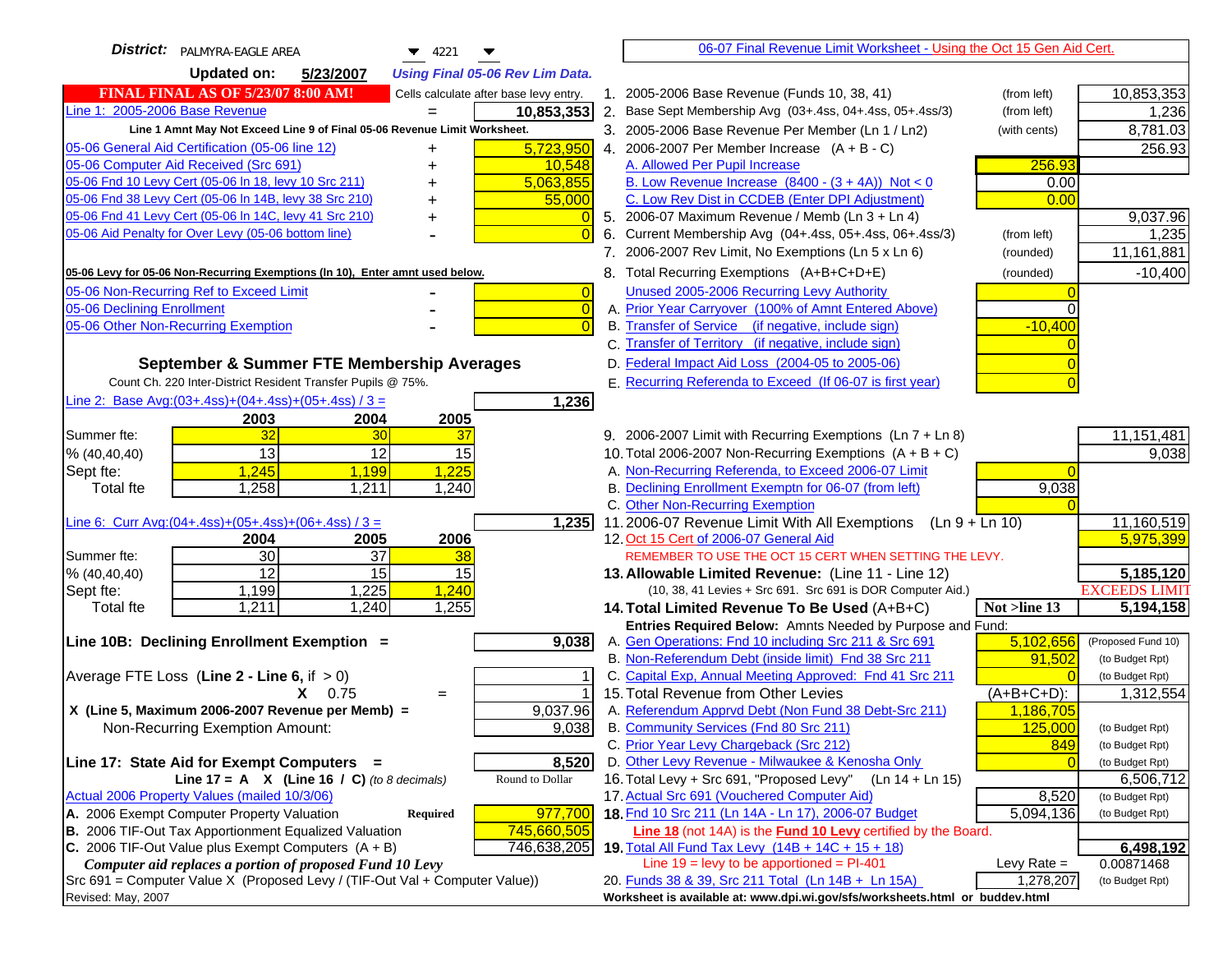|                         | <b>DPI</b> Reconciliation                                                 |
|-------------------------|---------------------------------------------------------------------------|
|                         | In order for the reconciliation to work properly, the                     |
|                         | PI-401 must have been filed with the Department.                          |
|                         | Numbers appearing in the green boxes below are actual, district-submitted |
|                         | 2007 PI-401 data.                                                         |
|                         | Do not type in these fields.                                              |
|                         |                                                                           |
| Fund 10, PI-401         | 5,094,136.00                                                              |
| Fund 38, PI-401         | 91,502.00                                                                 |
| Fund 41, PI-401         | 0.00                                                                      |
|                         | 5,185,638.00                                                              |
|                         |                                                                           |
| Chargeback, PI-401      | 849.00                                                                    |
| Fund 39, PI-401         | 1,186,705.00                                                              |
| Fund 80, PI-401         | 125,000.00                                                                |
| Fund 48/Other, PI-401   | 0.00                                                                      |
|                         |                                                                           |
| Total, PI-401           | 6,498,192.00                                                              |
| <b>Computer Aid</b>     | $8,520.00 \leftarrow \text{---}$ don't change                             |
|                         | <b>Results</b>                                                            |
| You have overlevied by: | 9,038                                                                     |
| N                       | 0                                                                         |
| 0                       |                                                                           |
|                         |                                                                           |
| 0                       |                                                                           |
|                         |                                                                           |
|                         |                                                                           |
| 0                       |                                                                           |
|                         |                                                                           |
|                         | $\bf{0}$                                                                  |
|                         |                                                                           |
|                         |                                                                           |
|                         |                                                                           |
| 0                       |                                                                           |
|                         |                                                                           |
|                         |                                                                           |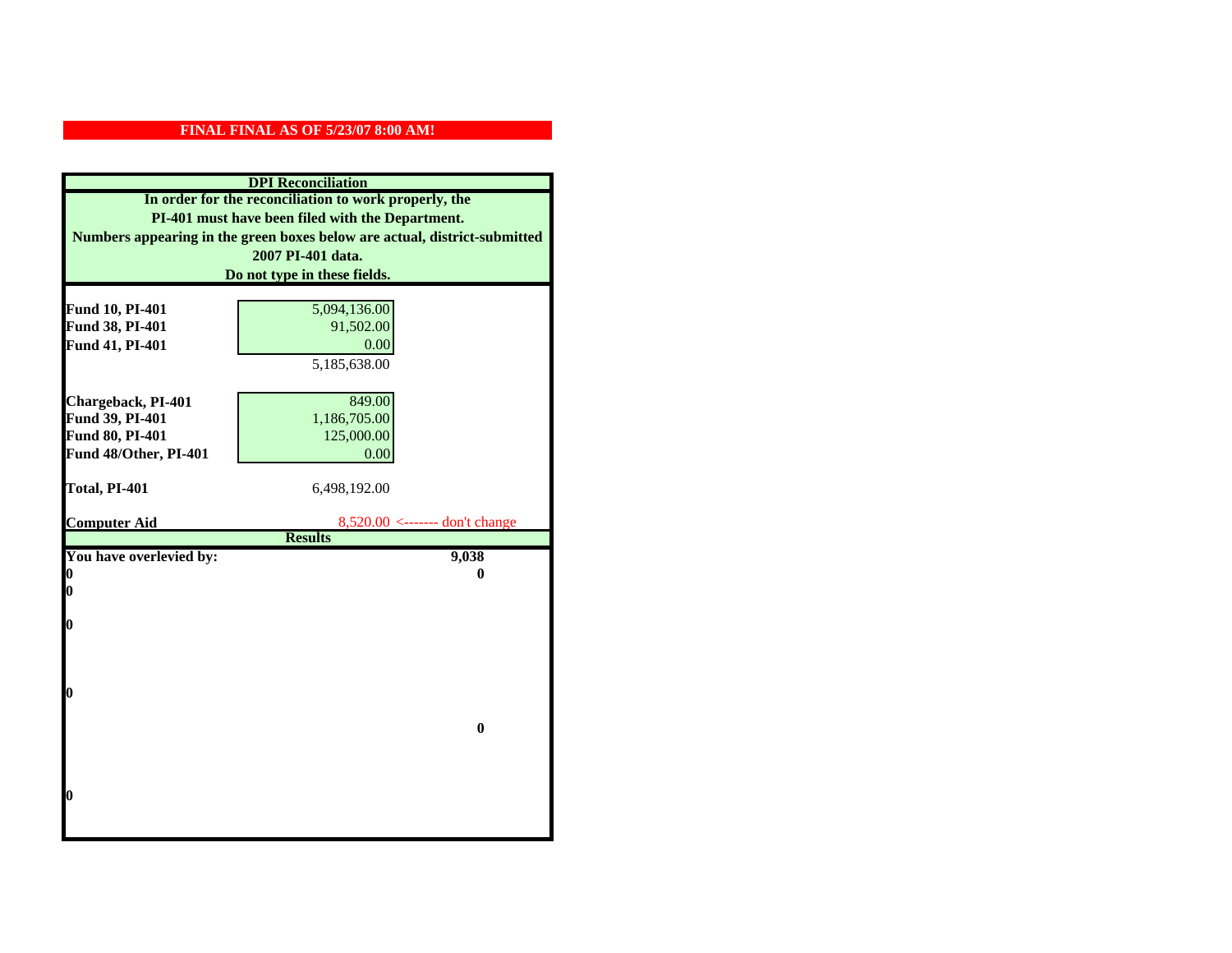| District:   PARDEEVILLE AREA<br>$\blacktriangledown$ 4228                                                                         | 06-07 Final Revenue Limit Worksheet - Using the Oct 15 Gen Aid Cert.                                                              |                      |
|-----------------------------------------------------------------------------------------------------------------------------------|-----------------------------------------------------------------------------------------------------------------------------------|----------------------|
| <b>Updated on:</b><br>5/23/2007<br><b>Using Final 05-06 Rev Lim Data.</b>                                                         |                                                                                                                                   |                      |
| <b>FINAL FINAL AS OF 5/23/07 8:00 AM!</b><br>Cells calculate after base levy entry.                                               | 1. 2005-2006 Base Revenue (Funds 10, 38, 41)<br>(from left)                                                                       | 7,885,640            |
| Line 1: 2005-2006 Base Revenue<br>7,885,640<br>$=$                                                                                | 2. Base Sept Membership Avg (03+.4ss, 04+.4ss, 05+.4ss/3)<br>(from left)                                                          | 959                  |
| Line 1 Amnt May Not Exceed Line 9 of Final 05-06 Revenue Limit Worksheet.                                                         | 3. 2005-2006 Base Revenue Per Member (Ln 1 / Ln2)<br>(with cents)                                                                 | 8,222.77             |
| 5,052,352<br>05-06 General Aid Certification (05-06 line 12)                                                                      | 4. 2006-2007 Per Member Increase $(A + B - C)$                                                                                    | 256.93               |
| 05-06 Computer Aid Received (Src 691)<br>1,736                                                                                    | A. Allowed Per Pupil Increase<br>256.93                                                                                           |                      |
| 05-06 Fnd 10 Levy Cert (05-06 In 18, levy 10 Src 211)<br>2,911,185                                                                | B. Low Revenue Increase $(8400 - (3 + 4A))$ Not < 0<br>0.00                                                                       |                      |
| 05-06 Fnd 38 Levy Cert (05-06 In 14B, levy 38 Src 210)                                                                            | C. Low Rev Dist in CCDEB (Enter DPI Adjustment)<br>0.00                                                                           |                      |
| 05-06 Fnd 41 Levy Cert (05-06 In 14C, levy 41 Src 210)<br>$\overline{0}$<br>+                                                     | 5. 2006-07 Maximum Revenue / Memb (Ln 3 + Ln 4)                                                                                   | 8,479.70             |
| 05-06 Aid Penalty for Over Levy (05-06 bottom line)<br>$\Omega$                                                                   | Current Membership Avg (04+.4ss, 05+.4ss, 06+.4ss/3)<br>6.<br>(from left)                                                         | 965                  |
|                                                                                                                                   | 7. 2006-2007 Rev Limit, No Exemptions (Ln 5 x Ln 6)<br>(rounded)                                                                  | 8,182,911            |
| 05-06 Levy for 05-06 Non-Recurring Exemptions (In 10), Enter amnt used below.                                                     | 8. Total Recurring Exemptions (A+B+C+D+E)<br>(rounded)                                                                            | $-37,087$            |
| 05-06 Non-Recurring Ref to Exceed Limit<br>$\overline{0}$                                                                         | Unused 2005-2006 Recurring Levy Authority                                                                                         |                      |
| 79,633<br>05-06 Declining Enrollment                                                                                              | A. Prior Year Carryover (100% of Amnt Entered Above)                                                                              |                      |
| 05-06 Other Non-Recurring Exemption                                                                                               | B. Transfer of Service (if negative, include sign)<br>$-37,087$                                                                   |                      |
|                                                                                                                                   | C. Transfer of Territory (if negative, include sign)                                                                              |                      |
| September & Summer FTE Membership Averages                                                                                        | D. Federal Impact Aid Loss (2004-05 to 2005-06)                                                                                   |                      |
| Count Ch. 220 Inter-District Resident Transfer Pupils @ 75%.                                                                      | E. Recurring Referenda to Exceed (If 06-07 is first year)                                                                         |                      |
| Line 2: Base Avg: (03+.4ss) + (04+.4ss) + (05+.4ss) / 3 =<br>959                                                                  |                                                                                                                                   |                      |
| 2003<br>2004<br>2005                                                                                                              |                                                                                                                                   |                      |
| 23<br>24<br>Summer fte:<br>26                                                                                                     | 9. 2006-2007 Limit with Recurring Exemptions (Ln 7 + Ln 8)                                                                        | 8,145,824            |
| 9<br>10<br>10<br>% (40, 40, 40)                                                                                                   | 10. Total 2006-2007 Non-Recurring Exemptions $(A + B + C)$                                                                        |                      |
| 958<br>947<br>943<br>Sept fte:                                                                                                    | A. Non-Recurring Referenda, to Exceed 2006-07 Limit                                                                               |                      |
| 967<br>957<br>953<br>Total fte                                                                                                    | B. Declining Enrollment Exemptn for 06-07 (from left)                                                                             |                      |
|                                                                                                                                   | C. Other Non-Recurring Exemption                                                                                                  |                      |
| Line 6: Curr Avg: $(04+.4ss)+(05+.4ss)+(06+.4ss)$ / 3 =<br>9651                                                                   | 11.2006-07 Revenue Limit With All Exemptions $(Ln 9 + Ln 10)$                                                                     | 8,145,824            |
| 2006<br>2004<br>2005                                                                                                              | 12. Oct 15 Cert of 2006-07 General Aid                                                                                            | 5,183,351            |
| 24<br>26<br>Summer fte:<br>25<br>10<br>% (40, 40, 40)<br>10<br>10                                                                 | REMEMBER TO USE THE OCT 15 CERT WHEN SETTING THE LEVY.<br>13. Allowable Limited Revenue: (Line 11 - Line 12)                      | 2,962,473            |
| 947<br>943<br>975<br>Sept fte:                                                                                                    | (10, 38, 41 Levies + Src 691. Src 691 is DOR Computer Aid.)                                                                       | <b>EXCEEDS LIMIT</b> |
| 957<br>953<br>985<br><b>Total fte</b>                                                                                             | Not >line 13<br>14. Total Limited Revenue To Be Used (A+B+C)                                                                      | 2,970,952            |
|                                                                                                                                   | Entries Required Below: Amnts Needed by Purpose and Fund:                                                                         |                      |
| Line 10B: Declining Enrollment Exemption =                                                                                        | 2,970,952<br>A. Gen Operations: Fnd 10 including Src 211 & Src 691                                                                | (Proposed Fund 10)   |
|                                                                                                                                   | B. Non-Referendum Debt (inside limit) Fnd 38 Src 211<br>$\Omega$                                                                  | (to Budget Rpt)      |
| Average FTE Loss (Line $2 -$ Line 6, if $> 0$ )                                                                                   | C. Capital Exp, Annual Meeting Approved: Fnd 41 Src 211                                                                           | (to Budget Rpt)      |
| $X = 0.75$<br>$=$                                                                                                                 | 15. Total Revenue from Other Levies<br>$(A+B+C+D)$ :                                                                              | 543,360              |
| X (Line 5, Maximum 2006-2007 Revenue per Memb) =                                                                                  | A. Referendum Apprvd Debt (Non Fund 38 Debt-Src 211)<br>543,360                                                                   |                      |
| Non-Recurring Exemption Amount:                                                                                                   | B. Community Services (Fnd 80 Src 211)<br>$\Omega$                                                                                | (to Budget Rpt)      |
|                                                                                                                                   | C. Prior Year Levy Chargeback (Src 212)<br>$\overline{0}$                                                                         | (to Budget Rpt)      |
| 2,886<br>Line 17: State Aid for Exempt Computers =                                                                                | D. Other Levy Revenue - Milwaukee & Kenosha Only<br>$\Omega$                                                                      | (to Budget Rpt)      |
| Round to Dollar<br>Line 17 = A $X$ (Line 16 / C) (to 8 decimals)                                                                  | 16. Total Levy + Src 691, "Proposed Levy"<br>(Ln 14 + Ln 15)                                                                      | 3,514,312            |
| Actual 2006 Property Values (mailed 10/3/06)                                                                                      | 17. Actual Src 691 (Vouchered Computer Aid)<br>2,886                                                                              | (to Budget Rpt)      |
| A. 2006 Exempt Computer Property Valuation<br>400,300<br>Required<br><b>B.</b> 2006 TIF-Out Tax Apportionment Equalized Valuation | 18. Fnd 10 Src 211 (Ln 14A - Ln 17), 2006-07 Budget<br>2,968,066<br>Line 18 (not 14A) is the Fund 10 Levy certified by the Board. | (to Budget Rpt)      |
| 487,109,824<br>C. 2006 TIF-Out Value plus Exempt Computers $(A + B)$<br>487,510,124                                               | 19. Total All Fund Tax Levy $(14B + 14C + 15 + 18)$                                                                               | 3,511,426            |
| Computer aid replaces a portion of proposed Fund 10 Levy                                                                          | Line $19 = \text{levy}$ to be apportioned = PI-401<br>Levy Rate $=$                                                               | 0.00720869           |
| Src 691 = Computer Value X (Proposed Levy / (TIF-Out Val + Computer Value))                                                       | 20. Funds 38 & 39, Src 211 Total (Ln 14B + Ln 15A)<br>543,360                                                                     | (to Budget Rpt)      |
| Revised: May, 2007                                                                                                                | Worksheet is available at: www.dpi.wi.gov/sfs/worksheets.html or buddev.html                                                      |                      |
|                                                                                                                                   |                                                                                                                                   |                      |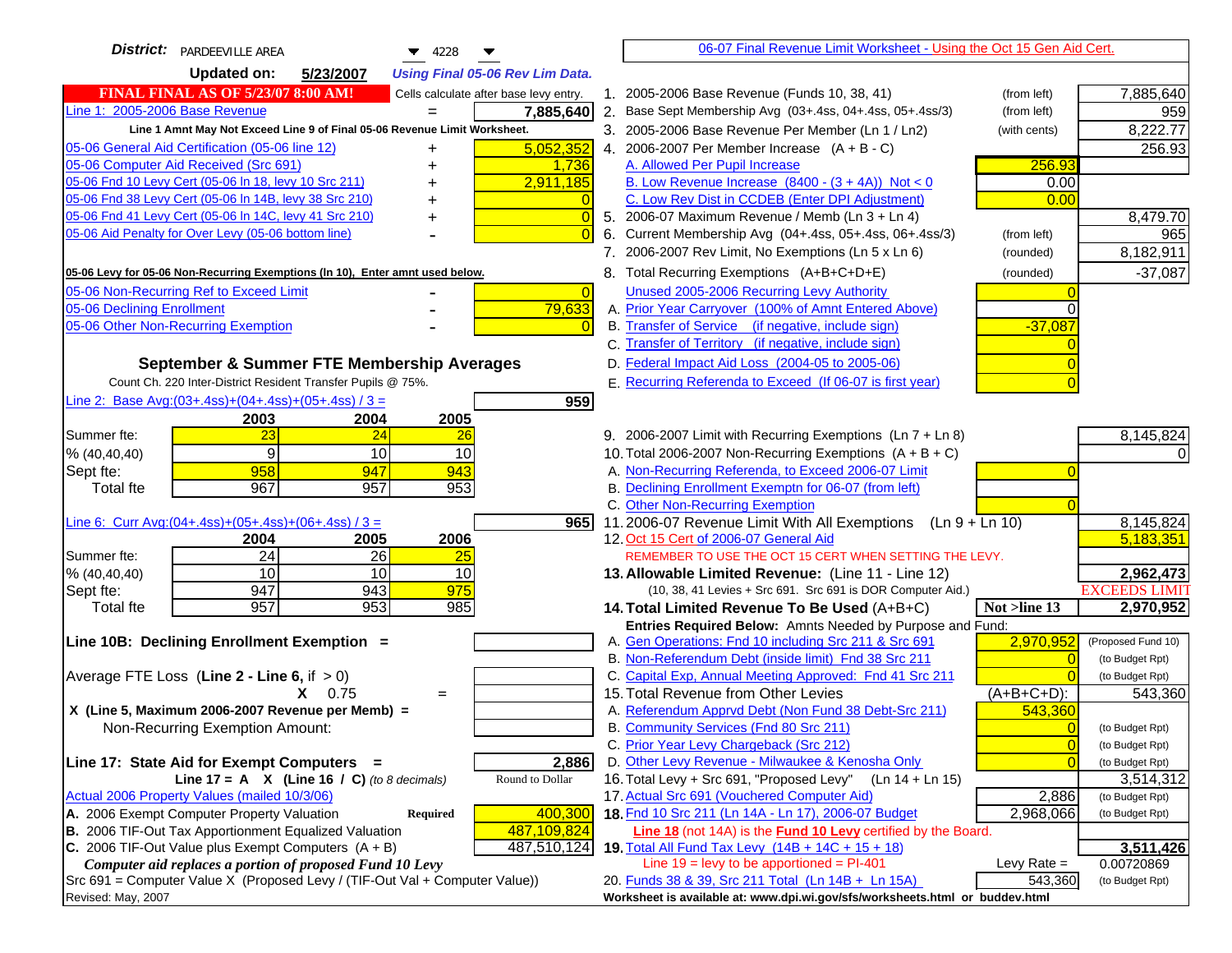|                         | <b>DPI</b> Reconciliation                                                 |
|-------------------------|---------------------------------------------------------------------------|
|                         | In order for the reconciliation to work properly, the                     |
|                         | PI-401 must have been filed with the Department.                          |
|                         | Numbers appearing in the green boxes below are actual, district-submitted |
|                         | 2007 PI-401 data.                                                         |
|                         | Do not type in these fields.                                              |
|                         |                                                                           |
| Fund 10, PI-401         | 2,968,066.00                                                              |
| Fund 38, PI-401         | 0.00                                                                      |
| Fund 41, PI-401         | 0.00                                                                      |
|                         | 2,968,066.00                                                              |
|                         |                                                                           |
| Chargeback, PI-401      | 0.00                                                                      |
| Fund 39, PI-401         | 543,360.00                                                                |
| Fund 80, PI-401         | 0.00                                                                      |
| Fund 48/Other, PI-401   | 0.00                                                                      |
| Total, PI-401           |                                                                           |
|                         | 3,511,426.00                                                              |
| <b>Computer Aid</b>     | $2,886.00 \le$ ------- don't change                                       |
|                         | <b>Results</b>                                                            |
| You have overlevied by: | 8,479                                                                     |
| 0                       | 0                                                                         |
| 0                       |                                                                           |
|                         |                                                                           |
| $\boldsymbol{0}$        |                                                                           |
|                         |                                                                           |
|                         |                                                                           |
| $\bf{0}$                |                                                                           |
|                         |                                                                           |
|                         | $\bf{0}$                                                                  |
|                         |                                                                           |
|                         |                                                                           |
|                         |                                                                           |
| 0                       |                                                                           |
|                         |                                                                           |
|                         |                                                                           |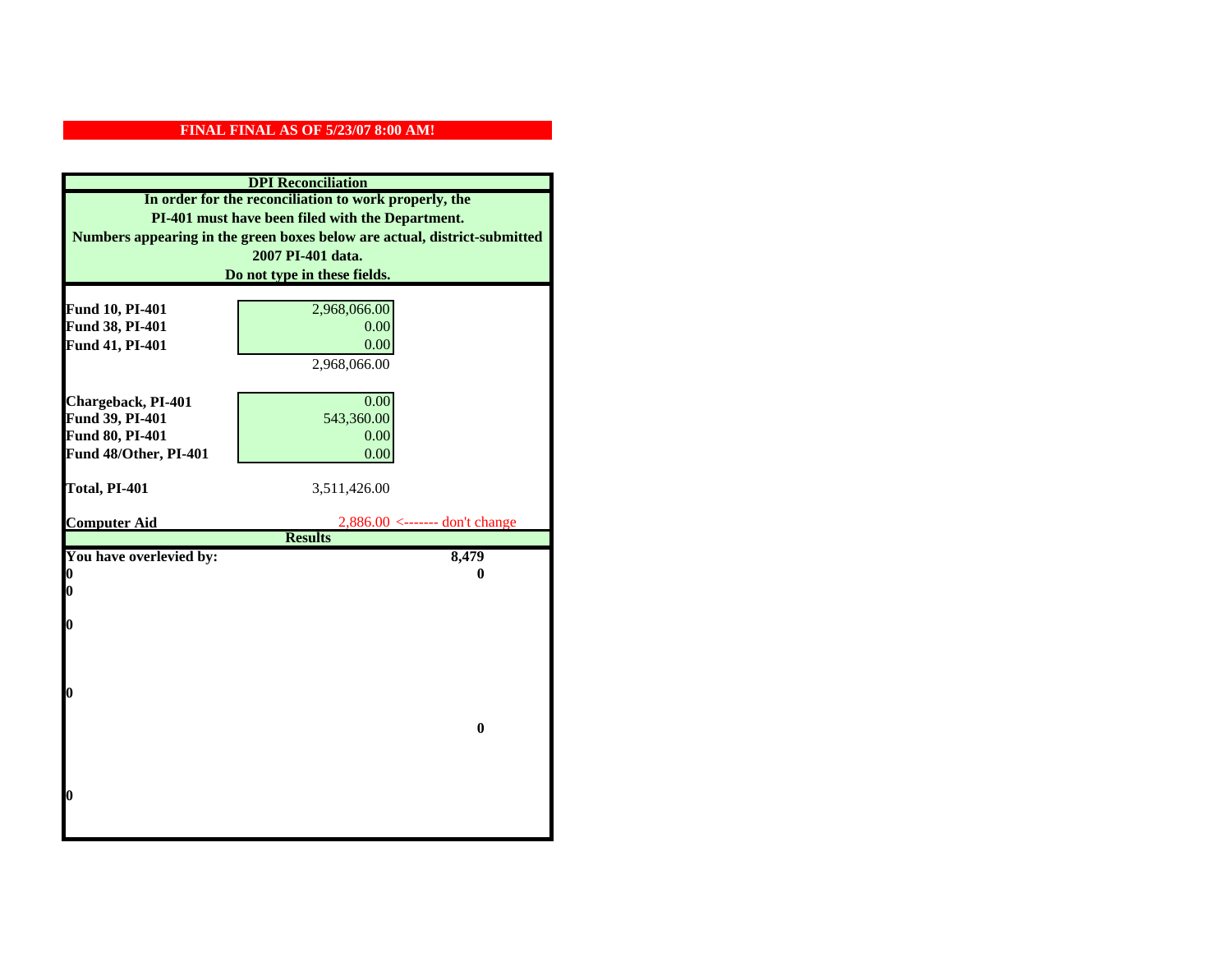| District: PARIS J1<br>$\blacktriangledown$ 4235                                     |                     | 06-07 Final Revenue Limit Worksheet - Using the Oct 15 Gen Aid Cert.                                            |                |                            |
|-------------------------------------------------------------------------------------|---------------------|-----------------------------------------------------------------------------------------------------------------|----------------|----------------------------|
| <b>Updated on:</b><br>5/23/2007<br><b>Using Final 05-06 Rev Lim Data.</b>           |                     |                                                                                                                 |                |                            |
| <b>FINAL FINAL AS OF 5/23/07 8:00 AM!</b><br>Cells calculate after base levy entry. |                     | 1. 2005-2006 Base Revenue (Funds 10, 38, 41)                                                                    | (from left)    | 2,031,306                  |
| Line 1: 2005-2006 Base Revenue<br>2,031,306                                         |                     | 2. Base Sept Membership Avg (03+.4ss, 04+.4ss, 05+.4ss/3)                                                       | (from left)    | 210                        |
| Line 1 Amnt May Not Exceed Line 9 of Final 05-06 Revenue Limit Worksheet.           |                     | 3. 2005-2006 Base Revenue Per Member (Ln 1 / Ln2)                                                               | (with cents)   | 9,672.89                   |
| 743,174<br>05-06 General Aid Certification (05-06 line 12)<br>+                     |                     | 4. 2006-2007 Per Member Increase $(A + B - C)$                                                                  |                | 256.93                     |
| 05-06 Computer Aid Received (Src 691)<br>2,303                                      |                     | A. Allowed Per Pupil Increase                                                                                   | 256.93         |                            |
| 05-06 Fnd 10 Levy Cert (05-06 In 18, levy 10 Src 211)<br>1,285,829                  |                     | B. Low Revenue Increase $(8400 - (3 + 4A))$ Not < 0                                                             | 0.00           |                            |
| 05-06 Fnd 38 Levy Cert (05-06 In 14B, levy 38 Src 210)                              |                     | C. Low Rev Dist in CCDEB (Enter DPI Adjustment)                                                                 | 0.00           |                            |
| 05-06 Fnd 41 Levy Cert (05-06 In 14C, levy 41 Src 210)<br>+                         |                     | 5. 2006-07 Maximum Revenue / Memb (Ln 3 + Ln 4)                                                                 |                | 9,929.82                   |
| 05-06 Aid Penalty for Over Levy (05-06 bottom line)                                 |                     | 6. Current Membership Avg (04+.4ss, 05+.4ss, 06+.4ss/3)                                                         | (from left)    | 205                        |
|                                                                                     |                     | 7. 2006-2007 Rev Limit, No Exemptions (Ln 5 x Ln 6)                                                             | (rounded)      | 2,035,613                  |
| 05-06 Levy for 05-06 Non-Recurring Exemptions (In 10), Enter amnt used below.       |                     | 8. Total Recurring Exemptions (A+B+C+D+E)                                                                       | (rounded)      | $-1,086$                   |
| 05-06 Non-Recurring Ref to Exceed Limit                                             | $\overline{0}$      | Unused 2005-2006 Recurring Levy Authority                                                                       |                |                            |
| 05-06 Declining Enrollment                                                          | $\overline{0}$      | A. Prior Year Carryover (100% of Amnt Entered Above)                                                            |                |                            |
| 05-06 Other Non-Recurring Exemption                                                 |                     | B. Transfer of Service (if negative, include sign)                                                              | $-1,093$       |                            |
|                                                                                     |                     | C. Transfer of Territory (if negative, include sign)                                                            |                |                            |
| September & Summer FTE Membership Averages                                          |                     | D. Federal Impact Aid Loss (2004-05 to 2005-06)                                                                 |                |                            |
| Count Ch. 220 Inter-District Resident Transfer Pupils @ 75%.                        |                     | E. Recurring Referenda to Exceed (If 06-07 is first year)                                                       |                |                            |
| Line 2: Base Avg: $(03+.4ss)+(04+.4ss)+(05+.4ss)/3 =$<br>210                        |                     |                                                                                                                 |                |                            |
| 2004<br>2005<br>2003                                                                |                     |                                                                                                                 |                |                            |
| Summer fte:                                                                         |                     | 9. 2006-2007 Limit with Recurring Exemptions (Ln 7 + Ln 8)                                                      |                | 2,034,527                  |
| $\Omega$<br>% (40, 40, 40)<br>0<br>0                                                |                     | 10. Total 2006-2007 Non-Recurring Exemptions $(A + B + C)$                                                      |                | 39,719                     |
| 208<br>215<br>208<br>Sept fte:<br>215<br>208<br>208                                 |                     | A. Non-Recurring Referenda, to Exceed 2006-07 Limit<br>B. Declining Enrollment Exemptn for 06-07 (from left)    | 39,719         |                            |
| <b>Total fte</b>                                                                    |                     | C. Other Non-Recurring Exemption                                                                                |                |                            |
| Line 6: Curr Avg: $(04+.4ss)+(05+.4ss)+(06+.4ss)/3 =$                               | 205I                | 11.2006-07 Revenue Limit With All Exemptions (Ln 9 + Ln 10)                                                     |                | 2,074,246                  |
| 2004<br>2005<br>2006                                                                |                     | 12. Oct 15 Cert of 2006-07 General Aid                                                                          |                | 701,521                    |
| Summer fte:<br>$\Omega$<br>$\Omega$                                                 |                     | REMEMBER TO USE THE OCT 15 CERT WHEN SETTING THE LEVY.                                                          |                |                            |
| $\Omega$<br>$\Omega$<br>% (40, 40, 40)<br>0                                         |                     | 13. Allowable Limited Revenue: (Line 11 - Line 12)                                                              |                | 1,372,725                  |
| 215<br>193<br>208<br>Sept fte:                                                      |                     | (10, 38, 41 Levies + Src 691. Src 691 is DOR Computer Aid.)                                                     |                |                            |
| 215<br>208<br>193<br><b>Total fte</b>                                               |                     | 14. Total Limited Revenue To Be Used (A+B+C)                                                                    | Not >line 13   | 1,372,725                  |
|                                                                                     |                     | Entries Required Below: Amnts Needed by Purpose and Fund:                                                       |                |                            |
| 39,719<br>Line 10B: Declining Enrollment Exemption =                                |                     | A. Gen Operations: Fnd 10 including Src 211 & Src 691                                                           | 1,372,725      | (Proposed Fund 10)         |
|                                                                                     |                     | B. Non-Referendum Debt (inside limit) Fnd 38 Src 211<br>C. Capital Exp, Annual Meeting Approved: Fnd 41 Src 211 | $\sqrt{ }$     | (to Budget Rpt)            |
| Average FTE Loss (Line $2 -$ Line 6, if $> 0$ )<br>$X = 0.75$<br>$=$                | 5<br>$\overline{4}$ | 15. Total Revenue from Other Levies                                                                             | (A+B+C+D):     | (to Budget Rpt)<br>160,590 |
| X (Line 5, Maximum 2006-2007 Revenue per Memb) =<br>9,929.82                        |                     | A. Referendum Apprvd Debt (Non Fund 38 Debt-Src 211)                                                            | 160,590        |                            |
| Non-Recurring Exemption Amount:<br>39,719                                           |                     | B. Community Services (Fnd 80 Src 211)                                                                          |                | (to Budget Rpt)            |
|                                                                                     |                     | C. Prior Year Levy Chargeback (Src 212)                                                                         | $\overline{0}$ | (to Budget Rpt)            |
| 2,483<br>Line 17: State Aid for Exempt Computers =                                  |                     | D. Other Levy Revenue - Milwaukee & Kenosha Only                                                                | $\sqrt{ }$     | (to Budget Rpt)            |
| Line 17 = A $X$ (Line 16 / C) (to 8 decimals)<br>Round to Dollar                    |                     | 16. Total Levy + Src 691, "Proposed Levy"<br>$(Ln 14 + Ln 15)$                                                  |                | 1,533,315                  |
| Actual 2006 Property Values (mailed 10/3/06)                                        |                     | 17. Actual Src 691 (Vouchered Computer Aid)                                                                     | 2,483          | (to Budget Rpt)            |
| A. 2006 Exempt Computer Property Valuation<br>Required<br>411,600                   |                     | 18. Fnd 10 Src 211 (Ln 14A - Ln 17), 2006-07 Budget                                                             | 1,370,242      | (to Budget Rpt)            |
| B. 2006 TIF-Out Tax Apportionment Equalized Valuation<br>253,784,543                |                     | Line 18 (not 14A) is the Fund 10 Levy certified by the Board.                                                   |                |                            |
| C. 2006 TIF-Out Value plus Exempt Computers $(A + B)$<br>254,196,143                |                     | 19. Total All Fund Tax Levy (14B + 14C + 15 + 18)                                                               |                | 1,530,832                  |
| Computer aid replaces a portion of proposed Fund 10 Levy                            |                     | Line $19 = \text{levy}$ to be apportioned = PI-401                                                              | Levy Rate $=$  | 0.00603201                 |
| Src 691 = Computer Value X (Proposed Levy / (TIF-Out Val + Computer Value))         |                     | 20. Funds 38 & 39, Src 211 Total (Ln 14B + Ln 15A)                                                              | 160,590        | (to Budget Rpt)            |
| Revised: May, 2007                                                                  |                     | Worksheet is available at: www.dpi.wi.gov/sfs/worksheets.html or buddev.html                                    |                |                            |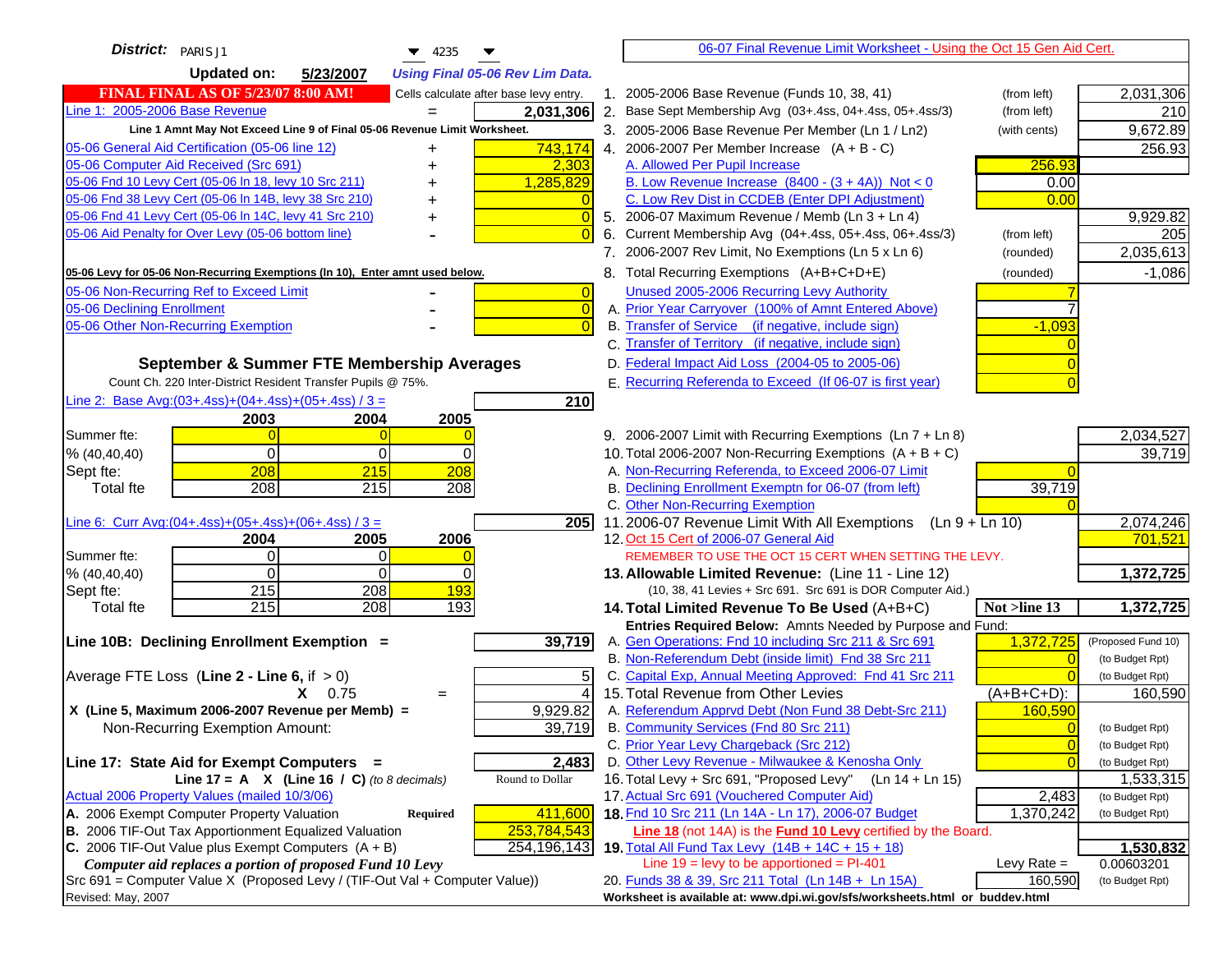|                                          | <b>DPI</b> Reconciliation                                                 |
|------------------------------------------|---------------------------------------------------------------------------|
|                                          | In order for the reconciliation to work properly, the                     |
|                                          | PI-401 must have been filed with the Department.                          |
|                                          | Numbers appearing in the green boxes below are actual, district-submitted |
|                                          | 2007 PI-401 data.                                                         |
|                                          | Do not type in these fields.                                              |
|                                          |                                                                           |
| Fund 10, PI-401                          | 1,370,242.00                                                              |
| Fund 38, PI-401                          | 0.00                                                                      |
| Fund 41, PI-401                          | 0.00                                                                      |
|                                          | 1,370,242.00                                                              |
|                                          |                                                                           |
| Chargeback, PI-401                       | 0.00                                                                      |
| Fund 39, PI-401                          | 160,590.00                                                                |
| Fund 80, PI-401<br>Fund 48/Other, PI-401 | 0.00                                                                      |
|                                          | 0.00                                                                      |
| Total, PI-401                            | 1,530,832.00                                                              |
|                                          |                                                                           |
| <b>Computer Aid</b>                      | $2,483.00$ <------- don't change                                          |
|                                          | <b>Results</b>                                                            |
| $\overline{\mathbf{0}}$                  | $\mathbf{0}$                                                              |
| 0                                        | 0                                                                         |
| You have levied to your maximum.         |                                                                           |
| $\bf{0}$                                 |                                                                           |
|                                          |                                                                           |
|                                          |                                                                           |
|                                          |                                                                           |
| l0                                       |                                                                           |
|                                          |                                                                           |
|                                          | $\bf{0}$                                                                  |
|                                          |                                                                           |
|                                          |                                                                           |
|                                          |                                                                           |
|                                          |                                                                           |
| l0                                       |                                                                           |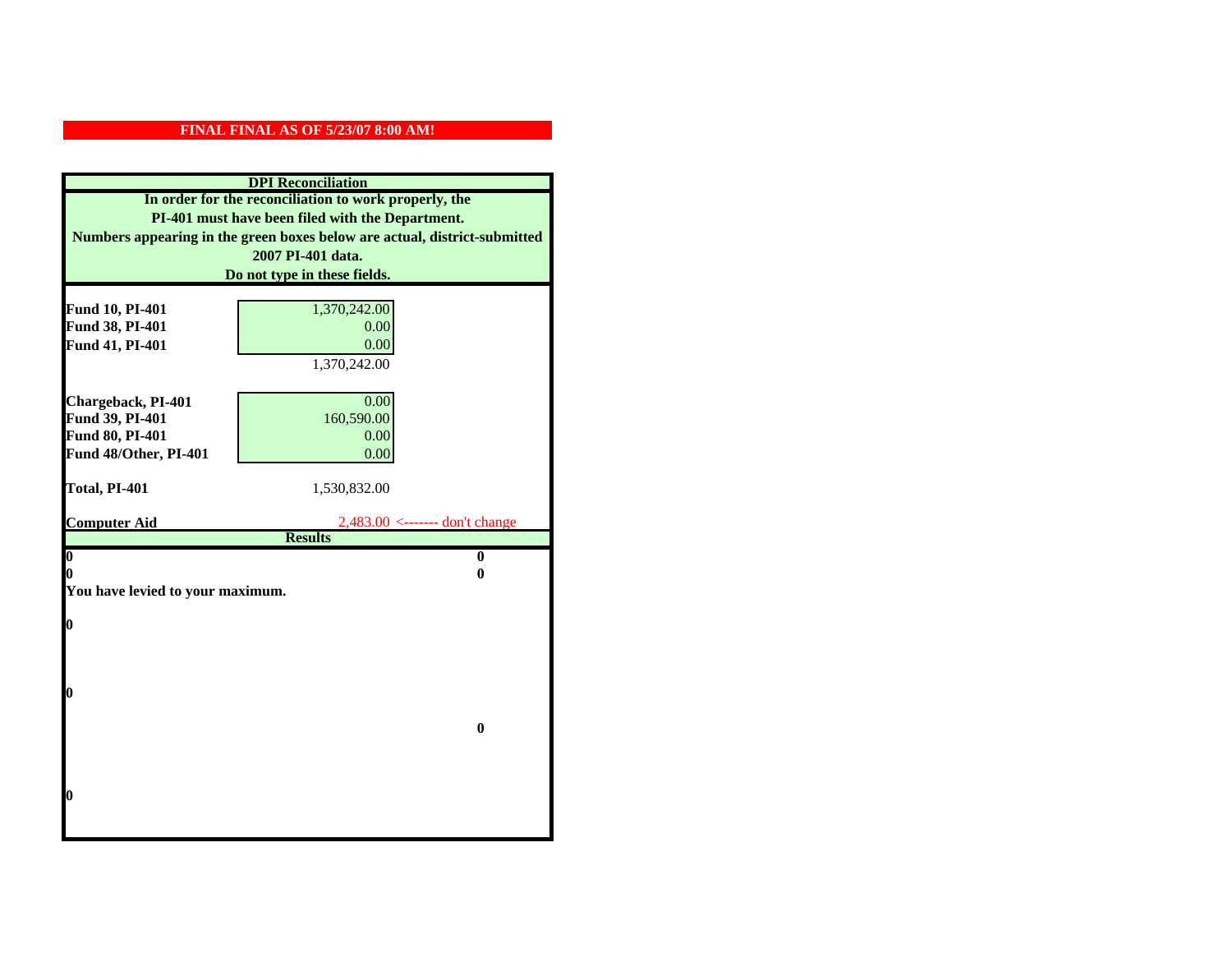| <b>District:</b> PARK FALLS<br>4242<br>▼                                                                               |                | 06-07 Final Revenue Limit Worksheet - Using the Oct 15 Gen Aid Cert.                            |                |                              |
|------------------------------------------------------------------------------------------------------------------------|----------------|-------------------------------------------------------------------------------------------------|----------------|------------------------------|
| <b>Updated on:</b><br>5/23/2007<br><b>Using Final 05-06 Rev Lim Data.</b>                                              |                |                                                                                                 |                |                              |
| <b>FINAL FINAL AS OF 5/23/07 8:00 AM!</b><br>Cells calculate after base levy entry.                                    |                | 1. 2005-2006 Base Revenue (Funds 10, 38, 41)                                                    | (from left)    | 6,147,900                    |
| Line 1: 2005-2006 Base Revenue<br>6,147,900                                                                            |                | 2. Base Sept Membership Avg (03+.4ss, 04+.4ss, 05+.4ss/3)                                       | (from left)    | 759                          |
| Line 1 Amnt May Not Exceed Line 9 of Final 05-06 Revenue Limit Worksheet.                                              |                | 3. 2005-2006 Base Revenue Per Member (Ln 1 / Ln2)                                               | (with cents)   | 8,100.00                     |
| 05-06 General Aid Certification (05-06 line 12)<br>2,465,923<br>+                                                      |                | 4. 2006-2007 Per Member Increase $(A + B - C)$                                                  |                | 300.00                       |
| 05-06 Computer Aid Received (Src 691)<br>5,695                                                                         |                | A. Allowed Per Pupil Increase                                                                   | 256.93         |                              |
| 05-06 Fnd 10 Levy Cert (05-06 In 18, levy 10 Src 211)<br>3,822,209                                                     |                | B. Low Revenue Increase $(8400 - (3 + 4A))$ Not < 0                                             | 43.07          |                              |
| 05-06 Fnd 38 Levy Cert (05-06 In 14B, levy 38 Src 210)<br>40,373                                                       |                | C. Low Rev Dist in CCDEB (Enter DPI Adjustment)                                                 | 0.00           |                              |
| 05-06 Fnd 41 Levy Cert (05-06 In 14C, levy 41 Src 210)                                                                 |                | 5. 2006-07 Maximum Revenue / Memb (Ln $3 + \text{Ln } 4$ )                                      |                | 8,400.00                     |
| 05-06 Aid Penalty for Over Levy (05-06 bottom line)                                                                    |                | 6. Current Membership Avg (04+.4ss, 05+.4ss, 06+.4ss/3)                                         | (from left)    | 739                          |
|                                                                                                                        |                | 7. 2006-2007 Rev Limit, No Exemptions (Ln 5 x Ln 6)                                             | (rounded)      | 6,207,600                    |
| 05-06 Levy for 05-06 Non-Recurring Exemptions (In 10), Enter amnt used below.                                          |                | 8. Total Recurring Exemptions (A+B+C+D+E)                                                       | (rounded)      |                              |
| 05-06 Non-Recurring Ref to Exceed Limit                                                                                | $\overline{0}$ | Unused 2005-2006 Recurring Levy Authority                                                       |                |                              |
| 186,300<br>05-06 Declining Enrollment                                                                                  |                | A. Prior Year Carryover (100% of Amnt Entered Above)                                            |                |                              |
| 05-06 Other Non-Recurring Exemption                                                                                    |                | B. Transfer of Service (if negative, include sign)                                              |                |                              |
|                                                                                                                        |                | C. Transfer of Territory (if negative, include sign)                                            |                |                              |
| September & Summer FTE Membership Averages                                                                             |                | D. Federal Impact Aid Loss (2004-05 to 2005-06)                                                 |                |                              |
| Count Ch. 220 Inter-District Resident Transfer Pupils @ 75%.                                                           |                | E. Recurring Referenda to Exceed (If 06-07 is first year)                                       |                |                              |
| Line 2: Base Avg:(03+.4ss)+(04+.4ss)+(05+.4ss) / 3 =<br>759                                                            |                |                                                                                                 |                |                              |
| 2003<br>2004<br>2005                                                                                                   |                |                                                                                                 |                |                              |
| Summer fte:                                                                                                            |                | 9. 2006-2007 Limit with Recurring Exemptions (Ln 7 + Ln 8)                                      |                | 6,207,600                    |
| 0<br>3<br>% (40, 40, 40)<br>0                                                                                          |                | 10. Total 2006-2007 Non-Recurring Exemptions (A + B + C)                                        |                | 126,000                      |
| 795<br>732<br>747<br>Sept fte:                                                                                         |                | A. Non-Recurring Referenda, to Exceed 2006-07 Limit                                             |                |                              |
| 795<br>747<br>735<br><b>Total fte</b>                                                                                  |                | B. Declining Enrollment Exemptn for 06-07 (from left)                                           | 126,000        |                              |
| <u>Line 6: Curr Avg: (04+.4ss)+ (05+.4ss)+ (06+.4ss) / 3 =</u><br>739I                                                 |                | C. Other Non-Recurring Exemption<br>11.2006-07 Revenue Limit With All Exemptions (Ln 9 + Ln 10) |                | 6,333,600                    |
| 2005<br>2006<br>2004                                                                                                   |                | 12. Oct 15 Cert of 2006-07 General Aid                                                          |                | 2,294,725                    |
| Οl<br>Summer fte:                                                                                                      |                | REMEMBER TO USE THE OCT 15 CERT WHEN SETTING THE LEVY.                                          |                |                              |
| $\Omega$<br>3<br>% (40, 40, 40)                                                                                        |                | 13. Allowable Limited Revenue: (Line 11 - Line 12)                                              |                | 4,038,875                    |
| 732<br>747<br>730<br>Sept fte:                                                                                         |                | (10, 38, 41 Levies + Src 691. Src 691 is DOR Computer Aid.)                                     |                |                              |
| 747<br>735<br>734<br><b>Total fte</b>                                                                                  |                | 14. Total Limited Revenue To Be Used (A+B+C)                                                    | Not >line 13   | 4,038,875                    |
|                                                                                                                        |                | Entries Required Below: Amnts Needed by Purpose and Fund:                                       |                |                              |
| Line 10B: Declining Enrollment Exemption =<br>126,000                                                                  |                | A. Gen Operations: Fnd 10 including Src 211 & Src 691                                           | 3,940,949      | (Proposed Fund 10)           |
|                                                                                                                        |                | B. Non-Referendum Debt (inside limit) Fnd 38 Src 211                                            | 97,926         | (to Budget Rpt)              |
| Average FTE Loss (Line $2 -$ Line 6, if $> 0$ )<br>20                                                                  |                | C. Capital Exp, Annual Meeting Approved: Fnd 41 Src 211                                         |                | (to Budget Rpt)              |
| 15<br>$X = 0.75$<br>$=$                                                                                                |                | 15. Total Revenue from Other Levies                                                             | $(A+B+C+D)$ :  |                              |
| X (Line 5, Maximum 2006-2007 Revenue per Memb) =<br>8,400.00                                                           |                | A. Referendum Apprvd Debt (Non Fund 38 Debt-Src 211)                                            |                |                              |
| 126,000<br>Non-Recurring Exemption Amount:                                                                             |                | B. Community Services (Fnd 80 Src 211)                                                          |                | (to Budget Rpt)              |
|                                                                                                                        |                | C. Prior Year Levy Chargeback (Src 212)<br>D. Other Levy Revenue - Milwaukee & Kenosha Only     | $\overline{0}$ | (to Budget Rpt)              |
| 2,830<br>Line 17: State Aid for Exempt Computers =<br>Line 17 = A $X$ (Line 16 / C) (to 8 decimals)<br>Round to Dollar |                | 16. Total Levy + Src 691, "Proposed Levy"<br>$(Ln 14 + Ln 15)$                                  |                | (to Budget Rpt)<br>4,038,875 |
| Actual 2006 Property Values (mailed 10/3/06)                                                                           |                | 17. Actual Src 691 (Vouchered Computer Aid)                                                     | 2,830          | (to Budget Rpt)              |
| A. 2006 Exempt Computer Property Valuation<br>414,200<br><b>Required</b>                                               |                | 18. Fnd 10 Src 211 (Ln 14A - Ln 17), 2006-07 Budget                                             | 3,938,119      | (to Budget Rpt)              |
| B. 2006 TIF-Out Tax Apportionment Equalized Valuation<br>590,759,497                                                   |                | Line 18 (not 14A) is the <b>Fund 10 Levy</b> certified by the Board.                            |                |                              |
| C. 2006 TIF-Out Value plus Exempt Computers $(A + B)$<br>591,173,697                                                   |                | 19. Total All Fund Tax Levy (14B + 14C + 15 + 18)                                               |                | 4,036,045                    |
| Computer aid replaces a portion of proposed Fund 10 Levy                                                               |                | Line $19 = \text{levy}$ to be apportioned = PI-401                                              | Levy Rate $=$  | 0.00683196                   |
| Src 691 = Computer Value X (Proposed Levy / (TIF-Out Val + Computer Value))                                            |                | 20. Funds 38 & 39, Src 211 Total (Ln 14B + Ln 15A)                                              | 97,926         | (to Budget Rpt)              |
| Revised: May, 2007                                                                                                     |                | Worksheet is available at: www.dpi.wi.gov/sfs/worksheets.html or buddev.html                    |                |                              |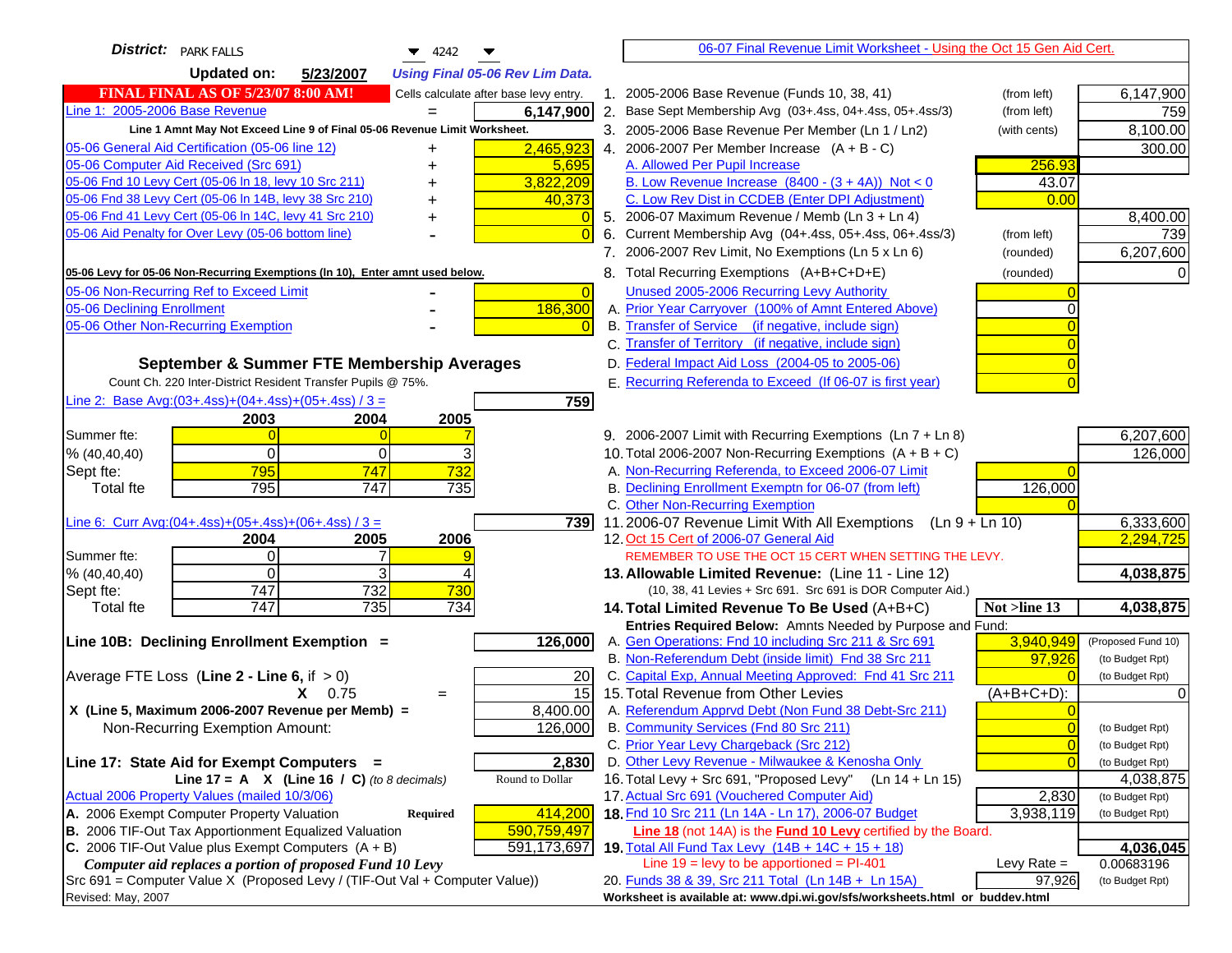|                                    | <b>DPI</b> Reconciliation                                                 |
|------------------------------------|---------------------------------------------------------------------------|
|                                    | In order for the reconciliation to work properly, the                     |
|                                    | PI-401 must have been filed with the Department.                          |
|                                    | Numbers appearing in the green boxes below are actual, district-submitted |
|                                    | 2007 PI-401 data.                                                         |
|                                    | Do not type in these fields.                                              |
|                                    |                                                                           |
| Fund 10, PI-401                    | 3,938,119.00                                                              |
| Fund 38, PI-401                    | 97,926.00                                                                 |
| Fund 41, PI-401                    | 0.00                                                                      |
|                                    | 4,036,045.00                                                              |
|                                    |                                                                           |
| Chargeback, PI-401                 | 0.00<br>0.00                                                              |
| Fund 39, PI-401<br>Fund 80, PI-401 |                                                                           |
| Fund 48/Other, PI-401              | 0.00<br>0.00                                                              |
|                                    |                                                                           |
| Total, PI-401                      | 4,036,045.00                                                              |
|                                    |                                                                           |
|                                    |                                                                           |
| <b>Computer Aid</b>                | $2,830.00 \leftarrow \text{---}$ don't change                             |
|                                    | <b>Results</b>                                                            |
| $\boldsymbol{0}$                   | $\mathbf{0}$                                                              |
| 0                                  | 0                                                                         |
| You have levied to your maximum.   |                                                                           |
|                                    |                                                                           |
| $\bf{0}$                           |                                                                           |
|                                    |                                                                           |
|                                    |                                                                           |
| 0                                  |                                                                           |
|                                    |                                                                           |
|                                    | $\bf{0}$                                                                  |
|                                    |                                                                           |
|                                    |                                                                           |
|                                    |                                                                           |
| 0                                  |                                                                           |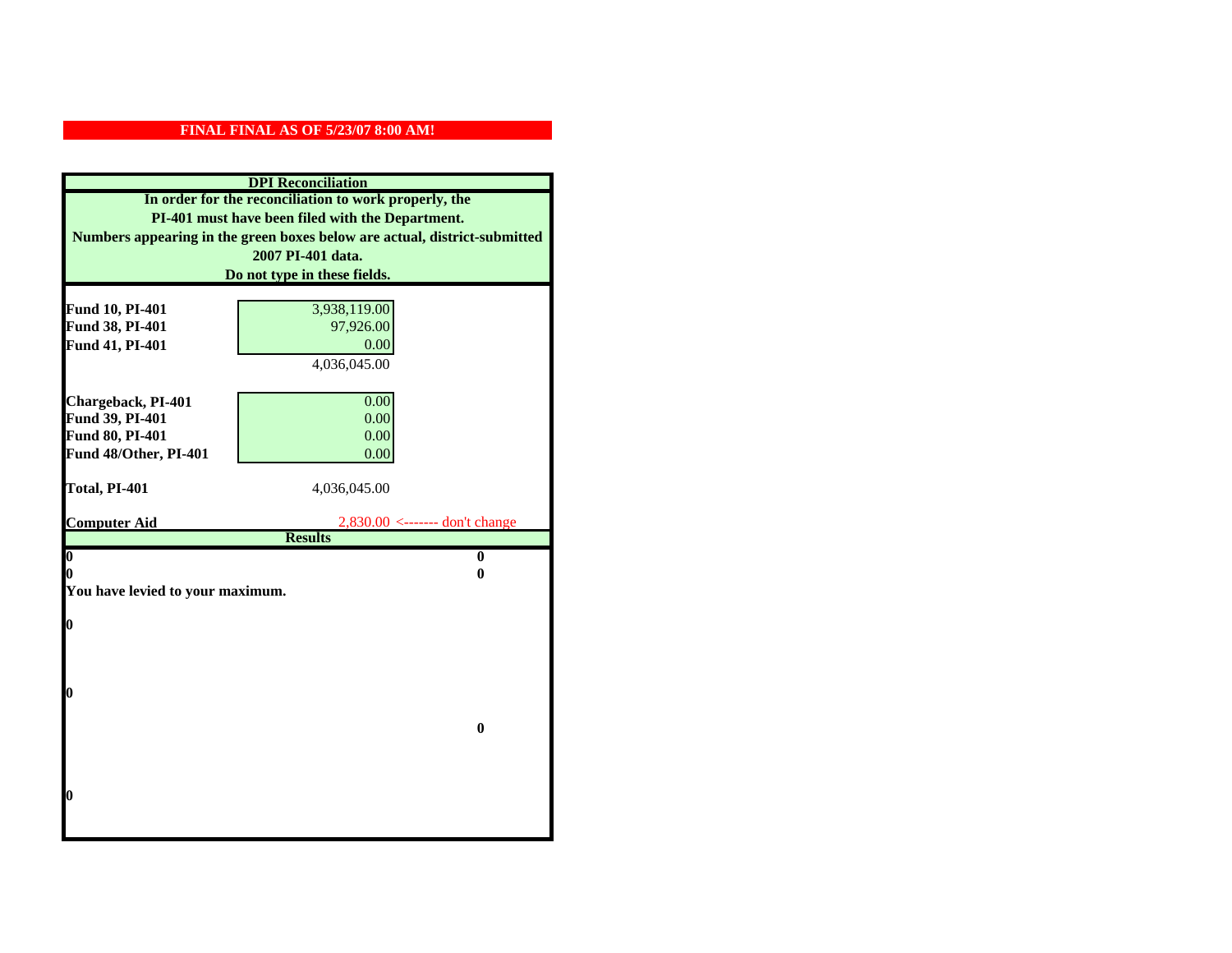| District:   PARKVIEW<br>$\blacktriangledown$ 4151                                   |          | 06-07 Final Revenue Limit Worksheet - Using the Oct 15 Gen Aid Cert.                                          |                |                                    |
|-------------------------------------------------------------------------------------|----------|---------------------------------------------------------------------------------------------------------------|----------------|------------------------------------|
| <b>Updated on:</b><br>5/23/2007<br><b>Using Final 05-06 Rev Lim Data.</b>           |          |                                                                                                               |                |                                    |
| <b>FINAL FINAL AS OF 5/23/07 8:00 AM!</b><br>Cells calculate after base levy entry. |          | 1. 2005-2006 Base Revenue (Funds 10, 38, 41)                                                                  | (from left)    | 10,171,474                         |
| Line 1: 2005-2006 Base Revenue<br>10,171,474                                        |          | 2. Base Sept Membership Avg (03+.4ss, 04+.4ss, 05+.4ss/3)                                                     | (from left)    | 1,129                              |
| Line 1 Amnt May Not Exceed Line 9 of Final 05-06 Revenue Limit Worksheet.           |          | 3. 2005-2006 Base Revenue Per Member (Ln 1 / Ln2)                                                             | (with cents)   | 9,009.28                           |
| 05-06 General Aid Certification (05-06 line 12)<br>7,225,267<br>+                   |          | 4. 2006-2007 Per Member Increase $(A + B - C)$                                                                |                | 256.93                             |
| 05-06 Computer Aid Received (Src 691)<br>1,940                                      |          | A. Allowed Per Pupil Increase                                                                                 | 256.93         |                                    |
| 3,297,326<br>05-06 Fnd 10 Levy Cert (05-06 ln 18, levy 10 Src 211)                  |          | B. Low Revenue Increase $(8400 - (3 + 4A))$ Not < 0                                                           | 0.00           |                                    |
| 05-06 Fnd 38 Levy Cert (05-06 In 14B, levy 38 Src 210)                              |          | C. Low Rev Dist in CCDEB (Enter DPI Adjustment)                                                               | 0.00           |                                    |
| 05-06 Fnd 41 Levy Cert (05-06 In 14C, levy 41 Src 210)                              | $\Omega$ | 5. 2006-07 Maximum Revenue / Memb (Ln 3 + Ln 4)                                                               |                | 9,266.21                           |
| 05-06 Aid Penalty for Over Levy (05-06 bottom line)<br>27,018                       | 6.       | Current Membership Avg (04+.4ss, 05+.4ss, 06+.4ss/3)                                                          | (from left)    | 1,116                              |
|                                                                                     |          | 7. 2006-2007 Rev Limit, No Exemptions (Ln 5 x Ln 6)                                                           | (rounded)      | 10,341,090                         |
| 05-06 Levy for 05-06 Non-Recurring Exemptions (In 10), Enter amnt used below.       |          | 8. Total Recurring Exemptions (A+B+C+D+E)                                                                     | (rounded)      |                                    |
| 05-06 Non-Recurring Ref to Exceed Limit<br>290,000                                  |          | Unused 2005-2006 Recurring Levy Authority                                                                     |                |                                    |
| 05-06 Declining Enrollment<br>36,041                                                |          | A. Prior Year Carryover (100% of Amnt Entered Above)                                                          |                |                                    |
| 05-06 Other Non-Recurring Exemption<br>$\Omega$                                     |          | B. Transfer of Service (if negative, include sign)                                                            |                |                                    |
|                                                                                     |          | C. Transfer of Territory (if negative, include sign)                                                          |                |                                    |
| September & Summer FTE Membership Averages                                          |          | D. Federal Impact Aid Loss (2004-05 to 2005-06)                                                               |                |                                    |
| Count Ch. 220 Inter-District Resident Transfer Pupils @ 75%.                        |          | E. Recurring Referenda to Exceed (If 06-07 is first year)                                                     |                |                                    |
| Line 2: Base Avg:(03+.4ss)+(04+.4ss)+(05+.4ss) / 3 =<br>1,129                       |          |                                                                                                               |                |                                    |
| 2003<br>2004<br>2005                                                                |          |                                                                                                               |                |                                    |
| 11<br>Summer fte:<br>11<br>11                                                       |          | 9. 2006-2007 Limit with Recurring Exemptions (Ln 7 + Ln 8)                                                    |                | 10,341,090                         |
| 4<br>% (40, 40, 40)<br>4                                                            |          | 10. Total 2006-2007 Non-Recurring Exemptions $(A + B + C)$                                                    |                | 382,662                            |
| 1,151<br>1,120<br>1,103<br>Sept fte:                                                |          | A. Non-Recurring Referenda, to Exceed 2006-07 Limit                                                           | 290,000        |                                    |
| 1,155<br>1,124<br>1,107<br><b>Total fte</b>                                         |          | B. Declining Enrollment Exemptn for 06-07 (from left)                                                         | 92,662         |                                    |
|                                                                                     |          | C. Other Non-Recurring Exemption                                                                              |                |                                    |
| Line 6: Curr Avg: $(04+.4ss)+(05+.4ss)+(06+.4ss)/3=$<br>1,116                       |          | 11.2006-07 Revenue Limit With All Exemptions<br>$(Ln 9 + Ln 10)$                                              |                | 10,723,752                         |
| 2005<br>2006<br>2004                                                                |          | 12. Oct 15 Cert of 2006-07 General Aid                                                                        |                | 7,392,248                          |
| 11<br>11<br>12<br>Summer fte:                                                       |          | REMEMBER TO USE THE OCT 15 CERT WHEN SETTING THE LEVY.                                                        |                |                                    |
| 5<br>% (40, 40, 40)<br>4<br>4                                                       |          | 13. Allowable Limited Revenue: (Line 11 - Line 12)                                                            |                | 3,331,504                          |
| 1,120<br>1,103<br>1,111<br>Sept fte:                                                |          | (10, 38, 41 Levies + Src 691. Src 691 is DOR Computer Aid.)                                                   |                |                                    |
| 1,124<br>1,107<br>1,116<br><b>Total fte</b>                                         |          | 14. Total Limited Revenue To Be Used (A+B+C)                                                                  | Not >line 13   | 3,331,504                          |
|                                                                                     |          | Entries Required Below: Amnts Needed by Purpose and Fund:                                                     |                |                                    |
| Line 10B: Declining Enrollment Exemption =<br>92,662                                |          | A. Gen Operations: Fnd 10 including Src 211 & Src 691<br>B. Non-Referendum Debt (inside limit) Fnd 38 Src 211 | 3,331,504      | (Proposed Fund 10)                 |
| Average FTE Loss (Line $2 -$ Line 6, if $> 0$ )                                     |          | C. Capital Exp, Annual Meeting Approved: Fnd 41 Src 211                                                       | $\Omega$       | (to Budget Rpt)<br>(to Budget Rpt) |
| 13<br>10 <sup>1</sup><br>$X = 0.75$                                                 |          | 15. Total Revenue from Other Levies                                                                           | $(A+B+C+D)$ :  | 20,050                             |
| $=$<br>9,266.21<br>X (Line 5, Maximum 2006-2007 Revenue per Memb) =                 |          | A. Referendum Apprvd Debt (Non Fund 38 Debt-Src 211)                                                          |                |                                    |
| 92,662<br>Non-Recurring Exemption Amount:                                           |          | B. Community Services (Fnd 80 Src 211)                                                                        | 20,000         | (to Budget Rpt)                    |
|                                                                                     |          | C. Prior Year Levy Chargeback (Src 212)                                                                       | 50             | (to Budget Rpt)                    |
| Line 17: State Aid for Exempt Computers =<br>1,465                                  |          | D. Other Levy Revenue - Milwaukee & Kenosha Only                                                              | $\Omega$       | (to Budget Rpt)                    |
| Round to Dollar<br>Line 17 = A $X$ (Line 16 / C) (to 8 decimals)                    |          | 16. Total Levy + Src 691, "Proposed Levy"<br>$(Ln 14 + Ln 15)$                                                |                | 3,351,554                          |
| Actual 2006 Property Values (mailed 10/3/06)                                        |          | 17. Actual Src 691 (Vouchered Computer Aid)                                                                   | 1,465          | (to Budget Rpt)                    |
| A. 2006 Exempt Computer Property Valuation<br>165,200<br><b>Required</b>            |          | 18. Fnd 10 Src 211 (Ln 14A - Ln 17), 2006-07 Budget                                                           | 3,330,039      | (to Budget Rpt)                    |
| B. 2006 TIF-Out Tax Apportionment Equalized Valuation<br>377,686,104                |          | Line 18 (not 14A) is the <b>Fund 10 Levy</b> certified by the Board.                                          |                |                                    |
| C. 2006 TIF-Out Value plus Exempt Computers $(A + B)$<br>377,851,304                |          | 19. Total All Fund Tax Levy (14B + 14C + 15 + 18)                                                             |                | 3,350,089                          |
| Computer aid replaces a portion of proposed Fund 10 Levy                            |          | Line $19 = \text{levy}$ to be apportioned = PI-401                                                            | Levy Rate $=$  | 0.00887004                         |
| Src 691 = Computer Value X (Proposed Levy / (TIF-Out Val + Computer Value))         |          | 20. Funds 38 & 39, Src 211 Total (Ln 14B + Ln 15A)                                                            | $\overline{0}$ | (to Budget Rpt)                    |
| Revised: May, 2007                                                                  |          | Worksheet is available at: www.dpi.wi.gov/sfs/worksheets.html or buddev.html                                  |                |                                    |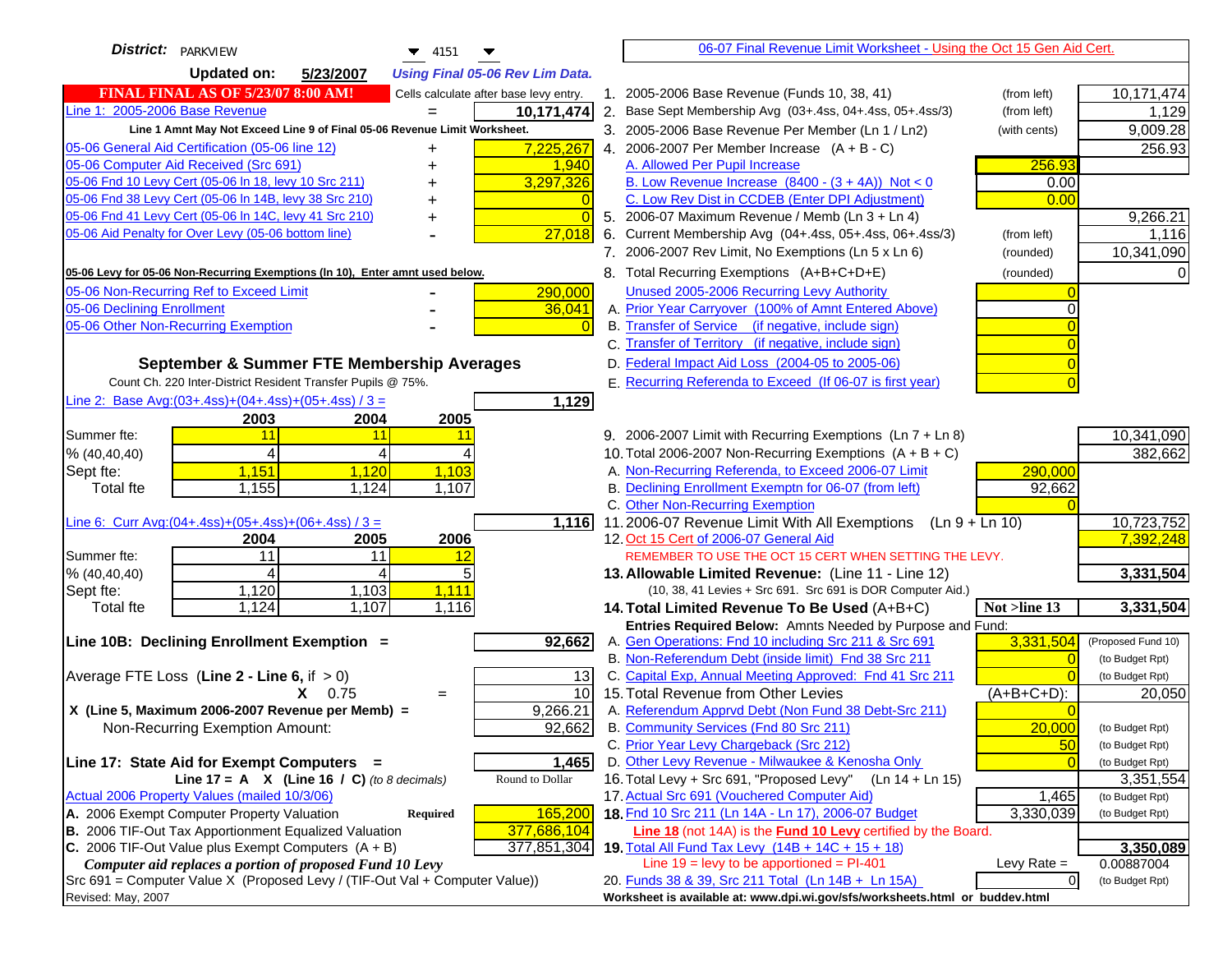|                                  | <b>DPI</b> Reconciliation                                                 |
|----------------------------------|---------------------------------------------------------------------------|
|                                  | In order for the reconciliation to work properly, the                     |
|                                  | PI-401 must have been filed with the Department.                          |
|                                  | Numbers appearing in the green boxes below are actual, district-submitted |
|                                  | 2007 PI-401 data.                                                         |
|                                  | Do not type in these fields.                                              |
|                                  |                                                                           |
| Fund 10, PI-401                  | 3,330,039.00                                                              |
| Fund 38, PI-401                  | 0.00                                                                      |
| Fund 41, PI-401                  | 0.00                                                                      |
|                                  | 3,330,039.00                                                              |
|                                  |                                                                           |
| Chargeback, PI-401               | 50.00                                                                     |
| Fund 39, PI-401                  | 0.00                                                                      |
| Fund 80, PI-401                  | 20,000.00                                                                 |
| Fund 48/Other, PI-401            | 0.00                                                                      |
| Total, PI-401                    | 3,350,089.00                                                              |
|                                  |                                                                           |
|                                  |                                                                           |
| <b>Computer Aid</b>              | $1,465.00$ <------- don't change                                          |
|                                  | <b>Results</b>                                                            |
| $\overline{\mathbf{0}}$          | $\mathbf{0}$                                                              |
| 0                                | 0                                                                         |
| You have levied to your maximum. |                                                                           |
|                                  |                                                                           |
| $\bf{0}$                         |                                                                           |
|                                  |                                                                           |
|                                  |                                                                           |
| 0                                |                                                                           |
|                                  |                                                                           |
|                                  | $\bf{0}$                                                                  |
|                                  |                                                                           |
|                                  |                                                                           |
|                                  |                                                                           |
| 0                                |                                                                           |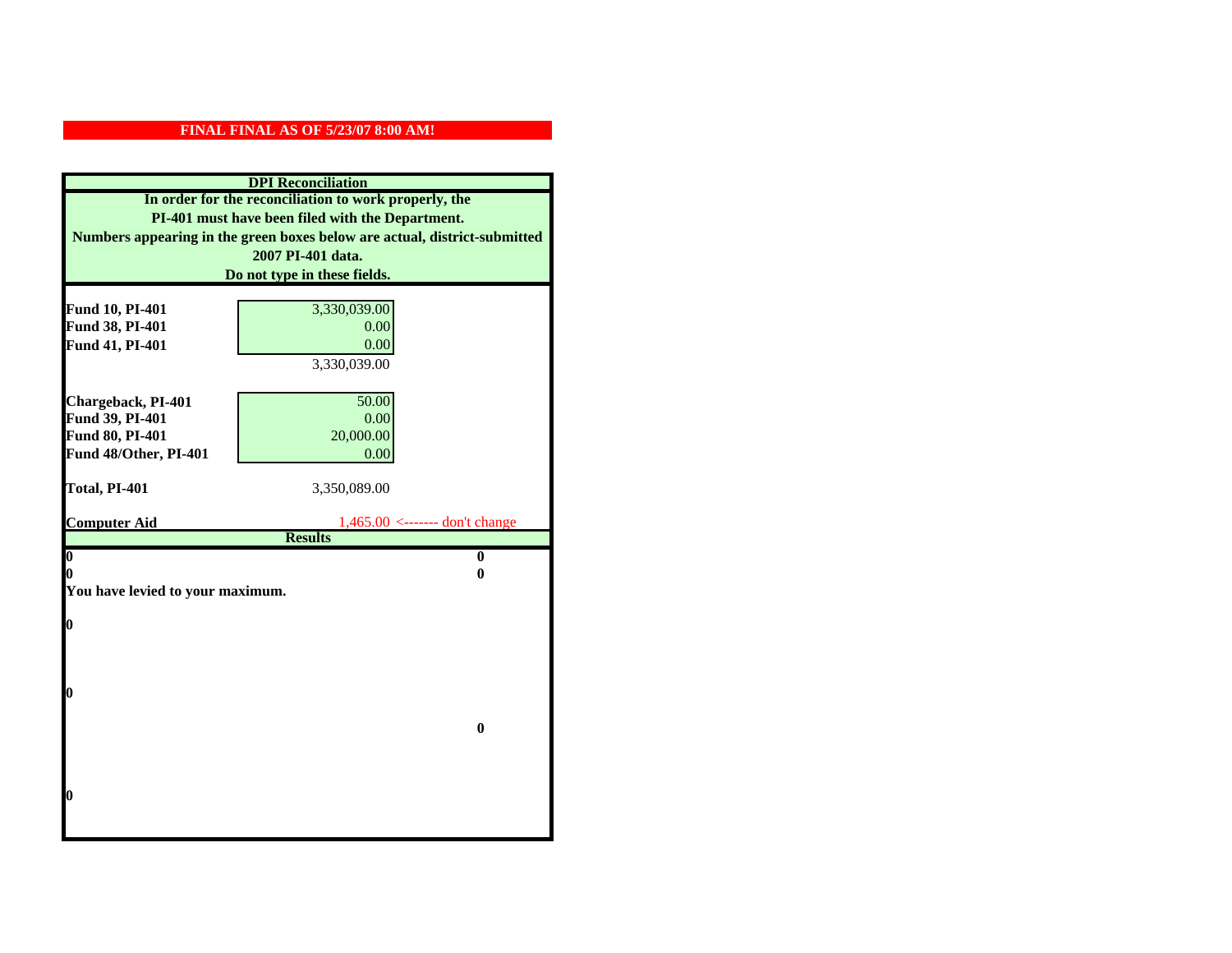| <b>District:</b> PECATONICA AREA<br>$\blacktriangledown$ 490                                |                | 06-07 Final Revenue Limit Worksheet - Using the Oct 15 Gen Aid Cert.                                                              |                                   |         |
|---------------------------------------------------------------------------------------------|----------------|-----------------------------------------------------------------------------------------------------------------------------------|-----------------------------------|---------|
| <b>Updated on:</b><br>5/23/2007<br><b>Using Final 05-06 Rev Lim Data.</b>                   |                |                                                                                                                                   |                                   |         |
| <b>FINAL FINAL AS OF 5/23/07 8:00 AM!</b><br>Cells calculate after base levy entry.         |                | 1. 2005-2006 Base Revenue (Funds 10, 38, 41)<br>(from left)                                                                       | 4,353,469                         |         |
| Line 1: 2005-2006 Base Revenue<br>$\overline{4,}353,469$<br>$=$                             |                | 2. Base Sept Membership Avg (03+.4ss, 04+.4ss, 05+.4ss/3)<br>(from left)                                                          |                                   | 482     |
| Line 1 Amnt May Not Exceed Line 9 of Final 05-06 Revenue Limit Worksheet.                   |                | 3. 2005-2006 Base Revenue Per Member (Ln 1 / Ln2)<br>(with cents)                                                                 | 9,032.09                          |         |
| 3,006,901<br>05-06 General Aid Certification (05-06 line 12)                                |                | 4. 2006-2007 Per Member Increase $(A + B - C)$                                                                                    |                                   | 256.93  |
| 05-06 Computer Aid Received (Src 691)                                                       | 873            | A. Allowed Per Pupil Increase                                                                                                     | 256.93                            |         |
| 05-06 Fnd 10 Levy Cert (05-06 ln 18, levy 10 Src 211)<br>1,406,974                          |                | B. Low Revenue Increase $(8400 - (3 + 4A))$ Not < 0                                                                               | 0.00                              |         |
| 05-06 Fnd 38 Levy Cert (05-06 In 14B, levy 38 Src 210)                                      |                | C. Low Rev Dist in CCDEB (Enter DPI Adjustment)                                                                                   | 0.00                              |         |
| 05-06 Fnd 41 Levy Cert (05-06 In 14C, levy 41 Src 210)<br>+                                 | $\Omega$       | 5. 2006-07 Maximum Revenue / Memb (Ln 3 + Ln 4)                                                                                   | 9,289.02                          |         |
| 05-06 Aid Penalty for Over Levy (05-06 bottom line)                                         | 233            | Current Membership Avg (04+.4ss, 05+.4ss, 06+.4ss/3)<br>(from left)<br>6.                                                         |                                   | 472     |
|                                                                                             |                | 7. 2006-2007 Rev Limit, No Exemptions (Ln 5 x Ln 6)<br>(rounded)                                                                  | 4,384,417                         |         |
| 05-06 Levy for 05-06 Non-Recurring Exemptions (In 10), Enter amnt used below.               |                | 8. Total Recurring Exemptions (A+B+C+D+E)<br>(rounded)                                                                            |                                   | 59,232  |
| 05-06 Non-Recurring Ref to Exceed Limit                                                     | $\overline{0}$ | Unused 2005-2006 Recurring Levy Authority                                                                                         |                                   |         |
| 05-06 Declining Enrollment<br>61,046                                                        |                | A. Prior Year Carryover (100% of Amnt Entered Above)                                                                              |                                   |         |
| 05-06 Other Non-Recurring Exemption                                                         |                | B. Transfer of Service (if negative, include sign)                                                                                | 59,232                            |         |
|                                                                                             |                | C. Transfer of Territory (if negative, include sign)                                                                              |                                   |         |
| September & Summer FTE Membership Averages                                                  |                | D. Federal Impact Aid Loss (2004-05 to 2005-06)                                                                                   |                                   |         |
| Count Ch. 220 Inter-District Resident Transfer Pupils @ 75%.                                |                | E. Recurring Referenda to Exceed (If 06-07 is first year)                                                                         |                                   |         |
| Line 2: Base Avg: $(03+.4ss)+(04+.4ss)+(05+.4ss)/3 =$                                       | 482            |                                                                                                                                   |                                   |         |
| 2003<br>2004<br>2005                                                                        |                |                                                                                                                                   |                                   |         |
| 14<br>Summer fte:<br>14<br><u>15</u>                                                        |                | 9. 2006-2007 Limit with Recurring Exemptions (Ln 7 + Ln 8)                                                                        | 4,443,649                         |         |
| 6<br>6<br>$6 \mid$<br>% (40, 40, 40)                                                        |                | 10. Total 2006-2007 Non-Recurring Exemptions $(A + B + C)$                                                                        |                                   | 74,312  |
| 487<br>468<br>473<br>Sept fte:                                                              |                | A. Non-Recurring Referenda, to Exceed 2006-07 Limit                                                                               |                                   |         |
| 493<br>479<br><b>Total fte</b><br>474                                                       |                | B. Declining Enrollment Exemptn for 06-07 (from left)                                                                             | 74,312                            |         |
|                                                                                             |                | C. Other Non-Recurring Exemption                                                                                                  |                                   |         |
| Line 6: Curr Avg: $(04+.4ss)+(05+.4ss)+(06+.4ss)/3 =$                                       | 4721           | 11.2006-07 Revenue Limit With All Exemptions (Ln $9 + \overline{\text{Ln }10}$ )                                                  | 4,517,961                         |         |
| 2006<br>2004<br>2005<br>14<br>15<br>Summer fte:<br>15                                       |                | 12. Oct 15 Cert of 2006-07 General Aid<br>REMEMBER TO USE THE OCT 15 CERT WHEN SETTING THE LEVY.                                  | 3,090,681                         |         |
| % (40, 40, 40)<br>6<br>6<br>61                                                              |                | 13. Allowable Limited Revenue: (Line 11 - Line 12)                                                                                | 1,427,280                         |         |
| 473<br>468<br>457<br>Sept fte:                                                              |                | (10, 38, 41 Levies + Src 691. Src 691 is DOR Computer Aid.)                                                                       |                                   |         |
| 474<br>479<br>463<br><b>Total fte</b>                                                       |                | Not >line 13<br>14. Total Limited Revenue To Be Used (A+B+C)                                                                      | 1,427,280                         |         |
|                                                                                             |                | Entries Required Below: Amnts Needed by Purpose and Fund:                                                                         |                                   |         |
| 74,312<br>Line 10B: Declining Enrollment Exemption =                                        |                | 1,427,280<br>A. Gen Operations: Fnd 10 including Src 211 & Src 691                                                                | (Proposed Fund 10)                |         |
|                                                                                             |                | B. Non-Referendum Debt (inside limit) Fnd 38 Src 211                                                                              | (to Budget Rpt)<br>$\Omega$       |         |
| Average FTE Loss (Line $2 -$ Line 6, if $> 0$ )                                             | 10             | C. Capital Exp, Annual Meeting Approved: Fnd 41 Src 211                                                                           | (to Budget Rpt)                   |         |
| $X = 0.75$<br>$=$                                                                           | 8              | 15. Total Revenue from Other Levies<br>$(A+B+C+D)$ :                                                                              |                                   | 513,271 |
| X (Line 5, Maximum 2006-2007 Revenue per Memb) =<br>9,289.02                                |                | A. Referendum Apprvd Debt (Non Fund 38 Debt-Src 211)                                                                              | 513,271                           |         |
| 74,312<br>Non-Recurring Exemption Amount:                                                   |                | B. Community Services (Fnd 80 Src 211)                                                                                            | $\Omega$<br>(to Budget Rpt)       |         |
|                                                                                             |                | C. Prior Year Levy Chargeback (Src 212)                                                                                           | $\overline{0}$<br>(to Budget Rpt) |         |
| Line 17: State Aid for Exempt Computers =                                                   | 1,213          | D. Other Levy Revenue - Milwaukee & Kenosha Only                                                                                  | $\Omega$<br>(to Budget Rpt)       |         |
| Round to Dollar<br>Line 17 = A $X$ (Line 16 / C) (to 8 decimals)                            |                | 16. Total Levy + Src 691, "Proposed Levy"<br>(Ln 14 + Ln 15)                                                                      | 1,940,551                         |         |
| Actual 2006 Property Values (mailed 10/3/06)<br>A. 2006 Exempt Computer Property Valuation  |                | 17. Actual Src 691 (Vouchered Computer Aid)                                                                                       | 1,213<br>(to Budget Rpt)          |         |
| 124,700<br>Required<br>B. 2006 TIF-Out Tax Apportionment Equalized Valuation<br>199,300,670 |                | 18. Fnd 10 Src 211 (Ln 14A - Ln 17), 2006-07 Budget<br>1,426,067<br>Line 18 (not 14A) is the Fund 10 Levy certified by the Board. | (to Budget Rpt)                   |         |
| C. 2006 TIF-Out Value plus Exempt Computers $(A + B)$<br>199,425,370                        |                | 19. Total All Fund Tax Levy $(14B + 14C + 15 + 18)$                                                                               | 1,939,338                         |         |
| Computer aid replaces a portion of proposed Fund 10 Levy                                    |                | Line $19 = \text{levy}$ to be apportioned = PI-401<br>Levy Rate $=$                                                               | 0.00973071                        |         |
| Src 691 = Computer Value X (Proposed Levy / (TIF-Out Val + Computer Value))                 |                | 20. Funds 38 & 39, Src 211 Total (Ln 14B + Ln 15A)                                                                                | 513,271<br>(to Budget Rpt)        |         |
| Revised: May, 2007                                                                          |                | Worksheet is available at: www.dpi.wi.gov/sfs/worksheets.html or buddev.html                                                      |                                   |         |
|                                                                                             |                |                                                                                                                                   |                                   |         |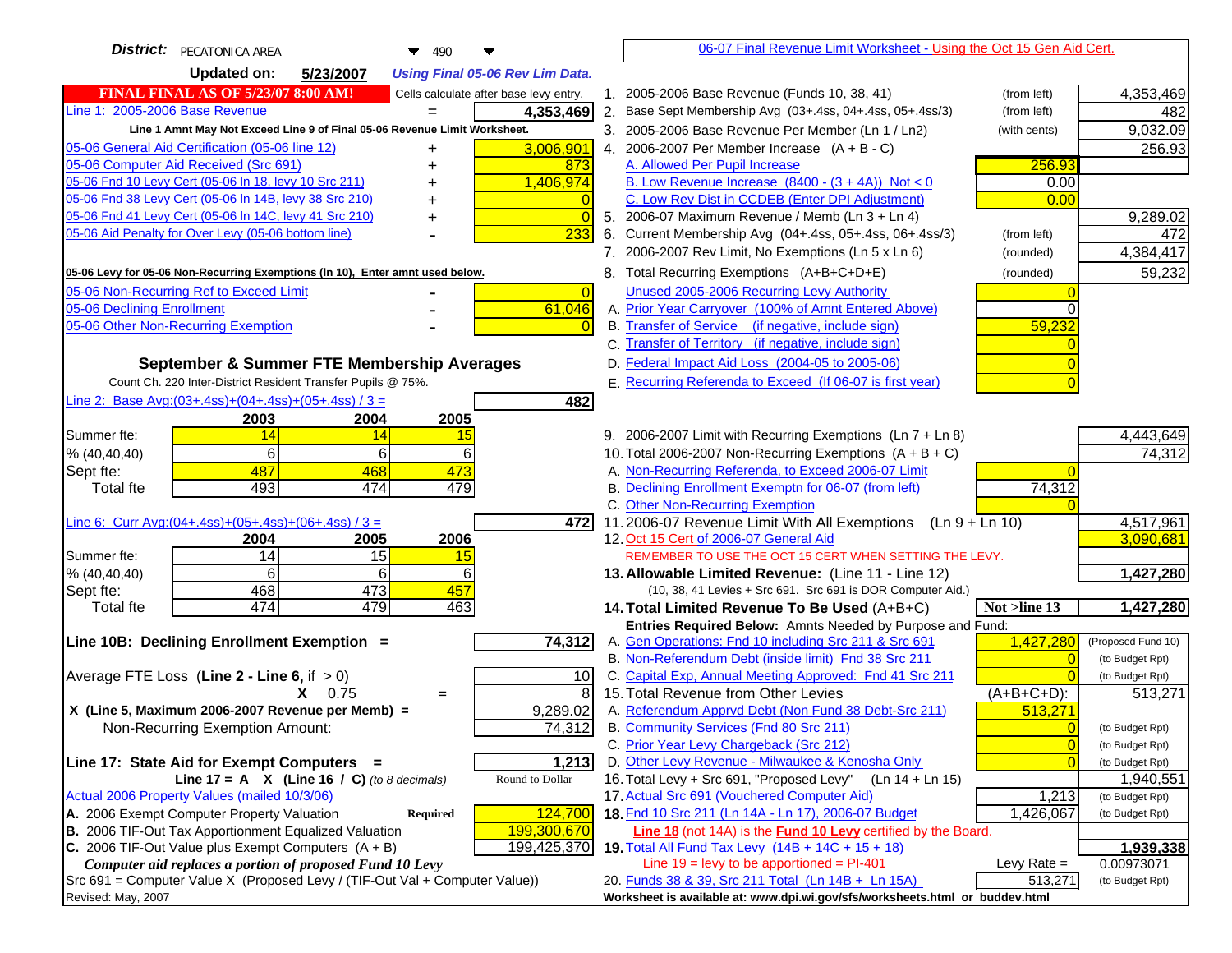| <b>DPI</b> Reconciliation                                                 |                                                       |  |  |
|---------------------------------------------------------------------------|-------------------------------------------------------|--|--|
|                                                                           | In order for the reconciliation to work properly, the |  |  |
| PI-401 must have been filed with the Department.                          |                                                       |  |  |
| Numbers appearing in the green boxes below are actual, district-submitted |                                                       |  |  |
| 2007 PI-401 data.                                                         |                                                       |  |  |
| Do not type in these fields.                                              |                                                       |  |  |
|                                                                           |                                                       |  |  |
| Fund 10, PI-401<br>Fund 38, PI-401                                        | 1,426,067.00                                          |  |  |
| Fund 41, PI-401                                                           | 0.00<br>0.00                                          |  |  |
|                                                                           | 1,426,067.00                                          |  |  |
|                                                                           |                                                       |  |  |
| Chargeback, PI-401                                                        | 0.00                                                  |  |  |
| Fund 39, PI-401                                                           | 513,271.00                                            |  |  |
| Fund 80, PI-401                                                           | 0.00                                                  |  |  |
| Fund 48/Other, PI-401                                                     | 0.00                                                  |  |  |
|                                                                           |                                                       |  |  |
| Total, PI-401                                                             | 1,939,338.00                                          |  |  |
|                                                                           |                                                       |  |  |
| <b>Computer Aid</b>                                                       | $1,213.00$ <------- don't change<br><b>Results</b>    |  |  |
| $\boldsymbol{0}$                                                          | $\bf{0}$                                              |  |  |
| 0                                                                         | 0                                                     |  |  |
| You have levied to your maximum.                                          |                                                       |  |  |
|                                                                           |                                                       |  |  |
| 0                                                                         |                                                       |  |  |
|                                                                           |                                                       |  |  |
|                                                                           |                                                       |  |  |
| 0                                                                         |                                                       |  |  |
|                                                                           |                                                       |  |  |
|                                                                           | $\bf{0}$                                              |  |  |
|                                                                           |                                                       |  |  |
|                                                                           |                                                       |  |  |
|                                                                           |                                                       |  |  |
| 0                                                                         |                                                       |  |  |
|                                                                           |                                                       |  |  |
|                                                                           |                                                       |  |  |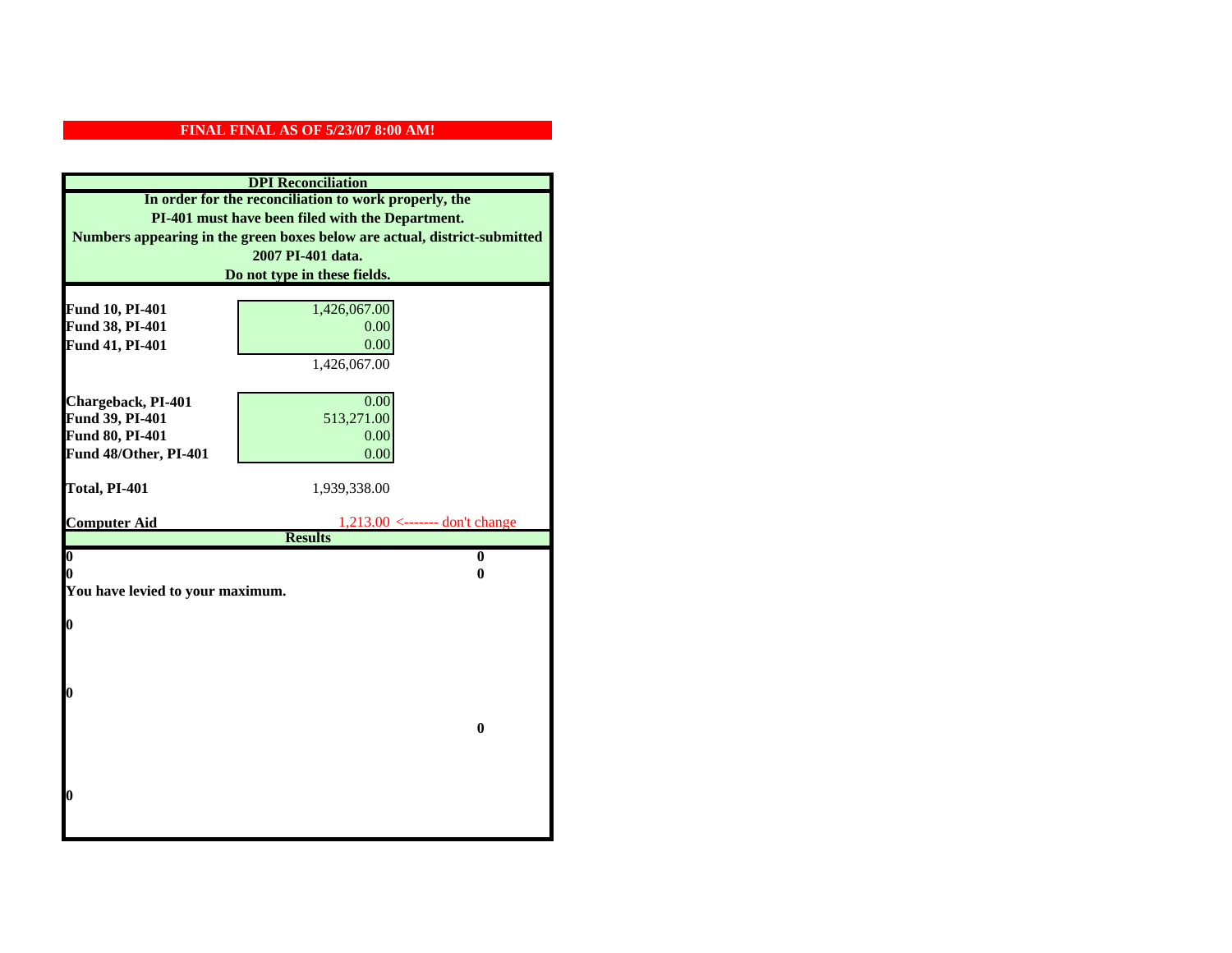| District: PEPIN AREA<br>$\blacktriangledown$ 4270                                   |    | 06-07 Final Revenue Limit Worksheet - Using the Oct 15 Gen Aid Cert.                                      |               |                    |
|-------------------------------------------------------------------------------------|----|-----------------------------------------------------------------------------------------------------------|---------------|--------------------|
| <b>Updated on:</b><br>5/23/2007<br><b>Using Final 05-06 Rev Lim Data.</b>           |    |                                                                                                           |               |                    |
| <b>FINAL FINAL AS OF 5/23/07 8:00 AM!</b><br>Cells calculate after base levy entry. |    | 1. 2005-2006 Base Revenue (Funds 10, 38, 41)                                                              | (from left)   | 3,020,599          |
| Line 1: 2005-2006 Base Revenue<br>3,020,599                                         |    | 2. Base Sept Membership Avg (03+.4ss, 04+.4ss, 05+.4ss/3)                                                 | (from left)   | 317                |
| Line 1 Amnt May Not Exceed Line 9 of Final 05-06 Revenue Limit Worksheet.           |    | 3. 2005-2006 Base Revenue Per Member (Ln 1 / Ln2)                                                         | (with cents)  | 9,528.70           |
| 1,451,174<br>05-06 General Aid Certification (05-06 line 12)                        |    | 4. 2006-2007 Per Member Increase $(A + B - C)$                                                            |               | 256.93             |
| 05-06 Computer Aid Received (Src 691)<br>379                                        |    | A. Allowed Per Pupil Increase                                                                             | 256.93        |                    |
| 05-06 Fnd 10 Levy Cert (05-06 In 18, levy 10 Src 211)<br>1,635,526                  |    | B. Low Revenue Increase $(8400 - (3 + 4A))$ Not < 0                                                       | 0.00          |                    |
| 05-06 Fnd 38 Levy Cert (05-06 In 14B, levy 38 Src 210)                              |    | C. Low Rev Dist in CCDEB (Enter DPI Adjustment)                                                           | 0.00          |                    |
| 05-06 Fnd 41 Levy Cert (05-06 In 14C, levy 41 Src 210)<br>$\overline{0}$<br>+       |    | 5. 2006-07 Maximum Revenue / Memb (Ln $3 + \text{Ln } 4$ )                                                |               | 9,785.63           |
| 05-06 Aid Penalty for Over Levy (05-06 bottom line)<br>$\Omega$                     | 6. | Current Membership Avg (04+.4ss, 05+.4ss, 06+.4ss/3)                                                      | (from left)   | 306                |
|                                                                                     |    | 7. 2006-2007 Rev Limit, No Exemptions (Ln 5 x Ln 6)                                                       | (rounded)     | 2,994,403          |
| 05-06 Levy for 05-06 Non-Recurring Exemptions (In 10), Enter amnt used below.       |    | 8. Total Recurring Exemptions (A+B+C+D+E)                                                                 | (rounded)     | 39,929             |
| 05-06 Non-Recurring Ref to Exceed Limit<br>$\overline{0}$                           |    | Unused 2005-2006 Recurring Levy Authority                                                                 |               |                    |
| 66,480<br>05-06 Declining Enrollment                                                |    | A. Prior Year Carryover (100% of Amnt Entered Above)                                                      | ∩             |                    |
| 05-06 Other Non-Recurring Exemption                                                 |    | B. Transfer of Service (if negative, include sign)                                                        | 39,929        |                    |
|                                                                                     |    | C. Transfer of Territory (if negative, include sign)                                                      |               |                    |
| September & Summer FTE Membership Averages                                          |    | D. Federal Impact Aid Loss (2004-05 to 2005-06)                                                           |               |                    |
| Count Ch. 220 Inter-District Resident Transfer Pupils @ 75%.                        |    | E. Recurring Referenda to Exceed (If 06-07 is first year)                                                 |               |                    |
| Line 2: Base Avg: (03+.4ss) + (04+.4ss) + (05+.4ss) / 3 =<br>317                    |    |                                                                                                           |               |                    |
| 2003<br>2004<br>2005                                                                |    |                                                                                                           |               |                    |
| 26<br>Summer fte:<br>14<br>13                                                       |    | 9. 2006-2007 Limit with Recurring Exemptions (Ln 7 + Ln 8)                                                |               | 3,034,332          |
| 10<br>5<br>6<br>% (40, 40, 40)                                                      |    | 10. Total 2006-2007 Non-Recurring Exemptions $(A + B + C)$                                                |               | 78,285             |
| 320<br>310<br>301<br>Sept fte:                                                      |    | A. Non-Recurring Referenda, to Exceed 2006-07 Limit                                                       |               |                    |
| 330<br>316<br>Total fte<br>306                                                      |    | B. Declining Enrollment Exemptn for 06-07 (from left)                                                     | 78,285        |                    |
|                                                                                     |    | C. Other Non-Recurring Exemption                                                                          |               |                    |
| Line 6: Curr Avg: $(04+.4ss)+(05+.4ss)+(06+.4ss)/3 =$<br>306                        |    | 11.2006-07 Revenue Limit With All Exemptions $(Ln 9 + Ln 10)$                                             |               | 3,112,617          |
| 2006<br>2005<br>2004                                                                |    | 12. Oct 15 Cert of 2006-07 General Aid                                                                    |               | 1,241,338          |
| 14<br>Summer fte:<br>13<br>14                                                       |    | REMEMBER TO USE THE OCT 15 CERT WHEN SETTING THE LEVY.                                                    |               |                    |
| 5<br>6<br>6<br>% (40, 40, 40)                                                       |    | 13. Allowable Limited Revenue: (Line 11 - Line 12)                                                        |               | 1,871,279          |
| 310<br>301<br>291<br>Sept fte:<br>316<br>306                                        |    | (10, 38, 41 Levies + Src 691. Src 691 is DOR Computer Aid.)                                               |               |                    |
| 297<br><b>Total fte</b>                                                             |    | 14. Total Limited Revenue To Be Used (A+B+C)<br>Entries Required Below: Amnts Needed by Purpose and Fund: | Not >line 13  | 1,871,279          |
| 78,285<br>Line 10B: Declining Enrollment Exemption =                                |    | A. Gen Operations: Fnd 10 including Src 211 & Src 691                                                     | 1,828,698     | (Proposed Fund 10) |
|                                                                                     |    | B. Non-Referendum Debt (inside limit) Fnd 38 Src 211                                                      | 42,581        | (to Budget Rpt)    |
| 11<br>Average FTE Loss (Line $2 -$ Line 6, if $> 0$ )                               |    | C. Capital Exp, Annual Meeting Approved: Fnd 41 Src 211                                                   |               | (to Budget Rpt)    |
| 8<br>$X = 0.75$<br>$=$                                                              |    | 15. Total Revenue from Other Levies                                                                       | $(A+B+C+D)$ : | 270,578            |
| 9,785.63<br>X (Line 5, Maximum 2006-2007 Revenue per Memb) =                        |    | A. Referendum Apprvd Debt (Non Fund 38 Debt-Src 211)                                                      | 254,328       |                    |
| 78,285<br>Non-Recurring Exemption Amount:                                           |    | B. Community Services (Fnd 80 Src 211)                                                                    | 15,000        | (to Budget Rpt)    |
|                                                                                     |    | C. Prior Year Levy Chargeback (Src 212)                                                                   | 1,250         | (to Budget Rpt)    |
| Line 17: State Aid for Exempt Computers =<br>433                                    |    | D. Other Levy Revenue - Milwaukee & Kenosha Only                                                          |               | (to Budget Rpt)    |
| Line 17 = A $X$ (Line 16 / C) (to 8 decimals)<br>Round to Dollar                    |    | 16. Total Levy + Src 691, "Proposed Levy"<br>$(Ln 14 + Ln 15)$                                            |               | 2,141,857          |
| Actual 2006 Property Values (mailed 10/3/06)                                        |    | 17. Actual Src 691 (Vouchered Computer Aid)                                                               | 433           | (to Budget Rpt)    |
| A. 2006 Exempt Computer Property Valuation<br>40,800<br>Required                    |    | 18. Fnd 10 Src 211 (Ln 14A - Ln 17), 2006-07 Budget                                                       | 1,828,265     | (to Budget Rpt)    |
| B. 2006 TIF-Out Tax Apportionment Equalized Valuation<br>201,771,625                |    | Line 18 (not 14A) is the <b>Fund 10 Levy</b> certified by the Board.                                      |               |                    |
| C. 2006 TIF-Out Value plus Exempt Computers $(A + B)$<br>201,812,425                |    | 19. Total All Fund Tax Levy (14B + 14C + 15 + 18)                                                         |               | 2,141,424          |
| Computer aid replaces a portion of proposed Fund 10 Levy                            |    | Line $19$ = levy to be apportioned = PI-401                                                               | Levy Rate $=$ | 0.01061311         |
| Src 691 = Computer Value X (Proposed Levy / (TIF-Out Val + Computer Value))         |    | 20. Funds 38 & 39, Src 211 Total (Ln 14B + Ln 15A)                                                        | 296,909       | (to Budget Rpt)    |
| Revised: May, 2007                                                                  |    | Worksheet is available at: www.dpi.wi.gov/sfs/worksheets.html or buddev.html                              |               |                    |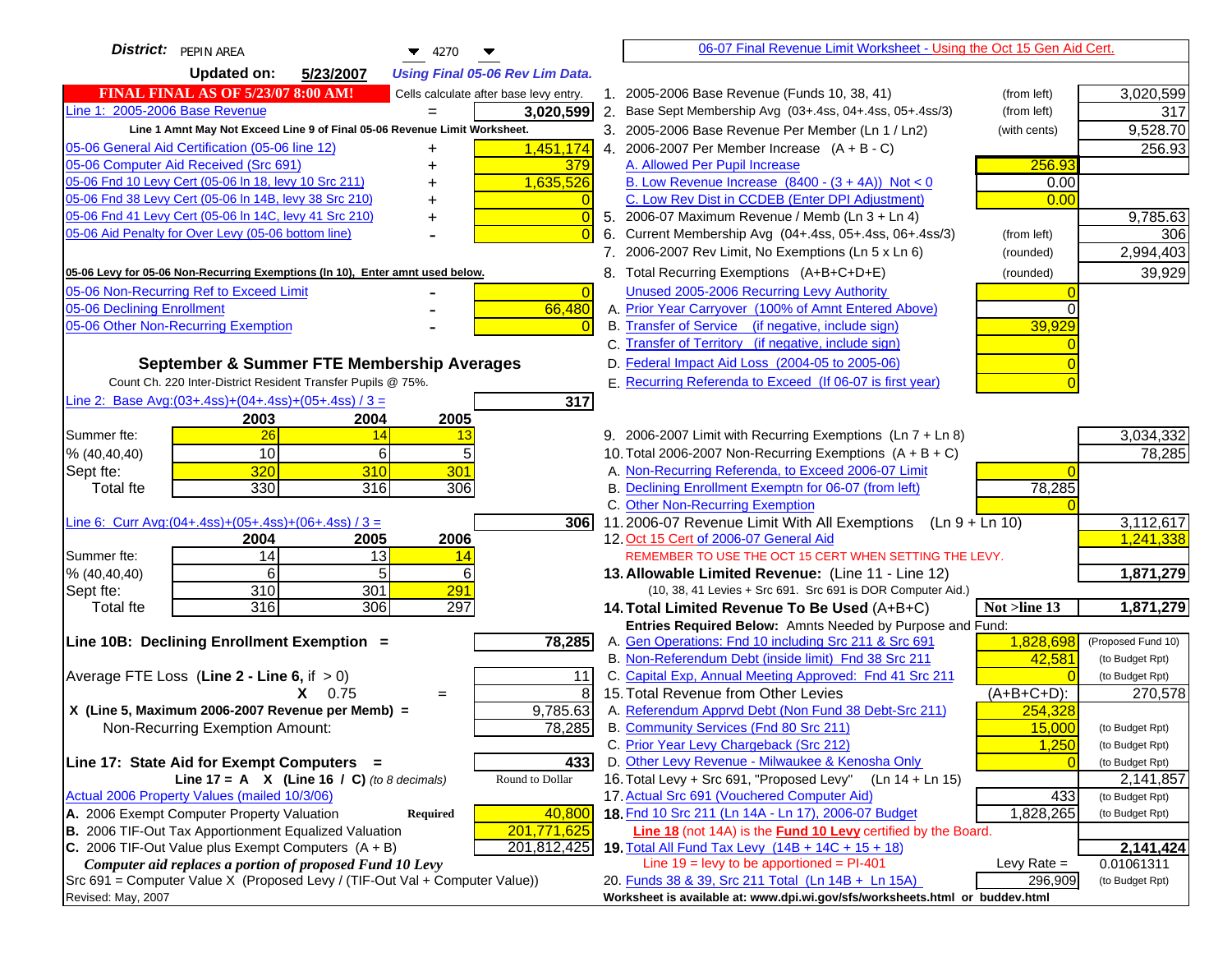| <b>DPI</b> Reconciliation                                                 |                                                       |  |  |
|---------------------------------------------------------------------------|-------------------------------------------------------|--|--|
|                                                                           | In order for the reconciliation to work properly, the |  |  |
| PI-401 must have been filed with the Department.                          |                                                       |  |  |
| Numbers appearing in the green boxes below are actual, district-submitted |                                                       |  |  |
|                                                                           | 2007 PI-401 data.                                     |  |  |
| Do not type in these fields.                                              |                                                       |  |  |
|                                                                           |                                                       |  |  |
| Fund 10, PI-401                                                           | 1,828,265.00                                          |  |  |
| Fund 38, PI-401                                                           | 42,581.00                                             |  |  |
| Fund 41, PI-401                                                           | 0.00                                                  |  |  |
|                                                                           | 1,870,846.00                                          |  |  |
|                                                                           |                                                       |  |  |
| Chargeback, PI-401                                                        | 1,250.00                                              |  |  |
| Fund 39, PI-401                                                           | 254,328.00                                            |  |  |
| Fund 80, PI-401                                                           | 15,000.00                                             |  |  |
| Fund 48/Other, PI-401                                                     | 0.00                                                  |  |  |
| Total, PI-401                                                             | 2,141,424.00                                          |  |  |
|                                                                           |                                                       |  |  |
|                                                                           |                                                       |  |  |
| <b>Computer Aid</b>                                                       | $433.00$ <------- don't change                        |  |  |
|                                                                           | <b>Results</b>                                        |  |  |
| $\boldsymbol{0}$                                                          | $\mathbf{0}$                                          |  |  |
| 0                                                                         | 0                                                     |  |  |
| You have levied to your maximum.                                          |                                                       |  |  |
|                                                                           |                                                       |  |  |
| $\bf{0}$                                                                  |                                                       |  |  |
|                                                                           |                                                       |  |  |
|                                                                           |                                                       |  |  |
| 0                                                                         |                                                       |  |  |
|                                                                           |                                                       |  |  |
|                                                                           | $\bf{0}$                                              |  |  |
|                                                                           |                                                       |  |  |
|                                                                           |                                                       |  |  |
|                                                                           |                                                       |  |  |
| 0                                                                         |                                                       |  |  |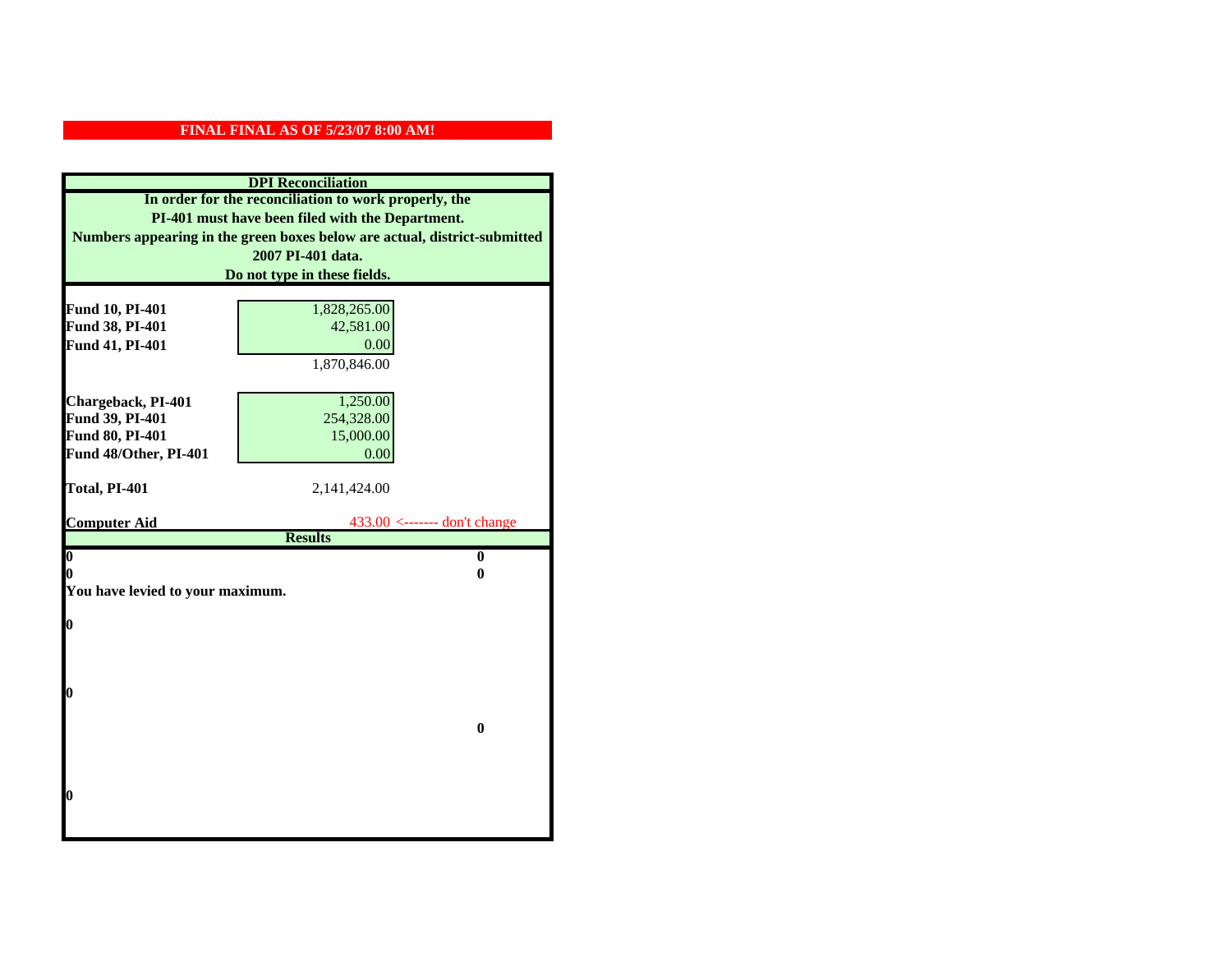| District:   PESHTIGO<br>$\blacktriangledown$ 4305                                                                                            |    | 06-07 Final Revenue Limit Worksheet - Using the Oct 15 Gen Aid Cert.                                                 |                |                    |
|----------------------------------------------------------------------------------------------------------------------------------------------|----|----------------------------------------------------------------------------------------------------------------------|----------------|--------------------|
| <b>Updated on:</b><br>5/23/2007<br><b>Using Final 05-06 Rev Lim Data.</b>                                                                    |    |                                                                                                                      |                |                    |
| <b>FINAL FINAL AS OF 5/23/07 8:00 AM!</b><br>Cells calculate after base levy entry.                                                          |    | 1. 2005-2006 Base Revenue (Funds 10, 38, 41)                                                                         | (from left)    | 9,613,377          |
| Line 1: 2005-2006 Base Revenue<br>9,613,377<br>$=$                                                                                           |    | 2. Base Sept Membership Avg (03+.4ss, 04+.4ss, 05+.4ss/3)                                                            | (from left)    | 1,179              |
| Line 1 Amnt May Not Exceed Line 9 of Final 05-06 Revenue Limit Worksheet.                                                                    |    | 3. 2005-2006 Base Revenue Per Member (Ln 1 / Ln2)                                                                    | (with cents)   | 8,153.84           |
| 7,364,526<br>05-06 General Aid Certification (05-06 line 12)                                                                                 |    | 4. 2006-2007 Per Member Increase $(A + B - C)$                                                                       |                | 256.93             |
| 05-06 Computer Aid Received (Src 691)<br>7,173                                                                                               |    | A. Allowed Per Pupil Increase                                                                                        | 256.93         |                    |
| 05-06 Fnd 10 Levy Cert (05-06 In 18, levy 10 Src 211)<br>2,128,724                                                                           |    | B. Low Revenue Increase $(8400 - (3 + 4A))$ Not < 0                                                                  | 0.00           |                    |
| 05-06 Fnd 38 Levy Cert (05-06 In 14B, levy 38 Src 210)<br>112,954                                                                            |    | C. Low Rev Dist in CCDEB (Enter DPI Adjustment)                                                                      | 0.00           |                    |
| 05-06 Fnd 41 Levy Cert (05-06 In 14C, levy 41 Src 210)<br>$\overline{0}$<br>+                                                                |    | 5. 2006-07 Maximum Revenue / Memb (Ln 3 + Ln 4)                                                                      |                | 8,410.77           |
| 05-06 Aid Penalty for Over Levy (05-06 bottom line)<br>$\Omega$                                                                              | 6. | Current Membership Avg (04+.4ss, 05+.4ss, 06+.4ss/3)                                                                 | (from left)    | 1,176              |
|                                                                                                                                              |    | 7. 2006-2007 Rev Limit, No Exemptions (Ln 5 x Ln 6)                                                                  | (rounded)      | 9,891,066          |
| 05-06 Levy for 05-06 Non-Recurring Exemptions (In 10), Enter amnt used below.                                                                |    | 8. Total Recurring Exemptions (A+B+C+D+E)                                                                            | (rounded)      |                    |
| 05-06 Non-Recurring Ref to Exceed Limit<br>$\overline{0}$                                                                                    |    | Unused 2005-2006 Recurring Levy Authority                                                                            |                |                    |
| 05-06 Declining Enrollment<br>$\overline{0}$                                                                                                 |    | A. Prior Year Carryover (100% of Amnt Entered Above)                                                                 | ∩              |                    |
| 05-06 Other Non-Recurring Exemption<br>$\Omega$                                                                                              |    | B. Transfer of Service (if negative, include sign)                                                                   |                |                    |
|                                                                                                                                              |    | C. Transfer of Territory (if negative, include sign)                                                                 |                |                    |
| September & Summer FTE Membership Averages                                                                                                   |    | D. Federal Impact Aid Loss (2004-05 to 2005-06)                                                                      |                |                    |
| Count Ch. 220 Inter-District Resident Transfer Pupils @ 75%.                                                                                 |    | E. Recurring Referenda to Exceed (If 06-07 is first year)                                                            |                |                    |
| Line 2: Base Avg: (03+.4ss) + (04+.4ss) + (05+.4ss) / 3 =<br>1,179                                                                           |    |                                                                                                                      |                |                    |
| 2003<br>2004<br>2005                                                                                                                         |    |                                                                                                                      |                |                    |
| 22<br>Summer fte:<br>17<br>19                                                                                                                |    | 9. 2006-2007 Limit with Recurring Exemptions (Ln 7 + Ln 8)                                                           |                | 9,891,066          |
| 9<br>8<br>$\overline{7}$<br>% (40, 40, 40)                                                                                                   |    | 10. Total 2006-2007 Non-Recurring Exemptions $(A + B + C)$                                                           |                | 16,822             |
| 1,157<br>1,178<br>1,179<br>Sept fte:                                                                                                         |    | A. Non-Recurring Referenda, to Exceed 2006-07 Limit                                                                  |                |                    |
| 1,166<br>1,185<br>1,187<br>Total fte                                                                                                         |    | B. Declining Enrollment Exemptn for 06-07 (from left)                                                                | 16,822         |                    |
|                                                                                                                                              |    | C. Other Non-Recurring Exemption                                                                                     |                |                    |
| Line 6: Curr Avg: $(04+.4ss)+(05+.4ss)+(06+.4ss)$ / 3 =<br>1,176                                                                             |    | 11.2006-07 Revenue Limit With All Exemptions $(Ln 9 + Ln 10)$                                                        |                | 9,907,888          |
| 2006<br>2004<br>2005<br>$\overline{17}$<br>19<br>Summer fte:                                                                                 |    | 12. Oct 15 Cert of 2006-07 General Aid<br>REMEMBER TO USE THE OCT 15 CERT WHEN SETTING THE LEVY.                     |                | 7,894,306          |
| 18<br>8<br>% (40, 40, 40)                                                                                                                    |    | 13. Allowable Limited Revenue: (Line 11 - Line 12)                                                                   |                | 2,013,582          |
| 1,178<br>1,179<br>1,150<br>Sept fte:                                                                                                         |    | (10, 38, 41 Levies + Src 691. Src 691 is DOR Computer Aid.)                                                          |                |                    |
| 1,185<br>1,187<br>1,157<br><b>Total fte</b>                                                                                                  |    | 14. Total Limited Revenue To Be Used (A+B+C)                                                                         | Not >line 13   | 2,013,582          |
|                                                                                                                                              |    | Entries Required Below: Amnts Needed by Purpose and Fund:                                                            |                |                    |
| Line 10B: Declining Enrollment Exemption =<br>16,822                                                                                         |    | A. Gen Operations: Fnd 10 including Src 211 & Src 691                                                                | 1,905,052      | (Proposed Fund 10) |
|                                                                                                                                              |    | B. Non-Referendum Debt (inside limit) Fnd 38 Src 211                                                                 | 108,530        | (to Budget Rpt)    |
| Average FTE Loss (Line $2 -$ Line 6, if $> 0$ )<br>3                                                                                         |    | C. Capital Exp, Annual Meeting Approved: Fnd 41 Src 211                                                              |                | (to Budget Rpt)    |
| $\overline{2}$<br>$X = 0.75$<br>$=$                                                                                                          |    | 15. Total Revenue from Other Levies                                                                                  | $(A+B+C+D)$ :  | 290,938            |
| X (Line 5, Maximum 2006-2007 Revenue per Memb) =<br>8,410.77                                                                                 |    | A. Referendum Apprvd Debt (Non Fund 38 Debt-Src 211)                                                                 | 290,938        |                    |
| 16,822<br>Non-Recurring Exemption Amount:                                                                                                    |    | B. Community Services (Fnd 80 Src 211)                                                                               | $\Omega$       | (to Budget Rpt)    |
|                                                                                                                                              |    | C. Prior Year Levy Chargeback (Src 212)                                                                              | $\overline{0}$ | (to Budget Rpt)    |
| Line 17: State Aid for Exempt Computers =<br>6,503                                                                                           |    | D. Other Levy Revenue - Milwaukee & Kenosha Only                                                                     | $\Omega$       | (to Budget Rpt)    |
| Round to Dollar<br>Line 17 = A $X$ (Line 16 / C) (to 8 decimals)                                                                             |    | 16. Total Levy + Src 691, "Proposed Levy"<br>(Ln 14 + Ln 15)                                                         |                | 2,304,520          |
| Actual 2006 Property Values (mailed 10/3/06)                                                                                                 |    | 17. Actual Src 691 (Vouchered Computer Aid)                                                                          | 6,503          | (to Budget Rpt)    |
| A. 2006 Exempt Computer Property Valuation<br>914,100<br>Required                                                                            |    | 18. Fnd 10 Src 211 (Ln 14A - Ln 17), 2006-07 Budget                                                                  | 1,898,549      | (to Budget Rpt)    |
| B. 2006 TIF-Out Tax Apportionment Equalized Valuation<br>323,028,001<br>C. 2006 TIF-Out Value plus Exempt Computers $(A + B)$<br>323,942,101 |    | Line 18 (not 14A) is the Fund 10 Levy certified by the Board.<br>19. Total All Fund Tax Levy $(14B + 14C + 15 + 18)$ |                | 2,298,017          |
| Computer aid replaces a portion of proposed Fund 10 Levy                                                                                     |    | Line $19 = \text{levy}$ to be apportioned = PI-401                                                                   | Levy Rate $=$  | 0.00711399         |
| Src 691 = Computer Value X (Proposed Levy / (TIF-Out Val + Computer Value))                                                                  |    | 20. Funds 38 & 39, Src 211 Total (Ln 14B + Ln 15A)                                                                   | 399,468        | (to Budget Rpt)    |
| Revised: May, 2007                                                                                                                           |    | Worksheet is available at: www.dpi.wi.gov/sfs/worksheets.html or buddev.html                                         |                |                    |
|                                                                                                                                              |    |                                                                                                                      |                |                    |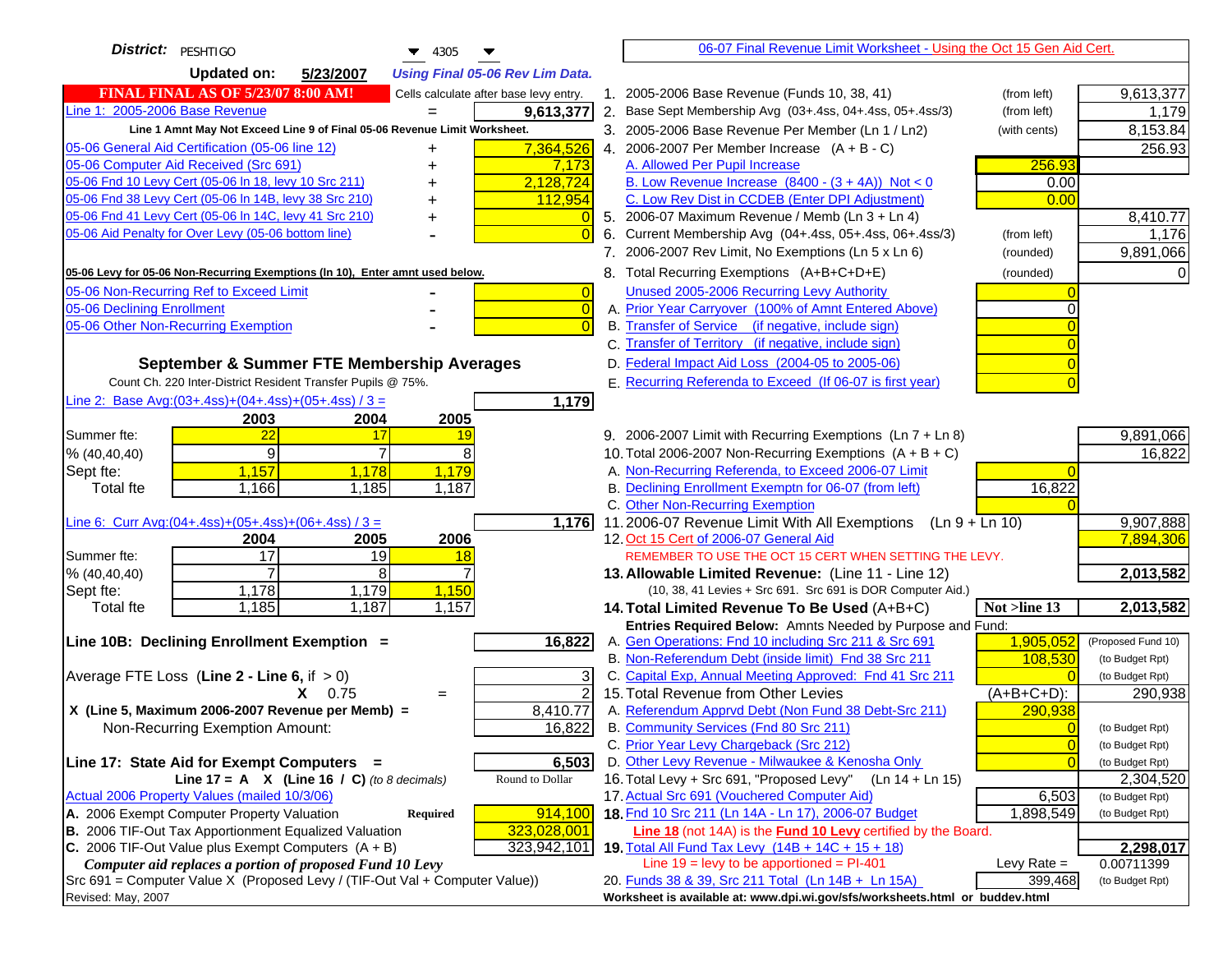|                                                                           | <b>DPI</b> Reconciliation                             |  |
|---------------------------------------------------------------------------|-------------------------------------------------------|--|
|                                                                           | In order for the reconciliation to work properly, the |  |
| PI-401 must have been filed with the Department.                          |                                                       |  |
| Numbers appearing in the green boxes below are actual, district-submitted |                                                       |  |
| 2007 PI-401 data.                                                         |                                                       |  |
| Do not type in these fields.                                              |                                                       |  |
|                                                                           |                                                       |  |
| Fund 10, PI-401                                                           | 1,898,549.00                                          |  |
| Fund 38, PI-401                                                           | 108,530.00                                            |  |
| Fund 41, PI-401                                                           | 0.00                                                  |  |
|                                                                           | 2,007,079.00                                          |  |
|                                                                           |                                                       |  |
| Chargeback, PI-401                                                        | 0.00                                                  |  |
| Fund 39, PI-401                                                           | 290,938.00                                            |  |
| Fund 80, PI-401                                                           | 0.00                                                  |  |
| Fund 48/Other, PI-401                                                     | 0.00                                                  |  |
| Total, PI-401                                                             |                                                       |  |
|                                                                           |                                                       |  |
|                                                                           | 2,298,017.00                                          |  |
| <b>Computer Aid</b>                                                       | $6,503.00 \le$ ------- don't change                   |  |
|                                                                           | <b>Results</b>                                        |  |
| $\overline{\mathbf{0}}$                                                   | $\bf{0}$                                              |  |
| 0                                                                         | 0                                                     |  |
| You have levied to your maximum.                                          |                                                       |  |
|                                                                           |                                                       |  |
| $\bf{0}$                                                                  |                                                       |  |
|                                                                           |                                                       |  |
|                                                                           |                                                       |  |
| 0                                                                         |                                                       |  |
|                                                                           |                                                       |  |
|                                                                           | $\bf{0}$                                              |  |
|                                                                           |                                                       |  |
|                                                                           |                                                       |  |
|                                                                           |                                                       |  |
| 0                                                                         |                                                       |  |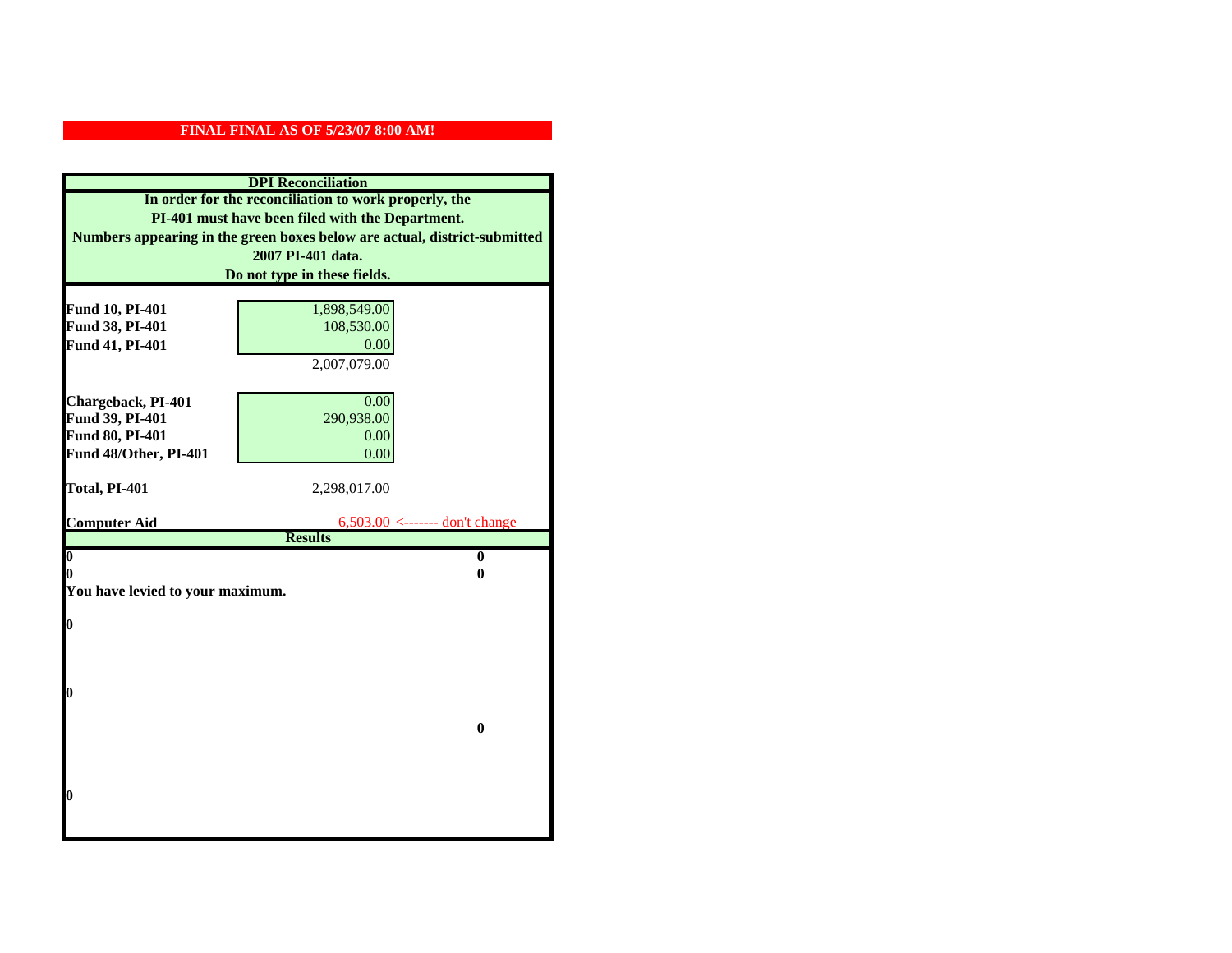| District: PEWAUKEE<br>$\blacktriangledown$ 4312                                                                                  |    | 06-07 Final Revenue Limit Worksheet - Using the Oct 15 Gen Aid Cert.                                                 |               |                           |
|----------------------------------------------------------------------------------------------------------------------------------|----|----------------------------------------------------------------------------------------------------------------------|---------------|---------------------------|
| <b>Updated on:</b><br>5/23/2007<br><b>Using Final 05-06 Rev Lim Data.</b>                                                        |    |                                                                                                                      |               |                           |
| <b>FINAL FINAL AS OF 5/23/07 8:00 AM!</b><br>Cells calculate after base levy entry.                                              |    | 1. 2005-2006 Base Revenue (Funds 10, 38, 41)                                                                         | (from left)   | 20,601,991                |
| Line 1: 2005-2006 Base Revenue<br>20,601,991                                                                                     | 2. | Base Sept Membership Avg (03+.4ss, 04+.4ss, 05+.4ss/3)                                                               | (from left)   | 2,161                     |
| Line 1 Amnt May Not Exceed Line 9 of Final 05-06 Revenue Limit Worksheet.                                                        |    | 3. 2005-2006 Base Revenue Per Member (Ln 1 / Ln2)                                                                    | (with cents)  | 9,533.55                  |
| 1,195,108<br>05-06 General Aid Certification (05-06 line 12)<br>+                                                                |    | 4. 2006-2007 Per Member Increase $(A + B - C)$                                                                       |               | 256.93                    |
| 05-06 Computer Aid Received (Src 691)<br>107,039                                                                                 |    | A. Allowed Per Pupil Increase                                                                                        | 256.93        |                           |
| 05-06 Fnd 10 Levy Cert (05-06 In 18, levy 10 Src 211)<br>18,924,180<br>+                                                         |    | B. Low Revenue Increase $(8400 - (3 + 4A))$ Not < 0                                                                  | 0.00          |                           |
| 05-06 Fnd 38 Levy Cert (05-06 In 14B, levy 38 Src 210)<br>375,664<br>+                                                           |    | C. Low Rev Dist in CCDEB (Enter DPI Adjustment)                                                                      | 0.00          |                           |
| 05-06 Fnd 41 Levy Cert (05-06 In 14C, levy 41 Src 210)<br>$\Omega$                                                               |    | 5. 2006-07 Maximum Revenue / Memb (Ln 3 + Ln 4)                                                                      |               | 9,790.48                  |
| 05-06 Aid Penalty for Over Levy (05-06 bottom line)<br>$\Omega$                                                                  |    | 6. Current Membership Avg (04+.4ss, 05+.4ss, 06+.4ss/3)                                                              | (from left)   | 2,146                     |
|                                                                                                                                  |    | 7. 2006-2007 Rev Limit, No Exemptions (Ln 5 x Ln 6)                                                                  | (rounded)     | 21,010,370                |
| 05-06 Levy for 05-06 Non-Recurring Exemptions (In 10), Enter amnt used below.                                                    |    | 8. Total Recurring Exemptions (A+B+C+D+E)                                                                            | (rounded)     | 34,480                    |
| 05-06 Non-Recurring Ref to Exceed Limit<br>$\overline{0}$                                                                        |    | Unused 2005-2006 Recurring Levy Authority                                                                            | 9,516         |                           |
| 05-06 Declining Enrollment<br>$\overline{0}$                                                                                     |    | A. Prior Year Carryover (100% of Amnt Entered Above)                                                                 | 9,516         |                           |
| 05-06 Other Non-Recurring Exemption<br>$\overline{0}$                                                                            |    | B. Transfer of Service (if negative, include sign)                                                                   | 24,964        |                           |
|                                                                                                                                  |    | C. Transfer of Territory (if negative, include sign)                                                                 |               |                           |
| September & Summer FTE Membership Averages                                                                                       |    | D. Federal Impact Aid Loss (2004-05 to 2005-06)                                                                      |               |                           |
| Count Ch. 220 Inter-District Resident Transfer Pupils @ 75%.                                                                     |    | E. Recurring Referenda to Exceed (If 06-07 is first year)                                                            |               |                           |
| Line 2: Base Avg:(03+.4ss)+(04+.4ss)+(05+.4ss) / 3 =<br>2,161                                                                    |    |                                                                                                                      |               |                           |
| 2003<br>2004<br>2005                                                                                                             |    |                                                                                                                      |               |                           |
| 42<br>Summer fte:<br>43<br>38                                                                                                    |    | 9. 2006-2007 Limit with Recurring Exemptions (Ln 7 + Ln 8)                                                           |               | 21,044,850                |
| $\overline{17}$<br>$\overline{17}$<br>15<br>% (40, 40, 40)                                                                       |    | 10. Total 2006-2007 Non-Recurring Exemptions $(A + B + C)$                                                           |               | 107,695                   |
| 2,131<br>2,133<br>2,169<br>Sept fte:                                                                                             |    | A. Non-Recurring Referenda, to Exceed 2006-07 Limit                                                                  |               |                           |
| 2,148<br>2,148<br><b>Total fte</b><br>2,186                                                                                      |    | B. Declining Enrollment Exemptn for 06-07 (from left)                                                                | 107,695       |                           |
|                                                                                                                                  |    | C. Other Non-Recurring Exemption                                                                                     |               |                           |
| Line 6: Curr Avg: $(04+.4ss)+(05+.4ss)+(06+.4ss)/3 =$<br>2,146<br>2006<br>2004<br>2005                                           |    | 11.2006-07 Revenue Limit With All Exemptions<br>$(Ln 9 + Ln 10)$<br>12. Oct 15 Cert of 2006-07 General Aid           |               | 21, 152, 545<br>1,072,986 |
| 43<br>$\overline{38}$<br>Summer fte:<br>45                                                                                       |    | REMEMBER TO USE THE OCT 15 CERT WHEN SETTING THE LEVY.                                                               |               |                           |
| 17<br>% (40, 40, 40)<br>15<br>18                                                                                                 |    | 13. Allowable Limited Revenue: (Line 11 - Line 12)                                                                   |               | 20,079,559                |
| 2,169<br>2,085<br>Sept fte:<br>2,133                                                                                             |    | (10, 38, 41 Levies + Src 691. Src 691 is DOR Computer Aid.)                                                          |               | <b>EXCEEDS LIMIT</b>      |
| 2,186<br>2,148<br>2,103<br>Total fte                                                                                             |    | 14. Total Limited Revenue To Be Used $(A+B+C)$                                                                       | Not >line 13  | 20,079,559                |
|                                                                                                                                  |    | Entries Required Below: Amnts Needed by Purpose and Fund:                                                            |               |                           |
| Line 10B: Declining Enrollment Exemption =<br>107,695                                                                            |    | A. Gen Operations: Fnd 10 including Src 211 & Src 691                                                                | 19,703,633    | (Proposed Fund 10)        |
|                                                                                                                                  |    | B. Non-Referendum Debt (inside limit) Fnd 38 Src 211                                                                 | 375,926       | (to Budget Rpt)           |
| Average FTE Loss (Line $2 -$ Line 6, if $> 0$ )<br>15                                                                            |    | C. Capital Exp, Annual Meeting Approved: Fnd 41 Src 211                                                              |               | (to Budget Rpt)           |
| 11<br>$X = 0.75$<br>$=$                                                                                                          |    | 15. Total Revenue from Other Levies                                                                                  | $(A+B+C+D)$ : | 2,772,075                 |
| X (Line 5, Maximum 2006-2007 Revenue per Memb) =<br>9,790.48                                                                     |    | A. Referendum Apprvd Debt (Non Fund 38 Debt-Src 211)                                                                 | 2,753,665     |                           |
| 107,695<br>Non-Recurring Exemption Amount:                                                                                       |    | B. Community Services (Fnd 80 Src 211)                                                                               |               | (to Budget Rpt)           |
|                                                                                                                                  |    | C. Prior Year Levy Chargeback (Src 212)                                                                              | 18,409        | (to Budget Rpt)           |
| 106,235<br>Line 17: State Aid for Exempt Computers =                                                                             |    | D. Other Levy Revenue - Milwaukee & Kenosha Only                                                                     |               | (to Budget Rpt)           |
| Round to Dollar<br>Line 17 = A $X$ (Line 16 / C) (to 8 decimals)                                                                 |    | 16. Total Levy + Src 691, "Proposed Levy" (Ln 14 + Ln 15)                                                            |               | 22,851,634                |
| Actual 2006 Property Values (mailed 10/3/06)<br>10,649,300                                                                       |    | 17. Actual Src 691 (Vouchered Computer Aid)                                                                          | 106,235       | (to Budget Rpt)           |
| A. 2006 Exempt Computer Property Valuation<br>Required<br>B. 2006 TIF-Out Tax Apportionment Equalized Valuation<br>2,280,052,669 |    | 18. Fnd 10 Src 211 (Ln 14A - Ln 17), 2006-07 Budget<br>Line 18 (not 14A) is the Fund 10 Levy certified by the Board. | 19,597,398    | (to Budget Rpt)           |
| C. 2006 TIF-Out Value plus Exempt Computers $(A + B)$<br>2,290,701,969                                                           |    | 19. Total All Fund Tax Levy (14B + 14C + 15 + 18)                                                                    |               | 22,745,399                |
| Computer aid replaces a portion of proposed Fund 10 Levy                                                                         |    | Line $19 = \text{levy}$ to be apportioned = PI-401                                                                   | Levy Rate $=$ | 0.00997582                |
| Src 691 = Computer Value X (Proposed Levy / (TIF-Out Val + Computer Value))                                                      |    | 20. Funds 38 & 39, Src 211 Total (Ln 14B + Ln 15A)                                                                   | 3,129,592     | (to Budget Rpt)           |
| Revised: May, 2007                                                                                                               |    | Worksheet is available at: www.dpi.wi.gov/sfs/worksheets.html or buddev.html                                         |               |                           |
|                                                                                                                                  |    |                                                                                                                      |               |                           |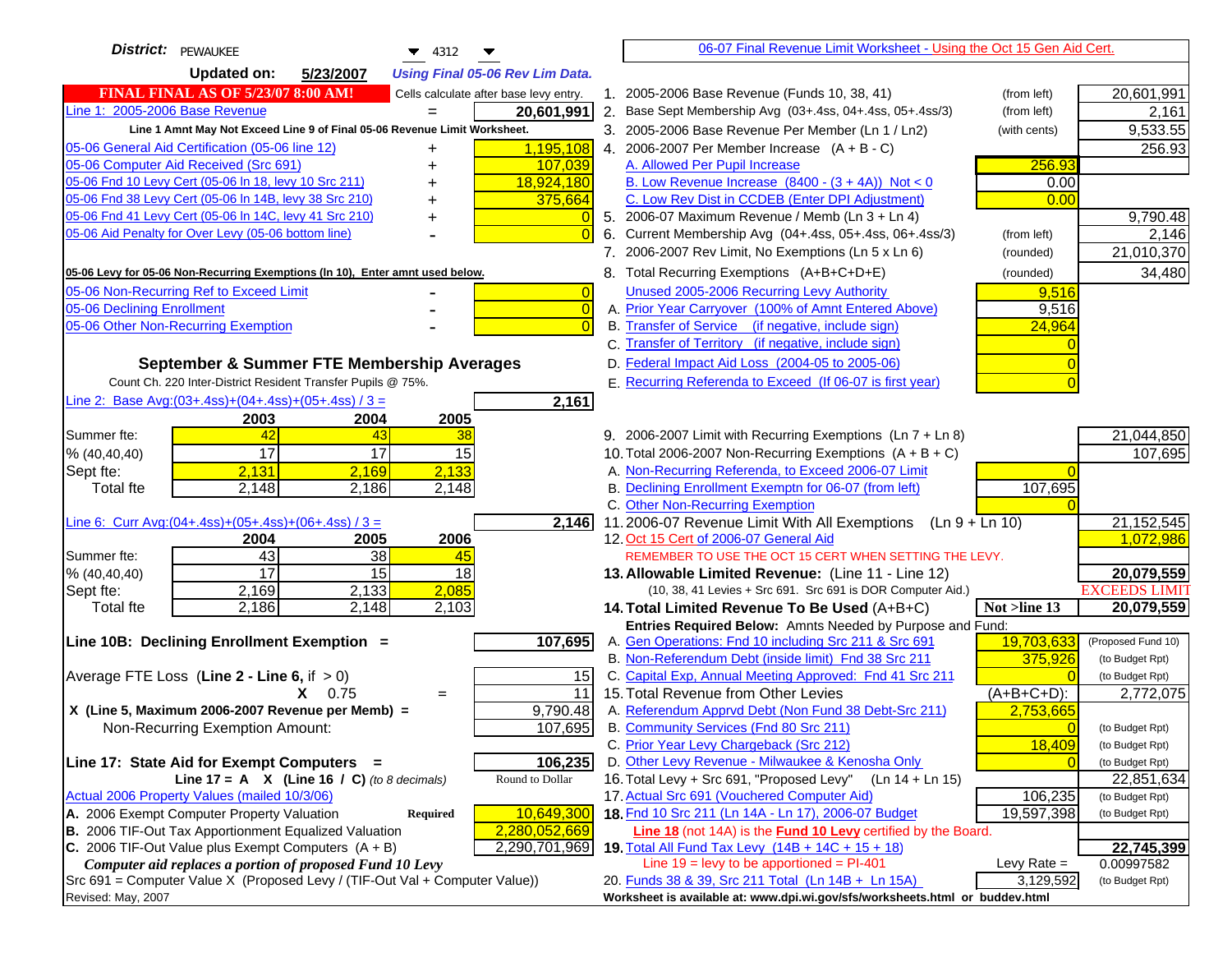|                              | <b>DPI</b> Reconciliation                                                 |  |  |
|------------------------------|---------------------------------------------------------------------------|--|--|
|                              | In order for the reconciliation to work properly, the                     |  |  |
|                              | PI-401 must have been filed with the Department.                          |  |  |
|                              | Numbers appearing in the green boxes below are actual, district-submitted |  |  |
| 2007 PI-401 data.            |                                                                           |  |  |
| Do not type in these fields. |                                                                           |  |  |
|                              |                                                                           |  |  |
| Fund 10, PI-401              | 19,597,398.00                                                             |  |  |
| Fund 38, PI-401              | 375,926.38                                                                |  |  |
| Fund 41, PI-401              | 0.00                                                                      |  |  |
|                              | 19,973,324.38                                                             |  |  |
|                              |                                                                           |  |  |
| Chargeback, PI-401           | 18,409.27                                                                 |  |  |
| Fund 39, PI-401              | 2,753,665.25                                                              |  |  |
| Fund 80, PI-401              | 0.00                                                                      |  |  |
| Fund 48/Other, PI-401        | 0.00                                                                      |  |  |
|                              |                                                                           |  |  |
| Total, PI-401                | 22,745,398.90                                                             |  |  |
| <b>Computer Aid</b>          | $106,235.00$ <------- don't change                                        |  |  |
|                              | <b>Results</b>                                                            |  |  |
| You have overlevied by:      | $\bf{0}$                                                                  |  |  |
| 0                            | 0                                                                         |  |  |
| 0                            |                                                                           |  |  |
|                              |                                                                           |  |  |
| 0                            |                                                                           |  |  |
|                              |                                                                           |  |  |
|                              |                                                                           |  |  |
|                              |                                                                           |  |  |
| 0                            |                                                                           |  |  |
|                              | $\bf{0}$                                                                  |  |  |
|                              |                                                                           |  |  |
|                              |                                                                           |  |  |
|                              |                                                                           |  |  |
| 0                            |                                                                           |  |  |
|                              |                                                                           |  |  |
|                              |                                                                           |  |  |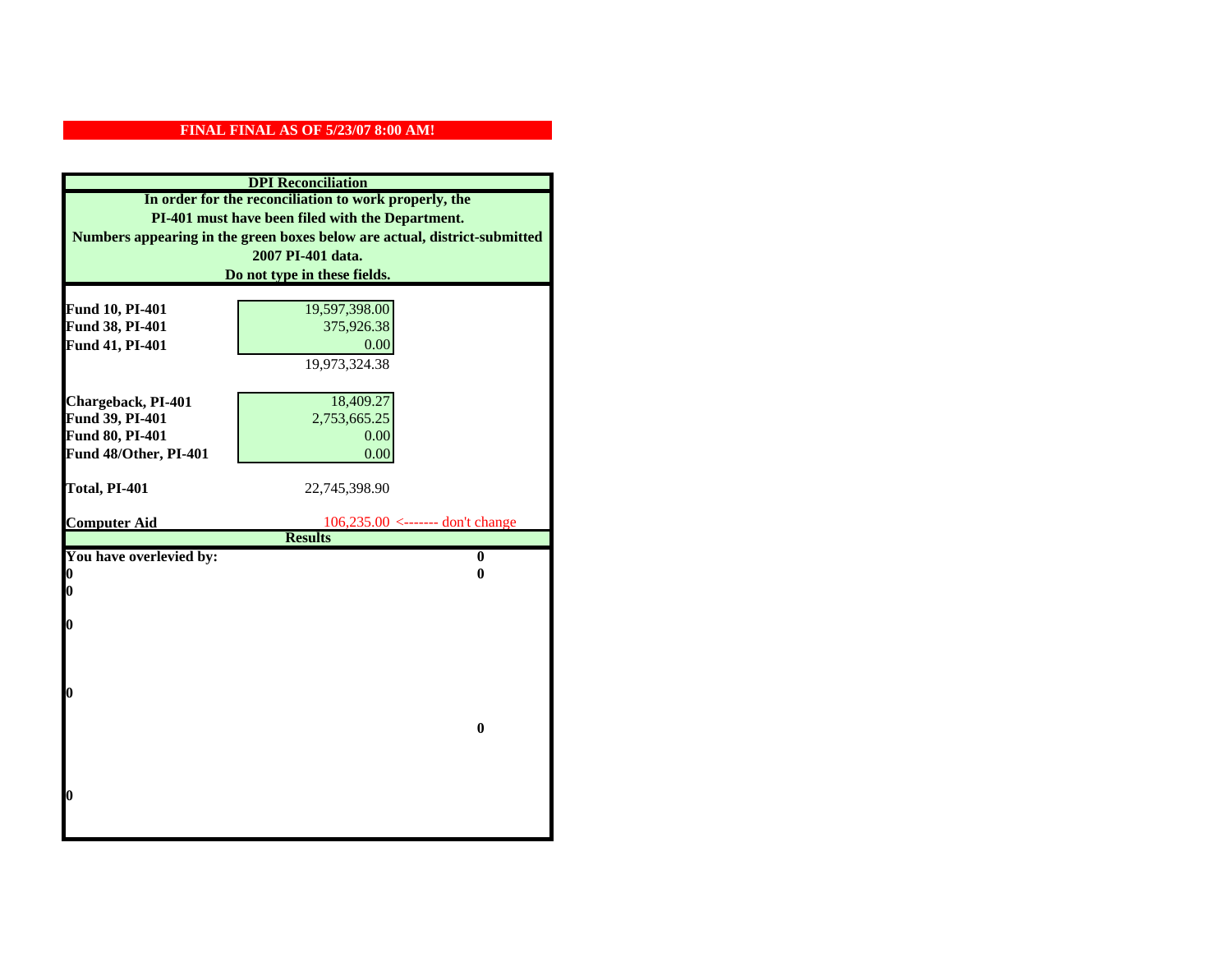| District:   PHELPS<br>$\blacktriangledown$ 4330                                     | 06-07 Final Revenue Limit Worksheet - Using the Oct 15 Gen Aid Cert.                                                    |                                       |
|-------------------------------------------------------------------------------------|-------------------------------------------------------------------------------------------------------------------------|---------------------------------------|
| <b>Updated on:</b><br>5/23/2007<br><b>Using Final 05-06 Rev Lim Data.</b>           |                                                                                                                         |                                       |
| <b>FINAL FINAL AS OF 5/23/07 8:00 AM!</b><br>Cells calculate after base levy entry. | 1. 2005-2006 Base Revenue (Funds 10, 38, 41)<br>(from left)                                                             | 1,625,725                             |
| Line 1: 2005-2006 Base Revenue<br>1,625,725                                         | 2. Base Sept Membership Avg (03+.4ss, 04+.4ss, 05+.4ss/3)<br>(from left)                                                | 154                                   |
| Line 1 Amnt May Not Exceed Line 9 of Final 05-06 Revenue Limit Worksheet.           | 3. 2005-2006 Base Revenue Per Member (Ln 1 / Ln2)<br>(with cents)                                                       | 10,556.66                             |
| 34,561<br>05-06 General Aid Certification (05-06 line 12)                           | 4. 2006-2007 Per Member Increase $(A + B - C)$                                                                          | 256.93                                |
| 05-06 Computer Aid Received (Src 691)<br>187                                        | 256.93<br>A. Allowed Per Pupil Increase                                                                                 |                                       |
| 05-06 Fnd 10 Levy Cert (05-06 In 18, levy 10 Src 211)<br>2,246,811                  | B. Low Revenue Increase $(8400 - (3 + 4A))$ Not < 0<br>0.00                                                             |                                       |
| 05-06 Fnd 38 Levy Cert (05-06 In 14B, levy 38 Src 210)<br>19,165                    | C. Low Rev Dist in CCDEB (Enter DPI Adjustment)<br>0.00                                                                 |                                       |
| 05-06 Fnd 41 Levy Cert (05-06 In 14C, levy 41 Src 210)<br>٠                         | 5. 2006-07 Maximum Revenue / Memb (Ln 3 + Ln 4)                                                                         | 10,813.59                             |
| 05-06 Aid Penalty for Over Levy (05-06 bottom line)                                 | Current Membership Avg (04+.4ss, 05+.4ss, 06+.4ss/3)<br>6.<br>(from left)                                               | 156                                   |
|                                                                                     | 7. 2006-2007 Rev Limit, No Exemptions (Ln 5 x Ln 6)<br>(rounded)                                                        | 1,686,920                             |
| 05-06 Levy for 05-06 Non-Recurring Exemptions (In 10), Enter amnt used below.       | 8. Total Recurring Exemptions (A+B+C+D+E)<br>(rounded)                                                                  | 0                                     |
| 05-06 Non-Recurring Ref to Exceed Limit<br>674,999                                  | Unused 2005-2006 Recurring Levy Authority                                                                               |                                       |
| 05-06 Declining Enrollment<br>$\overline{0}$                                        | A. Prior Year Carryover (100% of Amnt Entered Above)<br>∩                                                               |                                       |
| 05-06 Other Non-Recurring Exemption<br>$\Omega$                                     | B. Transfer of Service (if negative, include sign)                                                                      |                                       |
|                                                                                     | C. Transfer of Territory (if negative, include sign)                                                                    |                                       |
| September & Summer FTE Membership Averages                                          | D. Federal Impact Aid Loss (2004-05 to 2005-06)                                                                         |                                       |
| Count Ch. 220 Inter-District Resident Transfer Pupils @ 75%.                        | E. Recurring Referenda to Exceed (If 06-07 is first year)                                                               |                                       |
| Line 2: Base Avg: (03+.4ss) + (04+.4ss) + (05+.4ss) / 3 =<br>154                    |                                                                                                                         |                                       |
| 2003<br>2004<br>2005                                                                |                                                                                                                         |                                       |
| Summer fte:<br>$\overline{0}$                                                       | 9. 2006-2007 Limit with Recurring Exemptions (Ln 7 + Ln 8)                                                              | 1,686,920                             |
| $\Omega$<br>0<br>$\overline{0}$<br>% (40, 40, 40)                                   | 10. Total 2006-2007 Non-Recurring Exemptions $(A + B + C)$                                                              | 850,000                               |
| 156<br>149<br>158<br>Sept fte:                                                      | A. Non-Recurring Referenda, to Exceed 2006-07 Limit<br>850,000                                                          |                                       |
| 156<br>149<br>Total fte<br>158                                                      | B. Declining Enrollment Exemptn for 06-07 (from left)                                                                   |                                       |
|                                                                                     | C. Other Non-Recurring Exemption                                                                                        |                                       |
| Line 6: Curr Avg: $(04+.4ss)+(05+.4ss)+(06+.4ss)/3 =$<br>$\overline{1}$ 56          | 11.2006-07 Revenue Limit With All Exemptions $(Ln 9 + Ln 10)$                                                           | 2,536,920                             |
| 2006<br>2005<br>2004                                                                | 12. Oct 15 Cert of 2006-07 General Aid                                                                                  | 29,355                                |
| Summer fte:<br>0I<br>0                                                              | REMEMBER TO USE THE OCT 15 CERT WHEN SETTING THE LEVY.                                                                  |                                       |
| $\Omega$<br>0<br>% (40, 40, 40)<br>$\Omega$                                         | 13. Allowable Limited Revenue: (Line 11 - Line 12)                                                                      | 2,507,565                             |
| 158<br>160<br>149<br>Sept fte:                                                      | (10, 38, 41 Levies + Src 691. Src 691 is DOR Computer Aid.)                                                             |                                       |
| 158<br>149<br><b>Total fte</b><br>160                                               | 14. Total Limited Revenue To Be Used (A+B+C)<br>Not >line 13                                                            | 2,507,565                             |
| Line 10B: Declining Enrollment Exemption =                                          | Entries Required Below: Amnts Needed by Purpose and Fund:<br>2,488,400                                                  |                                       |
|                                                                                     | A. Gen Operations: Fnd 10 including Src 211 & Src 691<br>B. Non-Referendum Debt (inside limit) Fnd 38 Src 211<br>19,165 | (Proposed Fund 10)<br>(to Budget Rpt) |
| Average FTE Loss (Line $2 -$ Line 6, if $> 0$ )                                     | C. Capital Exp, Annual Meeting Approved: Fnd 41 Src 211                                                                 | (to Budget Rpt)                       |
| $X = 0.75$<br>$=$                                                                   | 15. Total Revenue from Other Levies<br>$(A+B+C+D)$ :                                                                    | 368,193                               |
| X (Line 5, Maximum 2006-2007 Revenue per Memb) =                                    | A. Referendum Apprvd Debt (Non Fund 38 Debt-Src 211)<br>368,193                                                         |                                       |
| Non-Recurring Exemption Amount:                                                     | B. Community Services (Fnd 80 Src 211)<br>$\overline{0}$                                                                | (to Budget Rpt)                       |
|                                                                                     | C. Prior Year Levy Chargeback (Src 212)<br>$\overline{0}$                                                               | (to Budget Rpt)                       |
| Line 17: State Aid for Exempt Computers =<br>221                                    | D. Other Levy Revenue - Milwaukee & Kenosha Only<br>$\Omega$                                                            | (to Budget Rpt)                       |
| Line 17 = A $X$ (Line 16 / C) (to 8 decimals)<br>Round to Dollar                    | 16. Total Levy + Src 691, "Proposed Levy"<br>(Ln 14 + Ln 15)                                                            | 2,875,758                             |
| Actual 2006 Property Values (mailed 10/3/06)                                        | 17. Actual Src 691 (Vouchered Computer Aid)<br>221                                                                      | (to Budget Rpt)                       |
| A. 2006 Exempt Computer Property Valuation<br>31,200<br>Required                    | 18. Fnd 10 Src 211 (Ln 14A - Ln 17), 2006-07 Budget<br>2,488,179                                                        | (to Budget Rpt)                       |
| B. 2006 TIF-Out Tax Apportionment Equalized Valuation<br>405,870,401                | Line 18 (not 14A) is the <b>Fund 10 Levy</b> certified by the Board.                                                    |                                       |
| C. 2006 TIF-Out Value plus Exempt Computers $(A + B)$<br>405,901,601                | 19. Total All Fund Tax Levy (14B + 14C + 15 + 18)                                                                       | 2,875,537                             |
| Computer aid replaces a portion of proposed Fund 10 Levy                            | Line $19$ = levy to be apportioned = PI-401<br>Levy Rate $=$                                                            | 0.00708486                            |
| Src 691 = Computer Value X (Proposed Levy / (TIF-Out Val + Computer Value))         | 20. Funds 38 & 39, Src 211 Total (Ln 14B + Ln 15A)<br>387,358                                                           | (to Budget Rpt)                       |
| Revised: May, 2007                                                                  | Worksheet is available at: www.dpi.wi.gov/sfs/worksheets.html or buddev.html                                            |                                       |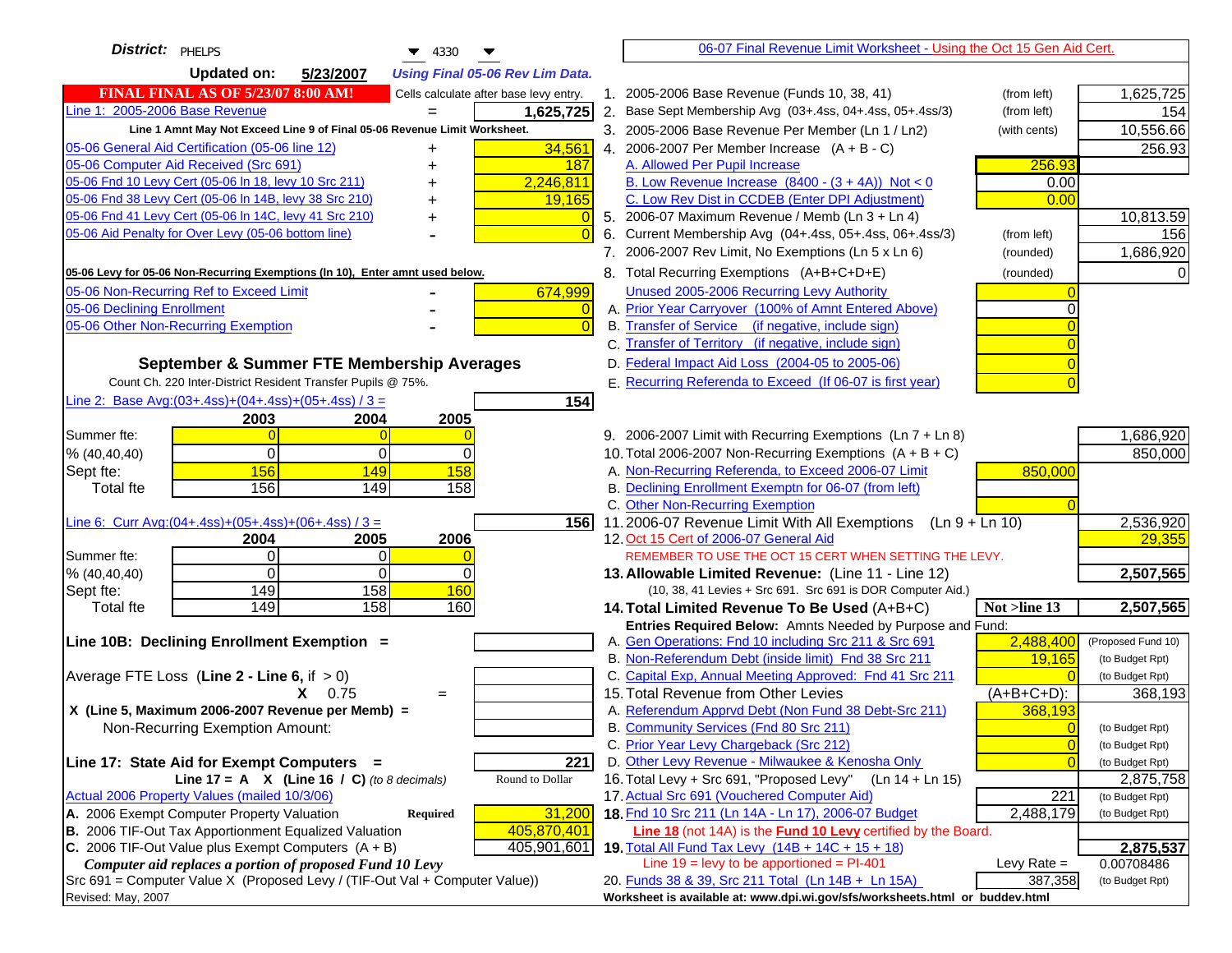| <b>DPI</b> Reconciliation                                                 |                                |  |
|---------------------------------------------------------------------------|--------------------------------|--|
| In order for the reconciliation to work properly, the                     |                                |  |
| PI-401 must have been filed with the Department.                          |                                |  |
| Numbers appearing in the green boxes below are actual, district-submitted |                                |  |
| 2007 PI-401 data.                                                         |                                |  |
| Do not type in these fields.                                              |                                |  |
|                                                                           |                                |  |
| Fund 10, PI-401                                                           | 2,488,178.55                   |  |
| Fund 38, PI-401                                                           | 19,165.45                      |  |
| Fund 41, PI-401                                                           | 0.00                           |  |
|                                                                           | 2,507,344.00                   |  |
|                                                                           |                                |  |
| Chargeback, PI-401                                                        | 0.00                           |  |
| Fund 39, PI-401                                                           | 368,192.50                     |  |
| Fund 80, PI-401<br>Fund 48/Other, PI-401                                  | 0.00                           |  |
|                                                                           | 0.00                           |  |
|                                                                           |                                |  |
|                                                                           |                                |  |
| Total, PI-401                                                             | 2,875,536.50                   |  |
| <b>Computer Aid</b>                                                       | $221.00$ <------- don't change |  |
|                                                                           | <b>Results</b>                 |  |
| $\overline{\mathbf{0}}$                                                   | $\bf{0}$                       |  |
| 0                                                                         | 0                              |  |
| You have levied to your maximum.                                          |                                |  |
|                                                                           |                                |  |
| 0                                                                         |                                |  |
|                                                                           |                                |  |
|                                                                           |                                |  |
| 0                                                                         |                                |  |
|                                                                           |                                |  |
|                                                                           | $\bf{0}$                       |  |
|                                                                           |                                |  |
|                                                                           |                                |  |
|                                                                           |                                |  |
| 0                                                                         |                                |  |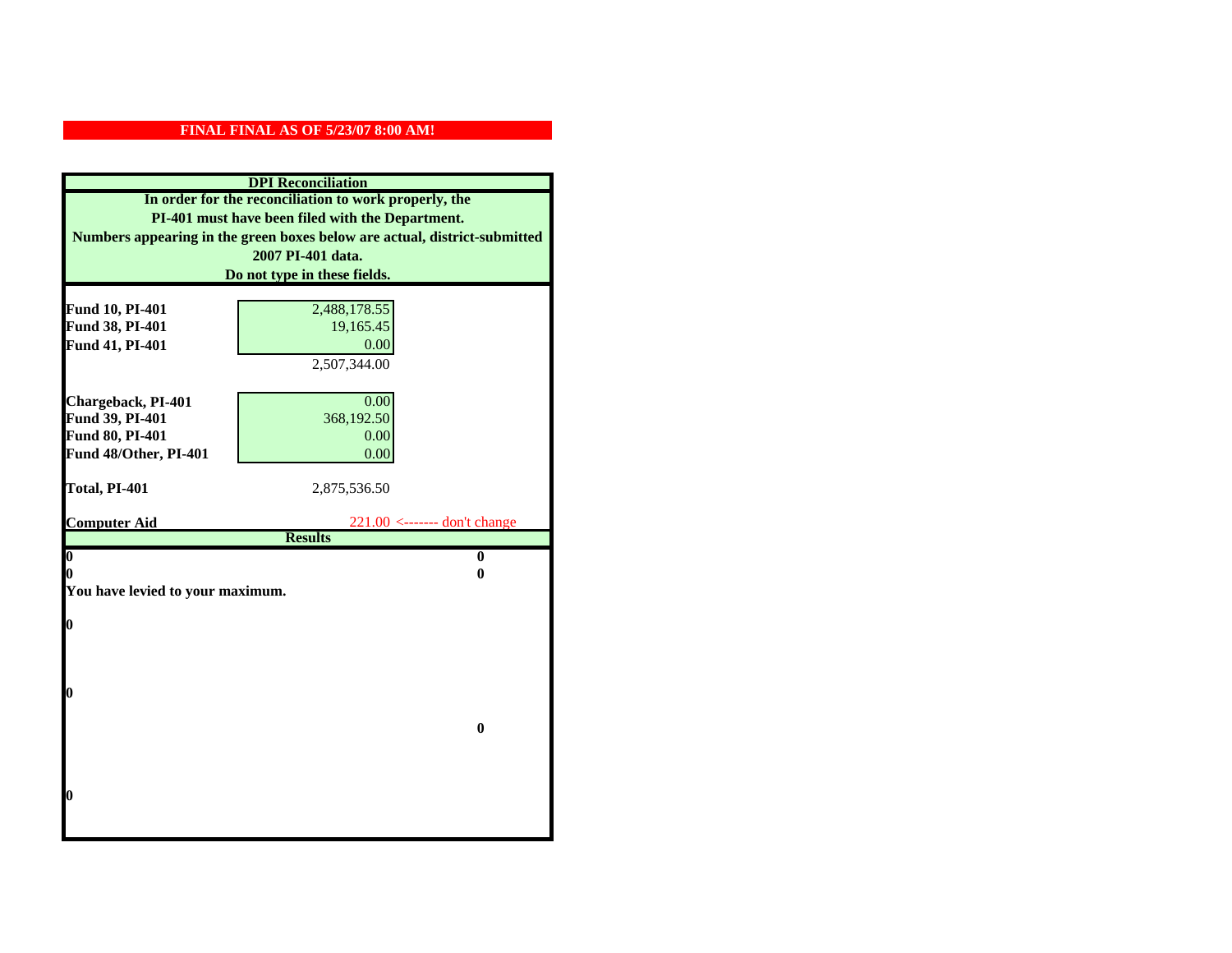| District:   PHILLIPS<br>$\blacktriangledown$ 4347                                              |                                           | 06-07 Final Revenue Limit Worksheet - Using the Oct 15 Gen Aid Cert.             |               |                              |
|------------------------------------------------------------------------------------------------|-------------------------------------------|----------------------------------------------------------------------------------|---------------|------------------------------|
| <b>Updated on:</b><br>5/23/2007<br><b>Using Final 05-06 Rev Lim Data.</b>                      |                                           |                                                                                  |               |                              |
| <b>FINAL FINAL AS OF 5/23/07 8:00 AM!</b><br>Cells calculate after base levy entry.            |                                           | 1. 2005-2006 Base Revenue (Funds 10, 38, 41)                                     | (from left)   | 8,455,765                    |
| Line 1: 2005-2006 Base Revenue<br>8,455,765                                                    |                                           | 2. Base Sept Membership Avg (03+.4ss, 04+.4ss, 05+.4ss/3)                        | (from left)   | 1,043                        |
| Line 1 Amnt May Not Exceed Line 9 of Final 05-06 Revenue Limit Worksheet.                      |                                           | 3. 2005-2006 Base Revenue Per Member (Ln 1 / Ln2)                                | (with cents)  | 8,107.16                     |
| 05-06 General Aid Certification (05-06 line 12)<br>5,097,860<br>+                              |                                           | 4. 2006-2007 Per Member Increase $(A + B - C)$                                   |               | 292.84                       |
| 05-06 Computer Aid Received (Src 691)<br>8,712                                                 | A. Allowed Per Pupil Increase             |                                                                                  | 256.93        |                              |
| 3,584,093<br>05-06 Fnd 10 Levy Cert (05-06 ln 18, levy 10 Src 211)                             |                                           | B. Low Revenue Increase $(8400 - (3 + 4A))$ Not < 0                              | 35.91         |                              |
| 05-06 Fnd 38 Levy Cert (05-06 In 14B, levy 38 Src 210)                                         |                                           | C. Low Rev Dist in CCDEB (Enter DPI Adjustment)                                  | 0.00          |                              |
| 05-06 Fnd 41 Levy Cert (05-06 In 14C, levy 41 Src 210)<br>$\bigcap$                            |                                           | 5. 2006-07 Maximum Revenue / Memb (Ln $3 + \text{Ln } 4$ )                       |               | 8,400.00                     |
| 05-06 Aid Penalty for Over Levy (05-06 bottom line)                                            | 6.                                        | Current Membership Avg (04+.4ss, 05+.4ss, 06+.4ss/3)                             | (from left)   | 999                          |
|                                                                                                |                                           | 7. 2006-2007 Rev Limit, No Exemptions (Ln 5 x Ln 6)                              | (rounded)     | 8,391,600                    |
| 05-06 Levy for 05-06 Non-Recurring Exemptions (In 10), Enter amnt used below.                  |                                           | 8. Total Recurring Exemptions (A+B+C+D+E)                                        | (rounded)     | 16,726                       |
| 05-06 Non-Recurring Ref to Exceed Limit<br>$\overline{0}$                                      |                                           | Unused 2005-2006 Recurring Levy Authority                                        |               |                              |
| 234,900<br>05-06 Declining Enrollment                                                          |                                           | A. Prior Year Carryover (100% of Amnt Entered Above)                             | $\Omega$      |                              |
| 05-06 Other Non-Recurring Exemption                                                            |                                           | B. Transfer of Service (if negative, include sign)                               | 16,726        |                              |
|                                                                                                |                                           | C. Transfer of Territory (if negative, include sign)                             |               |                              |
| September & Summer FTE Membership Averages                                                     |                                           | D. Federal Impact Aid Loss (2004-05 to 2005-06)                                  |               |                              |
| Count Ch. 220 Inter-District Resident Transfer Pupils @ 75%.                                   |                                           | E. Recurring Referenda to Exceed (If 06-07 is first year)                        |               |                              |
| Line 2: Base Avg:(03+.4ss)+(04+.4ss)+(05+.4ss) / 3 =<br>1,043                                  |                                           |                                                                                  |               |                              |
| 2003<br>2004<br>2005                                                                           |                                           |                                                                                  |               |                              |
| Summer fte:                                                                                    |                                           | 9. 2006-2007 Limit with Recurring Exemptions (Ln 7 + Ln 8)                       |               | 8,408,326                    |
| 3<br>3<br>% (40, 40, 40)<br>4                                                                  |                                           | 10. Total 2006-2007 Non-Recurring Exemptions $(A + B + C)$                       |               | 277,200                      |
| 1,076<br>1,046<br>996<br>Sept fte:                                                             |                                           | A. Non-Recurring Referenda, to Exceed 2006-07 Limit                              |               |                              |
| 1,079<br>1,050<br>999<br><b>Total fte</b>                                                      |                                           | B. Declining Enrollment Exemptn for 06-07 (from left)                            | 277,200       |                              |
|                                                                                                | C. Other Non-Recurring Exemption          |                                                                                  |               |                              |
| <u>Line 6: Curr Avg: (04+.4ss)+ (05+.4ss)+ (06+.4ss) / 3 =</u><br>9991<br>2005<br>2006<br>2004 | 12. Oct 15 Cert of 2006-07 General Aid    | 11.2006-07 Revenue Limit With All Exemptions (Ln $9 + \overline{\text{Ln }10}$ ) |               | 8,685,526<br>4,780,643       |
| 9<br>8<br>Summer fte:                                                                          |                                           | REMEMBER TO USE THE OCT 15 CERT WHEN SETTING THE LEVY.                           |               |                              |
| 3<br>3<br>% (40, 40, 40)<br>4                                                                  |                                           | 13. Allowable Limited Revenue: (Line 11 - Line 12)                               |               | 3,904,883                    |
| 1,046<br>996<br>946<br>Sept fte:                                                               |                                           | (10, 38, 41 Levies + Src 691. Src 691 is DOR Computer Aid.)                      |               |                              |
| 999<br>949<br>1,050<br><b>Total fte</b>                                                        |                                           | 14. Total Limited Revenue To Be Used (A+B+C)                                     | Not >line 13  | 3,904,883                    |
|                                                                                                |                                           | Entries Required Below: Amnts Needed by Purpose and Fund:                        |               |                              |
| Line 10B: Declining Enrollment Exemption =<br>277,200                                          |                                           | A. Gen Operations: Fnd 10 including Src 211 & Src 691                            | 3,904,883     | (Proposed Fund 10)           |
|                                                                                                |                                           | B. Non-Referendum Debt (inside limit) Fnd 38 Src 211                             | $\Omega$      | (to Budget Rpt)              |
| Average FTE Loss (Line $2 -$ Line 6, if $> 0$ )<br>44                                          |                                           | C. Capital Exp, Annual Meeting Approved: Fnd 41 Src 211                          |               | (to Budget Rpt)              |
| $\overline{33}$<br>$X = 0.75$<br>$=$                                                           | 15. Total Revenue from Other Levies       |                                                                                  | $(A+B+C+D)$ : | 462,856                      |
| X (Line 5, Maximum 2006-2007 Revenue per Memb) =<br>8,400.00                                   |                                           | A. Referendum Apprvd Debt (Non Fund 38 Debt-Src 211)                             | 267,000       |                              |
| 277,200<br>Non-Recurring Exemption Amount:                                                     | B. Community Services (Fnd 80 Src 211)    |                                                                                  | 195,700       | (to Budget Rpt)              |
|                                                                                                | C. Prior Year Levy Chargeback (Src 212)   | D. Other Levy Revenue - Milwaukee & Kenosha Only                                 | 156           | (to Budget Rpt)              |
| 7,642<br>Line 17: State Aid for Exempt Computers =<br>Round to Dollar                          | 16. Total Levy + Src 691, "Proposed Levy" | $(Ln 14 + Ln 15)$                                                                |               | (to Budget Rpt)              |
| Line 17 = A $X$ (Line 16 / C) (to 8 decimals)<br>Actual 2006 Property Values (mailed 10/3/06)  |                                           | 17. Actual Src 691 (Vouchered Computer Aid)                                      | 7,642         | 4,367,739<br>(to Budget Rpt) |
| A. 2006 Exempt Computer Property Valuation<br>1,022,200<br>Required                            |                                           | 18. Fnd 10 Src 211 (Ln 14A - Ln 17), 2006-07 Budget                              | 3,897,241     | (to Budget Rpt)              |
| B. 2006 TIF-Out Tax Apportionment Equalized Valuation<br>583,175,441                           |                                           | Line 18 (not 14A) is the Fund 10 Levy certified by the Board.                    |               |                              |
| C. 2006 TIF-Out Value plus Exempt Computers $(A + B)$<br>584,197,641                           |                                           | 19. Total All Fund Tax Levy (14B + 14C + 15 + 18)                                |               | 4,360,097                    |
| Computer aid replaces a portion of proposed Fund 10 Levy                                       |                                           | Line $19 = \text{levy}$ to be apportioned = PI-401                               | Levy Rate $=$ | 0.00747648                   |
| Src 691 = Computer Value X (Proposed Levy / (TIF-Out Val + Computer Value))                    |                                           | 20. Funds 38 & 39, Src 211 Total (Ln 14B + Ln 15A)                               | 267,000       | (to Budget Rpt)              |
| Revised: May, 2007                                                                             |                                           | Worksheet is available at: www.dpi.wi.gov/sfs/worksheets.html or buddev.html     |               |                              |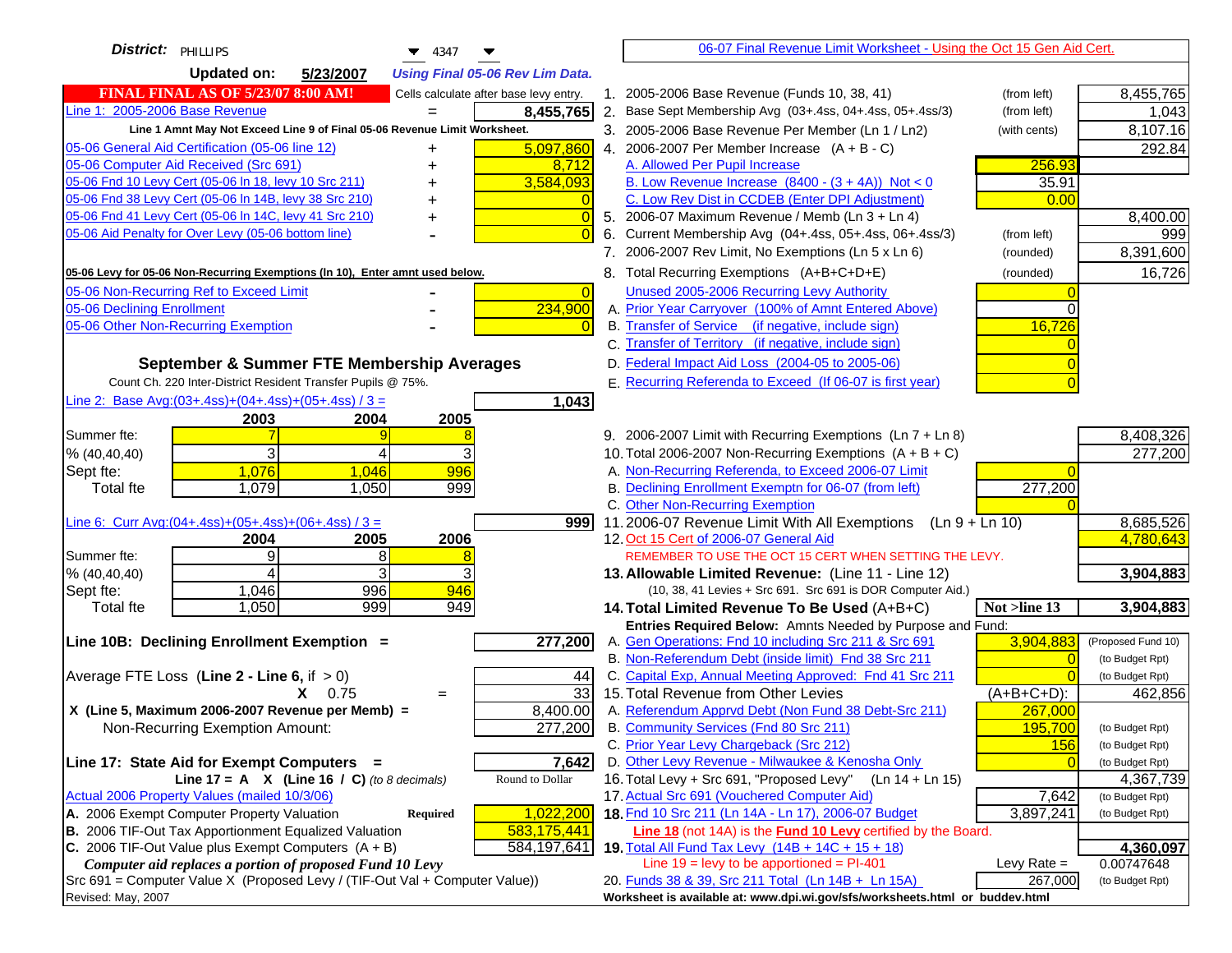| <b>DPI</b> Reconciliation                                                 |                                                       |  |  |
|---------------------------------------------------------------------------|-------------------------------------------------------|--|--|
|                                                                           | In order for the reconciliation to work properly, the |  |  |
|                                                                           | PI-401 must have been filed with the Department.      |  |  |
| Numbers appearing in the green boxes below are actual, district-submitted |                                                       |  |  |
| 2007 PI-401 data.                                                         |                                                       |  |  |
| Do not type in these fields.                                              |                                                       |  |  |
|                                                                           |                                                       |  |  |
| Fund 10, PI-401                                                           | 3,897,241.00                                          |  |  |
| Fund 38, PI-401                                                           | 0.00                                                  |  |  |
| Fund 41, PI-401                                                           | 0.00                                                  |  |  |
|                                                                           | 3,897,241.00                                          |  |  |
|                                                                           |                                                       |  |  |
| Chargeback, PI-401                                                        | 156.00                                                |  |  |
| Fund 39, PI-401                                                           | 267,000.00                                            |  |  |
| Fund 80, PI-401                                                           | 195,700.00                                            |  |  |
| Fund 48/Other, PI-401                                                     | 0.00                                                  |  |  |
| Total, PI-401                                                             | 4,360,097.00                                          |  |  |
|                                                                           |                                                       |  |  |
| <b>Computer Aid</b>                                                       | $7,642.00 \leftarrow \text{---}$ don't change         |  |  |
|                                                                           | <b>Results</b>                                        |  |  |
| $\overline{\mathbf{0}}$                                                   | $\bf{0}$                                              |  |  |
| 0                                                                         | 0                                                     |  |  |
| You have levied to your maximum.                                          |                                                       |  |  |
| $\bf{0}$                                                                  |                                                       |  |  |
|                                                                           |                                                       |  |  |
|                                                                           |                                                       |  |  |
|                                                                           |                                                       |  |  |
|                                                                           |                                                       |  |  |
| l0                                                                        |                                                       |  |  |
|                                                                           |                                                       |  |  |
|                                                                           | $\bf{0}$                                              |  |  |
|                                                                           |                                                       |  |  |
|                                                                           |                                                       |  |  |
|                                                                           |                                                       |  |  |
| $\boldsymbol{0}$                                                          |                                                       |  |  |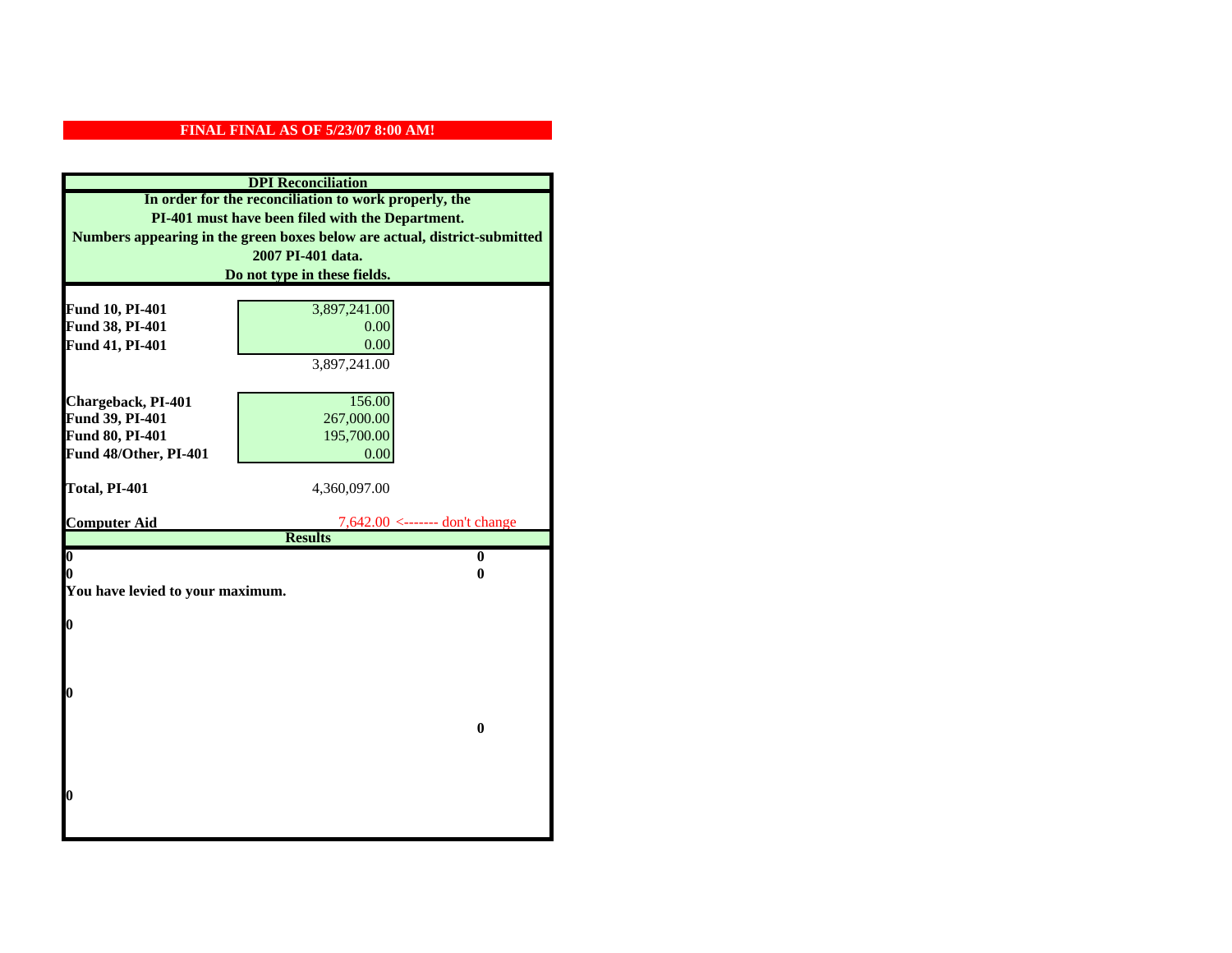| District:   PITTSVILLE<br>4368                                                                                                            |                | 06-07 Final Revenue Limit Worksheet - Using the Oct 15 Gen Aid Cert.                                                               |                        |
|-------------------------------------------------------------------------------------------------------------------------------------------|----------------|------------------------------------------------------------------------------------------------------------------------------------|------------------------|
| <b>Updated on:</b><br>5/23/2007<br><b>Using Final 05-06 Rev Lim Data.</b>                                                                 |                |                                                                                                                                    |                        |
| <b>FINAL FINAL AS OF 5/23/07 8:00 AM!</b><br>Cells calculate after base levy entry.                                                       |                | 1. 2005-2006 Base Revenue (Funds 10, 38, 41)<br>(from left)                                                                        | 6,075,000              |
| Line 1: 2005-2006 Base Revenue<br>6,075,000<br>$=$                                                                                        |                | 2. Base Sept Membership Avg (03+.4ss, 04+.4ss, 05+.4ss/3)<br>(from left)                                                           | 750                    |
| Line 1 Amnt May Not Exceed Line 9 of Final 05-06 Revenue Limit Worksheet.                                                                 |                | 3. 2005-2006 Base Revenue Per Member (Ln 1 / Ln2)<br>(with cents)                                                                  | 8,100.00               |
| 4,579,790<br>05-06 General Aid Certification (05-06 line 12)<br>+                                                                         |                | 4. 2006-2007 Per Member Increase $(A + B - C)$                                                                                     | 300.00                 |
| 05-06 Computer Aid Received (Src 691)<br>930                                                                                              |                | A. Allowed Per Pupil Increase<br>256.93                                                                                            |                        |
| 05-06 Fnd 10 Levy Cert (05-06 In 18, levy 10 Src 211)<br>1,599,580                                                                        |                | B. Low Revenue Increase $(8400 - (3 + 4A))$ Not < 0<br>43.07                                                                       |                        |
| 05-06 Fnd 38 Levy Cert (05-06 In 14B, levy 38 Src 210)                                                                                    |                | C. Low Rev Dist in CCDEB (Enter DPI Adjustment)<br>0.00                                                                            |                        |
| 05-06 Fnd 41 Levy Cert (05-06 In 14C, levy 41 Src 210)<br>+                                                                               | 0              | 5. 2006-07 Maximum Revenue / Memb (Ln 3 + Ln 4)                                                                                    | 8,400.00               |
| 05-06 Aid Penalty for Over Levy (05-06 bottom line)                                                                                       |                | 6. Current Membership Avg (04+.4ss, 05+.4ss, 06+.4ss/3)<br>(from left)                                                             | 718                    |
|                                                                                                                                           |                | 7. 2006-2007 Rev Limit, No Exemptions (Ln 5 x Ln 6)<br>(rounded)                                                                   | 6,031,200              |
| 05-06 Levy for 05-06 Non-Recurring Exemptions (In 10), Enter amnt used below.                                                             |                | 8. Total Recurring Exemptions (A+B+C+D+E)<br>(rounded)                                                                             |                        |
| 05-06 Non-Recurring Ref to Exceed Limit                                                                                                   | $\overline{0}$ | Unused 2005-2006 Recurring Levy Authority                                                                                          |                        |
| 105,300<br>05-06 Declining Enrollment                                                                                                     |                | A. Prior Year Carryover (100% of Amnt Entered Above)                                                                               |                        |
| 05-06 Other Non-Recurring Exemption                                                                                                       |                | B. Transfer of Service (if negative, include sign)                                                                                 |                        |
|                                                                                                                                           |                | C. Transfer of Territory (if negative, include sign)                                                                               |                        |
| September & Summer FTE Membership Averages                                                                                                |                | D. Federal Impact Aid Loss (2004-05 to 2005-06)                                                                                    |                        |
| Count Ch. 220 Inter-District Resident Transfer Pupils @ 75%.                                                                              |                | E. Recurring Referenda to Exceed (If 06-07 is first year)                                                                          |                        |
| Line 2: Base Avg: $(03+.4ss)+(04+.4ss)+(05+.4ss)/3 =$                                                                                     | 750            |                                                                                                                                    |                        |
| 2003<br>2004<br>2005                                                                                                                      |                |                                                                                                                                    |                        |
| Summer fte:                                                                                                                               |                | 9. 2006-2007 Limit with Recurring Exemptions (Ln 7 + Ln 8)                                                                         | 6,031,200              |
| $\overline{2}$<br>% (40, 40, 40)<br>4                                                                                                     |                | 10. Total 2006-2007 Non-Recurring Exemptions $(A + B + C)$                                                                         | 201,600                |
| 727<br>775<br>738<br>Sept fte:                                                                                                            |                | A. Non-Recurring Referenda, to Exceed 2006-07 Limit                                                                                |                        |
| $\overline{777}$<br><b>Total fte</b><br>742<br>730                                                                                        |                | B. Declining Enrollment Exemptn for 06-07 (from left)<br>201,600                                                                   |                        |
|                                                                                                                                           |                | C. Other Non-Recurring Exemption                                                                                                   |                        |
| Line 6: Curr Avg: $(04+.4ss)+(05+.4ss)+(06+.4ss)/3=$                                                                                      | 718I           | 11.2006-07 Revenue Limit With All Exemptions (Ln 9 + Ln 10)                                                                        | 6,232,800<br>4,654,862 |
| 2006<br>2004<br>2005<br>9<br>8<br>Summer fte:                                                                                             |                | 12. Oct 15 Cert of 2006-07 General Aid<br>REMEMBER TO USE THE OCT 15 CERT WHEN SETTING THE LEVY.                                   |                        |
| 3<br>% (40, 40, 40)<br>4                                                                                                                  |                | 13. Allowable Limited Revenue: (Line 11 - Line 12)                                                                                 | 1,577,938              |
| 738<br>727<br>680<br>Sept fte:                                                                                                            |                | (10, 38, 41 Levies + Src 691. Src 691 is DOR Computer Aid.)                                                                        |                        |
| 742<br>730<br>683<br><b>Total fte</b>                                                                                                     |                | 14. Total Limited Revenue To Be Used (A+B+C)<br>Not >line 13                                                                       | 1,577,938              |
|                                                                                                                                           |                | Entries Required Below: Amnts Needed by Purpose and Fund:                                                                          |                        |
| Line 10B: Declining Enrollment Exemption =<br>201,600                                                                                     |                | A. Gen Operations: Fnd 10 including Src 211 & Src 691<br>1,577,938                                                                 | (Proposed Fund 10)     |
|                                                                                                                                           |                | B. Non-Referendum Debt (inside limit) Fnd 38 Src 211                                                                               | (to Budget Rpt)        |
| Average FTE Loss (Line $2 -$ Line 6, if $> 0$ )                                                                                           | 32             | C. Capital Exp, Annual Meeting Approved: Fnd 41 Src 211                                                                            | (to Budget Rpt)        |
| $X = 0.75$<br>$=$                                                                                                                         | 24             | 15. Total Revenue from Other Levies<br>(A+B+C+D):                                                                                  | 524,295                |
| X (Line 5, Maximum 2006-2007 Revenue per Memb) =<br>8,400.00                                                                              |                | A. Referendum Apprvd Debt (Non Fund 38 Debt-Src 211)<br>524,295                                                                    |                        |
| 201,600<br>Non-Recurring Exemption Amount:                                                                                                |                | B. Community Services (Fnd 80 Src 211)                                                                                             | (to Budget Rpt)        |
|                                                                                                                                           |                | C. Prior Year Levy Chargeback (Src 212)<br>$\overline{0}$                                                                          | (to Budget Rpt)        |
| Line 17: State Aid for Exempt Computers =                                                                                                 | 901            | D. Other Levy Revenue - Milwaukee & Kenosha Only                                                                                   | (to Budget Rpt)        |
| Round to Dollar<br>Line 17 = A $X$ (Line 16 / C) (to 8 decimals)                                                                          |                | 16. Total Levy + Src 691, "Proposed Levy"<br>(Ln 14 + Ln 15)                                                                       | 2,102,233              |
| Actual 2006 Property Values (mailed 10/3/06)                                                                                              |                | 17. Actual Src 691 (Vouchered Computer Aid)<br>901                                                                                 | (to Budget Rpt)        |
| A. 2006 Exempt Computer Property Valuation<br>120,400<br>Required<br>B. 2006 TIF-Out Tax Apportionment Equalized Valuation<br>280,684,689 |                | 18. Fnd 10 Src 211 (Ln 14A - Ln 17), 2006-07 Budget<br>1,577,037                                                                   | (to Budget Rpt)        |
| C. 2006 TIF-Out Value plus Exempt Computers $(A + B)$<br>280,805,089                                                                      |                | <b>Line 18</b> (not 14A) is the <b>Fund 10 Levy</b> certified by the Board.<br>19. Total All Fund Tax Levy $(14B + 14C + 15 + 18)$ | 2,101,332              |
| Computer aid replaces a portion of proposed Fund 10 Levy                                                                                  |                | Line $19 = \text{levy}$ to be apportioned = PI-401<br>Levy Rate $=$                                                                | 0.00748645             |
| Src 691 = Computer Value X (Proposed Levy / (TIF-Out Val + Computer Value))                                                               |                | 20. Funds 38 & 39, Src 211 Total (Ln 14B + Ln 15A)<br>524,295                                                                      | (to Budget Rpt)        |
| Revised: May, 2007                                                                                                                        |                | Worksheet is available at: www.dpi.wi.gov/sfs/worksheets.html or buddev.html                                                       |                        |
|                                                                                                                                           |                |                                                                                                                                    |                        |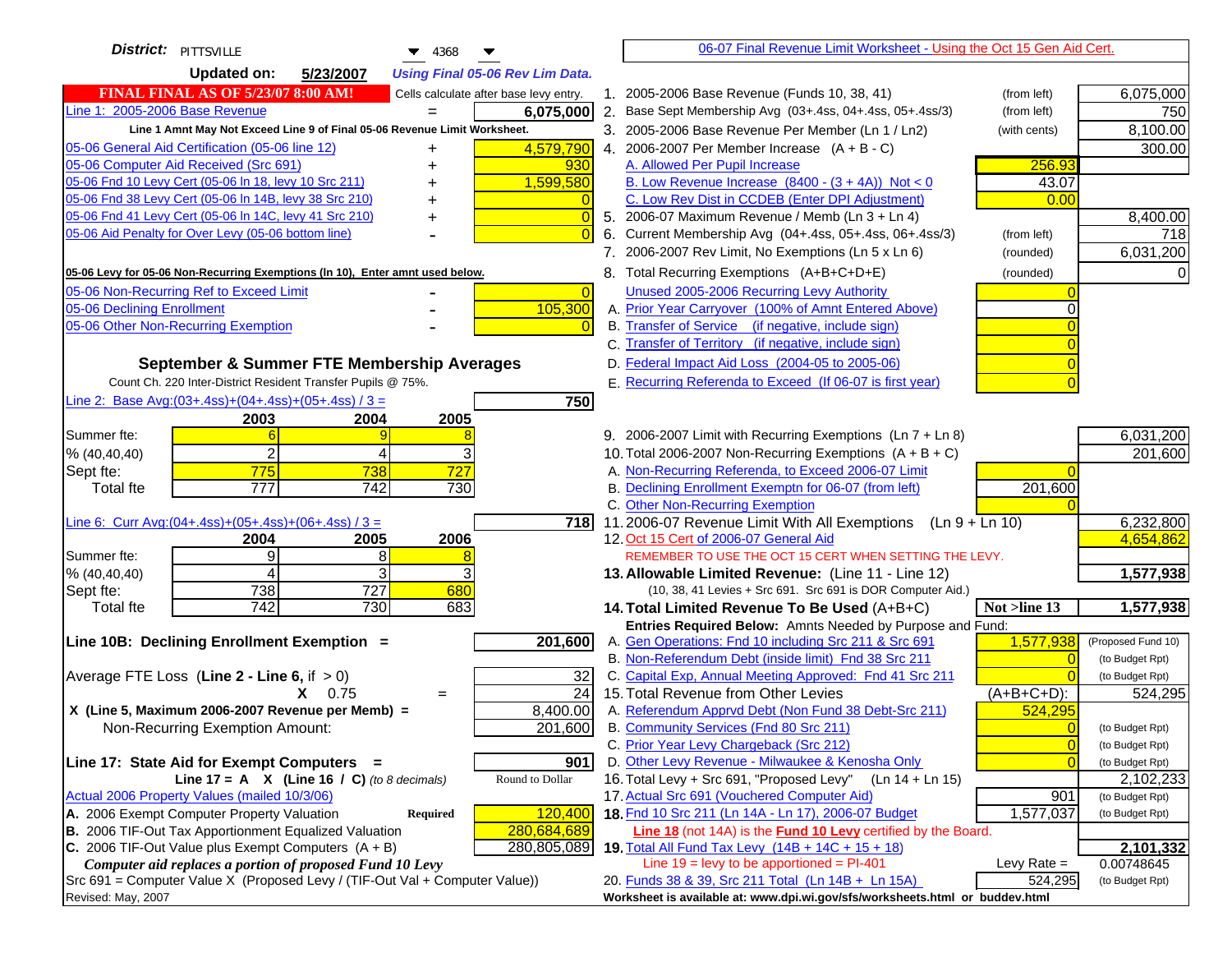|                                  | <b>DPI</b> Reconciliation                                                 |
|----------------------------------|---------------------------------------------------------------------------|
|                                  | In order for the reconciliation to work properly, the                     |
|                                  | PI-401 must have been filed with the Department.                          |
|                                  | Numbers appearing in the green boxes below are actual, district-submitted |
|                                  | 2007 PI-401 data.                                                         |
|                                  | Do not type in these fields.                                              |
|                                  |                                                                           |
| Fund 10, PI-401                  | 1,577,037.00                                                              |
| Fund 38, PI-401                  | 0.00                                                                      |
| Fund 41, PI-401                  | 0.00                                                                      |
|                                  | 1,577,037.00                                                              |
|                                  |                                                                           |
| Chargeback, PI-401               | 0.00                                                                      |
| Fund 39, PI-401                  | 524,295.00                                                                |
| Fund 80, PI-401                  | 0.00                                                                      |
| Fund 48/Other, PI-401            | 0.00                                                                      |
| Total, PI-401                    | 2,101,332.00                                                              |
|                                  |                                                                           |
| <b>Computer Aid</b>              | $901.00$ <------- don't change                                            |
|                                  | <b>Results</b>                                                            |
| $\boldsymbol{0}$                 | $\mathbf{0}$                                                              |
| 0                                | 0                                                                         |
| You have levied to your maximum. |                                                                           |
| $\bf{0}$                         |                                                                           |
|                                  |                                                                           |
|                                  |                                                                           |
|                                  |                                                                           |
|                                  |                                                                           |
| 0                                |                                                                           |
|                                  |                                                                           |
|                                  | $\bf{0}$                                                                  |
|                                  |                                                                           |
|                                  |                                                                           |
|                                  |                                                                           |
| 0                                |                                                                           |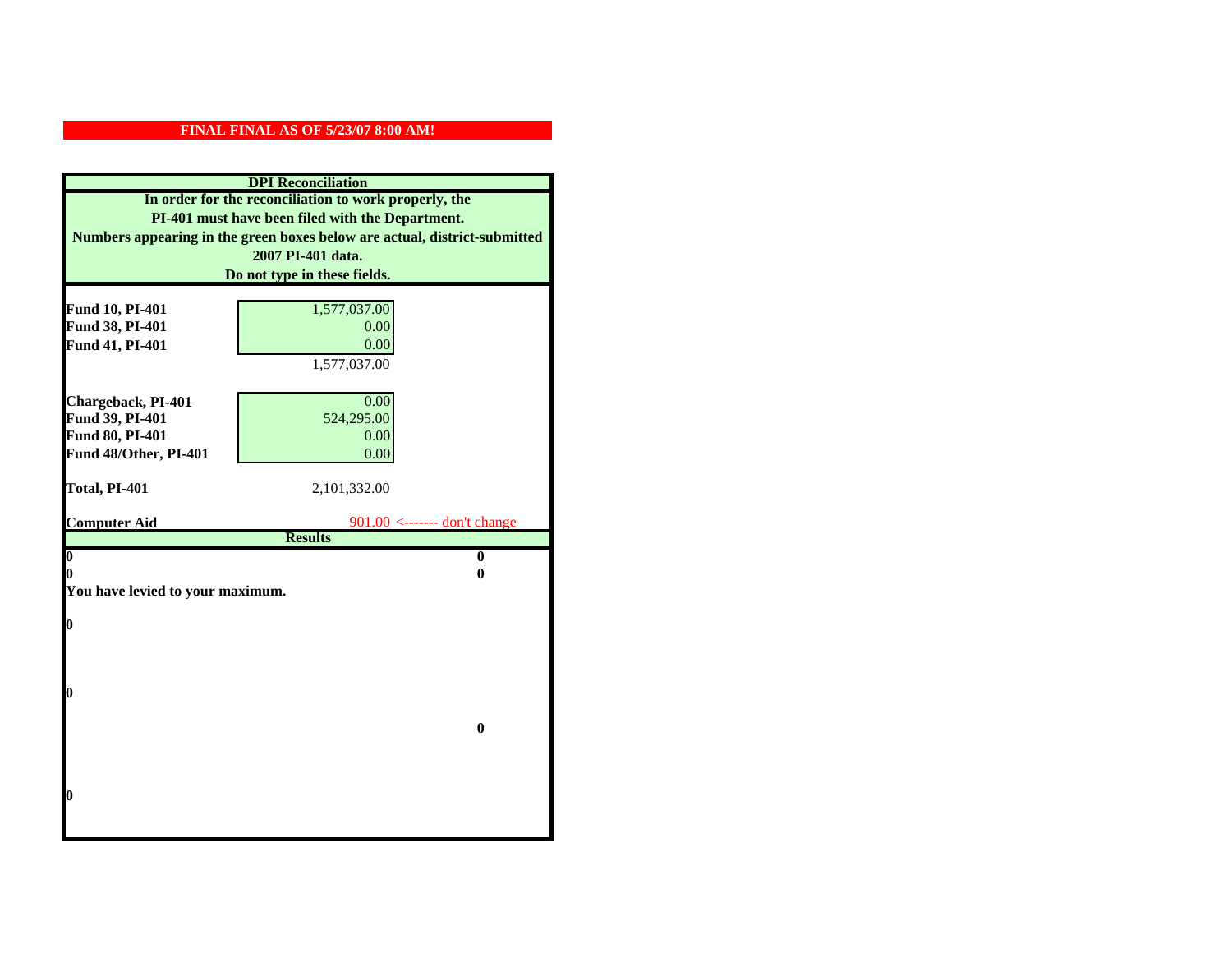| <b>District:</b> PLATTEVILLE<br>▼<br>4389                                           |                | 06-07 Final Revenue Limit Worksheet - Using the Oct 15 Gen Aid Cert.                                                       |                                                   |
|-------------------------------------------------------------------------------------|----------------|----------------------------------------------------------------------------------------------------------------------------|---------------------------------------------------|
| <b>Updated on:</b><br>5/23/2007<br><b>Using Final 05-06 Rev Lim Data.</b>           |                |                                                                                                                            |                                                   |
| <b>FINAL FINAL AS OF 5/23/07 8:00 AM!</b><br>Cells calculate after base levy entry. |                | 1. 2005-2006 Base Revenue (Funds 10, 38, 41)<br>(from left)                                                                | 12,436,525                                        |
| Line 1: 2005-2006 Base Revenue<br>12,436,525                                        |                | 2. Base Sept Membership Avg (03+.4ss, 04+.4ss, 05+.4ss/3)<br>(from left)                                                   | 1,487                                             |
| Line 1 Amnt May Not Exceed Line 9 of Final 05-06 Revenue Limit Worksheet.           |                | 3. 2005-2006 Base Revenue Per Member (Ln 1 / Ln2)<br>(with cents)                                                          | 8,363.50                                          |
| 05-06 General Aid Certification (05-06 line 12)<br>9,294,463<br>+                   |                | 4. 2006-2007 Per Member Increase $(A + B - C)$                                                                             | 256.93                                            |
| 05-06 Computer Aid Received (Src 691)<br>20,212                                     |                | 256.93<br>A. Allowed Per Pupil Increase                                                                                    |                                                   |
| 3,381,118<br>05-06 Fnd 10 Levy Cert (05-06 In 18, levy 10 Src 211)                  |                | B. Low Revenue Increase $(8400 - (3 + 4A))$ Not < 0                                                                        | 0.00                                              |
| 05-06 Fnd 38 Levy Cert (05-06 In 14B, levy 38 Src 210)                              |                | C. Low Rev Dist in CCDEB (Enter DPI Adjustment)<br>0.00                                                                    |                                                   |
| 05-06 Fnd 41 Levy Cert (05-06 In 14C, levy 41 Src 210)                              | $\overline{0}$ | 5. 2006-07 Maximum Revenue / Memb (Ln 3 + Ln 4)                                                                            | 8,620.43                                          |
| 05-06 Aid Penalty for Over Levy (05-06 bottom line)                                 | $\Omega$       | Current Membership Avg (04+.4ss, 05+.4ss, 06+.4ss/3)<br>6.<br>(from left)                                                  | 1,451                                             |
|                                                                                     |                | 7. 2006-2007 Rev Limit, No Exemptions (Ln 5 x Ln 6)<br>(rounded)                                                           | 12,508,244                                        |
| 05-06 Levy for 05-06 Non-Recurring Exemptions (In 10), Enter amnt used below.       |                | 8. Total Recurring Exemptions (A+B+C+D+E)<br>(rounded)                                                                     | 508,280                                           |
| 05-06 Non-Recurring Ref to Exceed Limit                                             | $\overline{0}$ | Unused 2005-2006 Recurring Levy Authority                                                                                  |                                                   |
| 259,268<br>05-06 Declining Enrollment                                               |                | A. Prior Year Carryover (100% of Amnt Entered Above)                                                                       | 0                                                 |
| 05-06 Other Non-Recurring Exemption                                                 | $\Omega$       | B. Transfer of Service (if negative, include sign)<br>8,280                                                                |                                                   |
|                                                                                     |                | C. Transfer of Territory (if negative, include sign)                                                                       |                                                   |
| September & Summer FTE Membership Averages                                          |                | D. Federal Impact Aid Loss (2004-05 to 2005-06)                                                                            |                                                   |
| Count Ch. 220 Inter-District Resident Transfer Pupils @ 75%.                        |                | E. Recurring Referenda to Exceed (If 06-07 is first year)<br>500,000                                                       |                                                   |
| Line 2: Base Avg:(03+.4ss)+(04+.4ss)+(05+.4ss) / 3 =<br>1,487                       |                |                                                                                                                            |                                                   |
| 2003<br>2004<br>2005                                                                |                |                                                                                                                            |                                                   |
| 25<br>Summer fte:<br>19<br>19                                                       |                | 9. 2006-2007 Limit with Recurring Exemptions (Ln 7 + Ln 8)                                                                 | 13,016,524                                        |
| 8<br>10<br>8<br>% (40, 40, 40)                                                      |                | 10. Total 2006-2007 Non-Recurring Exemptions $(A + B + C)$                                                                 | 232,752                                           |
| 1,520<br>1,479<br>1,435<br>Sept fte:                                                |                | A. Non-Recurring Referenda, to Exceed 2006-07 Limit                                                                        |                                                   |
| 1,528<br>1,489<br>1,443<br><b>Total fte</b>                                         |                | B. Declining Enrollment Exemptn for 06-07 (from left)<br>232,752                                                           |                                                   |
|                                                                                     |                | C. Other Non-Recurring Exemption                                                                                           |                                                   |
| Line 6: Curr Avg: $(04+.4ss)+(05+.4ss)+(06+.4ss)/3 =$<br>1,451                      |                | 11.2006-07 Revenue Limit With All Exemptions<br>$(Ln 9 + Ln 10)$                                                           | 13,249,276                                        |
| 2005<br>2006<br>2004                                                                |                | 12. Oct 15 Cert of 2006-07 General Aid                                                                                     | 8,542,803                                         |
| 25<br>$\overline{19}$<br>Summer fte:<br>15                                          |                | REMEMBER TO USE THE OCT 15 CERT WHEN SETTING THE LEVY.                                                                     |                                                   |
| 10<br>8<br>% (40, 40, 40)<br>6                                                      |                | 13. Allowable Limited Revenue: (Line 11 - Line 12)                                                                         | 4,706,473                                         |
| 1,479<br>1,435<br>1,414<br>Sept fte:                                                |                | (10, 38, 41 Levies + Src 691. Src 691 is DOR Computer Aid.)                                                                |                                                   |
| 1,489<br>1,443<br>1,420<br><b>Total fte</b>                                         |                | 14. Total Limited Revenue To Be Used (A+B+C)<br>Not >line 13                                                               | 4,706,473                                         |
| 232,752<br>Line 10B: Declining Enrollment Exemption =                               |                | Entries Required Below: Amnts Needed by Purpose and Fund:                                                                  |                                                   |
|                                                                                     |                | A. Gen Operations: Fnd 10 including Src 211 & Src 691<br>4,706,473<br>B. Non-Referendum Debt (inside limit) Fnd 38 Src 211 | (Proposed Fund 10)<br>$\Omega$<br>(to Budget Rpt) |
| Average FTE Loss (Line $2 -$ Line 6, if $> 0$ )                                     | 36             | C. Capital Exp, Annual Meeting Approved: Fnd 41 Src 211                                                                    | (to Budget Rpt)                                   |
| $X = 0.75$<br>$=$                                                                   | 27             | 15. Total Revenue from Other Levies<br>$(A+B+C+D)$ :                                                                       | 1,260,993                                         |
| X (Line 5, Maximum 2006-2007 Revenue per Memb) =<br>8,620.43                        |                | A. Referendum Apprvd Debt (Non Fund 38 Debt-Src 211)<br>1,260,993                                                          |                                                   |
| 232,752<br>Non-Recurring Exemption Amount:                                          |                | B. Community Services (Fnd 80 Src 211)                                                                                     | $\Omega$<br>(to Budget Rpt)                       |
|                                                                                     |                | C. Prior Year Levy Chargeback (Src 212)                                                                                    | $\overline{0}$<br>(to Budget Rpt)                 |
| 22,485<br>Line 17: State Aid for Exempt Computers =                                 |                | D. Other Levy Revenue - Milwaukee & Kenosha Only                                                                           | $\Omega$<br>(to Budget Rpt)                       |
| Line 17 = A $X$ (Line 16 / C) (to 8 decimals)<br>Round to Dollar                    |                | 16. Total Levy + Src 691, "Proposed Levy"<br>$(Ln 14 + Ln 15)$                                                             | 5,967,466                                         |
| Actual 2006 Property Values (mailed 10/3/06)                                        |                | 17. Actual Src 691 (Vouchered Computer Aid)<br>22,485                                                                      | (to Budget Rpt)                                   |
| A. 2006 Exempt Computer Property Valuation<br>2,465,300<br><b>Required</b>          |                | 18. Fnd 10 Src 211 (Ln 14A - Ln 17), 2006-07 Budget<br>4,683,988                                                           | (to Budget Rpt)                                   |
| B. 2006 TIF-Out Tax Apportionment Equalized Valuation<br>651,826,435                |                | Line 18 (not 14A) is the <b>Fund 10 Levy</b> certified by the Board.                                                       |                                                   |
| C. 2006 TIF-Out Value plus Exempt Computers $(A + B)$<br>654,291,735                |                | 19. Total All Fund Tax Levy (14B + 14C + 15 + 18)                                                                          | 5,944,981                                         |
| Computer aid replaces a portion of proposed Fund 10 Levy                            |                | Line $19 = \text{levy}$ to be apportioned = PI-401<br>Levy Rate $=$                                                        | 0.00912050                                        |
| Src 691 = Computer Value X (Proposed Levy / (TIF-Out Val + Computer Value))         |                | 20. Funds 38 & 39, Src 211 Total (Ln 14B + Ln 15A)<br>1,260,993                                                            | (to Budget Rpt)                                   |
| Revised: May, 2007                                                                  |                | Worksheet is available at: www.dpi.wi.gov/sfs/worksheets.html or buddev.html                                               |                                                   |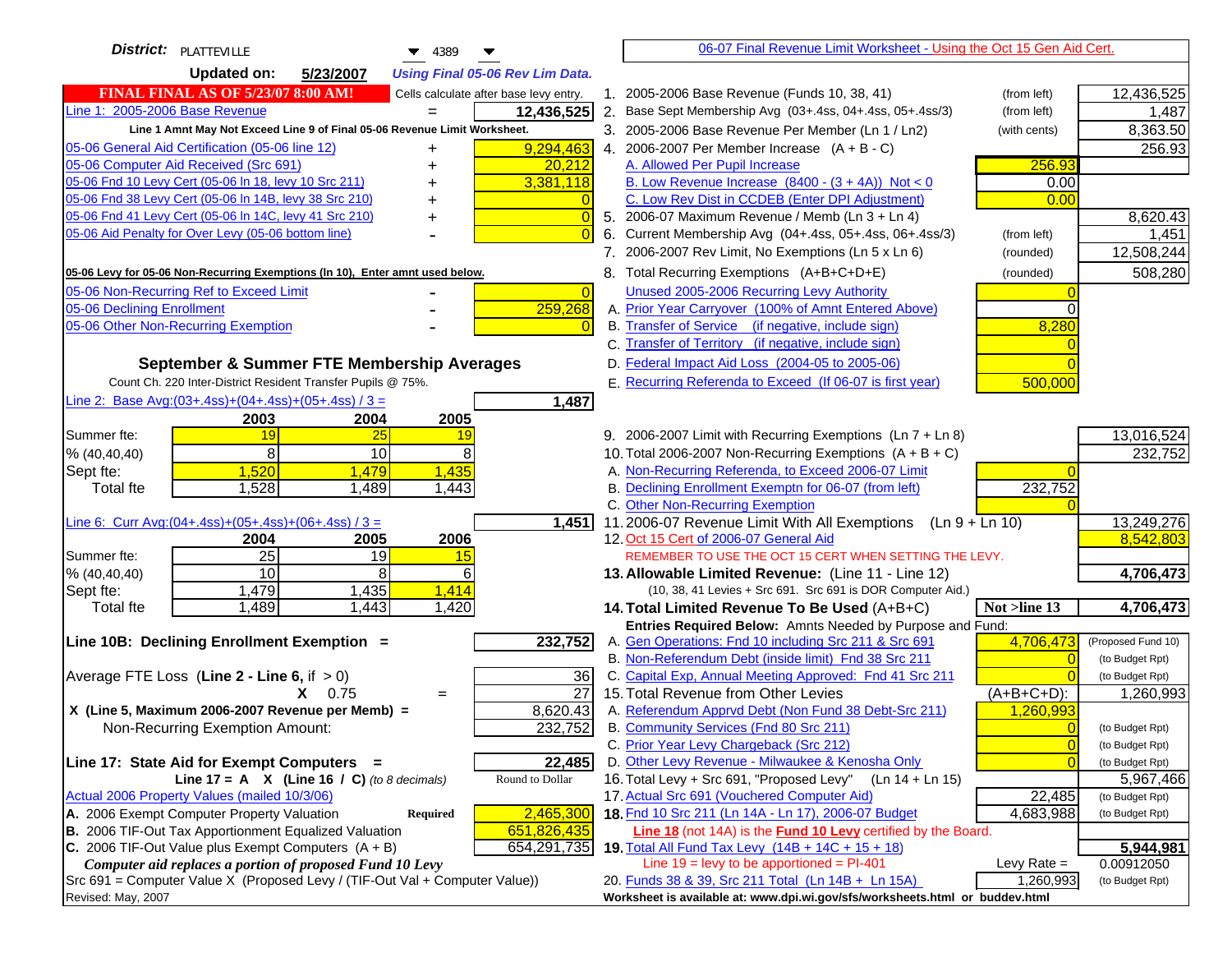|                                    | <b>DPI</b> Reconciliation                                                 |
|------------------------------------|---------------------------------------------------------------------------|
|                                    | In order for the reconciliation to work properly, the                     |
|                                    | PI-401 must have been filed with the Department.                          |
|                                    | Numbers appearing in the green boxes below are actual, district-submitted |
|                                    | 2007 PI-401 data.                                                         |
|                                    | Do not type in these fields.                                              |
|                                    |                                                                           |
| Fund 10, PI-401<br>Fund 38, PI-401 | 4,683,988.00<br>0.00                                                      |
| Fund 41, PI-401                    | 0.00                                                                      |
|                                    | 4,683,988.00                                                              |
|                                    |                                                                           |
| Chargeback, PI-401                 | 0.00                                                                      |
| Fund 39, PI-401                    | 1,260,993.00                                                              |
| Fund 80, PI-401                    | 0.00                                                                      |
| Fund 48/Other, PI-401              | 0.00                                                                      |
|                                    |                                                                           |
| Total, PI-401                      | 5,944,981.00                                                              |
|                                    |                                                                           |
| <b>Computer Aid</b>                | $22,485.00$ <------- don't change<br><b>Results</b>                       |
| $\overline{\mathbf{0}}$            | $\bf{0}$                                                                  |
| 0                                  | 0                                                                         |
| You have levied to your maximum.   |                                                                           |
|                                    |                                                                           |
| $\bf{0}$                           |                                                                           |
|                                    |                                                                           |
|                                    |                                                                           |
| l0                                 |                                                                           |
|                                    |                                                                           |
|                                    | $\mathbf{0}$                                                              |
|                                    |                                                                           |
|                                    |                                                                           |
|                                    |                                                                           |
| $\boldsymbol{0}$                   |                                                                           |
|                                    |                                                                           |
|                                    |                                                                           |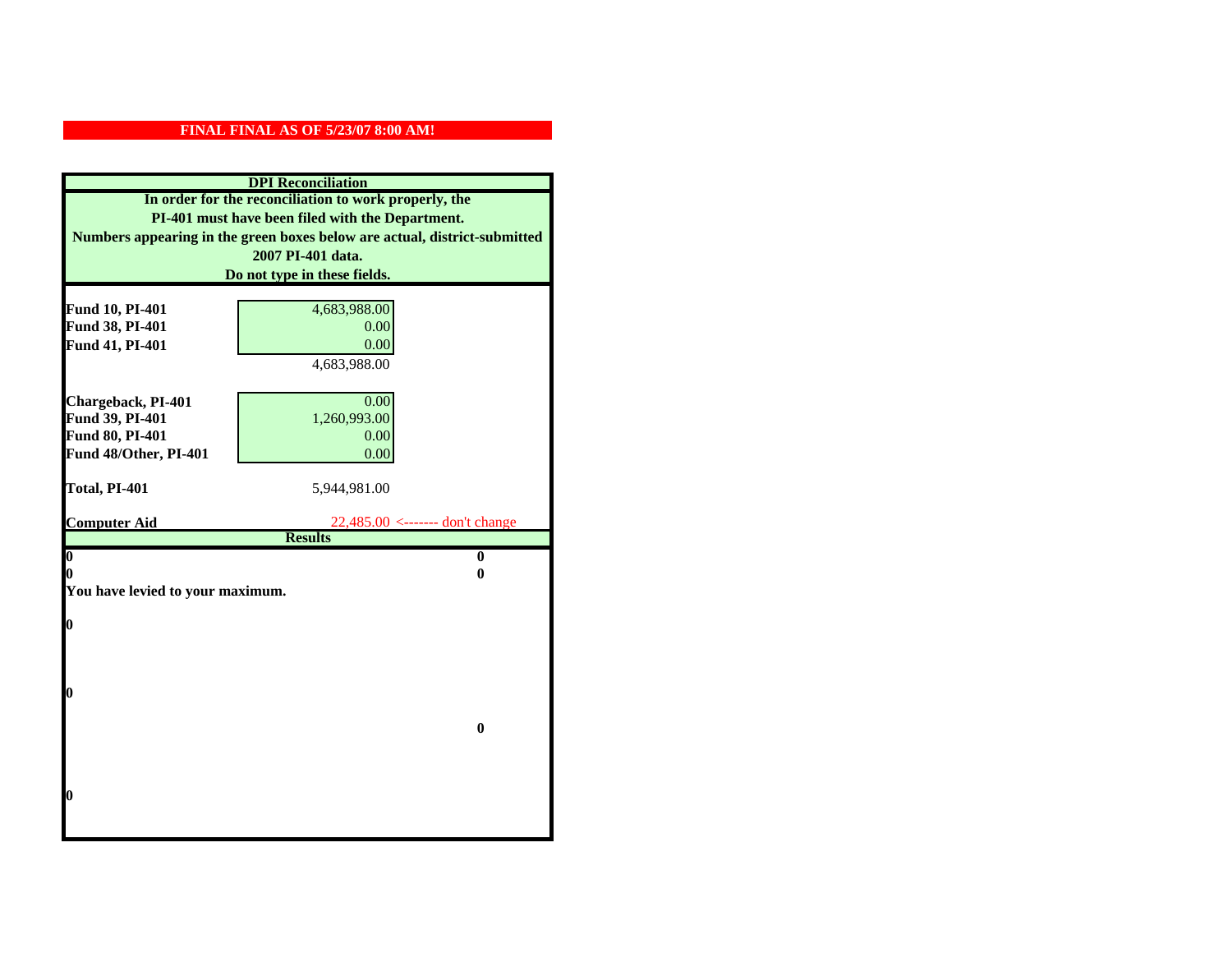| District:   PLUM CITY<br>4459                                                       |                | 06-07 Final Revenue Limit Worksheet - Using the Oct 15 Gen Aid Cert.                                                      |                            |
|-------------------------------------------------------------------------------------|----------------|---------------------------------------------------------------------------------------------------------------------------|----------------------------|
| <b>Updated on:</b><br>5/23/2007<br><b>Using Final 05-06 Rev Lim Data.</b>           |                |                                                                                                                           |                            |
| <b>FINAL FINAL AS OF 5/23/07 8:00 AM!</b><br>Cells calculate after base levy entry. |                | 1. 2005-2006 Base Revenue (Funds 10, 38, 41)<br>(from left)                                                               | 3,160,317                  |
| Line 1: 2005-2006 Base Revenue<br>3,160,317<br>$=$                                  |                | 2. Base Sept Membership Avg (03+.4ss, 04+.4ss, 05+.4ss/3)<br>(from left)                                                  | 348                        |
| Line 1 Amnt May Not Exceed Line 9 of Final 05-06 Revenue Limit Worksheet.           |                | 3. 2005-2006 Base Revenue Per Member (Ln 1 / Ln2)<br>(with cents)                                                         | 9,081.37                   |
| 05-06 General Aid Certification (05-06 line 12)<br>2,467,531<br>+                   |                | 4. 2006-2007 Per Member Increase $(A + B - C)$                                                                            | 256.93                     |
| 05-06 Computer Aid Received (Src 691)                                               | 600            | 256.93<br>A. Allowed Per Pupil Increase                                                                                   |                            |
| 05-06 Fnd 10 Levy Cert (05-06 In 18, levy 10 Src 211)<br>786,970                    |                | B. Low Revenue Increase $(8400 - (3 + 4A))$ Not < 0<br>0.00                                                               |                            |
| 05-06 Fnd 38 Levy Cert (05-06 In 14B, levy 38 Src 210)<br>58,046                    |                | C. Low Rev Dist in CCDEB (Enter DPI Adjustment)<br>0.00                                                                   |                            |
| 05-06 Fnd 41 Levy Cert (05-06 In 14C, levy 41 Src 210)                              |                | 5. 2006-07 Maximum Revenue / Memb (Ln $3 + \text{Ln } 4$ )                                                                | 9,338.30                   |
| 34,772<br>05-06 Aid Penalty for Over Levy (05-06 bottom line)                       |                | 6. Current Membership Avg (04+.4ss, 05+.4ss, 06+.4ss/3)<br>(from left)                                                    | 336                        |
|                                                                                     |                | 7. 2006-2007 Rev Limit, No Exemptions (Ln 5 x Ln 6)<br>(rounded)                                                          | 3,137,669                  |
| 05-06 Levy for 05-06 Non-Recurring Exemptions (In 10), Enter amnt used below.       |                | 8. Total Recurring Exemptions (A+B+C+D+E)<br>(rounded)                                                                    | $\Omega$                   |
| 05-06 Non-Recurring Ref to Exceed Limit                                             | $\overline{0}$ | Unused 2005-2006 Recurring Levy Authority                                                                                 |                            |
| 118,058<br>05-06 Declining Enrollment                                               |                | A. Prior Year Carryover (100% of Amnt Entered Above)                                                                      |                            |
| 05-06 Other Non-Recurring Exemption                                                 |                | B. Transfer of Service (if negative, include sign)                                                                        |                            |
|                                                                                     |                | C. Transfer of Territory (if negative, include sign)                                                                      |                            |
| September & Summer FTE Membership Averages                                          |                | D. Federal Impact Aid Loss (2004-05 to 2005-06)                                                                           |                            |
| Count Ch. 220 Inter-District Resident Transfer Pupils @ 75%.                        |                | E. Recurring Referenda to Exceed (If 06-07 is first year)                                                                 |                            |
| Line 2: Base Avg:(03+.4ss)+(04+.4ss)+(05+.4ss) / 3 =                                | 348            |                                                                                                                           |                            |
| 2003<br>2004<br>2005                                                                |                |                                                                                                                           |                            |
| Summer fte:<br>18<br>18<br>16<br>$\overline{7}$                                     |                | 9. 2006-2007 Limit with Recurring Exemptions (Ln 7 + Ln 8)                                                                | 3,137,669                  |
| $\overline{7}$<br>6<br>% (40, 40, 40)                                               |                | 10. Total 2006-2007 Non-Recurring Exemptions (A + B + C)                                                                  | 84,045                     |
| 362<br>345<br>316<br>Sept fte:<br>369<br>352<br>322<br><b>Total fte</b>             |                | A. Non-Recurring Referenda, to Exceed 2006-07 Limit<br>B. Declining Enrollment Exemptn for 06-07 (from left)<br>84,045    |                            |
|                                                                                     |                | C. Other Non-Recurring Exemption                                                                                          |                            |
| <u>Line 6: Curr Avg: (04+.4ss)+ (05+.4ss)+ (06+.4ss) / 3 =</u>                      | 336I           | 11.2006-07 Revenue Limit With All Exemptions (Ln 9 + Ln 10)                                                               | 3,221,714                  |
| 2005<br>2006<br>2004                                                                |                | 12. Oct 15 Cert of 2006-07 General Aid                                                                                    | 2,363,247                  |
| 18<br>16<br>Summer fte:<br>13                                                       |                | REMEMBER TO USE THE OCT 15 CERT WHEN SETTING THE LEVY.                                                                    |                            |
| $\overline{7}$<br>6<br>% (40, 40, 40)<br>5                                          |                | 13. Allowable Limited Revenue: (Line 11 - Line 12)                                                                        | 858,467                    |
| 329<br>345<br>316<br>Sept fte:                                                      |                | (10, 38, 41 Levies + Src 691. Src 691 is DOR Computer Aid.)                                                               |                            |
| 352<br>322<br>334<br><b>Total fte</b>                                               |                | Not >line 13<br>14. Total Limited Revenue To Be Used (A+B+C)                                                              | 858,467                    |
|                                                                                     |                | Entries Required Below: Amnts Needed by Purpose and Fund:                                                                 |                            |
| Line 10B: Declining Enrollment Exemption =<br>84,045                                |                | A. Gen Operations: Fnd 10 including Src 211 & Src 691<br>780,427                                                          | (Proposed Fund 10)         |
|                                                                                     |                | B. Non-Referendum Debt (inside limit) Fnd 38 Src 211<br>78,040<br>C. Capital Exp, Annual Meeting Approved: Fnd 41 Src 211 | (to Budget Rpt)            |
| Average FTE Loss (Line $2 -$ Line 6, if $> 0$ )<br>$X = 0.75$                       | 12<br>9        | 15. Total Revenue from Other Levies<br>(A+B+C+D):                                                                         | (to Budget Rpt)<br>378,310 |
| $=$<br>X (Line 5, Maximum 2006-2007 Revenue per Memb) =<br>9,338.30                 |                | A. Referendum Apprvd Debt (Non Fund 38 Debt-Src 211)<br>328,310                                                           |                            |
| 84,045<br>Non-Recurring Exemption Amount:                                           |                | B. Community Services (Fnd 80 Src 211)<br>50,000                                                                          | (to Budget Rpt)            |
|                                                                                     |                | C. Prior Year Levy Chargeback (Src 212)<br>$\overline{0}$                                                                 | (to Budget Rpt)            |
| Line 17: State Aid for Exempt Computers =                                           | 353            | D. Other Levy Revenue - Milwaukee & Kenosha Only                                                                          | (to Budget Rpt)            |
| Line 17 = A $X$ (Line 16 / C) (to 8 decimals)<br>Round to Dollar                    |                | 16. Total Levy + Src 691, "Proposed Levy"<br>(Ln 14 + Ln 15)                                                              | 1,236,777                  |
| Actual 2006 Property Values (mailed 10/3/06)                                        |                | 17. Actual Src 691 (Vouchered Computer Aid)<br>353                                                                        | (to Budget Rpt)            |
| A. 2006 Exempt Computer Property Valuation<br>34,300<br><b>Required</b>             |                | 18. Fnd 10 Src 211 (Ln 14A - Ln 17), 2006-07 Budget<br>780,074                                                            | (to Budget Rpt)            |
| B. 2006 TIF-Out Tax Apportionment Equalized Valuation<br>120,261,354                |                | Line 18 (not 14A) is the <b>Fund 10 Levy</b> certified by the Board.                                                      |                            |
| C. 2006 TIF-Out Value plus Exempt Computers $(A + B)$<br>120,295,654                |                | 19. Total All Fund Tax Levy (14B + 14C + 15 + 18)                                                                         | 1,236,424                  |
| Computer aid replaces a portion of proposed Fund 10 Levy                            |                | Line $19 = \text{levy}$ to be apportioned = PI-401<br>Levy Rate $=$                                                       | 0.01028114                 |
| Src 691 = Computer Value X (Proposed Levy / (TIF-Out Val + Computer Value))         |                | 20. Funds 38 & 39, Src 211 Total (Ln 14B + Ln 15A)<br>406,350                                                             | (to Budget Rpt)            |
| Revised: May, 2007                                                                  |                | Worksheet is available at: www.dpi.wi.gov/sfs/worksheets.html or buddev.html                                              |                            |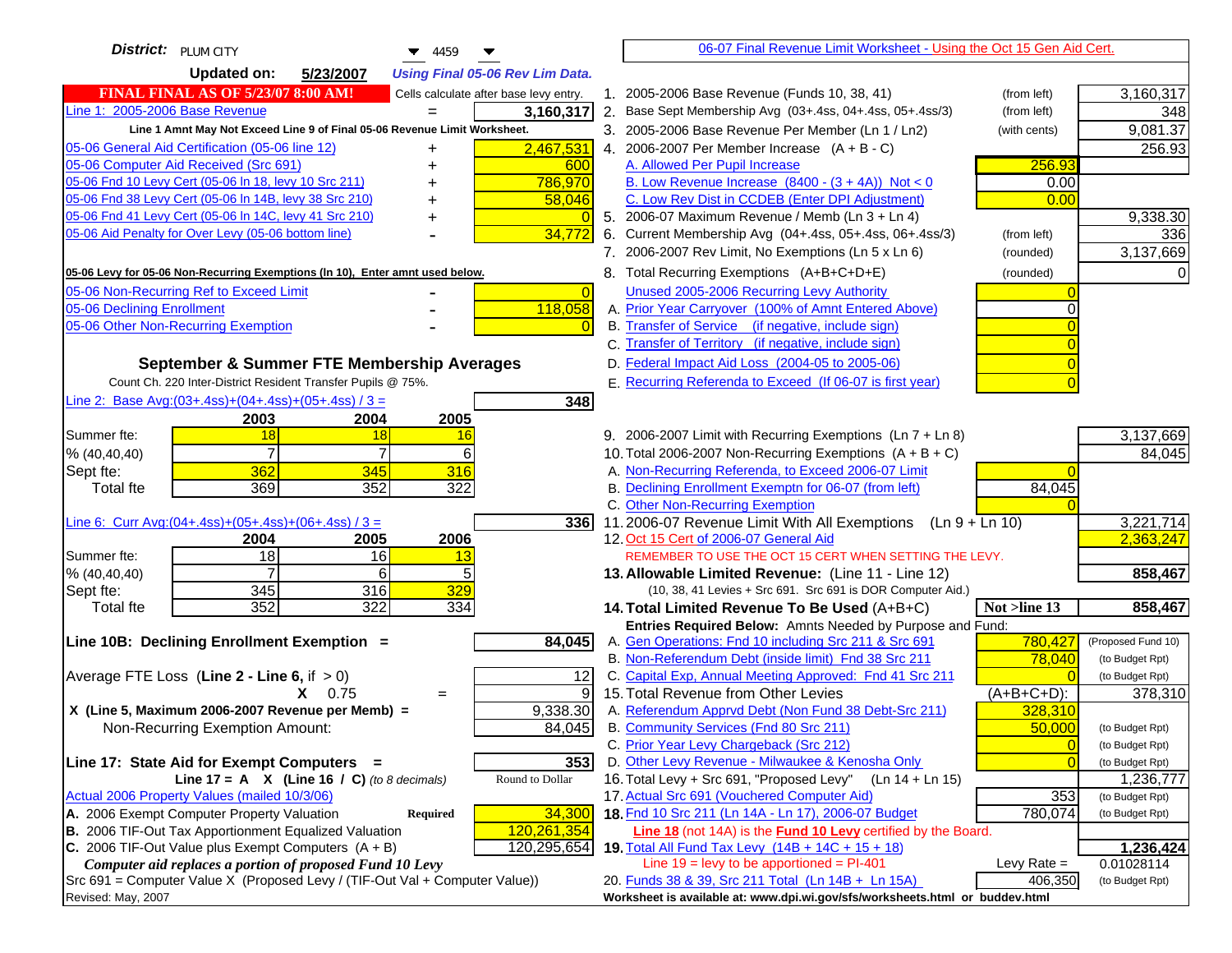|                                          | <b>DPI</b> Reconciliation                                                 |
|------------------------------------------|---------------------------------------------------------------------------|
|                                          | In order for the reconciliation to work properly, the                     |
|                                          | PI-401 must have been filed with the Department.                          |
|                                          | Numbers appearing in the green boxes below are actual, district-submitted |
|                                          | 2007 PI-401 data.                                                         |
|                                          | Do not type in these fields.                                              |
|                                          |                                                                           |
| Fund 10, PI-401                          | 780,074.00                                                                |
| Fund 38, PI-401                          | 78,040.00                                                                 |
| Fund 41, PI-401                          | 0.00                                                                      |
|                                          | 858,114.00                                                                |
|                                          |                                                                           |
| Chargeback, PI-401                       | 0.00                                                                      |
| Fund 39, PI-401                          | 328,310.00                                                                |
| Fund 80, PI-401<br>Fund 48/Other, PI-401 | 50,000.00                                                                 |
|                                          | 0.00                                                                      |
| Total, PI-401                            | 1,236,424.00                                                              |
|                                          |                                                                           |
| <b>Computer Aid</b>                      | $353.00$ <------- don't change                                            |
|                                          | <b>Results</b>                                                            |
| $\boldsymbol{0}$<br>0                    | $\bf{0}$<br>0                                                             |
| You have levied to your maximum.         |                                                                           |
|                                          |                                                                           |
| $\bf{0}$                                 |                                                                           |
|                                          |                                                                           |
|                                          |                                                                           |
|                                          |                                                                           |
| 0                                        |                                                                           |
|                                          |                                                                           |
|                                          | $\bf{0}$                                                                  |
|                                          |                                                                           |
|                                          |                                                                           |
| 0                                        |                                                                           |
|                                          |                                                                           |
|                                          |                                                                           |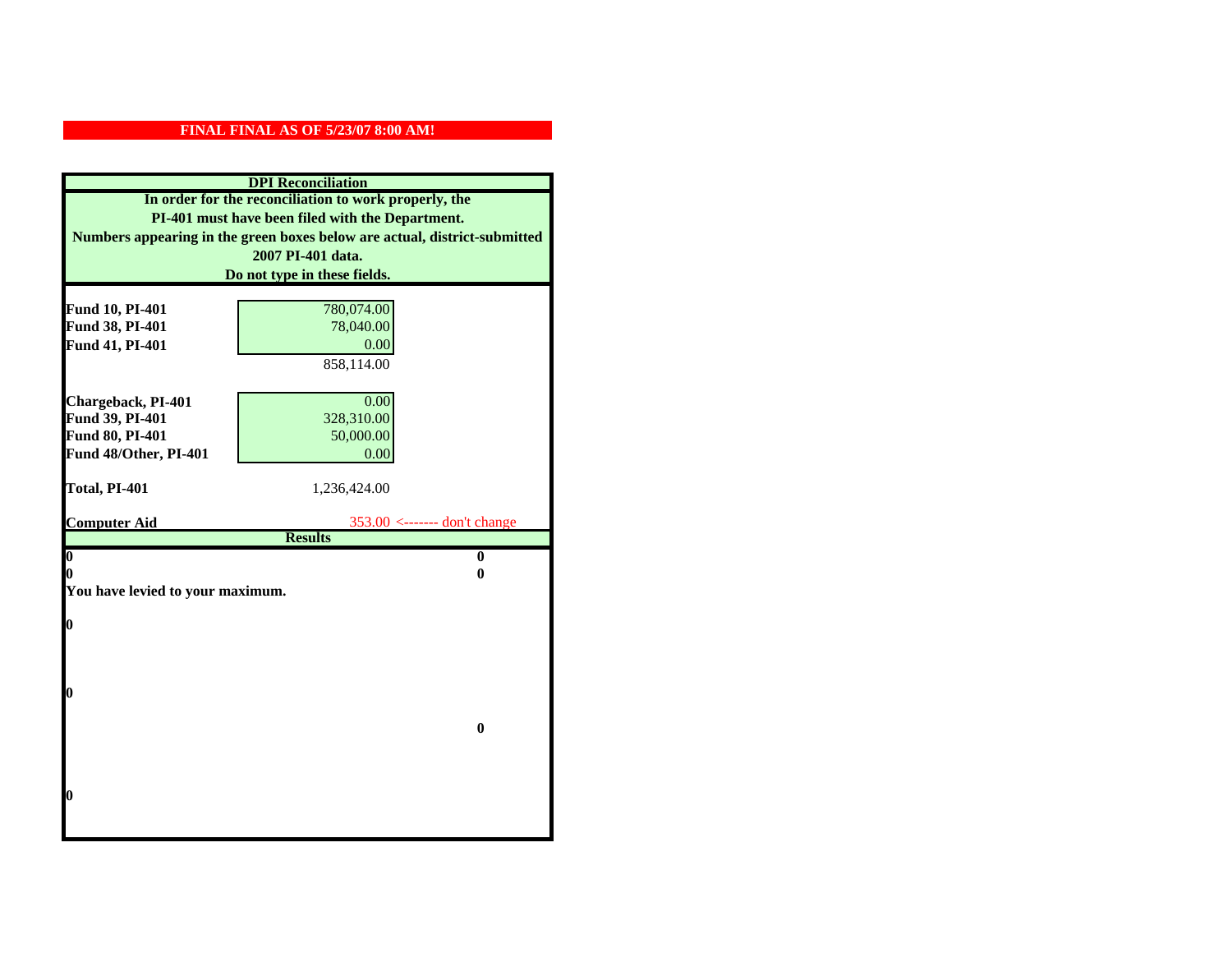| District:   PLYMOUTH<br>$\blacktriangledown$ 4473                                                                                       |    | 06-07 Final Revenue Limit Worksheet - Using the Oct 15 Gen Aid Cert.                                                               |                            |                                       |
|-----------------------------------------------------------------------------------------------------------------------------------------|----|------------------------------------------------------------------------------------------------------------------------------------|----------------------------|---------------------------------------|
| <b>Updated on:</b><br>5/23/2007<br><b>Using Final 05-06 Rev Lim Data.</b>                                                               |    |                                                                                                                                    |                            |                                       |
| <b>FINAL FINAL AS OF 5/23/07 8:00 AM!</b><br>Cells calculate after base levy entry.                                                     |    | 1. 2005-2006 Base Revenue (Funds 10, 38, 41)                                                                                       | (from left)                | 19,854,873                            |
| Line 1: 2005-2006 Base Revenue<br>19,854,873                                                                                            | 2. | Base Sept Membership Avg (03+.4ss, 04+.4ss, 05+.4ss/3)                                                                             | (from left)                | 2,437                                 |
| Line 1 Amnt May Not Exceed Line 9 of Final 05-06 Revenue Limit Worksheet.                                                               |    | 3. 2005-2006 Base Revenue Per Member (Ln 1 / Ln2)                                                                                  | (with cents)               | 8,147.26                              |
| 12,477,716<br>05-06 General Aid Certification (05-06 line 12)<br>+                                                                      |    | 4. 2006-2007 Per Member Increase $(A + B - C)$                                                                                     |                            | 256.93                                |
| 05-06 Computer Aid Received (Src 691)<br>75,273                                                                                         |    | A. Allowed Per Pupil Increase                                                                                                      | 256.93                     |                                       |
| 05-06 Fnd 10 Levy Cert (05-06 In 18, levy 10 Src 211)<br>7,415,284                                                                      |    | B. Low Revenue Increase $(8400 - (3 + 4A))$ Not < 0                                                                                | 0.00                       |                                       |
| 05-06 Fnd 38 Levy Cert (05-06 In 14B, levy 38 Src 210)                                                                                  |    | C. Low Rev Dist in CCDEB (Enter DPI Adjustment)                                                                                    | 0.00                       |                                       |
| 05-06 Fnd 41 Levy Cert (05-06 In 14C, levy 41 Src 210)<br>$\overline{0}$                                                                |    | 5. 2006-07 Maximum Revenue / Memb (Ln 3 + Ln 4)                                                                                    |                            | 8,404.19                              |
| 05-06 Aid Penalty for Over Levy (05-06 bottom line)<br>$\Omega$                                                                         | 6. | Current Membership Avg (04+.4ss, 05+.4ss, 06+.4ss/3)                                                                               | (from left)                | 2,411                                 |
|                                                                                                                                         |    | 7. 2006-2007 Rev Limit, No Exemptions (Ln 5 x Ln 6)                                                                                | (rounded)                  | 20,262,502                            |
| 05-06 Levy for 05-06 Non-Recurring Exemptions (In 10), Enter amnt used below.                                                           |    | 8. Total Recurring Exemptions (A+B+C+D+E)                                                                                          | (rounded)                  | 68,162                                |
| 05-06 Non-Recurring Ref to Exceed Limit<br>$\Omega$                                                                                     |    | Unused 2005-2006 Recurring Levy Authority                                                                                          |                            |                                       |
| 05-06 Declining Enrollment<br>113,400                                                                                                   |    | A. Prior Year Carryover (100% of Amnt Entered Above)                                                                               |                            |                                       |
| 05-06 Other Non-Recurring Exemption<br>$\Omega$                                                                                         |    | B. Transfer of Service (if negative, include sign)                                                                                 | 68,162                     |                                       |
|                                                                                                                                         |    | C. Transfer of Territory (if negative, include sign)                                                                               |                            |                                       |
| September & Summer FTE Membership Averages                                                                                              |    | D. Federal Impact Aid Loss (2004-05 to 2005-06)                                                                                    |                            |                                       |
| Count Ch. 220 Inter-District Resident Transfer Pupils @ 75%.                                                                            |    | E. Recurring Referenda to Exceed (If 06-07 is first year)                                                                          |                            |                                       |
| Line 2: Base Avg: $(03+.4ss)+(04+.4ss)+(05+.4ss)/3 =$<br>2,437                                                                          |    |                                                                                                                                    |                            |                                       |
| 2003<br>2004<br>2005                                                                                                                    |    |                                                                                                                                    |                            |                                       |
| 125<br>122<br>Summer fte:<br>117<br>50<br>49<br>47                                                                                      |    | 9. 2006-2007 Limit with Recurring Exemptions (Ln 7 + Ln 8)<br>10. Total 2006-2007 Non-Recurring Exemptions $(A + B + C)$           |                            | 20,330,664<br>168,084                 |
| % (40, 40, 40)<br>2,378<br>2,417<br>2,371<br>Sept fte:                                                                                  |    | A. Non-Recurring Referenda, to Exceed 2006-07 Limit                                                                                |                            |                                       |
| 2,467<br>2,420<br>2,425<br><b>Total fte</b>                                                                                             |    | B. Declining Enrollment Exemptn for 06-07 (from left)                                                                              | 168,084                    |                                       |
|                                                                                                                                         |    | C. Other Non-Recurring Exemption                                                                                                   |                            |                                       |
| Line 6: Curr Avg: $(04+.4ss)+(05+.4ss)+(06+.4ss)/3 =$<br>2,411                                                                          |    | 11.2006-07 Revenue Limit With All Exemptions<br>(Ln 9 + Ln 10)                                                                     |                            | 20,498,748                            |
| 2006<br>2004<br>2005                                                                                                                    |    | 12. Oct 15 Cert of 2006-07 General Aid                                                                                             |                            | 13,481,144                            |
| 122<br>117<br>116<br>Summer fte:                                                                                                        |    | REMEMBER TO USE THE OCT 15 CERT WHEN SETTING THE LEVY.                                                                             |                            |                                       |
| 49<br>47<br>% (40, 40, 40)<br>46                                                                                                        |    | 13. Allowable Limited Revenue: (Line 11 - Line 12)                                                                                 |                            | 7,017,604                             |
| 2,343<br>2,371<br>2,378<br>Sept fte:                                                                                                    |    | (10, 38, 41 Levies + Src 691. Src 691 is DOR Computer Aid.)                                                                        |                            | <b>EXCEEDS LIMIT</b>                  |
| 2,420<br>Total fte<br>2,425<br>2,389                                                                                                    |    | 14. Total Limited Revenue To Be Used (A+B+C)                                                                                       | Not >line 13               | 7,026,008                             |
|                                                                                                                                         |    | Entries Required Below: Amnts Needed by Purpose and Fund:                                                                          |                            |                                       |
| Line 10B: Declining Enrollment Exemption =<br>168,084                                                                                   |    | A. Gen Operations: Fnd 10 including Src 211 & Src 691<br>B. Non-Referendum Debt (inside limit) Fnd 38 Src 211                      | 7,026,008                  | (Proposed Fund 10)<br>(to Budget Rpt) |
| Average FTE Loss (Line $2 -$ Line 6, if $> 0$ )<br>26                                                                                   |    | C. Capital Exp, Annual Meeting Approved: Fnd 41 Src 211                                                                            |                            | (to Budget Rpt)                       |
| <b>20</b><br>$X = 0.75$<br>$=$                                                                                                          |    | 15. Total Revenue from Other Levies                                                                                                | $(A+B+C+D)$ :              | 1,522,440                             |
| X (Line 5, Maximum 2006-2007 Revenue per Memb) =<br>8,404.19                                                                            |    | A. Referendum Apprvd Debt (Non Fund 38 Debt-Src 211)                                                                               | 1,375,788                  |                                       |
| 168,084<br>Non-Recurring Exemption Amount:                                                                                              |    | B. Community Services (Fnd 80 Src 211)                                                                                             | 146,652                    | (to Budget Rpt)                       |
|                                                                                                                                         |    | C. Prior Year Levy Chargeback (Src 212)                                                                                            | $\overline{0}$             | (to Budget Rpt)                       |
| 53,751<br>Line 17: State Aid for Exempt Computers =                                                                                     |    | D. Other Levy Revenue - Milwaukee & Kenosha Only                                                                                   |                            | (to Budget Rpt)                       |
| Round to Dollar<br>Line 17 = A $X$ (Line 16 / C) (to 8 decimals)                                                                        |    | 16. Total Levy + Src 691, "Proposed Levy" (Ln 14 + Ln 15)                                                                          |                            | 8,548,448                             |
| Actual 2006 Property Values (mailed 10/3/06)                                                                                            |    | 17. Actual Src 691 (Vouchered Computer Aid)                                                                                        | 53,751                     | (to Budget Rpt)                       |
| A. 2006 Exempt Computer Property Valuation<br>7,835,600<br>Required                                                                     |    | 18. Fnd 10 Src 211 (Ln 14A - Ln 17), 2006-07 Budget                                                                                | 6,972,257                  | (to Budget Rpt)                       |
| B. 2006 TIF-Out Tax Apportionment Equalized Valuation<br>1,238,321,479                                                                  |    | Line 18 (not 14A) is the Fund 10 Levy certified by the Board.                                                                      |                            |                                       |
| C. 2006 TIF-Out Value plus Exempt Computers $(A + B)$<br>1,246,157,079                                                                  |    | 19. Total All Fund Tax Levy (14B + 14C + 15 + 18)                                                                                  |                            | 8,494,697                             |
| Computer aid replaces a portion of proposed Fund 10 Levy<br>Src 691 = Computer Value X (Proposed Levy / (TIF-Out Val + Computer Value)) |    | Line $19 = \text{levy}$ to be apportioned = PI-401                                                                                 | Levy Rate $=$<br>1,375,788 | 0.00685985                            |
| Revised: May, 2007                                                                                                                      |    | 20. Funds 38 & 39, Src 211 Total (Ln 14B + Ln 15A)<br>Worksheet is available at: www.dpi.wi.gov/sfs/worksheets.html or buddev.html |                            | (to Budget Rpt)                       |
|                                                                                                                                         |    |                                                                                                                                    |                            |                                       |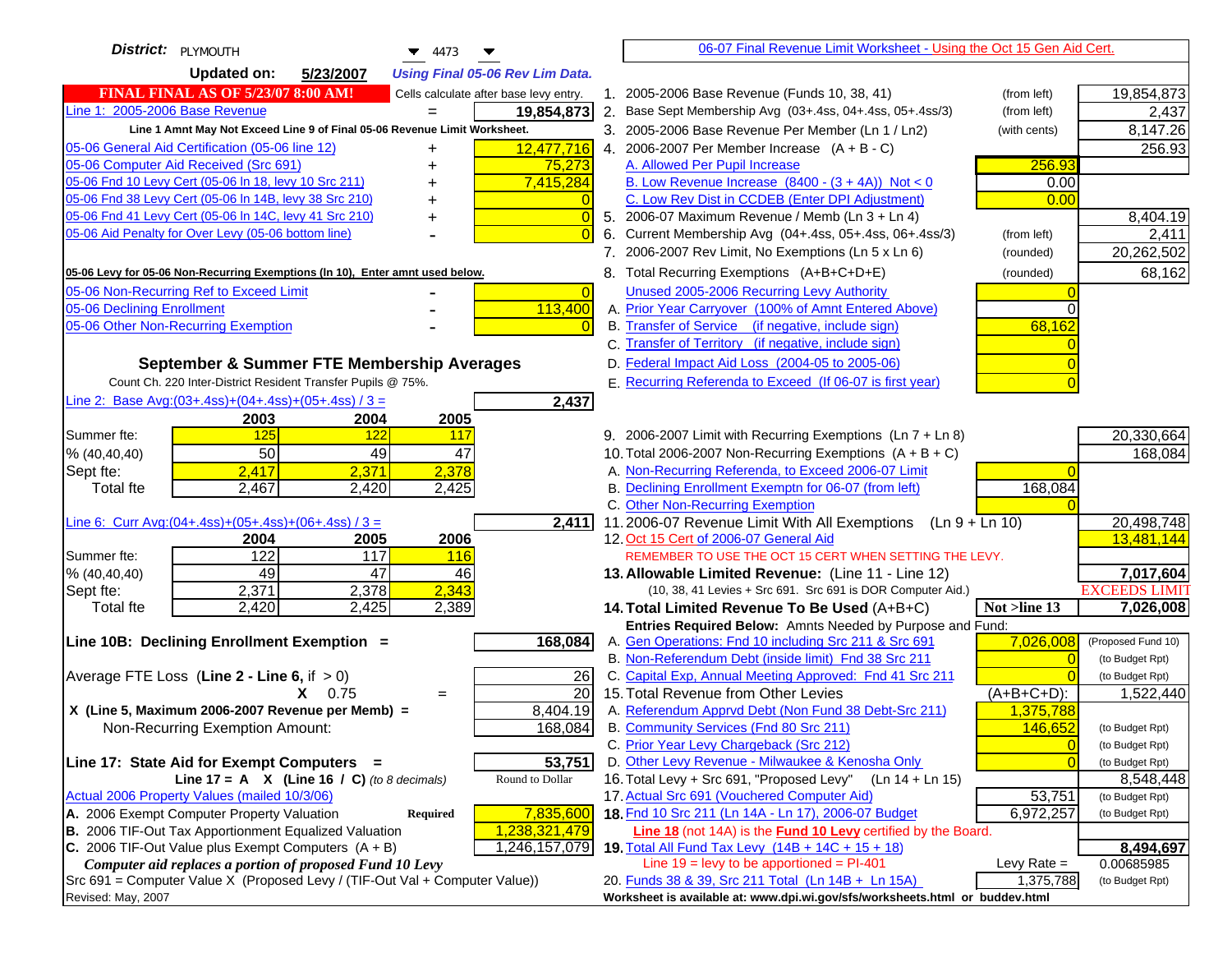|                         | <b>DPI</b> Reconciliation                                                 |
|-------------------------|---------------------------------------------------------------------------|
|                         | In order for the reconciliation to work properly, the                     |
|                         | PI-401 must have been filed with the Department.                          |
|                         | Numbers appearing in the green boxes below are actual, district-submitted |
|                         | 2007 PI-401 data.                                                         |
|                         | Do not type in these fields.                                              |
|                         |                                                                           |
| Fund 10, PI-401         | 6,972,257.00                                                              |
| Fund 38, PI-401         | 0.00                                                                      |
| Fund 41, PI-401         | 0.00                                                                      |
|                         | 6,972,257.00                                                              |
|                         |                                                                           |
| Chargeback, PI-401      | 0.00                                                                      |
| Fund 39, PI-401         | 1,375,788.00                                                              |
| Fund 80, PI-401         | 146,652.00                                                                |
| Fund 48/Other, PI-401   | 0.00                                                                      |
|                         |                                                                           |
| Total, PI-401           | 8,494,697.00                                                              |
|                         |                                                                           |
| <b>Computer Aid</b>     | 53,751.00 <------- don't change                                           |
|                         | <b>Results</b>                                                            |
| You have overlevied by: | 8,404                                                                     |
| 0<br>0                  | 0                                                                         |
|                         |                                                                           |
| $\boldsymbol{0}$        |                                                                           |
|                         |                                                                           |
|                         |                                                                           |
|                         |                                                                           |
| 0                       |                                                                           |
|                         |                                                                           |
|                         | $\bf{0}$                                                                  |
|                         |                                                                           |
|                         |                                                                           |
|                         |                                                                           |
| 0                       |                                                                           |
|                         |                                                                           |
|                         |                                                                           |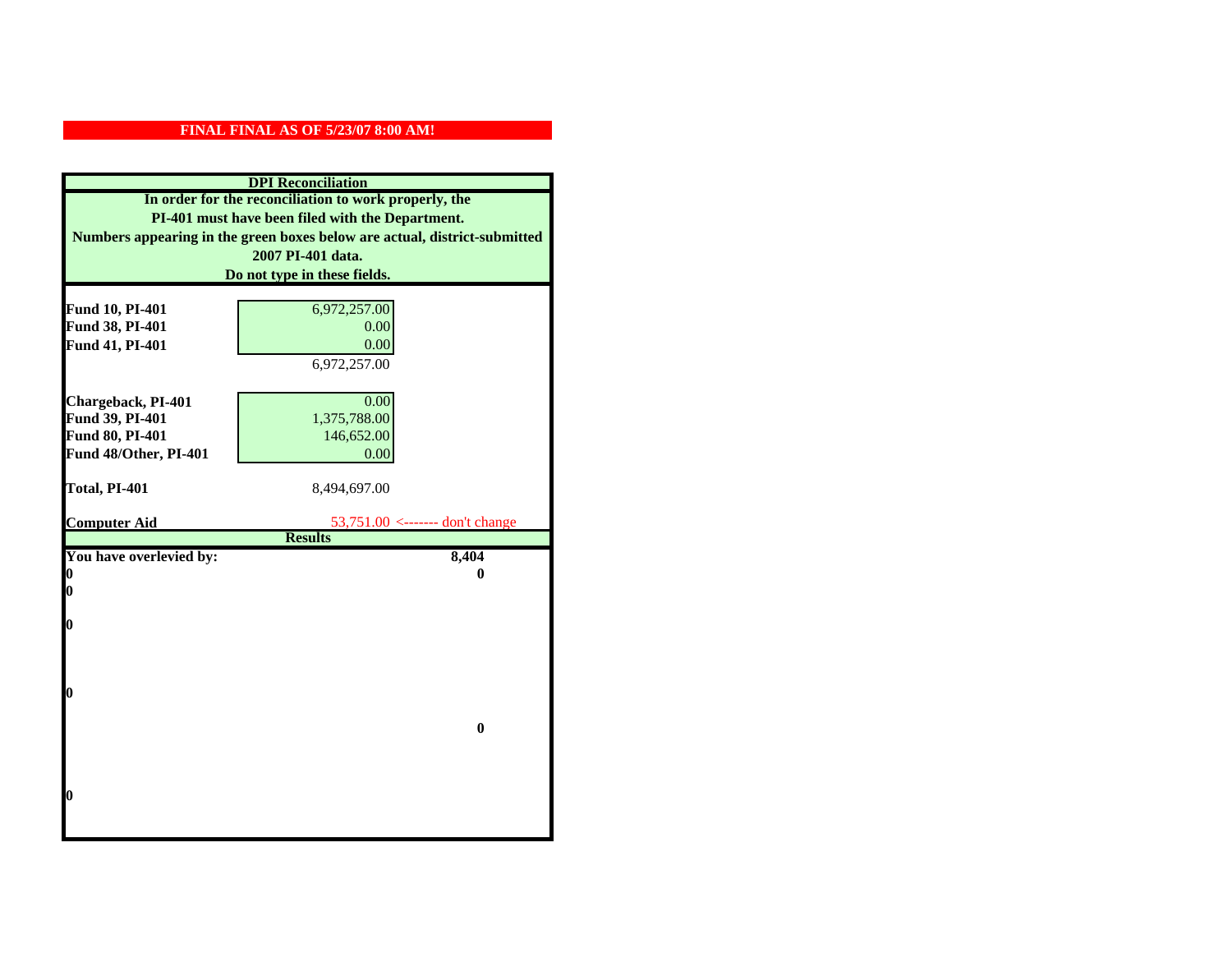| <b>District:</b> PORT EDWARDS<br>4508                                                                                            |                | 06-07 Final Revenue Limit Worksheet - Using the Oct 15 Gen Aid Cert.                                                     |                |                         |
|----------------------------------------------------------------------------------------------------------------------------------|----------------|--------------------------------------------------------------------------------------------------------------------------|----------------|-------------------------|
| <b>Updated on:</b><br>5/23/2007<br><b>Using Final 05-06 Rev Lim Data.</b>                                                        |                |                                                                                                                          |                |                         |
| <b>FINAL FINAL AS OF 5/23/07 8:00 AM!</b><br>Cells calculate after base levy entry.                                              |                | 1. 2005-2006 Base Revenue (Funds 10, 38, 41)                                                                             | (from left)    | 4,961,897               |
| Line 1: 2005-2006 Base Revenue<br>4,961,897<br>$=$                                                                               |                | 2. Base Sept Membership Avg (03+.4ss, 04+.4ss, 05+.4ss/3)                                                                | (from left)    | 512                     |
| Line 1 Amnt May Not Exceed Line 9 of Final 05-06 Revenue Limit Worksheet.                                                        |                | 3. 2005-2006 Base Revenue Per Member (Ln 1 / Ln2)                                                                        | (with cents)   | 9,691.21                |
| 3,501,294<br>05-06 General Aid Certification (05-06 line 12)<br>+                                                                |                | 4. 2006-2007 Per Member Increase $(A + B - C)$                                                                           |                | 256.93                  |
| 05-06 Computer Aid Received (Src 691)<br>18,522                                                                                  |                | A. Allowed Per Pupil Increase                                                                                            | 256.93         |                         |
| 05-06 Fnd 10 Levy Cert (05-06 In 18, levy 10 Src 211)<br>1,465,872                                                               |                | B. Low Revenue Increase $(8400 - (3 + 4A))$ Not < 0                                                                      | 0.00           |                         |
| 05-06 Fnd 38 Levy Cert (05-06 In 14B, levy 38 Src 210)<br>63,189                                                                 |                | C. Low Rev Dist in CCDEB (Enter DPI Adjustment)                                                                          | 0.00           |                         |
| 05-06 Fnd 41 Levy Cert (05-06 In 14C, levy 41 Src 210)<br>+                                                                      |                | 5. 2006-07 Maximum Revenue / Memb (Ln 3 + Ln 4)                                                                          |                | 9,948.14                |
| 05-06 Aid Penalty for Over Levy (05-06 bottom line)                                                                              |                | 6. Current Membership Avg (04+.4ss, 05+.4ss, 06+.4ss/3)                                                                  | (from left)    | 499                     |
|                                                                                                                                  |                | 7. 2006-2007 Rev Limit, No Exemptions (Ln 5 x Ln 6)                                                                      | (rounded)      | 4,964,122               |
| 05-06 Levy for 05-06 Non-Recurring Exemptions (In 10), Enter amnt used below.                                                    |                | 8. Total Recurring Exemptions (A+B+C+D+E)                                                                                | (rounded)      | 79,798                  |
| 05-06 Non-Recurring Ref to Exceed Limit                                                                                          | $\overline{0}$ | Unused 2005-2006 Recurring Levy Authority                                                                                |                |                         |
| 86,980<br>05-06 Declining Enrollment                                                                                             |                | A. Prior Year Carryover (100% of Amnt Entered Above)                                                                     |                |                         |
| 05-06 Other Non-Recurring Exemption                                                                                              |                | B. Transfer of Service (if negative, include sign)                                                                       | 79,798         |                         |
|                                                                                                                                  |                | C. Transfer of Territory (if negative, include sign)                                                                     |                |                         |
| September & Summer FTE Membership Averages                                                                                       |                | D. Federal Impact Aid Loss (2004-05 to 2005-06)                                                                          |                |                         |
| Count Ch. 220 Inter-District Resident Transfer Pupils @ 75%.                                                                     |                | E. Recurring Referenda to Exceed (If 06-07 is first year)                                                                |                |                         |
| Line 2: Base Avg: $(03+.4ss)+(04+.4ss)+(05+.4ss)/3 =$<br>512                                                                     |                |                                                                                                                          |                |                         |
| 2003<br>2004<br>2005<br>Summer fte:                                                                                              |                |                                                                                                                          |                |                         |
| $\overline{2}$<br>2<br>% (40, 40, 40)                                                                                            |                | 9. 2006-2007 Limit with Recurring Exemptions (Ln 7 + Ln 8)<br>10. Total 2006-2007 Non-Recurring Exemptions $(A + B + C)$ |                | 5,043,920<br>99,481     |
| 520<br>510<br>500<br>Sept fte:                                                                                                   |                | A. Non-Recurring Referenda, to Exceed 2006-07 Limit                                                                      |                |                         |
| 522<br>502<br><b>Total fte</b><br>512                                                                                            |                | B. Declining Enrollment Exemptn for 06-07 (from left)                                                                    | 99,481         |                         |
|                                                                                                                                  |                | C. Other Non-Recurring Exemption                                                                                         |                |                         |
| Line 6: Curr Avg: $(04+.4ss)+(05+.4ss)+(06+.4ss)/3 =$                                                                            | 4991           | 11.2006-07 Revenue Limit With All Exemptions (Ln 9 + Ln 10)                                                              |                | 5,143,401               |
| 2006<br>2004<br>2005                                                                                                             |                | 12. Oct 15 Cert of 2006-07 General Aid                                                                                   |                | 3,441,082               |
| 5<br>5<br>Summer fte:                                                                                                            |                | REMEMBER TO USE THE OCT 15 CERT WHEN SETTING THE LEVY.                                                                   |                |                         |
| $\overline{a}$<br>2<br>% (40, 40, 40)                                                                                            |                | 13. Allowable Limited Revenue: (Line 11 - Line 12)                                                                       |                | 1,702,319               |
| 510<br>500<br>480<br>Sept fte:                                                                                                   |                | (10, 38, 41 Levies + Src 691. Src 691 is DOR Computer Aid.)                                                              |                | <b>EXCEEDS LIMIT</b>    |
| 512<br>502<br>483<br><b>Total fte</b>                                                                                            |                | 14. Total Limited Revenue To Be Used (A+B+C)                                                                             | Not >line 13   | 1,702,326               |
| 99,481<br>Line 10B: Declining Enrollment Exemption =                                                                             |                | Entries Required Below: Amnts Needed by Purpose and Fund:<br>A. Gen Operations: Fnd 10 including Src 211 & Src 691       | 1,573,056      | (Proposed Fund 10)      |
|                                                                                                                                  |                | B. Non-Referendum Debt (inside limit) Fnd 38 Src 211                                                                     | 129,270        | (to Budget Rpt)         |
| Average FTE Loss (Line $2 -$ Line 6, if $> 0$ )                                                                                  | 13             | C. Capital Exp, Annual Meeting Approved: Fnd 41 Src 211                                                                  |                | (to Budget Rpt)         |
| $X = 0.75$<br>$=$                                                                                                                | 10             | 15. Total Revenue from Other Levies                                                                                      | (A+B+C+D):     | 39,587                  |
| X (Line 5, Maximum 2006-2007 Revenue per Memb) =<br>9,948.14                                                                     |                | A. Referendum Apprvd Debt (Non Fund 38 Debt-Src 211)                                                                     |                |                         |
| 99,481<br>Non-Recurring Exemption Amount:                                                                                        |                | B. Community Services (Fnd 80 Src 211)                                                                                   | 39,587         | (to Budget Rpt)         |
|                                                                                                                                  |                | C. Prior Year Levy Chargeback (Src 212)                                                                                  | $\overline{0}$ | (to Budget Rpt)         |
| Line 17: State Aid for Exempt Computers =<br>26,477                                                                              |                | D. Other Levy Revenue - Milwaukee & Kenosha Only                                                                         |                | (to Budget Rpt)         |
| Round to Dollar<br>Line 17 = A $X$ (Line 16 / C) (to 8 decimals)                                                                 |                | 16. Total Levy + Src 691, "Proposed Levy"<br>$(Ln 14 + Ln 15)$                                                           |                | 1,741,913               |
| Actual 2006 Property Values (mailed 10/3/06)                                                                                     |                | 17. Actual Src 691 (Vouchered Computer Aid)                                                                              | 26,477         | (to Budget Rpt)         |
| A. 2006 Exempt Computer Property Valuation<br>2,682,300<br>Required                                                              |                | 18. Fnd 10 Src 211 (Ln 14A - Ln 17), 2006-07 Budget                                                                      | 1,546,579      | (to Budget Rpt)         |
| B. 2006 TIF-Out Tax Apportionment Equalized Valuation<br>173,783,192                                                             |                | <b>Line 18</b> (not 14A) is the <b>Fund 10 Levy</b> certified by the Board.                                              |                |                         |
| C. 2006 TIF-Out Value plus Exempt Computers $(A + B)$<br>176,465,492<br>Computer aid replaces a portion of proposed Fund 10 Levy |                | 19. Total All Fund Tax Levy $(14B + 14C + 15 + 18)$<br>Line $19 = \text{levy}$ to be apportioned = PI-401                | Levy Rate $=$  | 1,715,436<br>0.00987113 |
| Src 691 = Computer Value X (Proposed Levy / (TIF-Out Val + Computer Value))                                                      |                | 20. Funds 38 & 39, Src 211 Total (Ln 14B + Ln 15A)                                                                       | 129,270        | (to Budget Rpt)         |
| Revised: May, 2007                                                                                                               |                | Worksheet is available at: www.dpi.wi.gov/sfs/worksheets.html or buddev.html                                             |                |                         |
|                                                                                                                                  |                |                                                                                                                          |                |                         |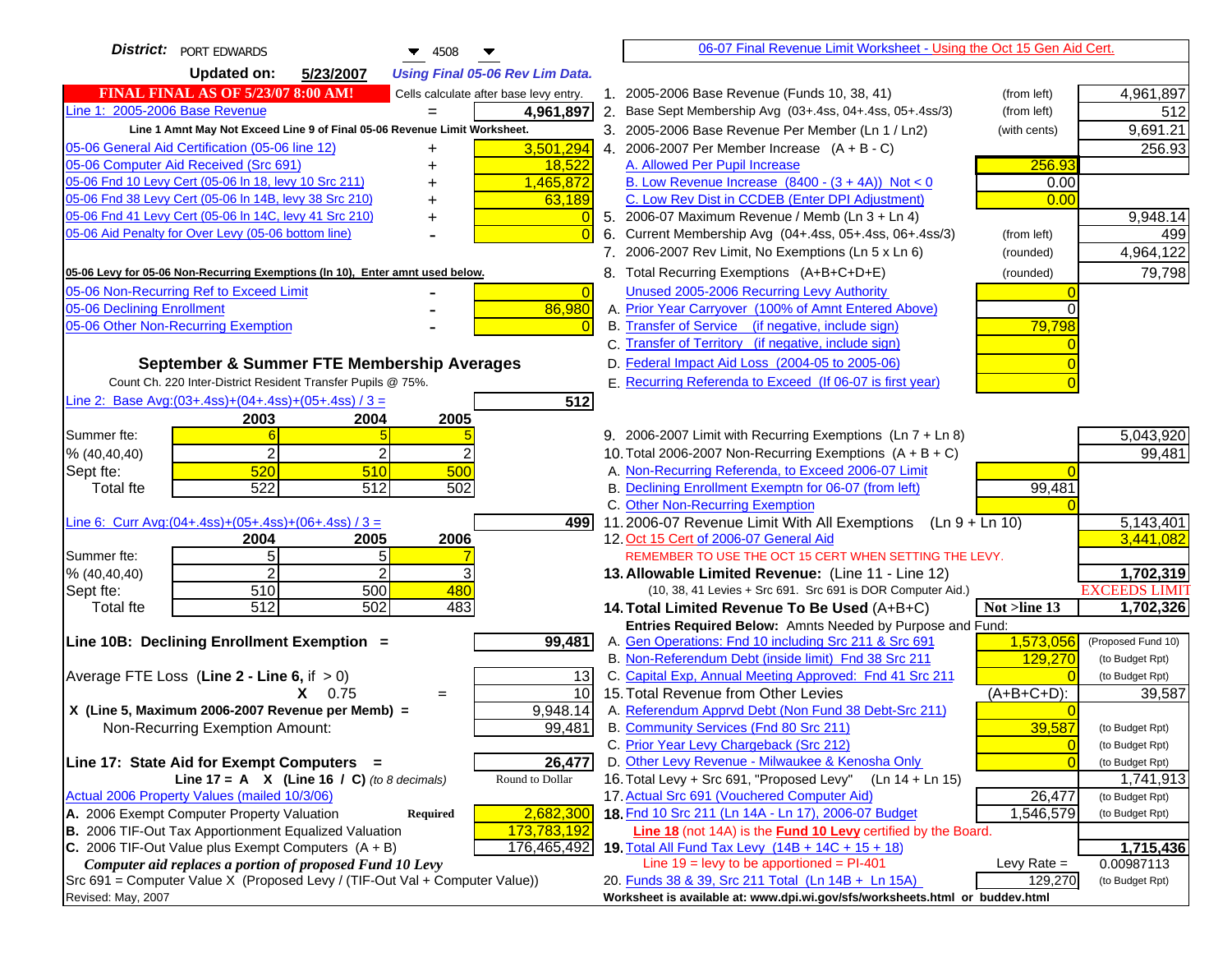|                                       | <b>DPI</b> Reconciliation                                                 |
|---------------------------------------|---------------------------------------------------------------------------|
|                                       | In order for the reconciliation to work properly, the                     |
|                                       | PI-401 must have been filed with the Department.                          |
|                                       | Numbers appearing in the green boxes below are actual, district-submitted |
|                                       | 2007 PI-401 data.                                                         |
|                                       | Do not type in these fields.                                              |
|                                       |                                                                           |
| Fund 10, PI-401                       | 1,546,579.00                                                              |
| Fund 38, PI-401                       | 129,270.00                                                                |
| Fund 41, PI-401                       | 0.00                                                                      |
|                                       | 1,675,849.00                                                              |
|                                       |                                                                           |
| Chargeback, PI-401<br>Fund 39, PI-401 | 0.00<br>0.00                                                              |
| Fund 80, PI-401                       | 39,587.00                                                                 |
| Fund 48/Other, PI-401                 | 0.00                                                                      |
|                                       |                                                                           |
| Total, PI-401                         | 1,715,436.00                                                              |
|                                       |                                                                           |
| <b>Computer Aid</b>                   | 26,477.00 <------- don't change                                           |
|                                       | <b>Results</b>                                                            |
| You have overlevied by:               | 7<br>0                                                                    |
| N<br>0                                |                                                                           |
|                                       |                                                                           |
| O                                     |                                                                           |
|                                       |                                                                           |
|                                       |                                                                           |
|                                       |                                                                           |
| $\boldsymbol{0}$                      |                                                                           |
|                                       |                                                                           |
|                                       | $\mathbf{0}$                                                              |
|                                       |                                                                           |
|                                       |                                                                           |
|                                       |                                                                           |
|                                       |                                                                           |
| 0                                     |                                                                           |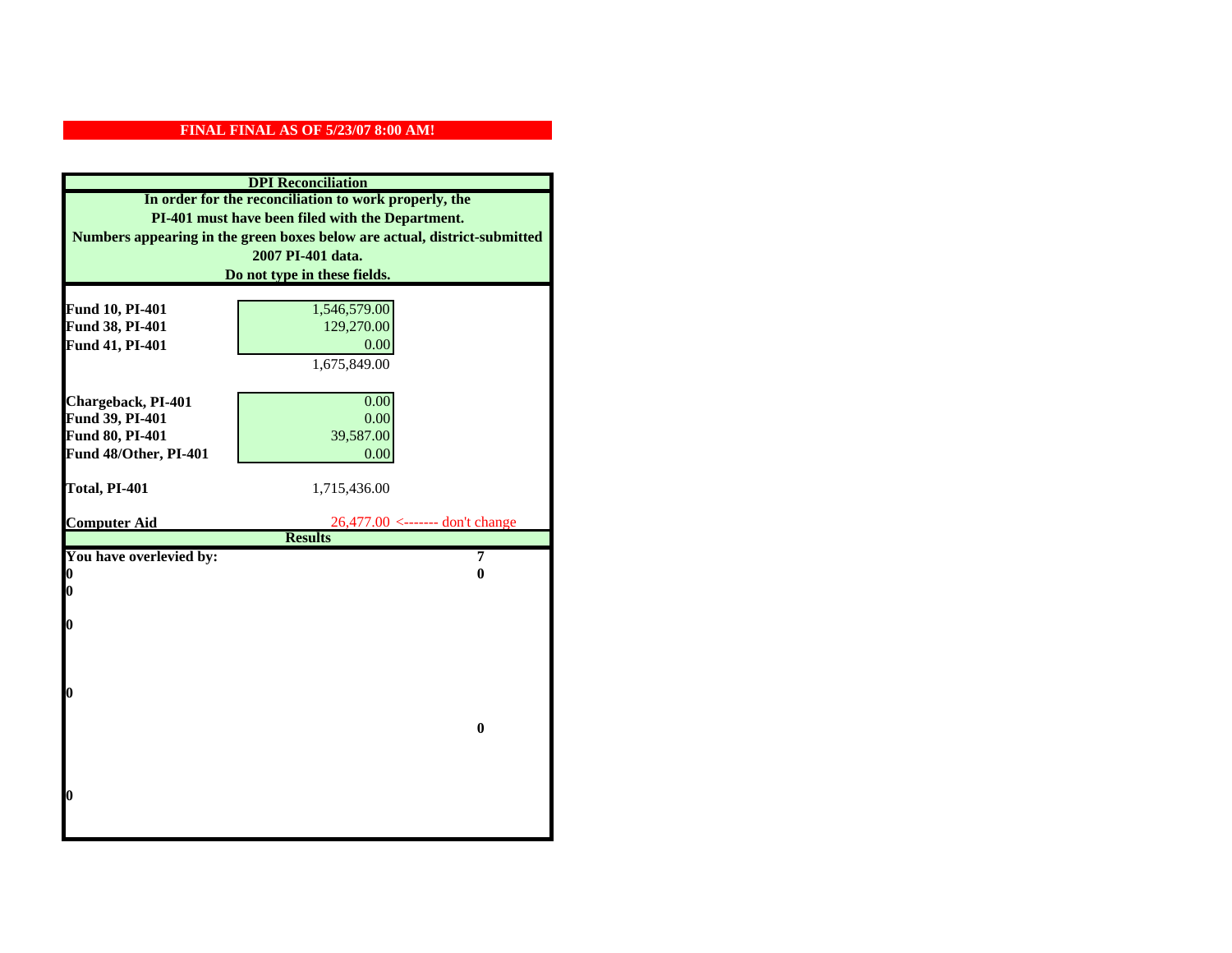| District:   PORT WASH-SAUKVILLE<br>$\blacktriangledown$ 4515                                                     | 06-07 Final Revenue Limit Worksheet - Using the Oct 15 Gen Aid Cert.                                     |                                    |
|------------------------------------------------------------------------------------------------------------------|----------------------------------------------------------------------------------------------------------|------------------------------------|
| <b>Updated on:</b><br>5/23/2007<br><b>Using Final 05-06 Rev Lim Data.</b>                                        |                                                                                                          |                                    |
| <b>FINAL FINAL AS OF 5/23/07 8:00 AM!</b><br>Cells calculate after base levy entry.                              | 1. 2005-2006 Base Revenue (Funds 10, 38, 41)<br>(from left)                                              | 24,493,190                         |
| Line 1: 2005-2006 Base Revenue<br>24,493,190                                                                     | 2. Base Sept Membership Avg (03+.4ss, 04+.4ss, 05+.4ss/3)<br>(from left)                                 | 2,680                              |
| Line 1 Amnt May Not Exceed Line 9 of Final 05-06 Revenue Limit Worksheet.                                        | 3. 2005-2006 Base Revenue Per Member (Ln 1 / Ln2)<br>(with cents)                                        | 9,139.25                           |
| 14,797,736<br>05-06 General Aid Certification (05-06 line 12)                                                    | 4. 2006-2007 Per Member Increase $(A + B - C)$                                                           | 256.93                             |
| 05-06 Computer Aid Received (Src 691)<br>36,251                                                                  | 256.93<br>A. Allowed Per Pupil Increase                                                                  |                                    |
| 05-06 Fnd 10 Levy Cert (05-06 In 18, levy 10 Src 211)<br>9,704,804                                               | B. Low Revenue Increase $(8400 - (3 + 4A))$ Not < 0<br>0.00                                              |                                    |
| 05-06 Fnd 38 Levy Cert (05-06 In 14B, levy 38 Src 210)                                                           | C. Low Rev Dist in CCDEB (Enter DPI Adjustment)<br>0.00                                                  |                                    |
| 05-06 Fnd 41 Levy Cert (05-06 In 14C, levy 41 Src 210)<br>$\overline{0}$<br>+                                    | 5. 2006-07 Maximum Revenue / Memb (Ln $3 + \text{Ln } 4$ )                                               | 9,396.18                           |
| 05-06 Aid Penalty for Over Levy (05-06 bottom line)                                                              | Current Membership Avg (04+.4ss, 05+.4ss, 06+.4ss/3)<br>6.<br>(from left)                                | 2,677                              |
|                                                                                                                  | 7. 2006-2007 Rev Limit, No Exemptions (Ln 5 x Ln 6)<br>(rounded)                                         | 25, 153, 574                       |
| 05-06 Levy for 05-06 Non-Recurring Exemptions (In 10), Enter amnt used below.                                    | 8. Total Recurring Exemptions (A+B+C+D+E)<br>(rounded)                                                   | 8,526                              |
| 05-06 Non-Recurring Ref to Exceed Limit<br>$\overline{0}$                                                        | Unused 2005-2006 Recurring Levy Authority                                                                |                                    |
| 45,601<br>05-06 Declining Enrollment                                                                             | A. Prior Year Carryover (100% of Amnt Entered Above)                                                     |                                    |
| 05-06 Other Non-Recurring Exemption<br>$\Omega$                                                                  | B. Transfer of Service (if negative, include sign)<br>8,526                                              |                                    |
|                                                                                                                  | C. Transfer of Territory (if negative, include sign)                                                     |                                    |
| September & Summer FTE Membership Averages                                                                       | D. Federal Impact Aid Loss (2004-05 to 2005-06)                                                          |                                    |
| Count Ch. 220 Inter-District Resident Transfer Pupils @ 75%.                                                     | E. Recurring Referenda to Exceed (If 06-07 is first year)                                                |                                    |
| Line 2: Base Avg: (03+.4ss) + (04+.4ss) + (05+.4ss) / 3 =<br>2,680                                               |                                                                                                          |                                    |
| 2003<br>2004<br>2005                                                                                             |                                                                                                          |                                    |
| Summer fte:<br>108<br><b>109</b><br><b>106</b>                                                                   | 9. 2006-2007 Limit with Recurring Exemptions (Ln 7 + Ln 8)                                               | 25, 162, 100                       |
| 43<br>42<br>44<br>% (40, 40, 40)                                                                                 | 10. Total 2006-2007 Non-Recurring Exemptions $(A + B + C)$                                               | 18,792                             |
| 2,610<br>2,628<br>2,674<br>Sept fte:                                                                             | A. Non-Recurring Referenda, to Exceed 2006-07 Limit                                                      |                                    |
| <b>Total fte</b><br>2,671<br>2,718<br>2,652                                                                      | B. Declining Enrollment Exemptn for 06-07 (from left)<br>18,792                                          |                                    |
|                                                                                                                  | C. Other Non-Recurring Exemption                                                                         |                                    |
| Line 6: Curr Avg: $(04+.4ss)+(05+.4ss)+(06+.4ss)/3 =$<br>2,677                                                   | 11.2006-07 Revenue Limit With All Exemptions $(Ln 9 + Ln 10)$                                            | 25,180,892<br>14,651,225           |
| 2005<br>2006<br>2004<br>109<br>Summer fte:<br>106<br>121                                                         | 12. Oct 15 Cert of 2006-07 General Aid<br>REMEMBER TO USE THE OCT 15 CERT WHEN SETTING THE LEVY.         |                                    |
| 44<br>48<br>% (40, 40, 40)<br>42                                                                                 | 13. Allowable Limited Revenue: (Line 11 - Line 12)                                                       | 10,529,667                         |
| 2,674<br>2,610<br>2,614<br>Sept fte:                                                                             | (10, 38, 41 Levies + Src 691. Src 691 is DOR Computer Aid.)                                              |                                    |
| 2,718<br>2,652<br>2,662<br><b>Total fte</b>                                                                      | 14. Total Limited Revenue To Be Used (A+B+C)<br>Not >line 13                                             | 10,529,667                         |
|                                                                                                                  | Entries Required Below: Amnts Needed by Purpose and Fund:                                                |                                    |
| 18,792<br>Line 10B: Declining Enrollment Exemption =                                                             | 10,529,667<br>A. Gen Operations: Fnd 10 including Src 211 & Src 691                                      | (Proposed Fund 10)                 |
|                                                                                                                  | B. Non-Referendum Debt (inside limit) Fnd 38 Src 211                                                     | (to Budget Rpt)                    |
| Average FTE Loss (Line $2 -$ Line 6, if $> 0$ )<br>3                                                             | C. Capital Exp, Annual Meeting Approved: Fnd 41 Src 211                                                  | (to Budget Rpt)                    |
| $\overline{2}$<br>$X = 0.75$<br>$=$                                                                              | 15. Total Revenue from Other Levies<br>$(A+B+C+D)$ :                                                     | 1,866,331                          |
| X (Line 5, Maximum 2006-2007 Revenue per Memb) =<br>9,396.18                                                     | A. Referendum Apprvd Debt (Non Fund 38 Debt-Src 211)<br>1,613,471                                        |                                    |
| 18,792<br>Non-Recurring Exemption Amount:                                                                        | B. Community Services (Fnd 80 Src 211)<br>217,772                                                        | (to Budget Rpt)                    |
|                                                                                                                  | C. Prior Year Levy Chargeback (Src 212)<br>35,088                                                        | (to Budget Rpt)                    |
| 42,184<br>Line 17: State Aid for Exempt Computers =                                                              | D. Other Levy Revenue - Milwaukee & Kenosha Only                                                         | (to Budget Rpt)                    |
| Line 17 = A $X$ (Line 16 / C) (to 8 decimals)<br>Round to Dollar<br>Actual 2006 Property Values (mailed 10/3/06) | 16. Total Levy + Src 691, "Proposed Levy" (Ln 14 + Ln 15)<br>17. Actual Src 691 (Vouchered Computer Aid) | 12,395,998                         |
| 4,914,200<br>A. 2006 Exempt Computer Property Valuation                                                          | 42,184<br>18. Fnd 10 Src 211 (Ln 14A - Ln 17), 2006-07 Budget                                            | (to Budget Rpt)<br>(to Budget Rpt) |
| Required<br>B. 2006 TIF-Out Tax Apportionment Equalized Valuation<br>1,439,134,905                               | 10,487,483<br>Line 18 (not 14A) is the Fund 10 Levy certified by the Board.                              |                                    |
| C. 2006 TIF-Out Value plus Exempt Computers $(A + B)$<br>1,444,049,105                                           | 19. Total All Fund Tax Levy (14B + 14C + 15 + 18)                                                        | 12,353,814                         |
| Computer aid replaces a portion of proposed Fund 10 Levy                                                         | Line $19 = \text{levy}$ to be apportioned = PI-401<br>Levy Rate $=$                                      | 0.00858419                         |
| Src 691 = Computer Value X (Proposed Levy / (TIF-Out Val + Computer Value))                                      | 20. Funds 38 & 39, Src 211 Total (Ln 14B + Ln 15A)<br>1,613,471                                          | (to Budget Rpt)                    |
| Revised: May, 2007                                                                                               | Worksheet is available at: www.dpi.wi.gov/sfs/worksheets.html or buddev.html                             |                                    |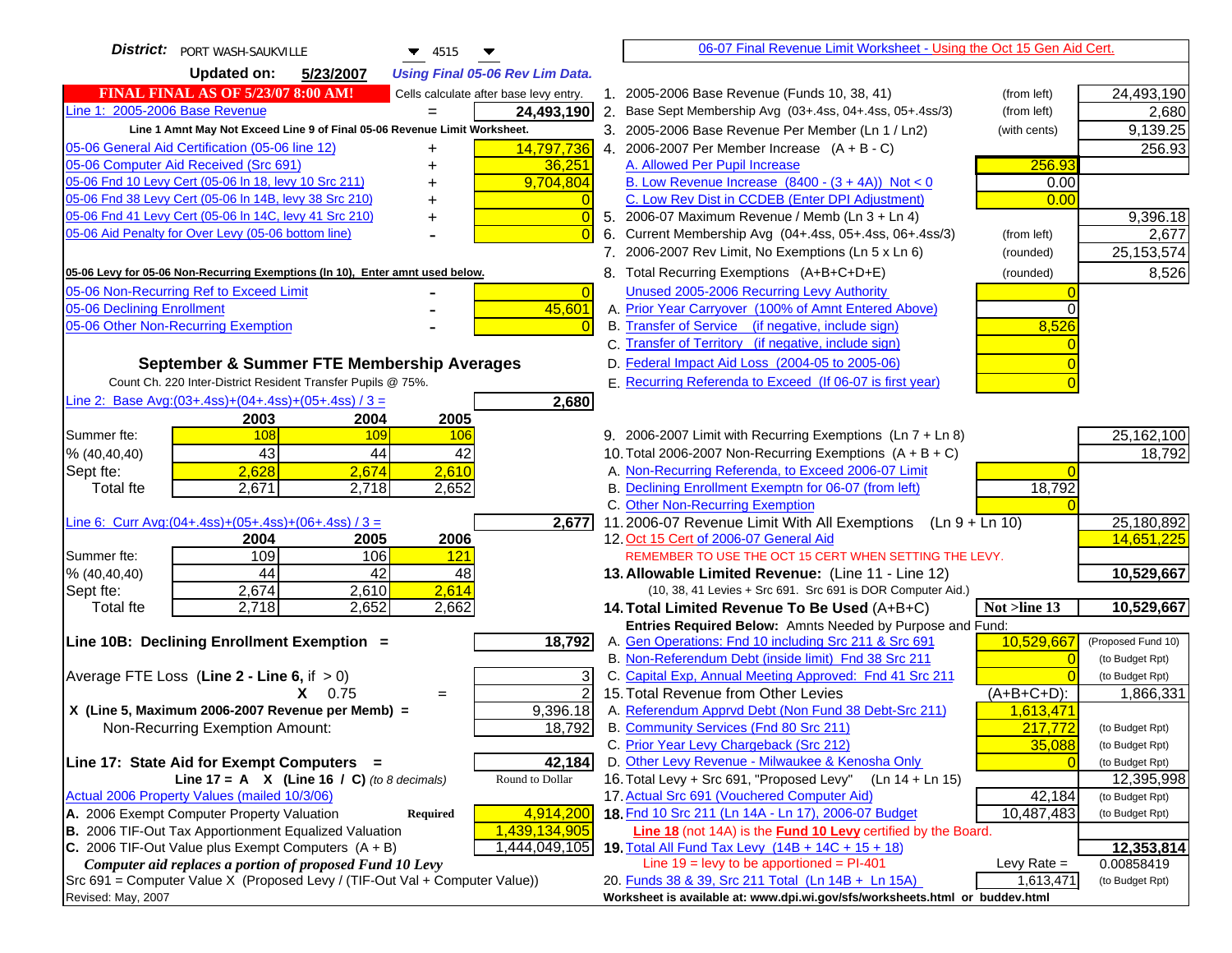| <b>DPI</b> Reconciliation                       |                                                                           |  |  |  |
|-------------------------------------------------|---------------------------------------------------------------------------|--|--|--|
|                                                 | In order for the reconciliation to work properly, the                     |  |  |  |
|                                                 | PI-401 must have been filed with the Department.                          |  |  |  |
|                                                 | Numbers appearing in the green boxes below are actual, district-submitted |  |  |  |
|                                                 | 2007 PI-401 data.                                                         |  |  |  |
|                                                 | Do not type in these fields.                                              |  |  |  |
|                                                 |                                                                           |  |  |  |
| Fund 10, PI-401                                 | 10,487,483.00                                                             |  |  |  |
| Fund 38, PI-401                                 | 0.00                                                                      |  |  |  |
| Fund 41, PI-401                                 | 0.00                                                                      |  |  |  |
|                                                 | 10,487,483.00                                                             |  |  |  |
|                                                 |                                                                           |  |  |  |
| Chargeback, PI-401                              | 35,087.76                                                                 |  |  |  |
| Fund 39, PI-401                                 | 1,613,471.11                                                              |  |  |  |
| <b>Fund 80, PI-401</b><br>Fund 48/Other, PI-401 | 217,772.28                                                                |  |  |  |
|                                                 | 0.00                                                                      |  |  |  |
| Total, PI-401                                   | 12,353,814.15                                                             |  |  |  |
|                                                 |                                                                           |  |  |  |
|                                                 |                                                                           |  |  |  |
| <b>Computer Aid</b>                             | $42,184.00$ <------- don't change                                         |  |  |  |
|                                                 | <b>Results</b>                                                            |  |  |  |
| $\boldsymbol{0}$                                | $\bf{0}$                                                                  |  |  |  |
| 0                                               | 0                                                                         |  |  |  |
| You have levied to your maximum.                |                                                                           |  |  |  |
|                                                 |                                                                           |  |  |  |
| $\bf{0}$                                        |                                                                           |  |  |  |
|                                                 |                                                                           |  |  |  |
|                                                 |                                                                           |  |  |  |
| 0                                               |                                                                           |  |  |  |
|                                                 |                                                                           |  |  |  |
|                                                 | $\bf{0}$                                                                  |  |  |  |
|                                                 |                                                                           |  |  |  |
|                                                 |                                                                           |  |  |  |
|                                                 |                                                                           |  |  |  |
| 0                                               |                                                                           |  |  |  |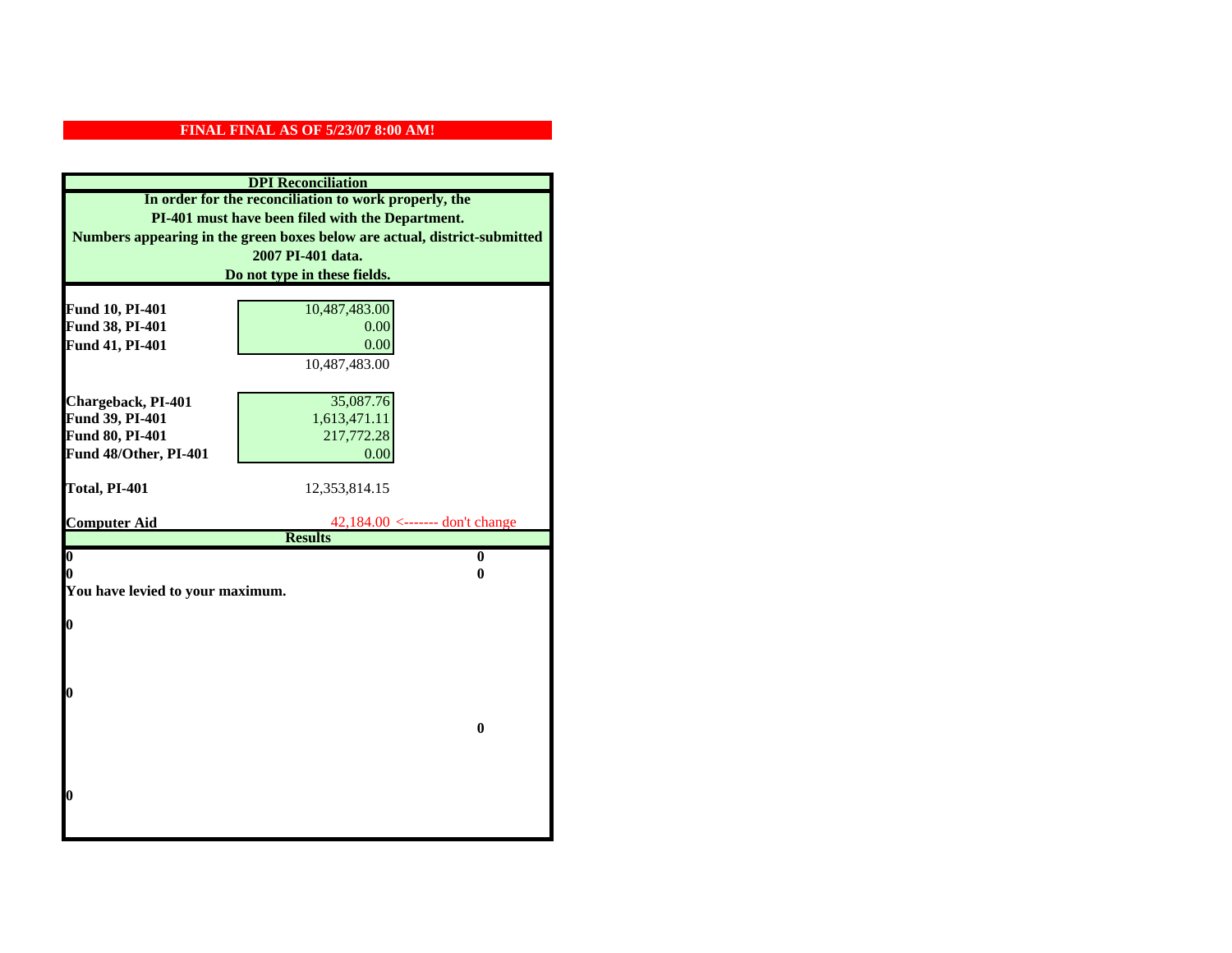| <b>District:</b> PORTAGE COMMUNITY<br>$\blacktriangledown$ 4501                                                                                         | 06-07 Final Revenue Limit Worksheet - Using the Oct 15 Gen Aid Cert.                                               |                          |
|---------------------------------------------------------------------------------------------------------------------------------------------------------|--------------------------------------------------------------------------------------------------------------------|--------------------------|
| <b>Updated on:</b><br>5/23/2007<br><b>Using Final 05-06 Rev Lim Data.</b>                                                                               |                                                                                                                    |                          |
| <b>FINAL FINAL AS OF 5/23/07 8:00 AM!</b><br>Cells calculate after base levy entry.                                                                     | 2005-2006 Base Revenue (Funds 10, 38, 41)<br>(from left)<br>$1_{-}$                                                | 20,296,753               |
| Line 1: 2005-2006 Base Revenue<br>20,296,753                                                                                                            | 2. Base Sept Membership Avg (03+.4ss, 04+.4ss, 05+.4ss/3)<br>(from left)                                           | 2,505                    |
| Line 1 Amnt May Not Exceed Line 9 of Final 05-06 Revenue Limit Worksheet.                                                                               | 3. 2005-2006 Base Revenue Per Member (Ln 1 / Ln2)<br>(with cents)                                                  | 8,102.50                 |
| 13,691,185<br>05-06 General Aid Certification (05-06 line 12)                                                                                           | 4. 2006-2007 Per Member Increase $(A + B - C)$                                                                     | 297.50                   |
| 05-06 Computer Aid Received (Src 691)<br>55,025                                                                                                         | 256.93<br>A. Allowed Per Pupil Increase                                                                            |                          |
| 05-06 Fnd 10 Levy Cert (05-06 In 18, levy 10 Src 211)<br>7,515,198                                                                                      | B. Low Revenue Increase $(8400 - (3 + 4A))$ Not < 0<br>40.57                                                       |                          |
| 05-06 Fnd 38 Levy Cert (05-06 In 14B, levy 38 Src 210)                                                                                                  | C. Low Rev Dist in CCDEB (Enter DPI Adjustment)<br>0.00                                                            |                          |
| 05-06 Fnd 41 Levy Cert (05-06 In 14C, levy 41 Src 210)<br>$\overline{0}$<br>+                                                                           | 5. 2006-07 Maximum Revenue / Memb (Ln $3 + \text{Ln } 4$ )                                                         | 8,400.00                 |
| 05-06 Aid Penalty for Over Levy (05-06 bottom line)                                                                                                     | Current Membership Avg (04+.4ss, 05+.4ss, 06+.4ss/3)<br>6.<br>(from left)                                          | 2,486                    |
|                                                                                                                                                         | 7. 2006-2007 Rev Limit, No Exemptions (Ln 5 x Ln 6)<br>(rounded)                                                   | 20,882,400               |
| 05-06 Levy for 05-06 Non-Recurring Exemptions (In 10), Enter amnt used below.                                                                           | 8. Total Recurring Exemptions (A+B+C+D+E)<br>(rounded)                                                             | 74,442                   |
| 05-06 Non-Recurring Ref to Exceed Limit<br>964,655                                                                                                      | Unused 2005-2006 Recurring Levy Authority                                                                          |                          |
| 05-06 Declining Enrollment<br>$\overline{0}$                                                                                                            | A. Prior Year Carryover (100% of Amnt Entered Above)                                                               |                          |
| 05-06 Other Non-Recurring Exemption<br>$\overline{0}$                                                                                                   | B. Transfer of Service (if negative, include sign)<br>74,442                                                       |                          |
|                                                                                                                                                         | C. Transfer of Territory (if negative, include sign)                                                               |                          |
| September & Summer FTE Membership Averages                                                                                                              | D. Federal Impact Aid Loss (2004-05 to 2005-06)                                                                    |                          |
| Count Ch. 220 Inter-District Resident Transfer Pupils @ 75%.                                                                                            | E. Recurring Referenda to Exceed (If 06-07 is first year)                                                          |                          |
| Line 2: Base Avg: (03+.4ss) + (04+.4ss) + (05+.4ss) / 3 =<br>2,505                                                                                      |                                                                                                                    |                          |
| 2003<br>2004<br>2005                                                                                                                                    |                                                                                                                    |                          |
| Summer fte:<br>46<br>48<br>48                                                                                                                           | 9. 2006-2007 Limit with Recurring Exemptions (Ln 7 + Ln 8)                                                         | 20,956,842               |
| 18<br>19<br>19<br>% (40, 40, 40)                                                                                                                        | 10. Total 2006-2007 Non-Recurring Exemptions $(A + B + C)$                                                         | 1,617,600                |
| 2,524<br>2,451<br>2,485<br>Sept fte:                                                                                                                    | A. Non-Recurring Referenda, to Exceed 2006-07 Limit<br>1,500,000                                                   |                          |
| <b>Total fte</b><br>2,542<br>2,504<br>2,470                                                                                                             | B. Declining Enrollment Exemptn for 06-07 (from left)<br>117,600                                                   |                          |
|                                                                                                                                                         | C. Other Non-Recurring Exemption                                                                                   |                          |
| Line 6: Curr Avg: $(04+.4ss)+(05+.4ss)+(06+.4ss)/3 =$<br>2,486                                                                                          | 11.2006-07 Revenue Limit With All Exemptions $(Ln 9 + Ln 10)$                                                      | 22,574,442               |
| 2006<br>2005<br>2004                                                                                                                                    | 12. Oct 15 Cert of 2006-07 General Aid                                                                             | 13,698,377               |
| 48<br>Summer fte:<br>48<br>50<br>19<br>$\overline{19}$<br>20<br>% (40, 40, 40)                                                                          | REMEMBER TO USE THE OCT 15 CERT WHEN SETTING THE LEVY.<br>13. Allowable Limited Revenue: (Line 11 - Line 12)       | 8,876,065                |
| 2,465<br>2,485<br>2,451<br>Sept fte:                                                                                                                    | (10, 38, 41 Levies + Src 691. Src 691 is DOR Computer Aid.)                                                        |                          |
| 2,504<br>2,470<br>2,485<br><b>Total fte</b>                                                                                                             | 14. Total Limited Revenue To Be Used (A+B+C)<br>Not >line 13                                                       | 8,286,972                |
|                                                                                                                                                         | Entries Required Below: Amnts Needed by Purpose and Fund:                                                          |                          |
| 117,600<br>Line 10B: Declining Enrollment Exemption =                                                                                                   | 8,286,972<br>A. Gen Operations: Fnd 10 including Src 211 & Src 691                                                 | (Proposed Fund 10)       |
|                                                                                                                                                         | B. Non-Referendum Debt (inside limit) Fnd 38 Src 211                                                               | (to Budget Rpt)          |
| Average FTE Loss (Line $2 -$ Line 6, if $> 0$ )<br>19                                                                                                   | C. Capital Exp, Annual Meeting Approved: Fnd 41 Src 211                                                            | (to Budget Rpt)          |
| 14<br>$X = 0.75$<br>$=$                                                                                                                                 | 15. Total Revenue from Other Levies<br>$(A+B+C+D)$ :                                                               | 2,250,238                |
| X (Line 5, Maximum 2006-2007 Revenue per Memb) =<br>8,400.00                                                                                            | A. Referendum Apprvd Debt (Non Fund 38 Debt-Src 211)<br>2,221,200                                                  |                          |
| 117,600<br>Non-Recurring Exemption Amount:                                                                                                              | B. Community Services (Fnd 80 Src 211)<br>25.000                                                                   | (to Budget Rpt)          |
|                                                                                                                                                         | C. Prior Year Levy Chargeback (Src 212)<br>4,038                                                                   | (to Budget Rpt)          |
| 35,097<br>Line 17: State Aid for Exempt Computers =                                                                                                     | D. Other Levy Revenue - Milwaukee & Kenosha Only                                                                   | (to Budget Rpt)          |
| Line 17 = A $X$ (Line 16 / C) (to 8 decimals)<br>Round to Dollar                                                                                        | 16. Total Levy + Src 691, "Proposed Levy" (Ln 14 + Ln 15)                                                          | 10,537,210               |
| Actual 2006 Property Values (mailed 10/3/06)                                                                                                            | 17. Actual Src 691 (Vouchered Computer Aid)<br>35,097                                                              | (to Budget Rpt)          |
| 4,006,400<br>A. 2006 Exempt Computer Property Valuation<br>Required                                                                                     | 18. Fnd 10 Src 211 (Ln 14A - Ln 17), 2006-07 Budget<br>8,251,875                                                   | (to Budget Rpt)          |
| <b>B.</b> 2006 TIF-Out Tax Apportionment Equalized Valuation<br>1,198,853,628<br>C. 2006 TIF-Out Value plus Exempt Computers $(A + B)$<br>1,202,860,028 | Line 18 (not 14A) is the Fund 10 Levy certified by the Board.<br>19. Total All Fund Tax Levy (14B + 14C + 15 + 18) |                          |
| Computer aid replaces a portion of proposed Fund 10 Levy                                                                                                | Line $19 = \text{levy}$ to be apportioned = PI-401<br>Levy Rate $=$                                                | 10,502,113<br>0.00876013 |
| Src 691 = Computer Value X (Proposed Levy / (TIF-Out Val + Computer Value))                                                                             | 20. Funds 38 & 39, Src 211 Total (Ln 14B + Ln 15A)<br>2,221,200                                                    | (to Budget Rpt)          |
| Revised: May, 2007                                                                                                                                      | Worksheet is available at: www.dpi.wi.gov/sfs/worksheets.html or buddev.html                                       |                          |
|                                                                                                                                                         |                                                                                                                    |                          |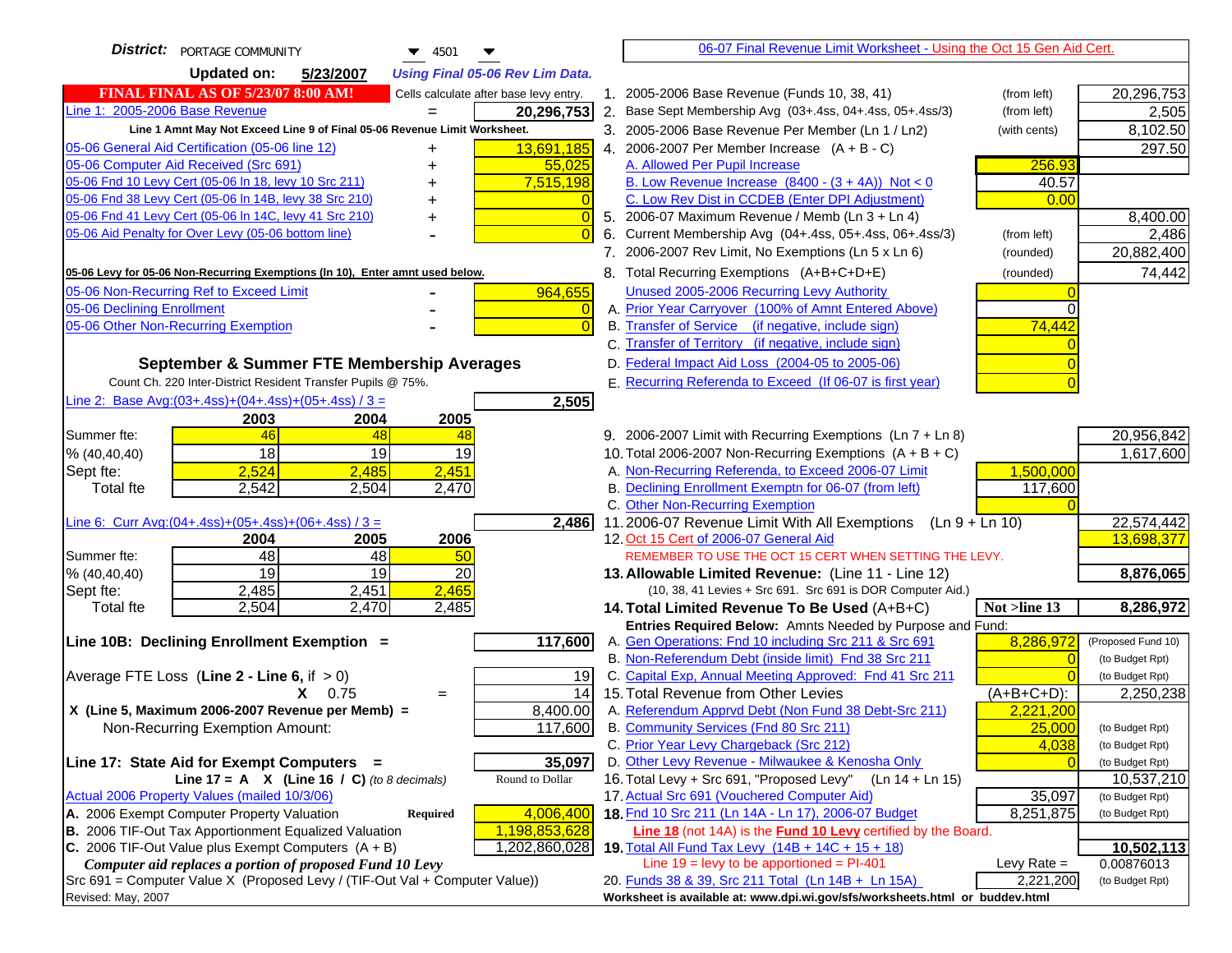|                                               | <b>DPI</b> Reconciliation                                                 |
|-----------------------------------------------|---------------------------------------------------------------------------|
|                                               | In order for the reconciliation to work properly, the                     |
|                                               | PI-401 must have been filed with the Department.                          |
|                                               | Numbers appearing in the green boxes below are actual, district-submitted |
|                                               | 2007 PI-401 data.                                                         |
|                                               | Do not type in these fields.                                              |
|                                               |                                                                           |
| Fund 10, PI-401                               | 8,251,875.00                                                              |
| Fund 38, PI-401                               | 0.00                                                                      |
| Fund 41, PI-401                               | 0.00                                                                      |
|                                               | 8,251,875.00                                                              |
|                                               |                                                                           |
| Chargeback, PI-401                            | 4,038.00                                                                  |
| Fund 39, PI-401                               | 2,221,200.00                                                              |
| Fund 80, PI-401                               | 25,000.00                                                                 |
| Fund 48/Other, PI-401                         | 0.00                                                                      |
|                                               |                                                                           |
| Total, PI-401                                 | 10,502,113.00                                                             |
| <b>Computer Aid</b>                           | $35,097.00 \le$ ------- don't change                                      |
|                                               | <b>Results</b>                                                            |
| 0                                             | 0                                                                         |
| You have underlevied by:                      | 589,093                                                                   |
| 0                                             |                                                                           |
|                                               |                                                                           |
| 0                                             |                                                                           |
|                                               |                                                                           |
|                                               |                                                                           |
| 0                                             |                                                                           |
|                                               |                                                                           |
|                                               | $\mathbf{0}$                                                              |
|                                               |                                                                           |
|                                               |                                                                           |
| Because your underlevy is less than your non- |                                                                           |
| recurring exemptions, there is no carryover.  |                                                                           |
|                                               |                                                                           |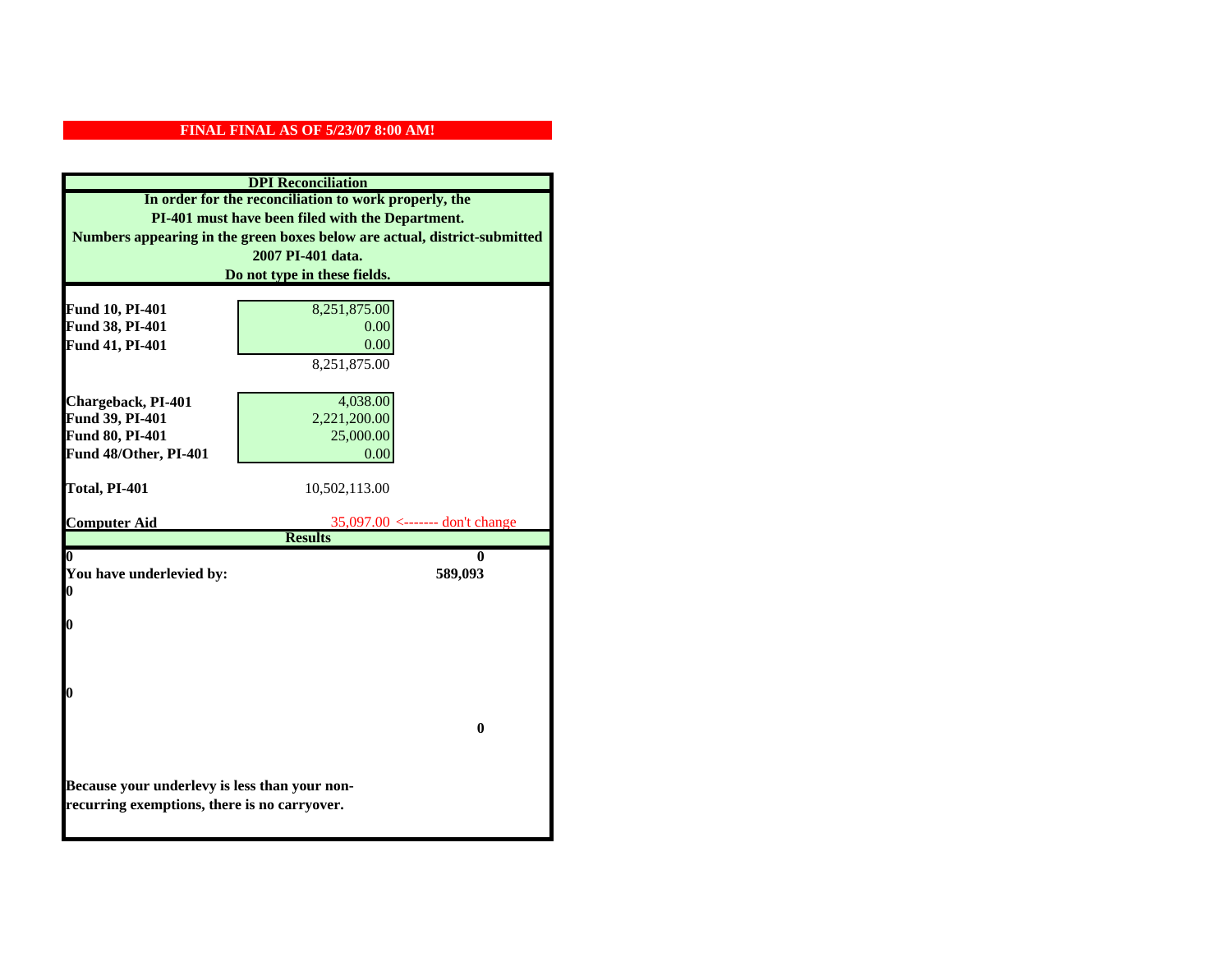| District: POTOSI<br>4529                                                                                         |                         | 06-07 Final Revenue Limit Worksheet - Using the Oct 15 Gen Aid Cert.                                                      |                                   |
|------------------------------------------------------------------------------------------------------------------|-------------------------|---------------------------------------------------------------------------------------------------------------------------|-----------------------------------|
| <b>Updated on:</b><br>5/23/2007<br><b>Using Final 05-06 Rev Lim Data.</b>                                        |                         |                                                                                                                           |                                   |
| <b>FINAL FINAL AS OF 5/23/07 8:00 AM!</b><br>Cells calculate after base levy entry.                              |                         | 1. 2005-2006 Base Revenue (Funds 10, 38, 41)<br>(from left)                                                               | 3,884,401                         |
| Line 1: 2005-2006 Base Revenue<br>3,884,401                                                                      |                         | 2. Base Sept Membership Avg (03+.4ss, 04+.4ss, 05+.4ss/3)                                                                 | 391<br>(from left)                |
| Line 1 Amnt May Not Exceed Line 9 of Final 05-06 Revenue Limit Worksheet.                                        |                         | 3. 2005-2006 Base Revenue Per Member (Ln 1 / Ln2)<br>(with cents)                                                         | 9,934.53                          |
| 05-06 General Aid Certification (05-06 line 12)<br>+                                                             | 3,048,454               | 4. 2006-2007 Per Member Increase $(A + B - C)$                                                                            | 256.93                            |
| 05-06 Computer Aid Received (Src 691)                                                                            | 184                     | A. Allowed Per Pupil Increase                                                                                             | 256.93                            |
| 05-06 Fnd 10 Levy Cert (05-06 In 18, levy 10 Src 211)                                                            | 892,174                 | B. Low Revenue Increase $(8400 - (3 + 4A))$ Not < 0                                                                       | 0.00                              |
| 05-06 Fnd 38 Levy Cert (05-06 In 14B, levy 38 Src 210)                                                           | 33,000                  | C. Low Rev Dist in CCDEB (Enter DPI Adjustment)                                                                           | 0.00                              |
| 05-06 Fnd 41 Levy Cert (05-06 In 14C, levy 41 Src 210)                                                           |                         | 5. 2006-07 Maximum Revenue / Memb (Ln 3 + Ln 4)                                                                           | 10,191.46                         |
| 05-06 Aid Penalty for Over Levy (05-06 bottom line)                                                              | $\Omega$                | Current Membership Avg (04+.4ss, 05+.4ss, 06+.4ss/3)<br>6.                                                                | 384<br>(from left)                |
|                                                                                                                  |                         | 7. 2006-2007 Rev Limit, No Exemptions (Ln 5 x Ln 6)                                                                       | 3,913,521<br>(rounded)            |
| 05-06 Levy for 05-06 Non-Recurring Exemptions (In 10), Enter amnt used below.                                    |                         | 8. Total Recurring Exemptions (A+B+C+D+E)<br>(rounded)                                                                    | 150,000                           |
| 05-06 Non-Recurring Ref to Exceed Limit                                                                          | $\overline{0}$          | Unused 2005-2006 Recurring Levy Authority                                                                                 |                                   |
| 05-06 Declining Enrollment                                                                                       | 89,411                  | A. Prior Year Carryover (100% of Amnt Entered Above)                                                                      | ∩                                 |
| 05-06 Other Non-Recurring Exemption                                                                              |                         | B. Transfer of Service (if negative, include sign)                                                                        |                                   |
|                                                                                                                  |                         | C. Transfer of Territory (if negative, include sign)                                                                      |                                   |
| September & Summer FTE Membership Averages                                                                       |                         | D. Federal Impact Aid Loss (2004-05 to 2005-06)                                                                           |                                   |
| Count Ch. 220 Inter-District Resident Transfer Pupils @ 75%.                                                     |                         | E. Recurring Referenda to Exceed (If 06-07 is first year)                                                                 | 150,000                           |
| Line 2: Base Avg: (03+.4ss) + (04+.4ss) + (05+.4ss) / 3 =                                                        | 391                     |                                                                                                                           |                                   |
| 2003<br>2004<br>2005                                                                                             |                         |                                                                                                                           |                                   |
| 33<br>Summer fte:<br>36<br>38                                                                                    |                         | 9. 2006-2007 Limit with Recurring Exemptions (Ln 7 + Ln 8)                                                                | 4,063,521                         |
| 13<br>14<br>15<br>% (40, 40, 40)                                                                                 |                         | 10. Total 2006-2007 Non-Recurring Exemptions $(A + B + C)$                                                                | 50,957                            |
| 386<br>377<br>368<br>Sept fte:                                                                                   |                         | A. Non-Recurring Referenda, to Exceed 2006-07 Limit                                                                       |                                   |
| 399<br>391<br>383<br><b>Total fte</b>                                                                            |                         | B. Declining Enrollment Exemptn for 06-07 (from left)                                                                     | 50,957                            |
|                                                                                                                  |                         | C. Other Non-Recurring Exemption                                                                                          |                                   |
| Line 6: Curr Avg: $(04+.4ss)+(05+.4ss)+(06+.4ss)/3 =$                                                            | <b>384</b>              | 11.2006-07 Revenue Limit With All Exemptions<br>$(Ln 9 + Ln 10)$                                                          | 4,114,478                         |
| 2004<br>2005<br>2006                                                                                             |                         | 12. Oct 15 Cert of 2006-07 General Aid                                                                                    | 2,979,608                         |
| $\overline{36}$<br>$\overline{38}$<br>37<br>Summer fte:                                                          |                         | REMEMBER TO USE THE OCT 15 CERT WHEN SETTING THE LEVY.                                                                    |                                   |
| 14<br>15<br>15<br>% (40, 40, 40)                                                                                 |                         | 13. Allowable Limited Revenue: (Line 11 - Line 12)                                                                        | 1,134,870                         |
| 377<br>368<br>363<br>Sept fte:                                                                                   |                         | (10, 38, 41 Levies + Src 691. Src 691 is DOR Computer Aid.)                                                               |                                   |
| 391<br>383<br>378<br><b>Total fte</b>                                                                            |                         | Not $>$ line 13<br>14. Total Limited Revenue To Be Used $(A+B+C)$                                                         | 1,134,870                         |
|                                                                                                                  |                         | Entries Required Below: Amnts Needed by Purpose and Fund:                                                                 |                                   |
| Line 10B: Declining Enrollment Exemption =                                                                       | 50,957                  | A. Gen Operations: Fnd 10 including Src 211 & Src 691                                                                     | 1,095,262<br>(Proposed Fund 10)   |
|                                                                                                                  |                         | B. Non-Referendum Debt (inside limit) Fnd 38 Src 211                                                                      | 39,608<br>(to Budget Rpt)         |
| Average FTE Loss (Line $2 -$ Line 6, if $> 0$ )                                                                  | 7                       | C. Capital Exp, Annual Meeting Approved: Fnd 41 Src 211                                                                   | (to Budget Rpt)                   |
| $X = 0.75$<br>$=$                                                                                                | 5                       | 15. Total Revenue from Other Levies                                                                                       | $(A+B+C+D)$ :<br>78,515           |
| X (Line 5, Maximum 2006-2007 Revenue per Memb) =                                                                 | $10, 191.\overline{46}$ | A. Referendum Apprvd Debt (Non Fund 38 Debt-Src 211)                                                                      | 78,515                            |
| Non-Recurring Exemption Amount:                                                                                  | 50,957                  | B. Community Services (Fnd 80 Src 211)                                                                                    | (to Budget Rpt)<br>$\Omega$       |
|                                                                                                                  |                         | C. Prior Year Levy Chargeback (Src 212)                                                                                   | $\overline{0}$<br>(to Budget Rpt) |
| Line 17: State Aid for Exempt Computers =                                                                        | 501                     | D. Other Levy Revenue - Milwaukee & Kenosha Only                                                                          | (to Budget Rpt)                   |
| Round to Dollar<br>Line 17 = A $X$ (Line 16 / C) (to 8 decimals)<br>Actual 2006 Property Values (mailed 10/3/06) |                         | 16. Total Levy + Src 691, "Proposed Levy"<br>(Ln 14 + Ln 15)                                                              | 1,213,385                         |
| A. 2006 Exempt Computer Property Valuation                                                                       |                         | 17. Actual Src 691 (Vouchered Computer Aid)                                                                               | 501<br>(to Budget Rpt)            |
| <b>Required</b><br>B. 2006 TIF-Out Tax Apportionment Equalized Valuation<br>119,026,355                          | 49,200                  | 18. Fnd 10 Src 211 (Ln 14A - Ln 17), 2006-07 Budget                                                                       | 1,094,761<br>(to Budget Rpt)      |
| C. 2006 TIF-Out Value plus Exempt Computers $(A + B)$<br>119,075,555                                             |                         | Line 18 (not 14A) is the <b>Fund 10 Levy</b> certified by the Board.<br>19. Total All Fund Tax Levy (14B + 14C + 15 + 18) | 1,212,884                         |
| Computer aid replaces a portion of proposed Fund 10 Levy                                                         |                         | Line $19 = \text{levy}$ to be apportioned = PI-401                                                                        | Levy Rate $=$<br>0.01019005       |
| Src 691 = Computer Value X (Proposed Levy / (TIF-Out Val + Computer Value))                                      |                         | 20. Funds 38 & 39, Src 211 Total (Ln 14B + Ln 15A)                                                                        | 118,123<br>(to Budget Rpt)        |
| Revised: May, 2007                                                                                               |                         | Worksheet is available at: www.dpi.wi.gov/sfs/worksheets.html or buddev.html                                              |                                   |
|                                                                                                                  |                         |                                                                                                                           |                                   |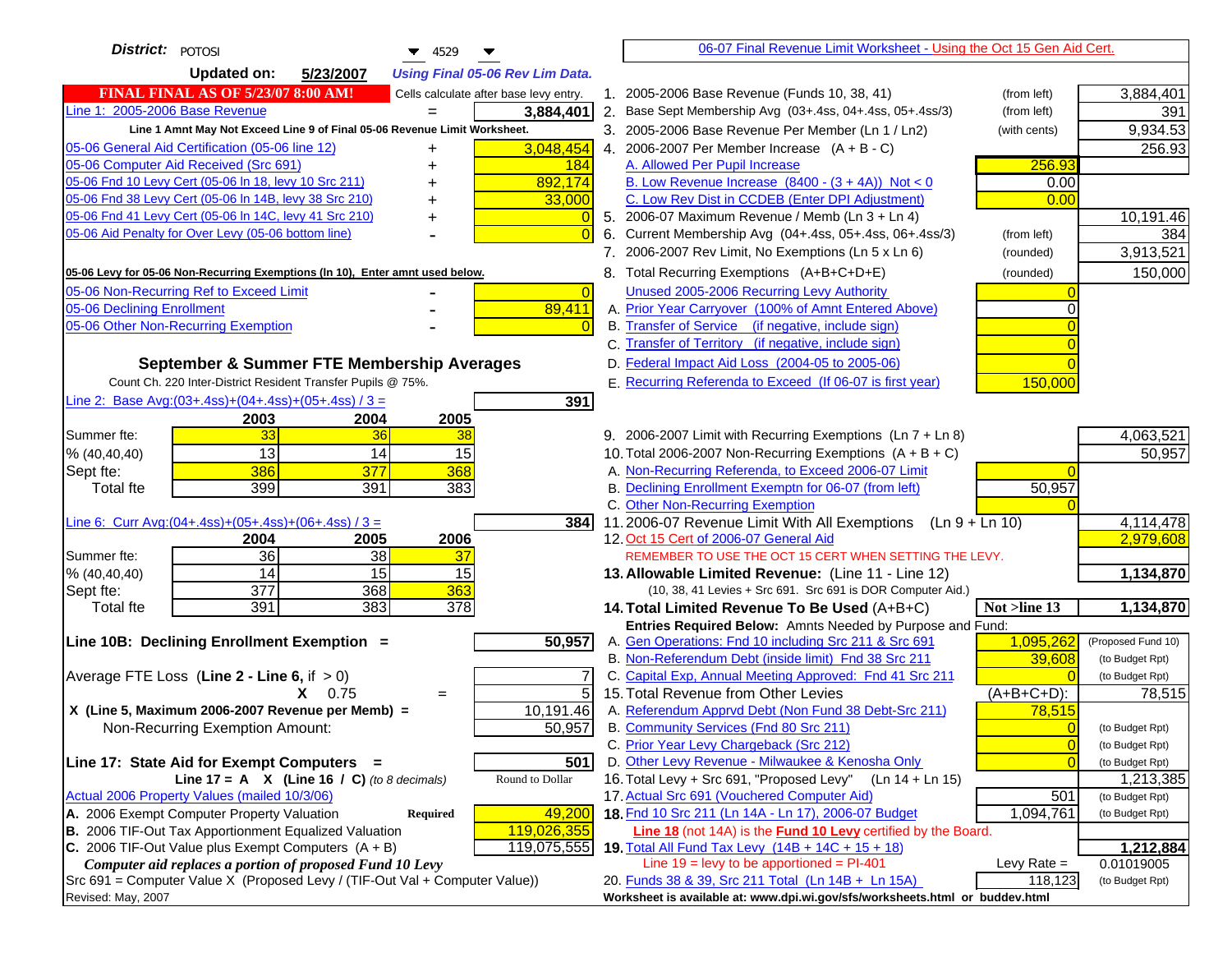|                                    | <b>DPI</b> Reconciliation                                                 |
|------------------------------------|---------------------------------------------------------------------------|
|                                    | In order for the reconciliation to work properly, the                     |
|                                    | PI-401 must have been filed with the Department.                          |
|                                    | Numbers appearing in the green boxes below are actual, district-submitted |
|                                    | 2007 PI-401 data.                                                         |
|                                    | Do not type in these fields.                                              |
|                                    |                                                                           |
| Fund 10, PI-401<br>Fund 38, PI-401 | 1,094,761.00<br>39,608.00                                                 |
| Fund 41, PI-401                    | 0.00                                                                      |
|                                    | 1,134,369.00                                                              |
|                                    |                                                                           |
| Chargeback, PI-401                 | 0.00                                                                      |
| Fund 39, PI-401                    | 78,515.00                                                                 |
| Fund 80, PI-401                    | 0.00                                                                      |
| Fund 48/Other, PI-401              | 0.00                                                                      |
|                                    |                                                                           |
| Total, PI-401                      | 1,212,884.00                                                              |
|                                    |                                                                           |
| <b>Computer Aid</b>                | $501.00$ <------- don't change<br><b>Results</b>                          |
| $\boldsymbol{0}$                   | $\bf{0}$                                                                  |
| 0                                  | 0                                                                         |
| You have levied to your maximum.   |                                                                           |
|                                    |                                                                           |
| $\bf{0}$                           |                                                                           |
|                                    |                                                                           |
|                                    |                                                                           |
| 0                                  |                                                                           |
|                                    |                                                                           |
|                                    | $\bf{0}$                                                                  |
|                                    |                                                                           |
|                                    |                                                                           |
|                                    |                                                                           |
| 0                                  |                                                                           |
|                                    |                                                                           |
|                                    |                                                                           |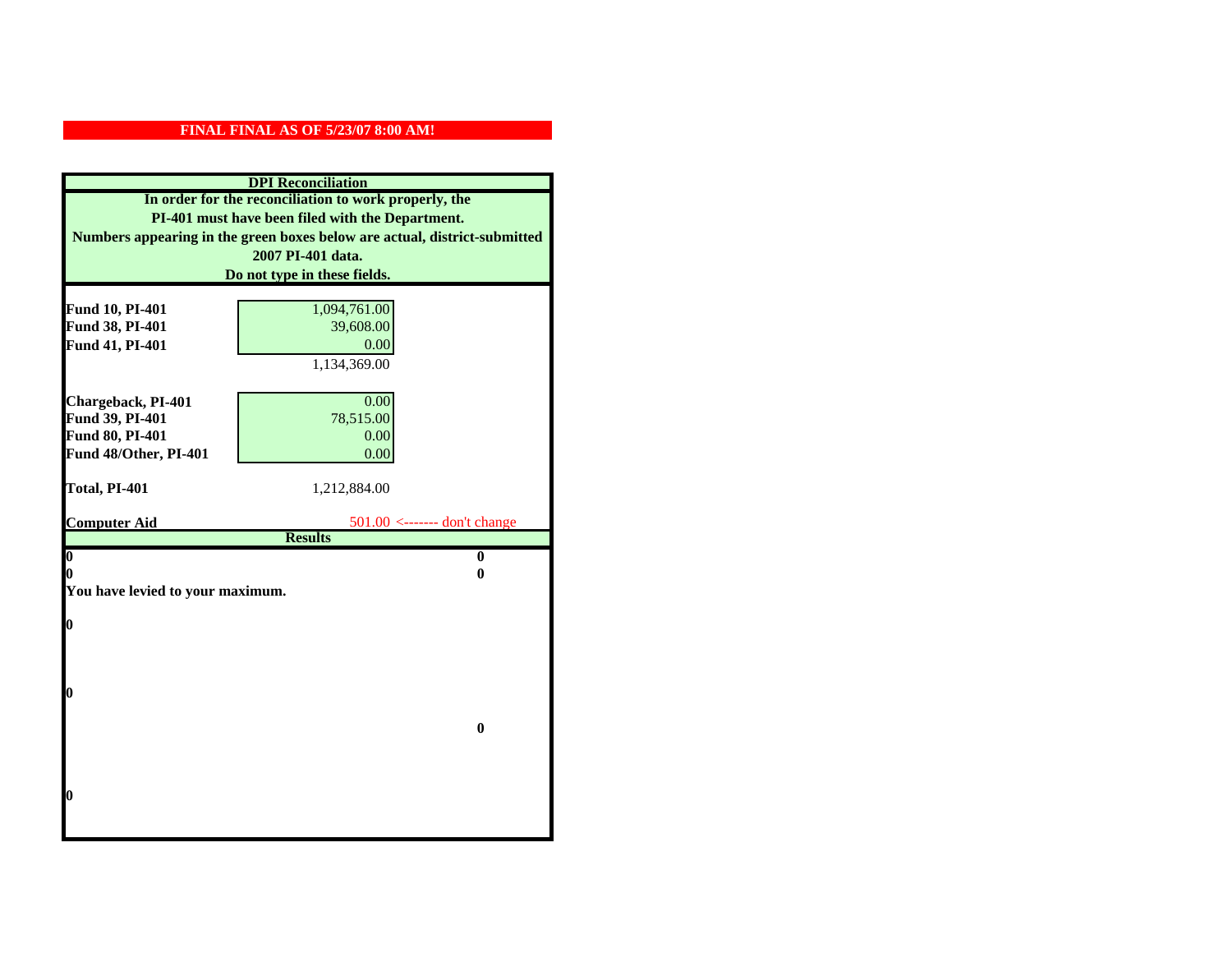| District:   POYNETTE<br>$\blacktriangledown$ 4536                                                                                       | 06-07 Final Revenue Limit Worksheet - Using the Oct 15 Gen Aid Cert.                                                               |                               |
|-----------------------------------------------------------------------------------------------------------------------------------------|------------------------------------------------------------------------------------------------------------------------------------|-------------------------------|
| <b>Updated on:</b><br>5/23/2007<br><b>Using Final 05-06 Rev Lim Data.</b>                                                               |                                                                                                                                    |                               |
| <b>FINAL FINAL AS OF 5/23/07 8:00 AM!</b><br>Cells calculate after base levy entry.                                                     | 1. 2005-2006 Base Revenue (Funds 10, 38, 41)<br>(from left)                                                                        | 9,507,942                     |
| Line 1: 2005-2006 Base Revenue<br>9,507,942                                                                                             | 2. Base Sept Membership Avg (03+.4ss, 04+.4ss, 05+.4ss/3)<br>(from left)                                                           | 1,147                         |
| Line 1 Amnt May Not Exceed Line 9 of Final 05-06 Revenue Limit Worksheet.                                                               | 3. 2005-2006 Base Revenue Per Member (Ln 1 / Ln2)<br>(with cents)                                                                  | 8,289.40                      |
| 6,174,786<br>05-06 General Aid Certification (05-06 line 12)                                                                            | 4. 2006-2007 Per Member Increase $(A + B - C)$                                                                                     | 256.93                        |
| +<br>05-06 Computer Aid Received (Src 691)<br>3,632                                                                                     | A. Allowed Per Pupil Increase<br>256.93                                                                                            |                               |
| 05-06 Fnd 10 Levy Cert (05-06 In 18, levy 10 Src 211)<br>3,329,524                                                                      | B. Low Revenue Increase $(8400 - (3 + 4A))$ Not < 0<br>0.00                                                                        |                               |
| 05-06 Fnd 38 Levy Cert (05-06 In 14B, levy 38 Src 210)                                                                                  | C. Low Rev Dist in CCDEB (Enter DPI Adjustment)<br>0.00                                                                            |                               |
| 05-06 Fnd 41 Levy Cert (05-06 In 14C, levy 41 Src 210)<br>$\overline{0}$<br>+                                                           | 5. 2006-07 Maximum Revenue / Memb (Ln 3 + Ln 4)                                                                                    | 8,546.33                      |
| 05-06 Aid Penalty for Over Levy (05-06 bottom line)                                                                                     | Current Membership Avg (04+.4ss, 05+.4ss, 06+.4ss/3)<br>6.<br>(from left)                                                          | 1,153                         |
|                                                                                                                                         | 7. 2006-2007 Rev Limit, No Exemptions (Ln 5 x Ln 6)<br>(rounded)                                                                   | 9,853,918                     |
| 05-06 Levy for 05-06 Non-Recurring Exemptions (In 10), Enter amnt used below.                                                           | 8. Total Recurring Exemptions (A+B+C+D+E)<br>(rounded)                                                                             | 10,897                        |
| 05-06 Non-Recurring Ref to Exceed Limit<br>$\overline{0}$                                                                               | Unused 2005-2006 Recurring Levy Authority                                                                                          |                               |
| 05-06 Declining Enrollment<br>$\overline{0}$                                                                                            | A. Prior Year Carryover (100% of Amnt Entered Above)<br>$\Omega$                                                                   |                               |
| 05-06 Other Non-Recurring Exemption<br>$\Omega$                                                                                         | B. Transfer of Service (if negative, include sign)<br>10,897                                                                       |                               |
|                                                                                                                                         | C. Transfer of Territory (if negative, include sign)                                                                               |                               |
| September & Summer FTE Membership Averages                                                                                              | D. Federal Impact Aid Loss (2004-05 to 2005-06)                                                                                    |                               |
| Count Ch. 220 Inter-District Resident Transfer Pupils @ 75%.                                                                            | E. Recurring Referenda to Exceed (If 06-07 is first year)                                                                          |                               |
| Line 2: Base Avg: (03+.4ss) + (04+.4ss) + (05+.4ss) / 3 =<br>1,147                                                                      |                                                                                                                                    |                               |
| 2003<br>2004<br>2005                                                                                                                    |                                                                                                                                    |                               |
| Summer fte:<br>17<br>16<br>17                                                                                                           | 9. 2006-2007 Limit with Recurring Exemptions (Ln 7 + Ln 8)                                                                         | 9,864,815                     |
| 7<br>6<br>% (40, 40, 40)                                                                                                                | 10. Total 2006-2007 Non-Recurring Exemptions $(A + B + C)$                                                                         |                               |
| 1,105<br>1,152<br>1,165<br>Sept fte:                                                                                                    | A. Non-Recurring Referenda, to Exceed 2006-07 Limit                                                                                |                               |
| Total fte<br>1,112<br>1,158<br>1,172                                                                                                    | B. Declining Enrollment Exemptn for 06-07 (from left)                                                                              |                               |
|                                                                                                                                         | C. Other Non-Recurring Exemption                                                                                                   |                               |
| Line 6: Curr Avg: $(04+.4ss)+(05+.4ss)+(06+.4ss)/3 =$<br>1,153                                                                          | 11.2006-07 Revenue Limit With All Exemptions (Ln $9 + \overline{\text{Ln }10}$ )                                                   | 9,864,815                     |
| 2006<br>2004<br>2005                                                                                                                    | 12. Oct 15 Cert of 2006-07 General Aid                                                                                             | 6,279,256                     |
| 16<br>Summer fte:<br>17<br>17                                                                                                           | REMEMBER TO USE THE OCT 15 CERT WHEN SETTING THE LEVY.                                                                             |                               |
| 6<br>$\overline{7}$<br>% (40, 40, 40)                                                                                                   | 13. Allowable Limited Revenue: (Line 11 - Line 12)                                                                                 | 3,585,559                     |
| 1,152<br>1,165<br>1,122<br>Sept fte:<br>1,158<br>1,172<br>1,129<br><b>Total fte</b>                                                     | (10, 38, 41 Levies + Src 691. Src 691 is DOR Computer Aid.)                                                                        |                               |
|                                                                                                                                         | 14. Total Limited Revenue To Be Used (A+B+C)<br>Not >line 13<br>Entries Required Below: Amnts Needed by Purpose and Fund:          | 3,577,013                     |
| Line 10B: Declining Enrollment Exemption =                                                                                              | 3,577,013<br>A. Gen Operations: Fnd 10 including Src 211 & Src 691                                                                 | (Proposed Fund 10)            |
|                                                                                                                                         | B. Non-Referendum Debt (inside limit) Fnd 38 Src 211<br>$\Omega$                                                                   | (to Budget Rpt)               |
| Average FTE Loss (Line $2 -$ Line 6, if $> 0$ )                                                                                         | C. Capital Exp, Annual Meeting Approved: Fnd 41 Src 211                                                                            | (to Budget Rpt)               |
| $X = 0.75$<br>$=$                                                                                                                       | 15. Total Revenue from Other Levies<br>$(A+B+C+D)$ :                                                                               | 743,820                       |
| X (Line 5, Maximum 2006-2007 Revenue per Memb) =                                                                                        | A. Referendum Apprvd Debt (Non Fund 38 Debt-Src 211)<br>741,549                                                                    |                               |
| Non-Recurring Exemption Amount:                                                                                                         | B. Community Services (Fnd 80 Src 211)<br>2,000                                                                                    | (to Budget Rpt)               |
|                                                                                                                                         | C. Prior Year Levy Chargeback (Src 212)<br>271                                                                                     | (to Budget Rpt)               |
| 3,568<br>Line 17: State Aid for Exempt Computers =                                                                                      | D. Other Levy Revenue - Milwaukee & Kenosha Only                                                                                   | (to Budget Rpt)               |
| Line 17 = A $X$ (Line 16 / C) (to 8 decimals)<br>Round to Dollar                                                                        | 16. Total Levy + Src 691, "Proposed Levy"<br>(Ln 14 + Ln 15)                                                                       | 4,320,833                     |
| Actual 2006 Property Values (mailed 10/3/06)                                                                                            | 17. Actual Src 691 (Vouchered Computer Aid)<br>3,568                                                                               | (to Budget Rpt)               |
| A. 2006 Exempt Computer Property Valuation<br>506,000<br>Required                                                                       | 18. Fnd 10 Src 211 (Ln 14A - Ln 17), 2006-07 Budget<br>3,573,445                                                                   | (to Budget Rpt)               |
| B. 2006 TIF-Out Tax Apportionment Equalized Valuation<br>612,172,072                                                                    | <b>Line 18</b> (not 14A) is the <b>Fund 10 Levy</b> certified by the Board.                                                        |                               |
| C. 2006 TIF-Out Value plus Exempt Computers $(A + B)$<br>612,678,072                                                                    | 19. Total All Fund Tax Levy (14B + 14C + 15 + 18)                                                                                  | 4,317,265                     |
| Computer aid replaces a portion of proposed Fund 10 Levy<br>Src 691 = Computer Value X (Proposed Levy / (TIF-Out Val + Computer Value)) | Line $19 = \text{levy}$ to be apportioned = PI-401<br>Levy Rate $=$<br>741,549                                                     | 0.00705237<br>(to Budget Rpt) |
| Revised: May, 2007                                                                                                                      | 20. Funds 38 & 39, Src 211 Total (Ln 14B + Ln 15A)<br>Worksheet is available at: www.dpi.wi.gov/sfs/worksheets.html or buddev.html |                               |
|                                                                                                                                         |                                                                                                                                    |                               |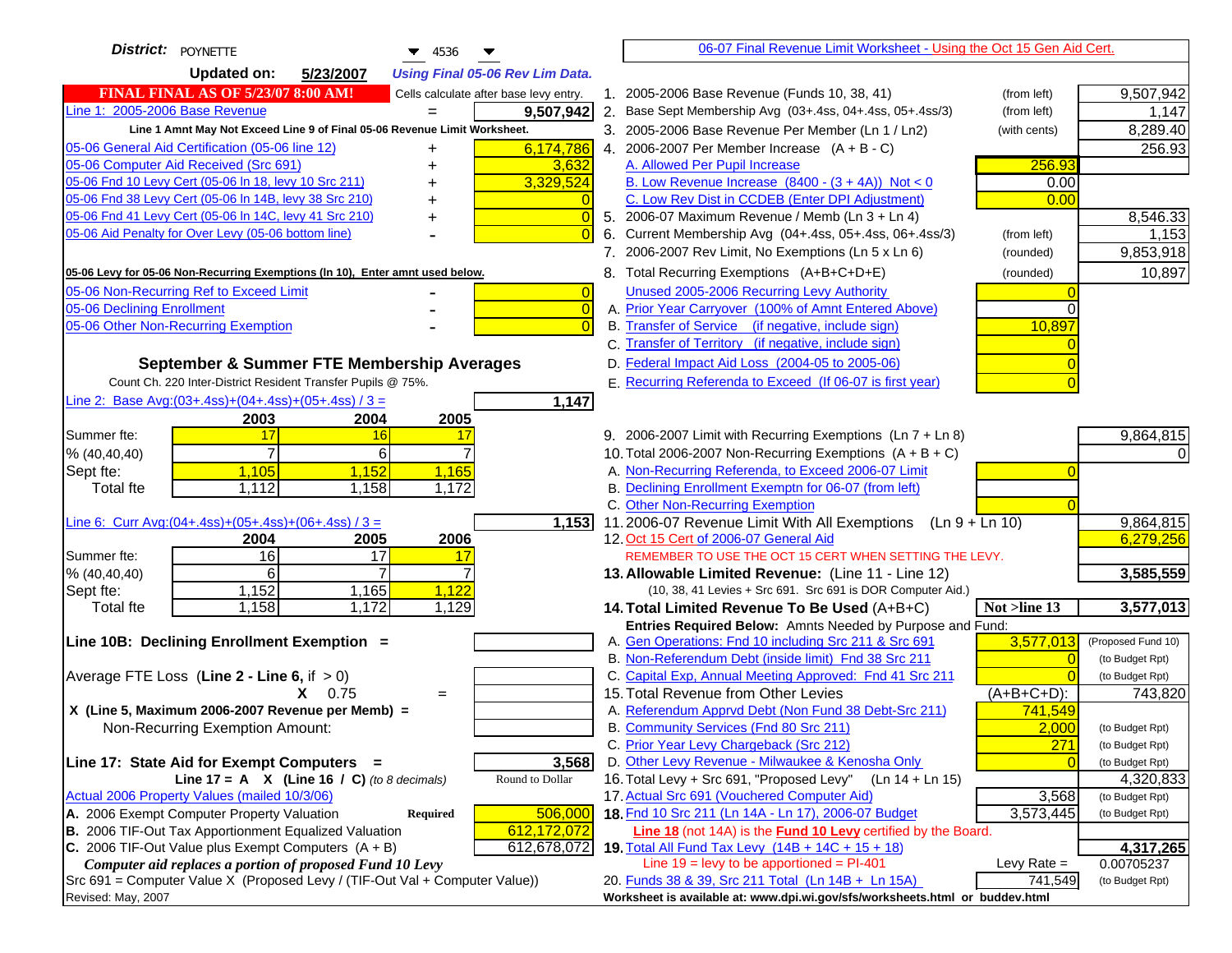|                                                  | <b>DPI</b> Reconciliation                                                 |
|--------------------------------------------------|---------------------------------------------------------------------------|
|                                                  | In order for the reconciliation to work properly, the                     |
|                                                  | PI-401 must have been filed with the Department.                          |
|                                                  | Numbers appearing in the green boxes below are actual, district-submitted |
|                                                  | 2007 PI-401 data.                                                         |
|                                                  | Do not type in these fields.                                              |
|                                                  |                                                                           |
| Fund 10, PI-401                                  | 3,573,445.00                                                              |
| Fund 38, PI-401                                  | 0.00                                                                      |
| Fund 41, PI-401                                  | 0.00                                                                      |
|                                                  | 3,573,445.00                                                              |
|                                                  |                                                                           |
| Chargeback, PI-401                               | 271.00                                                                    |
| Fund 39, PI-401                                  | 741,549.00                                                                |
| Fund 80, PI-401                                  | 2,000.00                                                                  |
| Fund 48/Other, PI-401                            | 0.00                                                                      |
|                                                  |                                                                           |
| Total, PI-401                                    | 4,317,265.00                                                              |
| <b>Computer Aid</b>                              | $3,568.00 \le$ ------- don't change                                       |
|                                                  | <b>Results</b>                                                            |
| 0                                                | 0                                                                         |
| You have underlevied by:                         | 8,546                                                                     |
| 0                                                |                                                                           |
|                                                  |                                                                           |
| All of your underlevy is eligible for carryover. |                                                                           |
|                                                  |                                                                           |
|                                                  |                                                                           |
| 0                                                |                                                                           |
|                                                  |                                                                           |
|                                                  | $\bf{0}$                                                                  |
|                                                  |                                                                           |
|                                                  |                                                                           |
|                                                  |                                                                           |
| 0                                                |                                                                           |
|                                                  |                                                                           |
|                                                  |                                                                           |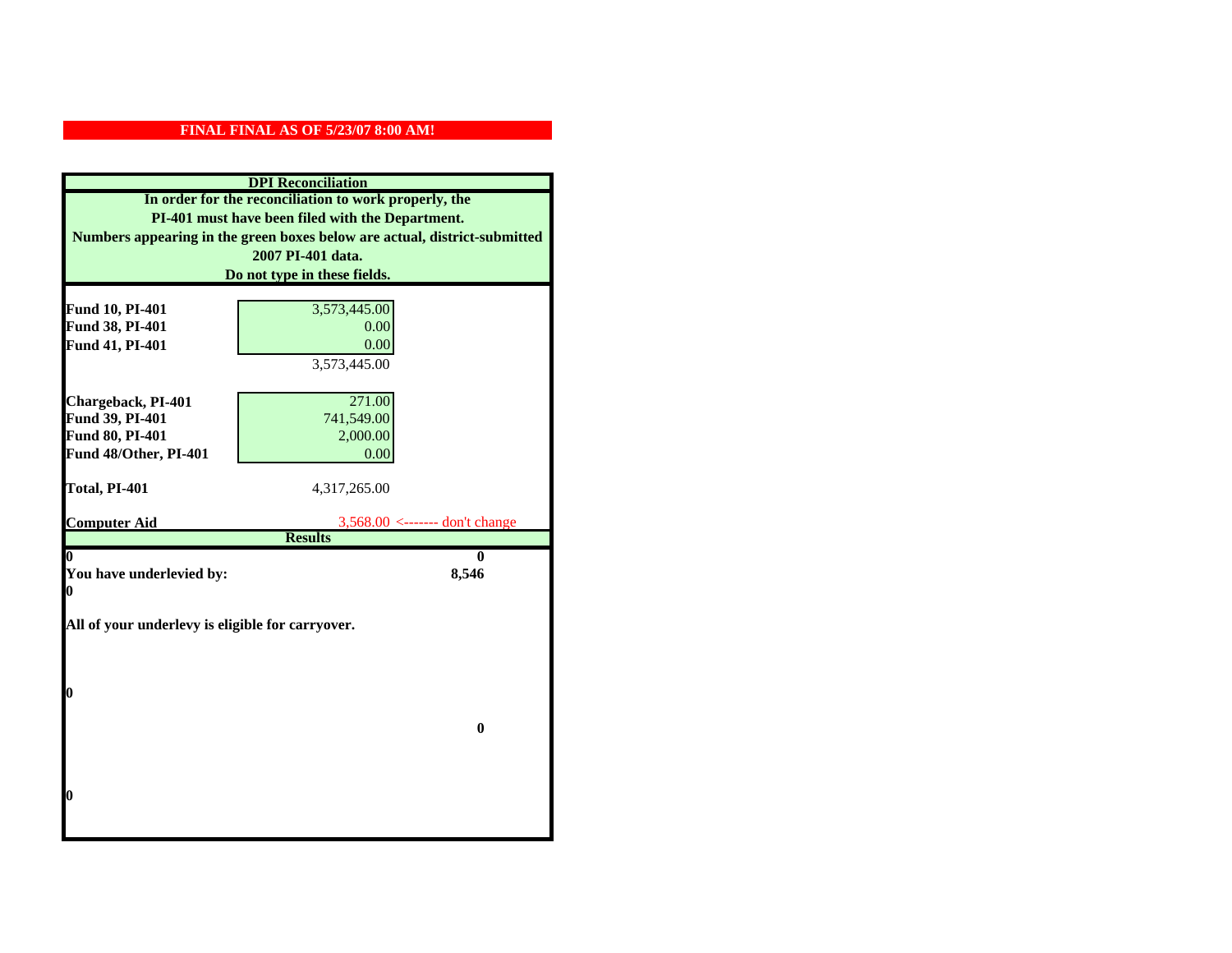| <b>District:</b>   PRAIRIE DU CHIEN AREA<br>▼<br>$\blacktriangledown$ 4543                                                                   |                | 06-07 Final Revenue Limit Worksheet - Using the Oct 15 Gen Aid Cert.                                               |                |                    |
|----------------------------------------------------------------------------------------------------------------------------------------------|----------------|--------------------------------------------------------------------------------------------------------------------|----------------|--------------------|
| <b>Updated on:</b><br>5/23/2007<br><b>Using Final 05-06 Rev Lim Data.</b>                                                                    |                |                                                                                                                    |                |                    |
| <b>FINAL FINAL AS OF 5/23/07 8:00 AM!</b><br>Cells calculate after base levy entry.                                                          |                | 1. 2005-2006 Base Revenue (Funds 10, 38, 41)                                                                       | (from left)    | 10,287,756         |
| Line 1: 2005-2006 Base Revenue<br>10,287,756                                                                                                 |                | 2. Base Sept Membership Avg (03+.4ss, 04+.4ss, 05+.4ss/3)                                                          | (from left)    | 1,266              |
| Line 1 Amnt May Not Exceed Line 9 of Final 05-06 Revenue Limit Worksheet.                                                                    |                | 3. 2005-2006 Base Revenue Per Member (Ln 1 / Ln2)                                                                  | (with cents)   | 8,126.19           |
| 05-06 General Aid Certification (05-06 line 12)<br>7,836,241<br>+                                                                            |                | 4. 2006-2007 Per Member Increase $(A + B - C)$                                                                     |                | 273.81             |
| 05-06 Computer Aid Received (Src 691)<br>17,749                                                                                              |                | A. Allowed Per Pupil Increase                                                                                      | 256.93         |                    |
| 05-06 Fnd 10 Levy Cert (05-06 In 18, levy 10 Src 211)<br>2,218,266                                                                           |                | B. Low Revenue Increase $(8400 - (3 + 4A))$ Not < 0                                                                | 16.88          |                    |
| 05-06 Fnd 38 Levy Cert (05-06 In 14B, levy 38 Src 210)<br>215,500                                                                            |                | C. Low Rev Dist in CCDEB (Enter DPI Adjustment)                                                                    | 0.00           |                    |
| 05-06 Fnd 41 Levy Cert (05-06 In 14C, levy 41 Src 210)                                                                                       |                | 5. 2006-07 Maximum Revenue / Memb (Ln 3 + Ln 4)                                                                    |                | 8,400.00           |
| 05-06 Aid Penalty for Over Levy (05-06 bottom line)                                                                                          |                | 6. Current Membership Avg (04+.4ss, 05+.4ss, 06+.4ss/3)                                                            | (from left)    | 1,257              |
|                                                                                                                                              |                | 7. 2006-2007 Rev Limit, No Exemptions (Ln 5 x Ln 6)                                                                | (rounded)      | 10,558,800         |
| 05-06 Levy for 05-06 Non-Recurring Exemptions (In 10), Enter amnt used below.                                                                |                | 8. Total Recurring Exemptions (A+B+C+D+E)                                                                          | (rounded)      | 10,415             |
| 05-06 Non-Recurring Ref to Exceed Limit                                                                                                      | $\overline{0}$ | Unused 2005-2006 Recurring Levy Authority                                                                          | 963            |                    |
| 05-06 Declining Enrollment                                                                                                                   | $\overline{0}$ | A. Prior Year Carryover (100% of Amnt Entered Above)                                                               | 963            |                    |
| 05-06 Other Non-Recurring Exemption                                                                                                          |                | B. Transfer of Service (if negative, include sign)                                                                 | 9,452          |                    |
|                                                                                                                                              |                | C. Transfer of Territory (if negative, include sign)                                                               |                |                    |
| September & Summer FTE Membership Averages                                                                                                   |                | D. Federal Impact Aid Loss (2004-05 to 2005-06)                                                                    |                |                    |
| Count Ch. 220 Inter-District Resident Transfer Pupils @ 75%.                                                                                 |                | E. Recurring Referenda to Exceed (If 06-07 is first year)                                                          |                |                    |
| Line 2: Base Avg: $(03+.4ss)+(04+.4ss)+(05+.4ss)/3 =$<br>1,266                                                                               |                |                                                                                                                    |                |                    |
| 2003<br>2004<br>2005                                                                                                                         |                |                                                                                                                    |                |                    |
| 11<br>39<br>Summer fte:<br>15                                                                                                                |                | 9. 2006-2007 Limit with Recurring Exemptions (Ln 7 + Ln 8)                                                         |                | 10,569,215         |
| 4<br>6<br>16<br>% (40, 40, 40)                                                                                                               |                | 10. Total 2006-2007 Non-Recurring Exemptions $(A + B + C)$                                                         |                | 1,258,800          |
| Sept fte:<br>1,265<br>1,260<br>1,246                                                                                                         |                | A. Non-Recurring Referenda, to Exceed 2006-07 Limit                                                                | 1,200,000      |                    |
| 1,269<br>1,262<br><b>Total fte</b><br>1,266                                                                                                  |                | B. Declining Enrollment Exemptn for 06-07 (from left)                                                              | 58,800         |                    |
|                                                                                                                                              |                | C. Other Non-Recurring Exemption                                                                                   |                |                    |
| Line 6: Curr Avg: $(04+.4ss)+(05+.4ss)+(06+.4ss)/3 =$<br>1,257                                                                               |                | 11.2006-07 Revenue Limit With All Exemptions<br>(Ln 9 + Ln 10)                                                     |                | 11,828,015         |
| 2005<br>2006<br>2004<br>15<br>39<br>Summer fte:                                                                                              |                | 12. Oct 15 Cert of 2006-07 General Aid<br>REMEMBER TO USE THE OCT 15 CERT WHEN SETTING THE LEVY.                   |                | 8,277,261          |
| 36<br>6<br>16<br>% (40, 40, 40)<br>14                                                                                                        |                | 13. Allowable Limited Revenue: (Line 11 - Line 12)                                                                 |                | 3,550,754          |
| 1,230<br>1,260<br>1,246<br>Sept fte:                                                                                                         |                | (10, 38, 41 Levies + Src 691. Src 691 is DOR Computer Aid.)                                                        |                |                    |
| 1,262<br>1,266<br>1,244<br><b>Total fte</b>                                                                                                  |                | 14. Total Limited Revenue To Be Used (A+B+C)                                                                       | Not >line 13   | 3,550,754          |
|                                                                                                                                              |                | Entries Required Below: Amnts Needed by Purpose and Fund:                                                          |                |                    |
| Line 10B: Declining Enrollment Exemption =<br>58,800                                                                                         |                | A. Gen Operations: Fnd 10 including Src 211 & Src 691                                                              | 3,293,254      | (Proposed Fund 10) |
|                                                                                                                                              |                | B. Non-Referendum Debt (inside limit) Fnd 38 Src 211                                                               | 257,500        | (to Budget Rpt)    |
| Average FTE Loss (Line $2 -$ Line 6, if $> 0$ )                                                                                              | 9              | C. Capital Exp, Annual Meeting Approved: Fnd 41 Src 211                                                            |                | (to Budget Rpt)    |
| $X = 0.75$<br>$=$                                                                                                                            |                | 15. Total Revenue from Other Levies                                                                                | $(A+B+C+D)$ :  | 750,000            |
| X (Line 5, Maximum 2006-2007 Revenue per Memb) =<br>8,400.00                                                                                 |                | A. Referendum Apprvd Debt (Non Fund 38 Debt-Src 211)                                                               | 525,000        |                    |
| 58,800<br>Non-Recurring Exemption Amount:                                                                                                    |                | B. Community Services (Fnd 80 Src 211)                                                                             | 225,000        | (to Budget Rpt)    |
|                                                                                                                                              |                | C. Prior Year Levy Chargeback (Src 212)                                                                            | $\overline{0}$ | (to Budget Rpt)    |
| 18,418<br>Line 17: State Aid for Exempt Computers =                                                                                          |                | D. Other Levy Revenue - Milwaukee & Kenosha Only                                                                   | $\Omega$       | (to Budget Rpt)    |
| Round to Dollar<br>Line 17 = A $X$ (Line 16 / C) (to 8 decimals)                                                                             |                | 16. Total Levy + Src 691, "Proposed Levy"<br>$(Ln 14 + Ln 15)$                                                     |                | 4,300,754          |
| Actual 2006 Property Values (mailed 10/3/06)                                                                                                 |                | 17. Actual Src 691 (Vouchered Computer Aid)                                                                        | 18,418         | (to Budget Rpt)    |
| A. 2006 Exempt Computer Property Valuation<br>1,864,400<br><b>Required</b>                                                                   |                | 18. Fnd 10 Src 211 (Ln 14A - Ln 17), 2006-07 Budget                                                                | 3,274,836      | (to Budget Rpt)    |
| B. 2006 TIF-Out Tax Apportionment Equalized Valuation<br>433,495,657<br>C. 2006 TIF-Out Value plus Exempt Computers $(A + B)$<br>435,360,057 |                | Line 18 (not 14A) is the Fund 10 Levy certified by the Board.<br>19. Total All Fund Tax Levy (14B + 14C + 15 + 18) |                | 4,282,336          |
| Computer aid replaces a portion of proposed Fund 10 Levy                                                                                     |                | Line $19 = \text{levy}$ to be apportioned = PI-401                                                                 | Levy Rate $=$  | 0.00987861         |
| Src 691 = Computer Value X (Proposed Levy / (TIF-Out Val + Computer Value))                                                                  |                | 20. Funds 38 & 39, Src 211 Total (Ln 14B + Ln 15A)                                                                 | 782,500        | (to Budget Rpt)    |
| Revised: May, 2007                                                                                                                           |                | Worksheet is available at: www.dpi.wi.gov/sfs/worksheets.html or buddev.html                                       |                |                    |
|                                                                                                                                              |                |                                                                                                                    |                |                    |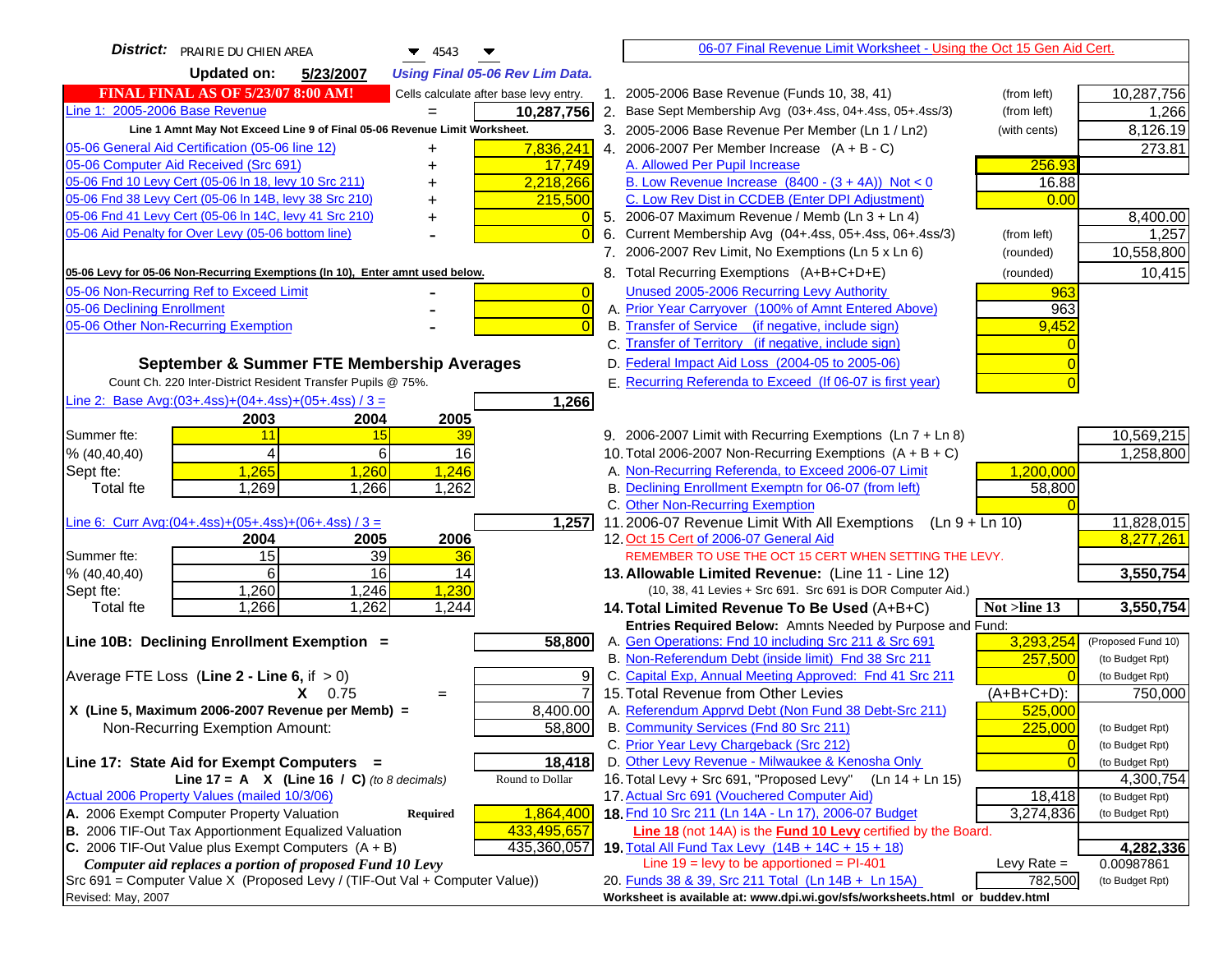|                                  | <b>DPI</b> Reconciliation                                                 |
|----------------------------------|---------------------------------------------------------------------------|
|                                  | In order for the reconciliation to work properly, the                     |
|                                  | PI-401 must have been filed with the Department.                          |
|                                  | Numbers appearing in the green boxes below are actual, district-submitted |
|                                  | 2007 PI-401 data.                                                         |
|                                  | Do not type in these fields.                                              |
|                                  |                                                                           |
| Fund 10, PI-401                  | 3,274,836.00                                                              |
| Fund 38, PI-401                  | 257,500.00                                                                |
| Fund 41, PI-401                  | 0.00                                                                      |
|                                  | 3,532,336.00                                                              |
|                                  |                                                                           |
| Chargeback, PI-401               | 0.00                                                                      |
| Fund 39, PI-401                  | 525,000.00                                                                |
| Fund 80, PI-401                  | 225,000.00                                                                |
| Fund 48/Other, PI-401            | 0.00                                                                      |
| Total, PI-401                    | 4,282,336.00                                                              |
|                                  |                                                                           |
| <b>Computer Aid</b>              | $18,418.00$ <------- don't change                                         |
|                                  | <b>Results</b>                                                            |
| $\overline{\mathbf{0}}$          | $\mathbf{0}$                                                              |
| 0                                | 0                                                                         |
| You have levied to your maximum. |                                                                           |
| $\bf{0}$                         |                                                                           |
|                                  |                                                                           |
|                                  |                                                                           |
|                                  |                                                                           |
|                                  |                                                                           |
| 0                                |                                                                           |
|                                  |                                                                           |
|                                  | $\bf{0}$                                                                  |
|                                  |                                                                           |
|                                  |                                                                           |
|                                  |                                                                           |
| 0                                |                                                                           |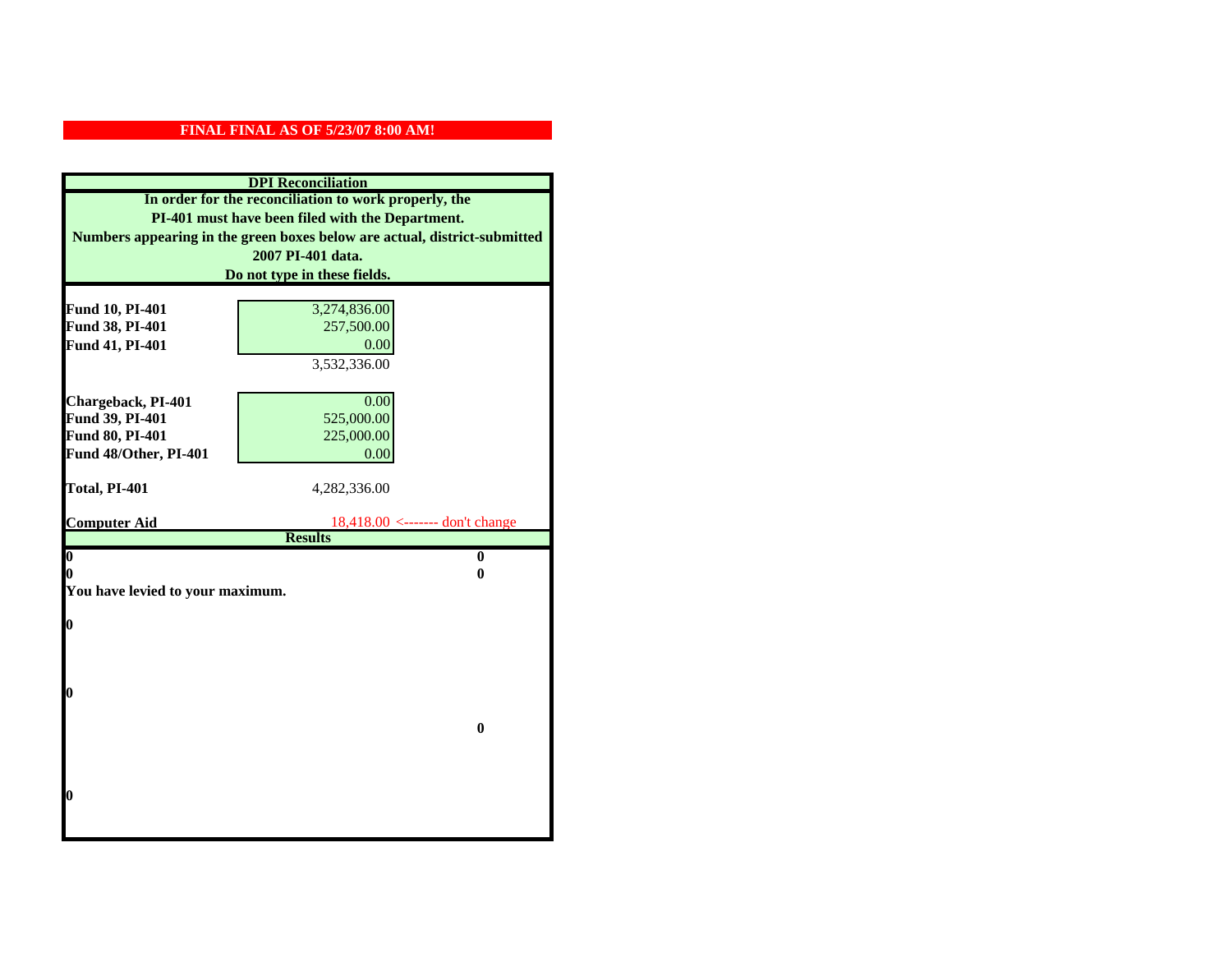| <b>District:</b> PRAIRIE FARM<br>$\blacktriangledown$ 4557                                                       | 06-07 Final Revenue Limit Worksheet - Using the Oct 15 Gen Aid Cert.                                        |                                    |
|------------------------------------------------------------------------------------------------------------------|-------------------------------------------------------------------------------------------------------------|------------------------------------|
| <b>Updated on:</b><br>5/23/2007<br><b>Using Final 05-06 Rev Lim Data.</b>                                        |                                                                                                             |                                    |
| <b>FINAL FINAL AS OF 5/23/07 8:00 AM!</b><br>Cells calculate after base levy entry.                              | 1. 2005-2006 Base Revenue (Funds 10, 38, 41)<br>(from left)                                                 | 2,928,887                          |
| Line 1: 2005-2006 Base Revenue<br>2,928,887                                                                      | 2. Base Sept Membership Avg (03+.4ss, 04+.4ss, 05+.4ss/3)<br>(from left)                                    | 336                                |
| Line 1 Amnt May Not Exceed Line 9 of Final 05-06 Revenue Limit Worksheet.                                        | 3. 2005-2006 Base Revenue Per Member (Ln 1 / Ln2)<br>(with cents)                                           | 8,716.93                           |
| 2,443,707<br>05-06 General Aid Certification (05-06 line 12)<br>+                                                | 4. 2006-2007 Per Member Increase $(A + B - C)$                                                              | 256.93                             |
| 05-06 Computer Aid Received (Src 691)<br>155<br>+                                                                | A. Allowed Per Pupil Increase<br>256.93                                                                     |                                    |
| 05-06 Fnd 10 Levy Cert (05-06 In 18, levy 10 Src 211)<br>650,643                                                 | B. Low Revenue Increase $(8400 - (3 + 4A))$ Not < 0<br>0.00                                                 |                                    |
| 05-06 Fnd 38 Levy Cert (05-06 In 14B, levy 38 Src 210)                                                           | C. Low Rev Dist in CCDEB (Enter DPI Adjustment)<br>0.00                                                     |                                    |
| 05-06 Fnd 41 Levy Cert (05-06 In 14C, levy 41 Src 210)<br>+                                                      | 5. 2006-07 Maximum Revenue / Memb (Ln 3 + Ln 4)                                                             | 8,973.86                           |
| 05-06 Aid Penalty for Over Levy (05-06 bottom line)                                                              | 6. Current Membership Avg (04+.4ss, 05+.4ss, 06+.4ss/3)<br>(from left)                                      | 336                                |
|                                                                                                                  | 7. 2006-2007 Rev Limit, No Exemptions (Ln 5 x Ln 6)<br>(rounded)                                            | 3,015,217                          |
| 05-06 Levy for 05-06 Non-Recurring Exemptions (In 10), Enter amnt used below.                                    | 8. Total Recurring Exemptions (A+B+C+D+E)<br>(rounded)                                                      | $-1,792$                           |
| 05-06 Non-Recurring Ref to Exceed Limit<br>150,000                                                               | Unused 2005-2006 Recurring Levy Authority                                                                   |                                    |
| 05-06 Declining Enrollment<br>15,618                                                                             | A. Prior Year Carryover (100% of Amnt Entered Above)                                                        |                                    |
| 05-06 Other Non-Recurring Exemption                                                                              | B. Transfer of Service (if negative, include sign)<br>$-1,792$                                              |                                    |
|                                                                                                                  | C. Transfer of Territory (if negative, include sign)                                                        |                                    |
| September & Summer FTE Membership Averages                                                                       | D. Federal Impact Aid Loss (2004-05 to 2005-06)                                                             |                                    |
| Count Ch. 220 Inter-District Resident Transfer Pupils @ 75%.                                                     | E. Recurring Referenda to Exceed (If 06-07 is first year)                                                   |                                    |
| Line 2: Base Avg: $(03+.4ss)+(04+.4ss)+(05+.4ss)/3 =$<br>336                                                     |                                                                                                             |                                    |
| 2003<br>2004<br>2005                                                                                             |                                                                                                             |                                    |
| Summer fte:<br>12<br>11<br>10                                                                                    | 9. 2006-2007 Limit with Recurring Exemptions (Ln 7 + Ln 8)                                                  | 3,013,425                          |
| 5<br>4<br>% (40, 40, 40)                                                                                         | 10. Total 2006-2007 Non-Recurring Exemptions $(A + B + C)$                                                  | 150,000                            |
| 324<br>330<br>340<br>Sept fte:                                                                                   | A. Non-Recurring Referenda, to Exceed 2006-07 Limit<br>150,000                                              |                                    |
| 329<br>334<br>344<br><b>Total fte</b>                                                                            | B. Declining Enrollment Exemptn for 06-07 (from left)                                                       |                                    |
|                                                                                                                  | C. Other Non-Recurring Exemption                                                                            |                                    |
| Line 6: Curr Avg: $(04+.4ss)+(05+.4ss)+(06+.4ss)/3 =$<br>336                                                     | 11.2006-07 Revenue Limit With All Exemptions (Ln $9 + \overline{\text{Ln }10}$ )                            | 3,163,425                          |
| 2006<br>2004<br>2005<br>Summer fte:<br>11<br>10<br>10                                                            | 12. Oct 15 Cert of 2006-07 General Aid<br>REMEMBER TO USE THE OCT 15 CERT WHEN SETTING THE LEVY.            | 2,672,075                          |
| % (40, 40, 40)<br>4<br>4                                                                                         | 13. Allowable Limited Revenue: (Line 11 - Line 12)                                                          | 491,350                            |
| 330<br>340<br>325<br>Sept fte:                                                                                   | (10, 38, 41 Levies + Src 691. Src 691 is DOR Computer Aid.)                                                 | <b>EXCEEDS LIMIT</b>               |
| 334<br>344<br>329<br><b>Total fte</b>                                                                            | 14. Total Limited Revenue To Be Used (A+B+C)<br>Not >line 13                                                | 491,387                            |
|                                                                                                                  | Entries Required Below: Amnts Needed by Purpose and Fund:                                                   |                                    |
| Line 10B: Declining Enrollment Exemption =                                                                       | 491,387<br>A. Gen Operations: Fnd 10 including Src 211 & Src 691                                            | (Proposed Fund 10)                 |
|                                                                                                                  | B. Non-Referendum Debt (inside limit) Fnd 38 Src 211                                                        | (to Budget Rpt)                    |
| Average FTE Loss (Line $2 -$ Line 6, if $> 0$ )                                                                  | C. Capital Exp, Annual Meeting Approved: Fnd 41 Src 211                                                     | (to Budget Rpt)                    |
| $X = 0.75$<br>$=$                                                                                                | 15. Total Revenue from Other Levies<br>$(A+B+C+D)$ :                                                        | 380,240                            |
| X (Line 5, Maximum 2006-2007 Revenue per Memb) =                                                                 | A. Referendum Apprvd Debt (Non Fund 38 Debt-Src 211)<br>360,240                                             |                                    |
| Non-Recurring Exemption Amount:                                                                                  | B. Community Services (Fnd 80 Src 211)<br>20,000                                                            | (to Budget Rpt)                    |
|                                                                                                                  | C. Prior Year Levy Chargeback (Src 212)<br>$\overline{0}$                                                   | (to Budget Rpt)                    |
| 37<br>Line 17: State Aid for Exempt Computers =                                                                  | D. Other Levy Revenue - Milwaukee & Kenosha Only                                                            | (to Budget Rpt)                    |
| Line 17 = A $X$ (Line 16 / C) (to 8 decimals)<br>Round to Dollar<br>Actual 2006 Property Values (mailed 10/3/06) | 16. Total Levy + Src 691, "Proposed Levy"<br>(Ln 14 + Ln 15)<br>17. Actual Src 691 (Vouchered Computer Aid) | 871,627                            |
| A. 2006 Exempt Computer Property Valuation<br>4,000<br>Required                                                  | 37<br>18. Fnd 10 Src 211 (Ln 14A - Ln 17), 2006-07 Budget<br>491,350                                        | (to Budget Rpt)<br>(to Budget Rpt) |
| B. 2006 TIF-Out Tax Apportionment Equalized Valuation<br>93,057,109                                              | <b>Line 18</b> (not 14A) is the <b>Fund 10 Levy</b> certified by the Board.                                 |                                    |
| C. 2006 TIF-Out Value plus Exempt Computers $(A + B)$<br>93,061,109                                              | 19. Total All Fund Tax Levy (14B + 14C + 15 + 18)                                                           | 871,590                            |
| Computer aid replaces a portion of proposed Fund 10 Levy                                                         | Line $19 = \text{levy}$ to be apportioned = PI-401<br>Levy Rate $=$                                         | 0.00936618                         |
| Src 691 = Computer Value X (Proposed Levy / (TIF-Out Val + Computer Value))                                      | 20. Funds 38 & 39, Src 211 Total (Ln 14B + Ln 15A)<br>360,240                                               | (to Budget Rpt)                    |
| Revised: May, 2007                                                                                               | Worksheet is available at: www.dpi.wi.gov/sfs/worksheets.html or buddev.html                                |                                    |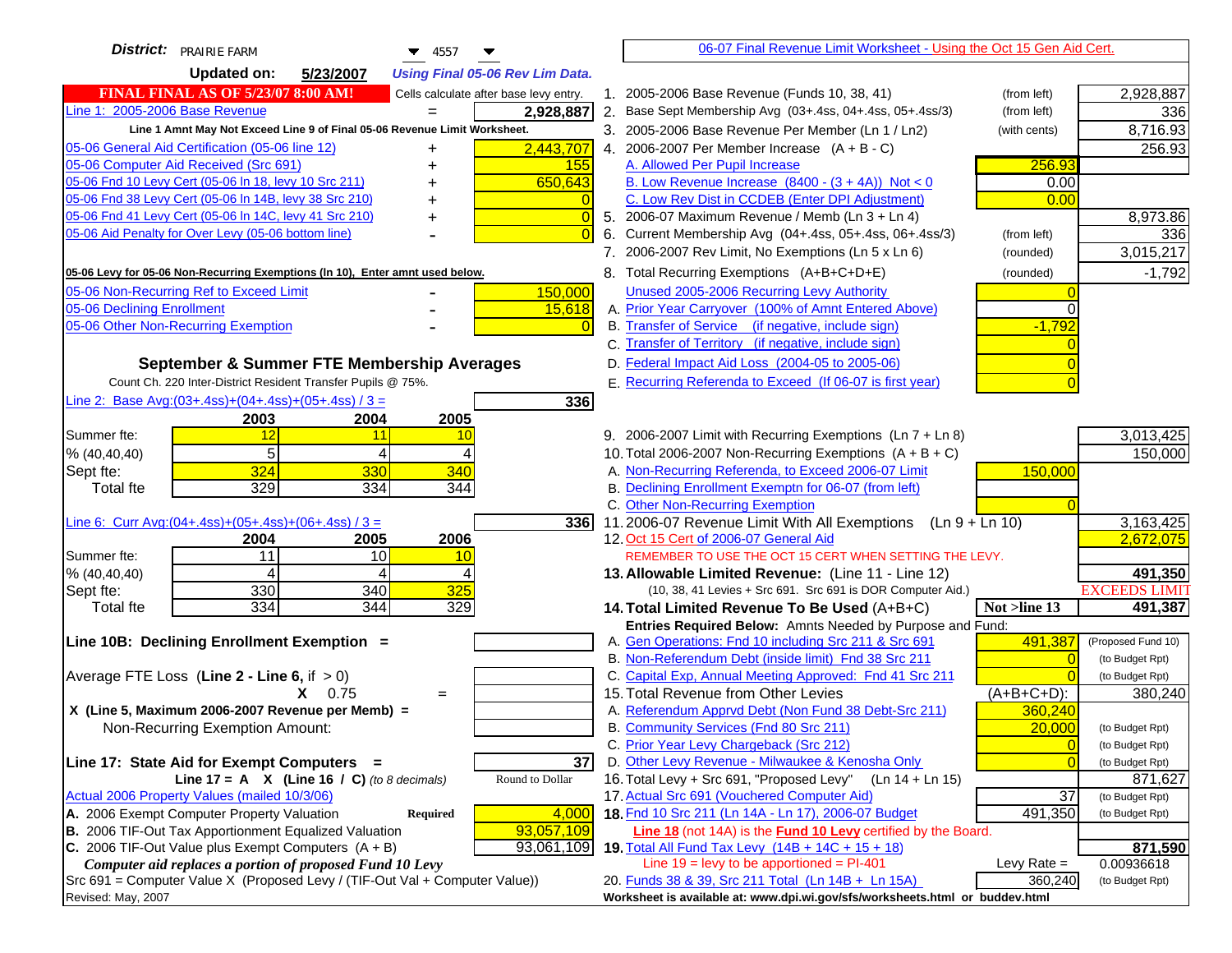|                         | <b>DPI</b> Reconciliation                                                 |
|-------------------------|---------------------------------------------------------------------------|
|                         | In order for the reconciliation to work properly, the                     |
|                         | PI-401 must have been filed with the Department.                          |
|                         | Numbers appearing in the green boxes below are actual, district-submitted |
|                         | 2007 PI-401 data.                                                         |
|                         | Do not type in these fields.                                              |
|                         |                                                                           |
| Fund 10, PI-401         | 491,350.00                                                                |
| Fund 38, PI-401         | 0.00                                                                      |
| Fund 41, PI-401         | 0.00                                                                      |
|                         | 491,350.00                                                                |
|                         |                                                                           |
| Chargeback, PI-401      | 0.00                                                                      |
| Fund 39, PI-401         | 360,240.00                                                                |
| Fund 80, PI-401         | 20,000.00                                                                 |
| Fund 48/Other, PI-401   | 0.00                                                                      |
|                         |                                                                           |
| Total, PI-401           | 871,590.00                                                                |
| <b>Computer Aid</b>     | $37.00$ <------- don't change                                             |
|                         | <b>Results</b>                                                            |
| You have overlevied by: | $\overline{37}$                                                           |
| 0                       | 0                                                                         |
| 0                       |                                                                           |
|                         |                                                                           |
| $\boldsymbol{0}$        |                                                                           |
|                         |                                                                           |
|                         |                                                                           |
| $\bf{0}$                |                                                                           |
|                         |                                                                           |
|                         | $\bf{0}$                                                                  |
|                         |                                                                           |
|                         |                                                                           |
|                         |                                                                           |
| 0                       |                                                                           |
|                         |                                                                           |
|                         |                                                                           |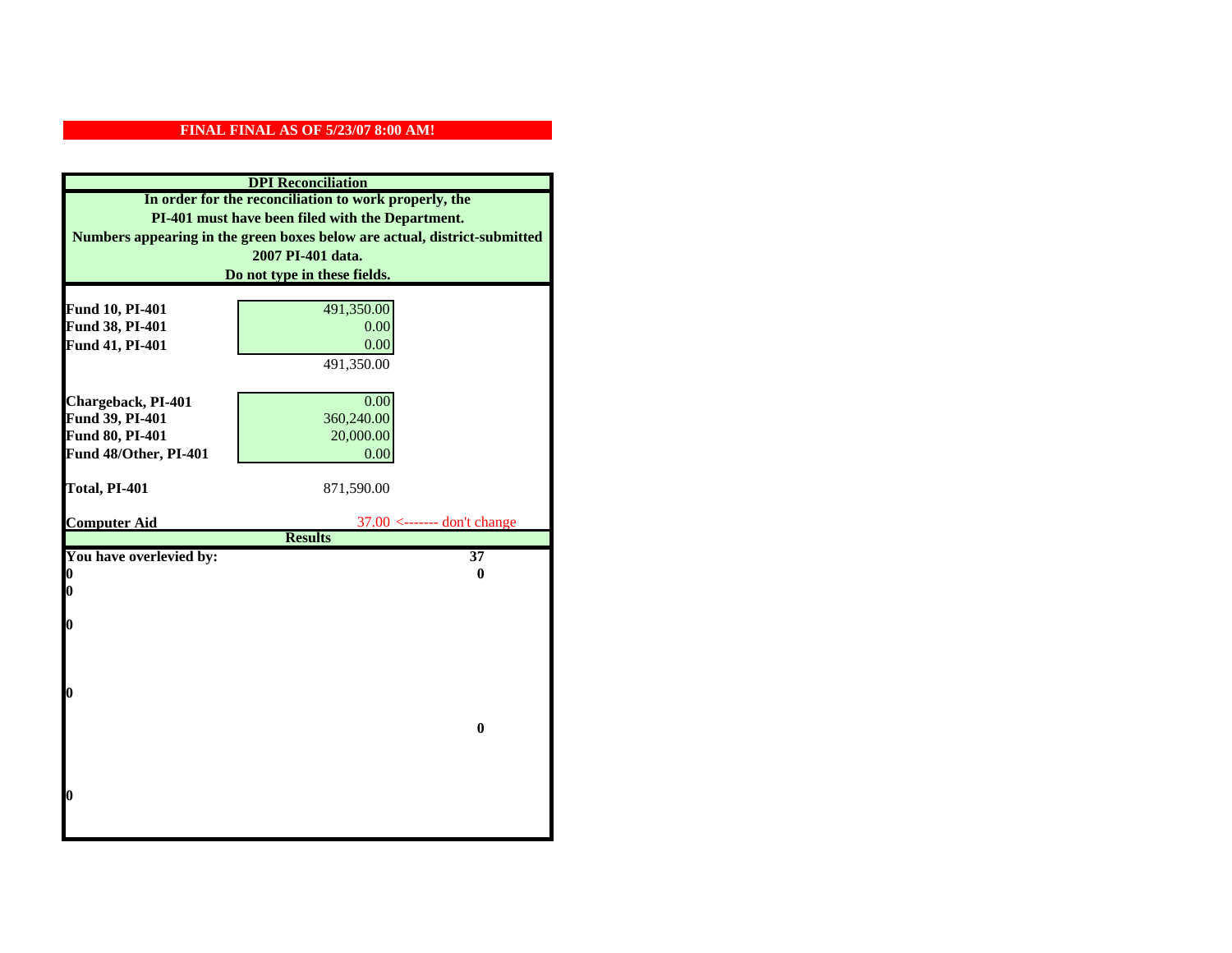| District:   PRENTICE<br>$\blacktriangledown$ 4571                                   | 06-07 Final Revenue Limit Worksheet - Using the Oct 15 Gen Aid Cert.                                                        |                                    |
|-------------------------------------------------------------------------------------|-----------------------------------------------------------------------------------------------------------------------------|------------------------------------|
| Updated on:<br>5/23/2007<br><b>Using Final 05-06 Rev Lim Data.</b>                  |                                                                                                                             |                                    |
| <b>FINAL FINAL AS OF 5/23/07 8:00 AM!</b><br>Cells calculate after base levy entry. | 1. 2005-2006 Base Revenue (Funds 10, 38, 41)<br>(from left)                                                                 | 4,447,787                          |
| Line 1: 2005-2006 Base Revenue<br>4,447,787                                         | 2. Base Sept Membership Avg (03+.4ss, 04+.4ss, 05+.4ss/3)<br>(from left)                                                    | 498                                |
| Line 1 Amnt May Not Exceed Line 9 of Final 05-06 Revenue Limit Worksheet.           | 3. 2005-2006 Base Revenue Per Member (Ln 1 / Ln2)<br>(with cents)                                                           | 8,931.30                           |
| 05-06 General Aid Certification (05-06 line 12)<br>2,226,688                        | 4. 2006-2007 Per Member Increase $(A + B - C)$                                                                              | 256.93                             |
| 05-06 Computer Aid Received (Src 691)<br>2,242                                      | 256.93<br>A. Allowed Per Pupil Increase                                                                                     |                                    |
| 2,298,814<br>05-06 Fnd 10 Levy Cert (05-06 ln 18, levy 10 Src 211)                  | B. Low Revenue Increase $(8400 - (3 + 4A))$ Not < 0<br>0.00                                                                 |                                    |
| 05-06 Fnd 38 Levy Cert (05-06 In 14B, levy 38 Src 210)                              | C. Low Rev Dist in CCDEB (Enter DPI Adjustment)<br>0.00                                                                     |                                    |
| 05-06 Fnd 41 Levy Cert (05-06 In 14C, levy 41 Src 210)<br>$\bigcap$                 | 5. 2006-07 Maximum Revenue / Memb (Ln $3 + \text{Ln } 4$ )                                                                  | 9,188.23                           |
| 05-06 Aid Penalty for Over Levy (05-06 bottom line)                                 | Current Membership Avg (04+.4ss, 05+.4ss, 06+.4ss/3)<br>6.<br>(from left)                                                   | 489                                |
|                                                                                     | 7. 2006-2007 Rev Limit, No Exemptions (Ln 5 x Ln 6)<br>(rounded)                                                            | 4,493,044                          |
| 05-06 Levy for 05-06 Non-Recurring Exemptions (In 10), Enter amnt used below.       | 8. Total Recurring Exemptions (A+B+C+D+E)<br>(rounded)                                                                      | 59,692                             |
| 05-06 Non-Recurring Ref to Exceed Limit<br>$\overline{0}$                           | Unused 2005-2006 Recurring Levy Authority                                                                                   |                                    |
| 79,957<br>05-06 Declining Enrollment                                                | A. Prior Year Carryover (100% of Amnt Entered Above)<br>$\Omega$                                                            |                                    |
| 05-06 Other Non-Recurring Exemption                                                 | B. Transfer of Service (if negative, include sign)<br>59,692                                                                |                                    |
|                                                                                     | C. Transfer of Territory (if negative, include sign)                                                                        |                                    |
| September & Summer FTE Membership Averages                                          | D. Federal Impact Aid Loss (2004-05 to 2005-06)                                                                             |                                    |
| Count Ch. 220 Inter-District Resident Transfer Pupils @ 75%.                        | E. Recurring Referenda to Exceed (If 06-07 is first year)                                                                   |                                    |
| Line 2: Base Avg:(03+.4ss)+(04+.4ss)+(05+.4ss) / 3 =<br>498                         |                                                                                                                             |                                    |
| 2003<br>2004<br>2005                                                                |                                                                                                                             |                                    |
| Summer fte:<br>17<br>17<br>17                                                       | 9. 2006-2007 Limit with Recurring Exemptions (Ln 7 + Ln 8)                                                                  | 4,552,736                          |
| $\overline{7}$<br>$\overline{7}$<br>$\overline{7}$<br>% (40, 40, 40)                | 10. Total 2006-2007 Non-Recurring Exemptions $(A + B + C)$                                                                  | 64,318                             |
| 508<br>484<br>481<br>Sept fte:                                                      | A. Non-Recurring Referenda, to Exceed 2006-07 Limit                                                                         |                                    |
| 515<br>491<br>488<br><b>Total fte</b>                                               | B. Declining Enrollment Exemptn for 06-07 (from left)<br>64,318                                                             |                                    |
|                                                                                     | C. Other Non-Recurring Exemption                                                                                            |                                    |
| Line 6: Curr Avg: $(04+.4ss)+(05+.4ss)+(06+.4ss)/3 =$<br>4891                       | 11.2006-07 Revenue Limit With All Exemptions (Ln $9 + \overline{\text{Ln }10}$ )                                            | 4,617,054                          |
| 2005<br>2006<br>2004                                                                | 12. Oct 15 Cert of 2006-07 General Aid                                                                                      | 2,387,642                          |
| 17<br>$\overline{17}$<br>Summer fte:<br>16                                          | REMEMBER TO USE THE OCT 15 CERT WHEN SETTING THE LEVY.                                                                      |                                    |
| 7<br>% (40, 40, 40)<br>6                                                            | 13. Allowable Limited Revenue: (Line 11 - Line 12)                                                                          | 2,229,412                          |
| 481<br>484<br>481<br>Sept fte:                                                      | (10, 38, 41 Levies + Src 691. Src 691 is DOR Computer Aid.)                                                                 |                                    |
| 491<br>488<br>487<br><b>Total fte</b>                                               | 14. Total Limited Revenue To Be Used (A+B+C)<br>Not >line 13                                                                | 2,229,412                          |
|                                                                                     | Entries Required Below: Amnts Needed by Purpose and Fund:                                                                   |                                    |
| Line 10B: Declining Enrollment Exemption =<br>64,318                                | 2,229,412<br>A. Gen Operations: Fnd 10 including Src 211 & Src 691                                                          | (Proposed Fund 10)                 |
|                                                                                     | B. Non-Referendum Debt (inside limit) Fnd 38 Src 211<br>$\Omega$<br>C. Capital Exp, Annual Meeting Approved: Fnd 41 Src 211 | (to Budget Rpt)                    |
| Average FTE Loss (Line $2 -$ Line 6, if $> 0$ )<br>9<br>7                           | 15. Total Revenue from Other Levies                                                                                         | (to Budget Rpt)                    |
| $X = 0.75$<br>$=$<br>X (Line 5, Maximum 2006-2007 Revenue per Memb) =<br>9,188.23   | $(A+B+C+D)$ :<br>A. Referendum Apprvd Debt (Non Fund 38 Debt-Src 211)<br>301,544                                            | 301,544                            |
| 64,318<br>Non-Recurring Exemption Amount:                                           | B. Community Services (Fnd 80 Src 211)<br>$\Omega$                                                                          |                                    |
|                                                                                     | C. Prior Year Levy Chargeback (Src 212)<br>$\overline{0}$                                                                   | (to Budget Rpt)<br>(to Budget Rpt) |
| Line 17: State Aid for Exempt Computers =<br>1,825                                  | D. Other Levy Revenue - Milwaukee & Kenosha Only<br>$\Omega$                                                                | (to Budget Rpt)                    |
| Line 17 = A $X$ (Line 16 / C) (to 8 decimals)<br>Round to Dollar                    | 16. Total Levy + Src 691, "Proposed Levy"<br>$(Ln 14 + Ln 15)$                                                              | 2,530,956                          |
| Actual 2006 Property Values (mailed 10/3/06)                                        | 17. Actual Src 691 (Vouchered Computer Aid)<br>1,825                                                                        | (to Budget Rpt)                    |
| A. 2006 Exempt Computer Property Valuation<br>204,900<br><b>Required</b>            | 18. Fnd 10 Src 211 (Ln 14A - Ln 17), 2006-07 Budget<br>2,227,587                                                            | (to Budget Rpt)                    |
| B. 2006 TIF-Out Tax Apportionment Equalized Valuation<br>283,953,289                | Line 18 (not 14A) is the Fund 10 Levy certified by the Board.                                                               |                                    |
| C. 2006 TIF-Out Value plus Exempt Computers $(A + B)$<br>284,158,189                | 19. Total All Fund Tax Levy (14B + 14C + 15 + 18)                                                                           | 2,529,131                          |
| Computer aid replaces a portion of proposed Fund 10 Levy                            | Line $19 = \text{levy}$ to be apportioned = PI-401<br>Levy Rate $=$                                                         | 0.00890686                         |
| Src 691 = Computer Value X (Proposed Levy / (TIF-Out Val + Computer Value))         | 20. Funds 38 & 39, Src 211 Total (Ln 14B + Ln 15A)<br>301,544                                                               | (to Budget Rpt)                    |
| Revised: May, 2007                                                                  | Worksheet is available at: www.dpi.wi.gov/sfs/worksheets.html or buddev.html                                                |                                    |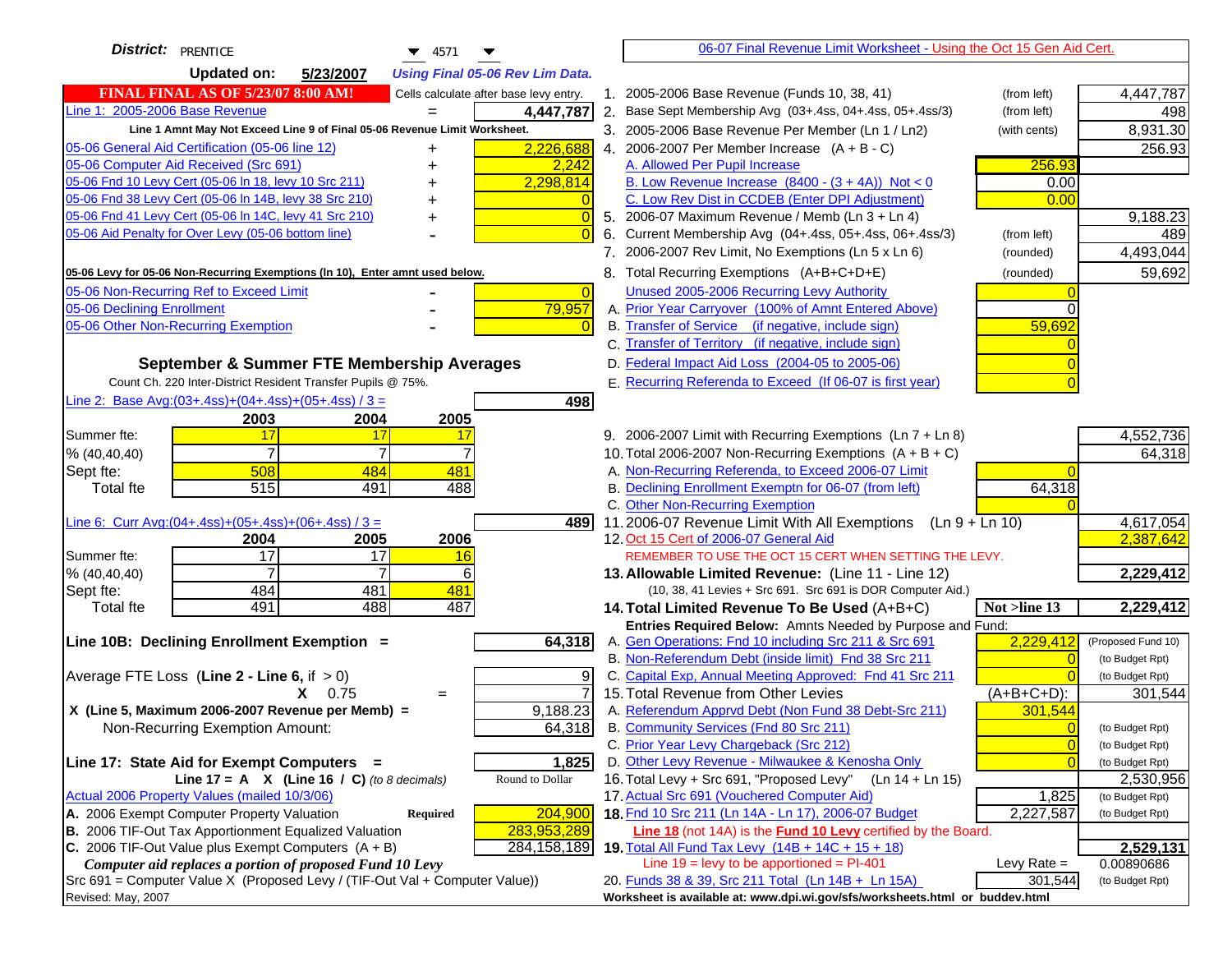|                                  | <b>DPI</b> Reconciliation                                                 |
|----------------------------------|---------------------------------------------------------------------------|
|                                  | In order for the reconciliation to work properly, the                     |
|                                  | PI-401 must have been filed with the Department.                          |
|                                  | Numbers appearing in the green boxes below are actual, district-submitted |
|                                  | 2007 PI-401 data.                                                         |
|                                  | Do not type in these fields.                                              |
|                                  |                                                                           |
| Fund 10, PI-401                  | 2,227,587.00                                                              |
| Fund 38, PI-401                  | 0.00                                                                      |
| Fund 41, PI-401                  | 0.00                                                                      |
|                                  | 2,227,587.00                                                              |
|                                  |                                                                           |
| Chargeback, PI-401               | 0.00                                                                      |
| Fund 39, PI-401                  | 301,544.00                                                                |
| Fund 80, PI-401                  | 0.00                                                                      |
| Fund 48/Other, PI-401            | 0.00                                                                      |
| Total, PI-401                    | 2,529,131.00                                                              |
|                                  |                                                                           |
|                                  |                                                                           |
| <b>Computer Aid</b>              | $1,825.00$ <------- don't change                                          |
|                                  | <b>Results</b>                                                            |
| $\boldsymbol{0}$                 | $\mathbf{0}$                                                              |
| 0                                | 0                                                                         |
| You have levied to your maximum. |                                                                           |
|                                  |                                                                           |
| $\bf{0}$                         |                                                                           |
|                                  |                                                                           |
|                                  |                                                                           |
| 0                                |                                                                           |
|                                  |                                                                           |
|                                  | $\bf{0}$                                                                  |
|                                  |                                                                           |
|                                  |                                                                           |
|                                  |                                                                           |
| 0                                |                                                                           |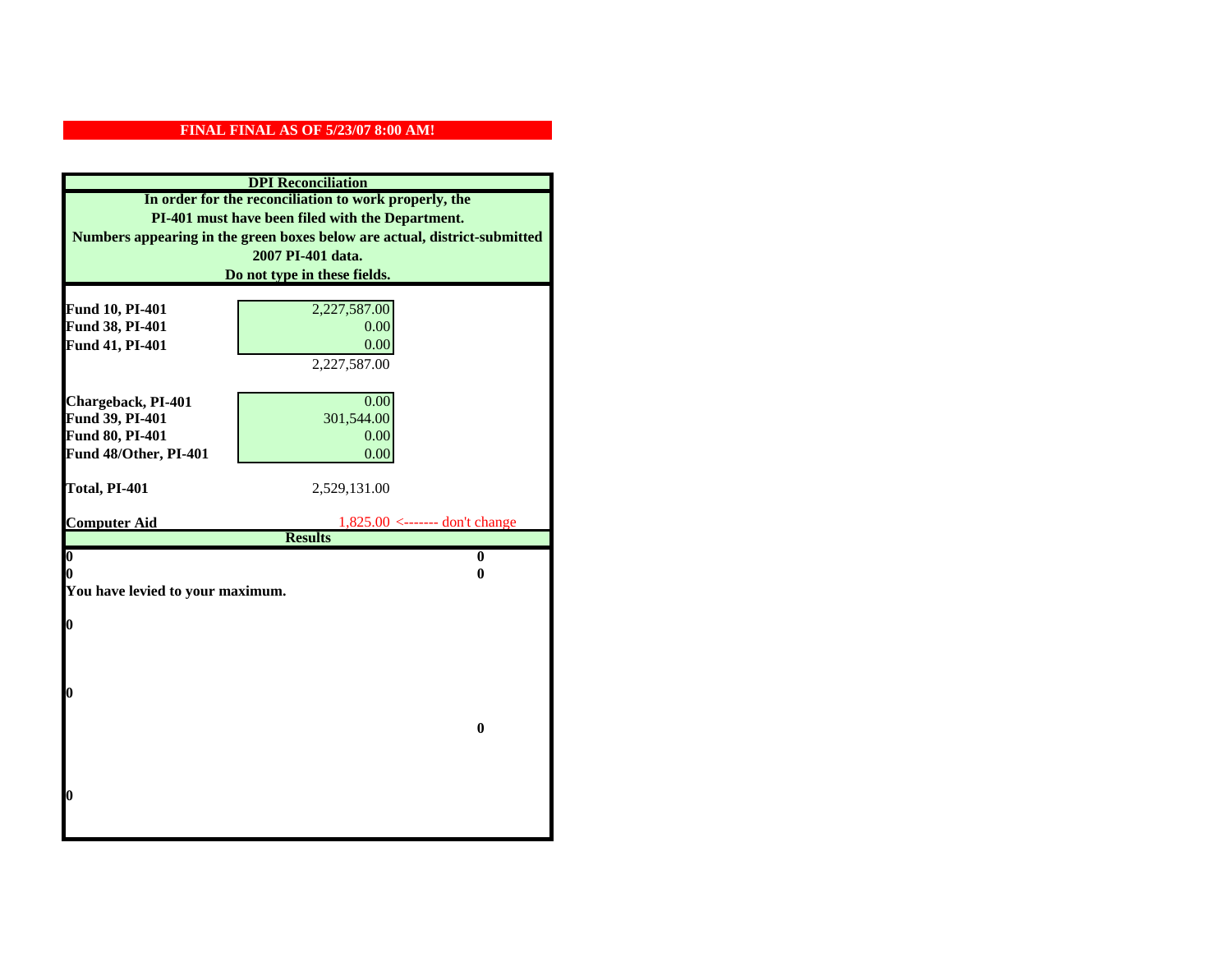| District:   PRESCOTT<br>$\blacktriangledown$ 4578                                   | 06-07 Final Revenue Limit Worksheet - Using the Oct 15 Gen Aid Cert.                                                           |                    |
|-------------------------------------------------------------------------------------|--------------------------------------------------------------------------------------------------------------------------------|--------------------|
| <b>Updated on:</b><br>5/23/2007<br><b>Using Final 05-06 Rev Lim Data.</b>           |                                                                                                                                |                    |
| <b>FINAL FINAL AS OF 5/23/07 8:00 AM!</b><br>Cells calculate after base levy entry. | 1. 2005-2006 Base Revenue (Funds 10, 38, 41)<br>(from left)                                                                    | 9,540,253          |
| Line 1: 2005-2006 Base Revenue<br>9,540,253                                         | 2. Base Sept Membership Avg (03+.4ss, 04+.4ss, 05+.4ss/3)<br>(from left)                                                       | 1,174              |
| Line 1 Amnt May Not Exceed Line 9 of Final 05-06 Revenue Limit Worksheet.           | 3. 2005-2006 Base Revenue Per Member (Ln 1 / Ln2)<br>(with cents)                                                              | 8,126.28           |
| 5,411,847<br>05-06 General Aid Certification (05-06 line 12)<br>+                   | 4. 2006-2007 Per Member Increase $(A + B - C)$                                                                                 | 273.72             |
| 05-06 Computer Aid Received (Src 691)<br>7,143                                      | 256.93<br>A. Allowed Per Pupil Increase                                                                                        |                    |
| 05-06 Fnd 10 Levy Cert (05-06 In 18, levy 10 Src 211)<br>4,766,280                  | B. Low Revenue Increase $(8400 - (3 + 4A))$ Not < 0<br>16.79                                                                   |                    |
| 05-06 Fnd 38 Levy Cert (05-06 In 14B, levy 38 Src 210)<br>51,000                    | C. Low Rev Dist in CCDEB (Enter DPI Adjustment)<br>0.00                                                                        |                    |
| 05-06 Fnd 41 Levy Cert (05-06 In 14C, levy 41 Src 210)                              | 5. 2006-07 Maximum Revenue / Memb (Ln 3 + Ln 4)                                                                                | 8,400.00           |
| 05-06 Aid Penalty for Over Levy (05-06 bottom line)<br>$\Omega$                     | Current Membership Avg (04+.4ss, 05+.4ss, 06+.4ss/3)<br>6.<br>(from left)                                                      | 1,175              |
|                                                                                     | 7. 2006-2007 Rev Limit, No Exemptions (Ln 5 x Ln 6)<br>(rounded)                                                               | 9,870,000          |
| 05-06 Levy for 05-06 Non-Recurring Exemptions (In 10), Enter amnt used below.       | 8. Total Recurring Exemptions (A+B+C+D+E)<br>(rounded)                                                                         | 45,105             |
| 05-06 Non-Recurring Ref to Exceed Limit<br>696,017                                  | Unused 2005-2006 Recurring Levy Authority                                                                                      |                    |
| 05-06 Declining Enrollment<br>-0                                                    | A. Prior Year Carryover (100% of Amnt Entered Above)<br>$\Omega$                                                               |                    |
| 05-06 Other Non-Recurring Exemption<br>$\overline{0}$                               | B. Transfer of Service (if negative, include sign)<br>45,105                                                                   |                    |
|                                                                                     | C. Transfer of Territory (if negative, include sign)                                                                           |                    |
| September & Summer FTE Membership Averages                                          | D. Federal Impact Aid Loss (2004-05 to 2005-06)                                                                                |                    |
| Count Ch. 220 Inter-District Resident Transfer Pupils @ 75%.                        | E. Recurring Referenda to Exceed (If 06-07 is first year)                                                                      |                    |
| Line 2: Base Avg: (03+.4ss) + (04+.4ss) + (05+.4ss) / 3 =<br>1,174                  |                                                                                                                                |                    |
| 2003<br>2004<br>2005                                                                |                                                                                                                                |                    |
| Summer fte:<br>54<br>52<br>46                                                       | 9. 2006-2007 Limit with Recurring Exemptions (Ln 7 + Ln 8)                                                                     | 9,915,105          |
| $\overline{22}$<br>$\overline{21}$<br>18<br>% (40, 40, 40)                          | 10. Total 2006-2007 Non-Recurring Exemptions $(A + B + C)$                                                                     | 700,000            |
| 1,146<br>1,147<br>1,167<br>Sept fte:                                                | A. Non-Recurring Referenda, to Exceed 2006-07 Limit<br>700,000                                                                 |                    |
| 1,168<br>1,168<br>1,185<br><b>Total fte</b>                                         | B. Declining Enrollment Exemptn for 06-07 (from left)                                                                          |                    |
|                                                                                     | C. Other Non-Recurring Exemption                                                                                               |                    |
| Line 6: Curr Avg: $(04+.4ss)+(05+.4ss)+(06+.4ss)/3 =$<br>$\overline{1,175}$         | 11.2006-07 Revenue Limit With All Exemptions<br>$(Ln 9 + Ln 10)$                                                               | 10,615,105         |
| 2006<br>2004<br>2005                                                                | 12. Oct 15 Cert of 2006-07 General Aid                                                                                         | 5,075,637          |
| 52<br>46<br>Summer fte:<br>47                                                       | REMEMBER TO USE THE OCT 15 CERT WHEN SETTING THE LEVY.                                                                         |                    |
| $\overline{21}$<br>$\overline{18}$<br>19<br>% (40, 40, 40)                          | 13. Allowable Limited Revenue: (Line 11 - Line 12)                                                                             | 5,539,468          |
| 1,147<br>1,167<br>1,154<br>Sept fte:<br>1,168<br>1,185<br><b>Total fte</b>          | (10, 38, 41 Levies + Src 691. Src 691 is DOR Computer Aid.)                                                                    | 5,531,064          |
| 1,173                                                                               | Not $>$ line 13<br>14. Total Limited Revenue To Be Used $(A+B+C)$<br>Entries Required Below: Amnts Needed by Purpose and Fund: |                    |
| Line 10B: Declining Enrollment Exemption =                                          | 5,531,064<br>A. Gen Operations: Fnd 10 including Src 211 & Src 691                                                             | (Proposed Fund 10) |
|                                                                                     | B. Non-Referendum Debt (inside limit) Fnd 38 Src 211<br>$\Omega$                                                               | (to Budget Rpt)    |
| Average FTE Loss (Line $2 -$ Line 6, if $> 0$ )                                     | C. Capital Exp, Annual Meeting Approved: Fnd 41 Src 211                                                                        | (to Budget Rpt)    |
| $X = 0.75$<br>$=$                                                                   | 15. Total Revenue from Other Levies<br>$(A+B+C+D)$ :                                                                           | 1,054,091          |
| X (Line 5, Maximum 2006-2007 Revenue per Memb) =                                    | A. Referendum Apprvd Debt (Non Fund 38 Debt-Src 211)<br>987,760                                                                |                    |
| Non-Recurring Exemption Amount:                                                     | B. Community Services (Fnd 80 Src 211)<br>60,000                                                                               | (to Budget Rpt)    |
|                                                                                     | C. Prior Year Levy Chargeback (Src 212)<br>6,331                                                                               | (to Budget Rpt)    |
| 3,543<br>Line 17: State Aid for Exempt Computers =                                  | D. Other Levy Revenue - Milwaukee & Kenosha Only                                                                               | (to Budget Rpt)    |
| Round to Dollar<br>Line 17 = A $X$ (Line 16 / C) (to 8 decimals)                    | 16. Total Levy + Src 691, "Proposed Levy"<br>(Ln 14 + Ln 15)                                                                   | 6,585,155          |
| Actual 2006 Property Values (mailed 10/3/06)                                        | 17. Actual Src 691 (Vouchered Computer Aid)<br>3,543                                                                           | (to Budget Rpt)    |
| A. 2006 Exempt Computer Property Valuation<br>443,600<br><b>Required</b>            | 18. Fnd 10 Src 211 (Ln 14A - Ln 17), 2006-07 Budget<br>5,527,521                                                               | (to Budget Rpt)    |
| B. 2006 TIF-Out Tax Apportionment Equalized Valuation<br>824,081,610                | Line 18 (not 14A) is the <b>Fund 10 Levy</b> certified by the Board.                                                           |                    |
| C. 2006 TIF-Out Value plus Exempt Computers $(A + B)$<br>824,525,210                | 19. Total All Fund Tax Levy (14B + 14C + 15 + 18)                                                                              | 6,581,612          |
| Computer aid replaces a portion of proposed Fund 10 Levy                            | Line $19 = \text{levy}$ to be apportioned = PI-401<br>Levy Rate $=$                                                            | 0.00798660         |
| Src 691 = Computer Value X (Proposed Levy / (TIF-Out Val + Computer Value))         | 987,760<br>20. Funds 38 & 39, Src 211 Total (Ln 14B + Ln 15A)                                                                  | (to Budget Rpt)    |
| Revised: May, 2007                                                                  | Worksheet is available at: www.dpi.wi.gov/sfs/worksheets.html or buddev.html                                                   |                    |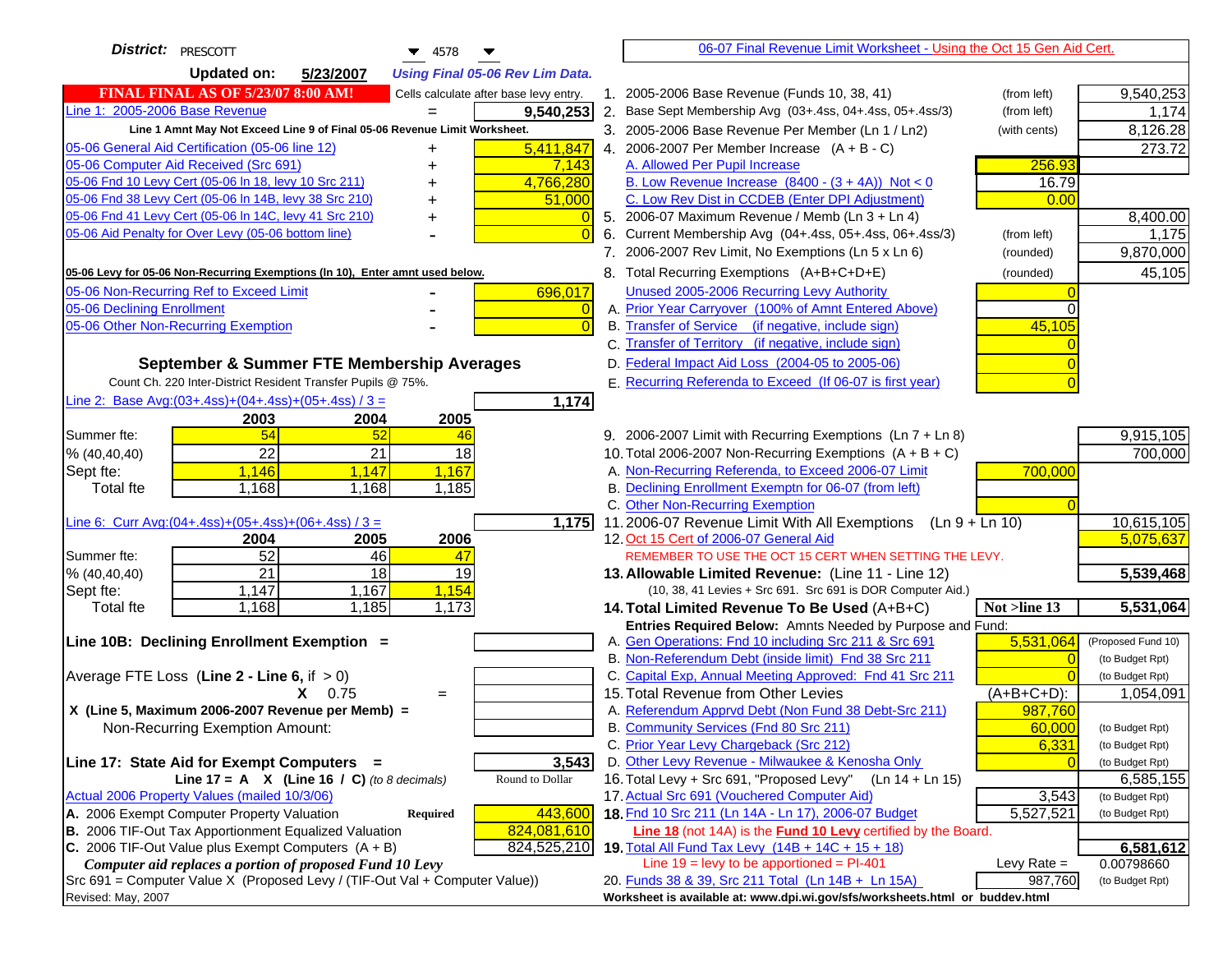| <b>DPI</b> Reconciliation                                                                                                     |                                  |  |
|-------------------------------------------------------------------------------------------------------------------------------|----------------------------------|--|
| In order for the reconciliation to work properly, the                                                                         |                                  |  |
| PI-401 must have been filed with the Department.<br>Numbers appearing in the green boxes below are actual, district-submitted |                                  |  |
|                                                                                                                               |                                  |  |
|                                                                                                                               | Do not type in these fields.     |  |
|                                                                                                                               |                                  |  |
| Fund 10, PI-401                                                                                                               | 5,527,521.00                     |  |
| Fund 38, PI-401                                                                                                               | 0.00                             |  |
| Fund 41, PI-401                                                                                                               | 0.00                             |  |
|                                                                                                                               | 5,527,521.00                     |  |
|                                                                                                                               |                                  |  |
| Chargeback, PI-401<br>Fund 39, PI-401                                                                                         | 6,331.00<br>987,760.00           |  |
| Fund 80, PI-401                                                                                                               | 60,000.00                        |  |
| Fund 48/Other, PI-401                                                                                                         | 0.00                             |  |
|                                                                                                                               |                                  |  |
| Total, PI-401                                                                                                                 | 6,581,612.00                     |  |
|                                                                                                                               |                                  |  |
| <b>Computer Aid</b>                                                                                                           | $3,543.00$ <------- don't change |  |
|                                                                                                                               | <b>Results</b>                   |  |
| 0<br>You have underlevied by:                                                                                                 | 0<br>8,404                       |  |
| $\bf{0}$                                                                                                                      |                                  |  |
|                                                                                                                               |                                  |  |
| 0                                                                                                                             |                                  |  |
|                                                                                                                               |                                  |  |
|                                                                                                                               |                                  |  |
|                                                                                                                               |                                  |  |
| 0                                                                                                                             |                                  |  |
|                                                                                                                               |                                  |  |
|                                                                                                                               | $\bf{0}$                         |  |
|                                                                                                                               |                                  |  |
|                                                                                                                               |                                  |  |
| Because your underlevy is less than your non-                                                                                 |                                  |  |
| recurring exemptions, there is no carryover.                                                                                  |                                  |  |
|                                                                                                                               |                                  |  |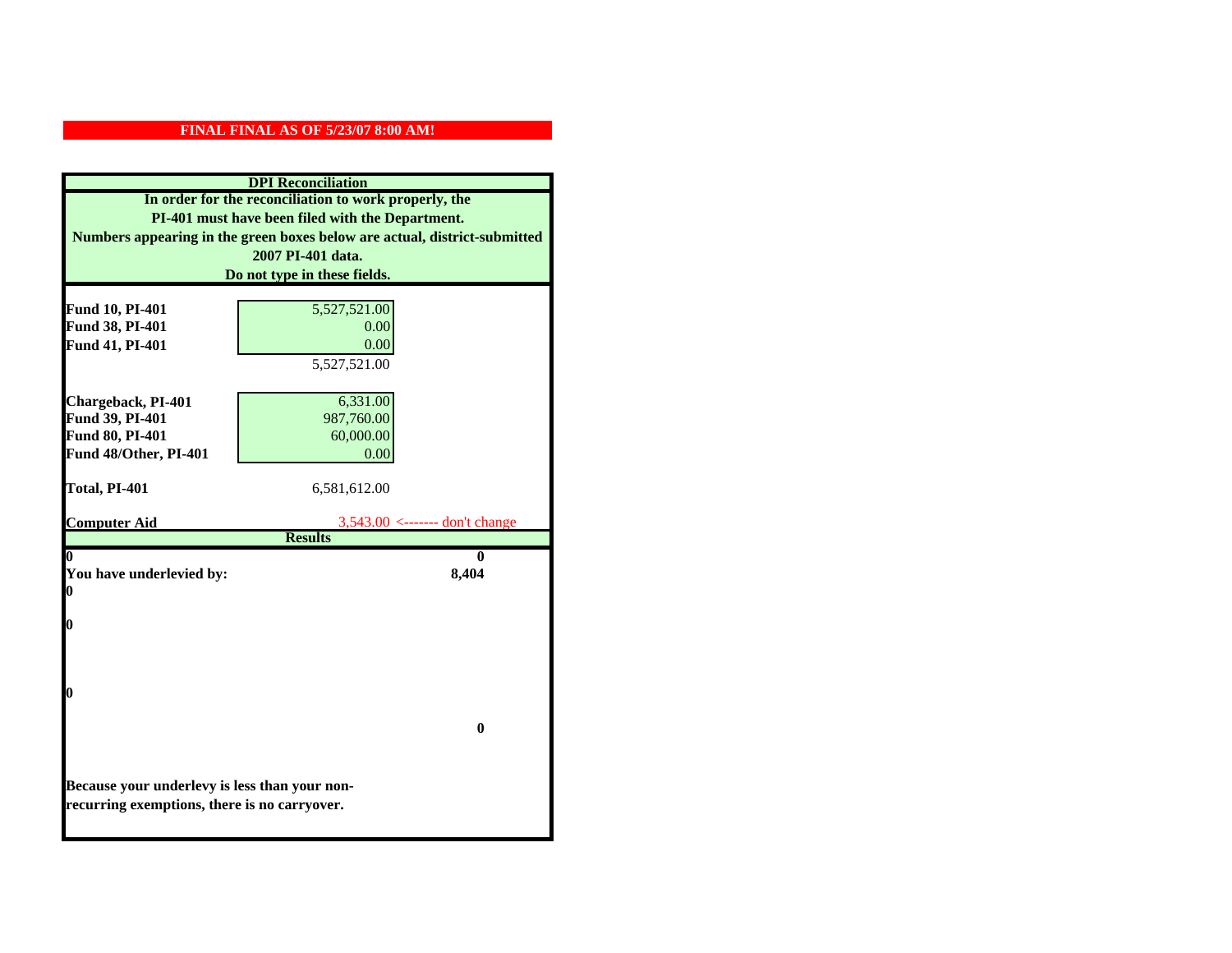| <b>District:</b> PRINCETON<br>4606                                                  |                | 06-07 Final Revenue Limit Worksheet - Using the Oct 15 Gen Aid Cert.                                            |               |                            |
|-------------------------------------------------------------------------------------|----------------|-----------------------------------------------------------------------------------------------------------------|---------------|----------------------------|
| <b>Updated on:</b><br>5/23/2007<br><b>Using Final 05-06 Rev Lim Data.</b>           |                |                                                                                                                 |               |                            |
| <b>FINAL FINAL AS OF 5/23/07 8:00 AM!</b><br>Cells calculate after base levy entry. |                | 1. 2005-2006 Base Revenue (Funds 10, 38, 41)                                                                    | (from left)   | 3,551,100                  |
| Line 1: 2005-2006 Base Revenue<br>3,551,100<br>$=$                                  |                | 2. Base Sept Membership Avg (03+.4ss, 04+.4ss, 05+.4ss/3)                                                       | (from left)   | 440                        |
| Line 1 Amnt May Not Exceed Line 9 of Final 05-06 Revenue Limit Worksheet.           |                | 3. 2005-2006 Base Revenue Per Member (Ln 1 / Ln2)                                                               | (with cents)  | 8,070.68                   |
| 1,349,897<br>05-06 General Aid Certification (05-06 line 12)<br>+                   |                | 4. 2006-2007 Per Member Increase $(A + B - C)$                                                                  |               | 329.32                     |
| 05-06 Computer Aid Received (Src 691)<br>1,552                                      |                | A. Allowed Per Pupil Increase                                                                                   | 256.93        |                            |
| 05-06 Fnd 10 Levy Cert (05-06 In 18, levy 10 Src 211)<br>2,244,341                  |                | B. Low Revenue Increase $(8400 - (3 + 4A))$ Not < 0                                                             | 72.39         |                            |
| 05-06 Fnd 38 Levy Cert (05-06 In 14B, levy 38 Src 210)<br>13,562                    |                | C. Low Rev Dist in CCDEB (Enter DPI Adjustment)                                                                 | 0.00          |                            |
| 05-06 Fnd 41 Levy Cert (05-06 In 14C, levy 41 Src 210)<br>+                         |                | 5. 2006-07 Maximum Revenue / Memb (Ln 3 + Ln 4)                                                                 |               | 8,400.00                   |
| 05-06 Aid Penalty for Over Levy (05-06 bottom line)<br>1,552                        |                | 6. Current Membership Avg (04+.4ss, 05+.4ss, 06+.4ss/3)                                                         | (from left)   | 428                        |
|                                                                                     |                | 7. 2006-2007 Rev Limit, No Exemptions (Ln 5 x Ln 6)                                                             | (rounded)     | 3,595,200                  |
| 05-06 Levy for 05-06 Non-Recurring Exemptions (In 10), Enter amnt used below.       |                | 8. Total Recurring Exemptions (A+B+C+D+E)                                                                       | (rounded)     |                            |
| 05-06 Non-Recurring Ref to Exceed Limit                                             | $\overline{0}$ | Unused 2005-2006 Recurring Levy Authority                                                                       |               |                            |
| 56,700<br>05-06 Declining Enrollment                                                |                | A. Prior Year Carryover (100% of Amnt Entered Above)                                                            |               |                            |
| 05-06 Other Non-Recurring Exemption                                                 |                | B. Transfer of Service (if negative, include sign)                                                              |               |                            |
|                                                                                     |                | C. Transfer of Territory (if negative, include sign)                                                            |               |                            |
| September & Summer FTE Membership Averages                                          |                | D. Federal Impact Aid Loss (2004-05 to 2005-06)                                                                 |               |                            |
| Count Ch. 220 Inter-District Resident Transfer Pupils @ 75%.                        |                | E. Recurring Referenda to Exceed (If 06-07 is first year)                                                       |               |                            |
| Line 2: Base Avg: $(03+.4ss)+(04+.4ss)+(05+.4ss)/3 =$<br>440                        |                |                                                                                                                 |               |                            |
| 2003<br>2004<br>2005                                                                |                |                                                                                                                 |               |                            |
| Summer fte:                                                                         |                | 9. 2006-2007 Limit with Recurring Exemptions (Ln 7 + Ln 8)                                                      |               | 3,595,200                  |
| 3<br>% (40, 40, 40)<br>4                                                            |                | 10. Total 2006-2007 Non-Recurring Exemptions $(A + B + C)$                                                      |               | 75,600                     |
| 442<br>440<br>429<br>Sept fte:<br>445<br>432<br>444<br><b>Total fte</b>             |                | A. Non-Recurring Referenda, to Exceed 2006-07 Limit<br>B. Declining Enrollment Exemptn for 06-07 (from left)    |               |                            |
|                                                                                     |                | C. Other Non-Recurring Exemption                                                                                | 75,600        |                            |
| Line 6: Curr Avg: $(04+.4ss)+(05+.4ss)+(06+.4ss)/3 =$                               | 4281           | 11.2006-07 Revenue Limit With All Exemptions (Ln 9 + Ln 10)                                                     |               | 3,670,800                  |
| 2005<br>2006<br>2004                                                                |                | 12. Oct 15 Cert of 2006-07 General Aid                                                                          |               | 1,140,300                  |
| 9<br>Summer fte:                                                                    |                | REMEMBER TO USE THE OCT 15 CERT WHEN SETTING THE LEVY.                                                          |               |                            |
| 3<br>% (40, 40, 40)<br>4                                                            |                | 13. Allowable Limited Revenue: (Line 11 - Line 12)                                                              |               | 2,530,500                  |
| 440<br>429<br>405<br>Sept fte:                                                      |                | (10, 38, 41 Levies + Src 691. Src 691 is DOR Computer Aid.)                                                     |               | <b>EXCEEDS LIMIT</b>       |
| 444<br>432<br>407<br><b>Total fte</b>                                               |                | 14. Total Limited Revenue To Be Used (A+B+C)                                                                    | Not >line 13  | 2,531,621                  |
|                                                                                     |                | Entries Required Below: Amnts Needed by Purpose and Fund:                                                       |               |                            |
| 75,600<br>Line 10B: Declining Enrollment Exemption =                                |                | A. Gen Operations: Fnd 10 including Src 211 & Src 691                                                           | 2,505,855     | (Proposed Fund 10)         |
|                                                                                     |                | B. Non-Referendum Debt (inside limit) Fnd 38 Src 211<br>C. Capital Exp, Annual Meeting Approved: Fnd 41 Src 211 | 25,766        | (to Budget Rpt)            |
| Average FTE Loss (Line $2 -$ Line 6, if $> 0$ )<br>$X = 0.75$                       | 12<br>9        | 15. Total Revenue from Other Levies                                                                             | (A+B+C+D):    | (to Budget Rpt)<br>333,224 |
| $=$<br>X (Line 5, Maximum 2006-2007 Revenue per Memb) =<br>8,400.00                 |                | A. Referendum Apprvd Debt (Non Fund 38 Debt-Src 211)                                                            | 332,354       |                            |
| 75,600<br>Non-Recurring Exemption Amount:                                           |                | B. Community Services (Fnd 80 Src 211)                                                                          |               | (to Budget Rpt)            |
|                                                                                     |                | C. Prior Year Levy Chargeback (Src 212)                                                                         | 870           | (to Budget Rpt)            |
| Line 17: State Aid for Exempt Computers =<br>1,121                                  |                | D. Other Levy Revenue - Milwaukee & Kenosha Only                                                                |               | (to Budget Rpt)            |
| Round to Dollar<br>Line 17 = A $X$ (Line 16 / C) (to 8 decimals)                    |                | 16. Total Levy + Src 691, "Proposed Levy"<br>(Ln 14 + Ln 15)                                                    |               | 2,864,845                  |
| Actual 2006 Property Values (mailed 10/3/06)                                        |                | 17. Actual Src 691 (Vouchered Computer Aid)                                                                     | 1,121         | (to Budget Rpt)            |
| A. 2006 Exempt Computer Property Valuation<br>152,700<br>Required                   |                | 18. Fnd 10 Src 211 (Ln 14A - Ln 17), 2006-07 Budget                                                             | 2,504,734     | (to Budget Rpt)            |
| B. 2006 TIF-Out Tax Apportionment Equalized Valuation<br>390,262,159                |                | <b>Line 18</b> (not 14A) is the <b>Fund 10 Levy</b> certified by the Board.                                     |               |                            |
| C. 2006 TIF-Out Value plus Exempt Computers $(A + B)$<br>390,414,859                |                | 19. Total All Fund Tax Levy $(14B + 14C + 15 + 18)$                                                             |               | 2,863,724                  |
| Computer aid replaces a portion of proposed Fund 10 Levy                            |                | Line $19 = \text{levy}$ to be apportioned = PI-401                                                              | Levy Rate $=$ | 0.00733795                 |
| Src 691 = Computer Value X (Proposed Levy / (TIF-Out Val + Computer Value))         |                | 20. Funds 38 & 39, Src 211 Total (Ln 14B + Ln 15A)                                                              | 358,120       | (to Budget Rpt)            |
| Revised: May, 2007                                                                  |                | Worksheet is available at: www.dpi.wi.gov/sfs/worksheets.html or buddev.html                                    |               |                            |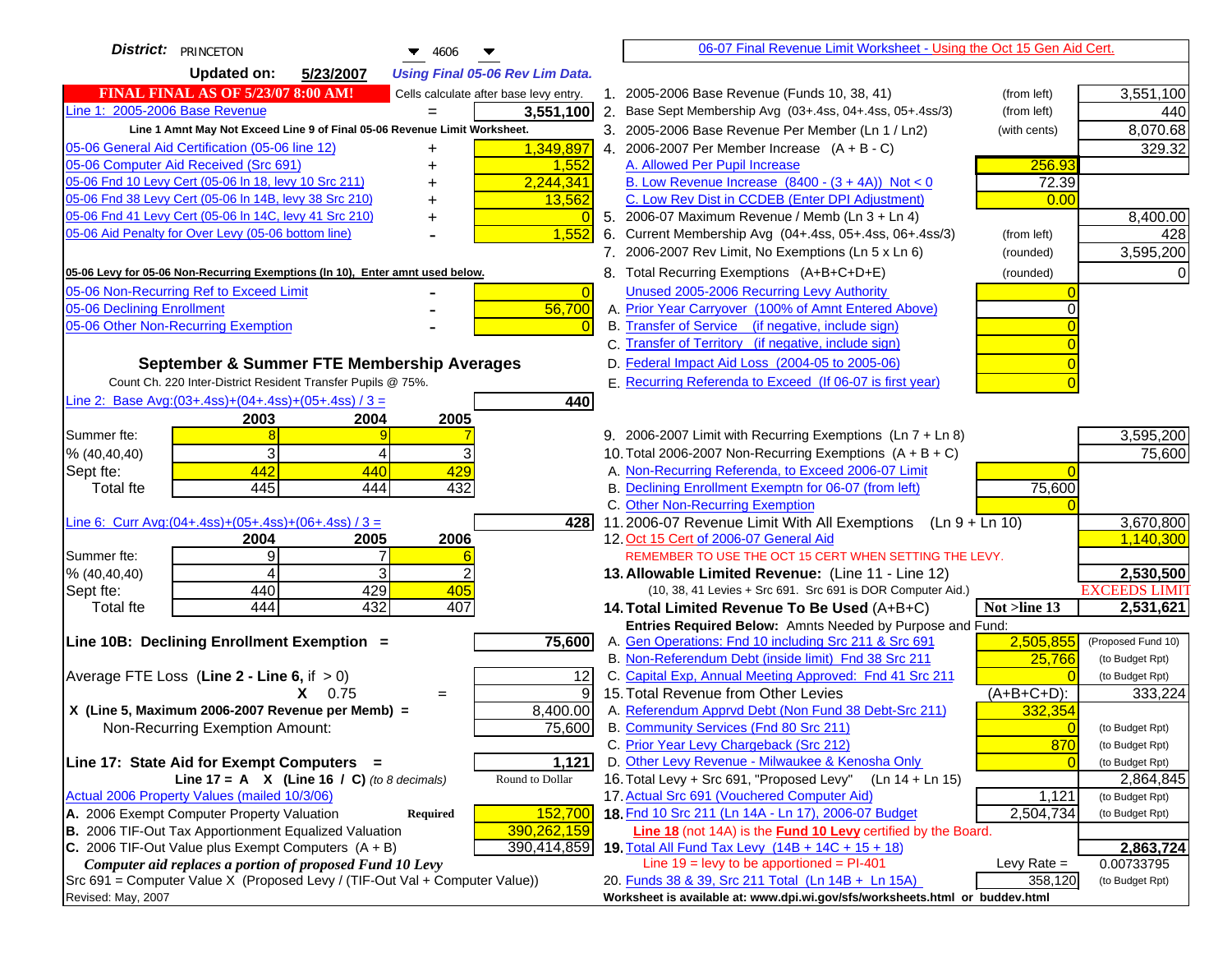| <b>DPI</b> Reconciliation                                                                                                                                                                                   |                                                    |                 |                              |
|-------------------------------------------------------------------------------------------------------------------------------------------------------------------------------------------------------------|----------------------------------------------------|-----------------|------------------------------|
| In order for the reconciliation to work properly, the<br>PI-401 must have been filed with the Department.<br>Numbers appearing in the green boxes below are actual, district-submitted<br>2007 PI-401 data. |                                                    |                 |                              |
|                                                                                                                                                                                                             |                                                    |                 | Do not type in these fields. |
|                                                                                                                                                                                                             |                                                    |                 |                              |
|                                                                                                                                                                                                             |                                                    | Fund 10, PI-401 | 2,504,734.00                 |
| Fund 38, PI-401                                                                                                                                                                                             | 25,766.00                                          |                 |                              |
| Fund 41, PI-401                                                                                                                                                                                             | 0.00                                               |                 |                              |
|                                                                                                                                                                                                             | 2,530,500.00                                       |                 |                              |
|                                                                                                                                                                                                             |                                                    |                 |                              |
| Chargeback, PI-401                                                                                                                                                                                          | 870.00                                             |                 |                              |
| Fund 39, PI-401                                                                                                                                                                                             | 332,354.00                                         |                 |                              |
| Fund 80, PI-401                                                                                                                                                                                             | 0.00                                               |                 |                              |
| Fund 48/Other, PI-401                                                                                                                                                                                       | 0.00                                               |                 |                              |
|                                                                                                                                                                                                             |                                                    |                 |                              |
| Total, PI-401                                                                                                                                                                                               | 2,863,724.00                                       |                 |                              |
|                                                                                                                                                                                                             |                                                    |                 |                              |
|                                                                                                                                                                                                             |                                                    |                 |                              |
| <b>Computer Aid</b>                                                                                                                                                                                         | $1,121.00$ <------- don't change<br><b>Results</b> |                 |                              |
| You have overlevied by:                                                                                                                                                                                     | 1,121                                              |                 |                              |
| 0                                                                                                                                                                                                           | 0                                                  |                 |                              |
| 0                                                                                                                                                                                                           |                                                    |                 |                              |
|                                                                                                                                                                                                             |                                                    |                 |                              |
| O                                                                                                                                                                                                           |                                                    |                 |                              |
|                                                                                                                                                                                                             |                                                    |                 |                              |
|                                                                                                                                                                                                             |                                                    |                 |                              |
|                                                                                                                                                                                                             |                                                    |                 |                              |
| $\boldsymbol{0}$                                                                                                                                                                                            |                                                    |                 |                              |
|                                                                                                                                                                                                             | $\bf{0}$                                           |                 |                              |
|                                                                                                                                                                                                             |                                                    |                 |                              |
|                                                                                                                                                                                                             |                                                    |                 |                              |
|                                                                                                                                                                                                             |                                                    |                 |                              |
| O                                                                                                                                                                                                           |                                                    |                 |                              |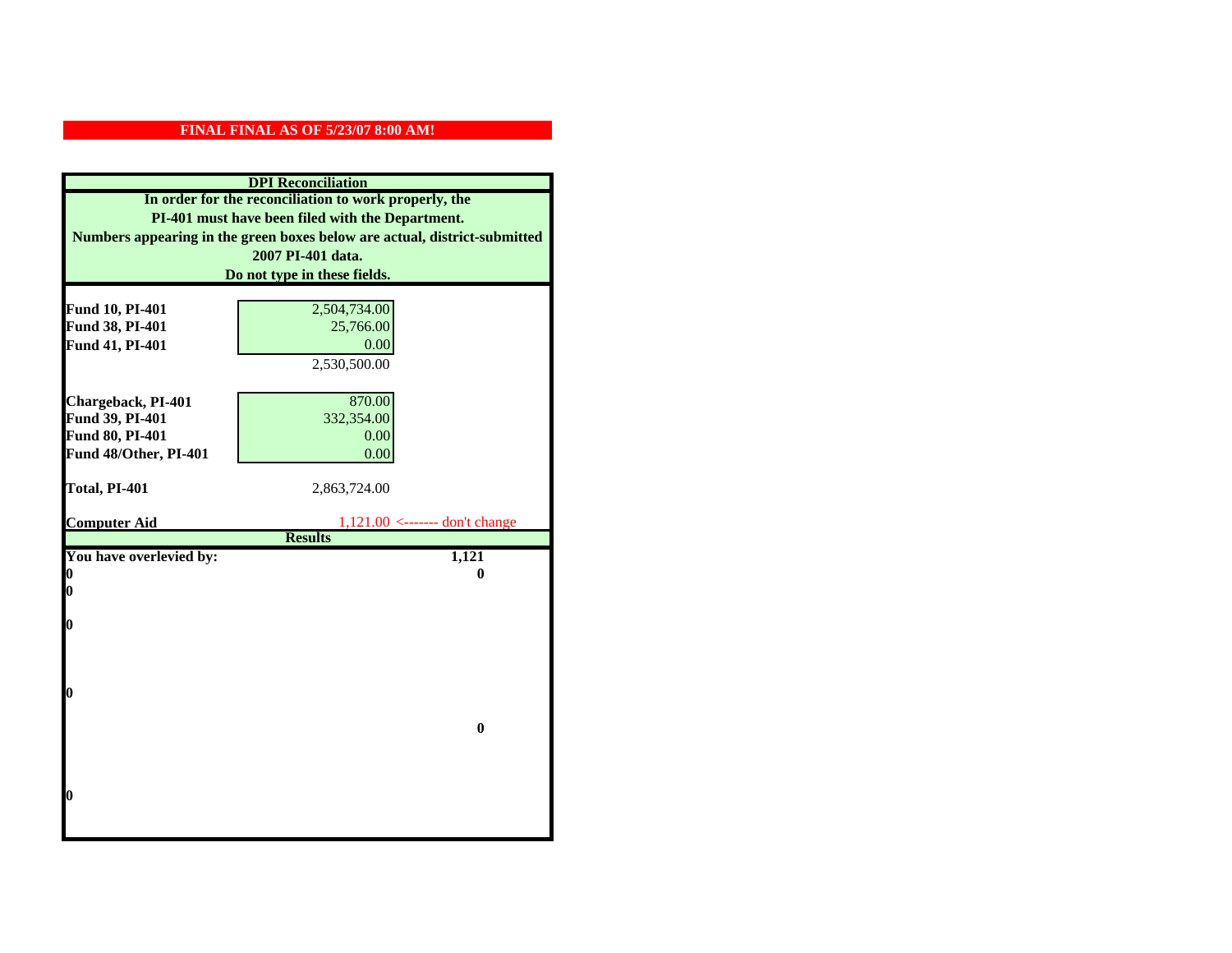| District:   PULASKI COMMUNITY<br>▼<br>$\blacktriangledown$ 4613                                                         | 06-07 Final Revenue Limit Worksheet - Using the Oct 15 Gen Aid Cert.                                 |                               |
|-------------------------------------------------------------------------------------------------------------------------|------------------------------------------------------------------------------------------------------|-------------------------------|
| <b>Updated on:</b><br>5/23/2007<br><b>Using Final 05-06 Rev Lim Data.</b>                                               |                                                                                                      |                               |
| <b>FINAL FINAL AS OF 5/23/07 8:00 AM!</b><br>Cells calculate after base levy entry.                                     | 1. 2005-2006 Base Revenue (Funds 10, 38, 41)<br>(from left)                                          | 30,041,637                    |
| Line 1: 2005-2006 Base Revenue<br>30,041,637                                                                            | 2. Base Sept Membership Avg (03+.4ss, 04+.4ss, 05+.4ss/3)<br>(from left)                             | 3,599                         |
| Line 1 Amnt May Not Exceed Line 9 of Final 05-06 Revenue Limit Worksheet.                                               | 3. 2005-2006 Base Revenue Per Member (Ln 1 / Ln2)<br>(with cents)                                    | 8,347.22                      |
| 22,056,115<br>05-06 General Aid Certification (05-06 line 12)<br>+                                                      | 4. 2006-2007 Per Member Increase $(A + B - C)$                                                       | 256.93                        |
| 05-06 Computer Aid Received (Src 691)<br>15,745                                                                         | 256.93<br>A. Allowed Per Pupil Increase                                                              |                               |
| 05-06 Fnd 10 Levy Cert (05-06 In 18, levy 10 Src 211)<br>7,384,623                                                      | B. Low Revenue Increase $(8400 - (3 + 4A))$ Not < 0<br>0.00                                          |                               |
| 05-06 Fnd 38 Levy Cert (05-06 In 14B, levy 38 Src 210)<br>593,471                                                       | C. Low Rev Dist in CCDEB (Enter DPI Adjustment)<br>0.00                                              |                               |
| 05-06 Fnd 41 Levy Cert (05-06 In 14C, levy 41 Src 210)<br>┿                                                             | 5. 2006-07 Maximum Revenue / Memb (Ln 3 + Ln 4)                                                      | 8,604.15                      |
| 05-06 Aid Penalty for Over Levy (05-06 bottom line)<br>8,317                                                            | 6. Current Membership Avg (04+.4ss, 05+.4ss, 06+.4ss/3)<br>(from left)                               | 3,632                         |
|                                                                                                                         | 7. 2006-2007 Rev Limit, No Exemptions (Ln 5 x Ln 6)<br>(rounded)                                     | 31,250,273                    |
| 05-06 Levy for 05-06 Non-Recurring Exemptions (In 10), Enter amnt used below.                                           | 8. Total Recurring Exemptions (A+B+C+D+E)<br>(rounded)                                               | 34,772                        |
| 05-06 Non-Recurring Ref to Exceed Limit<br>$\overline{0}$                                                               | Unused 2005-2006 Recurring Levy Authority                                                            |                               |
| 05-06 Declining Enrollment<br>$\overline{0}$                                                                            | A. Prior Year Carryover (100% of Amnt Entered Above)<br>0                                            |                               |
| 05-06 Other Non-Recurring Exemption                                                                                     | B. Transfer of Service (if negative, include sign)<br>34,772                                         |                               |
|                                                                                                                         | C. Transfer of Territory (if negative, include sign)                                                 |                               |
| September & Summer FTE Membership Averages                                                                              | D. Federal Impact Aid Loss (2004-05 to 2005-06)                                                      |                               |
| Count Ch. 220 Inter-District Resident Transfer Pupils @ 75%.                                                            | E. Recurring Referenda to Exceed (If 06-07 is first year)                                            |                               |
| Line 2: Base Avg: (03+.4ss) + (04+.4ss) + (05+.4ss) / 3 =<br>3,599                                                      |                                                                                                      |                               |
| 2003<br>2004<br>2005                                                                                                    |                                                                                                      |                               |
| 61<br>56<br>Summer fte:<br>60                                                                                           | 9. 2006-2007 Limit with Recurring Exemptions (Ln 7 + Ln 8)                                           | 31,285,045                    |
| 24<br>24<br>22<br>% (40, 40, 40)                                                                                        | 10. Total 2006-2007 Non-Recurring Exemptions $(A + B + C)$                                           |                               |
| 3,534<br>3,602<br>Sept fte:<br>3,591                                                                                    | A. Non-Recurring Referenda, to Exceed 2006-07 Limit                                                  |                               |
| 3,558<br>3,624<br><b>Total fte</b><br>3,615                                                                             | B. Declining Enrollment Exemptn for 06-07 (from left)                                                |                               |
|                                                                                                                         | C. Other Non-Recurring Exemption<br>11.2006-07 Revenue Limit With All Exemptions                     |                               |
| Line 6: Curr Avg: $(04+.4ss)+(05+.4ss)+(06+.4ss)/3 =$<br>$\overline{3,632}$<br>2005<br>2006<br>2004                     | (Ln 9 + Ln 10)<br>12. Oct 15 Cert of 2006-07 General Aid                                             | 31,285,045<br>22,717,108      |
| 60<br>56<br>Summer fte:<br>65                                                                                           | REMEMBER TO USE THE OCT 15 CERT WHEN SETTING THE LEVY.                                               |                               |
| 24<br>22<br>26<br>% (40, 40, 40)                                                                                        | 13. Allowable Limited Revenue: (Line 11 - Line 12)                                                   | 8,567,937                     |
| 3,630<br>Sept fte:<br>3,591<br>3,602                                                                                    | (10, 38, 41 Levies + Src 691. Src 691 is DOR Computer Aid.)                                          |                               |
| 3,624<br>3,656<br>3,615<br><b>Total fte</b>                                                                             | 14. Total Limited Revenue To Be Used (A+B+C)<br>Not >line 13                                         | 8,567,937                     |
|                                                                                                                         | Entries Required Below: Amnts Needed by Purpose and Fund:                                            |                               |
| Line 10B: Declining Enrollment Exemption =                                                                              | 7,889,649<br>A. Gen Operations: Fnd 10 including Src 211 & Src 691                                   | (Proposed Fund 10)            |
|                                                                                                                         | B. Non-Referendum Debt (inside limit) Fnd 38 Src 211<br>678,288                                      | (to Budget Rpt)               |
| Average FTE Loss (Line $2 -$ Line 6, if $> 0$ )                                                                         | C. Capital Exp, Annual Meeting Approved: Fnd 41 Src 211                                              | (to Budget Rpt)               |
| $X = 0.75$<br>$=$                                                                                                       | 15. Total Revenue from Other Levies<br>$(A+B+C+D)$ :                                                 | 3,228,490                     |
| X (Line 5, Maximum 2006-2007 Revenue per Memb) =                                                                        | A. Referendum Apprvd Debt (Non Fund 38 Debt-Src 211)<br>2,810,155                                    |                               |
| Non-Recurring Exemption Amount:                                                                                         | B. Community Services (Fnd 80 Src 211)<br>413.046                                                    | (to Budget Rpt)               |
|                                                                                                                         | C. Prior Year Levy Chargeback (Src 212)<br>5,289<br>D. Other Levy Revenue - Milwaukee & Kenosha Only | (to Budget Rpt)               |
| 13,228<br>Line 17: State Aid for Exempt Computers =<br>Round to Dollar<br>Line 17 = A $X$ (Line 16 / C) (to 8 decimals) | 16. Total Levy + Src 691, "Proposed Levy"<br>(Ln 14 + Ln 15)                                         | (to Budget Rpt)<br>11,796,427 |
| Actual 2006 Property Values (mailed 10/3/06)                                                                            | 17. Actual Src 691 (Vouchered Computer Aid)<br>13,228                                                | (to Budget Rpt)               |
| A. 2006 Exempt Computer Property Valuation<br>1,612,400<br><b>Required</b>                                              | 18. Fnd 10 Src 211 (Ln 14A - Ln 17), 2006-07 Budget<br>7,876,421                                     | (to Budget Rpt)               |
| B. 2006 TIF-Out Tax Apportionment Equalized Valuation<br>1,436,246,368                                                  | Line 18 (not 14A) is the <b>Fund 10 Levy</b> certified by the Board.                                 |                               |
| 1,437,858,768<br>C. 2006 TIF-Out Value plus Exempt Computers $(A + B)$                                                  | 19. Total All Fund Tax Levy (14B + 14C + 15 + 18)                                                    | 11,783,199                    |
| Computer aid replaces a portion of proposed Fund 10 Levy                                                                | Line $19 = \text{levy}$ to be apportioned = PI-401<br>Levy Rate $=$                                  | 0.00820416                    |
| $Src 691$ = Computer Value X (Proposed Levy / (TIF-Out Val + Computer Value))                                           | 20. Funds 38 & 39, Src 211 Total (Ln 14B + Ln 15A)<br>3,488,443                                      | (to Budget Rpt)               |
| Revised: May, 2007                                                                                                      | Worksheet is available at: www.dpi.wi.gov/sfs/worksheets.html or buddev.html                         |                               |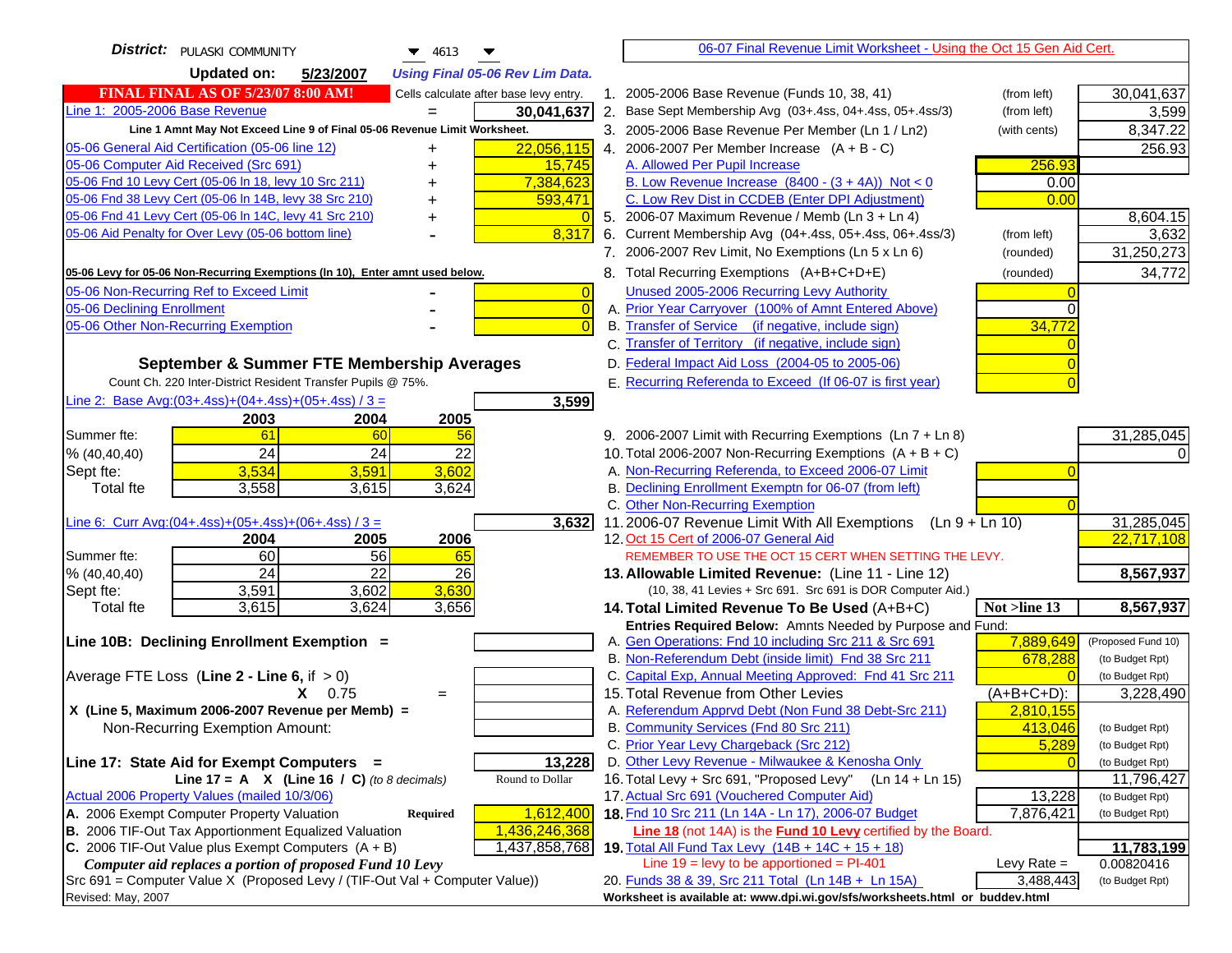| <b>DPI</b> Reconciliation                                                                                                                                                              |                                                             |  |  |                              |
|----------------------------------------------------------------------------------------------------------------------------------------------------------------------------------------|-------------------------------------------------------------|--|--|------------------------------|
| In order for the reconciliation to work properly, the<br>PI-401 must have been filed with the Department.<br>Numbers appearing in the green boxes below are actual, district-submitted |                                                             |  |  |                              |
|                                                                                                                                                                                        |                                                             |  |  | 2007 PI-401 data.            |
|                                                                                                                                                                                        |                                                             |  |  | Do not type in these fields. |
|                                                                                                                                                                                        |                                                             |  |  |                              |
| Fund 10, PI-401                                                                                                                                                                        | 7,876,421.00                                                |  |  |                              |
| Fund 38, PI-401                                                                                                                                                                        | 678,288.00                                                  |  |  |                              |
| Fund 41, PI-401                                                                                                                                                                        | 0.00                                                        |  |  |                              |
|                                                                                                                                                                                        | 8,554,709.00                                                |  |  |                              |
|                                                                                                                                                                                        |                                                             |  |  |                              |
| Chargeback, PI-401                                                                                                                                                                     | 5,289.00                                                    |  |  |                              |
| Fund 39, PI-401                                                                                                                                                                        | 2,810,155.00                                                |  |  |                              |
| Fund 80, PI-401                                                                                                                                                                        | 413,046.00                                                  |  |  |                              |
| Fund 48/Other, PI-401                                                                                                                                                                  | 0.00                                                        |  |  |                              |
|                                                                                                                                                                                        |                                                             |  |  |                              |
| Total, PI-401                                                                                                                                                                          | 11,783,199.00                                               |  |  |                              |
| <b>Computer Aid</b>                                                                                                                                                                    |                                                             |  |  |                              |
|                                                                                                                                                                                        | <u>13,228.00 &lt;------- don't change</u><br><b>Results</b> |  |  |                              |
| $\overline{\mathbf{0}}$                                                                                                                                                                | $\bf{0}$                                                    |  |  |                              |
| 0                                                                                                                                                                                      | 0                                                           |  |  |                              |
| You have levied to your maximum.                                                                                                                                                       |                                                             |  |  |                              |
|                                                                                                                                                                                        |                                                             |  |  |                              |
| 0                                                                                                                                                                                      |                                                             |  |  |                              |
|                                                                                                                                                                                        |                                                             |  |  |                              |
|                                                                                                                                                                                        |                                                             |  |  |                              |
|                                                                                                                                                                                        |                                                             |  |  |                              |
| 0                                                                                                                                                                                      |                                                             |  |  |                              |
|                                                                                                                                                                                        |                                                             |  |  |                              |
|                                                                                                                                                                                        | $\bf{0}$                                                    |  |  |                              |
|                                                                                                                                                                                        |                                                             |  |  |                              |
|                                                                                                                                                                                        |                                                             |  |  |                              |
| 0                                                                                                                                                                                      |                                                             |  |  |                              |
|                                                                                                                                                                                        |                                                             |  |  |                              |
|                                                                                                                                                                                        |                                                             |  |  |                              |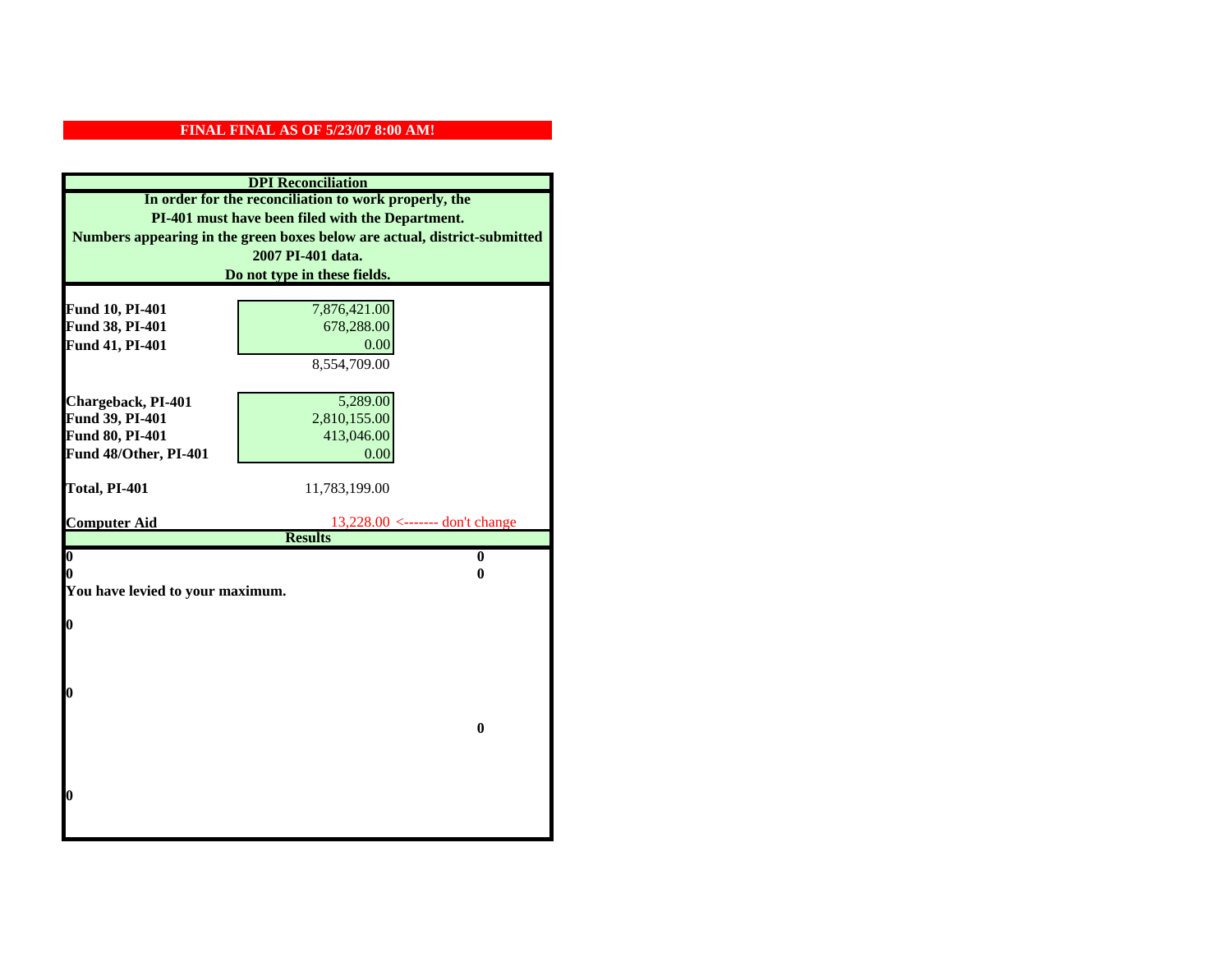| District: RACINE<br>▼<br>4620                                                       | 06-07 Final Revenue Limit Worksheet - Using the Oct 15 Gen Aid Cert.                                                      |                                    |
|-------------------------------------------------------------------------------------|---------------------------------------------------------------------------------------------------------------------------|------------------------------------|
| <b>Updated on:</b><br>5/23/2007<br><b>Using Final 05-06 Rev Lim Data.</b>           |                                                                                                                           |                                    |
| <b>FINAL FINAL AS OF 5/23/07 8:00 AM!</b><br>Cells calculate after base levy entry. | 2005-2006 Base Revenue (Funds 10, 38, 41)<br>1.<br>(from left)                                                            | 171,447,354                        |
| Line 1: 2005-2006 Base Revenue<br>171,447,354<br>$=$                                | 2.<br>Base Sept Membership Avg (03+.4ss, 04+.4ss, 05+.4ss/3)<br>(from left)                                               | 20,838                             |
| Line 1 Amnt May Not Exceed Line 9 of Final 05-06 Revenue Limit Worksheet.           | 3. 2005-2006 Base Revenue Per Member (Ln 1 / Ln2)<br>(with cents)                                                         | 8,227.63                           |
| 126,242,713<br>05-06 General Aid Certification (05-06 line 12)<br>+                 | 4. 2006-2007 Per Member Increase $(A + B - C)$                                                                            | 256.93                             |
| 05-06 Computer Aid Received (Src 691)<br>775,678<br>+                               | 256.93<br>A. Allowed Per Pupil Increase                                                                                   |                                    |
| 05-06 Fnd 10 Levy Cert (05-06 In 18, levy 10 Src 211)<br>51,271,624<br>+            | B. Low Revenue Increase $(8400 - (3 + 4A))$ Not < 0<br>0.00                                                               |                                    |
| 05-06 Fnd 38 Levy Cert (05-06 In 14B, levy 38 Src 210)<br>1,079,347<br>+            | C. Low Rev Dist in CCDEB (Enter DPI Adjustment)<br>0.00                                                                   |                                    |
| 05-06 Fnd 41 Levy Cert (05-06 In 14C, levy 41 Src 210)<br>+                         | 5. 2006-07 Maximum Revenue / Memb (Ln 3 + Ln 4)                                                                           | 8,484.56                           |
| 05-06 Aid Penalty for Over Levy (05-06 bottom line)<br>$\Omega$                     | Current Membership Avg (04+.4ss, 05+.4ss, 06+.4ss/3)<br>6.<br>(from left)                                                 | 21,068                             |
|                                                                                     | 7. 2006-2007 Rev Limit, No Exemptions (Ln 5 x Ln 6)<br>(rounded)                                                          | 178,752,710                        |
| 05-06 Levy for 05-06 Non-Recurring Exemptions (In 10), Enter amnt used below.       | 8. Total Recurring Exemptions (A+B+C+D+E)<br>(rounded)                                                                    | 1,868,450                          |
| 05-06 Non-Recurring Ref to Exceed Limit<br>7,450,000                                | Unused 2005-2006 Recurring Levy Authority                                                                                 |                                    |
| 05-06 Declining Enrollment<br>472,008                                               | A. Prior Year Carryover (100% of Amnt Entered Above)                                                                      |                                    |
| 05-06 Other Non-Recurring Exemption                                                 | B. Transfer of Service (if negative, include sign)<br>1,868,450                                                           |                                    |
|                                                                                     | C. Transfer of Territory (if negative, include sign)                                                                      |                                    |
| September & Summer FTE Membership Averages                                          | D. Federal Impact Aid Loss (2004-05 to 2005-06)                                                                           |                                    |
| Count Ch. 220 Inter-District Resident Transfer Pupils @ 75%.                        | E. Recurring Referenda to Exceed (If 06-07 is first year)                                                                 |                                    |
| Line 2: Base Avg: $(03+.4ss)+(04+.4ss)+(05+.4ss)/3 =$<br>20,838                     |                                                                                                                           |                                    |
| 2003<br>2004<br>2005                                                                |                                                                                                                           |                                    |
| 485<br>456<br>Summer fte:<br>459                                                    | 9. 2006-2007 Limit with Recurring Exemptions (Ln 7 + Ln 8)                                                                | 180,621,160                        |
| 194<br>182<br>% (40, 40, 40)<br>184                                                 | 10. Total 2006-2007 Non-Recurring Exemptions $(A + B + C)$                                                                | 7,450,000                          |
| 20,687<br>20,518<br>20,749<br>Sept fte:                                             | A. Non-Recurring Referenda, to Exceed 2006-07 Limit<br>7,450,000                                                          |                                    |
| <b>Total fte</b><br>20,943<br>20,702<br>20,869                                      | B. Declining Enrollment Exemptn for 06-07 (from left)                                                                     |                                    |
|                                                                                     | C. Other Non-Recurring Exemption                                                                                          |                                    |
| Line 6: Curr Avg: $(04+.4ss)+(05+.4ss)+(06+.4ss)/3 =$<br>21,068                     | 11.2006-07 Revenue Limit With All Exemptions $(Ln 9 + Ln 10)$                                                             | 188,071,160                        |
| 2005<br>2006<br>2004                                                                | 12. Oct 15 Cert of 2006-07 General Aid                                                                                    | 128,746,366                        |
| 456<br>459<br>Summer fte:<br>510                                                    | REMEMBER TO USE THE OCT 15 CERT WHEN SETTING THE LEVY.                                                                    |                                    |
| 182<br>% (40, 40, 40)<br>184<br>204                                                 | 13. Allowable Limited Revenue: (Line 11 - Line 12)                                                                        | 59,324,794<br><b>EXCEEDS LIMIT</b> |
| 21,429<br>20,518<br>Sept fte:<br>20,687<br>20,702                                   | (10, 38, 41 Levies + Src 691. Src 691 is DOR Computer Aid.)                                                               | 59,358,732                         |
| 20,869<br>21,633<br><b>Total fte</b>                                                | 14. Total Limited Revenue To Be Used (A+B+C)<br>Not >line 13<br>Entries Required Below: Amnts Needed by Purpose and Fund: |                                    |
| Line 10B: Declining Enrollment Exemption =                                          | 58,279,385<br>A. Gen Operations: Fnd 10 including Src 211 & Src 691                                                       | (Proposed Fund 10)                 |
|                                                                                     | B. Non-Referendum Debt (inside limit) Fnd 38 Src 211<br>1,079,347                                                         | (to Budget Rpt)                    |
| Average FTE Loss (Line $2 -$ Line 6, if $> 0$ )                                     | C. Capital Exp, Annual Meeting Approved: Fnd 41 Src 211                                                                   | (to Budget Rpt)                    |
| $X = 0.75$<br>$=$                                                                   | 15. Total Revenue from Other Levies<br>$(A+B+C+D)$ :                                                                      | 3,589,692                          |
| X (Line 5, Maximum 2006-2007 Revenue per Memb) =                                    | A. Referendum Apprvd Debt (Non Fund 38 Debt-Src 211)<br>3,192,093                                                         |                                    |
| Non-Recurring Exemption Amount:                                                     | B. Community Services (Fnd 80 Src 211)<br>372,335                                                                         | (to Budget Rpt)                    |
|                                                                                     | C. Prior Year Levy Chargeback (Src 212)<br>25,264                                                                         | (to Budget Rpt)                    |
| 649,834<br>Line 17: State Aid for Exempt Computers =                                | D. Other Levy Revenue - Milwaukee & Kenosha Only                                                                          | (to Budget Rpt)                    |
| Round to Dollar<br>Line 17 = A $X$ (Line 16 / C) (to 8 decimals)                    | 16. Total Levy + Src 691, "Proposed Levy"<br>(Ln 14 + Ln 15)                                                              | 62,948,424                         |
| Actual 2006 Property Values (mailed 10/3/06)                                        | 17. Actual Src 691 (Vouchered Computer Aid)<br>649,834                                                                    | (to Budget Rpt)                    |
| A. 2006 Exempt Computer Property Valuation<br>95,104,200<br><b>Required</b>         | 18. Fnd 10 Src 211 (Ln 14A - Ln 17), 2006-07 Budget<br>57,629,551                                                         | (to Budget Rpt)                    |
| B. 2006 TIF-Out Tax Apportionment Equalized Valuation<br>9,117,494,750              | Line 18 (not 14A) is the Fund 10 Levy certified by the Board.                                                             |                                    |
| C. 2006 TIF-Out Value plus Exempt Computers $(A + B)$<br>9,212,598,950              | 19. Total All Fund Tax Levy (14B + 14C + 15 + 18)                                                                         | 62,298,590                         |
| Computer aid replaces a portion of proposed Fund 10 Levy                            | Line $19$ = levy to be apportioned = PI-401<br>Levy Rate $=$                                                              | 0.00683286                         |
| $Src 691$ = Computer Value X (Proposed Levy / (TIF-Out Val + Computer Value))       | 20. Funds 38 & 39, Src 211 Total (Ln 14B + Ln 15A)<br>4,271,440                                                           | (to Budget Rpt)                    |
| Revised: May, 2007                                                                  | Worksheet is available at: www.dpi.wi.gov/sfs/worksheets.html or buddev.html                                              |                                    |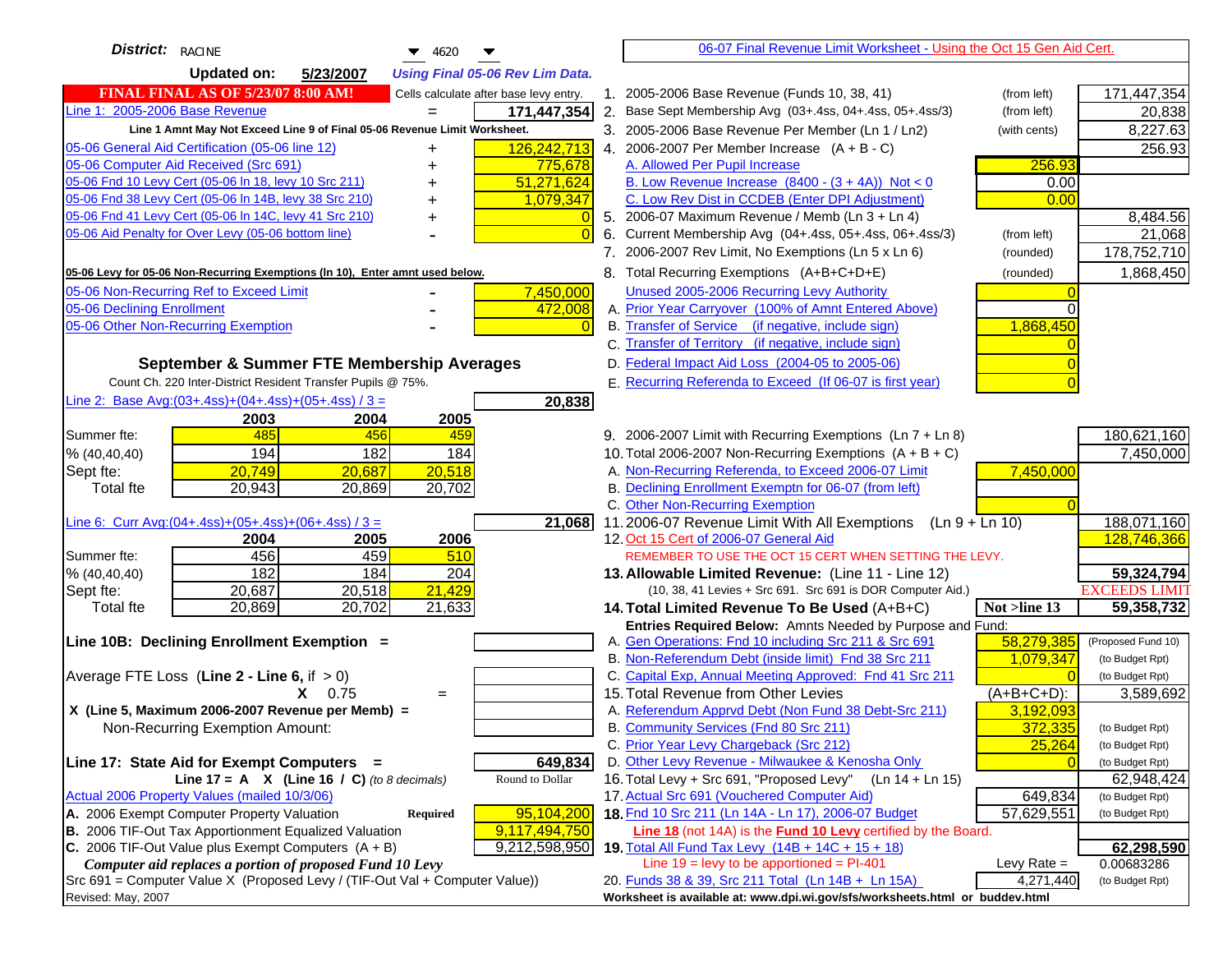| <b>DPI</b> Reconciliation                                                                                                                                                              |                                  |  |                              |
|----------------------------------------------------------------------------------------------------------------------------------------------------------------------------------------|----------------------------------|--|------------------------------|
| In order for the reconciliation to work properly, the<br>PI-401 must have been filed with the Department.<br>Numbers appearing in the green boxes below are actual, district-submitted |                                  |  |                              |
|                                                                                                                                                                                        |                                  |  | 2007 PI-401 data.            |
|                                                                                                                                                                                        |                                  |  | Do not type in these fields. |
|                                                                                                                                                                                        |                                  |  |                              |
| Fund 10, PI-401                                                                                                                                                                        | 57,629,551.00                    |  |                              |
| Fund 38, PI-401                                                                                                                                                                        | 1,079,347.00                     |  |                              |
| Fund 41, PI-401                                                                                                                                                                        | 0.00                             |  |                              |
|                                                                                                                                                                                        | 58,708,898.00                    |  |                              |
|                                                                                                                                                                                        |                                  |  |                              |
| Chargeback, PI-401                                                                                                                                                                     | 25,264.00                        |  |                              |
| Fund 39, PI-401                                                                                                                                                                        | 3,192,093.00                     |  |                              |
| Fund 80, PI-401                                                                                                                                                                        | 372,335.00                       |  |                              |
| Fund 48/Other, PI-401                                                                                                                                                                  | 0.00                             |  |                              |
|                                                                                                                                                                                        |                                  |  |                              |
| Total, PI-401                                                                                                                                                                          | 62,298,590.00                    |  |                              |
| <b>Computer Aid</b>                                                                                                                                                                    | 649,834.00 <------- don't change |  |                              |
|                                                                                                                                                                                        | <b>Results</b>                   |  |                              |
| You have overlevied by:                                                                                                                                                                | 33,938                           |  |                              |
| 0                                                                                                                                                                                      | 0                                |  |                              |
| 0                                                                                                                                                                                      |                                  |  |                              |
|                                                                                                                                                                                        |                                  |  |                              |
| $\boldsymbol{0}$                                                                                                                                                                       |                                  |  |                              |
|                                                                                                                                                                                        |                                  |  |                              |
|                                                                                                                                                                                        |                                  |  |                              |
| 0                                                                                                                                                                                      |                                  |  |                              |
|                                                                                                                                                                                        |                                  |  |                              |
|                                                                                                                                                                                        | $\bf{0}$                         |  |                              |
|                                                                                                                                                                                        |                                  |  |                              |
|                                                                                                                                                                                        |                                  |  |                              |
|                                                                                                                                                                                        |                                  |  |                              |
| 0                                                                                                                                                                                      |                                  |  |                              |
|                                                                                                                                                                                        |                                  |  |                              |
|                                                                                                                                                                                        |                                  |  |                              |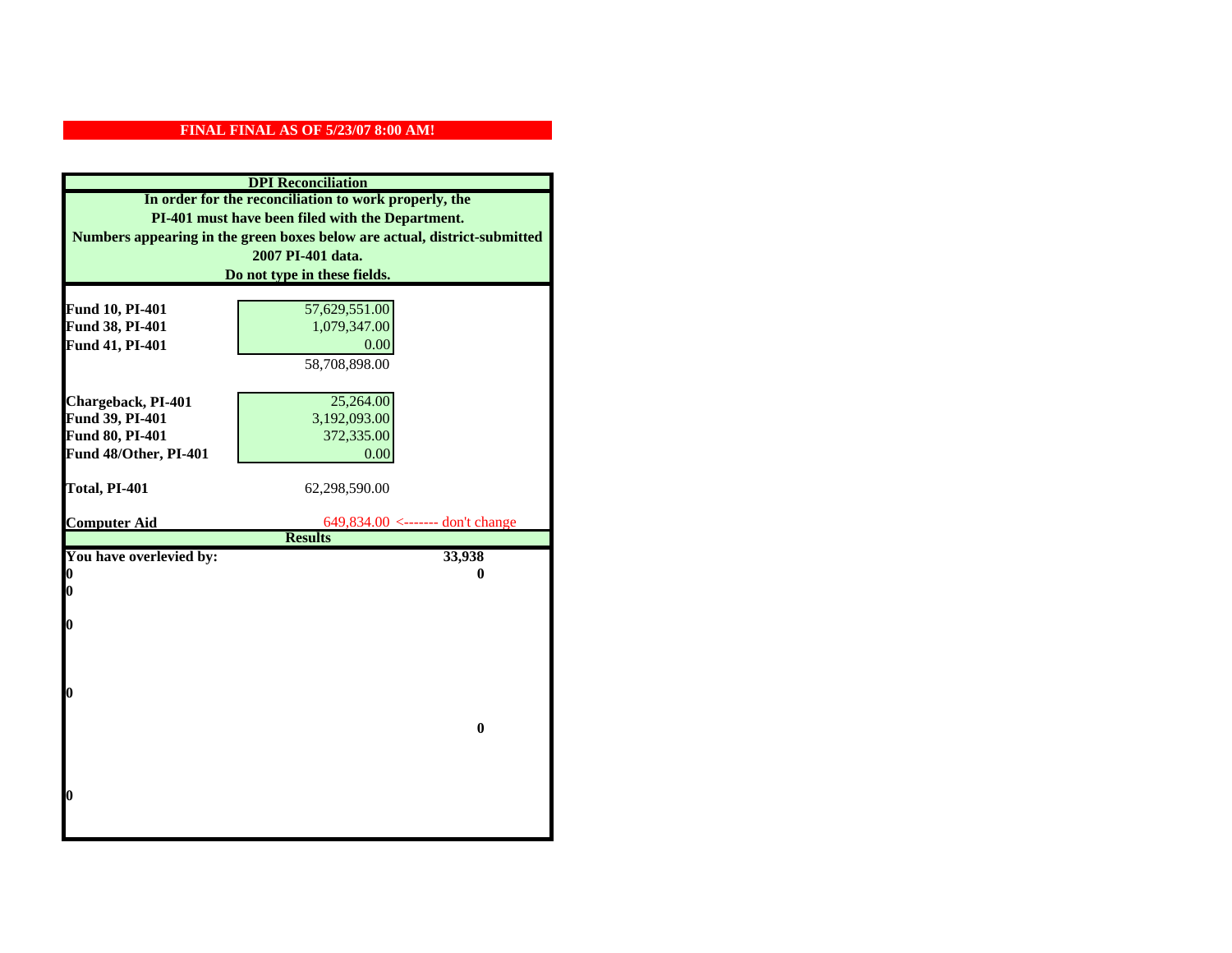| District: RANDALL J1<br>$\blacktriangledown$ 4627                                                                                         | 06-07 Final Revenue Limit Worksheet - Using the Oct 15 Gen Aid Cert.                                                                                        |           |
|-------------------------------------------------------------------------------------------------------------------------------------------|-------------------------------------------------------------------------------------------------------------------------------------------------------------|-----------|
| <b>Updated on:</b><br>5/23/2007<br><b>Using Final 05-06 Rev Lim Data.</b>                                                                 |                                                                                                                                                             |           |
| <b>FINAL FINAL AS OF 5/23/07 8:00 AM!</b><br>Cells calculate after base levy entry.                                                       | 1. 2005-2006 Base Revenue (Funds 10, 38, 41)<br>5,739,488<br>(from left)                                                                                    |           |
| Line 1: 2005-2006 Base Revenue<br>5,739,488                                                                                               | 2. Base Sept Membership Avg (03+.4ss, 04+.4ss, 05+.4ss/3)<br>(from left)                                                                                    | 702       |
| Line 1 Amnt May Not Exceed Line 9 of Final 05-06 Revenue Limit Worksheet.                                                                 | 8,175.91<br>3. 2005-2006 Base Revenue Per Member (Ln 1 / Ln2)<br>(with cents)                                                                               |           |
| 3,230,292<br>05-06 General Aid Certification (05-06 line 12)                                                                              | 4. 2006-2007 Per Member Increase $(A + B - C)$                                                                                                              | 256.93    |
| 05-06 Computer Aid Received (Src 691)<br>2,471                                                                                            | A. Allowed Per Pupil Increase<br>256.93                                                                                                                     |           |
| 05-06 Fnd 10 Levy Cert (05-06 In 18, levy 10 Src 211)<br>2,506,725                                                                        | B. Low Revenue Increase $(8400 - (3 + 4A))$ Not < 0<br>0.00                                                                                                 |           |
| 05-06 Fnd 38 Levy Cert (05-06 In 14B, levy 38 Src 210)                                                                                    | C. Low Rev Dist in CCDEB (Enter DPI Adjustment)<br>0.00                                                                                                     |           |
| 05-06 Fnd 41 Levy Cert (05-06 In 14C, levy 41 Src 210)<br>0<br>+                                                                          | 5. 2006-07 Maximum Revenue / Memb (Ln 3 + Ln 4)                                                                                                             | 8,432.84  |
| 05-06 Aid Penalty for Over Levy (05-06 bottom line)                                                                                       | 6. Current Membership Avg (04+.4ss, 05+.4ss, 06+.4ss/3)<br>(from left)                                                                                      | 715       |
|                                                                                                                                           | 6,029,481<br>7. 2006-2007 Rev Limit, No Exemptions (Ln 5 x Ln 6)<br>(rounded)                                                                               |           |
| 05-06 Levy for 05-06 Non-Recurring Exemptions (In 10), Enter amnt used below.                                                             | 8. Total Recurring Exemptions (A+B+C+D+E)<br>(rounded)                                                                                                      | $-14,772$ |
| 05-06 Non-Recurring Ref to Exceed Limit<br>$\overline{0}$                                                                                 | Unused 2005-2006 Recurring Levy Authority<br>11                                                                                                             |           |
| 05-06 Declining Enrollment<br>$\overline{0}$                                                                                              | A. Prior Year Carryover (100% of Amnt Entered Above)<br>11                                                                                                  |           |
| 05-06 Other Non-Recurring Exemption                                                                                                       | B. Transfer of Service (if negative, include sign)<br>$-14,783$                                                                                             |           |
|                                                                                                                                           | C. Transfer of Territory (if negative, include sign)                                                                                                        |           |
| September & Summer FTE Membership Averages                                                                                                | D. Federal Impact Aid Loss (2004-05 to 2005-06)                                                                                                             |           |
| Count Ch. 220 Inter-District Resident Transfer Pupils @ 75%.                                                                              | E. Recurring Referenda to Exceed (If 06-07 is first year)                                                                                                   |           |
| Line 2: Base Avg: (03+.4ss) + (04+.4ss) + (05+.4ss) / 3 =<br>702                                                                          |                                                                                                                                                             |           |
| 2003<br>2004<br>2005                                                                                                                      |                                                                                                                                                             |           |
| Summer fte:                                                                                                                               | 6,014,709<br>9. 2006-2007 Limit with Recurring Exemptions (Ln 7 + Ln 8)                                                                                     |           |
| $\Omega$<br>0<br>% (40, 40, 40)                                                                                                           | 10. Total 2006-2007 Non-Recurring Exemptions $(A + B + C)$                                                                                                  |           |
| 680<br>713<br>712<br>Sept fte:                                                                                                            | A. Non-Recurring Referenda, to Exceed 2006-07 Limit                                                                                                         |           |
| 680<br>$\overline{713}$<br>713<br>Total fte                                                                                               | B. Declining Enrollment Exemptn for 06-07 (from left)                                                                                                       |           |
|                                                                                                                                           | C. Other Non-Recurring Exemption                                                                                                                            |           |
| Line 6: Curr Avg: $(04+.4ss)+(05+.4ss)+(06+.4ss)/3 =$<br>715                                                                              | 11.2006-07 Revenue Limit With All Exemptions (Ln 9 + Ln 10)<br>6,014,709<br>3,254,049                                                                       |           |
| 2005<br>2006<br>2004<br>$\Omega$<br>3<br>Summer fte:                                                                                      | 12. Oct 15 Cert of 2006-07 General Aid<br>REMEMBER TO USE THE OCT 15 CERT WHEN SETTING THE LEVY.                                                            |           |
| % (40, 40, 40)<br>$\Omega$                                                                                                                | 2,760,660<br>13. Allowable Limited Revenue: (Line 11 - Line 12)                                                                                             |           |
| 713<br>712<br>718<br>Sept fte:                                                                                                            | (10, 38, 41 Levies + Src 691. Src 691 is DOR Computer Aid.)                                                                                                 |           |
| 713<br>713<br>719<br><b>Total fte</b>                                                                                                     | 2,760,660<br>14. Total Limited Revenue To Be Used (A+B+C)<br>Not >line 13                                                                                   |           |
|                                                                                                                                           | Entries Required Below: Amnts Needed by Purpose and Fund:                                                                                                   |           |
| Line 10B: Declining Enrollment Exemption =                                                                                                | A. Gen Operations: Fnd 10 including Src 211 & Src 691<br>2,760,660<br>(Proposed Fund 10)                                                                    |           |
|                                                                                                                                           | B. Non-Referendum Debt (inside limit) Fnd 38 Src 211<br>$\Omega$<br>(to Budget Rpt)                                                                         |           |
| Average FTE Loss (Line $2 -$ Line 6, if $> 0$ )                                                                                           | C. Capital Exp, Annual Meeting Approved: Fnd 41 Src 211<br>(to Budget Rpt)                                                                                  |           |
| $X = 0.75$<br>$=$                                                                                                                         | 15. Total Revenue from Other Levies<br>(A+B+C+D):                                                                                                           |           |
| X (Line 5, Maximum 2006-2007 Revenue per Memb) =                                                                                          | A. Referendum Apprvd Debt (Non Fund 38 Debt-Src 211)                                                                                                        |           |
| Non-Recurring Exemption Amount:                                                                                                           | B. Community Services (Fnd 80 Src 211)<br>$\overline{0}$<br>(to Budget Rpt)                                                                                 |           |
|                                                                                                                                           | C. Prior Year Levy Chargeback (Src 212)<br>$\overline{0}$<br>(to Budget Rpt)                                                                                |           |
| 1,979<br>Line 17: State Aid for Exempt Computers =                                                                                        | D. Other Levy Revenue - Milwaukee & Kenosha Only<br>$\overline{0}$<br>(to Budget Rpt)                                                                       |           |
| Round to Dollar<br>Line 17 = A $X$ (Line 16 / C) (to 8 decimals)                                                                          | 16. Total Levy + Src 691, "Proposed Levy"<br>(Ln 14 + Ln 15)<br>2,760,660                                                                                   |           |
| Actual 2006 Property Values (mailed 10/3/06)                                                                                              | 17. Actual Src 691 (Vouchered Computer Aid)<br>1,979<br>(to Budget Rpt)                                                                                     |           |
| A. 2006 Exempt Computer Property Valuation<br>519,200<br>Required<br>B. 2006 TIF-Out Tax Apportionment Equalized Valuation<br>723,812,066 | 18. Fnd 10 Src 211 (Ln 14A - Ln 17), 2006-07 Budget<br>2,758,681<br>(to Budget Rpt)<br>Line 18 (not 14A) is the <b>Fund 10 Levy</b> certified by the Board. |           |
| C. 2006 TIF-Out Value plus Exempt Computers $(A + B)$<br>724,331,266                                                                      | 2,758,681<br>19. Total All Fund Tax Levy (14B + 14C + 15 + 18)                                                                                              |           |
| Computer aid replaces a portion of proposed Fund 10 Levy                                                                                  | Line $19 = \text{levy}$ to be apportioned = PI-401<br>Levy Rate $=$<br>0.00381132                                                                           |           |
| $Src691$ = Computer Value X (Proposed Levy / (TIF-Out Val + Computer Value))                                                              | 20. Funds 38 & 39, Src 211 Total (Ln 14B + Ln 15A)<br>$\overline{0}$<br>(to Budget Rpt)                                                                     |           |
| Revised: May, 2007                                                                                                                        | Worksheet is available at: www.dpi.wi.gov/sfs/worksheets.html or buddev.html                                                                                |           |
|                                                                                                                                           |                                                                                                                                                             |           |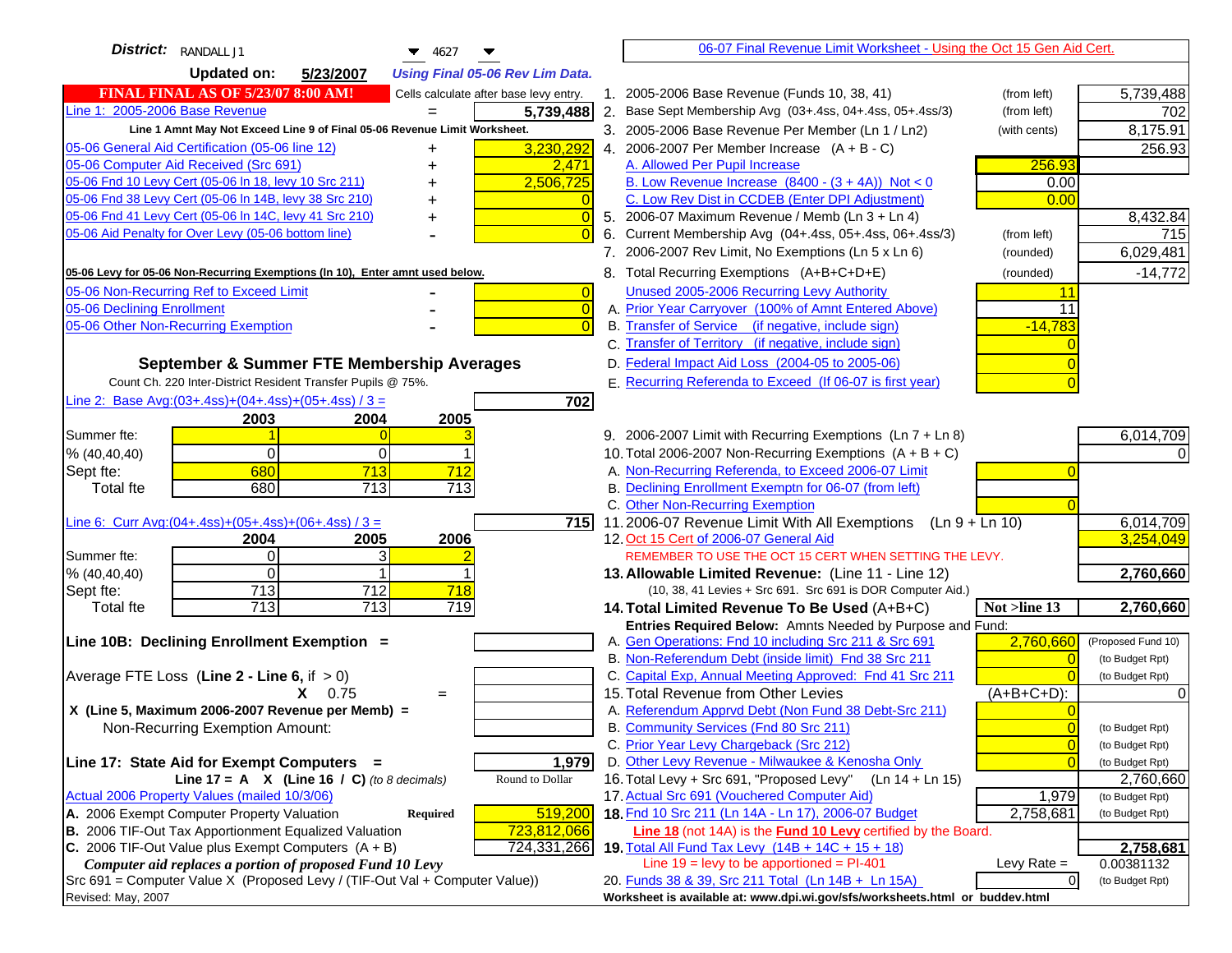| <b>DPI</b> Reconciliation                                                                                                     |                                  |  |  |
|-------------------------------------------------------------------------------------------------------------------------------|----------------------------------|--|--|
| In order for the reconciliation to work properly, the                                                                         |                                  |  |  |
| PI-401 must have been filed with the Department.<br>Numbers appearing in the green boxes below are actual, district-submitted |                                  |  |  |
|                                                                                                                               |                                  |  |  |
|                                                                                                                               | Do not type in these fields.     |  |  |
|                                                                                                                               |                                  |  |  |
| Fund 10, PI-401<br>Fund 38, PI-401                                                                                            | 2,758,681.00<br>0.00             |  |  |
| Fund 41, PI-401                                                                                                               | 0.00                             |  |  |
|                                                                                                                               | 2,758,681.00                     |  |  |
|                                                                                                                               |                                  |  |  |
| Chargeback, PI-401                                                                                                            | 0.00                             |  |  |
| Fund 39, PI-401                                                                                                               | 0.00                             |  |  |
| Fund 80, PI-401                                                                                                               | 0.00                             |  |  |
| Fund 48/Other, PI-401                                                                                                         | 0.00                             |  |  |
|                                                                                                                               |                                  |  |  |
| Total, PI-401                                                                                                                 | 2,758,681.00                     |  |  |
| <b>Computer Aid</b>                                                                                                           | $1,979.00$ <------- don't change |  |  |
|                                                                                                                               | <b>Results</b>                   |  |  |
|                                                                                                                               |                                  |  |  |
| $\boldsymbol{0}$                                                                                                              | $\bf{0}$                         |  |  |
| 0                                                                                                                             | 0                                |  |  |
| You have levied to your maximum.                                                                                              |                                  |  |  |
|                                                                                                                               |                                  |  |  |
| $\bf{0}$                                                                                                                      |                                  |  |  |
|                                                                                                                               |                                  |  |  |
|                                                                                                                               |                                  |  |  |
| l0                                                                                                                            |                                  |  |  |
|                                                                                                                               |                                  |  |  |
|                                                                                                                               | $\bf{0}$                         |  |  |
|                                                                                                                               |                                  |  |  |
|                                                                                                                               |                                  |  |  |
|                                                                                                                               |                                  |  |  |
| $\boldsymbol{0}$                                                                                                              |                                  |  |  |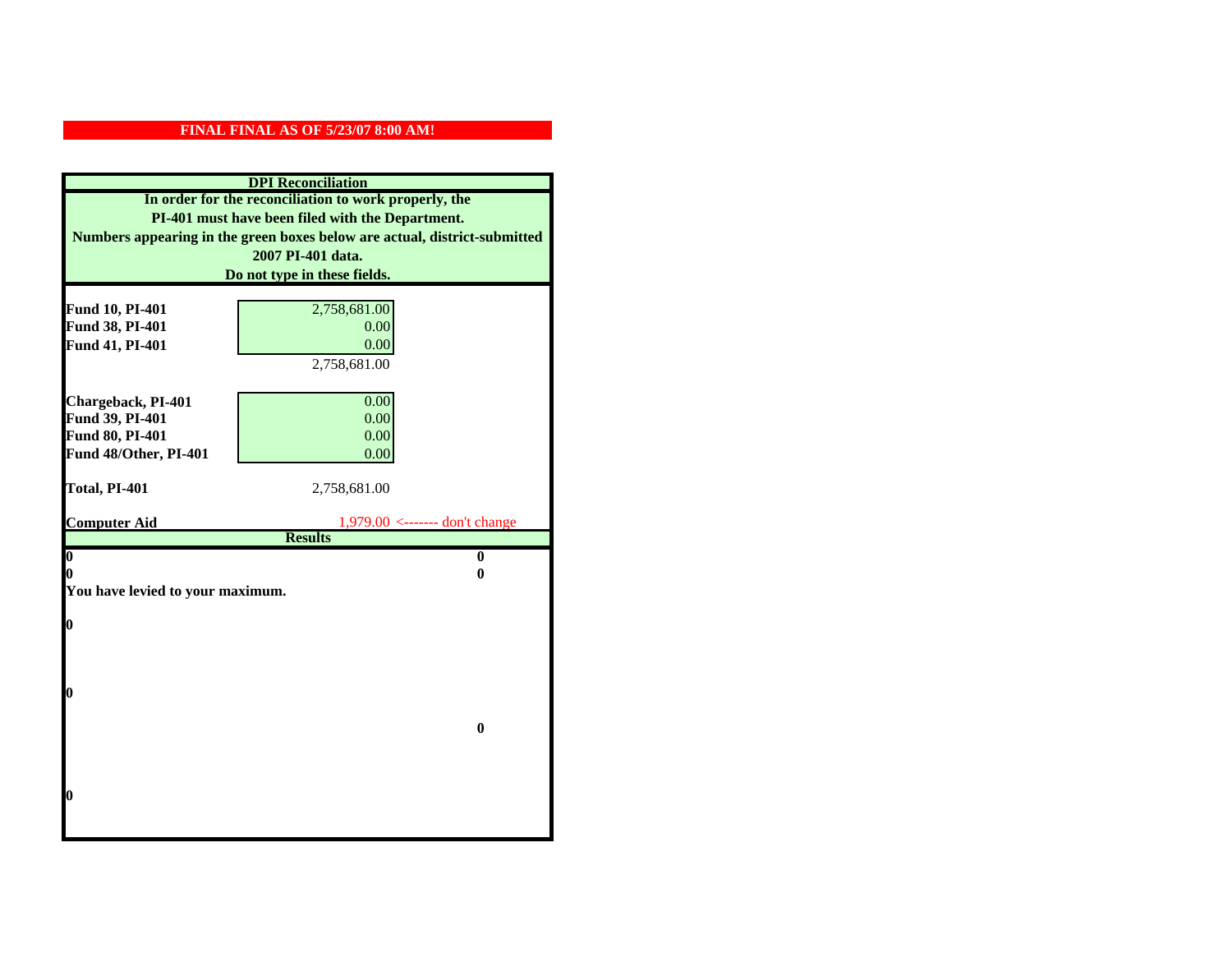| District: RANDOLPH<br>4634                                                                                 |                | 06-07 Final Revenue Limit Worksheet - Using the Oct 15 Gen Aid Cert.                           |                |                    |
|------------------------------------------------------------------------------------------------------------|----------------|------------------------------------------------------------------------------------------------|----------------|--------------------|
| <b>Updated on:</b><br>5/23/2007<br><b>Using Final 05-06 Rev Lim Data.</b>                                  |                |                                                                                                |                |                    |
| <b>FINAL FINAL AS OF 5/23/07 8:00 AM!</b><br>Cells calculate after base levy entry.                        |                | 1. 2005-2006 Base Revenue (Funds 10, 38, 41)                                                   | (from left)    | 4,753,850          |
| Line 1: 2005-2006 Base Revenue<br>4,753,850<br>$=$                                                         |                | 2. Base Sept Membership Avg (03+.4ss, 04+.4ss, 05+.4ss/3)                                      | (from left)    | 511                |
| Line 1 Amnt May Not Exceed Line 9 of Final 05-06 Revenue Limit Worksheet.                                  |                | 3. 2005-2006 Base Revenue Per Member (Ln 1 / Ln2)                                              | (with cents)   | 9,303.03           |
| 3,007,032<br>05-06 General Aid Certification (05-06 line 12)<br>+                                          |                | 4. 2006-2007 Per Member Increase $(A + B - C)$                                                 |                | 256.93             |
| 05-06 Computer Aid Received (Src 691)<br>3,836                                                             |                | A. Allowed Per Pupil Increase                                                                  | 256.93         |                    |
| 05-06 Fnd 10 Levy Cert (05-06 In 18, levy 10 Src 211)<br>1,685,427                                         |                | B. Low Revenue Increase $(8400 - (3 + 4A))$ Not < 0                                            | 0.00           |                    |
| 05-06 Fnd 38 Levy Cert (05-06 In 14B, levy 38 Src 210)<br>57,555                                           |                | C. Low Rev Dist in CCDEB (Enter DPI Adjustment)                                                | 0.00           |                    |
| 05-06 Fnd 41 Levy Cert (05-06 In 14C, levy 41 Src 210)<br>+                                                |                | 5. 2006-07 Maximum Revenue / Memb (Ln 3 + Ln 4)                                                |                | 9,559.96           |
| 05-06 Aid Penalty for Over Levy (05-06 bottom line)                                                        |                | 6. Current Membership Avg (04+.4ss, 05+.4ss, 06+.4ss/3)                                        | (from left)    | 493                |
|                                                                                                            |                | 7. 2006-2007 Rev Limit, No Exemptions (Ln 5 x Ln 6)                                            | (rounded)      | 4,713,060          |
| 05-06 Levy for 05-06 Non-Recurring Exemptions (In 10), Enter amnt used below.                              |                | 8. Total Recurring Exemptions (A+B+C+D+E)                                                      | (rounded)      | $-2,100$           |
| 05-06 Non-Recurring Ref to Exceed Limit                                                                    | $\overline{0}$ | Unused 2005-2006 Recurring Levy Authority                                                      |                |                    |
| 05-06 Declining Enrollment                                                                                 | $\overline{0}$ | A. Prior Year Carryover (100% of Amnt Entered Above)                                           |                |                    |
| 05-06 Other Non-Recurring Exemption                                                                        | $\sqrt{ }$     | B. Transfer of Service (if negative, include sign)                                             | $-2,100$       |                    |
|                                                                                                            |                | C. Transfer of Territory (if negative, include sign)                                           |                |                    |
| September & Summer FTE Membership Averages                                                                 |                | D. Federal Impact Aid Loss (2004-05 to 2005-06)                                                |                |                    |
| Count Ch. 220 Inter-District Resident Transfer Pupils @ 75%.                                               |                | E. Recurring Referenda to Exceed (If 06-07 is first year)                                      |                |                    |
| Line 2: Base Avg: $(03+.4ss)+(04+.4ss)+(05+.4ss)/3 =$<br>511                                               |                |                                                                                                |                |                    |
| 2003<br>2004<br>2005                                                                                       |                |                                                                                                |                |                    |
| Summer fte:<br>9<br>11                                                                                     |                | 9. 2006-2007 Limit with Recurring Exemptions (Ln 7 + Ln 8)                                     |                | 4,710,960          |
| 4<br>% (40, 40, 40)<br>4                                                                                   |                | 10. Total 2006-2007 Non-Recurring Exemptions $(A + B + C)$                                     |                | 133,839            |
| 533<br>494<br>494<br>Sept fte:                                                                             |                | A. Non-Recurring Referenda, to Exceed 2006-07 Limit                                            |                |                    |
| 537<br>498<br>498<br><b>Total fte</b>                                                                      |                | B. Declining Enrollment Exemptn for 06-07 (from left)<br>C. Other Non-Recurring Exemption      | 133,839        |                    |
| Line 6: Curr Avg: $(04+.4ss)+(05+.4ss)+(06+.4ss)/3 =$<br>4931                                              |                | 11.2006-07 Revenue Limit With All Exemptions (Ln 9 + Ln 10)                                    |                | 4,844,799          |
| 2006<br>2004<br>2005                                                                                       |                | 12. Oct 15 Cert of 2006-07 General Aid                                                         |                | 3,081,914          |
| 9<br>Summer fte:<br>11                                                                                     |                | REMEMBER TO USE THE OCT 15 CERT WHEN SETTING THE LEVY.                                         |                |                    |
| % (40, 40, 40)<br>4<br>4                                                                                   |                | 13. Allowable Limited Revenue: (Line 11 - Line 12)                                             |                | 1,762,885          |
| 494<br>494<br>479<br>Sept fte:                                                                             |                | (10, 38, 41 Levies + Src 691. Src 691 is DOR Computer Aid.)                                    |                |                    |
| 498<br>498<br>483<br><b>Total fte</b>                                                                      |                | 14. Total Limited Revenue To Be Used (A+B+C)                                                   | Not >line 13   | 1,762,885          |
|                                                                                                            |                | Entries Required Below: Amnts Needed by Purpose and Fund:                                      |                |                    |
| 133,839<br>Line 10B: Declining Enrollment Exemption =                                                      |                | A. Gen Operations: Fnd 10 including Src 211 & Src 691                                          | 1,705,330      | (Proposed Fund 10) |
|                                                                                                            |                | B. Non-Referendum Debt (inside limit) Fnd 38 Src 211                                           | 57,555         | (to Budget Rpt)    |
| Average FTE Loss (Line $2 -$ Line 6, if $> 0$ )<br>18                                                      |                | C. Capital Exp, Annual Meeting Approved: Fnd 41 Src 211                                        |                | (to Budget Rpt)    |
| 14<br>$X = 0.75$<br>$=$                                                                                    |                | 15. Total Revenue from Other Levies                                                            | $(A+B+C+D)$ :  | 89,313             |
| X (Line 5, Maximum 2006-2007 Revenue per Memb) =<br>9,559.96<br>133,839<br>Non-Recurring Exemption Amount: |                | A. Referendum Apprvd Debt (Non Fund 38 Debt-Src 211)<br>B. Community Services (Fnd 80 Src 211) | 89,313         | (to Budget Rpt)    |
|                                                                                                            |                | C. Prior Year Levy Chargeback (Src 212)                                                        | $\overline{0}$ | (to Budget Rpt)    |
| Line 17: State Aid for Exempt Computers =<br>1,407                                                         |                | D. Other Levy Revenue - Milwaukee & Kenosha Only                                               |                | (to Budget Rpt)    |
| Round to Dollar<br>Line 17 = A $X$ (Line 16 / C) (to 8 decimals)                                           |                | 16. Total Levy + Src 691, "Proposed Levy"<br>(Ln 14 + Ln 15)                                   |                | 1,852,198          |
| Actual 2006 Property Values (mailed 10/3/06)                                                               |                | 17. Actual Src 691 (Vouchered Computer Aid)                                                    | 1,407          | (to Budget Rpt)    |
| A. 2006 Exempt Computer Property Valuation<br>148,800<br>Required                                          |                | 18. Fnd 10 Src 211 (Ln 14A - Ln 17), 2006-07 Budget                                            | 1,703,923      | (to Budget Rpt)    |
| B. 2006 TIF-Out Tax Apportionment Equalized Valuation<br>195,768,848                                       |                | <b>Line 18</b> (not 14A) is the <b>Fund 10 Levy</b> certified by the Board.                    |                |                    |
| C. 2006 TIF-Out Value plus Exempt Computers $(A + B)$<br>195,917,648                                       |                | 19. Total All Fund Tax Levy $(14B + 14C + 15 + 18)$                                            |                | 1,850,791          |
| Computer aid replaces a portion of proposed Fund 10 Levy                                                   |                | Line $19 = \text{levy}$ to be apportioned = PI-401                                             | Levy Rate $=$  | 0.00945396         |
| Src 691 = Computer Value X (Proposed Levy / (TIF-Out Val + Computer Value))                                |                | 20. Funds 38 & 39, Src 211 Total (Ln 14B + Ln 15A)                                             | 146,868        | (to Budget Rpt)    |
| Revised: May, 2007                                                                                         |                | Worksheet is available at: www.dpi.wi.gov/sfs/worksheets.html or buddev.html                   |                |                    |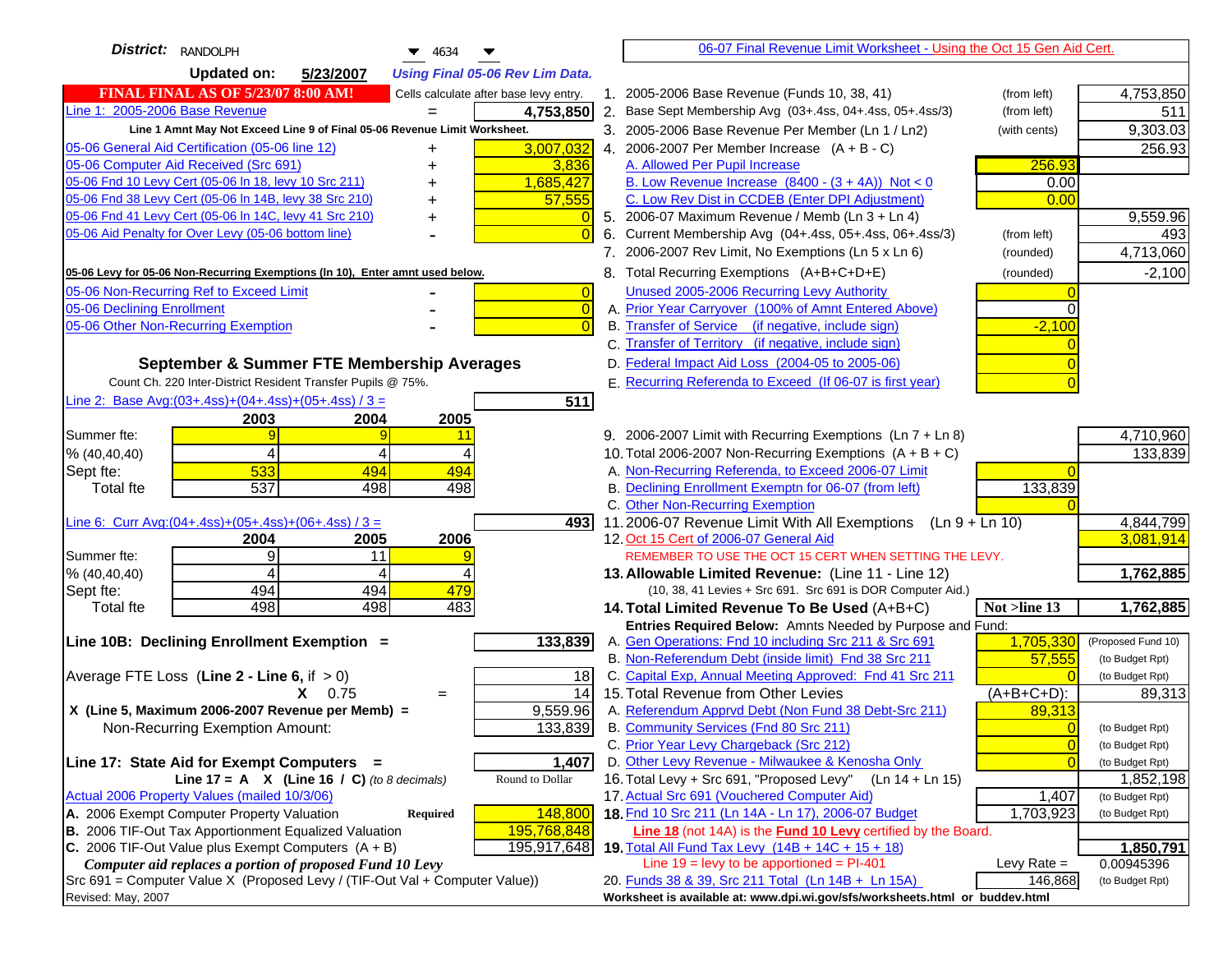| <b>DPI</b> Reconciliation                                                                                                                                                              |                                                    |  |  |                              |
|----------------------------------------------------------------------------------------------------------------------------------------------------------------------------------------|----------------------------------------------------|--|--|------------------------------|
| In order for the reconciliation to work properly, the<br>PI-401 must have been filed with the Department.<br>Numbers appearing in the green boxes below are actual, district-submitted |                                                    |  |  |                              |
|                                                                                                                                                                                        |                                                    |  |  | 2007 PI-401 data.            |
|                                                                                                                                                                                        |                                                    |  |  | Do not type in these fields. |
|                                                                                                                                                                                        |                                                    |  |  |                              |
| Fund 10, PI-401<br>Fund 38, PI-401                                                                                                                                                     | 1,703,923.00<br>57,555.00                          |  |  |                              |
| Fund 41, PI-401                                                                                                                                                                        | 0.00                                               |  |  |                              |
|                                                                                                                                                                                        | 1,761,478.00                                       |  |  |                              |
|                                                                                                                                                                                        |                                                    |  |  |                              |
| Chargeback, PI-401                                                                                                                                                                     | 0.00                                               |  |  |                              |
| Fund 39, PI-401                                                                                                                                                                        | 89,313.00                                          |  |  |                              |
| Fund 80, PI-401                                                                                                                                                                        | 0.00                                               |  |  |                              |
| Fund 48/Other, PI-401                                                                                                                                                                  | 0.00                                               |  |  |                              |
|                                                                                                                                                                                        |                                                    |  |  |                              |
| Total, PI-401                                                                                                                                                                          | 1,850,791.00                                       |  |  |                              |
|                                                                                                                                                                                        |                                                    |  |  |                              |
| <b>Computer Aid</b>                                                                                                                                                                    | $1,407.00$ <------- don't change<br><b>Results</b> |  |  |                              |
| $\boldsymbol{0}$                                                                                                                                                                       | $\bf{0}$                                           |  |  |                              |
| 0                                                                                                                                                                                      | 0                                                  |  |  |                              |
| You have levied to your maximum.                                                                                                                                                       |                                                    |  |  |                              |
|                                                                                                                                                                                        |                                                    |  |  |                              |
| 0                                                                                                                                                                                      |                                                    |  |  |                              |
|                                                                                                                                                                                        |                                                    |  |  |                              |
|                                                                                                                                                                                        |                                                    |  |  |                              |
| 0                                                                                                                                                                                      |                                                    |  |  |                              |
|                                                                                                                                                                                        |                                                    |  |  |                              |
|                                                                                                                                                                                        | $\bf{0}$                                           |  |  |                              |
|                                                                                                                                                                                        |                                                    |  |  |                              |
|                                                                                                                                                                                        |                                                    |  |  |                              |
|                                                                                                                                                                                        |                                                    |  |  |                              |
| 0                                                                                                                                                                                      |                                                    |  |  |                              |
|                                                                                                                                                                                        |                                                    |  |  |                              |
|                                                                                                                                                                                        |                                                    |  |  |                              |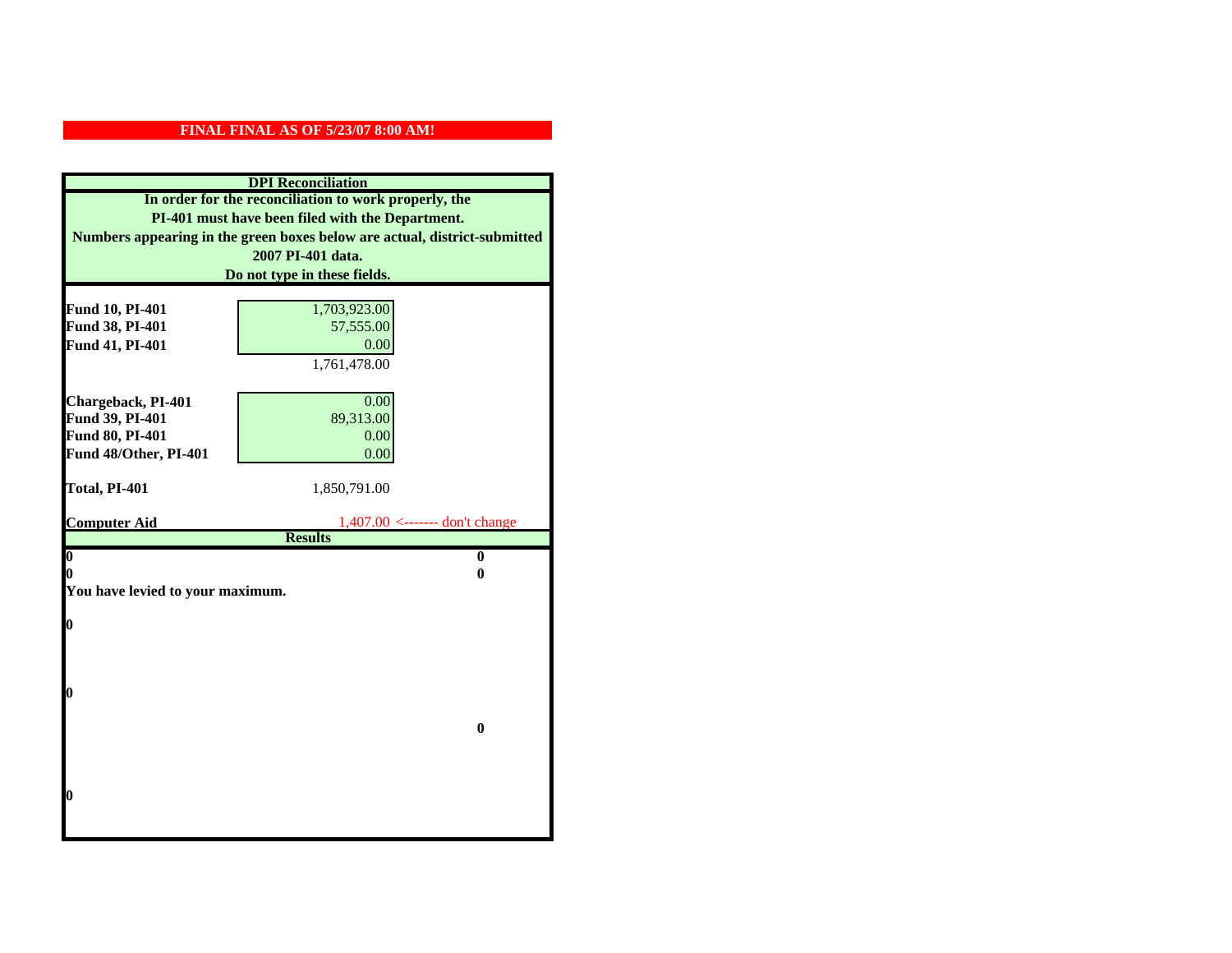| <b>District:</b> RANDOM LAKE<br>$\blacktriangledown$ 4641                                                                               | 06-07 Final Revenue Limit Worksheet - Using the Oct 15 Gen Aid Cert.                                                                 |                               |
|-----------------------------------------------------------------------------------------------------------------------------------------|--------------------------------------------------------------------------------------------------------------------------------------|-------------------------------|
| <b>Updated on:</b><br>5/23/2007<br><b>Using Final 05-06 Rev Lim Data.</b>                                                               |                                                                                                                                      |                               |
| <b>FINAL FINAL AS OF 5/23/07 8:00 AM!</b><br>Cells calculate after base levy entry.                                                     | 1. 2005-2006 Base Revenue (Funds 10, 38, 41)<br>(from left)                                                                          | 8,141,891                     |
| Line 1: 2005-2006 Base Revenue<br>8,141,891                                                                                             | 2. Base Sept Membership Avg (03+.4ss, 04+.4ss, 05+.4ss/3)<br>(from left)                                                             | 988                           |
| Line 1 Amnt May Not Exceed Line 9 of Final 05-06 Revenue Limit Worksheet.                                                               | 3. 2005-2006 Base Revenue Per Member (Ln 1 / Ln2)<br>(with cents)                                                                    | 8,240.78                      |
| 5,187,934<br>05-06 General Aid Certification (05-06 line 12)<br>+                                                                       | 4. 2006-2007 Per Member Increase $(A + B - C)$                                                                                       | 256.93                        |
| 05-06 Computer Aid Received (Src 691)<br>6,990<br>+                                                                                     | A. Allowed Per Pupil Increase<br>256.93                                                                                              |                               |
| 05-06 Fnd 10 Levy Cert (05-06 In 18, levy 10 Src 211)<br>3,029,375                                                                      | B. Low Revenue Increase $(8400 - (3 + 4A))$ Not < 0<br>0.00                                                                          |                               |
| 05-06 Fnd 38 Levy Cert (05-06 In 14B, levy 38 Src 210)                                                                                  | C. Low Rev Dist in CCDEB (Enter DPI Adjustment)<br>0.00                                                                              |                               |
| 05-06 Fnd 41 Levy Cert (05-06 In 14C, levy 41 Src 210)<br>+                                                                             | 5. 2006-07 Maximum Revenue / Memb (Ln 3 + Ln 4)                                                                                      | 8,497.71                      |
| 05-06 Aid Penalty for Over Levy (05-06 bottom line)                                                                                     | 6. Current Membership Avg (04+.4ss, 05+.4ss, 06+.4ss/3)<br>(from left)                                                               | 990                           |
|                                                                                                                                         | 7. 2006-2007 Rev Limit, No Exemptions (Ln 5 x Ln 6)<br>(rounded)                                                                     | 8,412,733                     |
| 05-06 Levy for 05-06 Non-Recurring Exemptions (In 10), Enter amnt used below.                                                           | 8. Total Recurring Exemptions (A+B+C+D+E)<br>(rounded)                                                                               | 11,930                        |
| 05-06 Non-Recurring Ref to Exceed Limit<br>$\overline{0}$                                                                               | Unused 2005-2006 Recurring Levy Authority                                                                                            |                               |
| 05-06 Declining Enrollment<br>82,408                                                                                                    | A. Prior Year Carryover (100% of Amnt Entered Above)                                                                                 |                               |
| 05-06 Other Non-Recurring Exemption                                                                                                     | B. Transfer of Service (if negative, include sign)<br>11,930                                                                         |                               |
|                                                                                                                                         | C. Transfer of Territory (if negative, include sign)                                                                                 |                               |
| September & Summer FTE Membership Averages                                                                                              | D. Federal Impact Aid Loss (2004-05 to 2005-06)                                                                                      |                               |
| Count Ch. 220 Inter-District Resident Transfer Pupils @ 75%.                                                                            | E. Recurring Referenda to Exceed (If 06-07 is first year)                                                                            |                               |
| Line 2: Base Avg: $(03+.4ss)+(04+.4ss)+(05+.4ss)/3 =$<br>988                                                                            |                                                                                                                                      |                               |
| 2003<br>2004<br>2005                                                                                                                    |                                                                                                                                      |                               |
| 24<br>Summer fte:<br>$\overline{22}$<br><u>24</u>                                                                                       | 9. 2006-2007 Limit with Recurring Exemptions (Ln 7 + Ln 8)                                                                           | 8,424,663                     |
| 10<br>9<br>10<br>% (40, 40, 40)                                                                                                         | 10. Total 2006-2007 Non-Recurring Exemptions $(A + B + C)$                                                                           |                               |
| 959<br>969<br>1,007<br>Sept fte:                                                                                                        | A. Non-Recurring Referenda, to Exceed 2006-07 Limit                                                                                  |                               |
| 979<br>969<br><b>Total fte</b><br>1,016                                                                                                 | B. Declining Enrollment Exemptn for 06-07 (from left)                                                                                |                               |
|                                                                                                                                         | C. Other Non-Recurring Exemption                                                                                                     |                               |
| Line 6: Curr Avg: $(04+.4ss)+(05+.4ss)+(06+.4ss)/3 =$<br>9901                                                                           | 11.2006-07 Revenue Limit With All Exemptions (Ln $9 + \overline{\text{Ln }10}$ )                                                     | 8,424,663                     |
| 2006<br>2004<br>2005                                                                                                                    | 12. Oct 15 Cert of 2006-07 General Aid                                                                                               | 4,960,702                     |
| 22<br>24<br>Summer fte:<br>24                                                                                                           | REMEMBER TO USE THE OCT 15 CERT WHEN SETTING THE LEVY.                                                                               |                               |
| 9<br>10<br>10<br>% (40, 40, 40)<br>959<br>974                                                                                           | 13. Allowable Limited Revenue: (Line 11 - Line 12)                                                                                   | 3,463,961                     |
| 1,007<br>Sept fte:<br>984<br><b>Total fte</b><br>1,016<br>969                                                                           | (10, 38, 41 Levies + Src 691. Src 691 is DOR Computer Aid.)<br>14. Total Limited Revenue To Be Used (A+B+C)<br>Not >line 13          | 3,463,961                     |
|                                                                                                                                         | Entries Required Below: Amnts Needed by Purpose and Fund:                                                                            |                               |
| Line 10B: Declining Enrollment Exemption =                                                                                              | 3,463,961<br>A. Gen Operations: Fnd 10 including Src 211 & Src 691                                                                   | (Proposed Fund 10)            |
|                                                                                                                                         | B. Non-Referendum Debt (inside limit) Fnd 38 Src 211<br>$\sqrt{ }$                                                                   | (to Budget Rpt)               |
| Average FTE Loss (Line $2 -$ Line 6, if $> 0$ )                                                                                         | C. Capital Exp, Annual Meeting Approved: Fnd 41 Src 211                                                                              | (to Budget Rpt)               |
| $X = 0.75$<br>$=$                                                                                                                       | 15. Total Revenue from Other Levies<br>(A+B+C+D):                                                                                    | 570,554                       |
| X (Line 5, Maximum 2006-2007 Revenue per Memb) =                                                                                        | A. Referendum Apprvd Debt (Non Fund 38 Debt-Src 211)<br>570,554                                                                      |                               |
| Non-Recurring Exemption Amount:                                                                                                         | B. Community Services (Fnd 80 Src 211)                                                                                               | (to Budget Rpt)               |
|                                                                                                                                         | C. Prior Year Levy Chargeback (Src 212)<br>$\overline{0}$                                                                            | (to Budget Rpt)               |
| 4,734<br>Line 17: State Aid for Exempt Computers =                                                                                      | D. Other Levy Revenue - Milwaukee & Kenosha Only                                                                                     | (to Budget Rpt)               |
| Line 17 = A $X$ (Line 16 / C) (to 8 decimals)<br>Round to Dollar                                                                        | 16. Total Levy + Src 691, "Proposed Levy"<br>(Ln 14 + Ln 15)                                                                         | 4,034,515                     |
| Actual 2006 Property Values (mailed 10/3/06)                                                                                            | 17. Actual Src 691 (Vouchered Computer Aid)<br>4,734                                                                                 | (to Budget Rpt)               |
| A. 2006 Exempt Computer Property Valuation<br>656,000<br>Required                                                                       | 18. Fnd 10 Src 211 (Ln 14A - Ln 17), 2006-07 Budget<br>3,459,227                                                                     | (to Budget Rpt)               |
| B. 2006 TIF-Out Tax Apportionment Equalized Valuation<br>558,403,378                                                                    | <b>Line 18</b> (not 14A) is the <b>Fund 10 Levy</b> certified by the Board.                                                          |                               |
| C. 2006 TIF-Out Value plus Exempt Computers $(A + B)$<br>559,059,378                                                                    | 19. Total All Fund Tax Levy (14B + 14C + 15 + 18)                                                                                    | 4,029,781                     |
| Computer aid replaces a portion of proposed Fund 10 Levy<br>Src 691 = Computer Value X (Proposed Levy / (TIF-Out Val + Computer Value)) | Line $19 = \text{levy}$ to be apportioned = PI-401<br>Levy Rate $=$<br>570,554<br>20. Funds 38 & 39, Src 211 Total (Ln 14B + Ln 15A) | 0.00721661<br>(to Budget Rpt) |
| Revised: May, 2007                                                                                                                      | Worksheet is available at: www.dpi.wi.gov/sfs/worksheets.html or buddev.html                                                         |                               |
|                                                                                                                                         |                                                                                                                                      |                               |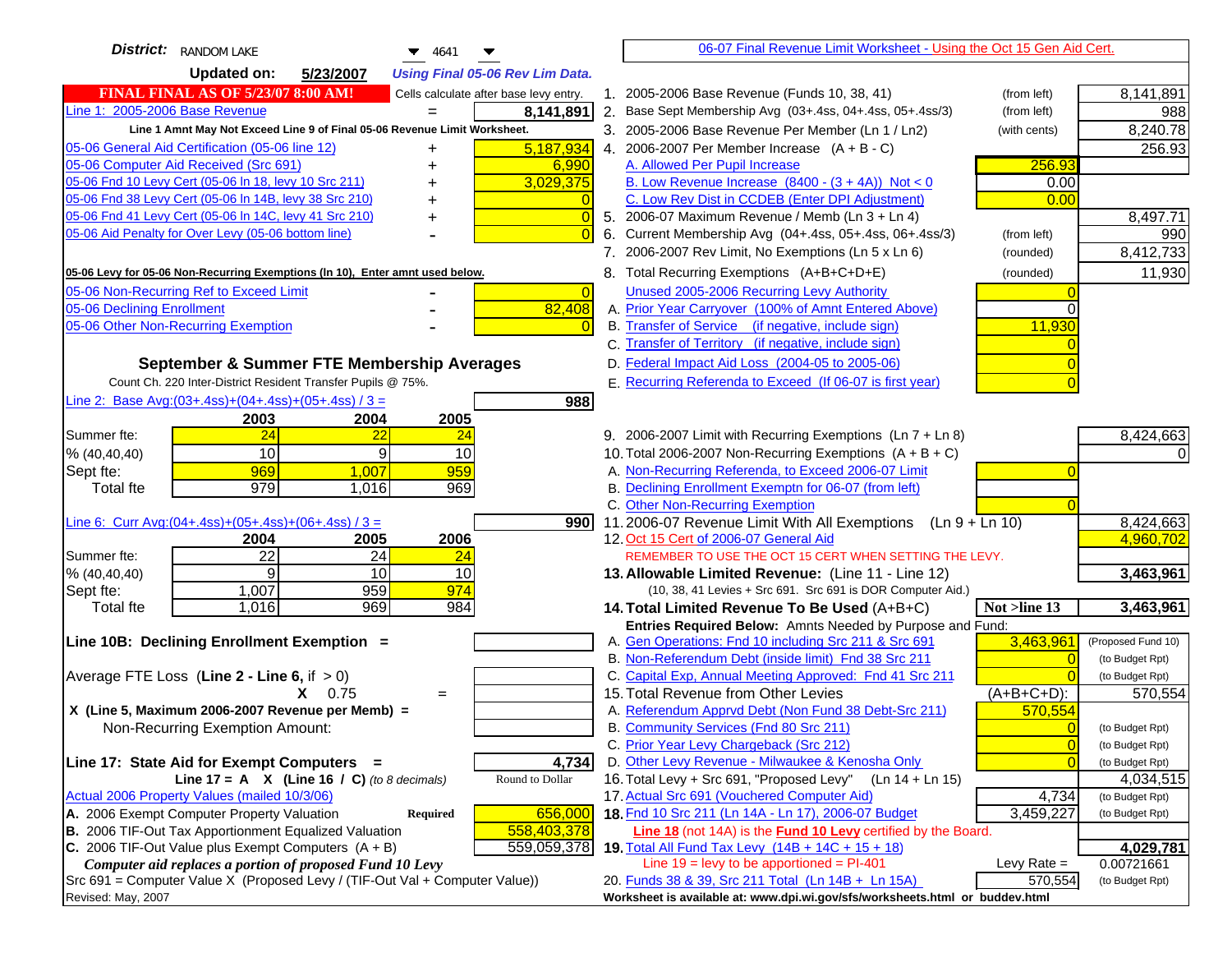| <b>DPI</b> Reconciliation                                                                                                                                                              |                                                                 |  |  |                              |
|----------------------------------------------------------------------------------------------------------------------------------------------------------------------------------------|-----------------------------------------------------------------|--|--|------------------------------|
| In order for the reconciliation to work properly, the<br>PI-401 must have been filed with the Department.<br>Numbers appearing in the green boxes below are actual, district-submitted |                                                                 |  |  |                              |
|                                                                                                                                                                                        |                                                                 |  |  | 2007 PI-401 data.            |
|                                                                                                                                                                                        |                                                                 |  |  | Do not type in these fields. |
|                                                                                                                                                                                        |                                                                 |  |  |                              |
| Fund 10, PI-401                                                                                                                                                                        | 3,459,227.00                                                    |  |  |                              |
| Fund 38, PI-401<br>Fund 41, PI-401                                                                                                                                                     | 0.00<br>0.00                                                    |  |  |                              |
|                                                                                                                                                                                        | 3,459,227.00                                                    |  |  |                              |
|                                                                                                                                                                                        |                                                                 |  |  |                              |
| Chargeback, PI-401                                                                                                                                                                     | 0.00                                                            |  |  |                              |
| Fund 39, PI-401                                                                                                                                                                        | 570, 553. 76                                                    |  |  |                              |
| Fund 80, PI-401                                                                                                                                                                        | 0.00                                                            |  |  |                              |
| Fund 48/Other, PI-401                                                                                                                                                                  | 0.00                                                            |  |  |                              |
|                                                                                                                                                                                        |                                                                 |  |  |                              |
| Total, PI-401                                                                                                                                                                          | 4,029,780.76                                                    |  |  |                              |
|                                                                                                                                                                                        |                                                                 |  |  |                              |
| <b>Computer Aid</b>                                                                                                                                                                    | $4,734.00 \leftarrow \text{---}$ don't change<br><b>Results</b> |  |  |                              |
| $\overline{\mathbf{0}}$                                                                                                                                                                | $\bf{0}$                                                        |  |  |                              |
| 0                                                                                                                                                                                      | 0                                                               |  |  |                              |
| You have levied to your maximum.                                                                                                                                                       |                                                                 |  |  |                              |
|                                                                                                                                                                                        |                                                                 |  |  |                              |
| $\bf{0}$                                                                                                                                                                               |                                                                 |  |  |                              |
|                                                                                                                                                                                        |                                                                 |  |  |                              |
|                                                                                                                                                                                        |                                                                 |  |  |                              |
|                                                                                                                                                                                        |                                                                 |  |  |                              |
| l0                                                                                                                                                                                     |                                                                 |  |  |                              |
|                                                                                                                                                                                        | $\bf{0}$                                                        |  |  |                              |
|                                                                                                                                                                                        |                                                                 |  |  |                              |
|                                                                                                                                                                                        |                                                                 |  |  |                              |
|                                                                                                                                                                                        |                                                                 |  |  |                              |
| $\boldsymbol{0}$                                                                                                                                                                       |                                                                 |  |  |                              |
|                                                                                                                                                                                        |                                                                 |  |  |                              |
|                                                                                                                                                                                        |                                                                 |  |  |                              |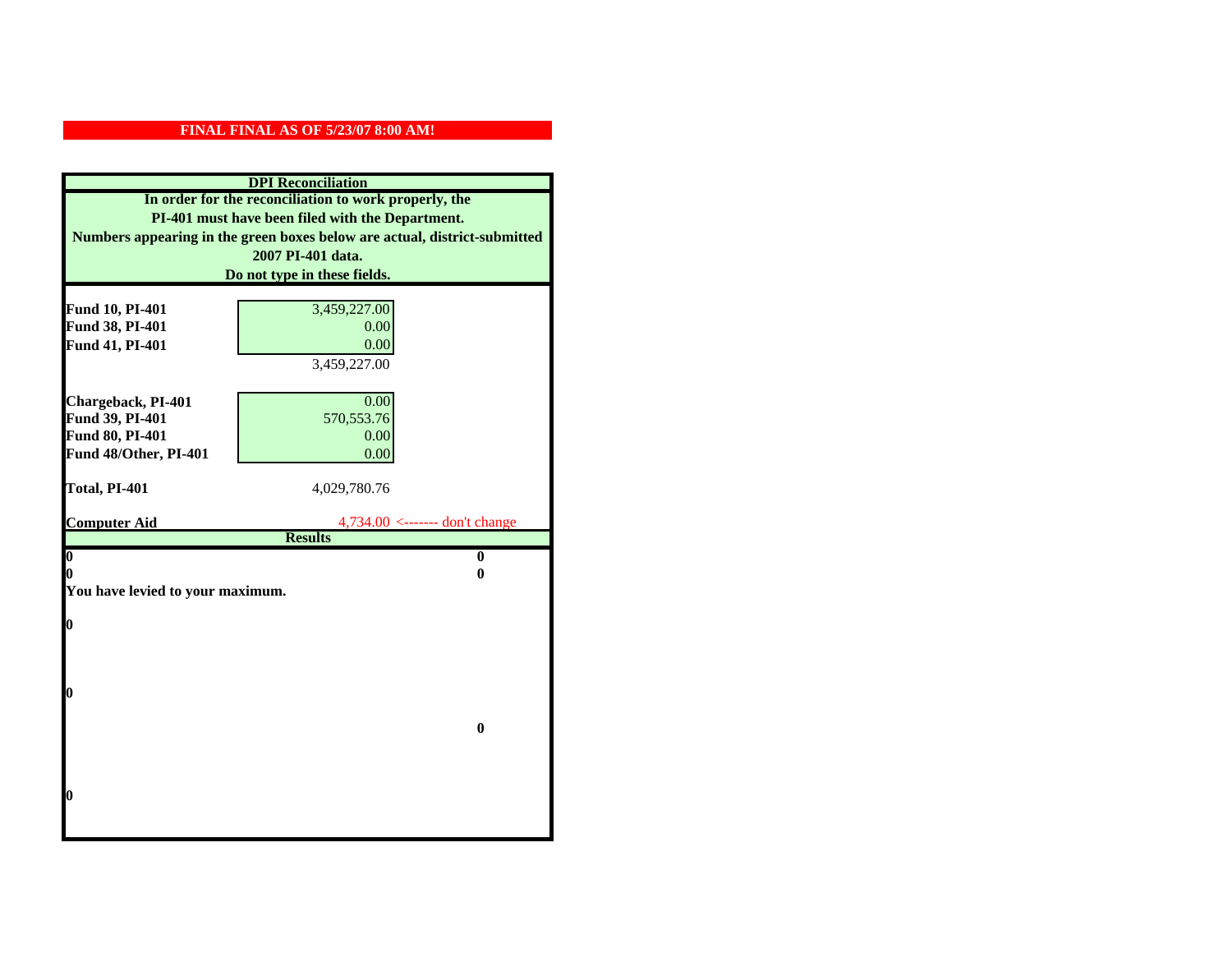| District: RAYMOND #14<br>▼<br>4686                                                   | 06-07 Final Revenue Limit Worksheet - Using the Oct 15 Gen Aid Cert.                                              |               |                    |
|--------------------------------------------------------------------------------------|-------------------------------------------------------------------------------------------------------------------|---------------|--------------------|
| <b>Updated on:</b><br>5/23/2007<br><b>Using Final 05-06 Rev Lim Data.</b>            |                                                                                                                   |               |                    |
| <b>FINAL FINAL AS OF 5/23/07 8:00 AM!</b><br>Cells calculate after base levy entry.  | 1. 2005-2006 Base Revenue (Funds 10, 38, 41)                                                                      | (from left)   | 3,270,626          |
| Line 1: 2005-2006 Base Revenue<br>3,270,626                                          | 2. Base Sept Membership Avg (03+.4ss, 04+.4ss, 05+.4ss/3)                                                         | (from left)   | 409                |
| Line 1 Amnt May Not Exceed Line 9 of Final 05-06 Revenue Limit Worksheet.            | 3. 2005-2006 Base Revenue Per Member (Ln 1 / Ln2)                                                                 | (with cents)  | 7,996.64           |
| 1,983,139<br>05-06 General Aid Certification (05-06 line 12)<br>+                    | 4. 2006-2007 Per Member Increase $(A + B - C)$                                                                    |               | 403.36             |
| 05-06 Computer Aid Received (Src 691)<br>5,120                                       | A. Allowed Per Pupil Increase                                                                                     | 256.93        |                    |
| 05-06 Fnd 10 Levy Cert (05-06 In 18, levy 10 Src 211)<br>1,256,903                   | B. Low Revenue Increase $(8400 - (3 + 4A))$ Not < 0                                                               | 146.43        |                    |
| 05-06 Fnd 38 Levy Cert (05-06 In 14B, levy 38 Src 210)<br>25,464<br>+                | C. Low Rev Dist in CCDEB (Enter DPI Adjustment)                                                                   | 0.00          |                    |
| 05-06 Fnd 41 Levy Cert (05-06 In 14C, levy 41 Src 210)<br>+                          | 5. 2006-07 Maximum Revenue / Memb (Ln 3 + Ln 4)                                                                   |               | 8,400.00           |
| 05-06 Aid Penalty for Over Levy (05-06 bottom line)                                  | 6. Current Membership Avg (04+.4ss, 05+.4ss, 06+.4ss/3)                                                           | (from left)   | 406                |
|                                                                                      | 7. 2006-2007 Rev Limit, No Exemptions (Ln 5 x Ln 6)                                                               | (rounded)     | 3,410,400          |
| 05-06 Levy for 05-06 Non-Recurring Exemptions (In 10), Enter amnt used below.        | 8. Total Recurring Exemptions (A+B+C+D+E)                                                                         | (rounded)     | 736,947            |
| 05-06 Non-Recurring Ref to Exceed Limit<br>$\overline{0}$                            | Unused 2005-2006 Recurring Levy Authority                                                                         |               |                    |
| 05-06 Declining Enrollment<br>$\overline{0}$                                         | A. Prior Year Carryover (100% of Amnt Entered Above)                                                              |               |                    |
| 05-06 Other Non-Recurring Exemption                                                  | B. Transfer of Service (if negative, include sign)                                                                | 736,943       |                    |
|                                                                                      | C. Transfer of Territory (if negative, include sign)                                                              |               |                    |
| September & Summer FTE Membership Averages                                           | D. Federal Impact Aid Loss (2004-05 to 2005-06)                                                                   |               |                    |
| Count Ch. 220 Inter-District Resident Transfer Pupils @ 75%.                         | E. Recurring Referenda to Exceed (If 06-07 is first year)                                                         |               |                    |
| Line 2: Base Avg: $(03+.4ss)+(04+.4ss)+(05+.4ss)/3 =$<br>409                         |                                                                                                                   |               |                    |
| 2004<br>2005<br>2003                                                                 |                                                                                                                   |               |                    |
| Summer fte:                                                                          | 9. 2006-2007 Limit with Recurring Exemptions (Ln 7 + Ln 8)                                                        |               | 4,147,347          |
| $\overline{2}$<br>% (40, 40, 40)                                                     | 10. Total 2006-2007 Non-Recurring Exemptions $(A + B + C)$<br>A. Non-Recurring Referenda, to Exceed 2006-07 Limit |               | 16,800             |
| 397<br>398<br>424<br>Sept fte:<br>399<br>401<br>426<br><b>Total fte</b>              | B. Declining Enrollment Exemptn for 06-07 (from left)                                                             | 16,800        |                    |
|                                                                                      | C. Other Non-Recurring Exemption                                                                                  |               |                    |
| Line 6: Curr Avg: $(04+.4ss)+(05+.4ss)+(06+.4ss)/3 =$<br>4061                        | 11.2006-07 Revenue Limit With All Exemptions (Ln 9 + Ln 10)                                                       |               | 4, 164, 147        |
| 2004<br>2005<br>2006                                                                 | 12. Oct 15 Cert of 2006-07 General Aid                                                                            |               | 1,978,183          |
| 5 <sub>l</sub><br>Summer fte:                                                        | REMEMBER TO USE THE OCT 15 CERT WHEN SETTING THE LEVY.                                                            |               |                    |
| $\overline{2}$<br>3<br>% (40, 40, 40)                                                | 13. Allowable Limited Revenue: (Line 11 - Line 12)                                                                |               | 2,185,964          |
| 424<br>398<br>389<br>Sept fte:                                                       | (10, 38, 41 Levies + Src 691. Src 691 is DOR Computer Aid.)                                                       |               |                    |
| 426<br>401<br><b>Total fte</b><br>391                                                | 14. Total Limited Revenue To Be Used (A+B+C)                                                                      | Not >line 13  | 2,185,964          |
|                                                                                      | Entries Required Below: Amnts Needed by Purpose and Fund:                                                         |               |                    |
| Line 10B: Declining Enrollment Exemption =<br>16,800                                 | A. Gen Operations: Fnd 10 including Src 211 & Src 691                                                             | 2,159,456     | (Proposed Fund 10) |
|                                                                                      | B. Non-Referendum Debt (inside limit) Fnd 38 Src 211                                                              | 26,508        | (to Budget Rpt)    |
| Average FTE Loss (Line $2 -$ Line 6, if $> 0$ )<br>3<br>$\overline{2}$<br>$X = 0.75$ | C. Capital Exp, Annual Meeting Approved: Fnd 41 Src 211<br>15. Total Revenue from Other Levies                    | $(A+B+C+D)$ : | (to Budget Rpt)    |
| $=$<br>X (Line 5, Maximum 2006-2007 Revenue per Memb) =<br>8,400.00                  | A. Referendum Apprvd Debt (Non Fund 38 Debt-Src 211)                                                              | 135,335       | 136,638            |
| Non-Recurring Exemption Amount:<br>16,800                                            | B. Community Services (Fnd 80 Src 211)                                                                            |               | (to Budget Rpt)    |
|                                                                                      | C. Prior Year Levy Chargeback (Src 212)                                                                           | 1,303         | (to Budget Rpt)    |
| Line 17: State Aid for Exempt Computers =<br>6,699                                   | D. Other Levy Revenue - Milwaukee & Kenosha Only                                                                  |               | (to Budget Rpt)    |
| Line $17 = A \times (Line 16 / C)$ (to 8 decimals)<br>Round to Dollar                | 16. Total Levy + Src 691, "Proposed Levy"<br>$(Ln 14 + Ln 15)$                                                    |               | 2,322,602          |
| Actual 2006 Property Values (mailed 10/3/06)                                         | 17. Actual Src 691 (Vouchered Computer Aid)                                                                       | 6,699         | (to Budget Rpt)    |
| A. 2006 Exempt Computer Property Valuation<br>Required<br>1,081,600                  | 18. Fnd 10 Src 211 (Ln 14A - Ln 17), 2006-07 Budget                                                               | 2,152,757     | (to Budget Rpt)    |
| B. 2006 TIF-Out Tax Apportionment Equalized Valuation<br>373,946,453                 | <b>Line 18</b> (not 14A) is the <b>Fund 10 Levy</b> certified by the Board.                                       |               |                    |
| C. 2006 TIF-Out Value plus Exempt Computers $(A + B)$<br>375,028,053                 | 19. Total All Fund Tax Levy (14B + 14C + 15 + 18)                                                                 |               | 2,315,903          |
| Computer aid replaces a portion of proposed Fund 10 Levy                             | Line $19 = \text{levy}$ to be apportioned = PI-401                                                                | Levy Rate $=$ | 0.00619314         |
| Src 691 = Computer Value X (Proposed Levy / (TIF-Out Val + Computer Value))          | 20. Funds 38 & 39, Src 211 Total (Ln 14B + Ln 15A)                                                                | 161,843       | (to Budget Rpt)    |
| Revised: May, 2007                                                                   | Worksheet is available at: www.dpi.wi.gov/sfs/worksheets.html or buddev.html                                      |               |                    |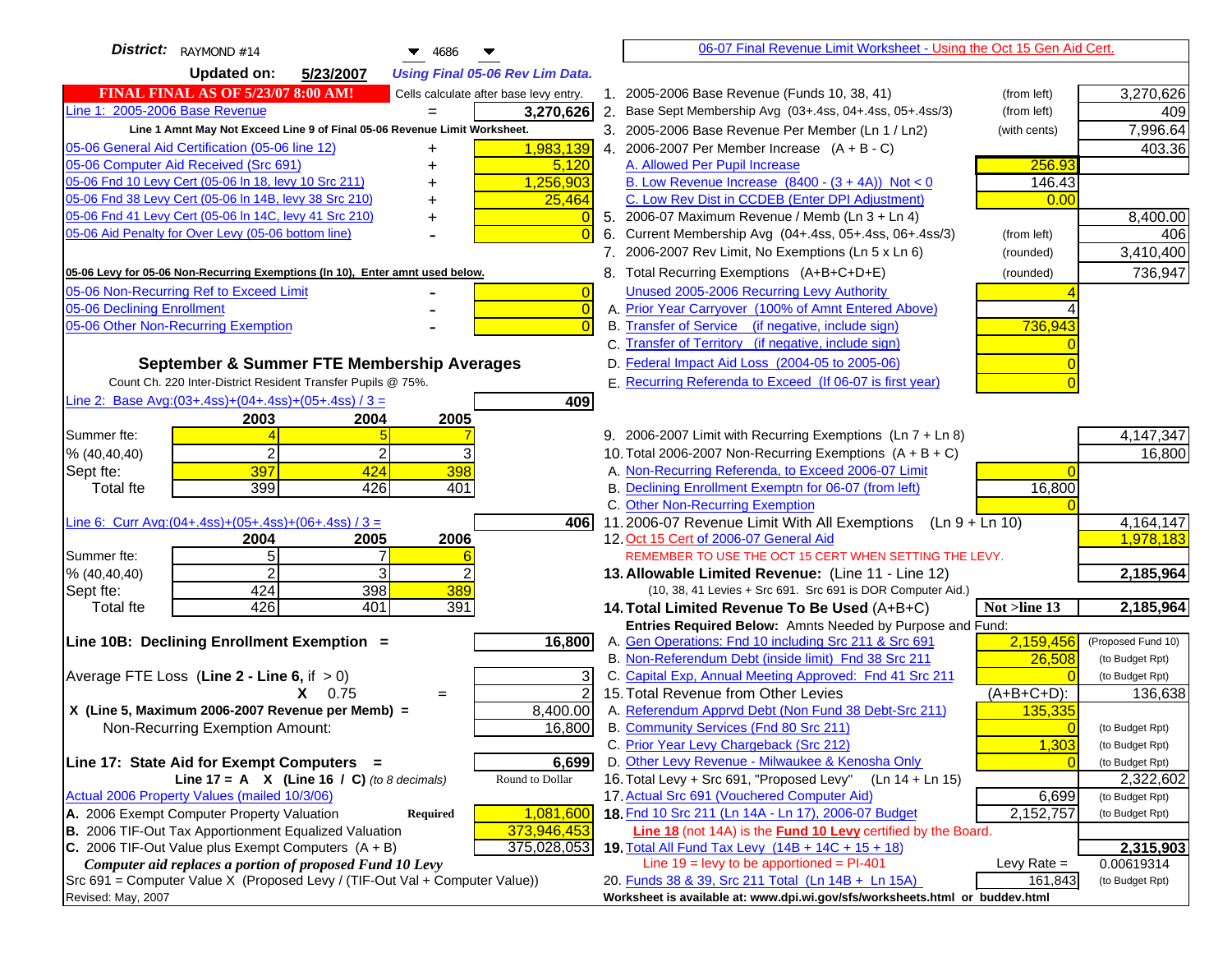| <b>DPI</b> Reconciliation                                                                                                                                                              |                                  |  |  |                              |
|----------------------------------------------------------------------------------------------------------------------------------------------------------------------------------------|----------------------------------|--|--|------------------------------|
| In order for the reconciliation to work properly, the<br>PI-401 must have been filed with the Department.<br>Numbers appearing in the green boxes below are actual, district-submitted |                                  |  |  |                              |
|                                                                                                                                                                                        |                                  |  |  | 2007 PI-401 data.            |
|                                                                                                                                                                                        |                                  |  |  | Do not type in these fields. |
|                                                                                                                                                                                        |                                  |  |  |                              |
| Fund 10, PI-401                                                                                                                                                                        | 2,152,757.00                     |  |  |                              |
| Fund 38, PI-401                                                                                                                                                                        | 26,508.00                        |  |  |                              |
| Fund 41, PI-401                                                                                                                                                                        | 0.00                             |  |  |                              |
|                                                                                                                                                                                        | 2,179,265.00                     |  |  |                              |
|                                                                                                                                                                                        |                                  |  |  |                              |
| Chargeback, PI-401                                                                                                                                                                     | 1,303.00                         |  |  |                              |
| Fund 39, PI-401                                                                                                                                                                        | 135,335.00                       |  |  |                              |
| Fund 80, PI-401                                                                                                                                                                        | 0.00                             |  |  |                              |
| Fund 48/Other, PI-401                                                                                                                                                                  | 0.00                             |  |  |                              |
| Total, PI-401                                                                                                                                                                          |                                  |  |  |                              |
|                                                                                                                                                                                        | 2,315,903.00                     |  |  |                              |
| <b>Computer Aid</b>                                                                                                                                                                    | $6,699.00$ <------- don't change |  |  |                              |
|                                                                                                                                                                                        | <b>Results</b>                   |  |  |                              |
| $\boldsymbol{0}$                                                                                                                                                                       | $\bf{0}$                         |  |  |                              |
| 0                                                                                                                                                                                      | 0                                |  |  |                              |
| You have levied to your maximum.                                                                                                                                                       |                                  |  |  |                              |
| 0                                                                                                                                                                                      |                                  |  |  |                              |
|                                                                                                                                                                                        |                                  |  |  |                              |
|                                                                                                                                                                                        |                                  |  |  |                              |
|                                                                                                                                                                                        |                                  |  |  |                              |
| 0                                                                                                                                                                                      |                                  |  |  |                              |
|                                                                                                                                                                                        |                                  |  |  |                              |
|                                                                                                                                                                                        | $\bf{0}$                         |  |  |                              |
|                                                                                                                                                                                        |                                  |  |  |                              |
|                                                                                                                                                                                        |                                  |  |  |                              |
|                                                                                                                                                                                        |                                  |  |  |                              |
| 0                                                                                                                                                                                      |                                  |  |  |                              |
|                                                                                                                                                                                        |                                  |  |  |                              |
|                                                                                                                                                                                        |                                  |  |  |                              |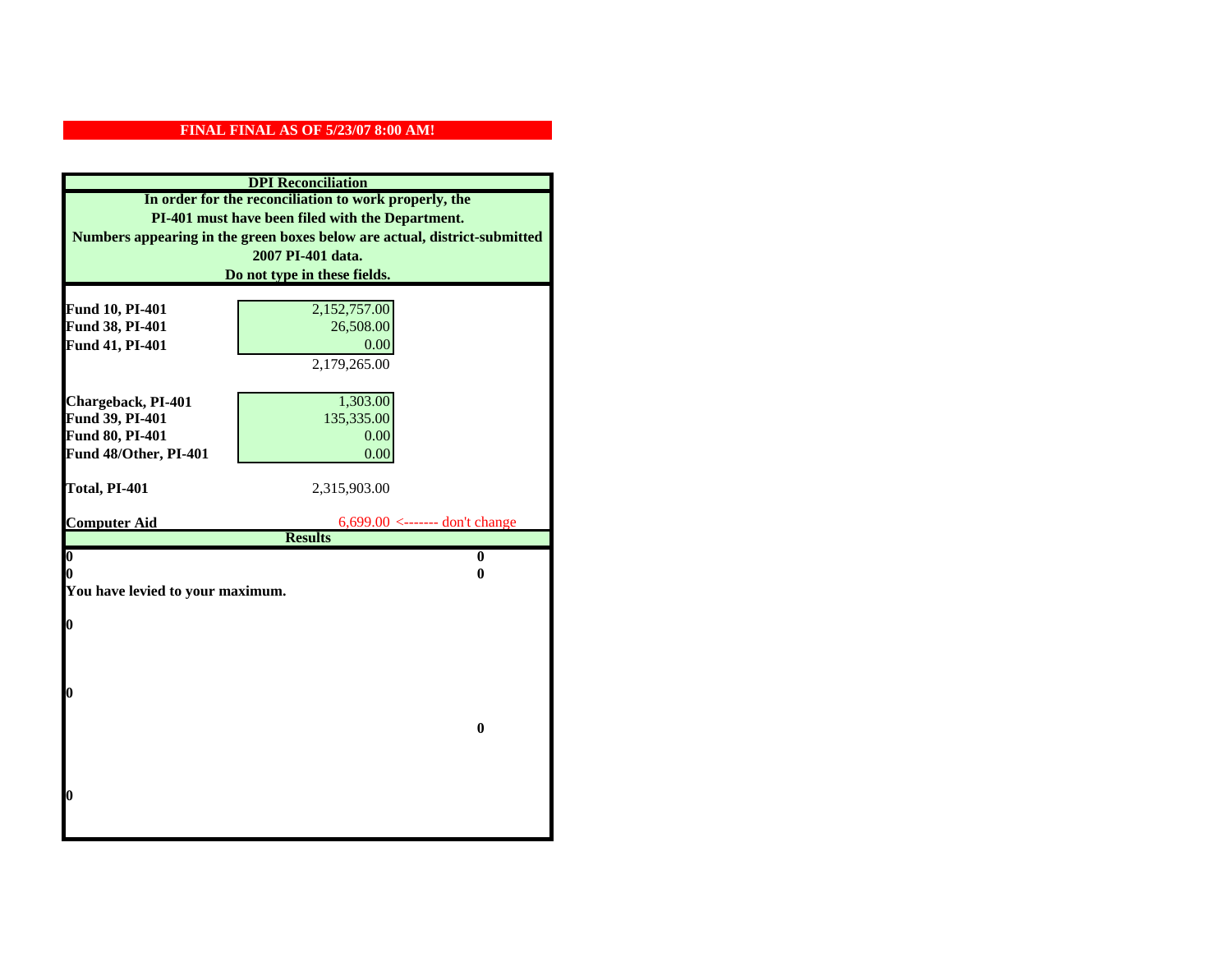| District: REEDSBURG<br>$\blacktriangledown$ 4753                                                                 | 06-07 Final Revenue Limit Worksheet - Using the Oct 15 Gen Aid Cert.                                               |                              |
|------------------------------------------------------------------------------------------------------------------|--------------------------------------------------------------------------------------------------------------------|------------------------------|
| <b>Updated on:</b><br>5/23/2007<br><b>Using Final 05-06 Rev Lim Data.</b>                                        |                                                                                                                    |                              |
| <b>FINAL FINAL AS OF 5/23/07 8:00 AM!</b><br>Cells calculate after base levy entry.                              | 1. 2005-2006 Base Revenue (Funds 10, 38, 41)<br>(from left)                                                        | 20,974,845                   |
| Line 1: 2005-2006 Base Revenue<br>20,974,845<br>$=$                                                              | 2. Base Sept Membership Avg (03+.4ss, 04+.4ss, 05+.4ss/3)<br>(from left)                                           | 2,486                        |
| Line 1 Amnt May Not Exceed Line 9 of Final 05-06 Revenue Limit Worksheet.                                        | 3. 2005-2006 Base Revenue Per Member (Ln 1 / Ln2)<br>(with cents)                                                  | 8,437.19                     |
| 13,207,195<br>05-06 General Aid Certification (05-06 line 12)                                                    | 4. 2006-2007 Per Member Increase $(A + B - C)$                                                                     | 256.93                       |
| 05-06 Computer Aid Received (Src 691)<br>20,128                                                                  | A. Allowed Per Pupil Increase<br>256.93                                                                            |                              |
| 05-06 Fnd 10 Levy Cert (05-06 ln 18, levy 10 Src 211)<br>7,747,522                                               | B. Low Revenue Increase $(8400 - (3 + 4A))$ Not < 0<br>0.00                                                        |                              |
| 05-06 Fnd 38 Levy Cert (05-06 In 14B, levy 38 Src 210)                                                           | C. Low Rev Dist in CCDEB (Enter DPI Adjustment)<br>0.00                                                            |                              |
| 05-06 Fnd 41 Levy Cert (05-06 In 14C, levy 41 Src 210)<br>$\overline{0}$<br>+                                    | 5. 2006-07 Maximum Revenue / Memb (Ln 3 + Ln 4)                                                                    | 8,694.12                     |
| 05-06 Aid Penalty for Over Levy (05-06 bottom line)<br>$\Omega$                                                  | Current Membership Avg (04+.4ss, 05+.4ss, 06+.4ss/3)<br>6.<br>(from left)                                          | 2,531                        |
|                                                                                                                  | 7. 2006-2007 Rev Limit, No Exemptions (Ln 5 x Ln 6)<br>(rounded)                                                   | 22,004,818                   |
| 05-06 Levy for 05-06 Non-Recurring Exemptions (In 10), Enter amnt used below.                                    | 8. Total Recurring Exemptions (A+B+C+D+E)<br>(rounded)                                                             | 284,222                      |
| 05-06 Non-Recurring Ref to Exceed Limit<br>$\overline{0}$                                                        | Unused 2005-2006 Recurring Levy Authority<br>9,222                                                                 |                              |
| 05-06 Declining Enrollment<br>$\overline{0}$                                                                     | A. Prior Year Carryover (100% of Amnt Entered Above)<br>9,222                                                      |                              |
| 05-06 Other Non-Recurring Exemption<br>$\Omega$                                                                  | B. Transfer of Service (if negative, include sign)                                                                 |                              |
|                                                                                                                  | C. Transfer of Territory (if negative, include sign)                                                               |                              |
| September & Summer FTE Membership Averages                                                                       | D. Federal Impact Aid Loss (2004-05 to 2005-06)                                                                    |                              |
| Count Ch. 220 Inter-District Resident Transfer Pupils @ 75%.                                                     | E. Recurring Referenda to Exceed (If 06-07 is first year)<br>275,000                                               |                              |
| Line 2: Base Avg: $(03+.4ss)+(04+.4ss)+(05+.4ss)/3 =$<br>2,486                                                   |                                                                                                                    |                              |
| 2003<br>2004<br>2005                                                                                             |                                                                                                                    |                              |
| Summer fte:                                                                                                      | 9. 2006-2007 Limit with Recurring Exemptions (Ln 7 + Ln 8)                                                         | 22,289,040                   |
| $\Omega$<br>$\Omega$<br>% (40, 40, 40)<br>$\Omega$                                                               | 10. Total 2006-2007 Non-Recurring Exemptions (A + B + C)                                                           |                              |
| 2,433<br>2,534<br>2,490<br>Sept fte:                                                                             | A. Non-Recurring Referenda, to Exceed 2006-07 Limit                                                                |                              |
| <b>Total fte</b><br>2,433<br>2,534<br>2,490                                                                      | B. Declining Enrollment Exemptn for 06-07 (from left)                                                              |                              |
| Line 6: Curr Avg: $(04+.4ss)+(05+.4ss)+(06+.4ss)/3 =$                                                            | C. Other Non-Recurring Exemption<br>$(Ln 9 + Ln 10)$                                                               |                              |
| 2,531<br>2005<br>2006<br>2004                                                                                    | 11.2006-07 Revenue Limit With All Exemptions<br>12. Oct 15 Cert of 2006-07 General Aid                             | 22,289,040<br>13,953,619     |
| $\Omega$<br>Summer fte:<br>$\Omega$                                                                              | REMEMBER TO USE THE OCT 15 CERT WHEN SETTING THE LEVY.                                                             |                              |
| % (40, 40, 40)<br>$\Omega$<br>0                                                                                  | 13. Allowable Limited Revenue: (Line 11 - Line 12)                                                                 | 8,335,421                    |
| 2,534<br>2,570<br>2,490<br>Sept fte:                                                                             | (10, 38, 41 Levies + Src 691. Src 691 is DOR Computer Aid.)                                                        | <b>EXCEEDS LIMIT</b>         |
| 2,490<br>2,534<br>2,570<br><b>Total fte</b>                                                                      | Not >line 13<br>14. Total Limited Revenue To Be Used (A+B+C)                                                       | 8,344,115                    |
|                                                                                                                  | Entries Required Below: Amnts Needed by Purpose and Fund:                                                          |                              |
| Line 10B: Declining Enrollment Exemption =                                                                       | 8,192,710<br>A. Gen Operations: Fnd 10 including Src 211 & Src 691                                                 | (Proposed Fund 10)           |
|                                                                                                                  | B. Non-Referendum Debt (inside limit) Fnd 38 Src 211<br>151,405                                                    | (to Budget Rpt)              |
| Average FTE Loss (Line $2 -$ Line 6, if $> 0$ )                                                                  | C. Capital Exp, Annual Meeting Approved: Fnd 41 Src 211                                                            | (to Budget Rpt)              |
| $X = 0.75$<br>$=$                                                                                                | 15. Total Revenue from Other Levies<br>$(A+B+C+D)$ :                                                               | 1,612,474                    |
| X (Line 5, Maximum 2006-2007 Revenue per Memb) =                                                                 | A. Referendum Apprvd Debt (Non Fund 38 Debt-Src 211)<br>1,582,190                                                  |                              |
| Non-Recurring Exemption Amount:                                                                                  | B. Community Services (Fnd 80 Src 211)<br>28,500                                                                   | (to Budget Rpt)              |
|                                                                                                                  | C. Prior Year Levy Chargeback (Src 212)<br>1,784                                                                   | (to Budget Rpt)              |
| 18,312<br>Line 17: State Aid for Exempt Computers =                                                              | D. Other Levy Revenue - Milwaukee & Kenosha Only<br>16. Total Levy + Src 691, "Proposed Levy"<br>$(Ln 14 + Ln 15)$ | (to Budget Rpt)              |
| Line 17 = A $X$ (Line 16 / C) (to 8 decimals)<br>Round to Dollar<br>Actual 2006 Property Values (mailed 10/3/06) | 17. Actual Src 691 (Vouchered Computer Aid)<br>18,312                                                              | 9,956,589<br>(to Budget Rpt) |
| A. 2006 Exempt Computer Property Valuation<br>2,297,200<br>Required                                              | 18. Fnd 10 Src 211 (Ln 14A - Ln 17), 2006-07 Budget<br>8,174,398                                                   | (to Budget Rpt)              |
| B. 2006 TIF-Out Tax Apportionment Equalized Valuation<br>1,246,715,963                                           | Line 18 (not 14A) is the Fund 10 Levy certified by the Board.                                                      |                              |
| C. 2006 TIF-Out Value plus Exempt Computers $(A + B)$<br>1,249,013,163                                           | 19. Total All Fund Tax Levy $(14B + 14C + 15 + 18)$                                                                | 9,938,277                    |
| Computer aid replaces a portion of proposed Fund 10 Levy                                                         | Line $19 = \text{levy}$ to be apportioned = PI-401<br>Levy Rate $=$                                                | 0.00797156                   |
| Src 691 = Computer Value X (Proposed Levy / (TIF-Out Val + Computer Value))                                      | 20. Funds 38 & 39, Src 211 Total (Ln 14B + Ln 15A)<br>1,733,595                                                    | (to Budget Rpt)              |
| Revised: May, 2007                                                                                               | Worksheet is available at: www.dpi.wi.gov/sfs/worksheets.html or buddev.html                                       |                              |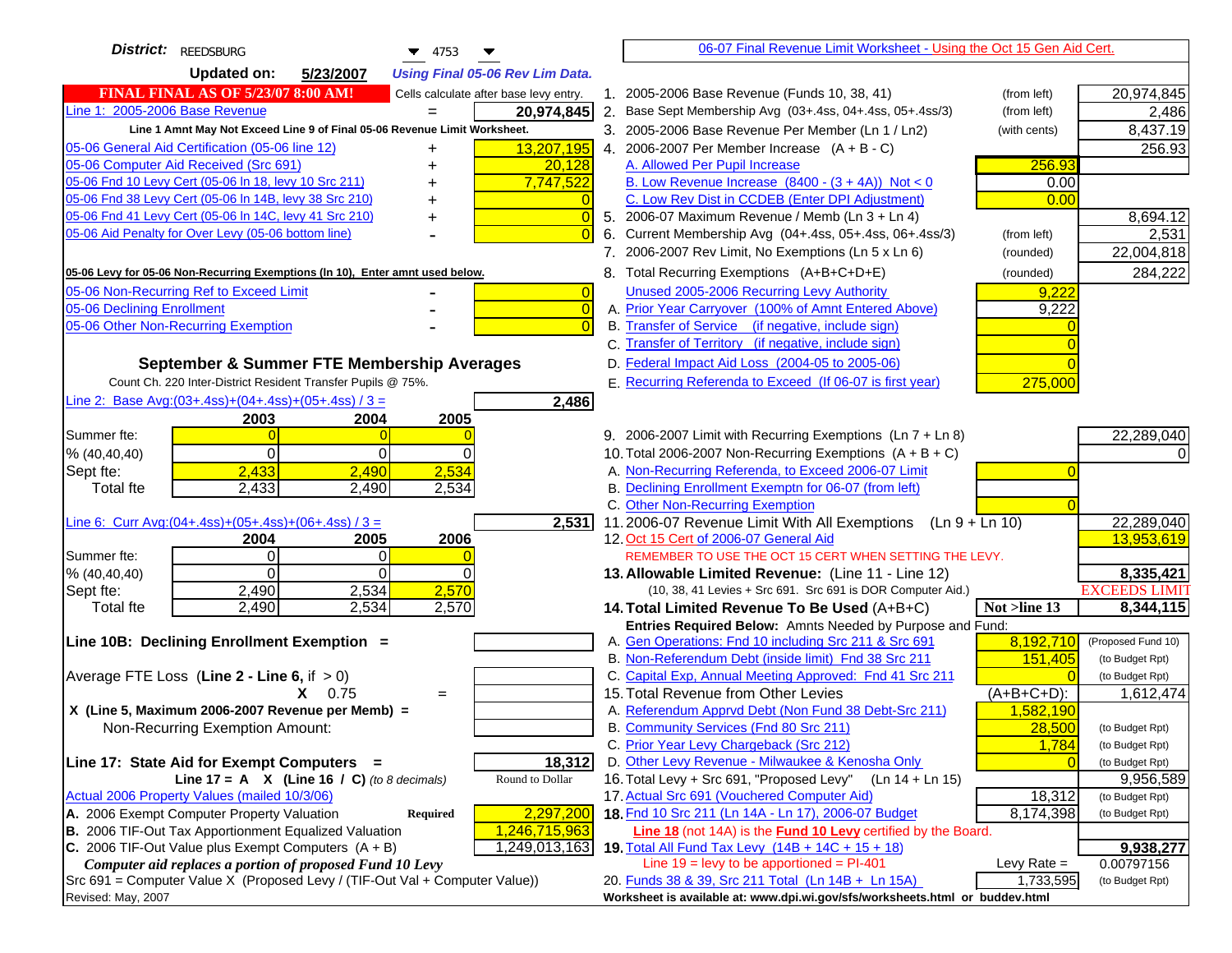| <b>DPI</b> Reconciliation                                                                                 |                                   |  |
|-----------------------------------------------------------------------------------------------------------|-----------------------------------|--|
| In order for the reconciliation to work properly, the<br>PI-401 must have been filed with the Department. |                                   |  |
|                                                                                                           |                                   |  |
|                                                                                                           | 2007 PI-401 data.                 |  |
|                                                                                                           | Do not type in these fields.      |  |
|                                                                                                           |                                   |  |
| Fund 10, PI-401                                                                                           | 8,174,398.00                      |  |
| Fund 38, PI-401                                                                                           | 151,405.00                        |  |
| Fund 41, PI-401                                                                                           | 0.00                              |  |
|                                                                                                           | 8,325,803.00                      |  |
|                                                                                                           |                                   |  |
| Chargeback, PI-401                                                                                        | 1,784.00                          |  |
| Fund 39, PI-401                                                                                           | 1,582,190.00                      |  |
| Fund 80, PI-401                                                                                           | 28,500.00                         |  |
| Fund 48/Other, PI-401                                                                                     | 0.00                              |  |
| Total, PI-401                                                                                             | 9,938,277.00                      |  |
|                                                                                                           |                                   |  |
| <b>Computer Aid</b>                                                                                       | $18,312.00$ <------- don't change |  |
|                                                                                                           | <b>Results</b>                    |  |
| You have overlevied by:                                                                                   | 8,694                             |  |
| $\bf{0}$                                                                                                  | 0                                 |  |
| 0                                                                                                         |                                   |  |
| O                                                                                                         |                                   |  |
|                                                                                                           |                                   |  |
|                                                                                                           |                                   |  |
|                                                                                                           |                                   |  |
| $\bf{0}$                                                                                                  |                                   |  |
|                                                                                                           |                                   |  |
|                                                                                                           | $\bf{0}$                          |  |
|                                                                                                           |                                   |  |
|                                                                                                           |                                   |  |
|                                                                                                           |                                   |  |
| $\boldsymbol{0}$                                                                                          |                                   |  |
|                                                                                                           |                                   |  |
|                                                                                                           |                                   |  |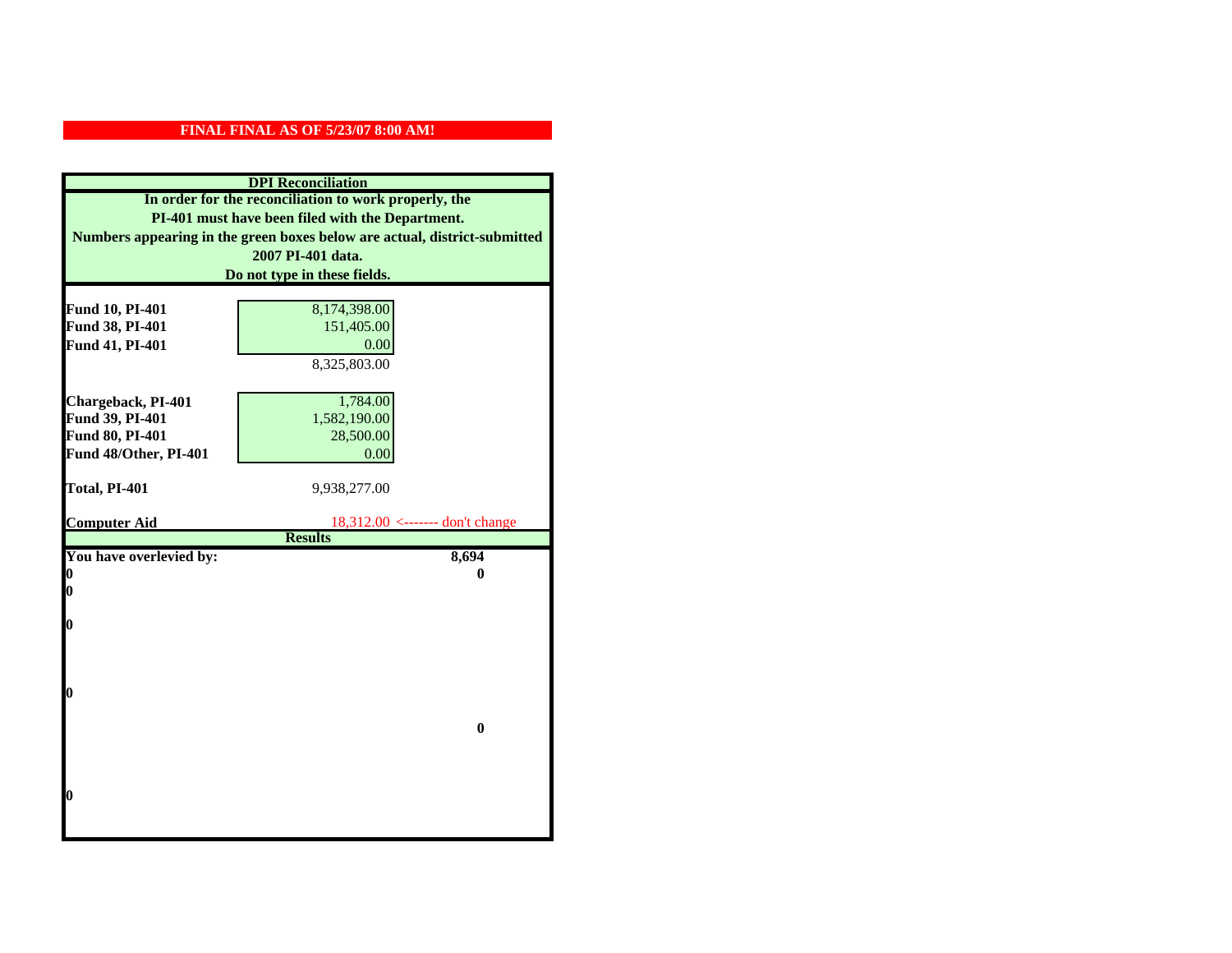| District: REEDSVILLE<br>$\blacktriangledown$ 4760                                             | 06-07 Final Revenue Limit Worksheet - Using the Oct 15 Gen Aid Cert.                                                       |                              |
|-----------------------------------------------------------------------------------------------|----------------------------------------------------------------------------------------------------------------------------|------------------------------|
| <b>Updated on:</b><br>5/23/2007<br><b>Using Final 05-06 Rev Lim Data.</b>                     |                                                                                                                            |                              |
| <b>FINAL FINAL AS OF 5/23/07 8:00 AM!</b><br>Cells calculate after base levy entry.           | 1. 2005-2006 Base Revenue (Funds 10, 38, 41)<br>(from left)                                                                | 5,912,341                    |
| Line 1: 2005-2006 Base Revenue<br>5,912,341                                                   | 2. Base Sept Membership Avg (03+.4ss, 04+.4ss, 05+.4ss/3)<br>(from left)                                                   | 714                          |
| Line 1 Amnt May Not Exceed Line 9 of Final 05-06 Revenue Limit Worksheet.                     | 3. 2005-2006 Base Revenue Per Member (Ln 1 / Ln2)<br>(with cents)                                                          | 8,280.59                     |
| 4,400,695<br>05-06 General Aid Certification (05-06 line 12)<br>+                             | 4. 2006-2007 Per Member Increase $(A + B - C)$                                                                             | 256.93                       |
| 05-06 Computer Aid Received (Src 691)<br>1,795<br>+                                           | A. Allowed Per Pupil Increase<br>256.93                                                                                    |                              |
| 05-06 Fnd 10 Levy Cert (05-06 In 18, levy 10 Src 211)<br>1,509,851                            | B. Low Revenue Increase $(8400 - (3 + 4A))$ Not < 0<br>0.00                                                                |                              |
| 05-06 Fnd 38 Levy Cert (05-06 In 14B, levy 38 Src 210)                                        | C. Low Rev Dist in CCDEB (Enter DPI Adjustment)<br>0.00                                                                    |                              |
| 05-06 Fnd 41 Levy Cert (05-06 In 14C, levy 41 Src 210)<br>+                                   | 5. 2006-07 Maximum Revenue / Memb (Ln 3 + Ln 4)                                                                            | 8,537.52                     |
| 05-06 Aid Penalty for Over Levy (05-06 bottom line)                                           | 6. Current Membership Avg (04+.4ss, 05+.4ss, 06+.4ss/3)<br>(from left)                                                     | 719                          |
|                                                                                               | 7. 2006-2007 Rev Limit, No Exemptions (Ln 5 x Ln 6)<br>(rounded)                                                           | 6,138,477                    |
| 05-06 Levy for 05-06 Non-Recurring Exemptions (In 10), Enter amnt used below.                 | 8. Total Recurring Exemptions (A+B+C+D+E)<br>(rounded)                                                                     | $-13,320$                    |
| 05-06 Non-Recurring Ref to Exceed Limit<br>$\overline{0}$                                     | Unused 2005-2006 Recurring Levy Authority                                                                                  |                              |
| 05-06 Declining Enrollment<br>$\overline{0}$                                                  | A. Prior Year Carryover (100% of Amnt Entered Above)                                                                       |                              |
| 05-06 Other Non-Recurring Exemption                                                           | B. Transfer of Service (if negative, include sign)<br>$-13,320$                                                            |                              |
|                                                                                               | C. Transfer of Territory (if negative, include sign)                                                                       |                              |
| September & Summer FTE Membership Averages                                                    | D. Federal Impact Aid Loss (2004-05 to 2005-06)                                                                            |                              |
| Count Ch. 220 Inter-District Resident Transfer Pupils @ 75%.                                  | E. Recurring Referenda to Exceed (If 06-07 is first year)                                                                  |                              |
| Line 2: Base Avg: $(03+.4ss)+(04+.4ss)+(05+.4ss)/3 =$<br>714                                  |                                                                                                                            |                              |
| 2003<br>2004<br>2005                                                                          |                                                                                                                            |                              |
| 17<br>Summer fte:<br>20<br>20                                                                 | 9. 2006-2007 Limit with Recurring Exemptions (Ln 7 + Ln 8)                                                                 | 6,125,157                    |
| $\overline{7}$<br>8<br>8<br>% (40, 40, 40)                                                    | 10. Total 2006-2007 Non-Recurring Exemptions $(A + B + C)$                                                                 |                              |
| 696<br>707<br>716<br>Sept fte:                                                                | A. Non-Recurring Referenda, to Exceed 2006-07 Limit                                                                        |                              |
| 703<br>715<br>724<br><b>Total fte</b>                                                         | B. Declining Enrollment Exemptn for 06-07 (from left)                                                                      |                              |
|                                                                                               | C. Other Non-Recurring Exemption                                                                                           |                              |
| Line 6: Curr Avg: $(04+.4ss)+(05+.4ss)+(06+.4ss)/3 =$<br>719  <br>2006                        | 11.2006-07 Revenue Limit With All Exemptions (Ln $9 + \overline{\text{Ln }10}$ )<br>12. Oct 15 Cert of 2006-07 General Aid | 6,125,157<br>4,535,773       |
| 2004<br>2005<br>20<br>Summer fte:<br>20<br>20                                                 | REMEMBER TO USE THE OCT 15 CERT WHEN SETTING THE LEVY.                                                                     |                              |
| 8<br>8<br>8<br>% (40, 40, 40)                                                                 | 13. Allowable Limited Revenue: (Line 11 - Line 12)                                                                         | 1,589,384                    |
| 707<br>716<br>710<br>Sept fte:                                                                | (10, 38, 41 Levies + Src 691. Src 691 is DOR Computer Aid.)                                                                |                              |
| $\overline{715}$<br>$\overline{724}$<br>$\overline{718}$<br><b>Total fte</b>                  | 14. Total Limited Revenue To Be Used (A+B+C)<br>Not >line 13                                                               | 1,589,384                    |
|                                                                                               | Entries Required Below: Amnts Needed by Purpose and Fund:                                                                  |                              |
| Line 10B: Declining Enrollment Exemption =                                                    | 1,589,384<br>A. Gen Operations: Fnd 10 including Src 211 & Src 691                                                         | (Proposed Fund 10)           |
|                                                                                               | B. Non-Referendum Debt (inside limit) Fnd 38 Src 211<br>$\sqrt{ }$                                                         | (to Budget Rpt)              |
| Average FTE Loss (Line $2 -$ Line 6, if $> 0$ )                                               | C. Capital Exp, Annual Meeting Approved: Fnd 41 Src 211                                                                    | (to Budget Rpt)              |
| $X = 0.75$<br>$=$                                                                             | 15. Total Revenue from Other Levies<br>(A+B+C+D):                                                                          | 687,269                      |
| X (Line 5, Maximum 2006-2007 Revenue per Memb) =                                              | A. Referendum Apprvd Debt (Non Fund 38 Debt-Src 211)<br>657,269                                                            |                              |
| Non-Recurring Exemption Amount:                                                               | B. Community Services (Fnd 80 Src 211)<br>30,000                                                                           | (to Budget Rpt)              |
|                                                                                               | C. Prior Year Levy Chargeback (Src 212)<br>$\overline{0}$<br>D. Other Levy Revenue - Milwaukee & Kenosha Only              | (to Budget Rpt)              |
| Line 17: State Aid for Exempt Computers =<br>1,417<br>Round to Dollar                         | 16. Total Levy + Src 691, "Proposed Levy"<br>(Ln 14 + Ln 15)                                                               | (to Budget Rpt)              |
| Line 17 = A $X$ (Line 16 / C) (to 8 decimals)<br>Actual 2006 Property Values (mailed 10/3/06) | 17. Actual Src 691 (Vouchered Computer Aid)<br>1,417                                                                       | 2,276,653<br>(to Budget Rpt) |
| A. 2006 Exempt Computer Property Valuation<br>Required<br>172,400                             | 18. Fnd 10 Src 211 (Ln 14A - Ln 17), 2006-07 Budget<br>1,587,967                                                           | (to Budget Rpt)              |
| B. 2006 TIF-Out Tax Apportionment Equalized Valuation<br>276,772,905                          | <b>Line 18</b> (not 14A) is the <b>Fund 10 Levy</b> certified by the Board.                                                |                              |
| C. 2006 TIF-Out Value plus Exempt Computers $(A + B)$<br>276,945,305                          | 19. Total All Fund Tax Levy (14B + 14C + 15 + 18)                                                                          | 2,275,236                    |
| Computer aid replaces a portion of proposed Fund 10 Levy                                      | Line $19 = \text{levy}$ to be apportioned = PI-401<br>Levy Rate $=$                                                        | 0.00822059                   |
| Src 691 = Computer Value X (Proposed Levy / (TIF-Out Val + Computer Value))                   | 20. Funds 38 & 39, Src 211 Total (Ln 14B + Ln 15A)<br>657,269                                                              | (to Budget Rpt)              |
| Revised: May, 2007                                                                            | Worksheet is available at: www.dpi.wi.gov/sfs/worksheets.html or buddev.html                                               |                              |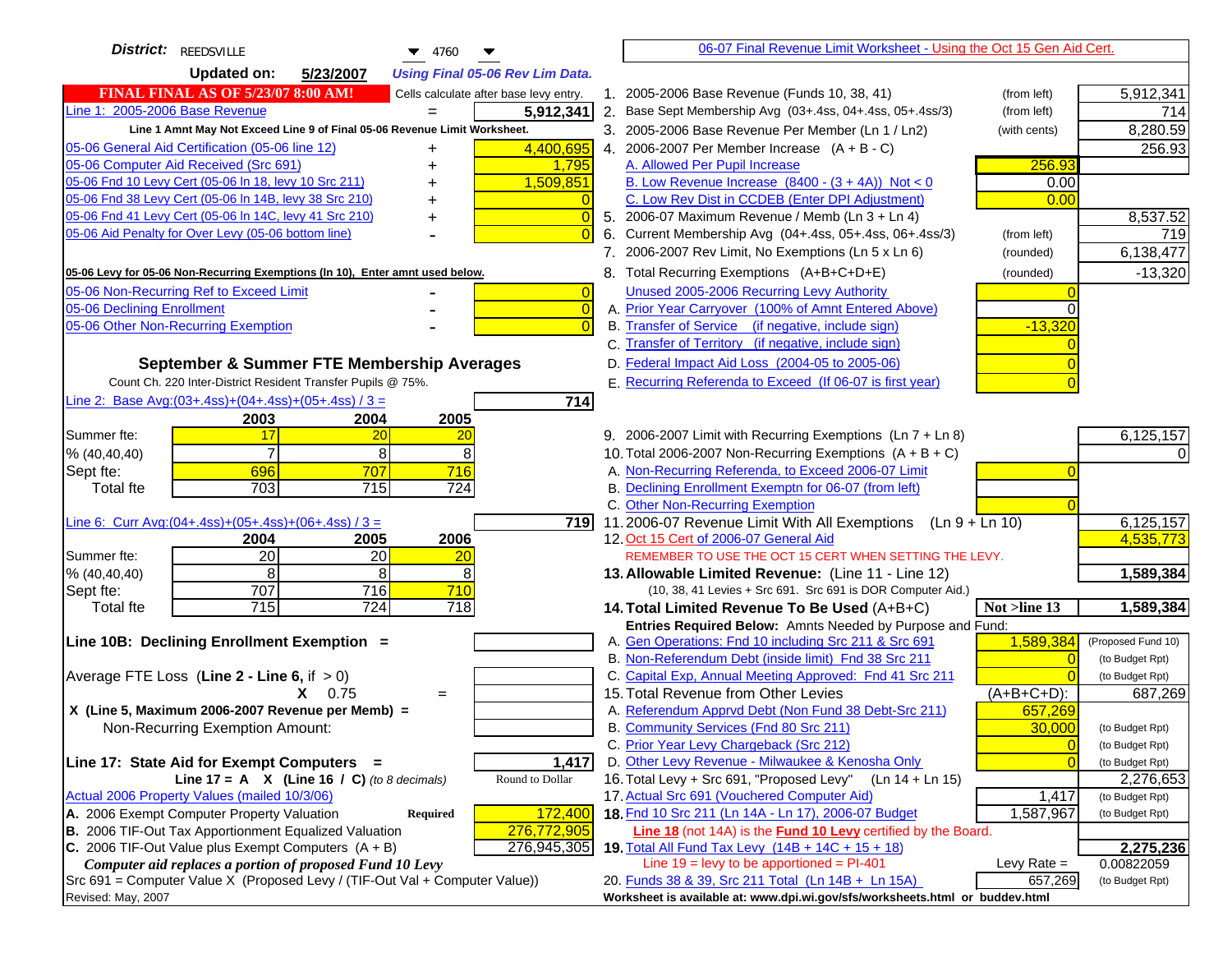| <b>DPI</b> Reconciliation                                                                                 |                                  |  |
|-----------------------------------------------------------------------------------------------------------|----------------------------------|--|
| In order for the reconciliation to work properly, the<br>PI-401 must have been filed with the Department. |                                  |  |
|                                                                                                           |                                  |  |
|                                                                                                           | 2007 PI-401 data.                |  |
|                                                                                                           | Do not type in these fields.     |  |
|                                                                                                           |                                  |  |
| Fund 10, PI-401                                                                                           | 1,587,967.00                     |  |
| Fund 38, PI-401                                                                                           | 0.00                             |  |
| Fund 41, PI-401                                                                                           | 0.00                             |  |
|                                                                                                           | 1,587,967.00                     |  |
| Chargeback, PI-401                                                                                        | 0.00                             |  |
| Fund 39, PI-401                                                                                           | 657,269.00                       |  |
| Fund 80, PI-401                                                                                           | 30,000.00                        |  |
| Fund 48/Other, PI-401                                                                                     | 0.00                             |  |
|                                                                                                           |                                  |  |
| Total, PI-401                                                                                             | 2,275,236.00                     |  |
|                                                                                                           |                                  |  |
| <b>Computer Aid</b>                                                                                       | $1,417.00$ <------- don't change |  |
| $\overline{\mathbf{0}}$                                                                                   | <b>Results</b><br>$\bf{0}$       |  |
| 0                                                                                                         | 0                                |  |
| You have levied to your maximum.                                                                          |                                  |  |
|                                                                                                           |                                  |  |
| 0                                                                                                         |                                  |  |
|                                                                                                           |                                  |  |
|                                                                                                           |                                  |  |
|                                                                                                           |                                  |  |
| 0                                                                                                         |                                  |  |
|                                                                                                           | $\bf{0}$                         |  |
|                                                                                                           |                                  |  |
|                                                                                                           |                                  |  |
|                                                                                                           |                                  |  |
| 0                                                                                                         |                                  |  |
|                                                                                                           |                                  |  |
|                                                                                                           |                                  |  |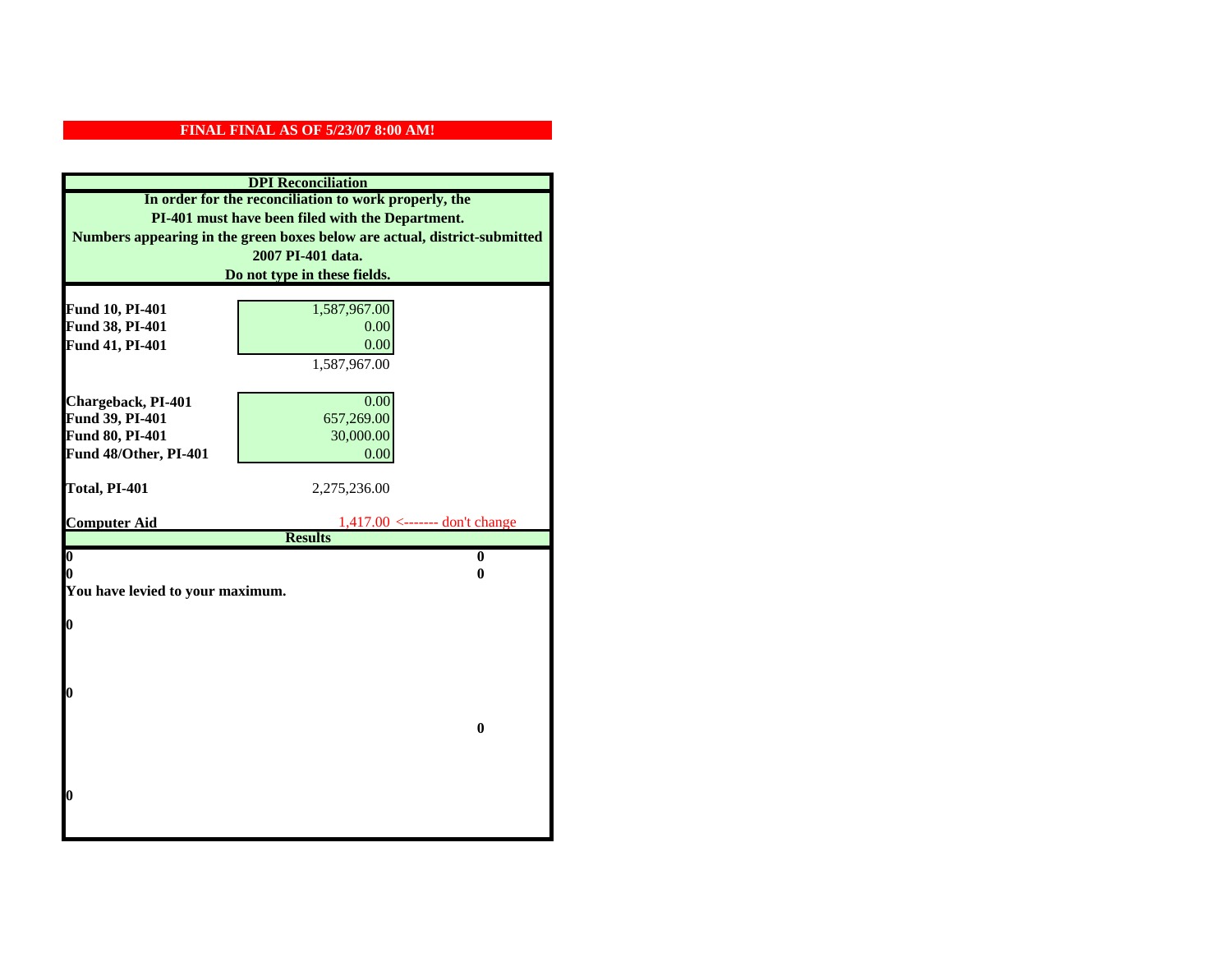| District: RHINELANDER<br>$\blacktriangledown$ 4781                                                                                      |                | 06-07 Final Revenue Limit Worksheet - Using the Oct 15 Gen Aid Cert.                                        |                            |                                    |
|-----------------------------------------------------------------------------------------------------------------------------------------|----------------|-------------------------------------------------------------------------------------------------------------|----------------------------|------------------------------------|
| <b>Updated on:</b><br>5/23/2007<br><b>Using Final 05-06 Rev Lim Data.</b>                                                               |                |                                                                                                             |                            |                                    |
| <b>FINAL FINAL AS OF 5/23/07 8:00 AM!</b><br>Cells calculate after base levy entry.                                                     |                | 1. 2005-2006 Base Revenue (Funds 10, 38, 41)                                                                | (from left)                | 26,770,061                         |
| Line 1: 2005-2006 Base Revenue<br>26,770,061                                                                                            |                | 2.<br>Base Sept Membership Avg (03+.4ss, 04+.4ss, 05+.4ss/3)                                                | (from left)                | 3,090                              |
| Line 1 Amnt May Not Exceed Line 9 of Final 05-06 Revenue Limit Worksheet.                                                               |                | 3. 2005-2006 Base Revenue Per Member (Ln 1 / Ln2)                                                           | (with cents)               | 8,663.45                           |
| 11,693,310<br>05-06 General Aid Certification (05-06 line 12)<br>+                                                                      |                | 4. 2006-2007 Per Member Increase $(A + B - C)$                                                              |                            | 256.93                             |
| 05-06 Computer Aid Received (Src 691)<br>30,701                                                                                         |                | A. Allowed Per Pupil Increase                                                                               | 256.93                     |                                    |
| 15,530,677<br>05-06 Fnd 10 Levy Cert (05-06 In 18, levy 10 Src 211)                                                                     |                | B. Low Revenue Increase $(8400 - (3 + 4A))$ Not < 0                                                         | 0.00                       |                                    |
| 05-06 Fnd 38 Levy Cert (05-06 In 14B, levy 38 Src 210)<br>78,497                                                                        |                | C. Low Rev Dist in CCDEB (Enter DPI Adjustment)                                                             | 0.00                       |                                    |
| 05-06 Fnd 41 Levy Cert (05-06 In 14C, levy 41 Src 210)                                                                                  |                | 5. 2006-07 Maximum Revenue / Memb (Ln 3 + Ln 4)                                                             |                            | 8,920.38                           |
| 05-06 Aid Penalty for Over Levy (05-06 bottom line)<br>25,990                                                                           |                | 6. Current Membership Avg (04+.4ss, 05+.4ss, 06+.4ss/3)                                                     | (from left)                | 3,010                              |
|                                                                                                                                         |                | 7. 2006-2007 Rev Limit, No Exemptions (Ln 5 x Ln 6)                                                         | (rounded)                  | 26,850,344                         |
| 05-06 Levy for 05-06 Non-Recurring Exemptions (In 10), Enter amnt used below.                                                           |                | 8. Total Recurring Exemptions (A+B+C+D+E)                                                                   | (rounded)                  | 34,600                             |
| 05-06 Non-Recurring Ref to Exceed Limit                                                                                                 | $\overline{0}$ | Unused 2005-2006 Recurring Levy Authority                                                                   |                            |                                    |
| 05-06 Declining Enrollment<br>537,134                                                                                                   |                | A. Prior Year Carryover (100% of Amnt Entered Above)                                                        |                            |                                    |
| 05-06 Other Non-Recurring Exemption                                                                                                     | $\Omega$       | B. Transfer of Service (if negative, include sign)                                                          | 34,600                     |                                    |
|                                                                                                                                         |                | C. Transfer of Territory (if negative, include sign)                                                        |                            |                                    |
| September & Summer FTE Membership Averages                                                                                              |                | D. Federal Impact Aid Loss (2004-05 to 2005-06)                                                             |                            |                                    |
| Count Ch. 220 Inter-District Resident Transfer Pupils @ 75%.                                                                            |                | E. Recurring Referenda to Exceed (If 06-07 is first year)                                                   |                            |                                    |
| Line 2: Base Avg:(03+.4ss)+(04+.4ss)+(05+.4ss) / 3 =<br>3,090                                                                           |                |                                                                                                             |                            |                                    |
| 2003<br>2004<br>2005                                                                                                                    |                |                                                                                                             |                            |                                    |
| 82<br>Summer fte:<br>47<br>47                                                                                                           |                | 9. 2006-2007 Limit with Recurring Exemptions (Ln 7 + Ln 8)                                                  |                            | 26,884,944                         |
| 33<br>19<br>19<br>% (40, 40, 40)                                                                                                        |                | 10. Total 2006-2007 Non-Recurring Exemptions $(A + B + C)$                                                  |                            | 535,223                            |
| 3,127<br>2,992<br>3,079<br>Sept fte:                                                                                                    |                | A. Non-Recurring Referenda, to Exceed 2006-07 Limit                                                         |                            |                                    |
| 3,160<br>3,011<br><b>Total fte</b><br>3,098                                                                                             |                | B. Declining Enrollment Exemptn for 06-07 (from left)                                                       | 535,223                    |                                    |
|                                                                                                                                         |                | C. Other Non-Recurring Exemption                                                                            |                            |                                    |
| Line 6: Curr Avg: $(04+.4ss)+(05+.4ss)+(06+.4ss)/3=$<br>3,010                                                                           |                | 11.2006-07 Revenue Limit With All Exemptions (Ln $9 + \overline{\text{Ln }10}$ )                            |                            | 27,420,167                         |
| 2005<br>2006<br>2004                                                                                                                    |                | 12. Oct 15 Cert of 2006-07 General Aid                                                                      |                            | 10,859,344                         |
| 47<br>$\overline{47}$<br>Summer fte:<br>60                                                                                              |                | REMEMBER TO USE THE OCT 15 CERT WHEN SETTING THE LEVY.                                                      |                            |                                    |
| 19<br>19<br>24<br>% (40, 40, 40)<br>2,898                                                                                               |                | 13. Allowable Limited Revenue: (Line 11 - Line 12)                                                          |                            | 16,560,823                         |
| 3,079<br>2,992<br>Sept fte:<br>3,098<br>3,011<br>2,922<br><b>Total fte</b>                                                              |                | (10, 38, 41 Levies + Src 691. Src 691 is DOR Computer Aid.)<br>14. Total Limited Revenue To Be Used (A+B+C) | Not >line 13               | <b>EXCEEDS LIMIT</b><br>16,578,664 |
|                                                                                                                                         |                | Entries Required Below: Amnts Needed by Purpose and Fund:                                                   |                            |                                    |
| Line 10B: Declining Enrollment Exemption =<br>535,223                                                                                   |                | A. Gen Operations: Fnd 10 including Src 211 & Src 691                                                       | 16,162,944                 | (Proposed Fund 10)                 |
|                                                                                                                                         |                | B. Non-Referendum Debt (inside limit) Fnd 38 Src 211                                                        | 415,720                    | (to Budget Rpt)                    |
| Average FTE Loss (Line $2 -$ Line 6, if $> 0$ )<br>80                                                                                   |                | C. Capital Exp, Annual Meeting Approved: Fnd 41 Src 211                                                     |                            | (to Budget Rpt)                    |
| 60I<br>$X = 0.75$<br>$\qquad \qquad =$                                                                                                  |                | 15. Total Revenue from Other Levies                                                                         | $(A+B+C+D)$ :              | 2,058,387                          |
| X (Line 5, Maximum 2006-2007 Revenue per Memb) =<br>8,920.38                                                                            |                | A. Referendum Apprvd Debt (Non Fund 38 Debt-Src 211)                                                        | 1,924,084                  |                                    |
| 535,223<br>Non-Recurring Exemption Amount:                                                                                              |                | B. Community Services (Fnd 80 Src 211)                                                                      | 125,000                    | (to Budget Rpt)                    |
|                                                                                                                                         |                | C. Prior Year Levy Chargeback (Src 212)                                                                     | 9,303                      | (to Budget Rpt)                    |
| 48,377<br>Line 17: State Aid for Exempt Computers =                                                                                     |                | D. Other Levy Revenue - Milwaukee & Kenosha Only                                                            |                            | (to Budget Rpt)                    |
| Round to Dollar<br>Line 17 = A $X$ (Line 16 / C) (to 8 decimals)                                                                        |                | 16. Total Levy + Src 691, "Proposed Levy" (Ln 14 + Ln 15)                                                   |                            | 18,637,051                         |
| Actual 2006 Property Values (mailed 10/3/06)                                                                                            |                | 17. Actual Src 691 (Vouchered Computer Aid)                                                                 | 48,377                     | (to Budget Rpt)                    |
| A. 2006 Exempt Computer Property Valuation<br>5,919,300<br><b>Required</b>                                                              |                | 18. Fnd 10 Src 211 (Ln 14A - Ln 17), 2006-07 Budget                                                         | 16,114,567                 | (to Budget Rpt)                    |
| B. 2006 TIF-Out Tax Apportionment Equalized Valuation<br>2,274,472,254                                                                  |                | Line 18 (not 14A) is the <b>Fund 10 Levy</b> certified by the Board.                                        |                            |                                    |
| C. 2006 TIF-Out Value plus Exempt Computers $(A + B)$<br>2,280,391,554                                                                  |                | 19. Total All Fund Tax Levy (14B + 14C + 15 + 18)                                                           |                            | 18,588,674                         |
| Computer aid replaces a portion of proposed Fund 10 Levy<br>Src 691 = Computer Value X (Proposed Levy / (TIF-Out Val + Computer Value)) |                | Line $19 = \text{levy}$ to be apportioned = PI-401<br>20. Funds 38 & 39, Src 211 Total (Ln 14B + Ln 15A)    | Levy Rate $=$<br>2,339,804 | 0.00817274<br>(to Budget Rpt)      |
| Revised: May, 2007                                                                                                                      |                | Worksheet is available at: www.dpi.wi.gov/sfs/worksheets.html or buddev.html                                |                            |                                    |
|                                                                                                                                         |                |                                                                                                             |                            |                                    |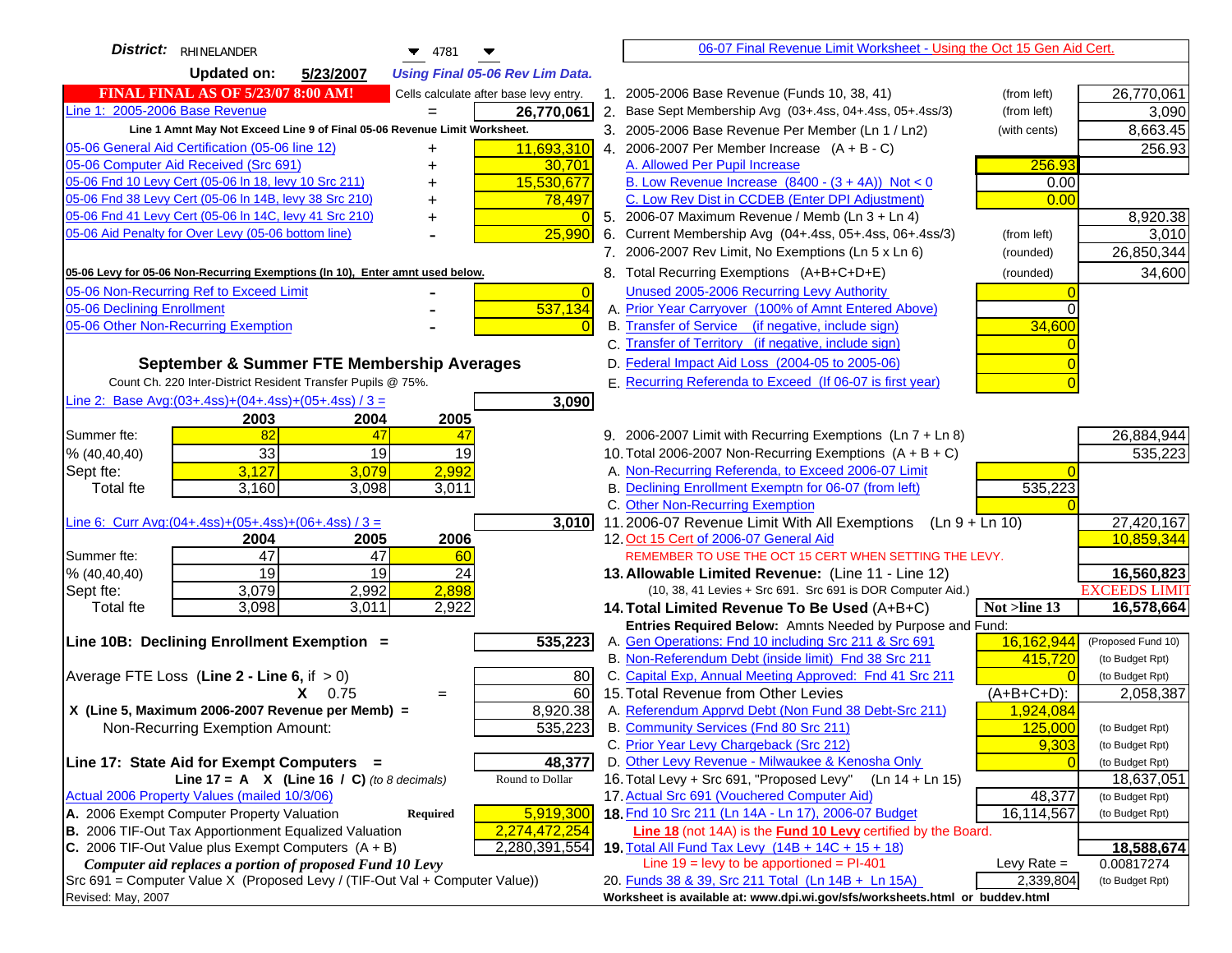| <b>DPI</b> Reconciliation                             |                                                                           |  |  |
|-------------------------------------------------------|---------------------------------------------------------------------------|--|--|
| In order for the reconciliation to work properly, the |                                                                           |  |  |
| PI-401 must have been filed with the Department.      |                                                                           |  |  |
|                                                       | Numbers appearing in the green boxes below are actual, district-submitted |  |  |
|                                                       | 2007 PI-401 data.                                                         |  |  |
|                                                       | Do not type in these fields.                                              |  |  |
|                                                       |                                                                           |  |  |
| Fund 10, PI-401                                       | 16,114,567.00                                                             |  |  |
| Fund 38, PI-401                                       | 415,720.00                                                                |  |  |
| Fund 41, PI-401                                       | 0.00                                                                      |  |  |
|                                                       | 16,530,287.00                                                             |  |  |
|                                                       |                                                                           |  |  |
| Chargeback, PI-401                                    | 9,303.00                                                                  |  |  |
| Fund 39, PI-401                                       | 1,924,084.00                                                              |  |  |
| <b>Fund 80, PI-401</b>                                | 125,000.00                                                                |  |  |
| Fund 48/Other, PI-401                                 | 0.00                                                                      |  |  |
|                                                       |                                                                           |  |  |
| Total, PI-401                                         | 18,588,674.00                                                             |  |  |
|                                                       |                                                                           |  |  |
| <b>Computer Aid</b>                                   | 48,377.00 <------- don't change<br><b>Results</b>                         |  |  |
| You have overlevied by:                               | 17,841                                                                    |  |  |
| 0                                                     | 0                                                                         |  |  |
| $\boldsymbol{0}$                                      |                                                                           |  |  |
|                                                       |                                                                           |  |  |
| O                                                     |                                                                           |  |  |
|                                                       |                                                                           |  |  |
|                                                       |                                                                           |  |  |
|                                                       |                                                                           |  |  |
| $\boldsymbol{0}$                                      |                                                                           |  |  |
|                                                       |                                                                           |  |  |
|                                                       | $\bf{0}$                                                                  |  |  |
|                                                       |                                                                           |  |  |
|                                                       |                                                                           |  |  |
|                                                       |                                                                           |  |  |
|                                                       |                                                                           |  |  |
| 0                                                     |                                                                           |  |  |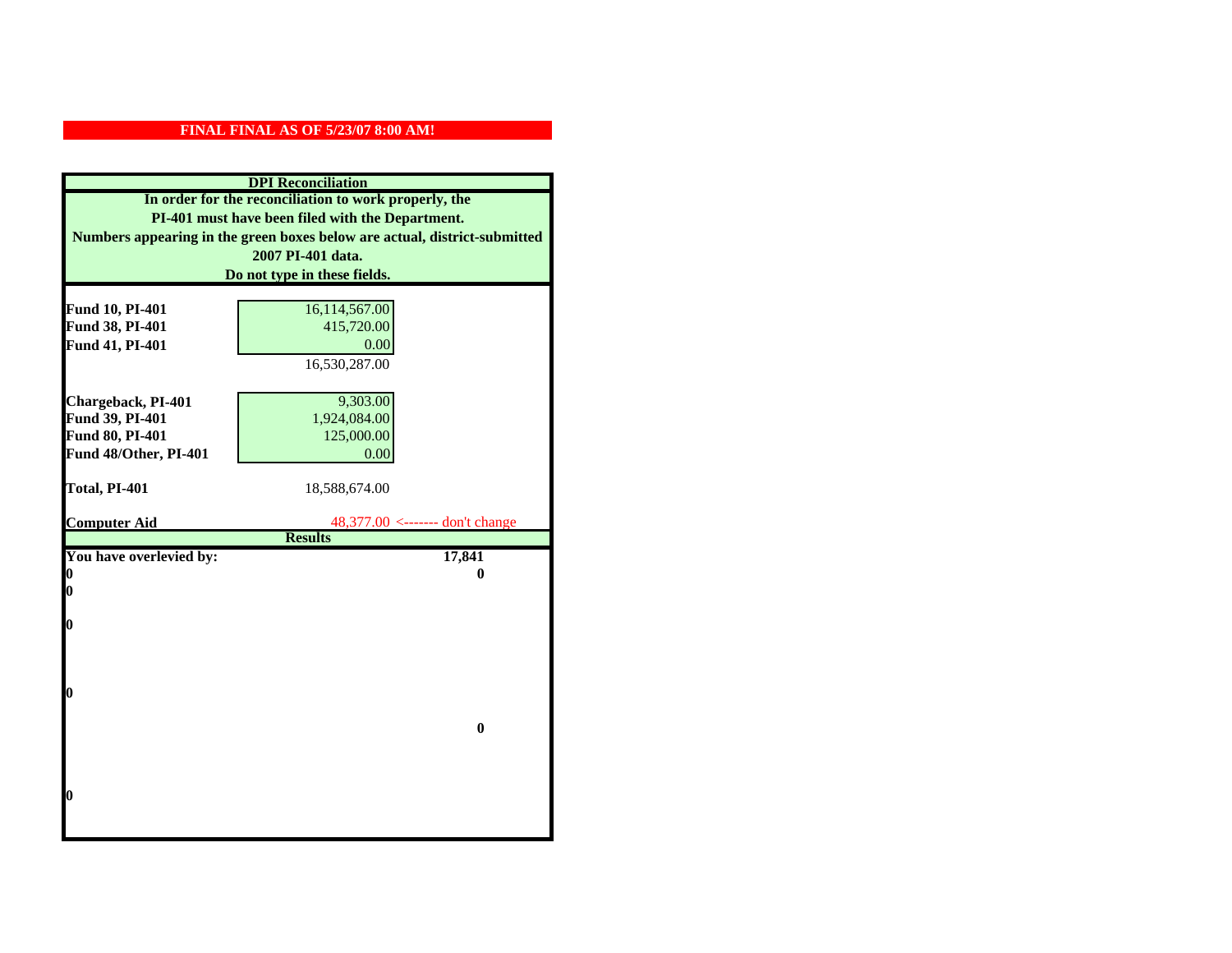| District: RIB LAKE<br>4795                                                          |                | 06-07 Final Revenue Limit Worksheet - Using the Oct 15 Gen Aid Cert.                                            |                       |                      |
|-------------------------------------------------------------------------------------|----------------|-----------------------------------------------------------------------------------------------------------------|-----------------------|----------------------|
| <b>Updated on:</b><br>5/23/2007<br><b>Using Final 05-06 Rev Lim Data.</b>           |                |                                                                                                                 |                       |                      |
| <b>FINAL FINAL AS OF 5/23/07 8:00 AM!</b><br>Cells calculate after base levy entry. |                | 1. 2005-2006 Base Revenue (Funds 10, 38, 41)                                                                    | (from left)           | 4,312,687            |
| Line 1: 2005-2006 Base Revenue<br>4,312,687<br>$=$                                  |                | 2. Base Sept Membership Avg (03+.4ss, 04+.4ss, 05+.4ss/3)                                                       | (from left)           | 532                  |
| Line 1 Amnt May Not Exceed Line 9 of Final 05-06 Revenue Limit Worksheet.           |                | 3. 2005-2006 Base Revenue Per Member (Ln 1 / Ln2)                                                               | (with cents)          | 8,106.55             |
| 05-06 General Aid Certification (05-06 line 12)<br>2,973,742<br>+                   |                | 4. 2006-2007 Per Member Increase $(A + B - C)$                                                                  |                       | 293.45               |
| 05-06 Computer Aid Received (Src 691)<br>844                                        |                | A. Allowed Per Pupil Increase                                                                                   | 256.93                |                      |
| 05-06 Fnd 10 Levy Cert (05-06 In 18, levy 10 Src 211)<br>1,311,966                  |                | B. Low Revenue Increase $(8400 - (3 + 4A))$ Not < 0                                                             | 36.52                 |                      |
| 05-06 Fnd 38 Levy Cert (05-06 In 14B, levy 38 Src 210)<br>82,835                    |                | C. Low Rev Dist in CCDEB (Enter DPI Adjustment)                                                                 | 0.00                  |                      |
| 05-06 Fnd 41 Levy Cert (05-06 In 14C, levy 41 Src 210)<br>+                         |                | 5. 2006-07 Maximum Revenue / Memb (Ln $3 + \text{Ln } 4$ )                                                      |                       | 8,400.00             |
| 05-06 Aid Penalty for Over Levy (05-06 bottom line)                                 |                | 6. Current Membership Avg (04+.4ss, 05+.4ss, 06+.4ss/3)                                                         | (from left)           | 521                  |
|                                                                                     |                | 7. 2006-2007 Rev Limit, No Exemptions (Ln 5 x Ln 6)                                                             | (rounded)             | 4,376,400            |
| 05-06 Levy for 05-06 Non-Recurring Exemptions (In 10), Enter amnt used below.       |                | 8. Total Recurring Exemptions (A+B+C+D+E)                                                                       | (rounded)             |                      |
| 05-06 Non-Recurring Ref to Exceed Limit                                             | $\overline{0}$ | Unused 2005-2006 Recurring Levy Authority                                                                       |                       |                      |
| 56,700<br>05-06 Declining Enrollment                                                |                | A. Prior Year Carryover (100% of Amnt Entered Above)                                                            |                       |                      |
| 05-06 Other Non-Recurring Exemption                                                 |                | B. Transfer of Service (if negative, include sign)                                                              |                       |                      |
|                                                                                     |                | C. Transfer of Territory (if negative, include sign)                                                            |                       |                      |
| September & Summer FTE Membership Averages                                          |                | D. Federal Impact Aid Loss (2004-05 to 2005-06)                                                                 |                       |                      |
| Count Ch. 220 Inter-District Resident Transfer Pupils @ 75%.                        |                | E. Recurring Referenda to Exceed (If 06-07 is first year)                                                       |                       |                      |
| Line 2: Base Avg:(03+.4ss)+(04+.4ss)+(05+.4ss) / 3 =                                | 532            |                                                                                                                 |                       |                      |
| 2003<br>2004<br>2005                                                                |                |                                                                                                                 |                       |                      |
| Summer fte:<br>5                                                                    |                | 9. 2006-2007 Limit with Recurring Exemptions (Ln 7 + Ln 8)                                                      |                       | 4,376,400            |
| $\overline{2}$<br>2<br>% (40, 40, 40)                                               |                | 10. Total 2006-2007 Non-Recurring Exemptions (A + B + C)                                                        |                       | 67,200               |
| 535<br>521<br>533<br>Sept fte:<br>537<br>523<br>535<br><b>Total fte</b>             |                | A. Non-Recurring Referenda, to Exceed 2006-07 Limit<br>B. Declining Enrollment Exemptn for 06-07 (from left)    | 67,200                |                      |
|                                                                                     |                | C. Other Non-Recurring Exemption                                                                                |                       |                      |
| <u>Line 6: Curr Avg: (04+.4ss)+ (05+.4ss)+ (06+.4ss) / 3 =</u>                      | 5211           | 11.2006-07 Revenue Limit With All Exemptions (Ln 9 + Ln 10)                                                     |                       | 4,443,600            |
| 2005<br>2006<br>2004                                                                |                | 12. Oct 15 Cert of 2006-07 General Aid                                                                          |                       | 3,210,281            |
| 5 <sup>1</sup><br>6<br>Summer fte:                                                  |                | REMEMBER TO USE THE OCT 15 CERT WHEN SETTING THE LEVY.                                                          |                       |                      |
| $\overline{2}$<br>2<br>% (40, 40, 40)                                               |                | 13. Allowable Limited Revenue: (Line 11 - Line 12)                                                              |                       | 1,233,319            |
| 521<br>533<br>504<br>Sept fte:                                                      |                | (10, 38, 41 Levies + Src 691. Src 691 is DOR Computer Aid.)                                                     |                       | <b>EXCEEDS LIMIT</b> |
| 523<br>535<br>506<br><b>Total fte</b>                                               |                | 14. Total Limited Revenue To Be Used (A+B+C)<br>Not >line 13                                                    |                       | 1,233,323            |
|                                                                                     |                | Entries Required Below: Amnts Needed by Purpose and Fund:                                                       |                       |                      |
| Line 10B: Declining Enrollment Exemption =<br>67,200                                |                | A. Gen Operations: Fnd 10 including Src 211 & Src 691                                                           | 1,156,342             | (Proposed Fund 10)   |
|                                                                                     |                | B. Non-Referendum Debt (inside limit) Fnd 38 Src 211<br>C. Capital Exp, Annual Meeting Approved: Fnd 41 Src 211 | 76,981                | (to Budget Rpt)      |
| Average FTE Loss (Line $2 -$ Line 6, if $> 0$ )                                     | 11<br>8        | 15. Total Revenue from Other Levies                                                                             |                       | (to Budget Rpt)      |
| $X = 0.75$<br>$=$<br>X (Line 5, Maximum 2006-2007 Revenue per Memb) =<br>8,400.00   |                | A. Referendum Apprvd Debt (Non Fund 38 Debt-Src 211)                                                            | (A+B+C+D):<br>515,625 | 515,625              |
| 67,200<br>Non-Recurring Exemption Amount:                                           |                | B. Community Services (Fnd 80 Src 211)                                                                          | $\Omega$              | (to Budget Rpt)      |
|                                                                                     |                | C. Prior Year Levy Chargeback (Src 212)                                                                         | $\overline{0}$        | (to Budget Rpt)      |
| Line 17: State Aid for Exempt Computers =                                           | 915            | D. Other Levy Revenue - Milwaukee & Kenosha Only                                                                |                       | (to Budget Rpt)      |
| Line 17 = A $X$ (Line 16 / C) (to 8 decimals)<br>Round to Dollar                    |                | 16. Total Levy + Src 691, "Proposed Levy"<br>(Ln 14 + Ln 15)                                                    |                       | 1,748,948            |
| Actual 2006 Property Values (mailed 10/3/06)                                        |                | 17. Actual Src 691 (Vouchered Computer Aid)                                                                     | 915                   | (to Budget Rpt)      |
| A. 2006 Exempt Computer Property Valuation<br>118,000<br><b>Required</b>            |                | 18. Fnd 10 Src 211 (Ln 14A - Ln 17), 2006-07 Budget                                                             | 1,155,427             | (to Budget Rpt)      |
| B. 2006 TIF-Out Tax Apportionment Equalized Valuation<br>225,507,946                |                | Line 18 (not 14A) is the <b>Fund 10 Levy</b> certified by the Board.                                            |                       |                      |
| C. 2006 TIF-Out Value plus Exempt Computers $(A + B)$<br>225,625,946                |                | 19. Total All Fund Tax Levy (14B + 14C + 15 + 18)                                                               |                       | 1,748,033            |
| Computer aid replaces a portion of proposed Fund 10 Levy                            |                | Line $19 = \text{levy}$ to be apportioned = PI-401                                                              | Levy Rate $=$         | 0.00775154           |
| Src 691 = Computer Value X (Proposed Levy / (TIF-Out Val + Computer Value))         |                | 20. Funds 38 & 39, Src 211 Total (Ln 14B + Ln 15A)                                                              | 592,606               | (to Budget Rpt)      |
| Revised: May, 2007                                                                  |                | Worksheet is available at: www.dpi.wi.gov/sfs/worksheets.html or buddev.html                                    |                       |                      |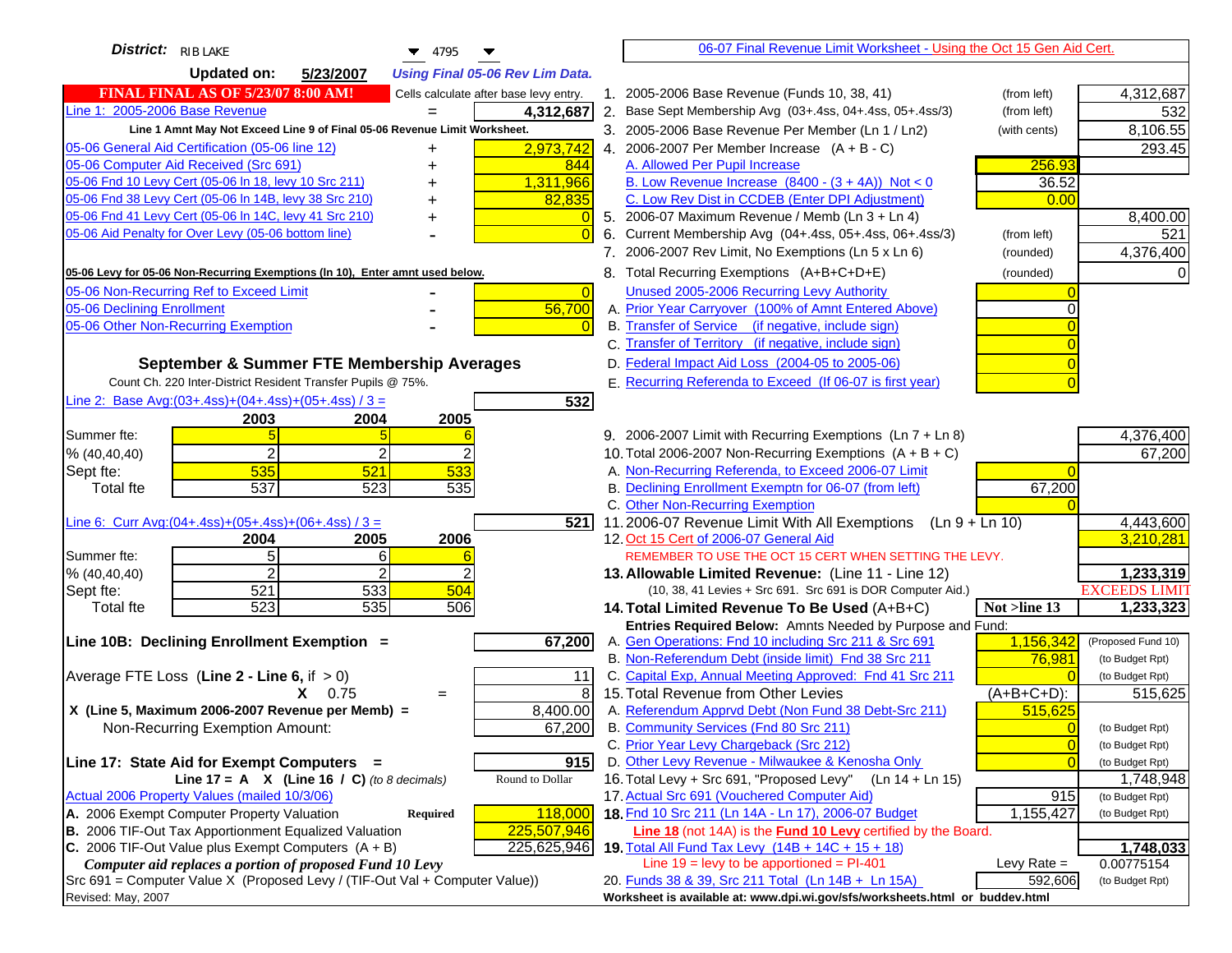| <b>DPI</b> Reconciliation                             |                                                                           |  |
|-------------------------------------------------------|---------------------------------------------------------------------------|--|
| In order for the reconciliation to work properly, the |                                                                           |  |
| PI-401 must have been filed with the Department.      |                                                                           |  |
|                                                       | Numbers appearing in the green boxes below are actual, district-submitted |  |
|                                                       | 2007 PI-401 data.                                                         |  |
|                                                       | Do not type in these fields.                                              |  |
|                                                       |                                                                           |  |
| Fund 10, PI-401                                       | 1,155,427.00                                                              |  |
| Fund 38, PI-401                                       | 76,981.00                                                                 |  |
| Fund 41, PI-401                                       | 0.00                                                                      |  |
|                                                       | 1,232,408.00                                                              |  |
|                                                       |                                                                           |  |
| Chargeback, PI-401                                    | 0.00                                                                      |  |
| Fund 39, PI-401                                       | 515,625.00                                                                |  |
| Fund 80, PI-401                                       | 0.00                                                                      |  |
| Fund 48/Other, PI-401                                 | 0.00                                                                      |  |
| Total, PI-401                                         | 1,748,033.00                                                              |  |
|                                                       |                                                                           |  |
| <b>Computer Aid</b>                                   | $915.00$ <------- don't change                                            |  |
|                                                       | <b>Results</b>                                                            |  |
| You have overlevied by:                               | $\overline{\mathbf{4}}$                                                   |  |
| 0                                                     | $\bf{0}$                                                                  |  |
| 0                                                     |                                                                           |  |
| O                                                     |                                                                           |  |
|                                                       |                                                                           |  |
|                                                       |                                                                           |  |
|                                                       |                                                                           |  |
| $\bf{0}$                                              |                                                                           |  |
|                                                       |                                                                           |  |
|                                                       | $\bf{0}$                                                                  |  |
|                                                       |                                                                           |  |
|                                                       |                                                                           |  |
| 0                                                     |                                                                           |  |
|                                                       |                                                                           |  |
|                                                       |                                                                           |  |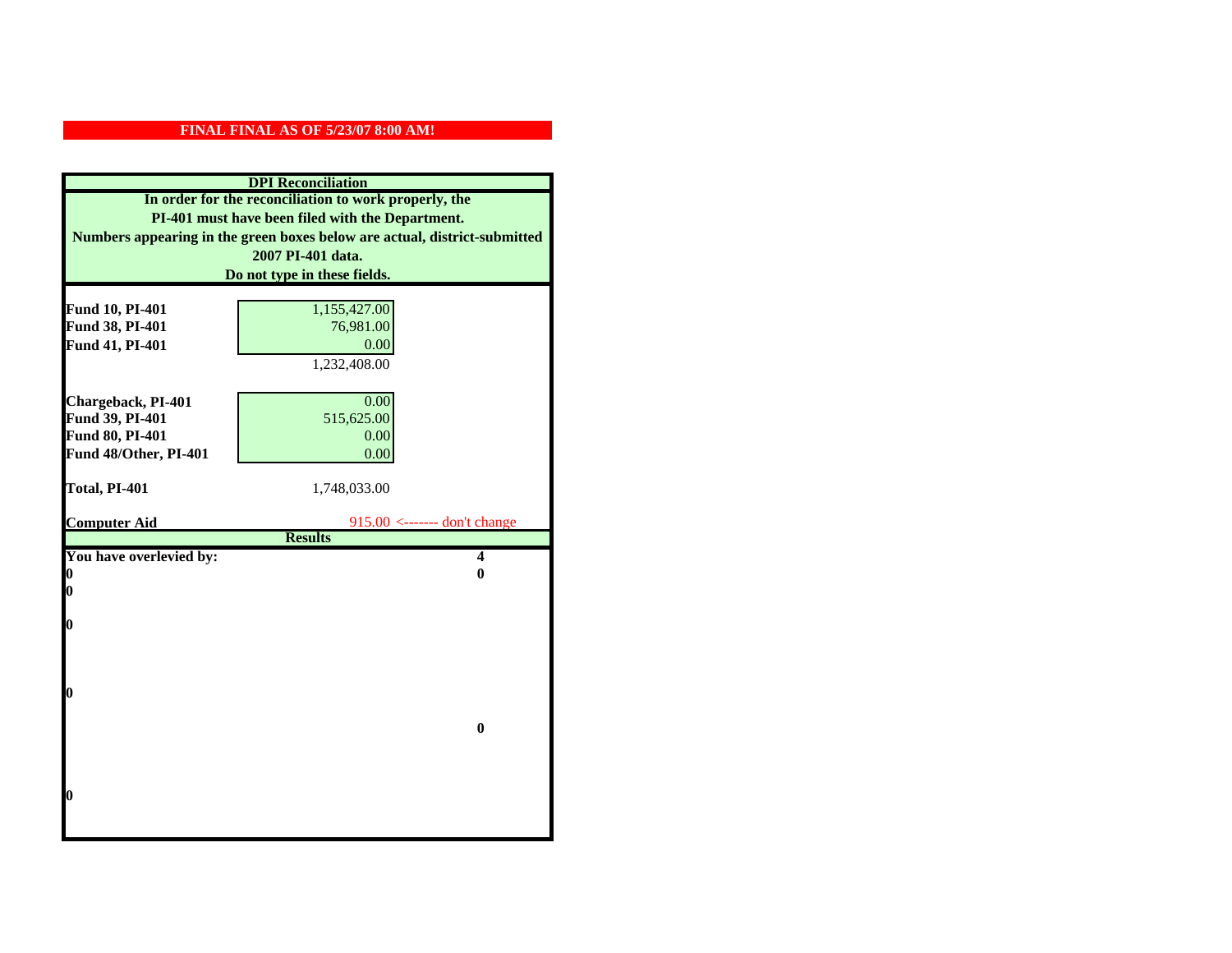| <b>District:</b> RICE LAKE AREA<br>4802<br>▼                                                                                                         |    | 06-07 Final Revenue Limit Worksheet - Using the Oct 15 Gen Aid Cert.                                                        |                |                      |
|------------------------------------------------------------------------------------------------------------------------------------------------------|----|-----------------------------------------------------------------------------------------------------------------------------|----------------|----------------------|
| <b>Updated on:</b><br>5/23/2007<br><b>Using Final 05-06 Rev Lim Data.</b>                                                                            |    |                                                                                                                             |                |                      |
| <b>FINAL FINAL AS OF 5/23/07 8:00 AM!</b><br>Cells calculate after base levy entry.                                                                  |    | 1. 2005-2006 Base Revenue (Funds 10, 38, 41)                                                                                | (from left)    | 19,118,440           |
| Line 1: 2005-2006 Base Revenue<br>19,118,440                                                                                                         |    | 2. Base Sept Membership Avg (03+.4ss, 04+.4ss, 05+.4ss/3)                                                                   | (from left)    | 2,532                |
| Line 1 Amnt May Not Exceed Line 9 of Final 05-06 Revenue Limit Worksheet.                                                                            |    | 3. 2005-2006 Base Revenue Per Member (Ln 1 / Ln2)                                                                           | (with cents)   | 7,550.73             |
| 05-06 General Aid Certification (05-06 line 12)<br>13,191,856<br>+                                                                                   |    | 4. 2006-2007 Per Member Increase $(A + B - C)$                                                                              |                | 849.27               |
| 05-06 Computer Aid Received (Src 691)<br>37,793                                                                                                      |    | A. Allowed Per Pupil Increase                                                                                               | 256.93         |                      |
| 05-06 Fnd 10 Levy Cert (05-06 In 18, levy 10 Src 211)<br>5,711,596                                                                                   |    | B. Low Revenue Increase $(8400 - (3 + 4A))$ Not < 0                                                                         | 592.34         |                      |
| 05-06 Fnd 38 Levy Cert (05-06 In 14B, levy 38 Src 210)<br>177,195                                                                                    |    | C. Low Rev Dist in CCDEB (Enter DPI Adjustment)                                                                             | 0.00           |                      |
| 05-06 Fnd 41 Levy Cert (05-06 In 14C, levy 41 Src 210)                                                                                               |    | 5. 2006-07 Maximum Revenue / Memb (Ln 3 + Ln 4)                                                                             |                | 8,400.00             |
| 05-06 Aid Penalty for Over Levy (05-06 bottom line)<br>$\Omega$                                                                                      | 6. | Current Membership Avg (04+.4ss, 05+.4ss, 06+.4ss/3)                                                                        | (from left)    | 2,466                |
|                                                                                                                                                      |    | 7. 2006-2007 Rev Limit, No Exemptions (Ln 5 x Ln 6)                                                                         | (rounded)      | 20,714,400           |
| 05-06 Levy for 05-06 Non-Recurring Exemptions (In 10), Enter amnt used below.                                                                        |    | 8. Total Recurring Exemptions (A+B+C+D+E)                                                                                   | (rounded)      | 1,792,332            |
| 05-06 Non-Recurring Ref to Exceed Limit<br>$\overline{0}$                                                                                            |    | Unused 2005-2006 Recurring Levy Authority                                                                                   | 1,592,922      |                      |
| 05-06 Declining Enrollment<br>$\overline{0}$                                                                                                         |    | A. Prior Year Carryover (100% of Amnt Entered Above)                                                                        | 1,592,922      |                      |
| 05-06 Other Non-Recurring Exemption<br>$\Omega$                                                                                                      |    | B. Transfer of Service (if negative, include sign)                                                                          | 199,410        |                      |
|                                                                                                                                                      |    | C. Transfer of Territory (if negative, include sign)                                                                        |                |                      |
| September & Summer FTE Membership Averages                                                                                                           |    | D. Federal Impact Aid Loss (2004-05 to 2005-06)                                                                             |                |                      |
| Count Ch. 220 Inter-District Resident Transfer Pupils @ 75%.                                                                                         |    | E. Recurring Referenda to Exceed (If 06-07 is first year)                                                                   |                |                      |
| Line 2: Base Avg:(03+.4ss)+(04+.4ss)+(05+.4ss) / 3 =<br>2,532                                                                                        |    |                                                                                                                             |                |                      |
| 2003<br>2004<br>2005                                                                                                                                 |    |                                                                                                                             |                |                      |
| 90<br>86<br>Summer fte:<br>79                                                                                                                        |    | 9. 2006-2007 Limit with Recurring Exemptions (Ln 7 + Ln 8)                                                                  |                | 22,506,732           |
| 36<br>34<br>32<br>% (40, 40, 40)                                                                                                                     |    | 10. Total 2006-2007 Non-Recurring Exemptions $(A + B + C)$                                                                  |                | 420,000              |
| 2,581<br>2,413<br>2,500<br>Sept fte:                                                                                                                 |    | A. Non-Recurring Referenda, to Exceed 2006-07 Limit                                                                         |                |                      |
| 2,617<br>2,534<br>2,445<br><b>Total fte</b>                                                                                                          |    | B. Declining Enrollment Exemptn for 06-07 (from left)                                                                       | 420,000        |                      |
|                                                                                                                                                      |    | C. Other Non-Recurring Exemption                                                                                            |                |                      |
| Line 6: Curr Avg: $(04+.4ss)+(05+.4ss)+(06+.4ss)/3=$<br>2,466                                                                                        |    | 11.2006-07 Revenue Limit With All Exemptions<br>$(Ln 9 + Ln 10)$                                                            |                | 22,926,732           |
| 2005<br>2006<br>2004<br>86<br>79<br>78<br>Summer fte:                                                                                                |    | 12. Oct 15 Cert of 2006-07 General Aid<br>REMEMBER TO USE THE OCT 15 CERT WHEN SETTING THE LEVY.                            |                | 12,632,311           |
| $\overline{34}$<br>$\overline{32}$<br>31<br>% (40, 40, 40)                                                                                           |    | 13. Allowable Limited Revenue: (Line 11 - Line 12)                                                                          |                | 10,294,421           |
| 2,388<br>2,500<br>2,413<br>Sept fte:                                                                                                                 |    | (10, 38, 41 Levies + Src 691. Src 691 is DOR Computer Aid.)                                                                 |                | <b>EXCEEDS LIMIT</b> |
| 2,534<br>2,445<br>2,419<br><b>Total fte</b>                                                                                                          |    | 14. Total Limited Revenue To Be Used (A+B+C)                                                                                | Not >line 13   | 10,294,425           |
|                                                                                                                                                      |    | Entries Required Below: Amnts Needed by Purpose and Fund:                                                                   |                |                      |
| Line 10B: Declining Enrollment Exemption =<br>420,000                                                                                                |    | A. Gen Operations: Fnd 10 including Src 211 & Src 691                                                                       | 8,983,908      | (Proposed Fund 10)   |
|                                                                                                                                                      |    | B. Non-Referendum Debt (inside limit) Fnd 38 Src 211                                                                        | 1,310,517      | (to Budget Rpt)      |
| Average FTE Loss (Line $2 -$ Line 6, if $> 0$ )<br>66                                                                                                |    | C. Capital Exp, Annual Meeting Approved: Fnd 41 Src 211                                                                     |                | (to Budget Rpt)      |
| 50<br>$X = 0.75$<br>$=$                                                                                                                              |    | 15. Total Revenue from Other Levies                                                                                         | $(A+B+C+D)$ :  | 1,167                |
| X (Line 5, Maximum 2006-2007 Revenue per Memb) =<br>8,400.00                                                                                         |    | A. Referendum Apprvd Debt (Non Fund 38 Debt-Src 211)                                                                        |                |                      |
| 420,000<br>Non-Recurring Exemption Amount:                                                                                                           |    | B. Community Services (Fnd 80 Src 211)                                                                                      | $\overline{0}$ | (to Budget Rpt)      |
|                                                                                                                                                      |    | C. Prior Year Levy Chargeback (Src 212)                                                                                     | 1,167          | (to Budget Rpt)      |
| 31,812<br>Line 17: State Aid for Exempt Computers =                                                                                                  |    | D. Other Levy Revenue - Milwaukee & Kenosha Only                                                                            |                | (to Budget Rpt)      |
| Round to Dollar<br>Line 17 = A $X$ (Line 16 / C) (to 8 decimals)                                                                                     |    | 16. Total Levy + Src 691, "Proposed Levy"<br>$(Ln 14 + Ln 15)$                                                              |                | 10,295,592           |
| Actual 2006 Property Values (mailed 10/3/06)                                                                                                         |    | 17. Actual Src 691 (Vouchered Computer Aid)                                                                                 | 31,812         | (to Budget Rpt)      |
| A. 2006 Exempt Computer Property Valuation<br>4,266,400<br><b>Required</b><br>B. 2006 TIF-Out Tax Apportionment Equalized Valuation<br>1,376,500,360 |    | 18. Fnd 10 Src 211 (Ln 14A - Ln 17), 2006-07 Budget<br>Line 18 (not 14A) is the <b>Fund 10 Levy</b> certified by the Board. | 8,952,096      | (to Budget Rpt)      |
| C. 2006 TIF-Out Value plus Exempt Computers $(A + B)$<br>,380,766,760                                                                                |    | 19. Total All Fund Tax Levy (14B + 14C + 15 + 18)                                                                           |                | 10,263,780           |
| Computer aid replaces a portion of proposed Fund 10 Levy                                                                                             |    | Line $19 = \text{levy}$ to be apportioned = PI-401                                                                          | Levy Rate $=$  | 0.00745643           |
| Src 691 = Computer Value X (Proposed Levy / (TIF-Out Val + Computer Value))                                                                          |    | 20. Funds 38 & 39, Src 211 Total (Ln 14B + Ln 15A)                                                                          | 1,310,517      | (to Budget Rpt)      |
| Revised: May, 2007                                                                                                                                   |    | Worksheet is available at: www.dpi.wi.gov/sfs/worksheets.html or buddev.html                                                |                |                      |
|                                                                                                                                                      |    |                                                                                                                             |                |                      |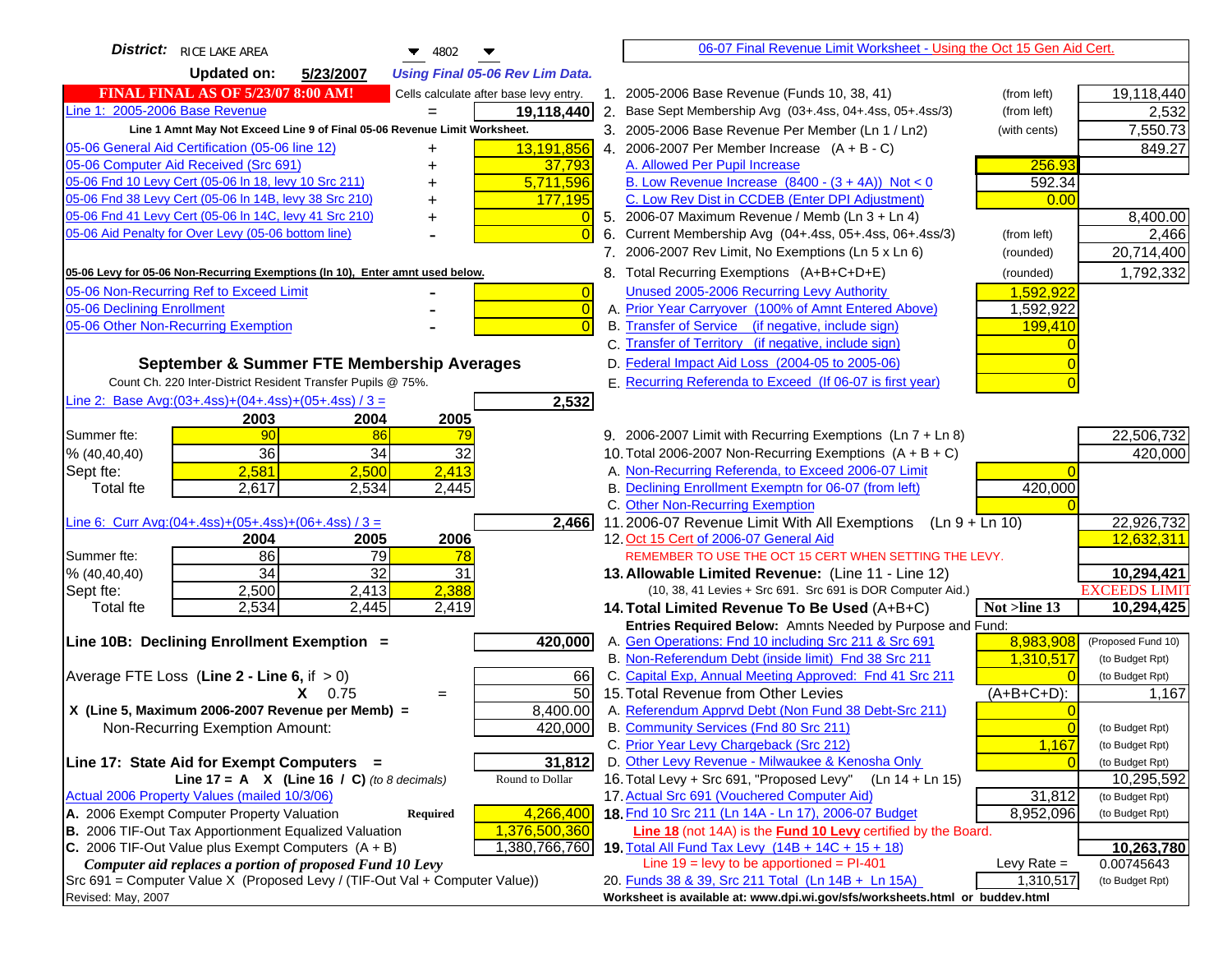| <b>DPI</b> Reconciliation                                                                                 |                                   |  |  |
|-----------------------------------------------------------------------------------------------------------|-----------------------------------|--|--|
| In order for the reconciliation to work properly, the<br>PI-401 must have been filed with the Department. |                                   |  |  |
| Numbers appearing in the green boxes below are actual, district-submitted                                 |                                   |  |  |
| 2007 PI-401 data.                                                                                         |                                   |  |  |
| Do not type in these fields.                                                                              |                                   |  |  |
| Fund 10, PI-401                                                                                           | 8,952,096.00                      |  |  |
| Fund 38, PI-401                                                                                           | 1,310,517.31                      |  |  |
| Fund 41, PI-401                                                                                           | 0.00                              |  |  |
|                                                                                                           | 10,262,613.31                     |  |  |
| Chargeback, PI-401                                                                                        | 1,166.76                          |  |  |
| Fund 39, PI-401                                                                                           | 0.00                              |  |  |
| Fund 80, PI-401<br>Fund 48/Other, PI-401                                                                  | 0.00<br>0.00                      |  |  |
|                                                                                                           |                                   |  |  |
| Total, PI-401                                                                                             | 10,263,780.07                     |  |  |
| <b>Computer Aid</b>                                                                                       | $31,812.00$ <------- don't change |  |  |
|                                                                                                           | <b>Results</b>                    |  |  |
|                                                                                                           |                                   |  |  |
| You have overlevied by:                                                                                   | $\overline{\mathbf{4}}$           |  |  |
| 0<br>0                                                                                                    | 0                                 |  |  |
|                                                                                                           |                                   |  |  |
| 0                                                                                                         |                                   |  |  |
|                                                                                                           |                                   |  |  |
|                                                                                                           |                                   |  |  |
| 0                                                                                                         |                                   |  |  |
|                                                                                                           | $\bf{0}$                          |  |  |
|                                                                                                           |                                   |  |  |
|                                                                                                           |                                   |  |  |
| O                                                                                                         |                                   |  |  |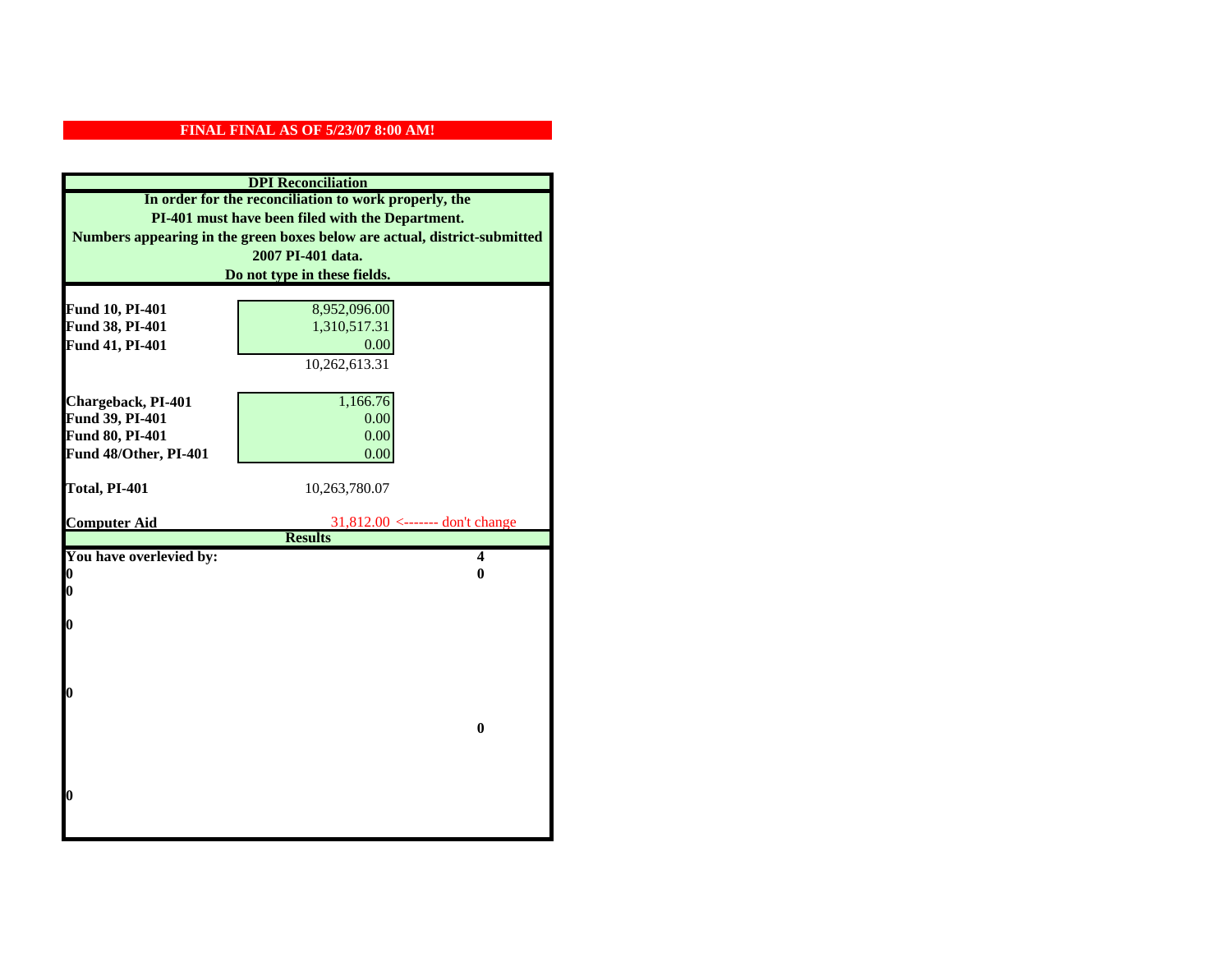| District: RICHFIELD J1<br>$\blacktriangledown$ 4820                                                              | 06-07 Final Revenue Limit Worksheet - Using the Oct 15 Gen Aid Cert.                                                       |                                    |
|------------------------------------------------------------------------------------------------------------------|----------------------------------------------------------------------------------------------------------------------------|------------------------------------|
| <b>Updated on:</b><br>5/23/2007<br><b>Using Final 05-06 Rev Lim Data.</b>                                        |                                                                                                                            |                                    |
| <b>FINAL FINAL AS OF 5/23/07 8:00 AM!</b><br>Cells calculate after base levy entry.                              | 1. 2005-2006 Base Revenue (Funds 10, 38, 41)<br>(from left)                                                                | 3,937,440                          |
| Line 1: 2005-2006 Base Revenue<br>3,937,440                                                                      | 2. Base Sept Membership Avg (03+.4ss, 04+.4ss, 05+.4ss/3)<br>(from left)                                                   | 438                                |
| Line 1 Amnt May Not Exceed Line 9 of Final 05-06 Revenue Limit Worksheet.                                        | 3. 2005-2006 Base Revenue Per Member (Ln 1 / Ln2)<br>(with cents)                                                          | 8,989.59                           |
| 1,074,211<br>05-06 General Aid Certification (05-06 line 12)<br>+                                                | 4. 2006-2007 Per Member Increase $(A + B - C)$                                                                             | 256.93                             |
| 05-06 Computer Aid Received (Src 691)<br>4,551<br>+                                                              | A. Allowed Per Pupil Increase<br>256.93                                                                                    |                                    |
| 05-06 Fnd 10 Levy Cert (05-06 In 18, levy 10 Src 211)<br>2,921,606                                               | B. Low Revenue Increase $(8400 - (3 + 4A))$ Not < 0<br>0.00                                                                |                                    |
| 05-06 Fnd 38 Levy Cert (05-06 In 14B, levy 38 Src 210)                                                           | C. Low Rev Dist in CCDEB (Enter DPI Adjustment)<br>0.00                                                                    |                                    |
| 05-06 Fnd 41 Levy Cert (05-06 In 14C, levy 41 Src 210)<br>+                                                      | 5. 2006-07 Maximum Revenue / Memb (Ln 3 + Ln 4)                                                                            | 9,246.52                           |
| 05-06 Aid Penalty for Over Levy (05-06 bottom line)                                                              | Current Membership Avg (04+.4ss, 05+.4ss, 06+.4ss/3)<br>6.<br>(from left)                                                  | 432                                |
|                                                                                                                  | 7. 2006-2007 Rev Limit, No Exemptions (Ln 5 x Ln 6)<br>(rounded)                                                           | 3,994,497                          |
| 05-06 Levy for 05-06 Non-Recurring Exemptions (In 10), Enter amnt used below.                                    | 8. Total Recurring Exemptions (A+B+C+D+E)<br>(rounded)                                                                     |                                    |
| 05-06 Non-Recurring Ref to Exceed Limit<br>$\overline{0}$                                                        | Unused 2005-2006 Recurring Levy Authority                                                                                  |                                    |
| 05-06 Declining Enrollment<br>62,927                                                                             | A. Prior Year Carryover (100% of Amnt Entered Above)                                                                       |                                    |
| 05-06 Other Non-Recurring Exemption                                                                              | B. Transfer of Service (if negative, include sign)                                                                         |                                    |
|                                                                                                                  | C. Transfer of Territory (if negative, include sign)                                                                       |                                    |
| September & Summer FTE Membership Averages                                                                       | D. Federal Impact Aid Loss (2004-05 to 2005-06)                                                                            |                                    |
| Count Ch. 220 Inter-District Resident Transfer Pupils @ 75%.                                                     | E. Recurring Referenda to Exceed (If 06-07 is first year)                                                                  |                                    |
| Line 2: Base Avg: $(03+.4ss)+(04+.4ss)+(05+.4ss)/3 =$<br>438                                                     |                                                                                                                            |                                    |
| 2003<br>2004<br>2005                                                                                             |                                                                                                                            |                                    |
| Summer fte:                                                                                                      | 9. 2006-2007 Limit with Recurring Exemptions (Ln 7 + Ln 8)                                                                 | 3,994,497                          |
| $\overline{2}$<br>% (40, 40, 40)                                                                                 | 10. Total 2006-2007 Non-Recurring Exemptions $(A + B + C)$                                                                 | 46,233                             |
| 457<br>434<br>418<br>Sept fte:                                                                                   | A. Non-Recurring Referenda, to Exceed 2006-07 Limit                                                                        |                                    |
| 459<br>436<br>419<br><b>Total fte</b>                                                                            | B. Declining Enrollment Exemptn for 06-07 (from left)<br>46,233                                                            |                                    |
|                                                                                                                  | C. Other Non-Recurring Exemption                                                                                           |                                    |
| Line 6: Curr Avg: $(04+.4ss)+(05+.4ss)+(06+.4ss)/3 =$<br>4321<br>2006                                            | 11.2006-07 Revenue Limit With All Exemptions (Ln $9 + \overline{\text{Ln }10}$ )<br>12. Oct 15 Cert of 2006-07 General Aid | 4,040,730<br>921,833               |
| 2005<br>2004<br>Summer fte:<br>3<br>4                                                                            | REMEMBER TO USE THE OCT 15 CERT WHEN SETTING THE LEVY.                                                                     |                                    |
| $\overline{2}$<br>% (40, 40, 40)                                                                                 | 13. Allowable Limited Revenue: (Line 11 - Line 12)                                                                         | 3,118,897                          |
| 434<br>418<br>439<br>Sept fte:                                                                                   | (10, 38, 41 Levies + Src 691. Src 691 is DOR Computer Aid.)                                                                |                                    |
| 436<br>440<br><b>Total fte</b><br>419                                                                            | 14. Total Limited Revenue To Be Used (A+B+C)<br>Not >line 13                                                               | 3,118,897                          |
|                                                                                                                  | Entries Required Below: Amnts Needed by Purpose and Fund:                                                                  |                                    |
| 46,233<br>Line 10B: Declining Enrollment Exemption =                                                             | 3,118,897<br>A. Gen Operations: Fnd 10 including Src 211 & Src 691                                                         | (Proposed Fund 10)                 |
|                                                                                                                  | B. Non-Referendum Debt (inside limit) Fnd 38 Src 211<br>$\sqrt{ }$                                                         | (to Budget Rpt)                    |
| Average FTE Loss (Line $2 -$ Line 6, if $> 0$ )<br>6                                                             | C. Capital Exp, Annual Meeting Approved: Fnd 41 Src 211                                                                    | (to Budget Rpt)                    |
| 5<br>$X = 0.75$<br>$=$                                                                                           | 15. Total Revenue from Other Levies<br>(A+B+C+D):                                                                          | 176,610                            |
| X (Line 5, Maximum 2006-2007 Revenue per Memb) =<br>9,246.52                                                     | A. Referendum Apprvd Debt (Non Fund 38 Debt-Src 211)<br>176,610                                                            |                                    |
| Non-Recurring Exemption Amount:<br>46,233                                                                        | B. Community Services (Fnd 80 Src 211)                                                                                     | (to Budget Rpt)                    |
|                                                                                                                  | C. Prior Year Levy Chargeback (Src 212)<br>$\overline{0}$                                                                  | (to Budget Rpt)                    |
| 4,005<br>Line 17: State Aid for Exempt Computers =                                                               | D. Other Levy Revenue - Milwaukee & Kenosha Only<br>16. Total Levy + Src 691, "Proposed Levy"                              | (to Budget Rpt)                    |
| Line 17 = A $X$ (Line 16 / C) (to 8 decimals)<br>Round to Dollar<br>Actual 2006 Property Values (mailed 10/3/06) | (Ln 14 + Ln 15)<br>17. Actual Src 691 (Vouchered Computer Aid)                                                             | 3,295,507                          |
| A. 2006 Exempt Computer Property Valuation<br>727,900<br>Required                                                | 4,005<br>18. Fnd 10 Src 211 (Ln 14A - Ln 17), 2006-07 Budget<br>3,114,892                                                  | (to Budget Rpt)<br>(to Budget Rpt) |
| B. 2006 TIF-Out Tax Apportionment Equalized Valuation<br>598,177,897                                             | <b>Line 18</b> (not 14A) is the <b>Fund 10 Levy</b> certified by the Board.                                                |                                    |
| C. 2006 TIF-Out Value plus Exempt Computers $(A + B)$<br>598,905,797                                             | 19. Total All Fund Tax Levy (14B + 14C + 15 + 18)                                                                          | 3,291,502                          |
| Computer aid replaces a portion of proposed Fund 10 Levy                                                         | Line $19 = \text{levy}$ to be apportioned = PI-401<br>Levy Rate $=$                                                        | 0.00550255                         |
| Src 691 = Computer Value X (Proposed Levy / (TIF-Out Val + Computer Value))                                      | 176,610<br>20. Funds 38 & 39, Src 211 Total (Ln 14B + Ln 15A)                                                              | (to Budget Rpt)                    |
| Revised: May, 2007                                                                                               | Worksheet is available at: www.dpi.wi.gov/sfs/worksheets.html or buddev.html                                               |                                    |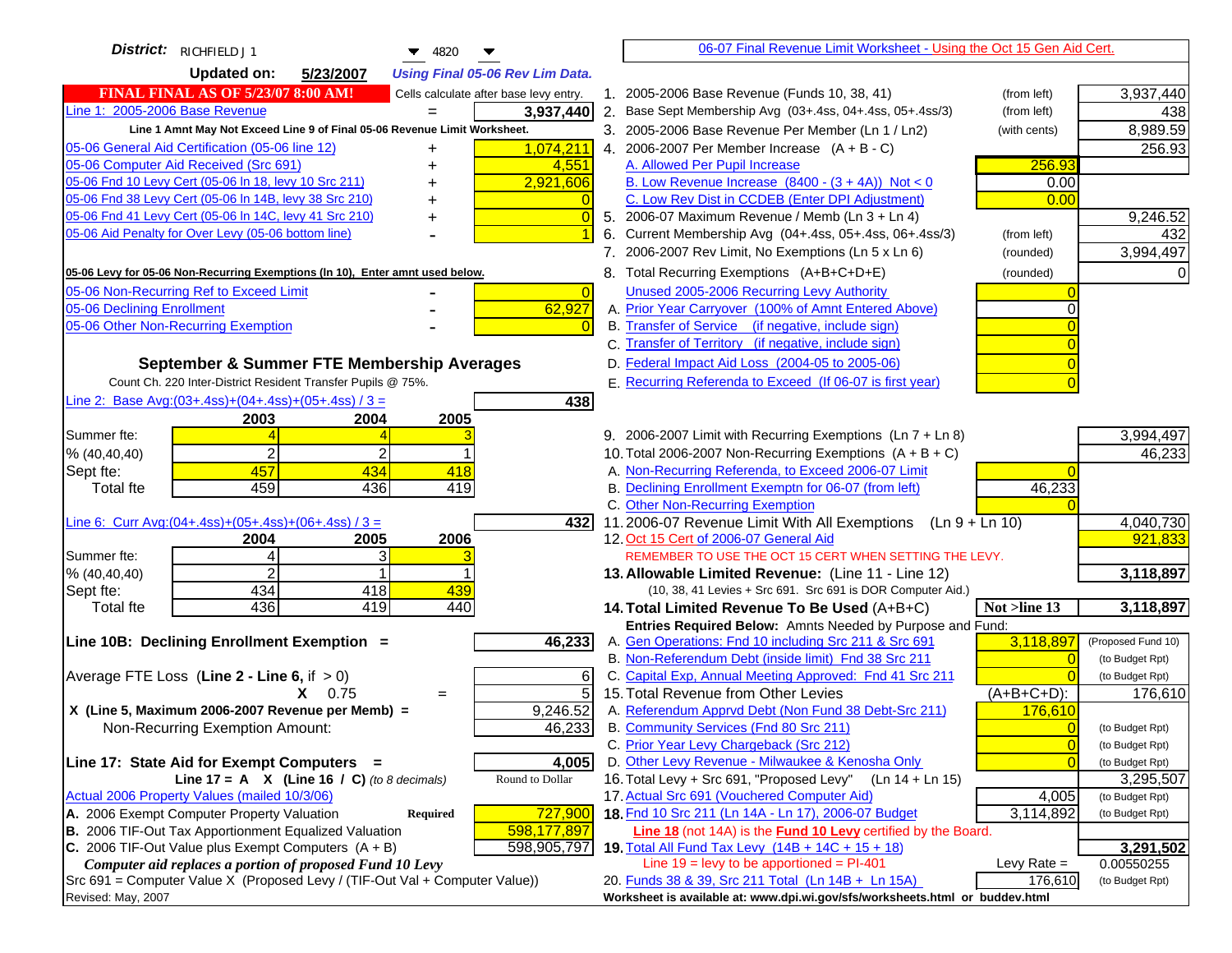| <b>DPI</b> Reconciliation                                                 |                                     |  |  |
|---------------------------------------------------------------------------|-------------------------------------|--|--|
| In order for the reconciliation to work properly, the                     |                                     |  |  |
| PI-401 must have been filed with the Department.                          |                                     |  |  |
| Numbers appearing in the green boxes below are actual, district-submitted |                                     |  |  |
| 2007 PI-401 data.                                                         |                                     |  |  |
| Do not type in these fields.                                              |                                     |  |  |
|                                                                           |                                     |  |  |
| Fund 10, PI-401<br>Fund 38, PI-401                                        | 3,114,892.00<br>0.00                |  |  |
| Fund 41, PI-401                                                           | 0.00                                |  |  |
|                                                                           | 3,114,892.00                        |  |  |
|                                                                           |                                     |  |  |
| Chargeback, PI-401                                                        | 0.00                                |  |  |
| Fund 39, PI-401                                                           | 176,610.00                          |  |  |
| Fund 80, PI-401                                                           | 0.00                                |  |  |
| Fund 48/Other, PI-401                                                     | 0.00                                |  |  |
|                                                                           |                                     |  |  |
| Total, PI-401                                                             | 3,291,502.00                        |  |  |
|                                                                           |                                     |  |  |
| <b>Computer Aid</b>                                                       | $4,005.00 \le$ ------- don't change |  |  |
| $\overline{\mathbf{0}}$                                                   | <b>Results</b><br>$\bf{0}$          |  |  |
| 0                                                                         | 0                                   |  |  |
| You have levied to your maximum.                                          |                                     |  |  |
|                                                                           |                                     |  |  |
| $\bf{0}$                                                                  |                                     |  |  |
|                                                                           |                                     |  |  |
|                                                                           |                                     |  |  |
|                                                                           |                                     |  |  |
| l0                                                                        |                                     |  |  |
|                                                                           | $\mathbf{0}$                        |  |  |
|                                                                           |                                     |  |  |
|                                                                           |                                     |  |  |
|                                                                           |                                     |  |  |
| $\boldsymbol{0}$                                                          |                                     |  |  |
|                                                                           |                                     |  |  |
|                                                                           |                                     |  |  |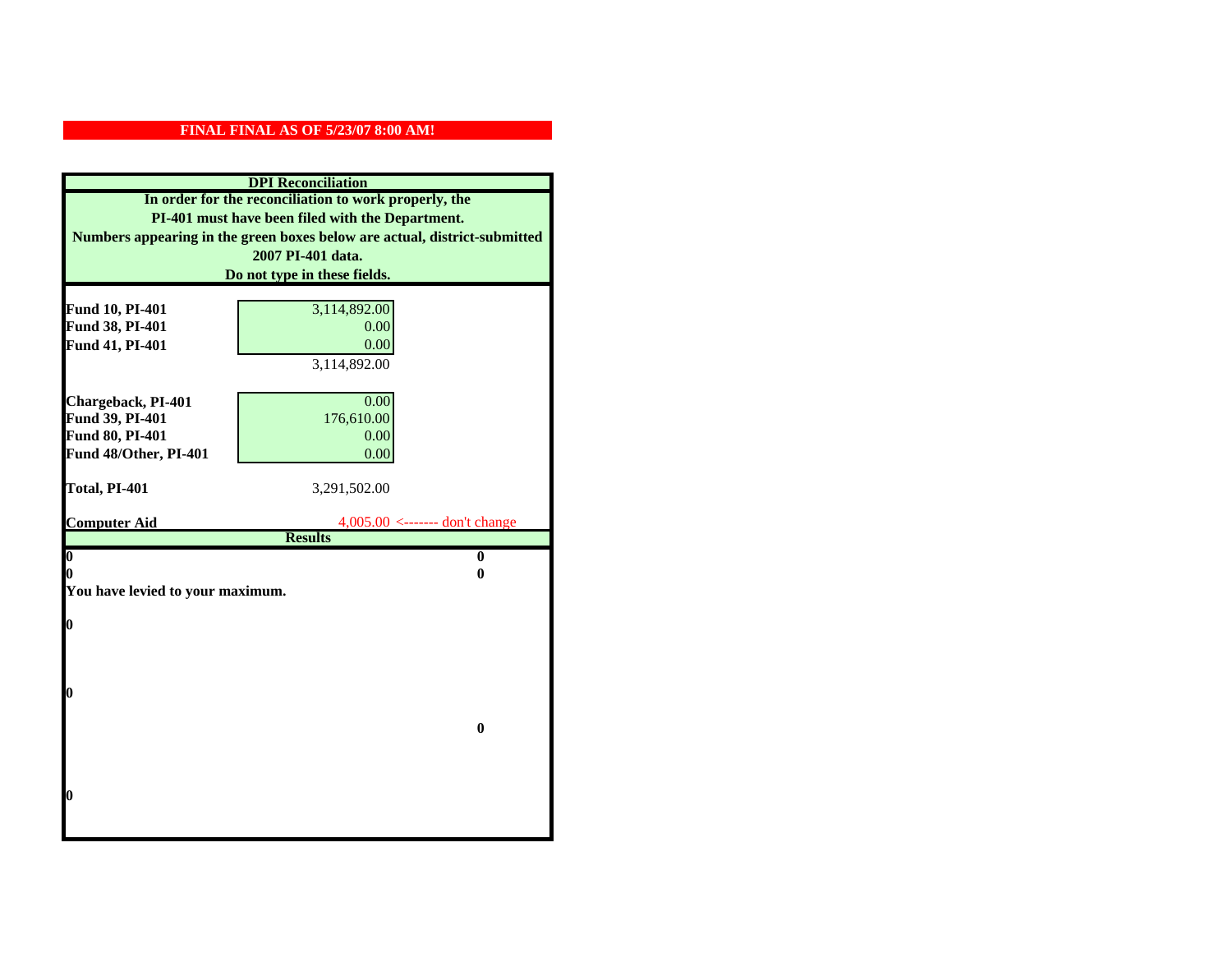| District: RICHLAND<br>$\blacktriangledown$ 4851                                                                                           | 06-07 Final Revenue Limit Worksheet - Using the Oct 15 Gen Aid Cert.                                                              |                      |
|-------------------------------------------------------------------------------------------------------------------------------------------|-----------------------------------------------------------------------------------------------------------------------------------|----------------------|
| <b>Updated on:</b><br>5/23/2007<br><b>Using Final 05-06 Rev Lim Data.</b>                                                                 |                                                                                                                                   |                      |
| <b>FINAL FINAL AS OF 5/23/07 8:00 AM!</b><br>Cells calculate after base levy entry.                                                       | 1. 2005-2006 Base Revenue (Funds 10, 38, 41)<br>(from left)                                                                       | 12,318,188           |
| Line 1: 2005-2006 Base Revenue<br>12,318,188<br>$=$                                                                                       | 2. Base Sept Membership Avg (03+.4ss, 04+.4ss, 05+.4ss/3)<br>(from left)                                                          | 1,461                |
| Line 1 Amnt May Not Exceed Line 9 of Final 05-06 Revenue Limit Worksheet.                                                                 | 3. 2005-2006 Base Revenue Per Member (Ln 1 / Ln2)<br>(with cents)                                                                 | 8,431.34             |
| 9,358,288<br>05-06 General Aid Certification (05-06 line 12)                                                                              | 4. 2006-2007 Per Member Increase $(A + B - C)$                                                                                    | 256.93               |
| 05-06 Computer Aid Received (Src 691)<br>11,885                                                                                           | A. Allowed Per Pupil Increase<br>256.93                                                                                           |                      |
| 05-06 Fnd 10 Levy Cert (05-06 ln 18, levy 10 Src 211)<br>3,208,163                                                                        | B. Low Revenue Increase $(8400 - (3 + 4A))$ Not < 0<br>0.00                                                                       |                      |
| 05-06 Fnd 38 Levy Cert (05-06 In 14B, levy 38 Src 210)                                                                                    | C. Low Rev Dist in CCDEB (Enter DPI Adjustment)<br>0.00                                                                           |                      |
| 05-06 Fnd 41 Levy Cert (05-06 In 14C, levy 41 Src 210)<br>$\overline{0}$<br>+                                                             | 5. 2006-07 Maximum Revenue / Memb (Ln 3 + Ln 4)                                                                                   | 8,688.27             |
| 05-06 Aid Penalty for Over Levy (05-06 bottom line)<br>$\Omega$                                                                           | Current Membership Avg (04+.4ss, 05+.4ss, 06+.4ss/3)<br>6.<br>(from left)                                                         | 1,443                |
|                                                                                                                                           | 7. 2006-2007 Rev Limit, No Exemptions (Ln 5 x Ln 6)<br>(rounded)                                                                  | 12,537,174           |
| 05-06 Levy for 05-06 Non-Recurring Exemptions (In 10), Enter amnt used below.                                                             | 8. Total Recurring Exemptions (A+B+C+D+E)<br>(rounded)                                                                            | 2,671                |
| 05-06 Non-Recurring Ref to Exceed Limit<br>$\overline{0}$                                                                                 | Unused 2005-2006 Recurring Levy Authority                                                                                         |                      |
| 260,148<br>05-06 Declining Enrollment                                                                                                     | A. Prior Year Carryover (100% of Amnt Entered Above)                                                                              |                      |
| 05-06 Other Non-Recurring Exemption                                                                                                       | B. Transfer of Service (if negative, include sign)<br>2,671                                                                       |                      |
|                                                                                                                                           | C. Transfer of Territory (if negative, include sign)                                                                              |                      |
| September & Summer FTE Membership Averages                                                                                                | D. Federal Impact Aid Loss (2004-05 to 2005-06)                                                                                   |                      |
| Count Ch. 220 Inter-District Resident Transfer Pupils @ 75%.                                                                              | E. Recurring Referenda to Exceed (If 06-07 is first year)                                                                         |                      |
| Line 2: Base Avg: $(03+.4ss)+(04+.4ss)+(05+.4ss)/3 =$<br>1,461                                                                            |                                                                                                                                   |                      |
| 2003<br>2004<br>2005                                                                                                                      |                                                                                                                                   |                      |
| Summer fte:<br>10<br>15                                                                                                                   | 9. 2006-2007 Limit with Recurring Exemptions (Ln 7 + Ln 8)                                                                        | 12,539,845           |
| $\overline{2}$<br>6<br>% (40, 40, 40)<br>4                                                                                                | 10. Total 2006-2007 Non-Recurring Exemptions $(A + B + C)$                                                                        | 121,636              |
| 1,501<br>1,460<br>1,410<br>Sept fte:                                                                                                      | A. Non-Recurring Referenda, to Exceed 2006-07 Limit                                                                               |                      |
| <b>Total fte</b><br>1,503<br>1,464<br>1,416                                                                                               | B. Declining Enrollment Exemptn for 06-07 (from left)<br>121,636                                                                  |                      |
|                                                                                                                                           | C. Other Non-Recurring Exemption                                                                                                  |                      |
| Line 6: Curr Avg: $(04+.4ss)+(05+.4ss)+(06+.4ss)/3 =$<br>1,443                                                                            | 11.2006-07 Revenue Limit With All Exemptions<br>$(Ln 9 + Ln 10)$                                                                  | 12,661,481           |
| 2006<br>2004<br>2005<br>10<br>15<br>Summer fte:<br>15                                                                                     | 12. Oct 15 Cert of 2006-07 General Aid<br>REMEMBER TO USE THE OCT 15 CERT WHEN SETTING THE LEVY.                                  | 9,286,857            |
| % (40, 40, 40)<br>6<br>6                                                                                                                  | 13. Allowable Limited Revenue: (Line 11 - Line 12)                                                                                | 3,374,624            |
| 1,460<br>1,410<br>1,442<br>Sept fte:                                                                                                      | (10, 38, 41 Levies + Src 691. Src 691 is DOR Computer Aid.)                                                                       | <b>EXCEEDS LIMIT</b> |
| 1,464<br>1,416<br>1,448<br><b>Total fte</b>                                                                                               | Not >line 13<br>14. Total Limited Revenue To Be Used (A+B+C)                                                                      | 3,375,822            |
|                                                                                                                                           | Entries Required Below: Amnts Needed by Purpose and Fund:                                                                         |                      |
| 121,636<br>Line 10B: Declining Enrollment Exemption =                                                                                     | A. Gen Operations: Fnd 10 including Src 211 & Src 691<br>3,375,822                                                                | (Proposed Fund 10)   |
|                                                                                                                                           | B. Non-Referendum Debt (inside limit) Fnd 38 Src 211<br>$\Omega$                                                                  | (to Budget Rpt)      |
| Average FTE Loss (Line $2 -$ Line 6, if $> 0$ )<br>18                                                                                     | C. Capital Exp, Annual Meeting Approved: Fnd 41 Src 211                                                                           | (to Budget Rpt)      |
| 14<br>$X = 0.75$<br>$=$                                                                                                                   | 15. Total Revenue from Other Levies<br>$(A+B+C+D)$ :                                                                              | 2,572,155            |
| X (Line 5, Maximum 2006-2007 Revenue per Memb) =<br>8,688.27                                                                              | A. Referendum Apprvd Debt (Non Fund 38 Debt-Src 211)<br>2,570,988                                                                 |                      |
| 121,636<br>Non-Recurring Exemption Amount:                                                                                                | B. Community Services (Fnd 80 Src 211)<br>$\overline{0}$                                                                          | (to Budget Rpt)      |
|                                                                                                                                           | C. Prior Year Levy Chargeback (Src 212)<br>1,167                                                                                  | (to Budget Rpt)      |
| 10,373<br>Line 17: State Aid for Exempt Computers =                                                                                       | D. Other Levy Revenue - Milwaukee & Kenosha Only                                                                                  | (to Budget Rpt)      |
| Line 17 = A $X$ (Line 16 / C) (to 8 decimals)<br>Round to Dollar                                                                          | 16. Total Levy + Src 691, "Proposed Levy"<br>$(Ln 14 + Ln 15)$                                                                    | 5,947,977            |
| Actual 2006 Property Values (mailed 10/3/06)                                                                                              | 17. Actual Src 691 (Vouchered Computer Aid)<br>10,373                                                                             | (to Budget Rpt)      |
| A. 2006 Exempt Computer Property Valuation<br>974,100<br>Required<br>B. 2006 TIF-Out Tax Apportionment Equalized Valuation<br>557,593,905 | 18. Fnd 10 Src 211 (Ln 14A - Ln 17), 2006-07 Budget<br>3,365,449<br>Line 18 (not 14A) is the Fund 10 Levy certified by the Board. | (to Budget Rpt)      |
| C. 2006 TIF-Out Value plus Exempt Computers $(A + B)$<br>558,568,005                                                                      | 19. Total All Fund Tax Levy $(14B + 14C + 15 + 18)$                                                                               | 5,937,604            |
| Computer aid replaces a portion of proposed Fund 10 Levy                                                                                  | Line $19 = \text{levy}$ to be apportioned = PI-401<br>Levy Rate $=$                                                               | 0.01064862           |
| Src 691 = Computer Value X (Proposed Levy / (TIF-Out Val + Computer Value))                                                               | 20. Funds 38 & 39, Src 211 Total (Ln 14B + Ln 15A)<br>2,570,988                                                                   | (to Budget Rpt)      |
| Revised: May, 2007                                                                                                                        | Worksheet is available at: www.dpi.wi.gov/sfs/worksheets.html or buddev.html                                                      |                      |
|                                                                                                                                           |                                                                                                                                   |                      |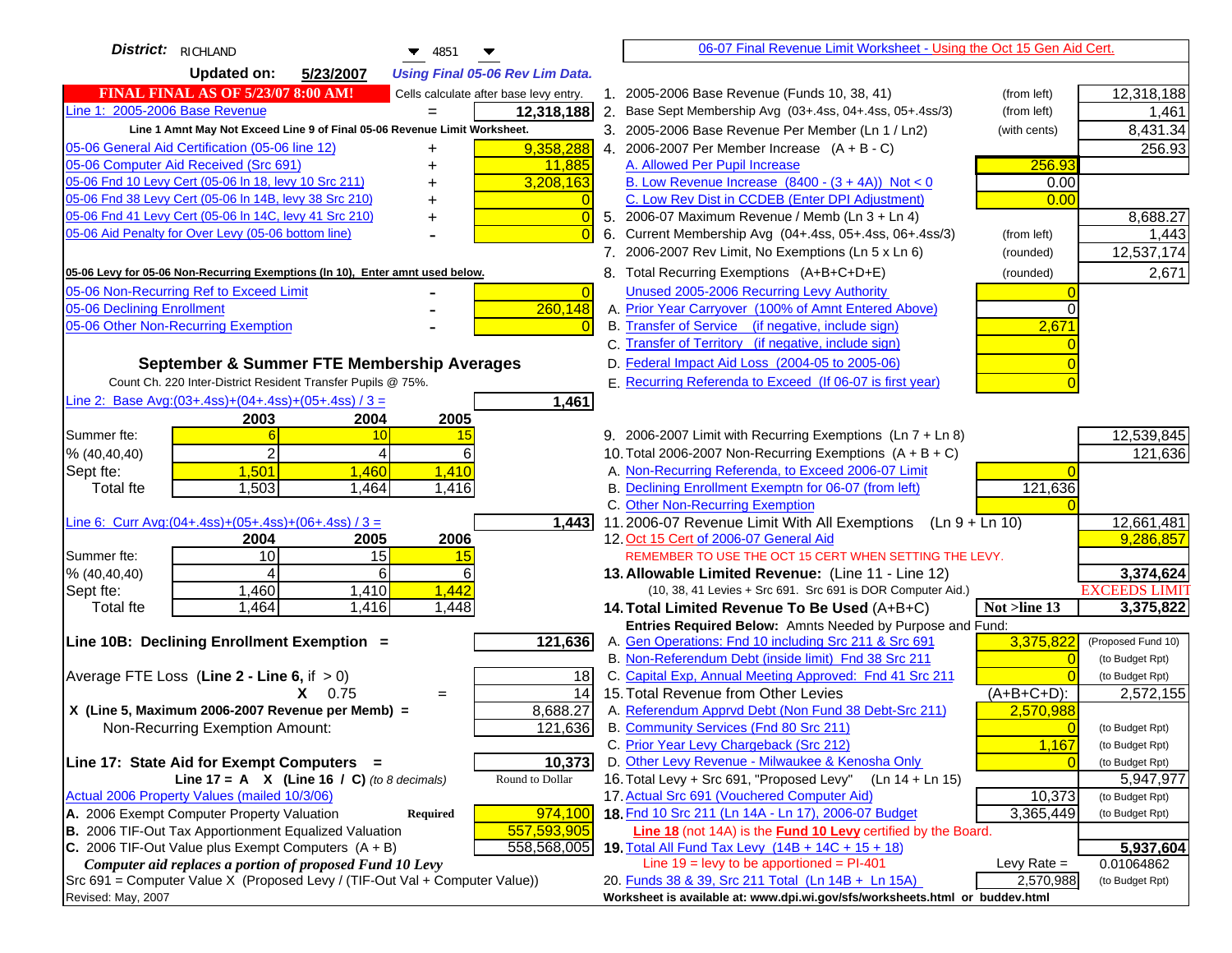| Fund 10, PI-401<br>Fund 38, PI-401<br>Fund 41, PI-401 | In order for the reconciliation to work properly, the<br>PI-401 must have been filed with the Department.<br>Numbers appearing in the green boxes below are actual, district-submitted<br>2007 PI-401 data.<br>Do not type in these fields.<br>3,365,449.00<br>0.00<br>0.00<br>3,365,449.00 |  |  |  |  |  |
|-------------------------------------------------------|---------------------------------------------------------------------------------------------------------------------------------------------------------------------------------------------------------------------------------------------------------------------------------------------|--|--|--|--|--|
|                                                       |                                                                                                                                                                                                                                                                                             |  |  |  |  |  |
|                                                       |                                                                                                                                                                                                                                                                                             |  |  |  |  |  |
|                                                       |                                                                                                                                                                                                                                                                                             |  |  |  |  |  |
|                                                       |                                                                                                                                                                                                                                                                                             |  |  |  |  |  |
|                                                       |                                                                                                                                                                                                                                                                                             |  |  |  |  |  |
|                                                       |                                                                                                                                                                                                                                                                                             |  |  |  |  |  |
|                                                       |                                                                                                                                                                                                                                                                                             |  |  |  |  |  |
|                                                       |                                                                                                                                                                                                                                                                                             |  |  |  |  |  |
|                                                       |                                                                                                                                                                                                                                                                                             |  |  |  |  |  |
|                                                       |                                                                                                                                                                                                                                                                                             |  |  |  |  |  |
|                                                       |                                                                                                                                                                                                                                                                                             |  |  |  |  |  |
| Chargeback, PI-401                                    | 1,167.00                                                                                                                                                                                                                                                                                    |  |  |  |  |  |
| Fund 39, PI-401                                       | 2,570,988.00                                                                                                                                                                                                                                                                                |  |  |  |  |  |
| Fund 80, PI-401                                       | 0.00                                                                                                                                                                                                                                                                                        |  |  |  |  |  |
| Fund 48/Other, PI-401                                 | 0.00                                                                                                                                                                                                                                                                                        |  |  |  |  |  |
|                                                       |                                                                                                                                                                                                                                                                                             |  |  |  |  |  |
| Total, PI-401                                         | 5,937,604.00                                                                                                                                                                                                                                                                                |  |  |  |  |  |
|                                                       |                                                                                                                                                                                                                                                                                             |  |  |  |  |  |
| <b>Computer Aid</b>                                   | $10,373.00$ <------- don't change                                                                                                                                                                                                                                                           |  |  |  |  |  |
|                                                       | <b>Results</b>                                                                                                                                                                                                                                                                              |  |  |  |  |  |
| You have overlevied by:<br>0                          | 1,198                                                                                                                                                                                                                                                                                       |  |  |  |  |  |
|                                                       |                                                                                                                                                                                                                                                                                             |  |  |  |  |  |
|                                                       | 0                                                                                                                                                                                                                                                                                           |  |  |  |  |  |
| 0                                                     |                                                                                                                                                                                                                                                                                             |  |  |  |  |  |
|                                                       |                                                                                                                                                                                                                                                                                             |  |  |  |  |  |
| $\boldsymbol{0}$                                      |                                                                                                                                                                                                                                                                                             |  |  |  |  |  |
|                                                       |                                                                                                                                                                                                                                                                                             |  |  |  |  |  |
|                                                       |                                                                                                                                                                                                                                                                                             |  |  |  |  |  |
| 0                                                     |                                                                                                                                                                                                                                                                                             |  |  |  |  |  |
|                                                       |                                                                                                                                                                                                                                                                                             |  |  |  |  |  |
|                                                       | $\bf{0}$                                                                                                                                                                                                                                                                                    |  |  |  |  |  |
|                                                       |                                                                                                                                                                                                                                                                                             |  |  |  |  |  |
|                                                       |                                                                                                                                                                                                                                                                                             |  |  |  |  |  |
|                                                       |                                                                                                                                                                                                                                                                                             |  |  |  |  |  |
| 0                                                     |                                                                                                                                                                                                                                                                                             |  |  |  |  |  |
|                                                       |                                                                                                                                                                                                                                                                                             |  |  |  |  |  |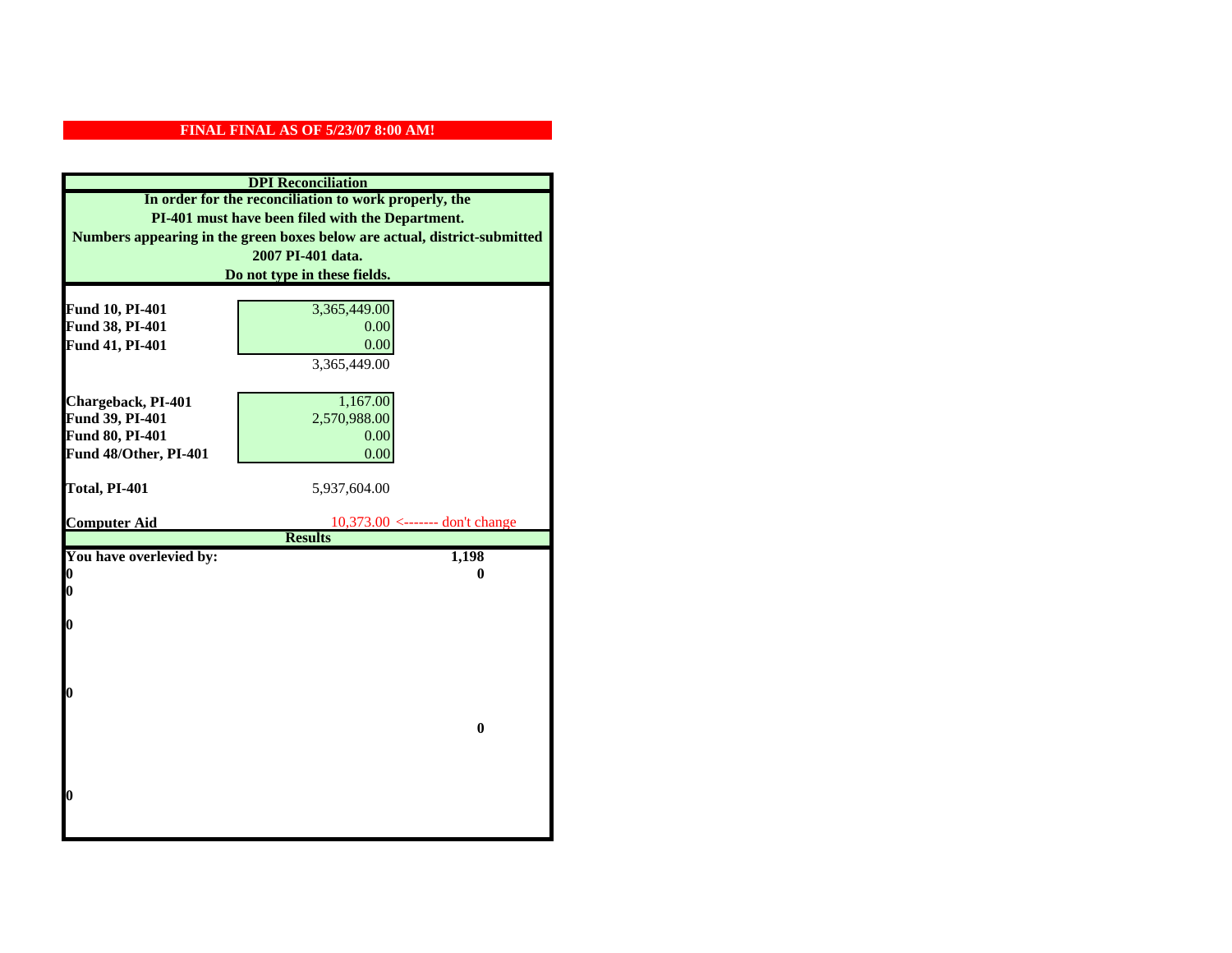| District: RICHMOND<br>$\blacktriangledown$ 3122                                                                  |    | 06-07 Final Revenue Limit Worksheet - Using the Oct 15 Gen Aid Cert.                                                       |                |                              |
|------------------------------------------------------------------------------------------------------------------|----|----------------------------------------------------------------------------------------------------------------------------|----------------|------------------------------|
| <b>Updated on:</b><br>5/23/2007<br><b>Using Final 05-06 Rev Lim Data.</b>                                        |    |                                                                                                                            |                |                              |
| <b>FINAL FINAL AS OF 5/23/07 8:00 AM!</b><br>Cells calculate after base levy entry.                              |    | 1. 2005-2006 Base Revenue (Funds 10, 38, 41)                                                                               | (from left)    | 3,967,101                    |
| Line 1: 2005-2006 Base Revenue<br>3,967,101                                                                      |    | 2. Base Sept Membership Avg (03+.4ss, 04+.4ss, 05+.4ss/3)                                                                  | (from left)    | 403                          |
| Line 1 Amnt May Not Exceed Line 9 of Final 05-06 Revenue Limit Worksheet.                                        |    | 3. 2005-2006 Base Revenue Per Member (Ln 1 / Ln2)                                                                          | (with cents)   | 9,843.92                     |
| 2,404,434<br>05-06 General Aid Certification (05-06 line 12)                                                     |    | 4. 2006-2007 Per Member Increase $(A + B - C)$                                                                             |                | 256.93                       |
| 05-06 Computer Aid Received (Src 691)<br>84                                                                      |    | A. Allowed Per Pupil Increase                                                                                              | 256.93         |                              |
| 05-06 Fnd 10 Levy Cert (05-06 In 18, levy 10 Src 211)<br>1,530,935                                               |    | B. Low Revenue Increase $(8400 - (3 + 4A))$ Not < 0                                                                        | 0.00           |                              |
| 05-06 Fnd 38 Levy Cert (05-06 In 14B, levy 38 Src 210)<br>31,648                                                 |    | C. Low Rev Dist in CCDEB (Enter DPI Adjustment)                                                                            | 0.00           |                              |
| 05-06 Fnd 41 Levy Cert (05-06 In 14C, levy 41 Src 210)<br>+                                                      |    | 5. 2006-07 Maximum Revenue / Memb (Ln 3 + Ln 4)                                                                            |                | 10,100.85                    |
| 05-06 Aid Penalty for Over Levy (05-06 bottom line)                                                              | 6. | Current Membership Avg (04+.4ss, 05+.4ss, 06+.4ss/3)                                                                       | (from left)    | 417                          |
|                                                                                                                  |    | 7. 2006-2007 Rev Limit, No Exemptions (Ln 5 x Ln 6)                                                                        | (rounded)      | 4,212,054                    |
| 05-06 Levy for 05-06 Non-Recurring Exemptions (In 10), Enter amnt used below.                                    |    | 8. Total Recurring Exemptions (A+B+C+D+E)                                                                                  | (rounded)      | 9,868                        |
| 05-06 Non-Recurring Ref to Exceed Limit<br>$\overline{0}$                                                        |    | Unused 2005-2006 Recurring Levy Authority                                                                                  | 9,868          |                              |
| $\overline{0}$<br>05-06 Declining Enrollment                                                                     |    | A. Prior Year Carryover (100% of Amnt Entered Above)                                                                       | 9,868          |                              |
| 05-06 Other Non-Recurring Exemption<br>$\Omega$                                                                  |    | B. Transfer of Service (if negative, include sign)                                                                         |                |                              |
|                                                                                                                  |    | C. Transfer of Territory (if negative, include sign)                                                                       |                |                              |
| September & Summer FTE Membership Averages                                                                       |    | D. Federal Impact Aid Loss (2004-05 to 2005-06)                                                                            |                |                              |
| Count Ch. 220 Inter-District Resident Transfer Pupils @ 75%.                                                     |    | E. Recurring Referenda to Exceed (If 06-07 is first year)                                                                  |                |                              |
| Line 2: Base Avg: (03+.4ss) + (04+.4ss) + (05+.4ss) / 3 =<br>403                                                 |    |                                                                                                                            |                |                              |
| 2003<br>2004<br>2005                                                                                             |    |                                                                                                                            |                |                              |
| Summer fte:                                                                                                      |    | 9. 2006-2007 Limit with Recurring Exemptions (Ln 7 + Ln 8)                                                                 |                | 4,221,922                    |
| $\Omega$<br>0<br>% (40, 40, 40)                                                                                  |    | 10. Total 2006-2007 Non-Recurring Exemptions $(A + B + C)$                                                                 |                |                              |
| 389<br>424<br>395<br>Sept fte:                                                                                   |    | A. Non-Recurring Referenda, to Exceed 2006-07 Limit                                                                        |                |                              |
| 389<br>395<br>Total fte<br>426                                                                                   |    | B. Declining Enrollment Exemptn for 06-07 (from left)                                                                      |                |                              |
| Line 6: Curr Avg: $(04+.4ss)+(05+.4ss)+(06+.4ss)/3 =$                                                            |    | C. Other Non-Recurring Exemption                                                                                           |                |                              |
| 417 I<br>2006<br>2005<br>2004                                                                                    |    | 11.2006-07 Revenue Limit With All Exemptions (Ln $9 + \overline{\text{Ln }10}$ )<br>12. Oct 15 Cert of 2006-07 General Aid |                | 4,221,922<br>2,430,734       |
| Summer fte:<br>4                                                                                                 |    | REMEMBER TO USE THE OCT 15 CERT WHEN SETTING THE LEVY.                                                                     |                |                              |
| $\Omega$<br>$\overline{2}$<br>% (40, 40, 40)                                                                     |    | 13. Allowable Limited Revenue: (Line 11 - Line 12)                                                                         |                | 1,791,188                    |
| 395<br>424<br>428<br>Sept fte:                                                                                   |    | (10, 38, 41 Levies + Src 691. Src 691 is DOR Computer Aid.)                                                                |                |                              |
| 431<br>395<br>426<br>Total fte                                                                                   |    | 14. Total Limited Revenue To Be Used (A+B+C)                                                                               | Not >line 13   | 1,791,188                    |
|                                                                                                                  |    | Entries Required Below: Amnts Needed by Purpose and Fund:                                                                  |                |                              |
| Line 10B: Declining Enrollment Exemption =                                                                       |    | A. Gen Operations: Fnd 10 including Src 211 & Src 691                                                                      | 1,709,987      | (Proposed Fund 10)           |
|                                                                                                                  |    | B. Non-Referendum Debt (inside limit) Fnd 38 Src 211                                                                       | 81,201         | (to Budget Rpt)              |
| Average FTE Loss (Line $2 -$ Line 6, if $> 0$ )                                                                  |    | C. Capital Exp, Annual Meeting Approved: Fnd 41 Src 211                                                                    |                | (to Budget Rpt)              |
| $X = 0.75$<br>$=$                                                                                                |    | 15. Total Revenue from Other Levies                                                                                        | $(A+B+C+D)$ :  | 450,258                      |
| X (Line 5, Maximum 2006-2007 Revenue per Memb) =                                                                 |    | A. Referendum Apprvd Debt (Non Fund 38 Debt-Src 211)                                                                       | 450,258        |                              |
| Non-Recurring Exemption Amount:                                                                                  |    | B. Community Services (Fnd 80 Src 211)                                                                                     | $\Omega$       | (to Budget Rpt)              |
|                                                                                                                  |    | C. Prior Year Levy Chargeback (Src 212)                                                                                    | $\overline{0}$ | (to Budget Rpt)              |
| Line 17: State Aid for Exempt Computers =<br>221                                                                 |    | D. Other Levy Revenue - Milwaukee & Kenosha Only                                                                           | $\Omega$       | (to Budget Rpt)              |
| Line 17 = A $X$ (Line 16 / C) (to 8 decimals)<br>Round to Dollar<br>Actual 2006 Property Values (mailed 10/3/06) |    | 16. Total Levy + Src 691, "Proposed Levy"<br>(Ln 14 + Ln 15)<br>17. Actual Src 691 (Vouchered Computer Aid)                | 221            | 2,241,446<br>(to Budget Rpt) |
| A. 2006 Exempt Computer Property Valuation<br>32,200<br><b>Required</b>                                          |    | 18. Fnd 10 Src 211 (Ln 14A - Ln 17), 2006-07 Budget                                                                        | 1,709,766      | (to Budget Rpt)              |
| B. 2006 TIF-Out Tax Apportionment Equalized Valuation<br>327,043,965                                             |    | Line 18 (not 14A) is the Fund 10 Levy certified by the Board.                                                              |                |                              |
| C. 2006 TIF-Out Value plus Exempt Computers $(A + B)$<br>327,076,165                                             |    | 19. Total All Fund Tax Levy (14B + 14C + 15 + 18)                                                                          |                | 2,241,225                    |
| Computer aid replaces a portion of proposed Fund 10 Levy                                                         |    | Line $19$ = levy to be apportioned = PI-401                                                                                | Levy Rate $=$  | 0.00685298                   |
| Src 691 = Computer Value X (Proposed Levy / (TIF-Out Val + Computer Value))                                      |    | 20. Funds 38 & 39, Src 211 Total (Ln 14B + Ln 15A)                                                                         | 531,459        | (to Budget Rpt)              |
| Revised: May, 2007                                                                                               |    | Worksheet is available at: www.dpi.wi.gov/sfs/worksheets.html or buddev.html                                               |                |                              |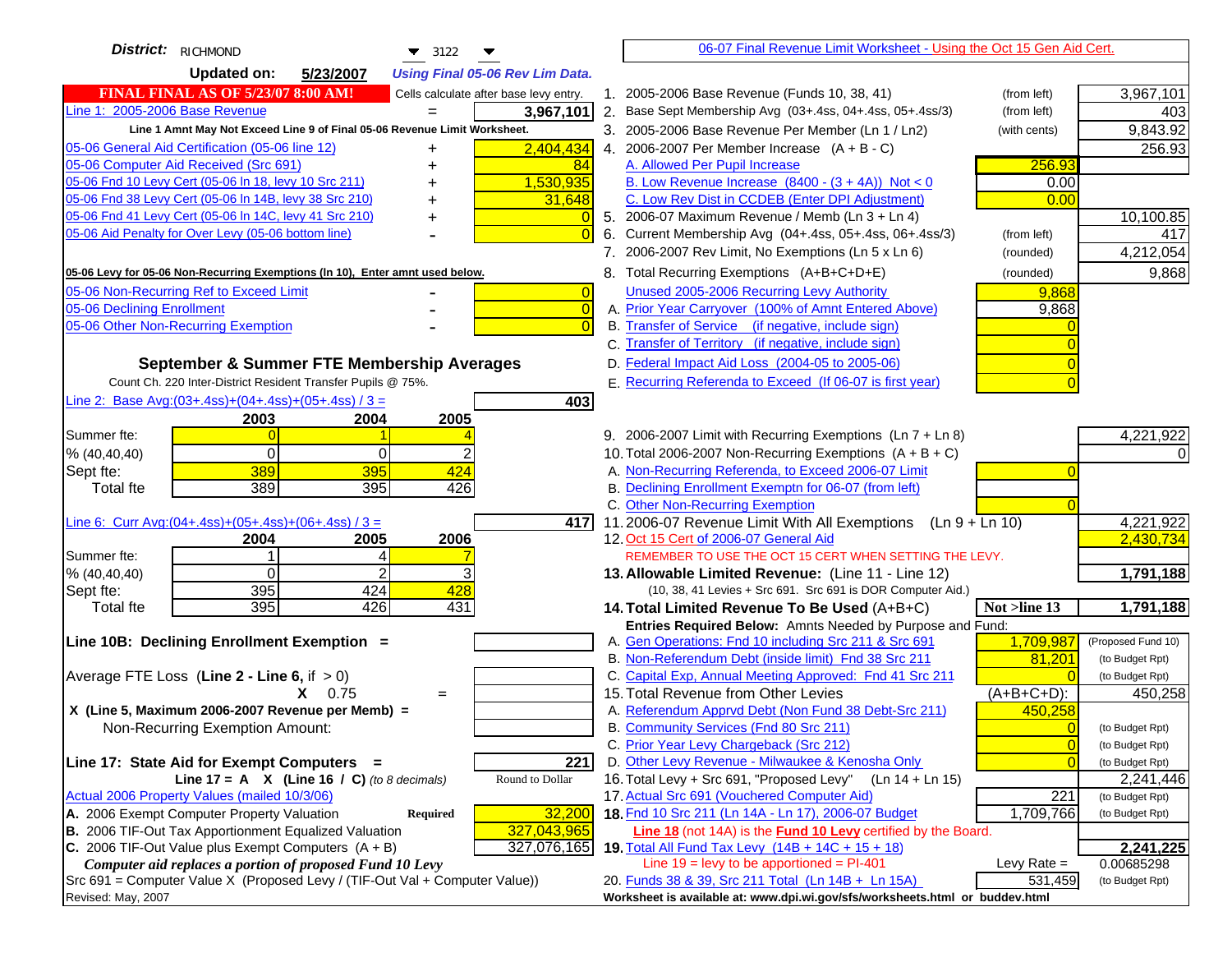| <b>DPI</b> Reconciliation                                                 |                                |  |  |
|---------------------------------------------------------------------------|--------------------------------|--|--|
| In order for the reconciliation to work properly, the                     |                                |  |  |
| PI-401 must have been filed with the Department.                          |                                |  |  |
| Numbers appearing in the green boxes below are actual, district-submitted |                                |  |  |
| 2007 PI-401 data.                                                         |                                |  |  |
| Do not type in these fields.                                              |                                |  |  |
|                                                                           |                                |  |  |
| Fund 10, PI-401                                                           | 1,709,766.00                   |  |  |
| Fund 38, PI-401                                                           | 81,201.00                      |  |  |
| Fund 41, PI-401                                                           | 0.00                           |  |  |
|                                                                           | 1,790,967.00                   |  |  |
|                                                                           |                                |  |  |
| Chargeback, PI-401                                                        | 0.00                           |  |  |
| Fund 39, PI-401                                                           | 450,258.00                     |  |  |
| Fund 80, PI-401                                                           | 0.00                           |  |  |
| Fund 48/Other, PI-401                                                     | 0.00                           |  |  |
|                                                                           |                                |  |  |
|                                                                           |                                |  |  |
| Total, PI-401                                                             | 2,241,225.00                   |  |  |
| <b>Computer Aid</b>                                                       | $221.00$ <------- don't change |  |  |
|                                                                           | <b>Results</b>                 |  |  |
| $\boldsymbol{0}$                                                          | $\mathbf{0}$                   |  |  |
| 0                                                                         | 0                              |  |  |
| You have levied to your maximum.                                          |                                |  |  |
|                                                                           |                                |  |  |
| $\bf{0}$                                                                  |                                |  |  |
|                                                                           |                                |  |  |
|                                                                           |                                |  |  |
| 0                                                                         |                                |  |  |
|                                                                           |                                |  |  |
|                                                                           | $\bf{0}$                       |  |  |
|                                                                           |                                |  |  |
|                                                                           |                                |  |  |
|                                                                           |                                |  |  |
| 0                                                                         |                                |  |  |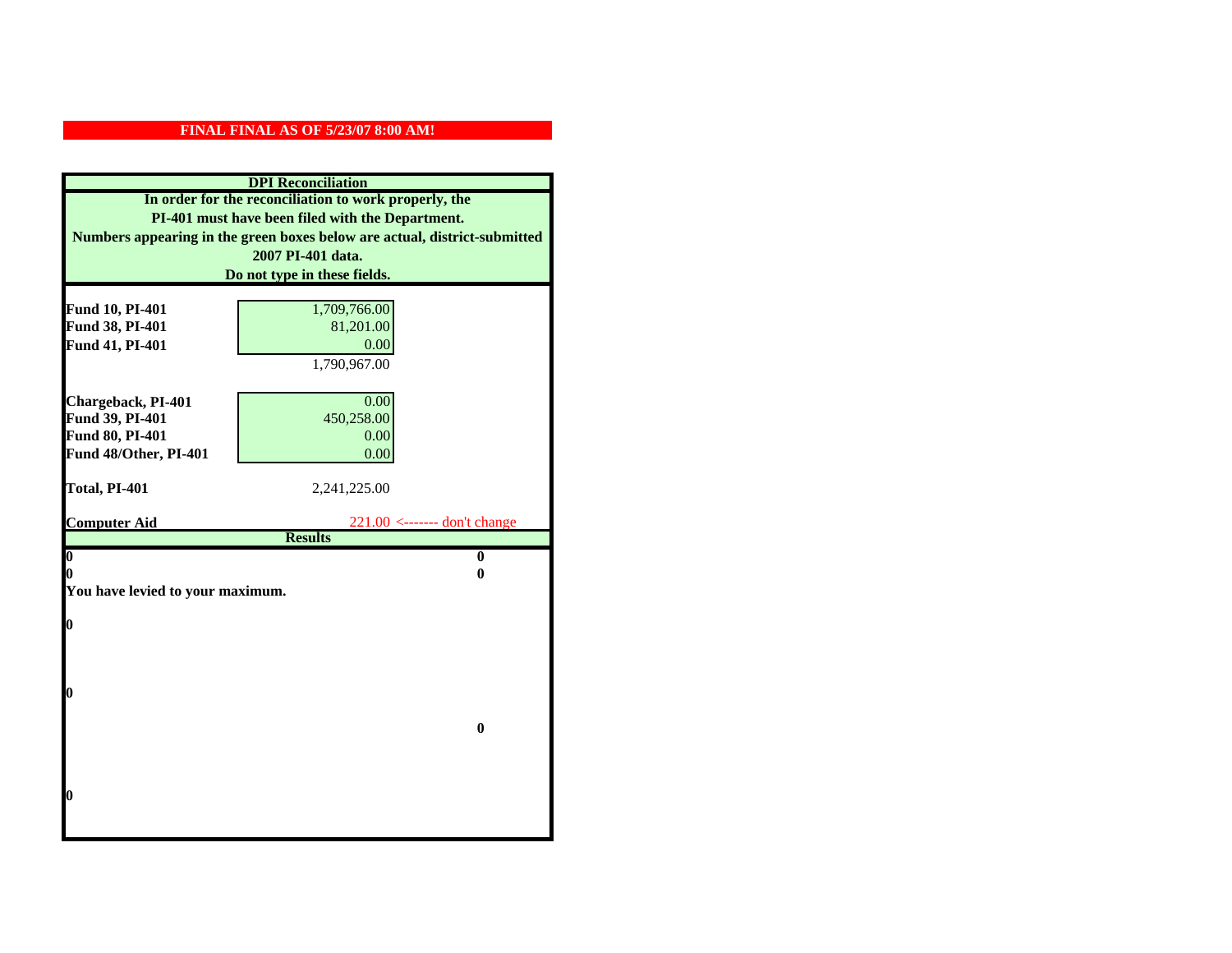| <b>District:</b> RIO COMMUNITY<br>$\blacktriangledown$ 4865                                                      |                | 06-07 Final Revenue Limit Worksheet - Using the Oct 15 Gen Aid Cert.                                                     |                                   |
|------------------------------------------------------------------------------------------------------------------|----------------|--------------------------------------------------------------------------------------------------------------------------|-----------------------------------|
| <b>Updated on:</b><br>5/23/2007<br><b>Using Final 05-06 Rev Lim Data.</b>                                        |                |                                                                                                                          |                                   |
| <b>FINAL FINAL AS OF 5/23/07 8:00 AM!</b><br>Cells calculate after base levy entry.                              |                | 1. 2005-2006 Base Revenue (Funds 10, 38, 41)<br>(from left)                                                              | 4,454,821                         |
| Line 1: 2005-2006 Base Revenue<br>4,454,821<br>$=$                                                               |                | 2. Base Sept Membership Avg (03+.4ss, 04+.4ss, 05+.4ss/3)<br>(from left)                                                 | 522                               |
| Line 1 Amnt May Not Exceed Line 9 of Final 05-06 Revenue Limit Worksheet.                                        |                | 3. 2005-2006 Base Revenue Per Member (Ln 1 / Ln2)<br>(with cents)                                                        | 8,534.14                          |
| 3,309,965<br>05-06 General Aid Certification (05-06 line 12)                                                     |                | 4. 2006-2007 Per Member Increase $(A + B - C)$                                                                           | 256.93                            |
| 05-06 Computer Aid Received (Src 691)<br>1,246                                                                   |                | A. Allowed Per Pupil Increase<br>256.93                                                                                  |                                   |
| 05-06 Fnd 10 Levy Cert (05-06 In 18, levy 10 Src 211)<br>1,618,109                                               |                | B. Low Revenue Increase $(8400 - (3 + 4A))$ Not < 0                                                                      | 0.00                              |
| 05-06 Fnd 38 Levy Cert (05-06 In 14B, levy 38 Src 210)<br>45,000                                                 |                | C. Low Rev Dist in CCDEB (Enter DPI Adjustment)                                                                          | 0.00                              |
| 05-06 Fnd 41 Levy Cert (05-06 In 14C, levy 41 Src 210)<br>+                                                      | $\overline{0}$ | 5. 2006-07 Maximum Revenue / Memb (Ln 3 + Ln 4)                                                                          | 8,791.07                          |
| 05-06 Aid Penalty for Over Levy (05-06 bottom line)                                                              | $\Omega$       | 6. Current Membership Avg (04+.4ss, 05+.4ss, 06+.4ss/3)<br>(from left)                                                   | 517                               |
|                                                                                                                  |                | 7. 2006-2007 Rev Limit, No Exemptions (Ln 5 x Ln 6)<br>(rounded)                                                         | 4,544,983                         |
| 05-06 Levy for 05-06 Non-Recurring Exemptions (In 10), Enter amnt used below.                                    |                | 8. Total Recurring Exemptions (A+B+C+D+E)<br>(rounded)                                                                   | 13,386                            |
| 05-06 Non-Recurring Ref to Exceed Limit<br>375,000                                                               |                | Unused 2005-2006 Recurring Levy Authority                                                                                |                                   |
| 05-06 Declining Enrollment<br>144,499                                                                            |                | A. Prior Year Carryover (100% of Amnt Entered Above)                                                                     | $\Omega$                          |
| 05-06 Other Non-Recurring Exemption                                                                              |                | B. Transfer of Service (if negative, include sign)<br>13,386                                                             |                                   |
|                                                                                                                  |                | C. Transfer of Territory (if negative, include sign)                                                                     |                                   |
| September & Summer FTE Membership Averages                                                                       |                | D. Federal Impact Aid Loss (2004-05 to 2005-06)                                                                          |                                   |
| Count Ch. 220 Inter-District Resident Transfer Pupils @ 75%.                                                     |                | E. Recurring Referenda to Exceed (If 06-07 is first year)                                                                |                                   |
| Line 2: Base Avg: (03+.4ss) + (04+.4ss) + (05+.4ss) / 3 =<br>522                                                 |                |                                                                                                                          |                                   |
| 2003<br>2004<br>2005                                                                                             |                |                                                                                                                          |                                   |
| 15<br>Summer fte:<br>14<br>16                                                                                    |                | 9. 2006-2007 Limit with Recurring Exemptions (Ln 7 + Ln 8)                                                               | 4,558,369                         |
| 6<br>6<br>6<br>% (40, 40, 40)                                                                                    |                | 10. Total 2006-2007 Non-Recurring Exemptions $(A + B + C)$                                                               | 410,164                           |
| 525<br>525<br>499<br>Sept fte:                                                                                   |                | A. Non-Recurring Referenda, to Exceed 2006-07 Limit<br>375,000                                                           |                                   |
| 531<br>531<br>505<br>Total fte                                                                                   |                | B. Declining Enrollment Exemptn for 06-07 (from left)<br>35,164                                                          |                                   |
|                                                                                                                  |                | C. Other Non-Recurring Exemption                                                                                         |                                   |
| Line 6: Curr Avg: $(04+.4ss)+(05+.4ss)+(06+.4ss)$ / 3 =                                                          |                | 517 11.2006-07 Revenue Limit With All Exemptions $( \text{Ln } 9 + \text{Ln } 10 )$                                      | 4,968,533<br>3,145,180            |
| 2006<br>2004<br>2005<br>14<br>16<br>Summer fte:<br>16                                                            |                | 12. Oct 15 Cert of 2006-07 General Aid<br>REMEMBER TO USE THE OCT 15 CERT WHEN SETTING THE LEVY.                         |                                   |
| % (40, 40, 40)<br>6<br>6<br>61                                                                                   |                | 13. Allowable Limited Revenue: (Line 11 - Line 12)                                                                       | 1,823,353                         |
| 525<br>499<br>508<br>Sept fte:                                                                                   |                | (10, 38, 41 Levies + Src 691. Src 691 is DOR Computer Aid.)                                                              |                                   |
| 531<br>505<br>514<br><b>Total fte</b>                                                                            |                | Not >line 13<br>14. Total Limited Revenue To Be Used (A+B+C)                                                             | 1,823,353                         |
|                                                                                                                  |                | Entries Required Below: Amnts Needed by Purpose and Fund:                                                                |                                   |
| Line 10B: Declining Enrollment Exemption =<br>35,164                                                             |                | 1,785,965<br>A. Gen Operations: Fnd 10 including Src 211 & Src 691                                                       | (Proposed Fund 10)                |
|                                                                                                                  |                | B. Non-Referendum Debt (inside limit) Fnd 38 Src 211<br>37,388                                                           | (to Budget Rpt)                   |
| Average FTE Loss (Line $2 -$ Line 6, if $> 0$ )                                                                  | 5              | C. Capital Exp, Annual Meeting Approved: Fnd 41 Src 211                                                                  | (to Budget Rpt)                   |
| $X = 0.75$<br>$=$                                                                                                | 4              | 15. Total Revenue from Other Levies<br>$(A+B+C+D)$ :                                                                     | 531,621                           |
| X (Line 5, Maximum 2006-2007 Revenue per Memb) =<br>8,791.07                                                     |                | A. Referendum Apprvd Debt (Non Fund 38 Debt-Src 211)<br>531,621                                                          |                                   |
| 35,164<br>Non-Recurring Exemption Amount:                                                                        |                | B. Community Services (Fnd 80 Src 211)                                                                                   | $\overline{0}$<br>(to Budget Rpt) |
|                                                                                                                  |                | C. Prior Year Levy Chargeback (Src 212)                                                                                  | $\overline{0}$<br>(to Budget Rpt) |
| Line 17: State Aid for Exempt Computers =<br>1,045                                                               |                | D. Other Levy Revenue - Milwaukee & Kenosha Only                                                                         | $\Omega$<br>(to Budget Rpt)       |
| Round to Dollar<br>Line 17 = A $X$ (Line 16 / C) (to 8 decimals)<br>Actual 2006 Property Values (mailed 10/3/06) |                | 16. Total Levy + Src 691, "Proposed Levy"<br>(Ln 14 + Ln 15)                                                             | 2,354,974                         |
| A. 2006 Exempt Computer Property Valuation<br>97,100                                                             |                | 17. Actual Src 691 (Vouchered Computer Aid)<br>1,045<br>18. Fnd 10 Src 211 (Ln 14A - Ln 17), 2006-07 Budget<br>1,784,920 | (to Budget Rpt)                   |
| Required<br><b>B.</b> 2006 TIF-Out Tax Apportionment Equalized Valuation<br>218,678,978                          |                | Line 18 (not 14A) is the Fund 10 Levy certified by the Board.                                                            | (to Budget Rpt)                   |
| C. 2006 TIF-Out Value plus Exempt Computers $(A + B)$<br>218,776,078                                             |                | 19. Total All Fund Tax Levy (14B + 14C + 15 + 18)                                                                        | 2,353,929                         |
| Computer aid replaces a portion of proposed Fund 10 Levy                                                         |                | Line $19 = \text{levy}$ to be apportioned = PI-401<br>Levy Rate $=$                                                      | 0.01076431                        |
| Src 691 = Computer Value X (Proposed Levy / (TIF-Out Val + Computer Value))                                      |                | 20. Funds 38 & 39, Src 211 Total (Ln 14B + Ln 15A)<br>569,009                                                            | (to Budget Rpt)                   |
| Revised: May, 2007                                                                                               |                | Worksheet is available at: www.dpi.wi.gov/sfs/worksheets.html or buddev.html                                             |                                   |
|                                                                                                                  |                |                                                                                                                          |                                   |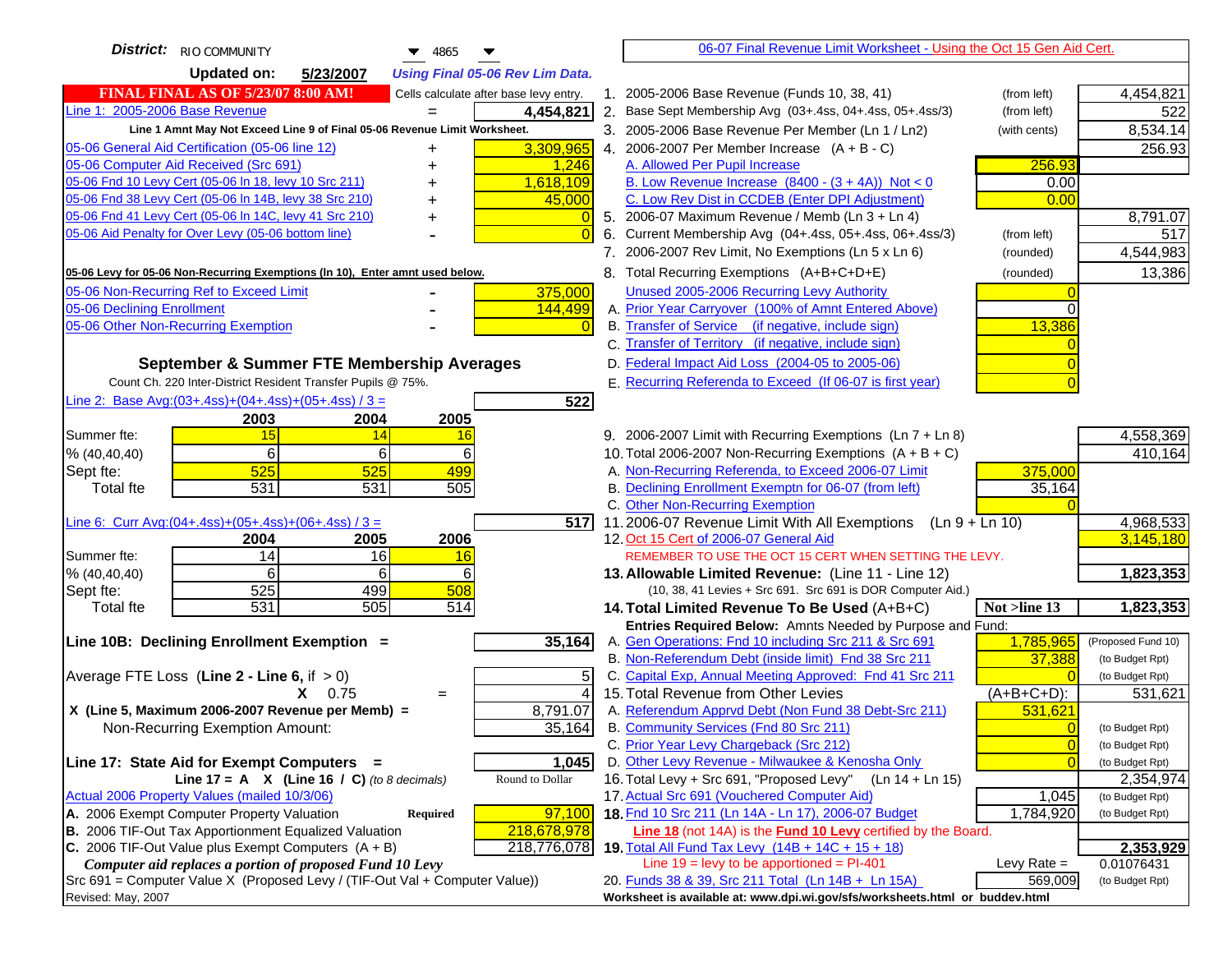| <b>DPI</b> Reconciliation                                                 |                                                    |  |  |
|---------------------------------------------------------------------------|----------------------------------------------------|--|--|
| In order for the reconciliation to work properly, the                     |                                                    |  |  |
| PI-401 must have been filed with the Department.                          |                                                    |  |  |
| Numbers appearing in the green boxes below are actual, district-submitted |                                                    |  |  |
| 2007 PI-401 data.                                                         |                                                    |  |  |
| Do not type in these fields.                                              |                                                    |  |  |
|                                                                           |                                                    |  |  |
| Fund 10, PI-401<br>Fund 38, PI-401                                        | 1,784,920.00<br>37,388.00                          |  |  |
| Fund 41, PI-401                                                           | 0.00                                               |  |  |
|                                                                           | 1,822,308.00                                       |  |  |
|                                                                           |                                                    |  |  |
| Chargeback, PI-401                                                        | 0.00                                               |  |  |
| Fund 39, PI-401                                                           | 531,621.00                                         |  |  |
| Fund 80, PI-401                                                           | 0.00                                               |  |  |
| Fund 48/Other, PI-401                                                     | 0.00                                               |  |  |
|                                                                           |                                                    |  |  |
| Total, PI-401                                                             | 2,353,929.00                                       |  |  |
|                                                                           |                                                    |  |  |
| <b>Computer Aid</b>                                                       | $1,045.00$ <------- don't change<br><b>Results</b> |  |  |
| $\boldsymbol{0}$                                                          | $\bf{0}$                                           |  |  |
| 0                                                                         | 0                                                  |  |  |
| You have levied to your maximum.                                          |                                                    |  |  |
|                                                                           |                                                    |  |  |
| 0                                                                         |                                                    |  |  |
|                                                                           |                                                    |  |  |
|                                                                           |                                                    |  |  |
| 0                                                                         |                                                    |  |  |
|                                                                           |                                                    |  |  |
|                                                                           | $\bf{0}$                                           |  |  |
|                                                                           |                                                    |  |  |
|                                                                           |                                                    |  |  |
|                                                                           |                                                    |  |  |
| 0                                                                         |                                                    |  |  |
|                                                                           |                                                    |  |  |
|                                                                           |                                                    |  |  |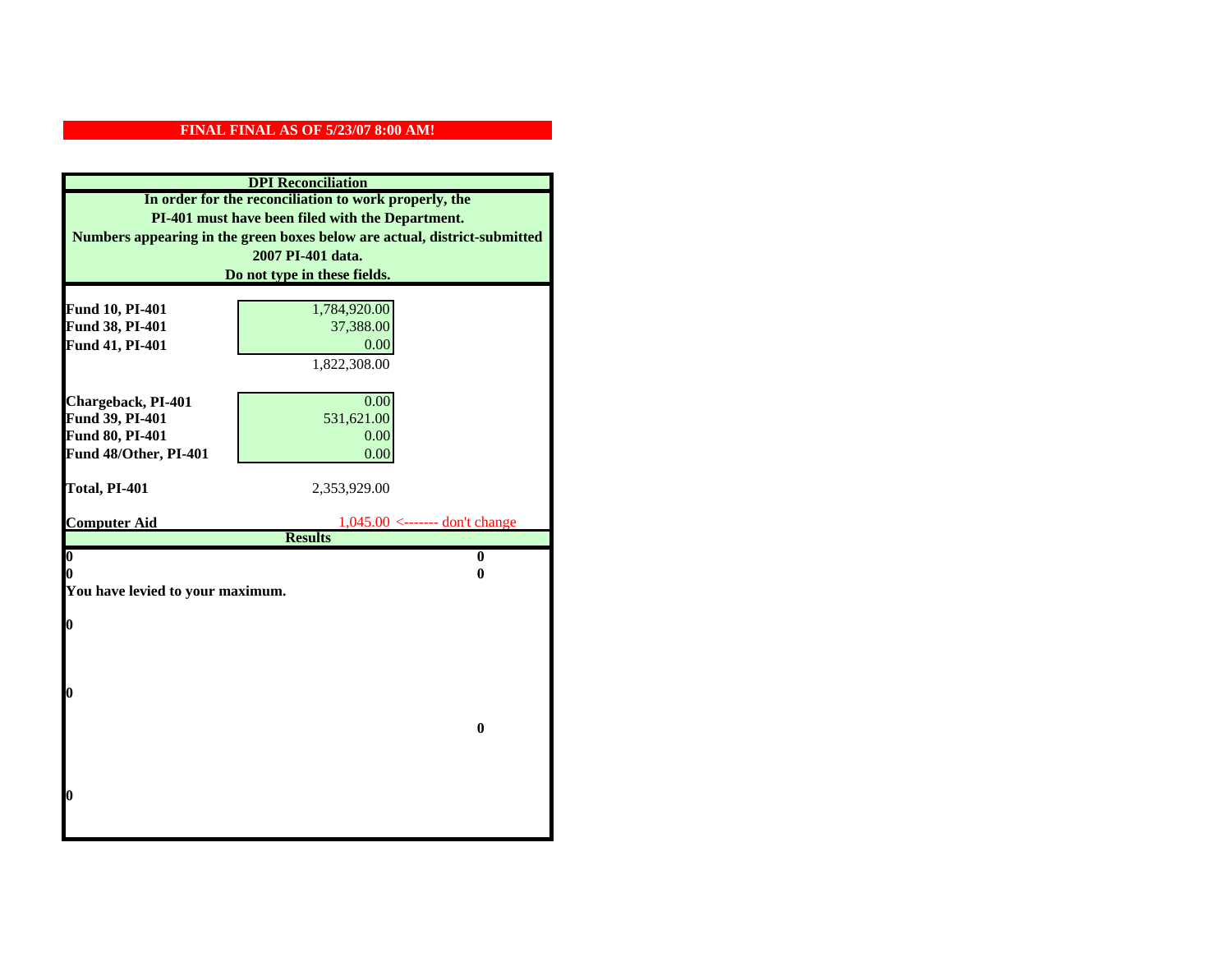| District: RIPON<br>$\blacktriangledown$ 4872                                                                                                       |    | 06-07 Final Revenue Limit Worksheet - Using the Oct 15 Gen Aid Cert.                                                        |                  |                          |
|----------------------------------------------------------------------------------------------------------------------------------------------------|----|-----------------------------------------------------------------------------------------------------------------------------|------------------|--------------------------|
| <b>Updated on:</b><br>5/23/2007<br><b>Using Final 05-06 Rev Lim Data.</b>                                                                          |    |                                                                                                                             |                  |                          |
| <b>FINAL FINAL AS OF 5/23/07 8:00 AM!</b><br>Cells calculate after base levy entry.                                                                |    | 1. 2005-2006 Base Revenue (Funds 10, 38, 41)                                                                                | (from left)      | 15,233,380               |
| Line 1: 2005-2006 Base Revenue<br>15,233,380                                                                                                       |    | 2. Base Sept Membership Avg (03+.4ss, 04+.4ss, 05+.4ss/3)                                                                   | (from left)      | 1,737                    |
| Line 1 Amnt May Not Exceed Line 9 of Final 05-06 Revenue Limit Worksheet.                                                                          |    | 3. 2005-2006 Base Revenue Per Member (Ln 1 / Ln2)                                                                           | (with cents)     | 8,769.94                 |
| 05-06 General Aid Certification (05-06 line 12)<br>11,447,103<br>+                                                                                 |    | 4. 2006-2007 Per Member Increase $(A + B - C)$                                                                              |                  | 256.93                   |
| 05-06 Computer Aid Received (Src 691)<br>23,417                                                                                                    |    | A. Allowed Per Pupil Increase                                                                                               | 256.93           |                          |
| 3,585,816<br>05-06 Fnd 10 Levy Cert (05-06 In 18, levy 10 Src 211)                                                                                 |    | B. Low Revenue Increase $(8400 - (3 + 4A))$ Not < 0                                                                         | 0.00             |                          |
| 05-06 Fnd 38 Levy Cert (05-06 In 14B, levy 38 Src 210)<br>177,044                                                                                  |    | C. Low Rev Dist in CCDEB (Enter DPI Adjustment)                                                                             | 0.00             |                          |
| 05-06 Fnd 41 Levy Cert (05-06 In 14C, levy 41 Src 210)                                                                                             |    | 5. 2006-07 Maximum Revenue / Memb (Ln 3 + Ln 4)                                                                             |                  | 9,026.87                 |
| 05-06 Aid Penalty for Over Levy (05-06 bottom line)<br>$\Omega$                                                                                    | 6. | Current Membership Avg (04+.4ss, 05+.4ss, 06+.4ss/3)                                                                        | (from left)      | 1,768                    |
|                                                                                                                                                    |    | 7. 2006-2007 Rev Limit, No Exemptions (Ln 5 x Ln 6)                                                                         | (rounded)        | 15,959,506               |
| 05-06 Levy for 05-06 Non-Recurring Exemptions (In 10), Enter amnt used below.                                                                      |    | 8. Total Recurring Exemptions (A+B+C+D+E)                                                                                   | (rounded)        | 19,220                   |
| 05-06 Non-Recurring Ref to Exceed Limit<br>$\overline{0}$                                                                                          |    | Unused 2005-2006 Recurring Levy Authority                                                                                   | 8,711            |                          |
| 05-06 Declining Enrollment<br>$\overline{0}$                                                                                                       |    | A. Prior Year Carryover (100% of Amnt Entered Above)                                                                        | 8,711            |                          |
| 05-06 Other Non-Recurring Exemption<br>$\Omega$                                                                                                    |    | B. Transfer of Service (if negative, include sign)                                                                          | 10,509           |                          |
|                                                                                                                                                    |    | C. Transfer of Territory (if negative, include sign)                                                                        |                  |                          |
| September & Summer FTE Membership Averages                                                                                                         |    | D. Federal Impact Aid Loss (2004-05 to 2005-06)                                                                             |                  |                          |
| Count Ch. 220 Inter-District Resident Transfer Pupils @ 75%.                                                                                       |    | E. Recurring Referenda to Exceed (If 06-07 is first year)                                                                   |                  |                          |
| Line 2: Base Avg:(03+.4ss)+(04+.4ss)+(05+.4ss) / 3 =<br>1,737                                                                                      |    |                                                                                                                             |                  |                          |
| 2003<br>2004<br>2005                                                                                                                               |    |                                                                                                                             |                  |                          |
| 65<br>65<br>Summer fte:<br>68                                                                                                                      |    | 9. 2006-2007 Limit with Recurring Exemptions (Ln 7 + Ln 8)                                                                  |                  | 15,978,726               |
| 26<br>26<br>27<br>% (40, 40, 40)                                                                                                                   |    | 10. Total 2006-2007 Non-Recurring Exemptions (A + B + C)                                                                    |                  |                          |
| 1,669<br>1,718<br>1,746<br>Sept fte:                                                                                                               |    | A. Non-Recurring Referenda, to Exceed 2006-07 Limit                                                                         |                  |                          |
| 1,695<br>1,773<br><b>Total fte</b><br>1,744                                                                                                        |    | B. Declining Enrollment Exemptn for 06-07 (from left)                                                                       |                  |                          |
|                                                                                                                                                    |    | C. Other Non-Recurring Exemption                                                                                            |                  |                          |
| Line 6: Curr Avg: $(04+.4ss)+(05+.4ss)+(06+.4ss)/3 =$<br>1,768                                                                                     |    | 11.2006-07 Revenue Limit With All Exemptions<br>12. Oct 15 Cert of 2006-07 General Aid                                      | $(Ln 9 + Ln 10)$ | 15,978,726<br>12,058,614 |
| 2005<br>2006<br>2004<br>65<br>68<br>74<br>Summer fte:                                                                                              |    | REMEMBER TO USE THE OCT 15 CERT WHEN SETTING THE LEVY.                                                                      |                  |                          |
| $\overline{26}$<br>27<br>30<br>% (40, 40, 40)                                                                                                      |    | 13. Allowable Limited Revenue: (Line 11 - Line 12)                                                                          |                  | 3,920,112                |
| 1,756<br>1,718<br>1,746<br>Sept fte:                                                                                                               |    | (10, 38, 41 Levies + Src 691. Src 691 is DOR Computer Aid.)                                                                 |                  |                          |
| 1,773<br>1,744<br>1,786<br><b>Total fte</b>                                                                                                        |    | 14. Total Limited Revenue To Be Used (A+B+C)                                                                                | Not >line 13     | 3,920,112                |
|                                                                                                                                                    |    | Entries Required Below: Amnts Needed by Purpose and Fund:                                                                   |                  |                          |
| Line 10B: Declining Enrollment Exemption =                                                                                                         |    | A. Gen Operations: Fnd 10 including Src 211 & Src 691                                                                       | 3,743,068        | (Proposed Fund 10)       |
|                                                                                                                                                    |    | B. Non-Referendum Debt (inside limit) Fnd 38 Src 211                                                                        | 177,044          | (to Budget Rpt)          |
| Average FTE Loss (Line $2 -$ Line 6, if $> 0$ )                                                                                                    |    | C. Capital Exp, Annual Meeting Approved: Fnd 41 Src 211                                                                     |                  | (to Budget Rpt)          |
| $X = 0.75$<br>$=$                                                                                                                                  |    | 15. Total Revenue from Other Levies                                                                                         | $(A+B+C+D)$ :    | 1,843,647                |
| X (Line 5, Maximum 2006-2007 Revenue per Memb) =                                                                                                   |    | A. Referendum Apprvd Debt (Non Fund 38 Debt-Src 211)                                                                        | 1,691,786        |                          |
| Non-Recurring Exemption Amount:                                                                                                                    |    | B. Community Services (Fnd 80 Src 211)                                                                                      | 146,264          | (to Budget Rpt)          |
|                                                                                                                                                    |    | C. Prior Year Levy Chargeback (Src 212)                                                                                     | 5,597            | (to Budget Rpt)          |
| 20,772<br>Line 17: State Aid for Exempt Computers =                                                                                                |    | D. Other Levy Revenue - Milwaukee & Kenosha Only                                                                            |                  | (to Budget Rpt)          |
| Round to Dollar<br>Line 17 = A $X$ (Line 16 / C) (to 8 decimals)                                                                                   |    | 16. Total Levy + Src 691, "Proposed Levy"<br>$(Ln 14 + Ln 15)$                                                              |                  | 5,763,759                |
| Actual 2006 Property Values (mailed 10/3/06)                                                                                                       |    | 17. Actual Src 691 (Vouchered Computer Aid)                                                                                 | 20,772           | (to Budget Rpt)          |
| A. 2006 Exempt Computer Property Valuation<br>2,117,000<br><b>Required</b><br>B. 2006 TIF-Out Tax Apportionment Equalized Valuation<br>585,293,698 |    | 18. Fnd 10 Src 211 (Ln 14A - Ln 17), 2006-07 Budget<br>Line 18 (not 14A) is the <b>Fund 10 Levy</b> certified by the Board. | 3,722,296        | (to Budget Rpt)          |
| C. 2006 TIF-Out Value plus Exempt Computers $(A + B)$<br>587,410,698                                                                               |    | 19. Total All Fund Tax Levy (14B + 14C + 15 + 18)                                                                           |                  | 5,742,987                |
| Computer aid replaces a portion of proposed Fund 10 Levy                                                                                           |    | Line $19 = \text{levy}$ to be apportioned = PI-401                                                                          | Levy Rate $=$    | 0.00981215               |
| Src 691 = Computer Value X (Proposed Levy / (TIF-Out Val + Computer Value))                                                                        |    | 20. Funds 38 & 39, Src 211 Total (Ln 14B + Ln 15A)                                                                          | 1,868,830        | (to Budget Rpt)          |
| Revised: May, 2007                                                                                                                                 |    | Worksheet is available at: www.dpi.wi.gov/sfs/worksheets.html or buddev.html                                                |                  |                          |
|                                                                                                                                                    |    |                                                                                                                             |                  |                          |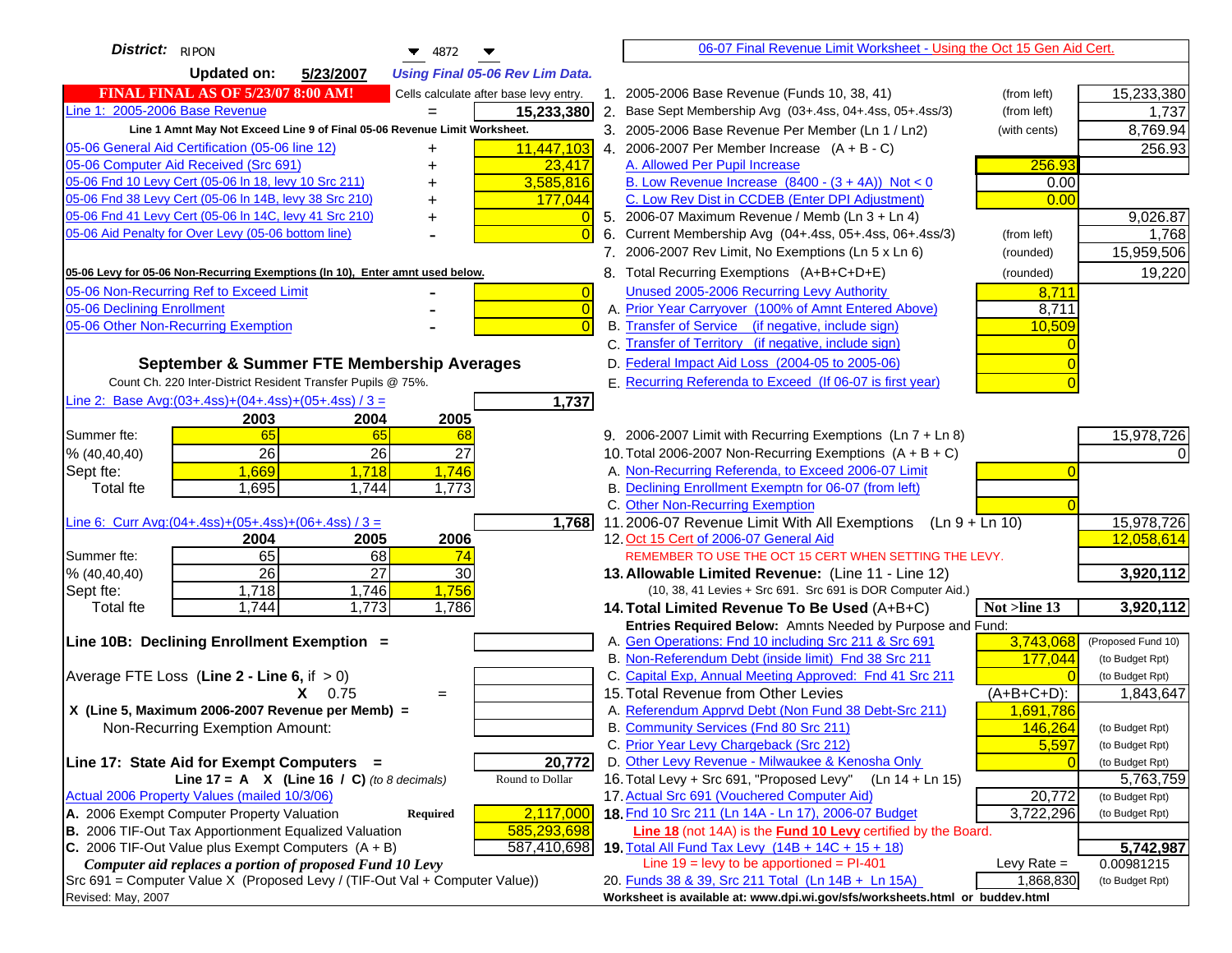| <b>DPI</b> Reconciliation                                                 |                                 |  |  |
|---------------------------------------------------------------------------|---------------------------------|--|--|
| In order for the reconciliation to work properly, the                     |                                 |  |  |
| PI-401 must have been filed with the Department.                          |                                 |  |  |
| Numbers appearing in the green boxes below are actual, district-submitted |                                 |  |  |
| 2007 PI-401 data.                                                         |                                 |  |  |
| Do not type in these fields.                                              |                                 |  |  |
|                                                                           |                                 |  |  |
| Fund 10, PI-401                                                           | 3,722,296.00                    |  |  |
| Fund 38, PI-401                                                           | 177,044.00                      |  |  |
| Fund 41, PI-401                                                           | 0.00                            |  |  |
|                                                                           | 3,899,340.00                    |  |  |
|                                                                           |                                 |  |  |
| Chargeback, PI-401                                                        | 5,597.00                        |  |  |
| Fund 39, PI-401                                                           | 1,691,786.00                    |  |  |
| Fund 80, PI-401                                                           | 146,264.00                      |  |  |
| Fund 48/Other, PI-401                                                     | 0.00                            |  |  |
|                                                                           |                                 |  |  |
| Total, PI-401                                                             | 5,742,987.00                    |  |  |
| <b>Computer Aid</b>                                                       | 20,772.00 <------- don't change |  |  |
|                                                                           | <b>Results</b>                  |  |  |
| $\overline{\mathbf{0}}$                                                   | $\bf{0}$                        |  |  |
| 0                                                                         | 0                               |  |  |
| You have levied to your maximum.                                          |                                 |  |  |
|                                                                           |                                 |  |  |
| $\bf{0}$                                                                  |                                 |  |  |
|                                                                           |                                 |  |  |
|                                                                           |                                 |  |  |
| l0                                                                        |                                 |  |  |
|                                                                           |                                 |  |  |
|                                                                           | $\bf{0}$                        |  |  |
|                                                                           |                                 |  |  |
|                                                                           |                                 |  |  |
|                                                                           |                                 |  |  |
| $\boldsymbol{0}$                                                          |                                 |  |  |
|                                                                           |                                 |  |  |
|                                                                           |                                 |  |  |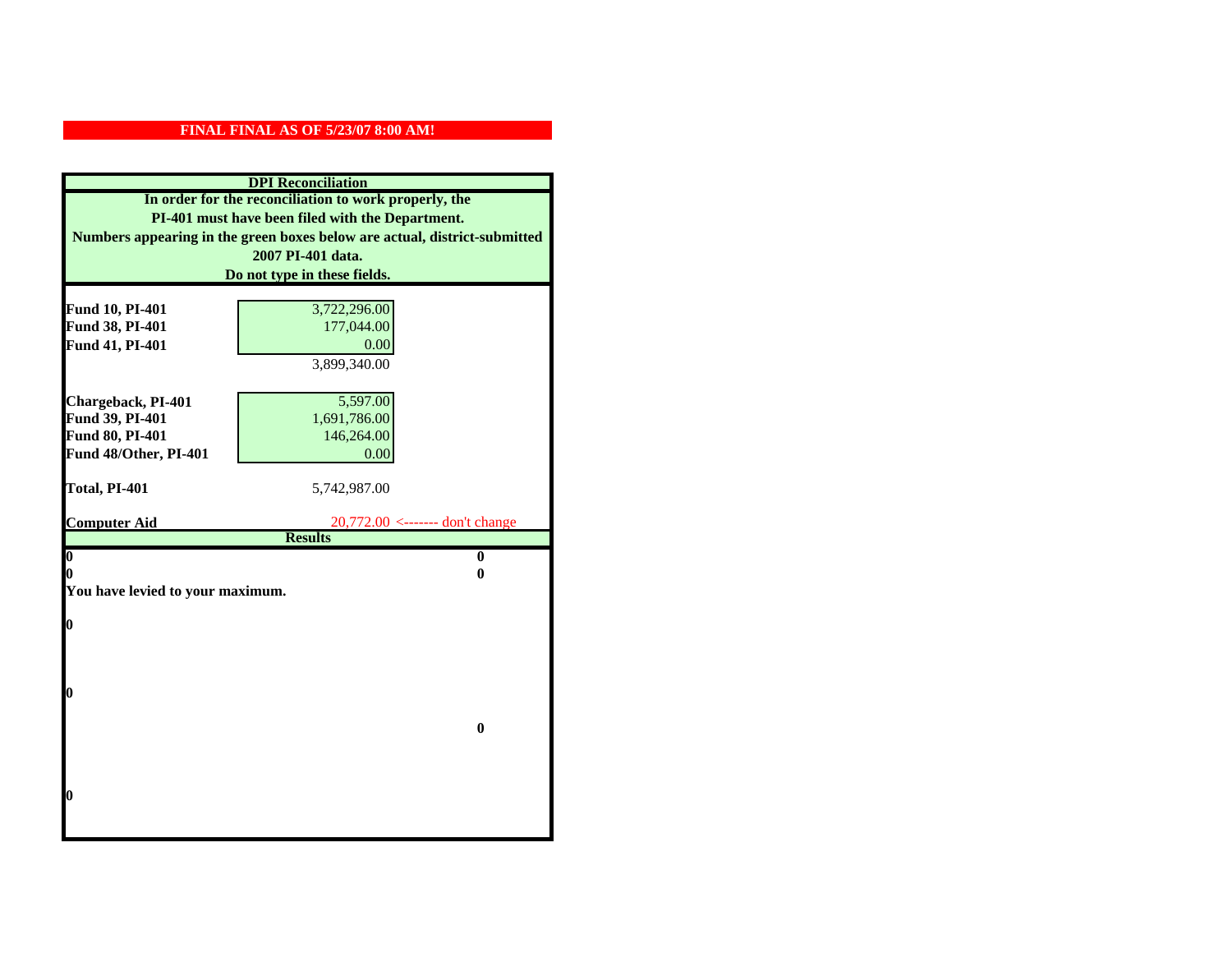| <b>District:</b> RIVER FALLS<br>$\blacktriangledown$ 4893                           | 06-07 Final Revenue Limit Worksheet - Using the Oct 15 Gen Aid Cert.                                 |                                    |
|-------------------------------------------------------------------------------------|------------------------------------------------------------------------------------------------------|------------------------------------|
| <b>Updated on:</b><br>5/23/2007<br><b>Using Final 05-06 Rev Lim Data.</b>           |                                                                                                      |                                    |
| <b>FINAL FINAL AS OF 5/23/07 8:00 AM!</b><br>Cells calculate after base levy entry. | 1. 2005-2006 Base Revenue (Funds 10, 38, 41)<br>(from left)                                          | 25,283,811                         |
| Line 1: 2005-2006 Base Revenue<br>25,283,811<br>$=$                                 | 2. Base Sept Membership Avg (03+.4ss, 04+.4ss, 05+.4ss/3)<br>(from left)                             | 3,002                              |
| Line 1 Amnt May Not Exceed Line 9 of Final 05-06 Revenue Limit Worksheet.           | 3. 2005-2006 Base Revenue Per Member (Ln 1 / Ln2)<br>(with cents)                                    | 8,422.32                           |
| 14,542,490<br>05-06 General Aid Certification (05-06 line 12)                       | 4. 2006-2007 Per Member Increase $(A + B - C)$                                                       | 256.93                             |
| 05-06 Computer Aid Received (Src 691)<br>22,800                                     | A. Allowed Per Pupil Increase<br>256.93                                                              |                                    |
| 05-06 Fnd 10 Levy Cert (05-06 ln 18, levy 10 Src 211)<br>10,593,831                 | B. Low Revenue Increase $(8400 - (3 + 4A))$ Not < 0<br>0.00                                          |                                    |
| 05-06 Fnd 38 Levy Cert (05-06 In 14B, levy 38 Src 210)<br>141,438                   | C. Low Rev Dist in CCDEB (Enter DPI Adjustment)<br>0.00                                              |                                    |
| 05-06 Fnd 41 Levy Cert (05-06 In 14C, levy 41 Src 210)<br>$\Omega$<br>+             | 5. 2006-07 Maximum Revenue / Memb (Ln 3 + Ln 4)                                                      | 8,679.25                           |
| 05-06 Aid Penalty for Over Levy (05-06 bottom line)<br>16,748                       | 6. Current Membership Avg (04+.4ss, 05+.4ss, 06+.4ss/3)<br>(from left)                               | 3,007                              |
|                                                                                     | 7. 2006-2007 Rev Limit, No Exemptions (Ln 5 x Ln 6)<br>(rounded)                                     | 26,098,505                         |
| 05-06 Levy for 05-06 Non-Recurring Exemptions (In 10), Enter amnt used below.       | 8. Total Recurring Exemptions (A+B+C+D+E)<br>(rounded)                                               | 10,460                             |
| 05-06 Non-Recurring Ref to Exceed Limit<br>$\overline{0}$                           | Unused 2005-2006 Recurring Levy Authority                                                            |                                    |
| 05-06 Declining Enrollment<br>$\overline{0}$                                        | A. Prior Year Carryover (100% of Amnt Entered Above)                                                 |                                    |
| 05-06 Other Non-Recurring Exemption<br>$\Omega$                                     | B. Transfer of Service (if negative, include sign)<br>10,460                                         |                                    |
|                                                                                     | C. Transfer of Territory (if negative, include sign)                                                 |                                    |
| September & Summer FTE Membership Averages                                          | D. Federal Impact Aid Loss (2004-05 to 2005-06)                                                      |                                    |
| Count Ch. 220 Inter-District Resident Transfer Pupils @ 75%.                        | E. Recurring Referenda to Exceed (If 06-07 is first year)                                            |                                    |
| Line 2: Base Avg: $(03+.4ss)+(04+.4ss)+(05+.4ss)/3 =$<br>3,002                      |                                                                                                      |                                    |
| 2003<br>2004<br>2005                                                                |                                                                                                      |                                    |
| 87<br>Summer fte:<br>82<br>82                                                       | 9. 2006-2007 Limit with Recurring Exemptions (Ln 7 + Ln 8)                                           | 26,108,965                         |
| 35<br>33<br>33<br>% (40, 40, 40)                                                    | 10. Total 2006-2007 Non-Recurring Exemptions $(A + B + C)$                                           |                                    |
| 2,958<br>2,986<br>2,962<br>Sept fte:                                                | A. Non-Recurring Referenda, to Exceed 2006-07 Limit                                                  |                                    |
| 2,993<br>3,019<br>Total fte<br>2,995                                                | B. Declining Enrollment Exemptn for 06-07 (from left)                                                |                                    |
| Line 6: Curr Avg: $(04+.4ss)+(05+.4ss)+(06+.4ss)/3 =$                               | C. Other Non-Recurring Exemption<br>$(Ln 9 + Ln 10)$                                                 |                                    |
| 3,007<br>2006<br>2004<br>2005                                                       | 11.2006-07 Revenue Limit With All Exemptions<br>12. Oct 15 Cert of 2006-07 General Aid               | 26,108,965<br>14,832,900           |
| $\overline{82}$<br>82<br>Summer fte:<br>85                                          | REMEMBER TO USE THE OCT 15 CERT WHEN SETTING THE LEVY.                                               |                                    |
| 33<br>33<br>34<br>% (40, 40, 40)                                                    | 13. Allowable Limited Revenue: (Line 11 - Line 12)                                                   | 11,276,065                         |
| 2,974<br>2,962<br>2,986<br>Sept fte:                                                | (10, 38, 41 Levies + Src 691. Src 691 is DOR Computer Aid.)                                          |                                    |
| 2,995<br>3,019<br>3,008<br><b>Total fte</b>                                         | Not >line 13<br>14. Total Limited Revenue To Be Used (A+B+C)                                         | 11,267,385                         |
|                                                                                     | Entries Required Below: Amnts Needed by Purpose and Fund:                                            |                                    |
| Line 10B: Declining Enrollment Exemption =                                          | A. Gen Operations: Fnd 10 including Src 211 & Src 691<br>11,117,748                                  | (Proposed Fund 10)                 |
|                                                                                     | B. Non-Referendum Debt (inside limit) Fnd 38 Src 211<br>149,637                                      | (to Budget Rpt)                    |
| Average FTE Loss (Line $2 -$ Line 6, if $> 0$ )                                     | C. Capital Exp, Annual Meeting Approved: Fnd 41 Src 211                                              | (to Budget Rpt)                    |
| $X = 0.75$<br>$=$                                                                   | 15. Total Revenue from Other Levies<br>$(A+B+C+D)$ :                                                 | 3,759,650                          |
| X (Line 5, Maximum 2006-2007 Revenue per Memb) =                                    | A. Referendum Apprvd Debt (Non Fund 38 Debt-Src 211)<br>3,758,549                                    |                                    |
| Non-Recurring Exemption Amount:                                                     | B. Community Services (Fnd 80 Src 211)<br>$\overline{0}$                                             | (to Budget Rpt)                    |
| 17,973<br>Line 17: State Aid for Exempt Computers =                                 | C. Prior Year Levy Chargeback (Src 212)<br>1,101<br>D. Other Levy Revenue - Milwaukee & Kenosha Only | (to Budget Rpt)<br>(to Budget Rpt) |
| Line 17 = A $X$ (Line 16 / C) (to 8 decimals)<br>Round to Dollar                    | 16. Total Levy + Src 691, "Proposed Levy"<br>(Ln 14 + Ln 15)                                         | 15,027,035                         |
| Actual 2006 Property Values (mailed 10/3/06)                                        | 17. Actual Src 691 (Vouchered Computer Aid)<br>17,973                                                | (to Budget Rpt)                    |
| A. 2006 Exempt Computer Property Valuation<br>2,143,800<br>Required                 | 18. Fnd 10 Src 211 (Ln 14A - Ln 17), 2006-07 Budget<br>11,099,775                                    | (to Budget Rpt)                    |
| B. 2006 TIF-Out Tax Apportionment Equalized Valuation<br>1,790,236,386              | Line 18 (not 14A) is the Fund 10 Levy certified by the Board.                                        |                                    |
| C. 2006 TIF-Out Value plus Exempt Computers $(A + B)$<br>1,792,380,186              | 19. Total All Fund Tax Levy $(14B + 14C + 15 + 18)$                                                  | 15,009,062                         |
| Computer aid replaces a portion of proposed Fund 10 Levy                            | Line $19$ = levy to be apportioned = PI-401<br>Levy Rate $=$                                         | 0.00838384                         |
| Src 691 = Computer Value X (Proposed Levy / (TIF-Out Val + Computer Value))         | 3,908,186<br>20. Funds 38 & 39, Src 211 Total (Ln 14B + Ln 15A)                                      | (to Budget Rpt)                    |
| Revised: May, 2007                                                                  | Worksheet is available at: www.dpi.wi.gov/sfs/worksheets.html or buddev.html                         |                                    |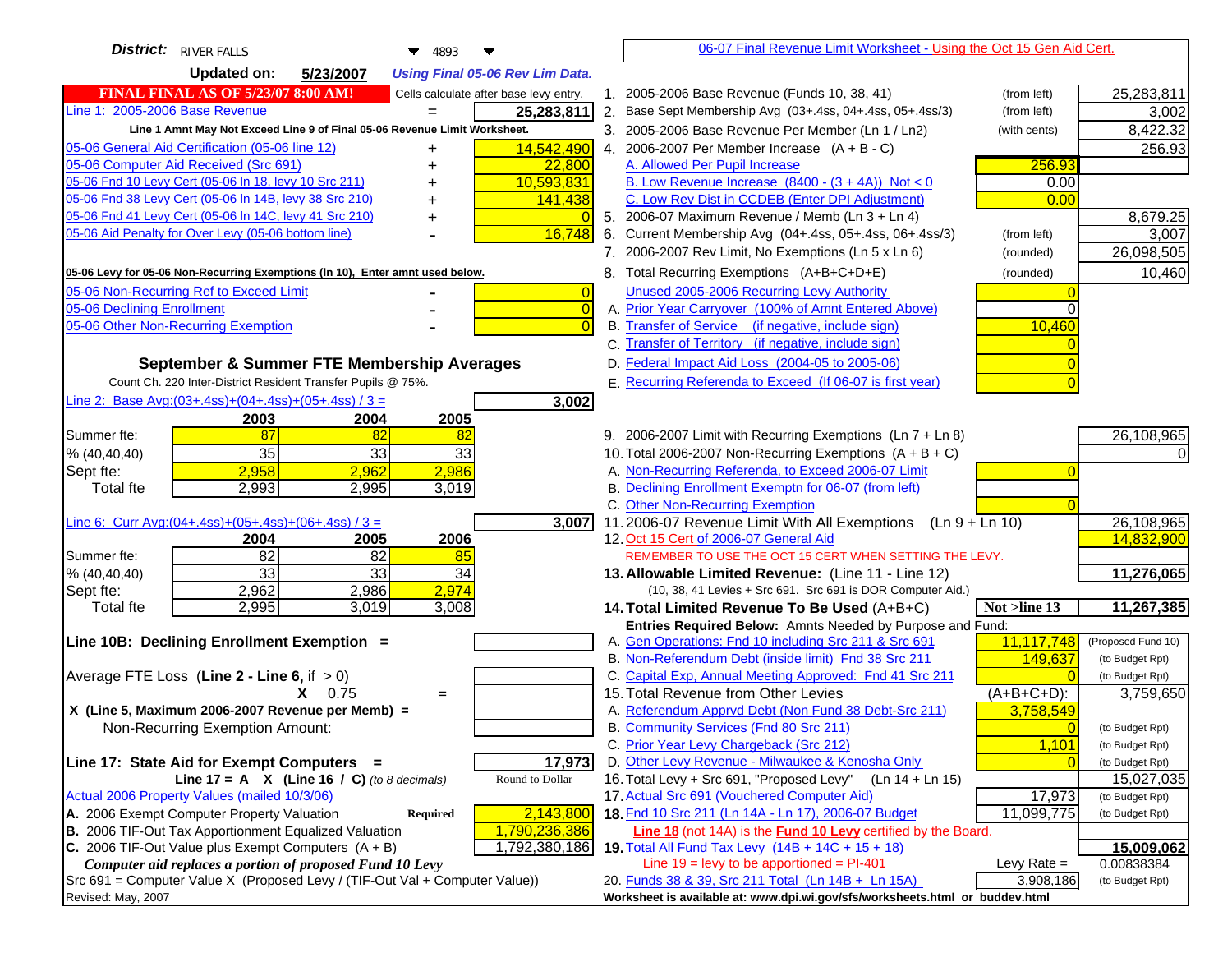|                                                  | <b>DPI</b> Reconciliation                                                 |
|--------------------------------------------------|---------------------------------------------------------------------------|
|                                                  | In order for the reconciliation to work properly, the                     |
|                                                  | PI-401 must have been filed with the Department.                          |
|                                                  | Numbers appearing in the green boxes below are actual, district-submitted |
|                                                  | 2007 PI-401 data.                                                         |
|                                                  | Do not type in these fields.                                              |
|                                                  |                                                                           |
| Fund 10, PI-401                                  | 11,099,775.00                                                             |
| Fund 38, PI-401                                  | 149,637.00                                                                |
| Fund 41, PI-401                                  | 0.00                                                                      |
|                                                  | 11,249,412.00                                                             |
|                                                  |                                                                           |
| Chargeback, PI-401                               | 1,101.00                                                                  |
| Fund 39, PI-401                                  | 3,758,549.00                                                              |
| Fund 80, PI-401                                  | 0.00                                                                      |
| Fund 48/Other, PI-401                            | 0.00                                                                      |
| Total, PI-401                                    | 15,009,062.00                                                             |
|                                                  |                                                                           |
| <b>Computer Aid</b>                              | $17,973.00$ <------- don't change                                         |
|                                                  | <b>Results</b>                                                            |
| 0                                                | 0                                                                         |
| You have underlevied by:<br>0                    | 8,680                                                                     |
|                                                  |                                                                           |
| All of your underlevy is eligible for carryover. |                                                                           |
|                                                  |                                                                           |
|                                                  |                                                                           |
|                                                  |                                                                           |
| 0                                                |                                                                           |
|                                                  | $\bf{0}$                                                                  |
|                                                  |                                                                           |
|                                                  |                                                                           |
|                                                  |                                                                           |
|                                                  |                                                                           |
| 0                                                |                                                                           |
|                                                  |                                                                           |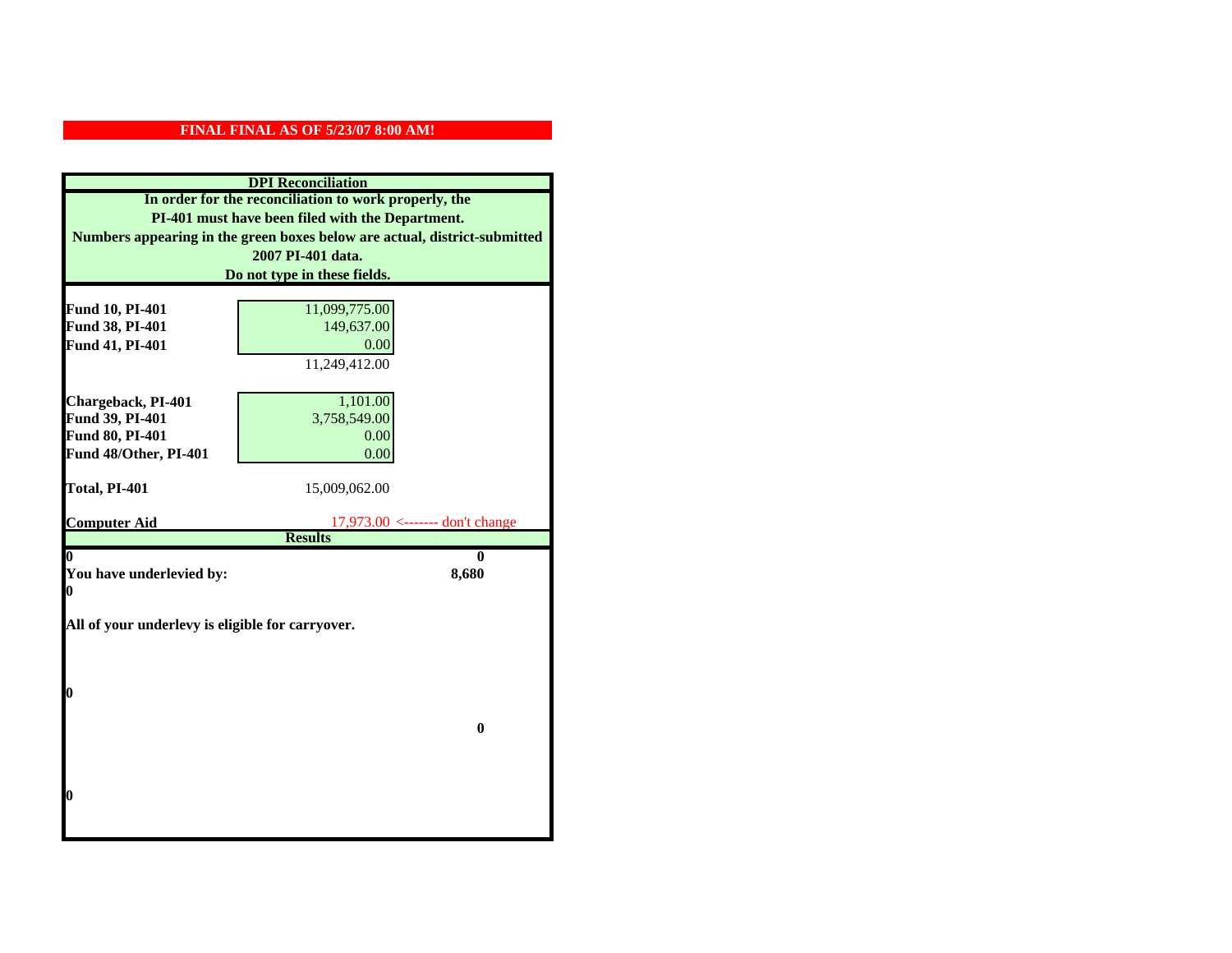| <b>District:</b> RIVER RIDGE<br>4904                                                | 06-07 Final Revenue Limit Worksheet - Using the Oct 15 Gen Aid Cert.                                                               |                |                                    |
|-------------------------------------------------------------------------------------|------------------------------------------------------------------------------------------------------------------------------------|----------------|------------------------------------|
| <b>Updated on:</b><br>5/23/2007<br><b>Using Final 05-06 Rev Lim Data.</b>           |                                                                                                                                    |                |                                    |
| <b>FINAL FINAL AS OF 5/23/07 8:00 AM!</b><br>Cells calculate after base levy entry. | 1. 2005-2006 Base Revenue (Funds 10, 38, 41)                                                                                       | (from left)    | 5,397,997                          |
| Line 1: 2005-2006 Base Revenue<br>5,397,997<br>$=$                                  | 2. Base Sept Membership Avg (03+.4ss, 04+.4ss, 05+.4ss/3)                                                                          | (from left)    | 560                                |
| Line 1 Amnt May Not Exceed Line 9 of Final 05-06 Revenue Limit Worksheet.           | 3. 2005-2006 Base Revenue Per Member (Ln 1 / Ln2)                                                                                  | (with cents)   | 9,639.28                           |
| 4,036,788<br>05-06 General Aid Certification (05-06 line 12)<br>+                   | 4. 2006-2007 Per Member Increase $(A + B - C)$                                                                                     |                | 256.93                             |
| 05-06 Computer Aid Received (Src 691)<br>1,203                                      | A. Allowed Per Pupil Increase                                                                                                      | 256.93         |                                    |
| 05-06 Fnd 10 Levy Cert (05-06 In 18, levy 10 Src 211)<br>1,474,994                  | B. Low Revenue Increase $(8400 - (3 + 4A))$ Not < 0                                                                                | 0.00           |                                    |
| 05-06 Fnd 38 Levy Cert (05-06 In 14B, levy 38 Src 210)<br>48,880                    | C. Low Rev Dist in CCDEB (Enter DPI Adjustment)                                                                                    | 0.00           |                                    |
| 05-06 Fnd 41 Levy Cert (05-06 In 14C, levy 41 Src 210)<br>+                         | 5. 2006-07 Maximum Revenue / Memb (Ln 3 + Ln 4)                                                                                    |                | 9,896.21                           |
| 05-06 Aid Penalty for Over Levy (05-06 bottom line)                                 | 6. Current Membership Avg (04+.4ss, 05+.4ss, 06+.4ss/3)                                                                            | (from left)    | 548                                |
|                                                                                     | 7. 2006-2007 Rev Limit, No Exemptions (Ln 5 x Ln 6)                                                                                | (rounded)      | 5,423,123                          |
| 05-06 Levy for 05-06 Non-Recurring Exemptions (In 10), Enter amnt used below.       | 8. Total Recurring Exemptions (A+B+C+D+E)                                                                                          | (rounded)      | 5,428                              |
| 05-06 Non-Recurring Ref to Exceed Limit<br>$\overline{0}$                           | Unused 2005-2006 Recurring Levy Authority                                                                                          |                |                                    |
| 163,868<br>05-06 Declining Enrollment                                               | A. Prior Year Carryover (100% of Amnt Entered Above)                                                                               |                |                                    |
| 05-06 Other Non-Recurring Exemption                                                 | B. Transfer of Service (if negative, include sign)                                                                                 | 5,428          |                                    |
|                                                                                     | C. Transfer of Territory (if negative, include sign)                                                                               |                |                                    |
| September & Summer FTE Membership Averages                                          | D. Federal Impact Aid Loss (2004-05 to 2005-06)                                                                                    |                |                                    |
| Count Ch. 220 Inter-District Resident Transfer Pupils @ 75%.                        | E. Recurring Referenda to Exceed (If 06-07 is first year)                                                                          |                |                                    |
| Line 2: Base Avg: $(03+.4ss)+(04+.4ss)+(05+.4ss)/3 =$<br>560                        |                                                                                                                                    |                |                                    |
| 2003<br>2004<br>2005                                                                |                                                                                                                                    |                |                                    |
| Summer fte:<br>10<br>10<br>$\boldsymbol{\Delta}$                                    | 9. 2006-2007 Limit with Recurring Exemptions (Ln 7 + Ln 8)                                                                         |                | 5,428,551                          |
| 4<br>% (40, 40, 40)<br>576<br>549<br>542<br>Sept fte:                               | 10. Total 2006-2007 Non-Recurring Exemptions $(A + B + C)$<br>A. Non-Recurring Referenda, to Exceed 2006-07 Limit                  |                | 89,066                             |
| 580<br>553<br><b>Total fte</b><br>546                                               | B. Declining Enrollment Exemptn for 06-07 (from left)                                                                              | 89,066         |                                    |
|                                                                                     | C. Other Non-Recurring Exemption                                                                                                   |                |                                    |
| Line 6: Curr Avg: $(04+.4ss)+(05+.4ss)+(06+.4ss)/3 =$<br>548                        | 11.2006-07 Revenue Limit With All Exemptions (Ln 9 + Ln 10)                                                                        |                | 5,517,617                          |
| 2006<br>2004<br>2005                                                                | 12. Oct 15 Cert of 2006-07 General Aid                                                                                             |                | 3,775,372                          |
| 9<br>Summer fte:<br>10<br>13                                                        | REMEMBER TO USE THE OCT 15 CERT WHEN SETTING THE LEVY.                                                                             |                |                                    |
| % (40, 40, 40)<br>5<br>4<br>4                                                       | 13. Allowable Limited Revenue: (Line 11 - Line 12)                                                                                 |                | 1,742,245                          |
| 549<br>542<br>539<br>Sept fte:                                                      | (10, 38, 41 Levies + Src 691. Src 691 is DOR Computer Aid.)                                                                        |                |                                    |
| 553<br>546<br>544<br><b>Total fte</b>                                               | 14. Total Limited Revenue To Be Used (A+B+C)                                                                                       | Not >line 13   | 1,742,245                          |
|                                                                                     | Entries Required Below: Amnts Needed by Purpose and Fund:                                                                          |                |                                    |
| 89,066<br>Line 10B: Declining Enrollment Exemption =                                | A. Gen Operations: Fnd 10 including Src 211 & Src 691<br>B. Non-Referendum Debt (inside limit) Fnd 38 Src 211                      | 1,694,153      | (Proposed Fund 10)                 |
| Average FTE Loss (Line $2 -$ Line 6, if $> 0$ )<br>12                               | C. Capital Exp, Annual Meeting Approved: Fnd 41 Src 211                                                                            | 48,092         | (to Budget Rpt)<br>(to Budget Rpt) |
| 9<br>$X = 0.75$<br>$=$                                                              | 15. Total Revenue from Other Levies                                                                                                | (A+B+C+D):     |                                    |
| X (Line 5, Maximum 2006-2007 Revenue per Memb) =<br>9,896.21                        | A. Referendum Apprvd Debt (Non Fund 38 Debt-Src 211)                                                                               |                |                                    |
| 89,066<br>Non-Recurring Exemption Amount:                                           | B. Community Services (Fnd 80 Src 211)                                                                                             |                | (to Budget Rpt)                    |
|                                                                                     | C. Prior Year Levy Chargeback (Src 212)                                                                                            | $\overline{0}$ | (to Budget Rpt)                    |
| Line 17: State Aid for Exempt Computers =<br>1,061                                  | D. Other Levy Revenue - Milwaukee & Kenosha Only                                                                                   |                | (to Budget Rpt)                    |
| Round to Dollar<br>Line 17 = A $X$ (Line 16 / C) (to 8 decimals)                    | 16. Total Levy + Src 691, "Proposed Levy"<br>(Ln 14 + Ln 15)                                                                       |                | 1,742,245                          |
| Actual 2006 Property Values (mailed 10/3/06)                                        | 17. Actual Src 691 (Vouchered Computer Aid)                                                                                        | 1,061          | (to Budget Rpt)                    |
| A. 2006 Exempt Computer Property Valuation<br>110,100<br>Required                   | 18. Fnd 10 Src 211 (Ln 14A - Ln 17), 2006-07 Budget                                                                                | 1,693,092      | (to Budget Rpt)                    |
| B. 2006 TIF-Out Tax Apportionment Equalized Valuation<br>180,647,756                | <b>Line 18</b> (not 14A) is the <b>Fund 10 Levy</b> certified by the Board.                                                        |                |                                    |
| C. 2006 TIF-Out Value plus Exempt Computers $(A + B)$<br>180,757,856                | 19. Total All Fund Tax Levy $(14B + 14C + 15 + 18)$                                                                                |                | 1,741,184                          |
| Computer aid replaces a portion of proposed Fund 10 Levy                            | Line $19 = \text{levy}$ to be apportioned = PI-401                                                                                 | Levy Rate $=$  | 0.00963856                         |
| Src 691 = Computer Value X (Proposed Levy / (TIF-Out Val + Computer Value))         | 20. Funds 38 & 39, Src 211 Total (Ln 14B + Ln 15A)<br>Worksheet is available at: www.dpi.wi.gov/sfs/worksheets.html or buddev.html | 48,092         | (to Budget Rpt)                    |
| Revised: May, 2007                                                                  |                                                                                                                                    |                |                                    |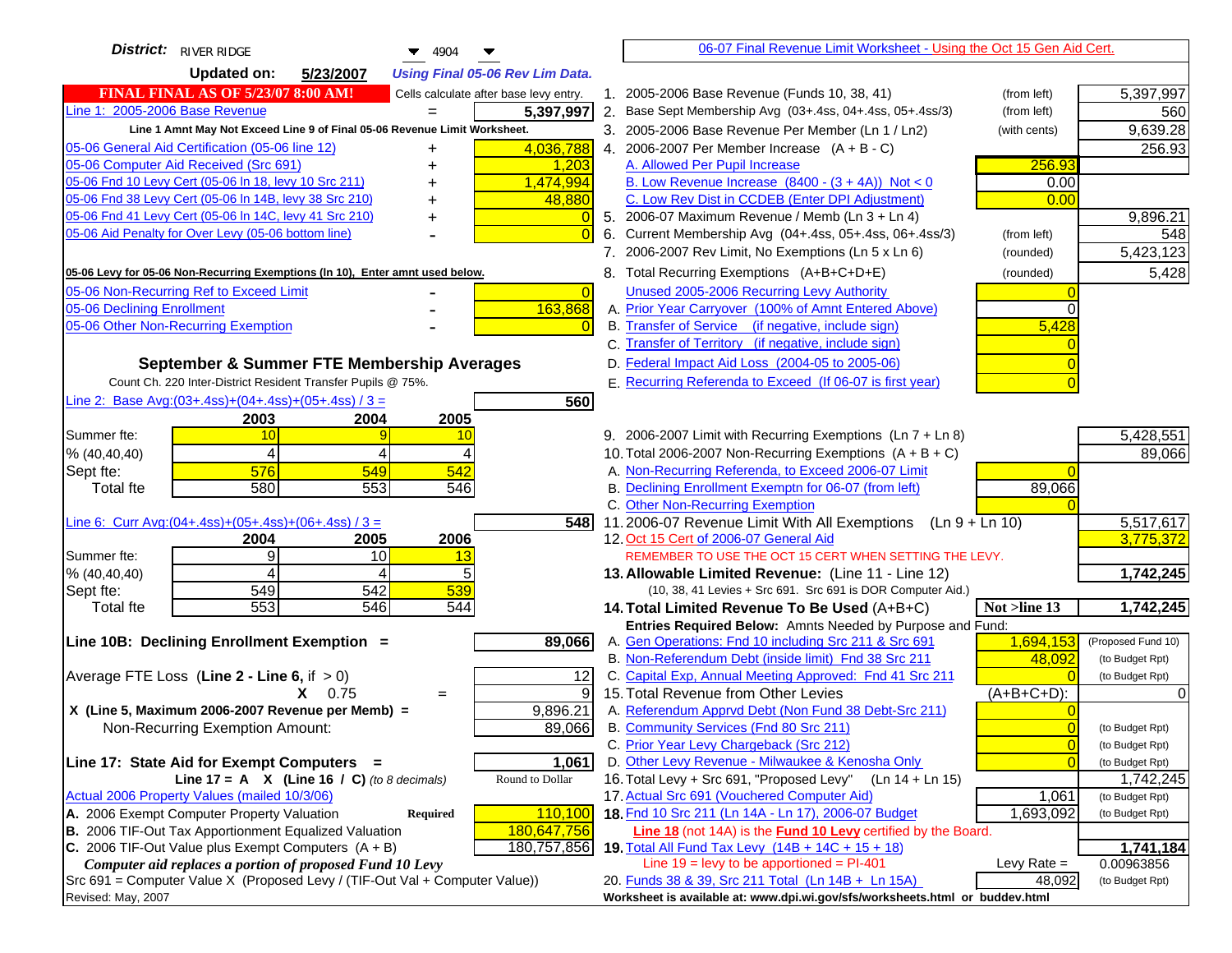|                                    | <b>DPI</b> Reconciliation                                                 |
|------------------------------------|---------------------------------------------------------------------------|
|                                    | In order for the reconciliation to work properly, the                     |
|                                    | PI-401 must have been filed with the Department.                          |
|                                    | Numbers appearing in the green boxes below are actual, district-submitted |
|                                    | 2007 PI-401 data.                                                         |
|                                    | Do not type in these fields.                                              |
|                                    |                                                                           |
| Fund 10, PI-401<br>Fund 38, PI-401 | 1,693,092.00<br>48,092.00                                                 |
| Fund 41, PI-401                    | 0.00                                                                      |
|                                    | 1,741,184.00                                                              |
|                                    |                                                                           |
| Chargeback, PI-401                 | 0.00                                                                      |
| Fund 39, PI-401                    | 0.00                                                                      |
| Fund 80, PI-401                    | 0.00                                                                      |
| Fund 48/Other, PI-401              | 0.00                                                                      |
|                                    |                                                                           |
| Total, PI-401                      | 1,741,184.00                                                              |
| <b>Computer Aid</b>                | $1,061.00$ <------- don't change                                          |
|                                    | <b>Results</b>                                                            |
| $\overline{\mathbf{0}}$            | $\mathbf{0}$                                                              |
| 0                                  | 0                                                                         |
| You have levied to your maximum.   |                                                                           |
|                                    |                                                                           |
| $\bf{0}$                           |                                                                           |
|                                    |                                                                           |
|                                    |                                                                           |
| l0                                 |                                                                           |
|                                    |                                                                           |
|                                    | $\bf{0}$                                                                  |
|                                    |                                                                           |
|                                    |                                                                           |
| l0                                 |                                                                           |
|                                    |                                                                           |
|                                    |                                                                           |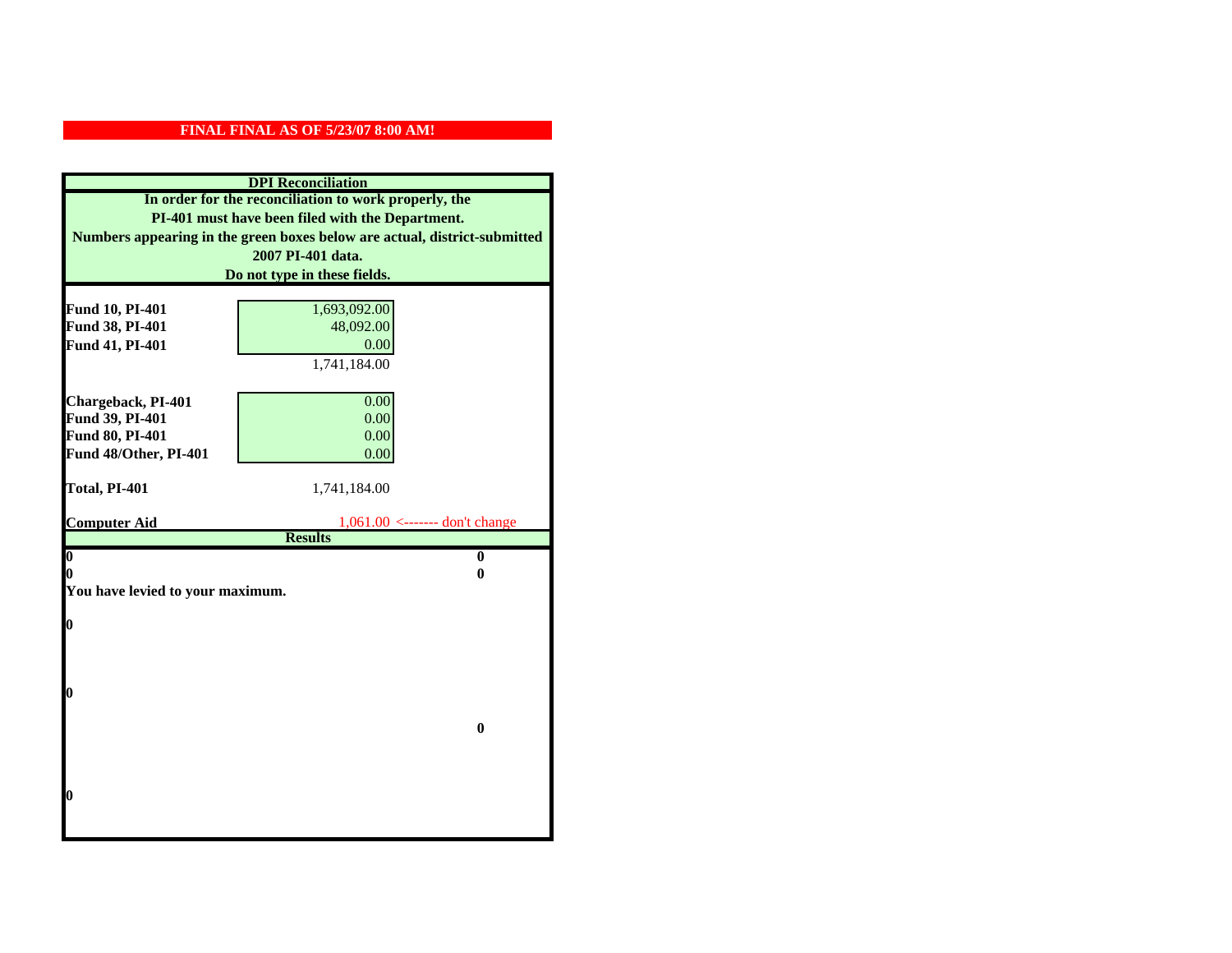| <b>Updated on:</b><br>5/23/2007<br><b>Using Final 05-06 Rev Lim Data.</b><br><b>FINAL FINAL AS OF 5/23/07 8:00 AM!</b><br>2005-2006 Base Revenue (Funds 10, 38, 41)<br>12,020,831<br>Cells calculate after base levy entry.<br>(from left)<br>$\mathbf{1}$ .<br>Line 1: 2005-2006 Base Revenue<br>12,020,831<br>2. Base Sept Membership Avg (03+.4ss, 04+.4ss, 05+.4ss/3)<br>1,458<br>(from left)<br>Line 1 Amnt May Not Exceed Line 9 of Final 05-06 Revenue Limit Worksheet.<br>8,244.74<br>3. 2005-2006 Base Revenue Per Member (Ln 1 / Ln2)<br>(with cents)<br>7,004,057<br>4. 2006-2007 Per Member Increase $(A + B - C)$<br>256.93<br>05-06 General Aid Certification (05-06 line 12)<br>+<br>05-06 Computer Aid Received (Src 691)<br>256.93<br>22,630<br>A. Allowed Per Pupil Increase<br>+<br>05-06 Fnd 10 Levy Cert (05-06 In 18, levy 10 Src 211)<br>5,192,018<br>B. Low Revenue Increase $(8400 - (3 + 4A))$ Not < 0<br>0.00<br>05-06 Fnd 38 Levy Cert (05-06 In 14B, levy 38 Src 210)<br>C. Low Rev Dist in CCDEB (Enter DPI Adjustment)<br>0.00<br>05-06 Fnd 41 Levy Cert (05-06 In 14C, levy 41 Src 210)<br>8,501.67<br>$\overline{0}$<br>5. 2006-07 Maximum Revenue / Memb (Ln $3 + \text{Ln } 4$ )<br>+<br>05-06 Aid Penalty for Over Levy (05-06 bottom line)<br>Current Membership Avg (04+.4ss, 05+.4ss, 06+.4ss/3)<br>6.<br>(from left)<br>1,449<br>$\Omega$<br>7. 2006-2007 Rev Limit, No Exemptions (Ln 5 x Ln 6)<br>12,318,920<br>(rounded)<br>8. Total Recurring Exemptions (A+B+C+D+E)<br>05-06 Levy for 05-06 Non-Recurring Exemptions (In 10), Enter amnt used below.<br>(rounded)<br>05-06 Non-Recurring Ref to Exceed Limit<br>Unused 2005-2006 Recurring Levy Authority<br>$\overline{0}$<br>05-06 Declining Enrollment<br>197,874<br>A. Prior Year Carryover (100% of Amnt Entered Above)<br>B. Transfer of Service (if negative, include sign)<br>C. Transfer of Territory (if negative, include sign)<br>D. Federal Impact Aid Loss (2004-05 to 2005-06)<br>September & Summer FTE Membership Averages<br>E. Recurring Referenda to Exceed (If 06-07 is first year)<br>Count Ch. 220 Inter-District Resident Transfer Pupils @ 75%.<br>Line 2: Base Avg: (03+.4ss) + (04+.4ss) + (05+.4ss) / 3 =<br>1,458<br>2003<br>2004<br>2005<br>15<br>9. 2006-2007 Limit with Recurring Exemptions (Ln 7 + Ln 8)<br>12,318,920<br>$\overline{22}$<br>17<br>1,259,512<br>$\overline{9}$<br>6<br>$\overline{7}$<br>10. Total 2006-2007 Non-Recurring Exemptions $(A + B + C)$<br>% (40, 40, 40)<br>A. Non-Recurring Referenda, to Exceed 2006-07 Limit<br>1,487<br>1,437<br>1,429<br>1,200,000<br>Sept fte:<br>B. Declining Enrollment Exemptn for 06-07 (from left)<br>Total fte<br>1,496<br>1,443<br>1,436<br>59,512<br>C. Other Non-Recurring Exemption<br>13,578,432<br>11.2006-07 Revenue Limit With All Exemptions (Ln $9 + \overline{\text{Ln }10}$ )<br>1,449<br>2006<br>12. Oct 15 Cert of 2006-07 General Aid<br>7,171,537<br>2005<br>2004<br>15<br>17<br>17<br>REMEMBER TO USE THE OCT 15 CERT WHEN SETTING THE LEVY.<br>6<br>7<br>6,406,895<br>% (40, 40, 40)<br>13. Allowable Limited Revenue: (Line 11 - Line 12)<br>1,437<br>1,429<br>1,462<br>Sept fte:<br>(10, 38, 41 Levies + Src 691. Src 691 is DOR Computer Aid.)<br>1,436<br>6,406,895<br>Total fte<br>1,443<br>1,469<br>14. Total Limited Revenue To Be Used (A+B+C)<br>Not >line 13<br>Entries Required Below: Amnts Needed by Purpose and Fund:<br>59,512<br>A. Gen Operations: Fnd 10 including Src 211 & Src 691<br>6,406,895<br>Line 10B: Declining Enrollment Exemption =<br>(Proposed Fund 10)<br>B. Non-Referendum Debt (inside limit) Fnd 38 Src 211<br>(to Budget Rpt)<br>C. Capital Exp, Annual Meeting Approved: Fnd 41 Src 211<br>Average FTE Loss (Line $2 -$ Line 6, if $> 0$ )<br>9<br>(to Budget Rpt)<br>15. Total Revenue from Other Levies<br>$(A+B+C+D)$ :<br>905,903<br>$X = 0.75$<br>$=$<br>A. Referendum Apprvd Debt (Non Fund 38 Debt-Src 211)<br>X (Line 5, Maximum 2006-2007 Revenue per Memb) =<br>8,501.67<br>879,903<br>59,512<br>B. Community Services (Fnd 80 Src 211)<br>Non-Recurring Exemption Amount:<br>26,000<br>(to Budget Rpt)<br>C. Prior Year Levy Chargeback (Src 212)<br>$\overline{0}$<br>(to Budget Rpt)<br>D. Other Levy Revenue - Milwaukee & Kenosha Only<br>24,594<br>Line 17: State Aid for Exempt Computers =<br>(to Budget Rpt)<br>16. Total Levy + Src 691, "Proposed Levy" (Ln 14 + Ln 15)<br>Round to Dollar<br>Line 17 = A $X$ (Line 16 / C) (to 8 decimals)<br>7,312,798<br>Actual 2006 Property Values (mailed 10/3/06)<br>17. Actual Src 691 (Vouchered Computer Aid)<br>24,594<br>(to Budget Rpt)<br>18. Fnd 10 Src 211 (Ln 14A - Ln 17), 2006-07 Budget<br>A. 2006 Exempt Computer Property Valuation<br>2,751,600<br>6,382,301<br>Required<br>(to Budget Rpt)<br>B. 2006 TIF-Out Tax Apportionment Equalized Valuation<br>815,415,747<br>Line 18 (not 14A) is the Fund 10 Levy certified by the Board.<br>C. 2006 TIF-Out Value plus Exempt Computers $(A + B)$<br>818, 167, 347<br>19. Total All Fund Tax Levy (14B + 14C + 15 + 18)<br>7,288,204<br>Line $19 = \text{levy}$ to be apportioned = PI-401<br>Computer aid replaces a portion of proposed Fund 10 Levy<br>Levy Rate $=$<br>0.00893802<br>20. Funds 38 & 39, Src 211 Total (Ln 14B + Ln 15A)<br>879,903<br>(to Budget Rpt)<br>Worksheet is available at: www.dpi.wi.gov/sfs/worksheets.html or buddev.html | <b>District:</b> RIVER VALLEY<br>$\blacktriangledown$ 5523<br>▼             | 06-07 Final Revenue Limit Worksheet - Using the Oct 15 Gen Aid Cert. |  |
|-----------------------------------------------------------------------------------------------------------------------------------------------------------------------------------------------------------------------------------------------------------------------------------------------------------------------------------------------------------------------------------------------------------------------------------------------------------------------------------------------------------------------------------------------------------------------------------------------------------------------------------------------------------------------------------------------------------------------------------------------------------------------------------------------------------------------------------------------------------------------------------------------------------------------------------------------------------------------------------------------------------------------------------------------------------------------------------------------------------------------------------------------------------------------------------------------------------------------------------------------------------------------------------------------------------------------------------------------------------------------------------------------------------------------------------------------------------------------------------------------------------------------------------------------------------------------------------------------------------------------------------------------------------------------------------------------------------------------------------------------------------------------------------------------------------------------------------------------------------------------------------------------------------------------------------------------------------------------------------------------------------------------------------------------------------------------------------------------------------------------------------------------------------------------------------------------------------------------------------------------------------------------------------------------------------------------------------------------------------------------------------------------------------------------------------------------------------------------------------------------------------------------------------------------------------------------------------------------------------------------------------------------------------------------------------------------------------------------------------------------------------------------------------------------------------------------------------------------------------------------------------------------------------------------------------------------------------------------------------------------------------------------------------------------------------------------------------------------------------------------------------------------------------------------------------------------------------------------------------------------------------------------------------------------------------------------------------------------------------------------------------------------------------------------------------------------------------------------------------------------------------------------------------------------------------------------------------------------------------------------------------------------------------------------------------------------------------------------------------------------------------------------------------------------------------------------------------------------------------------------------------------------------------------------------------------------------------------------------------------------------------------------------------------------------------------------------------------------------------------------------------------------------------------------------------------------------------------------------------------------------------------------------------------------------------------------------------------------------------------------------------------------------------------------------------------------------------------------------------------------------------------------------------------------------------------------------------------------------------------------------------------------------------------------------------------------------------------------------------------------------------------------------------------------------------------------------------------------------------------------------------------------------------------------------------------------------------------------------------------------------------------------------------------------------------------------------------------------------------------------------------------------------------------------------------------------------------------------------------------------------------------------------------------------------------------------------------------------------------------------------------------------------------------------------------|-----------------------------------------------------------------------------|----------------------------------------------------------------------|--|
|                                                                                                                                                                                                                                                                                                                                                                                                                                                                                                                                                                                                                                                                                                                                                                                                                                                                                                                                                                                                                                                                                                                                                                                                                                                                                                                                                                                                                                                                                                                                                                                                                                                                                                                                                                                                                                                                                                                                                                                                                                                                                                                                                                                                                                                                                                                                                                                                                                                                                                                                                                                                                                                                                                                                                                                                                                                                                                                                                                                                                                                                                                                                                                                                                                                                                                                                                                                                                                                                                                                                                                                                                                                                                                                                                                                                                                                                                                                                                                                                                                                                                                                                                                                                                                                                                                                                                                                                                                                                                                                                                                                                                                                                                                                                                                                                                                                                                                                                                                                                                                                                                                                                                                                                                                                                                                                                                                                                                                   |                                                                             |                                                                      |  |
|                                                                                                                                                                                                                                                                                                                                                                                                                                                                                                                                                                                                                                                                                                                                                                                                                                                                                                                                                                                                                                                                                                                                                                                                                                                                                                                                                                                                                                                                                                                                                                                                                                                                                                                                                                                                                                                                                                                                                                                                                                                                                                                                                                                                                                                                                                                                                                                                                                                                                                                                                                                                                                                                                                                                                                                                                                                                                                                                                                                                                                                                                                                                                                                                                                                                                                                                                                                                                                                                                                                                                                                                                                                                                                                                                                                                                                                                                                                                                                                                                                                                                                                                                                                                                                                                                                                                                                                                                                                                                                                                                                                                                                                                                                                                                                                                                                                                                                                                                                                                                                                                                                                                                                                                                                                                                                                                                                                                                                   |                                                                             |                                                                      |  |
|                                                                                                                                                                                                                                                                                                                                                                                                                                                                                                                                                                                                                                                                                                                                                                                                                                                                                                                                                                                                                                                                                                                                                                                                                                                                                                                                                                                                                                                                                                                                                                                                                                                                                                                                                                                                                                                                                                                                                                                                                                                                                                                                                                                                                                                                                                                                                                                                                                                                                                                                                                                                                                                                                                                                                                                                                                                                                                                                                                                                                                                                                                                                                                                                                                                                                                                                                                                                                                                                                                                                                                                                                                                                                                                                                                                                                                                                                                                                                                                                                                                                                                                                                                                                                                                                                                                                                                                                                                                                                                                                                                                                                                                                                                                                                                                                                                                                                                                                                                                                                                                                                                                                                                                                                                                                                                                                                                                                                                   |                                                                             |                                                                      |  |
|                                                                                                                                                                                                                                                                                                                                                                                                                                                                                                                                                                                                                                                                                                                                                                                                                                                                                                                                                                                                                                                                                                                                                                                                                                                                                                                                                                                                                                                                                                                                                                                                                                                                                                                                                                                                                                                                                                                                                                                                                                                                                                                                                                                                                                                                                                                                                                                                                                                                                                                                                                                                                                                                                                                                                                                                                                                                                                                                                                                                                                                                                                                                                                                                                                                                                                                                                                                                                                                                                                                                                                                                                                                                                                                                                                                                                                                                                                                                                                                                                                                                                                                                                                                                                                                                                                                                                                                                                                                                                                                                                                                                                                                                                                                                                                                                                                                                                                                                                                                                                                                                                                                                                                                                                                                                                                                                                                                                                                   |                                                                             |                                                                      |  |
|                                                                                                                                                                                                                                                                                                                                                                                                                                                                                                                                                                                                                                                                                                                                                                                                                                                                                                                                                                                                                                                                                                                                                                                                                                                                                                                                                                                                                                                                                                                                                                                                                                                                                                                                                                                                                                                                                                                                                                                                                                                                                                                                                                                                                                                                                                                                                                                                                                                                                                                                                                                                                                                                                                                                                                                                                                                                                                                                                                                                                                                                                                                                                                                                                                                                                                                                                                                                                                                                                                                                                                                                                                                                                                                                                                                                                                                                                                                                                                                                                                                                                                                                                                                                                                                                                                                                                                                                                                                                                                                                                                                                                                                                                                                                                                                                                                                                                                                                                                                                                                                                                                                                                                                                                                                                                                                                                                                                                                   |                                                                             |                                                                      |  |
|                                                                                                                                                                                                                                                                                                                                                                                                                                                                                                                                                                                                                                                                                                                                                                                                                                                                                                                                                                                                                                                                                                                                                                                                                                                                                                                                                                                                                                                                                                                                                                                                                                                                                                                                                                                                                                                                                                                                                                                                                                                                                                                                                                                                                                                                                                                                                                                                                                                                                                                                                                                                                                                                                                                                                                                                                                                                                                                                                                                                                                                                                                                                                                                                                                                                                                                                                                                                                                                                                                                                                                                                                                                                                                                                                                                                                                                                                                                                                                                                                                                                                                                                                                                                                                                                                                                                                                                                                                                                                                                                                                                                                                                                                                                                                                                                                                                                                                                                                                                                                                                                                                                                                                                                                                                                                                                                                                                                                                   |                                                                             |                                                                      |  |
|                                                                                                                                                                                                                                                                                                                                                                                                                                                                                                                                                                                                                                                                                                                                                                                                                                                                                                                                                                                                                                                                                                                                                                                                                                                                                                                                                                                                                                                                                                                                                                                                                                                                                                                                                                                                                                                                                                                                                                                                                                                                                                                                                                                                                                                                                                                                                                                                                                                                                                                                                                                                                                                                                                                                                                                                                                                                                                                                                                                                                                                                                                                                                                                                                                                                                                                                                                                                                                                                                                                                                                                                                                                                                                                                                                                                                                                                                                                                                                                                                                                                                                                                                                                                                                                                                                                                                                                                                                                                                                                                                                                                                                                                                                                                                                                                                                                                                                                                                                                                                                                                                                                                                                                                                                                                                                                                                                                                                                   |                                                                             |                                                                      |  |
|                                                                                                                                                                                                                                                                                                                                                                                                                                                                                                                                                                                                                                                                                                                                                                                                                                                                                                                                                                                                                                                                                                                                                                                                                                                                                                                                                                                                                                                                                                                                                                                                                                                                                                                                                                                                                                                                                                                                                                                                                                                                                                                                                                                                                                                                                                                                                                                                                                                                                                                                                                                                                                                                                                                                                                                                                                                                                                                                                                                                                                                                                                                                                                                                                                                                                                                                                                                                                                                                                                                                                                                                                                                                                                                                                                                                                                                                                                                                                                                                                                                                                                                                                                                                                                                                                                                                                                                                                                                                                                                                                                                                                                                                                                                                                                                                                                                                                                                                                                                                                                                                                                                                                                                                                                                                                                                                                                                                                                   |                                                                             |                                                                      |  |
|                                                                                                                                                                                                                                                                                                                                                                                                                                                                                                                                                                                                                                                                                                                                                                                                                                                                                                                                                                                                                                                                                                                                                                                                                                                                                                                                                                                                                                                                                                                                                                                                                                                                                                                                                                                                                                                                                                                                                                                                                                                                                                                                                                                                                                                                                                                                                                                                                                                                                                                                                                                                                                                                                                                                                                                                                                                                                                                                                                                                                                                                                                                                                                                                                                                                                                                                                                                                                                                                                                                                                                                                                                                                                                                                                                                                                                                                                                                                                                                                                                                                                                                                                                                                                                                                                                                                                                                                                                                                                                                                                                                                                                                                                                                                                                                                                                                                                                                                                                                                                                                                                                                                                                                                                                                                                                                                                                                                                                   |                                                                             |                                                                      |  |
|                                                                                                                                                                                                                                                                                                                                                                                                                                                                                                                                                                                                                                                                                                                                                                                                                                                                                                                                                                                                                                                                                                                                                                                                                                                                                                                                                                                                                                                                                                                                                                                                                                                                                                                                                                                                                                                                                                                                                                                                                                                                                                                                                                                                                                                                                                                                                                                                                                                                                                                                                                                                                                                                                                                                                                                                                                                                                                                                                                                                                                                                                                                                                                                                                                                                                                                                                                                                                                                                                                                                                                                                                                                                                                                                                                                                                                                                                                                                                                                                                                                                                                                                                                                                                                                                                                                                                                                                                                                                                                                                                                                                                                                                                                                                                                                                                                                                                                                                                                                                                                                                                                                                                                                                                                                                                                                                                                                                                                   |                                                                             |                                                                      |  |
|                                                                                                                                                                                                                                                                                                                                                                                                                                                                                                                                                                                                                                                                                                                                                                                                                                                                                                                                                                                                                                                                                                                                                                                                                                                                                                                                                                                                                                                                                                                                                                                                                                                                                                                                                                                                                                                                                                                                                                                                                                                                                                                                                                                                                                                                                                                                                                                                                                                                                                                                                                                                                                                                                                                                                                                                                                                                                                                                                                                                                                                                                                                                                                                                                                                                                                                                                                                                                                                                                                                                                                                                                                                                                                                                                                                                                                                                                                                                                                                                                                                                                                                                                                                                                                                                                                                                                                                                                                                                                                                                                                                                                                                                                                                                                                                                                                                                                                                                                                                                                                                                                                                                                                                                                                                                                                                                                                                                                                   |                                                                             |                                                                      |  |
|                                                                                                                                                                                                                                                                                                                                                                                                                                                                                                                                                                                                                                                                                                                                                                                                                                                                                                                                                                                                                                                                                                                                                                                                                                                                                                                                                                                                                                                                                                                                                                                                                                                                                                                                                                                                                                                                                                                                                                                                                                                                                                                                                                                                                                                                                                                                                                                                                                                                                                                                                                                                                                                                                                                                                                                                                                                                                                                                                                                                                                                                                                                                                                                                                                                                                                                                                                                                                                                                                                                                                                                                                                                                                                                                                                                                                                                                                                                                                                                                                                                                                                                                                                                                                                                                                                                                                                                                                                                                                                                                                                                                                                                                                                                                                                                                                                                                                                                                                                                                                                                                                                                                                                                                                                                                                                                                                                                                                                   |                                                                             |                                                                      |  |
|                                                                                                                                                                                                                                                                                                                                                                                                                                                                                                                                                                                                                                                                                                                                                                                                                                                                                                                                                                                                                                                                                                                                                                                                                                                                                                                                                                                                                                                                                                                                                                                                                                                                                                                                                                                                                                                                                                                                                                                                                                                                                                                                                                                                                                                                                                                                                                                                                                                                                                                                                                                                                                                                                                                                                                                                                                                                                                                                                                                                                                                                                                                                                                                                                                                                                                                                                                                                                                                                                                                                                                                                                                                                                                                                                                                                                                                                                                                                                                                                                                                                                                                                                                                                                                                                                                                                                                                                                                                                                                                                                                                                                                                                                                                                                                                                                                                                                                                                                                                                                                                                                                                                                                                                                                                                                                                                                                                                                                   |                                                                             |                                                                      |  |
|                                                                                                                                                                                                                                                                                                                                                                                                                                                                                                                                                                                                                                                                                                                                                                                                                                                                                                                                                                                                                                                                                                                                                                                                                                                                                                                                                                                                                                                                                                                                                                                                                                                                                                                                                                                                                                                                                                                                                                                                                                                                                                                                                                                                                                                                                                                                                                                                                                                                                                                                                                                                                                                                                                                                                                                                                                                                                                                                                                                                                                                                                                                                                                                                                                                                                                                                                                                                                                                                                                                                                                                                                                                                                                                                                                                                                                                                                                                                                                                                                                                                                                                                                                                                                                                                                                                                                                                                                                                                                                                                                                                                                                                                                                                                                                                                                                                                                                                                                                                                                                                                                                                                                                                                                                                                                                                                                                                                                                   |                                                                             |                                                                      |  |
|                                                                                                                                                                                                                                                                                                                                                                                                                                                                                                                                                                                                                                                                                                                                                                                                                                                                                                                                                                                                                                                                                                                                                                                                                                                                                                                                                                                                                                                                                                                                                                                                                                                                                                                                                                                                                                                                                                                                                                                                                                                                                                                                                                                                                                                                                                                                                                                                                                                                                                                                                                                                                                                                                                                                                                                                                                                                                                                                                                                                                                                                                                                                                                                                                                                                                                                                                                                                                                                                                                                                                                                                                                                                                                                                                                                                                                                                                                                                                                                                                                                                                                                                                                                                                                                                                                                                                                                                                                                                                                                                                                                                                                                                                                                                                                                                                                                                                                                                                                                                                                                                                                                                                                                                                                                                                                                                                                                                                                   | 05-06 Other Non-Recurring Exemption                                         |                                                                      |  |
|                                                                                                                                                                                                                                                                                                                                                                                                                                                                                                                                                                                                                                                                                                                                                                                                                                                                                                                                                                                                                                                                                                                                                                                                                                                                                                                                                                                                                                                                                                                                                                                                                                                                                                                                                                                                                                                                                                                                                                                                                                                                                                                                                                                                                                                                                                                                                                                                                                                                                                                                                                                                                                                                                                                                                                                                                                                                                                                                                                                                                                                                                                                                                                                                                                                                                                                                                                                                                                                                                                                                                                                                                                                                                                                                                                                                                                                                                                                                                                                                                                                                                                                                                                                                                                                                                                                                                                                                                                                                                                                                                                                                                                                                                                                                                                                                                                                                                                                                                                                                                                                                                                                                                                                                                                                                                                                                                                                                                                   |                                                                             |                                                                      |  |
|                                                                                                                                                                                                                                                                                                                                                                                                                                                                                                                                                                                                                                                                                                                                                                                                                                                                                                                                                                                                                                                                                                                                                                                                                                                                                                                                                                                                                                                                                                                                                                                                                                                                                                                                                                                                                                                                                                                                                                                                                                                                                                                                                                                                                                                                                                                                                                                                                                                                                                                                                                                                                                                                                                                                                                                                                                                                                                                                                                                                                                                                                                                                                                                                                                                                                                                                                                                                                                                                                                                                                                                                                                                                                                                                                                                                                                                                                                                                                                                                                                                                                                                                                                                                                                                                                                                                                                                                                                                                                                                                                                                                                                                                                                                                                                                                                                                                                                                                                                                                                                                                                                                                                                                                                                                                                                                                                                                                                                   |                                                                             |                                                                      |  |
|                                                                                                                                                                                                                                                                                                                                                                                                                                                                                                                                                                                                                                                                                                                                                                                                                                                                                                                                                                                                                                                                                                                                                                                                                                                                                                                                                                                                                                                                                                                                                                                                                                                                                                                                                                                                                                                                                                                                                                                                                                                                                                                                                                                                                                                                                                                                                                                                                                                                                                                                                                                                                                                                                                                                                                                                                                                                                                                                                                                                                                                                                                                                                                                                                                                                                                                                                                                                                                                                                                                                                                                                                                                                                                                                                                                                                                                                                                                                                                                                                                                                                                                                                                                                                                                                                                                                                                                                                                                                                                                                                                                                                                                                                                                                                                                                                                                                                                                                                                                                                                                                                                                                                                                                                                                                                                                                                                                                                                   |                                                                             |                                                                      |  |
|                                                                                                                                                                                                                                                                                                                                                                                                                                                                                                                                                                                                                                                                                                                                                                                                                                                                                                                                                                                                                                                                                                                                                                                                                                                                                                                                                                                                                                                                                                                                                                                                                                                                                                                                                                                                                                                                                                                                                                                                                                                                                                                                                                                                                                                                                                                                                                                                                                                                                                                                                                                                                                                                                                                                                                                                                                                                                                                                                                                                                                                                                                                                                                                                                                                                                                                                                                                                                                                                                                                                                                                                                                                                                                                                                                                                                                                                                                                                                                                                                                                                                                                                                                                                                                                                                                                                                                                                                                                                                                                                                                                                                                                                                                                                                                                                                                                                                                                                                                                                                                                                                                                                                                                                                                                                                                                                                                                                                                   |                                                                             |                                                                      |  |
|                                                                                                                                                                                                                                                                                                                                                                                                                                                                                                                                                                                                                                                                                                                                                                                                                                                                                                                                                                                                                                                                                                                                                                                                                                                                                                                                                                                                                                                                                                                                                                                                                                                                                                                                                                                                                                                                                                                                                                                                                                                                                                                                                                                                                                                                                                                                                                                                                                                                                                                                                                                                                                                                                                                                                                                                                                                                                                                                                                                                                                                                                                                                                                                                                                                                                                                                                                                                                                                                                                                                                                                                                                                                                                                                                                                                                                                                                                                                                                                                                                                                                                                                                                                                                                                                                                                                                                                                                                                                                                                                                                                                                                                                                                                                                                                                                                                                                                                                                                                                                                                                                                                                                                                                                                                                                                                                                                                                                                   |                                                                             |                                                                      |  |
|                                                                                                                                                                                                                                                                                                                                                                                                                                                                                                                                                                                                                                                                                                                                                                                                                                                                                                                                                                                                                                                                                                                                                                                                                                                                                                                                                                                                                                                                                                                                                                                                                                                                                                                                                                                                                                                                                                                                                                                                                                                                                                                                                                                                                                                                                                                                                                                                                                                                                                                                                                                                                                                                                                                                                                                                                                                                                                                                                                                                                                                                                                                                                                                                                                                                                                                                                                                                                                                                                                                                                                                                                                                                                                                                                                                                                                                                                                                                                                                                                                                                                                                                                                                                                                                                                                                                                                                                                                                                                                                                                                                                                                                                                                                                                                                                                                                                                                                                                                                                                                                                                                                                                                                                                                                                                                                                                                                                                                   | Summer fte:                                                                 |                                                                      |  |
|                                                                                                                                                                                                                                                                                                                                                                                                                                                                                                                                                                                                                                                                                                                                                                                                                                                                                                                                                                                                                                                                                                                                                                                                                                                                                                                                                                                                                                                                                                                                                                                                                                                                                                                                                                                                                                                                                                                                                                                                                                                                                                                                                                                                                                                                                                                                                                                                                                                                                                                                                                                                                                                                                                                                                                                                                                                                                                                                                                                                                                                                                                                                                                                                                                                                                                                                                                                                                                                                                                                                                                                                                                                                                                                                                                                                                                                                                                                                                                                                                                                                                                                                                                                                                                                                                                                                                                                                                                                                                                                                                                                                                                                                                                                                                                                                                                                                                                                                                                                                                                                                                                                                                                                                                                                                                                                                                                                                                                   |                                                                             |                                                                      |  |
|                                                                                                                                                                                                                                                                                                                                                                                                                                                                                                                                                                                                                                                                                                                                                                                                                                                                                                                                                                                                                                                                                                                                                                                                                                                                                                                                                                                                                                                                                                                                                                                                                                                                                                                                                                                                                                                                                                                                                                                                                                                                                                                                                                                                                                                                                                                                                                                                                                                                                                                                                                                                                                                                                                                                                                                                                                                                                                                                                                                                                                                                                                                                                                                                                                                                                                                                                                                                                                                                                                                                                                                                                                                                                                                                                                                                                                                                                                                                                                                                                                                                                                                                                                                                                                                                                                                                                                                                                                                                                                                                                                                                                                                                                                                                                                                                                                                                                                                                                                                                                                                                                                                                                                                                                                                                                                                                                                                                                                   |                                                                             |                                                                      |  |
|                                                                                                                                                                                                                                                                                                                                                                                                                                                                                                                                                                                                                                                                                                                                                                                                                                                                                                                                                                                                                                                                                                                                                                                                                                                                                                                                                                                                                                                                                                                                                                                                                                                                                                                                                                                                                                                                                                                                                                                                                                                                                                                                                                                                                                                                                                                                                                                                                                                                                                                                                                                                                                                                                                                                                                                                                                                                                                                                                                                                                                                                                                                                                                                                                                                                                                                                                                                                                                                                                                                                                                                                                                                                                                                                                                                                                                                                                                                                                                                                                                                                                                                                                                                                                                                                                                                                                                                                                                                                                                                                                                                                                                                                                                                                                                                                                                                                                                                                                                                                                                                                                                                                                                                                                                                                                                                                                                                                                                   |                                                                             |                                                                      |  |
|                                                                                                                                                                                                                                                                                                                                                                                                                                                                                                                                                                                                                                                                                                                                                                                                                                                                                                                                                                                                                                                                                                                                                                                                                                                                                                                                                                                                                                                                                                                                                                                                                                                                                                                                                                                                                                                                                                                                                                                                                                                                                                                                                                                                                                                                                                                                                                                                                                                                                                                                                                                                                                                                                                                                                                                                                                                                                                                                                                                                                                                                                                                                                                                                                                                                                                                                                                                                                                                                                                                                                                                                                                                                                                                                                                                                                                                                                                                                                                                                                                                                                                                                                                                                                                                                                                                                                                                                                                                                                                                                                                                                                                                                                                                                                                                                                                                                                                                                                                                                                                                                                                                                                                                                                                                                                                                                                                                                                                   |                                                                             |                                                                      |  |
|                                                                                                                                                                                                                                                                                                                                                                                                                                                                                                                                                                                                                                                                                                                                                                                                                                                                                                                                                                                                                                                                                                                                                                                                                                                                                                                                                                                                                                                                                                                                                                                                                                                                                                                                                                                                                                                                                                                                                                                                                                                                                                                                                                                                                                                                                                                                                                                                                                                                                                                                                                                                                                                                                                                                                                                                                                                                                                                                                                                                                                                                                                                                                                                                                                                                                                                                                                                                                                                                                                                                                                                                                                                                                                                                                                                                                                                                                                                                                                                                                                                                                                                                                                                                                                                                                                                                                                                                                                                                                                                                                                                                                                                                                                                                                                                                                                                                                                                                                                                                                                                                                                                                                                                                                                                                                                                                                                                                                                   | Line 6: Curr Avg: $(04+.4ss)+(05+.4ss)+(06+.4ss)/3 =$                       |                                                                      |  |
|                                                                                                                                                                                                                                                                                                                                                                                                                                                                                                                                                                                                                                                                                                                                                                                                                                                                                                                                                                                                                                                                                                                                                                                                                                                                                                                                                                                                                                                                                                                                                                                                                                                                                                                                                                                                                                                                                                                                                                                                                                                                                                                                                                                                                                                                                                                                                                                                                                                                                                                                                                                                                                                                                                                                                                                                                                                                                                                                                                                                                                                                                                                                                                                                                                                                                                                                                                                                                                                                                                                                                                                                                                                                                                                                                                                                                                                                                                                                                                                                                                                                                                                                                                                                                                                                                                                                                                                                                                                                                                                                                                                                                                                                                                                                                                                                                                                                                                                                                                                                                                                                                                                                                                                                                                                                                                                                                                                                                                   |                                                                             |                                                                      |  |
|                                                                                                                                                                                                                                                                                                                                                                                                                                                                                                                                                                                                                                                                                                                                                                                                                                                                                                                                                                                                                                                                                                                                                                                                                                                                                                                                                                                                                                                                                                                                                                                                                                                                                                                                                                                                                                                                                                                                                                                                                                                                                                                                                                                                                                                                                                                                                                                                                                                                                                                                                                                                                                                                                                                                                                                                                                                                                                                                                                                                                                                                                                                                                                                                                                                                                                                                                                                                                                                                                                                                                                                                                                                                                                                                                                                                                                                                                                                                                                                                                                                                                                                                                                                                                                                                                                                                                                                                                                                                                                                                                                                                                                                                                                                                                                                                                                                                                                                                                                                                                                                                                                                                                                                                                                                                                                                                                                                                                                   | Summer fte:                                                                 |                                                                      |  |
|                                                                                                                                                                                                                                                                                                                                                                                                                                                                                                                                                                                                                                                                                                                                                                                                                                                                                                                                                                                                                                                                                                                                                                                                                                                                                                                                                                                                                                                                                                                                                                                                                                                                                                                                                                                                                                                                                                                                                                                                                                                                                                                                                                                                                                                                                                                                                                                                                                                                                                                                                                                                                                                                                                                                                                                                                                                                                                                                                                                                                                                                                                                                                                                                                                                                                                                                                                                                                                                                                                                                                                                                                                                                                                                                                                                                                                                                                                                                                                                                                                                                                                                                                                                                                                                                                                                                                                                                                                                                                                                                                                                                                                                                                                                                                                                                                                                                                                                                                                                                                                                                                                                                                                                                                                                                                                                                                                                                                                   |                                                                             |                                                                      |  |
|                                                                                                                                                                                                                                                                                                                                                                                                                                                                                                                                                                                                                                                                                                                                                                                                                                                                                                                                                                                                                                                                                                                                                                                                                                                                                                                                                                                                                                                                                                                                                                                                                                                                                                                                                                                                                                                                                                                                                                                                                                                                                                                                                                                                                                                                                                                                                                                                                                                                                                                                                                                                                                                                                                                                                                                                                                                                                                                                                                                                                                                                                                                                                                                                                                                                                                                                                                                                                                                                                                                                                                                                                                                                                                                                                                                                                                                                                                                                                                                                                                                                                                                                                                                                                                                                                                                                                                                                                                                                                                                                                                                                                                                                                                                                                                                                                                                                                                                                                                                                                                                                                                                                                                                                                                                                                                                                                                                                                                   |                                                                             |                                                                      |  |
|                                                                                                                                                                                                                                                                                                                                                                                                                                                                                                                                                                                                                                                                                                                                                                                                                                                                                                                                                                                                                                                                                                                                                                                                                                                                                                                                                                                                                                                                                                                                                                                                                                                                                                                                                                                                                                                                                                                                                                                                                                                                                                                                                                                                                                                                                                                                                                                                                                                                                                                                                                                                                                                                                                                                                                                                                                                                                                                                                                                                                                                                                                                                                                                                                                                                                                                                                                                                                                                                                                                                                                                                                                                                                                                                                                                                                                                                                                                                                                                                                                                                                                                                                                                                                                                                                                                                                                                                                                                                                                                                                                                                                                                                                                                                                                                                                                                                                                                                                                                                                                                                                                                                                                                                                                                                                                                                                                                                                                   |                                                                             |                                                                      |  |
|                                                                                                                                                                                                                                                                                                                                                                                                                                                                                                                                                                                                                                                                                                                                                                                                                                                                                                                                                                                                                                                                                                                                                                                                                                                                                                                                                                                                                                                                                                                                                                                                                                                                                                                                                                                                                                                                                                                                                                                                                                                                                                                                                                                                                                                                                                                                                                                                                                                                                                                                                                                                                                                                                                                                                                                                                                                                                                                                                                                                                                                                                                                                                                                                                                                                                                                                                                                                                                                                                                                                                                                                                                                                                                                                                                                                                                                                                                                                                                                                                                                                                                                                                                                                                                                                                                                                                                                                                                                                                                                                                                                                                                                                                                                                                                                                                                                                                                                                                                                                                                                                                                                                                                                                                                                                                                                                                                                                                                   |                                                                             |                                                                      |  |
|                                                                                                                                                                                                                                                                                                                                                                                                                                                                                                                                                                                                                                                                                                                                                                                                                                                                                                                                                                                                                                                                                                                                                                                                                                                                                                                                                                                                                                                                                                                                                                                                                                                                                                                                                                                                                                                                                                                                                                                                                                                                                                                                                                                                                                                                                                                                                                                                                                                                                                                                                                                                                                                                                                                                                                                                                                                                                                                                                                                                                                                                                                                                                                                                                                                                                                                                                                                                                                                                                                                                                                                                                                                                                                                                                                                                                                                                                                                                                                                                                                                                                                                                                                                                                                                                                                                                                                                                                                                                                                                                                                                                                                                                                                                                                                                                                                                                                                                                                                                                                                                                                                                                                                                                                                                                                                                                                                                                                                   |                                                                             |                                                                      |  |
|                                                                                                                                                                                                                                                                                                                                                                                                                                                                                                                                                                                                                                                                                                                                                                                                                                                                                                                                                                                                                                                                                                                                                                                                                                                                                                                                                                                                                                                                                                                                                                                                                                                                                                                                                                                                                                                                                                                                                                                                                                                                                                                                                                                                                                                                                                                                                                                                                                                                                                                                                                                                                                                                                                                                                                                                                                                                                                                                                                                                                                                                                                                                                                                                                                                                                                                                                                                                                                                                                                                                                                                                                                                                                                                                                                                                                                                                                                                                                                                                                                                                                                                                                                                                                                                                                                                                                                                                                                                                                                                                                                                                                                                                                                                                                                                                                                                                                                                                                                                                                                                                                                                                                                                                                                                                                                                                                                                                                                   |                                                                             |                                                                      |  |
|                                                                                                                                                                                                                                                                                                                                                                                                                                                                                                                                                                                                                                                                                                                                                                                                                                                                                                                                                                                                                                                                                                                                                                                                                                                                                                                                                                                                                                                                                                                                                                                                                                                                                                                                                                                                                                                                                                                                                                                                                                                                                                                                                                                                                                                                                                                                                                                                                                                                                                                                                                                                                                                                                                                                                                                                                                                                                                                                                                                                                                                                                                                                                                                                                                                                                                                                                                                                                                                                                                                                                                                                                                                                                                                                                                                                                                                                                                                                                                                                                                                                                                                                                                                                                                                                                                                                                                                                                                                                                                                                                                                                                                                                                                                                                                                                                                                                                                                                                                                                                                                                                                                                                                                                                                                                                                                                                                                                                                   |                                                                             |                                                                      |  |
|                                                                                                                                                                                                                                                                                                                                                                                                                                                                                                                                                                                                                                                                                                                                                                                                                                                                                                                                                                                                                                                                                                                                                                                                                                                                                                                                                                                                                                                                                                                                                                                                                                                                                                                                                                                                                                                                                                                                                                                                                                                                                                                                                                                                                                                                                                                                                                                                                                                                                                                                                                                                                                                                                                                                                                                                                                                                                                                                                                                                                                                                                                                                                                                                                                                                                                                                                                                                                                                                                                                                                                                                                                                                                                                                                                                                                                                                                                                                                                                                                                                                                                                                                                                                                                                                                                                                                                                                                                                                                                                                                                                                                                                                                                                                                                                                                                                                                                                                                                                                                                                                                                                                                                                                                                                                                                                                                                                                                                   |                                                                             |                                                                      |  |
|                                                                                                                                                                                                                                                                                                                                                                                                                                                                                                                                                                                                                                                                                                                                                                                                                                                                                                                                                                                                                                                                                                                                                                                                                                                                                                                                                                                                                                                                                                                                                                                                                                                                                                                                                                                                                                                                                                                                                                                                                                                                                                                                                                                                                                                                                                                                                                                                                                                                                                                                                                                                                                                                                                                                                                                                                                                                                                                                                                                                                                                                                                                                                                                                                                                                                                                                                                                                                                                                                                                                                                                                                                                                                                                                                                                                                                                                                                                                                                                                                                                                                                                                                                                                                                                                                                                                                                                                                                                                                                                                                                                                                                                                                                                                                                                                                                                                                                                                                                                                                                                                                                                                                                                                                                                                                                                                                                                                                                   |                                                                             |                                                                      |  |
|                                                                                                                                                                                                                                                                                                                                                                                                                                                                                                                                                                                                                                                                                                                                                                                                                                                                                                                                                                                                                                                                                                                                                                                                                                                                                                                                                                                                                                                                                                                                                                                                                                                                                                                                                                                                                                                                                                                                                                                                                                                                                                                                                                                                                                                                                                                                                                                                                                                                                                                                                                                                                                                                                                                                                                                                                                                                                                                                                                                                                                                                                                                                                                                                                                                                                                                                                                                                                                                                                                                                                                                                                                                                                                                                                                                                                                                                                                                                                                                                                                                                                                                                                                                                                                                                                                                                                                                                                                                                                                                                                                                                                                                                                                                                                                                                                                                                                                                                                                                                                                                                                                                                                                                                                                                                                                                                                                                                                                   |                                                                             |                                                                      |  |
|                                                                                                                                                                                                                                                                                                                                                                                                                                                                                                                                                                                                                                                                                                                                                                                                                                                                                                                                                                                                                                                                                                                                                                                                                                                                                                                                                                                                                                                                                                                                                                                                                                                                                                                                                                                                                                                                                                                                                                                                                                                                                                                                                                                                                                                                                                                                                                                                                                                                                                                                                                                                                                                                                                                                                                                                                                                                                                                                                                                                                                                                                                                                                                                                                                                                                                                                                                                                                                                                                                                                                                                                                                                                                                                                                                                                                                                                                                                                                                                                                                                                                                                                                                                                                                                                                                                                                                                                                                                                                                                                                                                                                                                                                                                                                                                                                                                                                                                                                                                                                                                                                                                                                                                                                                                                                                                                                                                                                                   |                                                                             |                                                                      |  |
|                                                                                                                                                                                                                                                                                                                                                                                                                                                                                                                                                                                                                                                                                                                                                                                                                                                                                                                                                                                                                                                                                                                                                                                                                                                                                                                                                                                                                                                                                                                                                                                                                                                                                                                                                                                                                                                                                                                                                                                                                                                                                                                                                                                                                                                                                                                                                                                                                                                                                                                                                                                                                                                                                                                                                                                                                                                                                                                                                                                                                                                                                                                                                                                                                                                                                                                                                                                                                                                                                                                                                                                                                                                                                                                                                                                                                                                                                                                                                                                                                                                                                                                                                                                                                                                                                                                                                                                                                                                                                                                                                                                                                                                                                                                                                                                                                                                                                                                                                                                                                                                                                                                                                                                                                                                                                                                                                                                                                                   |                                                                             |                                                                      |  |
|                                                                                                                                                                                                                                                                                                                                                                                                                                                                                                                                                                                                                                                                                                                                                                                                                                                                                                                                                                                                                                                                                                                                                                                                                                                                                                                                                                                                                                                                                                                                                                                                                                                                                                                                                                                                                                                                                                                                                                                                                                                                                                                                                                                                                                                                                                                                                                                                                                                                                                                                                                                                                                                                                                                                                                                                                                                                                                                                                                                                                                                                                                                                                                                                                                                                                                                                                                                                                                                                                                                                                                                                                                                                                                                                                                                                                                                                                                                                                                                                                                                                                                                                                                                                                                                                                                                                                                                                                                                                                                                                                                                                                                                                                                                                                                                                                                                                                                                                                                                                                                                                                                                                                                                                                                                                                                                                                                                                                                   |                                                                             |                                                                      |  |
|                                                                                                                                                                                                                                                                                                                                                                                                                                                                                                                                                                                                                                                                                                                                                                                                                                                                                                                                                                                                                                                                                                                                                                                                                                                                                                                                                                                                                                                                                                                                                                                                                                                                                                                                                                                                                                                                                                                                                                                                                                                                                                                                                                                                                                                                                                                                                                                                                                                                                                                                                                                                                                                                                                                                                                                                                                                                                                                                                                                                                                                                                                                                                                                                                                                                                                                                                                                                                                                                                                                                                                                                                                                                                                                                                                                                                                                                                                                                                                                                                                                                                                                                                                                                                                                                                                                                                                                                                                                                                                                                                                                                                                                                                                                                                                                                                                                                                                                                                                                                                                                                                                                                                                                                                                                                                                                                                                                                                                   |                                                                             |                                                                      |  |
|                                                                                                                                                                                                                                                                                                                                                                                                                                                                                                                                                                                                                                                                                                                                                                                                                                                                                                                                                                                                                                                                                                                                                                                                                                                                                                                                                                                                                                                                                                                                                                                                                                                                                                                                                                                                                                                                                                                                                                                                                                                                                                                                                                                                                                                                                                                                                                                                                                                                                                                                                                                                                                                                                                                                                                                                                                                                                                                                                                                                                                                                                                                                                                                                                                                                                                                                                                                                                                                                                                                                                                                                                                                                                                                                                                                                                                                                                                                                                                                                                                                                                                                                                                                                                                                                                                                                                                                                                                                                                                                                                                                                                                                                                                                                                                                                                                                                                                                                                                                                                                                                                                                                                                                                                                                                                                                                                                                                                                   |                                                                             |                                                                      |  |
|                                                                                                                                                                                                                                                                                                                                                                                                                                                                                                                                                                                                                                                                                                                                                                                                                                                                                                                                                                                                                                                                                                                                                                                                                                                                                                                                                                                                                                                                                                                                                                                                                                                                                                                                                                                                                                                                                                                                                                                                                                                                                                                                                                                                                                                                                                                                                                                                                                                                                                                                                                                                                                                                                                                                                                                                                                                                                                                                                                                                                                                                                                                                                                                                                                                                                                                                                                                                                                                                                                                                                                                                                                                                                                                                                                                                                                                                                                                                                                                                                                                                                                                                                                                                                                                                                                                                                                                                                                                                                                                                                                                                                                                                                                                                                                                                                                                                                                                                                                                                                                                                                                                                                                                                                                                                                                                                                                                                                                   |                                                                             |                                                                      |  |
|                                                                                                                                                                                                                                                                                                                                                                                                                                                                                                                                                                                                                                                                                                                                                                                                                                                                                                                                                                                                                                                                                                                                                                                                                                                                                                                                                                                                                                                                                                                                                                                                                                                                                                                                                                                                                                                                                                                                                                                                                                                                                                                                                                                                                                                                                                                                                                                                                                                                                                                                                                                                                                                                                                                                                                                                                                                                                                                                                                                                                                                                                                                                                                                                                                                                                                                                                                                                                                                                                                                                                                                                                                                                                                                                                                                                                                                                                                                                                                                                                                                                                                                                                                                                                                                                                                                                                                                                                                                                                                                                                                                                                                                                                                                                                                                                                                                                                                                                                                                                                                                                                                                                                                                                                                                                                                                                                                                                                                   |                                                                             |                                                                      |  |
|                                                                                                                                                                                                                                                                                                                                                                                                                                                                                                                                                                                                                                                                                                                                                                                                                                                                                                                                                                                                                                                                                                                                                                                                                                                                                                                                                                                                                                                                                                                                                                                                                                                                                                                                                                                                                                                                                                                                                                                                                                                                                                                                                                                                                                                                                                                                                                                                                                                                                                                                                                                                                                                                                                                                                                                                                                                                                                                                                                                                                                                                                                                                                                                                                                                                                                                                                                                                                                                                                                                                                                                                                                                                                                                                                                                                                                                                                                                                                                                                                                                                                                                                                                                                                                                                                                                                                                                                                                                                                                                                                                                                                                                                                                                                                                                                                                                                                                                                                                                                                                                                                                                                                                                                                                                                                                                                                                                                                                   | Src 691 = Computer Value X (Proposed Levy / (TIF-Out Val + Computer Value)) |                                                                      |  |
|                                                                                                                                                                                                                                                                                                                                                                                                                                                                                                                                                                                                                                                                                                                                                                                                                                                                                                                                                                                                                                                                                                                                                                                                                                                                                                                                                                                                                                                                                                                                                                                                                                                                                                                                                                                                                                                                                                                                                                                                                                                                                                                                                                                                                                                                                                                                                                                                                                                                                                                                                                                                                                                                                                                                                                                                                                                                                                                                                                                                                                                                                                                                                                                                                                                                                                                                                                                                                                                                                                                                                                                                                                                                                                                                                                                                                                                                                                                                                                                                                                                                                                                                                                                                                                                                                                                                                                                                                                                                                                                                                                                                                                                                                                                                                                                                                                                                                                                                                                                                                                                                                                                                                                                                                                                                                                                                                                                                                                   | Revised: May, 2007                                                          |                                                                      |  |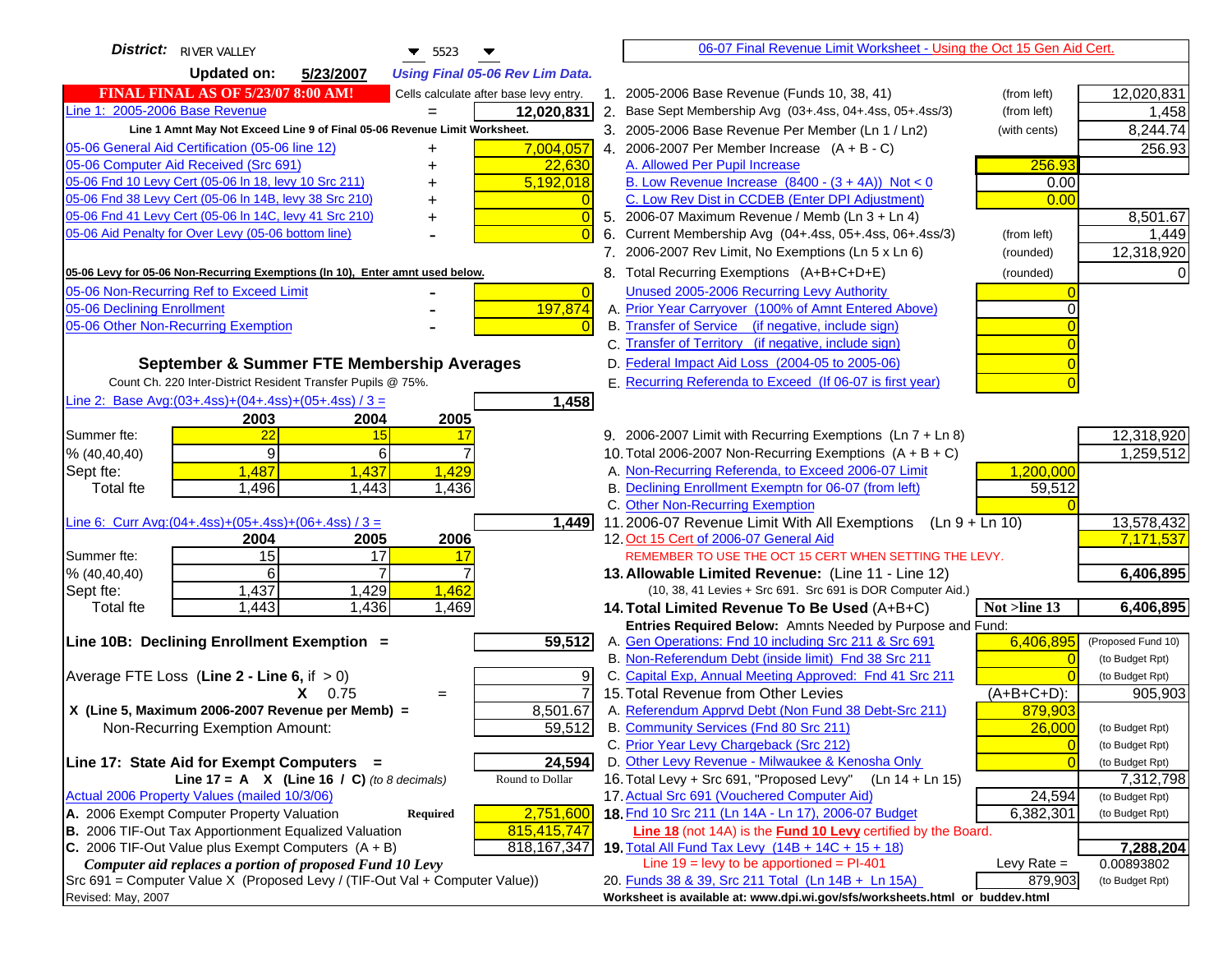|                                  | <b>DPI</b> Reconciliation                                                 |  |  |  |
|----------------------------------|---------------------------------------------------------------------------|--|--|--|
|                                  | In order for the reconciliation to work properly, the                     |  |  |  |
|                                  | PI-401 must have been filed with the Department.                          |  |  |  |
|                                  | Numbers appearing in the green boxes below are actual, district-submitted |  |  |  |
|                                  | 2007 PI-401 data.                                                         |  |  |  |
|                                  | Do not type in these fields.                                              |  |  |  |
|                                  |                                                                           |  |  |  |
| Fund 10, PI-401                  | 6,382,301.00                                                              |  |  |  |
| Fund 38, PI-401                  | 0.00                                                                      |  |  |  |
| Fund 41, PI-401                  | 0.00<br>6,382,301.00                                                      |  |  |  |
|                                  |                                                                           |  |  |  |
| Chargeback, PI-401               | 0.00                                                                      |  |  |  |
| Fund 39, PI-401                  | 879,903.00                                                                |  |  |  |
| Fund 80, PI-401                  | 26,000.00                                                                 |  |  |  |
| Fund 48/Other, PI-401            | 0.00                                                                      |  |  |  |
|                                  |                                                                           |  |  |  |
| Total, PI-401                    | 7,288,204.00                                                              |  |  |  |
|                                  |                                                                           |  |  |  |
| <b>Computer Aid</b>              | 24,594.00 <------- don't change<br><b>Results</b>                         |  |  |  |
| $\overline{\mathbf{0}}$          | $\bf{0}$                                                                  |  |  |  |
| 0                                | 0                                                                         |  |  |  |
| You have levied to your maximum. |                                                                           |  |  |  |
|                                  |                                                                           |  |  |  |
| $\bf{0}$                         |                                                                           |  |  |  |
|                                  |                                                                           |  |  |  |
|                                  |                                                                           |  |  |  |
| l0                               |                                                                           |  |  |  |
|                                  |                                                                           |  |  |  |
|                                  | $\bf{0}$                                                                  |  |  |  |
|                                  |                                                                           |  |  |  |
|                                  |                                                                           |  |  |  |
|                                  |                                                                           |  |  |  |
| $\boldsymbol{0}$                 |                                                                           |  |  |  |
|                                  |                                                                           |  |  |  |
|                                  |                                                                           |  |  |  |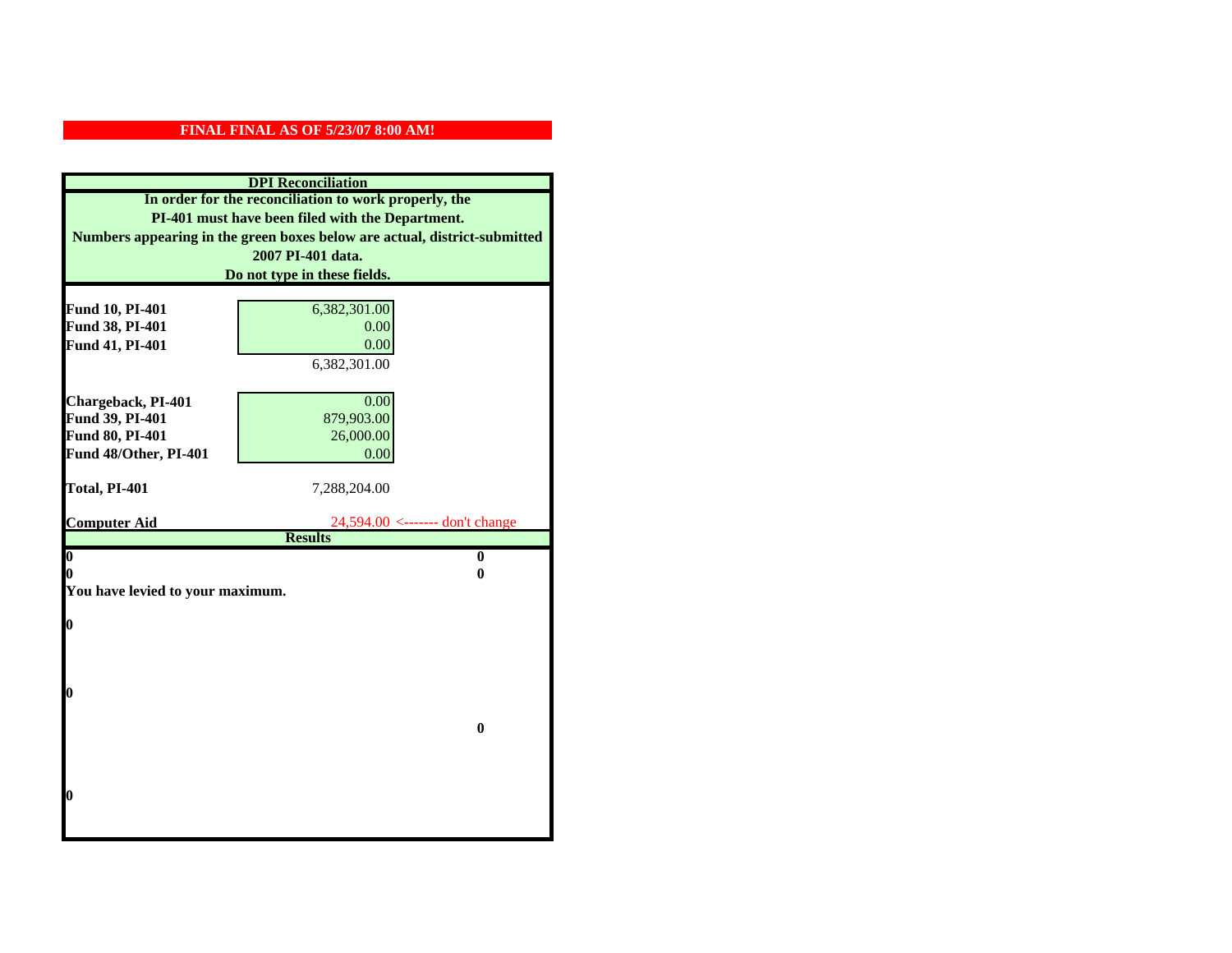| <b>District:</b> RIVERDALE<br>▼<br>3850                                                       |    | 06-07 Final Revenue Limit Worksheet - Using the Oct 15 Gen Aid Cert.                             |               |                              |
|-----------------------------------------------------------------------------------------------|----|--------------------------------------------------------------------------------------------------|---------------|------------------------------|
| <b>Updated on:</b><br>5/23/2007<br><b>Using Final 05-06 Rev Lim Data.</b>                     |    |                                                                                                  |               |                              |
| <b>FINAL FINAL AS OF 5/23/07 8:00 AM!</b><br>Cells calculate after base levy entry.           |    | 1. 2005-2006 Base Revenue (Funds 10, 38, 41)                                                     | (from left)   | 6,929,637                    |
| Line 1: 2005-2006 Base Revenue<br>6,929,637                                                   |    | 2. Base Sept Membership Avg (03+.4ss, 04+.4ss, 05+.4ss/3)                                        | (from left)   | 839                          |
| Line 1 Amnt May Not Exceed Line 9 of Final 05-06 Revenue Limit Worksheet.                     |    | 3. 2005-2006 Base Revenue Per Member (Ln 1 / Ln2)                                                | (with cents)  | 8,259.40                     |
| 5,782,473<br>05-06 General Aid Certification (05-06 line 12)<br>+                             |    | 4. 2006-2007 Per Member Increase $(A + B - C)$                                                   |               | 256.93                       |
| 05-06 Computer Aid Received (Src 691)<br>1,816<br>+                                           |    | A. Allowed Per Pupil Increase                                                                    | 256.93        |                              |
| 05-06 Fnd 10 Levy Cert (05-06 In 18, levy 10 Src 211)<br>1,310,536                            |    | B. Low Revenue Increase $(8400 - (3 + 4A))$ Not < 0                                              | 0.00          |                              |
| 05-06 Fnd 38 Levy Cert (05-06 In 14B, levy 38 Src 210)                                        |    | C. Low Rev Dist in CCDEB (Enter DPI Adjustment)                                                  | 0.00          |                              |
| 05-06 Fnd 41 Levy Cert (05-06 In 14C, levy 41 Src 210)<br>$\overline{0}$<br>+                 |    | 5. 2006-07 Maximum Revenue / Memb (Ln 3 + Ln 4)                                                  |               | 8,516.33                     |
| 05-06 Aid Penalty for Over Levy (05-06 bottom line)                                           | 6. | Current Membership Avg (04+.4ss, 05+.4ss, 06+.4ss/3)                                             | (from left)   | 805                          |
|                                                                                               |    | 7. 2006-2007 Rev Limit, No Exemptions (Ln 5 x Ln 6)                                              | (rounded)     | 6,855,646                    |
| 05-06 Levy for 05-06 Non-Recurring Exemptions (In 10), Enter amnt used below.                 |    | 8. Total Recurring Exemptions (A+B+C+D+E)                                                        | (rounded)     | 10,539                       |
| 05-06 Non-Recurring Ref to Exceed Limit<br>$\overline{0}$                                     |    | Unused 2005-2006 Recurring Levy Authority                                                        |               |                              |
| 05-06 Declining Enrollment<br>165,188                                                         |    | A. Prior Year Carryover (100% of Amnt Entered Above)                                             | ∩             |                              |
| 05-06 Other Non-Recurring Exemption                                                           |    | B. Transfer of Service (if negative, include sign)                                               | 10,539        |                              |
|                                                                                               |    | C. Transfer of Territory (if negative, include sign)                                             |               |                              |
| September & Summer FTE Membership Averages                                                    |    | D. Federal Impact Aid Loss (2004-05 to 2005-06)                                                  |               |                              |
| Count Ch. 220 Inter-District Resident Transfer Pupils @ 75%.                                  |    | E. Recurring Referenda to Exceed (If 06-07 is first year)                                        |               |                              |
| Line 2: Base Avg: $(03+.4ss)+(04+.4ss)+(05+.4ss)/3 =$<br>839                                  |    |                                                                                                  |               |                              |
| 2003<br>2004<br>2005                                                                          |    |                                                                                                  |               |                              |
| 22<br>Summer fte:<br>18<br>18                                                                 |    | 9. 2006-2007 Limit with Recurring Exemptions (Ln 7 + Ln 8)                                       |               | 6,866,185                    |
| 9<br>7<br>% (40, 40, 40)                                                                      |    | 10. Total 2006-2007 Non-Recurring Exemptions $(A + B + C)$                                       |               | 221,425                      |
| 855<br>831<br>807<br>Sept fte:                                                                |    | A. Non-Recurring Referenda, to Exceed 2006-07 Limit                                              |               |                              |
| 864<br>838<br><b>Total fte</b><br>814                                                         |    | B. Declining Enrollment Exemptn for 06-07 (from left)                                            | 221,425       |                              |
|                                                                                               |    | C. Other Non-Recurring Exemption                                                                 |               |                              |
| Line 6: Curr Avg: $(04+.4ss)+(05+.4ss)+(06+.4ss)/3 =$<br>805                                  |    | 11.2006-07 Revenue Limit With All Exemptions (Ln $9 + \overline{\text{Ln }10}$ )                 |               | 7,087,610<br>5,559,055       |
| 2006<br>2004<br>2005<br>18<br>Summer fte:<br>18<br>17                                         |    | 12. Oct 15 Cert of 2006-07 General Aid<br>REMEMBER TO USE THE OCT 15 CERT WHEN SETTING THE LEVY. |               |                              |
| % (40, 40, 40)                                                                                |    | 13. Allowable Limited Revenue: (Line 11 - Line 12)                                               |               | 1,528,555                    |
| 831<br>807<br>757<br>Sept fte:                                                                |    | (10, 38, 41 Levies + Src 691. Src 691 is DOR Computer Aid.)                                      |               |                              |
| 838<br>764<br><b>Total fte</b><br>814                                                         |    | 14. Total Limited Revenue To Be Used (A+B+C)                                                     | Not >line 13  | 1,528,555                    |
|                                                                                               |    | Entries Required Below: Amnts Needed by Purpose and Fund:                                        |               |                              |
| 221,425<br>Line 10B: Declining Enrollment Exemption =                                         |    | A. Gen Operations: Fnd 10 including Src 211 & Src 691                                            | 1,528,555     | (Proposed Fund 10)           |
|                                                                                               |    | B. Non-Referendum Debt (inside limit) Fnd 38 Src 211                                             | $\sqrt{ }$    | (to Budget Rpt)              |
| Average FTE Loss (Line $2 -$ Line 6, if $> 0$ )<br>34                                         |    | C. Capital Exp, Annual Meeting Approved: Fnd 41 Src 211                                          |               | (to Budget Rpt)              |
| $\overline{26}$<br>$X = 0.75$<br>$=$                                                          |    | 15. Total Revenue from Other Levies                                                              | (A+B+C+D):    | 763,924                      |
| X (Line 5, Maximum 2006-2007 Revenue per Memb) =<br>8,516.33                                  |    | A. Referendum Apprvd Debt (Non Fund 38 Debt-Src 211)                                             | 748,625       |                              |
| Non-Recurring Exemption Amount:<br>221,425                                                    |    | B. Community Services (Fnd 80 Src 211)                                                           | 15,000        | (to Budget Rpt)              |
|                                                                                               |    | C. Prior Year Levy Chargeback (Src 212)<br>D. Other Levy Revenue - Milwaukee & Kenosha Only      | <b>299</b>    | (to Budget Rpt)              |
| 1,258<br>Line 17: State Aid for Exempt Computers =<br>Round to Dollar                         |    | 16. Total Levy + Src 691, "Proposed Levy"<br>(Ln 14 + Ln 15)                                     |               | (to Budget Rpt)              |
| Line 17 = A $X$ (Line 16 / C) (to 8 decimals)<br>Actual 2006 Property Values (mailed 10/3/06) |    | 17. Actual Src 691 (Vouchered Computer Aid)                                                      | 1,258         | 2,292,479<br>(to Budget Rpt) |
| A. 2006 Exempt Computer Property Valuation<br>144,500<br>Required                             |    | 18. Fnd 10 Src 211 (Ln 14A - Ln 17), 2006-07 Budget                                              | 1,527,297     | (to Budget Rpt)              |
| B. 2006 TIF-Out Tax Apportionment Equalized Valuation<br>263,220,286                          |    | <b>Line 18</b> (not 14A) is the <b>Fund 10 Levy</b> certified by the Board.                      |               |                              |
| C. 2006 TIF-Out Value plus Exempt Computers $(A + B)$<br>263,364,786                          |    | 19. Total All Fund Tax Levy (14B + 14C + 15 + 18)                                                |               | 2,291,221                    |
| Computer aid replaces a portion of proposed Fund 10 Levy                                      |    | Line $19 = \text{levy}$ to be apportioned = PI-401                                               | Levy Rate $=$ | 0.00870458                   |
| Src 691 = Computer Value X (Proposed Levy / (TIF-Out Val + Computer Value))                   |    | 20. Funds 38 & 39, Src 211 Total (Ln 14B + Ln 15A)                                               | 748,625       | (to Budget Rpt)              |
| Revised: May, 2007                                                                            |    | Worksheet is available at: www.dpi.wi.gov/sfs/worksheets.html or buddev.html                     |               |                              |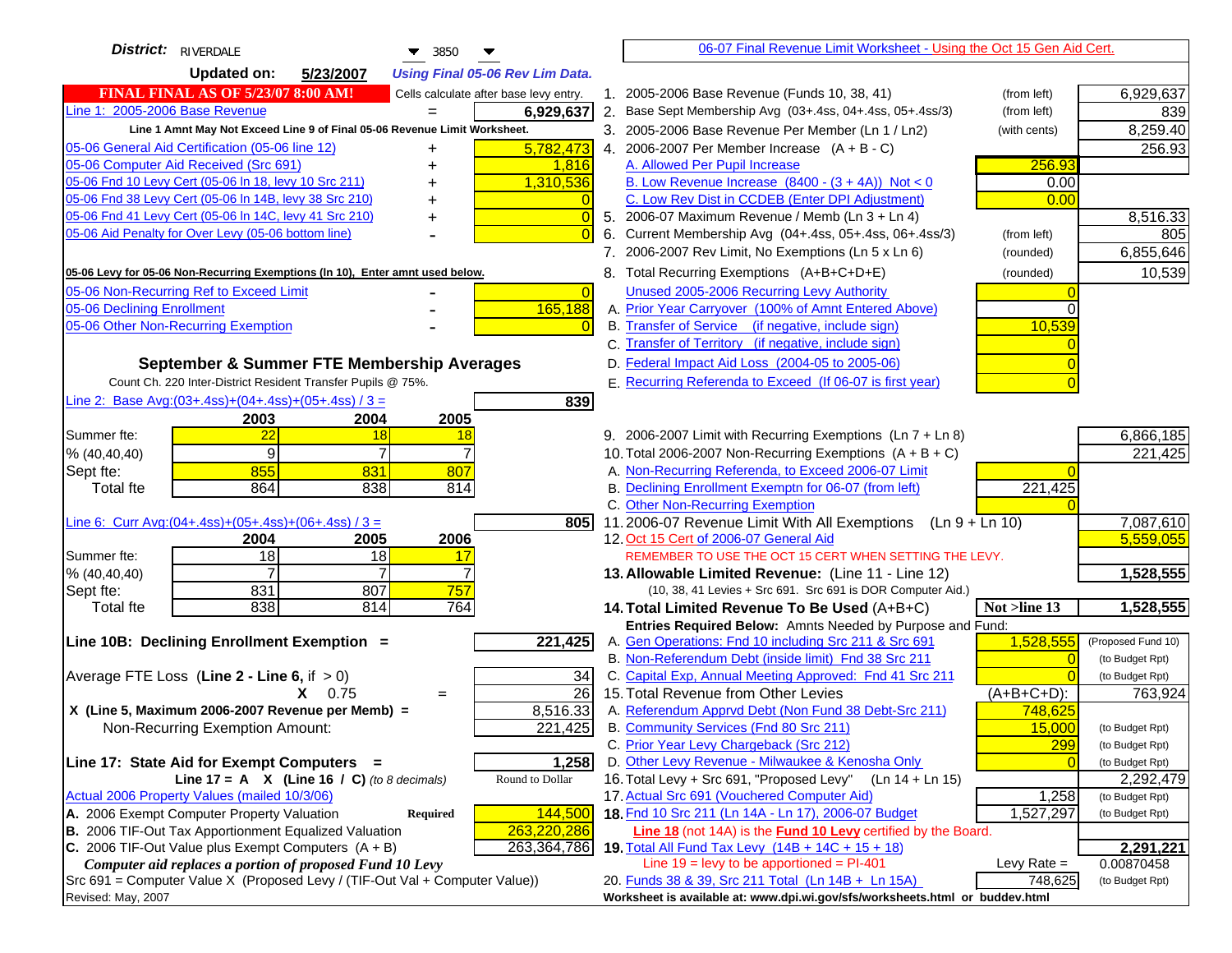| In order for the reconciliation to work properly, the<br>PI-401 must have been filed with the Department.<br>Numbers appearing in the green boxes below are actual, district-submitted<br>2007 PI-401 data.<br>Do not type in these fields.<br>Fund 10, PI-401<br>1,527,297.00<br>Fund 38, PI-401<br>0.00<br>0.00<br>Fund 41, PI-401<br>1,527,297.00<br>Chargeback, PI-401<br>299.00<br>Fund 39, PI-401<br>748,625.00<br>Fund 80, PI-401<br>15,000.00<br>Fund 48/Other, PI-401<br>0.00<br>Total, PI-401<br>2,291,221.00<br>$1,258.00 \leftarrow - \cdots \text{ don't change}$<br><b>Results</b><br>$\overline{\mathbf{0}}$<br>$\mathbf{0}$<br>0<br>0<br>You have levied to your maximum.<br>$\bf{0}$<br>0 |                     | <b>DPI</b> Reconciliation |  |  |  |
|------------------------------------------------------------------------------------------------------------------------------------------------------------------------------------------------------------------------------------------------------------------------------------------------------------------------------------------------------------------------------------------------------------------------------------------------------------------------------------------------------------------------------------------------------------------------------------------------------------------------------------------------------------------------------------------------------------|---------------------|---------------------------|--|--|--|
|                                                                                                                                                                                                                                                                                                                                                                                                                                                                                                                                                                                                                                                                                                            |                     |                           |  |  |  |
|                                                                                                                                                                                                                                                                                                                                                                                                                                                                                                                                                                                                                                                                                                            |                     |                           |  |  |  |
|                                                                                                                                                                                                                                                                                                                                                                                                                                                                                                                                                                                                                                                                                                            |                     |                           |  |  |  |
|                                                                                                                                                                                                                                                                                                                                                                                                                                                                                                                                                                                                                                                                                                            |                     |                           |  |  |  |
|                                                                                                                                                                                                                                                                                                                                                                                                                                                                                                                                                                                                                                                                                                            |                     |                           |  |  |  |
|                                                                                                                                                                                                                                                                                                                                                                                                                                                                                                                                                                                                                                                                                                            |                     |                           |  |  |  |
|                                                                                                                                                                                                                                                                                                                                                                                                                                                                                                                                                                                                                                                                                                            |                     |                           |  |  |  |
|                                                                                                                                                                                                                                                                                                                                                                                                                                                                                                                                                                                                                                                                                                            |                     |                           |  |  |  |
|                                                                                                                                                                                                                                                                                                                                                                                                                                                                                                                                                                                                                                                                                                            |                     |                           |  |  |  |
|                                                                                                                                                                                                                                                                                                                                                                                                                                                                                                                                                                                                                                                                                                            |                     |                           |  |  |  |
|                                                                                                                                                                                                                                                                                                                                                                                                                                                                                                                                                                                                                                                                                                            |                     |                           |  |  |  |
|                                                                                                                                                                                                                                                                                                                                                                                                                                                                                                                                                                                                                                                                                                            |                     |                           |  |  |  |
|                                                                                                                                                                                                                                                                                                                                                                                                                                                                                                                                                                                                                                                                                                            |                     |                           |  |  |  |
|                                                                                                                                                                                                                                                                                                                                                                                                                                                                                                                                                                                                                                                                                                            |                     |                           |  |  |  |
|                                                                                                                                                                                                                                                                                                                                                                                                                                                                                                                                                                                                                                                                                                            |                     |                           |  |  |  |
|                                                                                                                                                                                                                                                                                                                                                                                                                                                                                                                                                                                                                                                                                                            |                     |                           |  |  |  |
|                                                                                                                                                                                                                                                                                                                                                                                                                                                                                                                                                                                                                                                                                                            |                     |                           |  |  |  |
|                                                                                                                                                                                                                                                                                                                                                                                                                                                                                                                                                                                                                                                                                                            | <b>Computer Aid</b> |                           |  |  |  |
|                                                                                                                                                                                                                                                                                                                                                                                                                                                                                                                                                                                                                                                                                                            |                     |                           |  |  |  |
|                                                                                                                                                                                                                                                                                                                                                                                                                                                                                                                                                                                                                                                                                                            |                     |                           |  |  |  |
|                                                                                                                                                                                                                                                                                                                                                                                                                                                                                                                                                                                                                                                                                                            |                     |                           |  |  |  |
|                                                                                                                                                                                                                                                                                                                                                                                                                                                                                                                                                                                                                                                                                                            |                     |                           |  |  |  |
|                                                                                                                                                                                                                                                                                                                                                                                                                                                                                                                                                                                                                                                                                                            |                     |                           |  |  |  |
|                                                                                                                                                                                                                                                                                                                                                                                                                                                                                                                                                                                                                                                                                                            |                     |                           |  |  |  |
|                                                                                                                                                                                                                                                                                                                                                                                                                                                                                                                                                                                                                                                                                                            |                     |                           |  |  |  |
|                                                                                                                                                                                                                                                                                                                                                                                                                                                                                                                                                                                                                                                                                                            |                     |                           |  |  |  |
|                                                                                                                                                                                                                                                                                                                                                                                                                                                                                                                                                                                                                                                                                                            |                     |                           |  |  |  |
|                                                                                                                                                                                                                                                                                                                                                                                                                                                                                                                                                                                                                                                                                                            |                     |                           |  |  |  |
| $\bf{0}$                                                                                                                                                                                                                                                                                                                                                                                                                                                                                                                                                                                                                                                                                                   |                     |                           |  |  |  |
|                                                                                                                                                                                                                                                                                                                                                                                                                                                                                                                                                                                                                                                                                                            |                     |                           |  |  |  |
|                                                                                                                                                                                                                                                                                                                                                                                                                                                                                                                                                                                                                                                                                                            |                     |                           |  |  |  |
|                                                                                                                                                                                                                                                                                                                                                                                                                                                                                                                                                                                                                                                                                                            |                     |                           |  |  |  |
|                                                                                                                                                                                                                                                                                                                                                                                                                                                                                                                                                                                                                                                                                                            |                     |                           |  |  |  |
|                                                                                                                                                                                                                                                                                                                                                                                                                                                                                                                                                                                                                                                                                                            | 0                   |                           |  |  |  |
|                                                                                                                                                                                                                                                                                                                                                                                                                                                                                                                                                                                                                                                                                                            |                     |                           |  |  |  |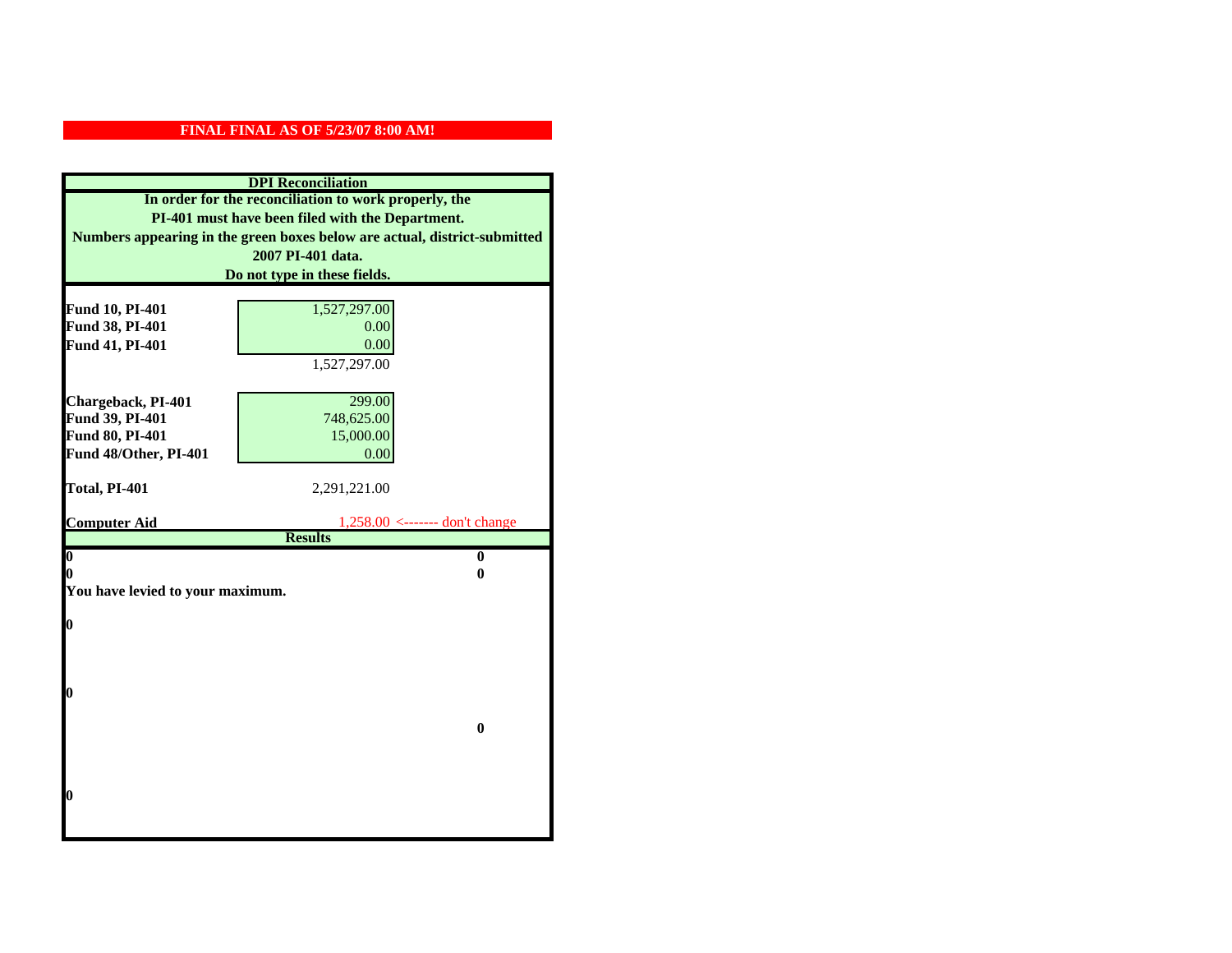| District:   ROSENDALE-BRANDON<br>$\blacktriangledown$ 4956                                                                                   | 06-07 Final Revenue Limit Worksheet - Using the Oct 15 Gen Aid Cert.                                                       |                         |
|----------------------------------------------------------------------------------------------------------------------------------------------|----------------------------------------------------------------------------------------------------------------------------|-------------------------|
| <b>Updated on:</b><br>5/23/2007<br><b>Using Final 05-06 Rev Lim Data.</b>                                                                    |                                                                                                                            |                         |
| <b>FINAL FINAL AS OF 5/23/07 8:00 AM!</b><br>Cells calculate after base levy entry.                                                          | 1. 2005-2006 Base Revenue (Funds 10, 38, 41)<br>(from left)                                                                | 8,619,550               |
| Line 1: 2005-2006 Base Revenue<br>8,619,550<br>$=$                                                                                           | 2. Base Sept Membership Avg (03+.4ss, 04+.4ss, 05+.4ss/3)<br>(from left)                                                   | 1,010                   |
| Line 1 Amnt May Not Exceed Line 9 of Final 05-06 Revenue Limit Worksheet.                                                                    | 3. 2005-2006 Base Revenue Per Member (Ln 1 / Ln2)<br>(with cents)                                                          | 8,534.21                |
| 05-06 General Aid Certification (05-06 line 12)<br>6,762,447                                                                                 | 4. 2006-2007 Per Member Increase $(A + B - C)$                                                                             | 256.93                  |
| 05-06 Computer Aid Received (Src 691)<br>1,725                                                                                               | A. Allowed Per Pupil Increase<br>256.93                                                                                    |                         |
| 05-06 Fnd 10 Levy Cert (05-06 ln 18, levy 10 Src 211)<br>2,512,389                                                                           | B. Low Revenue Increase $(8400 - (3 + 4A))$ Not < 0<br>0.00                                                                |                         |
| 05-06 Fnd 38 Levy Cert (05-06 In 14B, levy 38 Src 210)                                                                                       | C. Low Rev Dist in CCDEB (Enter DPI Adjustment)<br>0.00                                                                    |                         |
| 05-06 Fnd 41 Levy Cert (05-06 In 14C, levy 41 Src 210)<br>$\overline{0}$<br>+                                                                | 5. 2006-07 Maximum Revenue / Memb (Ln 3 + Ln 4)                                                                            | 8,791.14                |
| 05-06 Aid Penalty for Over Levy (05-06 bottom line)                                                                                          | Current Membership Avg (04+.4ss, 05+.4ss, 06+.4ss/3)<br>6.<br>(from left)                                                  | 1,017                   |
|                                                                                                                                              | 7. 2006-2007 Rev Limit, No Exemptions (Ln 5 x Ln 6)<br>(rounded)                                                           | 8,940,589               |
| 05-06 Levy for 05-06 Non-Recurring Exemptions (In 10), Enter amnt used below.                                                                | 8. Total Recurring Exemptions (A+B+C+D+E)<br>(rounded)                                                                     | 13,151                  |
| 05-06 Non-Recurring Ref to Exceed Limit<br>640,000                                                                                           | Unused 2005-2006 Recurring Levy Authority                                                                                  |                         |
| 05-06 Declining Enrollment<br>17,011                                                                                                         | A. Prior Year Carryover (100% of Amnt Entered Above)                                                                       |                         |
| 05-06 Other Non-Recurring Exemption                                                                                                          | B. Transfer of Service (if negative, include sign)<br>13,151                                                               |                         |
|                                                                                                                                              | C. Transfer of Territory (if negative, include sign)                                                                       |                         |
| September & Summer FTE Membership Averages                                                                                                   | D. Federal Impact Aid Loss (2004-05 to 2005-06)                                                                            |                         |
| Count Ch. 220 Inter-District Resident Transfer Pupils @ 75%.                                                                                 | E. Recurring Referenda to Exceed (If 06-07 is first year)                                                                  |                         |
| Line 2: Base Avg: $(03+.4ss)+(04+.4ss)+(05+.4ss)/3 =$<br>1,010                                                                               |                                                                                                                            |                         |
| 2003<br>2004<br>2005                                                                                                                         |                                                                                                                            |                         |
| 37<br>34<br>Summer fte:<br>41                                                                                                                | 9. 2006-2007 Limit with Recurring Exemptions (Ln 7 + Ln 8)                                                                 | 8,953,740               |
| 15<br>14<br>16<br>% (40, 40, 40)                                                                                                             | 10. Total 2006-2007 Non-Recurring Exemptions $(A + B + C)$                                                                 | 640,000                 |
| 997<br>983<br>1,004<br>Sept fte:                                                                                                             | A. Non-Recurring Referenda, to Exceed 2006-07 Limit<br>640,000                                                             |                         |
| <b>Total fte</b><br>1,012<br>997<br>1,020                                                                                                    | B. Declining Enrollment Exemptn for 06-07 (from left)                                                                      |                         |
|                                                                                                                                              | C. Other Non-Recurring Exemption                                                                                           |                         |
| Line 6: Curr Avg: $(04+.4ss)+(05+.4ss)+(06+.4ss)/3=$<br>1,017                                                                                | 11.2006-07 Revenue Limit With All Exemptions (Ln $9 + \overline{\text{Ln }10}$ )                                           | 9,593,740               |
| 2006<br>2004<br>2005<br>34<br>Summer fte:                                                                                                    | 12. Oct 15 Cert of 2006-07 General Aid<br>REMEMBER TO USE THE OCT 15 CERT WHEN SETTING THE LEVY.                           | 7,266,849               |
| 41<br>43<br>14<br>16<br>17<br>% (40, 40, 40)                                                                                                 | 13. Allowable Limited Revenue: (Line 11 - Line 12)                                                                         | 2,326,891               |
| 983<br>1,016<br>1,004<br>Sept fte:                                                                                                           | (10, 38, 41 Levies + Src 691. Src 691 is DOR Computer Aid.)                                                                |                         |
| 997<br>1,020<br>1,033<br><b>Total fte</b>                                                                                                    | Not >line 13<br>14. Total Limited Revenue To Be Used (A+B+C)                                                               | 2,318,100               |
|                                                                                                                                              | Entries Required Below: Amnts Needed by Purpose and Fund:                                                                  |                         |
| Line 10B: Declining Enrollment Exemption =                                                                                                   | A. Gen Operations: Fnd 10 including Src 211 & Src 691<br>2,318,100                                                         | (Proposed Fund 10)      |
|                                                                                                                                              | B. Non-Referendum Debt (inside limit) Fnd 38 Src 211<br>$\Omega$                                                           | (to Budget Rpt)         |
| Average FTE Loss (Line $2 -$ Line 6, if $> 0$ )                                                                                              | C. Capital Exp, Annual Meeting Approved: Fnd 41 Src 211                                                                    | (to Budget Rpt)         |
| $X = 0.75$<br>$=$                                                                                                                            | 15. Total Revenue from Other Levies<br>$(A+B+C+D)$ :                                                                       | 814,345                 |
| X (Line 5, Maximum 2006-2007 Revenue per Memb) =                                                                                             | A. Referendum Apprvd Debt (Non Fund 38 Debt-Src 211)<br>814,345                                                            |                         |
| Non-Recurring Exemption Amount:                                                                                                              | B. Community Services (Fnd 80 Src 211)<br>$\Omega$                                                                         | (to Budget Rpt)         |
|                                                                                                                                              | C. Prior Year Levy Chargeback (Src 212)<br>$\overline{0}$                                                                  | (to Budget Rpt)         |
| 1,207<br>Line 17: State Aid for Exempt Computers =                                                                                           | D. Other Levy Revenue - Milwaukee & Kenosha Only<br>$\Omega$                                                               | (to Budget Rpt)         |
| Round to Dollar<br>Line 17 = A $X$ (Line 16 / C) (to 8 decimals)                                                                             | 16. Total Levy + Src 691, "Proposed Levy"<br>(Ln 14 + Ln 15)                                                               | 3,132,445               |
| Actual 2006 Property Values (mailed 10/3/06)                                                                                                 | 17. Actual Src 691 (Vouchered Computer Aid)<br>1,207                                                                       | (to Budget Rpt)         |
| A. 2006 Exempt Computer Property Valuation<br>123,900<br>Required                                                                            | 18. Fnd 10 Src 211 (Ln 14A - Ln 17), 2006-07 Budget<br>2,316,893                                                           | (to Budget Rpt)         |
| B. 2006 TIF-Out Tax Apportionment Equalized Valuation<br>321,539,257<br>C. 2006 TIF-Out Value plus Exempt Computers $(A + B)$<br>321,663,157 | Line 18 (not 14A) is the Fund 10 Levy certified by the Board.                                                              |                         |
| Computer aid replaces a portion of proposed Fund 10 Levy                                                                                     | 19. Total All Fund Tax Levy $(14B + 14C + 15 + 18)$<br>Line $19 = \text{levy}$ to be apportioned = PI-401<br>Levy Rate $=$ | 3,131,238<br>0.00973828 |
| Src 691 = Computer Value X (Proposed Levy / (TIF-Out Val + Computer Value))                                                                  | 20. Funds 38 & 39, Src 211 Total (Ln 14B + Ln 15A)<br>814,345                                                              | (to Budget Rpt)         |
| Revised: May, 2007                                                                                                                           | Worksheet is available at: www.dpi.wi.gov/sfs/worksheets.html or buddev.html                                               |                         |
|                                                                                                                                              |                                                                                                                            |                         |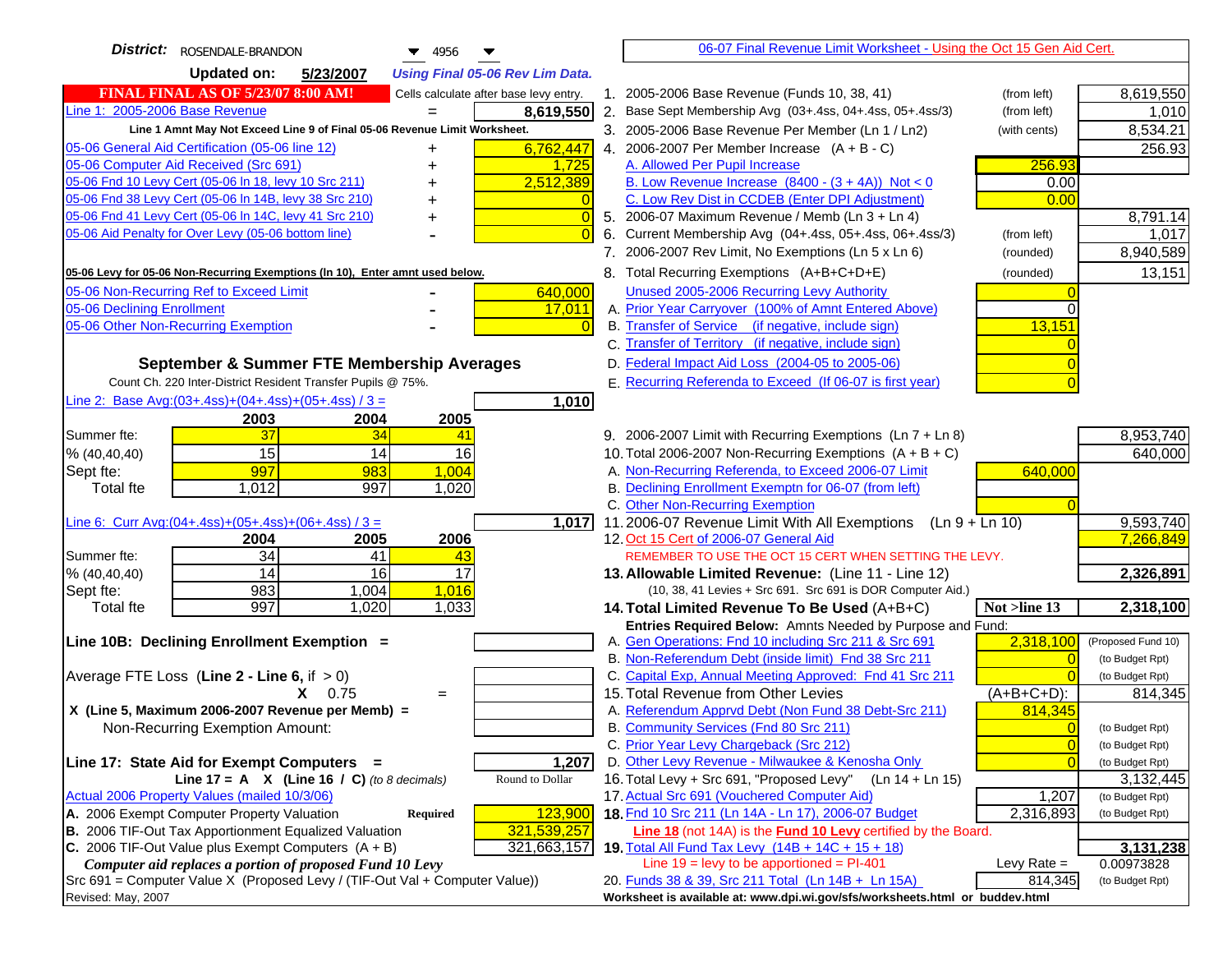| <b>DPI</b> Reconciliation                                                                     |                                                                           |  |  |
|-----------------------------------------------------------------------------------------------|---------------------------------------------------------------------------|--|--|
|                                                                                               | In order for the reconciliation to work properly, the                     |  |  |
|                                                                                               | PI-401 must have been filed with the Department.                          |  |  |
|                                                                                               | Numbers appearing in the green boxes below are actual, district-submitted |  |  |
|                                                                                               | 2007 PI-401 data.                                                         |  |  |
|                                                                                               | Do not type in these fields.                                              |  |  |
|                                                                                               |                                                                           |  |  |
| Fund 10, PI-401                                                                               | 2,316,893.00<br>0.00                                                      |  |  |
| Fund 38, PI-401                                                                               | 0.00                                                                      |  |  |
| Fund 41, PI-401                                                                               |                                                                           |  |  |
|                                                                                               | 2,316,893.00                                                              |  |  |
| Chargeback, PI-401                                                                            | 0.00                                                                      |  |  |
| Fund 39, PI-401                                                                               | 814,345.00                                                                |  |  |
| Fund 80, PI-401                                                                               | 0.00                                                                      |  |  |
| Fund 48/Other, PI-401                                                                         | 0.00                                                                      |  |  |
|                                                                                               |                                                                           |  |  |
| Total, PI-401                                                                                 | 3,131,238.00                                                              |  |  |
|                                                                                               |                                                                           |  |  |
| <b>Computer Aid</b>                                                                           | $1,207.00 \le$ ------- don't change<br><b>Results</b>                     |  |  |
|                                                                                               | 0                                                                         |  |  |
| You have underlevied by:                                                                      | 8,791                                                                     |  |  |
| 0                                                                                             |                                                                           |  |  |
|                                                                                               |                                                                           |  |  |
| 0                                                                                             |                                                                           |  |  |
|                                                                                               |                                                                           |  |  |
|                                                                                               |                                                                           |  |  |
| 0                                                                                             |                                                                           |  |  |
|                                                                                               |                                                                           |  |  |
|                                                                                               | $\bf{0}$                                                                  |  |  |
|                                                                                               |                                                                           |  |  |
|                                                                                               |                                                                           |  |  |
|                                                                                               |                                                                           |  |  |
| Because your underlevy is less than your non-<br>recurring exemptions, there is no carryover. |                                                                           |  |  |
|                                                                                               |                                                                           |  |  |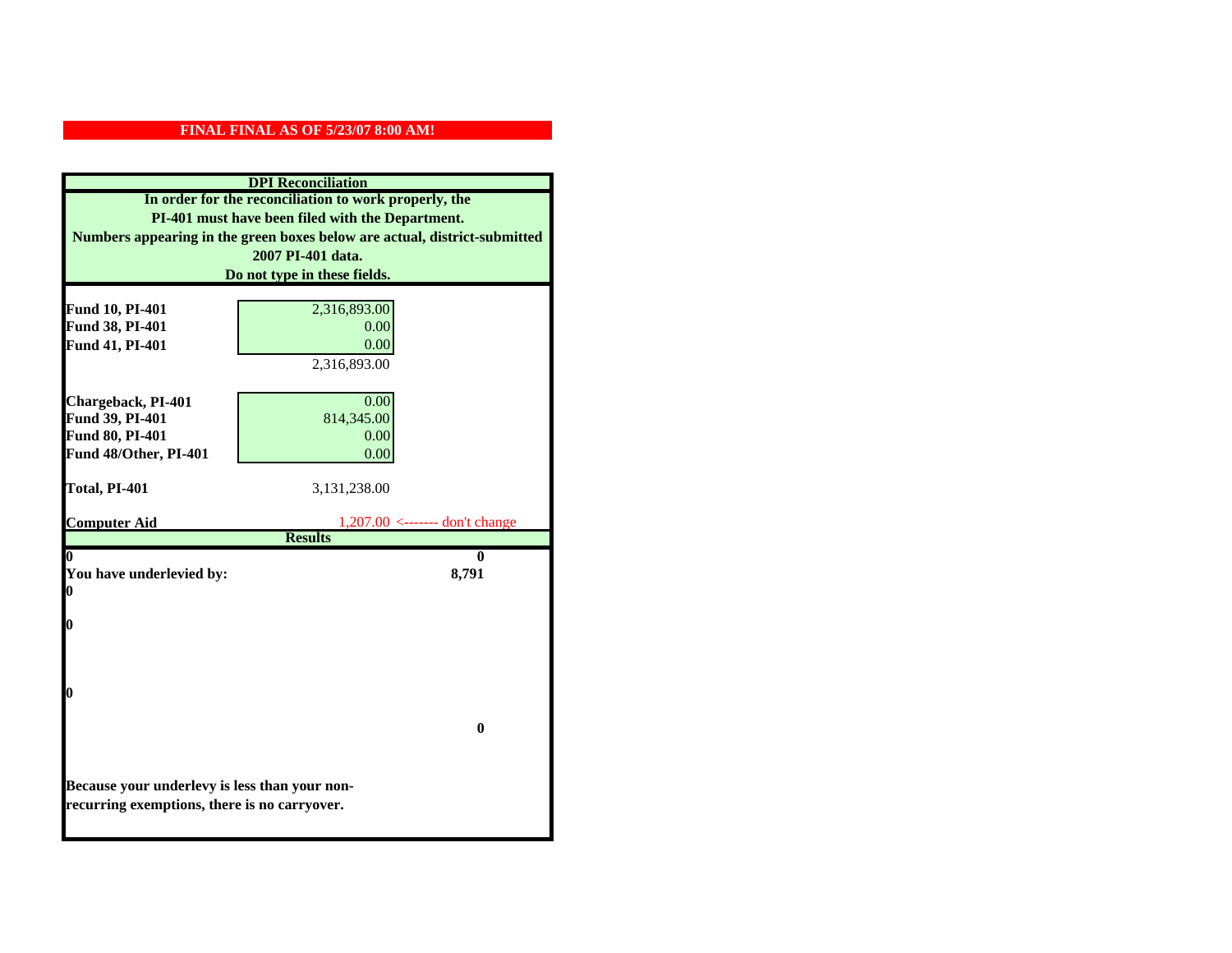| District: ROSHOLT<br>4963                                                           |                | 06-07 Final Revenue Limit Worksheet - Using the Oct 15 Gen Aid Cert.                                            |                |                                    |
|-------------------------------------------------------------------------------------|----------------|-----------------------------------------------------------------------------------------------------------------|----------------|------------------------------------|
| <b>Updated on:</b><br>5/23/2007<br><b>Using Final 05-06 Rev Lim Data.</b>           |                |                                                                                                                 |                |                                    |
| <b>FINAL FINAL AS OF 5/23/07 8:00 AM!</b><br>Cells calculate after base levy entry. |                | 1. 2005-2006 Base Revenue (Funds 10, 38, 41)                                                                    | (from left)    | 5,745,565                          |
| Line 1: 2005-2006 Base Revenue<br>5,745,565<br>$=$                                  |                | 2. Base Sept Membership Avg (03+.4ss, 04+.4ss, 05+.4ss/3)                                                       | (from left)    | 698                                |
| Line 1 Amnt May Not Exceed Line 9 of Final 05-06 Revenue Limit Worksheet.           |                | 3. 2005-2006 Base Revenue Per Member (Ln 1 / Ln2)                                                               | (with cents)   | 8,231.47                           |
| 05-06 General Aid Certification (05-06 line 12)<br>4,041,173<br>+                   |                | 4. 2006-2007 Per Member Increase $(A + B - C)$                                                                  |                | 256.93                             |
| 05-06 Computer Aid Received (Src 691)<br>3,651                                      |                | A. Allowed Per Pupil Increase                                                                                   | 256.93         |                                    |
| 05-06 Fnd 10 Levy Cert (05-06 In 18, levy 10 Src 211)<br>1,831,971                  |                | B. Low Revenue Increase $(8400 - (3 + 4A))$ Not < 0                                                             | 0.00           |                                    |
| 05-06 Fnd 38 Levy Cert (05-06 In 14B, levy 38 Src 210)                              |                | C. Low Rev Dist in CCDEB (Enter DPI Adjustment)                                                                 | 0.00           |                                    |
| 05-06 Fnd 41 Levy Cert (05-06 In 14C, levy 41 Src 210)<br>+                         | 0              | 5. 2006-07 Maximum Revenue / Memb (Ln 3 + Ln 4)                                                                 |                | 8,488.40                           |
| 05-06 Aid Penalty for Over Levy (05-06 bottom line)                                 |                | 6. Current Membership Avg (04+.4ss, 05+.4ss, 06+.4ss/3)                                                         | (from left)    | 675                                |
|                                                                                     |                | 7. 2006-2007 Rev Limit, No Exemptions (Ln 5 x Ln 6)                                                             | (rounded)      | 5,729,670                          |
| 05-06 Levy for 05-06 Non-Recurring Exemptions (In 10), Enter amnt used below.       |                | 8. Total Recurring Exemptions (A+B+C+D+E)                                                                       | (rounded)      | 44,595                             |
| 05-06 Non-Recurring Ref to Exceed Limit                                             | $\overline{0}$ | Unused 2005-2006 Recurring Levy Authority                                                                       |                |                                    |
| 131,229<br>05-06 Declining Enrollment                                               |                | A. Prior Year Carryover (100% of Amnt Entered Above)                                                            |                |                                    |
| 05-06 Other Non-Recurring Exemption                                                 |                | B. Transfer of Service (if negative, include sign)                                                              | 44,595         |                                    |
|                                                                                     |                | C. Transfer of Territory (if negative, include sign)                                                            |                |                                    |
| September & Summer FTE Membership Averages                                          |                | D. Federal Impact Aid Loss (2004-05 to 2005-06)                                                                 |                |                                    |
| Count Ch. 220 Inter-District Resident Transfer Pupils @ 75%.                        |                | E. Recurring Referenda to Exceed (If 06-07 is first year)                                                       |                |                                    |
| Line 2: Base Avg: $(03+.4ss)+(04+.4ss)+(05+.4ss)/3 =$<br>698                        |                |                                                                                                                 |                |                                    |
| 2003<br>2004<br>2005                                                                |                |                                                                                                                 |                |                                    |
| Summer fte:                                                                         |                | 9. 2006-2007 Limit with Recurring Exemptions (Ln 7 + Ln 8)                                                      |                | 5,774,265                          |
| $\Omega$<br>% (40, 40, 40)<br>$\Omega$                                              |                | 10. Total 2006-2007 Non-Recurring Exemptions $(A + B + C)$                                                      |                | 144,303                            |
| 717<br>703<br>672<br>Sept fte:<br>717<br>672<br><b>Total fte</b><br>704             |                | A. Non-Recurring Referenda, to Exceed 2006-07 Limit<br>B. Declining Enrollment Exemptn for 06-07 (from left)    | 144,303        |                                    |
|                                                                                     |                | C. Other Non-Recurring Exemption                                                                                |                |                                    |
| Line 6: Curr Avg: $(04+.4ss)+(05+.4ss)+(06+.4ss)/3=$                                | 6751           | 11.2006-07 Revenue Limit With All Exemptions (Ln 9 + Ln 10)                                                     |                | 5,918,568                          |
| 2006<br>2004<br>2005                                                                |                | 12. Oct 15 Cert of 2006-07 General Aid                                                                          |                | 4,030,313                          |
| 2<br>Summer fte:<br>0                                                               |                | REMEMBER TO USE THE OCT 15 CERT WHEN SETTING THE LEVY.                                                          |                |                                    |
| % (40, 40, 40)<br>$\Omega$<br><sup>0</sup>                                          |                | 13. Allowable Limited Revenue: (Line 11 - Line 12)                                                              |                | 1,888,255                          |
| 703<br>672<br>648<br>Sept fte:                                                      |                | (10, 38, 41 Levies + Src 691. Src 691 is DOR Computer Aid.)                                                     |                |                                    |
| 704<br>672<br>648<br><b>Total fte</b>                                               |                | 14. Total Limited Revenue To Be Used (A+B+C)                                                                    | Not >line 13   | 1,888,255                          |
|                                                                                     |                | Entries Required Below: Amnts Needed by Purpose and Fund:                                                       |                |                                    |
| 144,303<br>Line 10B: Declining Enrollment Exemption =                               |                | A. Gen Operations: Fnd 10 including Src 211 & Src 691                                                           | 1,888,255      | (Proposed Fund 10)                 |
|                                                                                     |                | B. Non-Referendum Debt (inside limit) Fnd 38 Src 211<br>C. Capital Exp, Annual Meeting Approved: Fnd 41 Src 211 |                | (to Budget Rpt)<br>(to Budget Rpt) |
| Average FTE Loss (Line $2 -$ Line 6, if $> 0$ )<br>$X = 0.75$<br>$=$                | 23<br>17       | 15. Total Revenue from Other Levies                                                                             | $(A+B+C+D)$ :  | 655,344                            |
| X (Line 5, Maximum 2006-2007 Revenue per Memb) =<br>8,488.40                        |                | A. Referendum Apprvd Debt (Non Fund 38 Debt-Src 211)                                                            | 655,344        |                                    |
| 144,303<br>Non-Recurring Exemption Amount:                                          |                | B. Community Services (Fnd 80 Src 211)                                                                          |                | (to Budget Rpt)                    |
|                                                                                     |                | C. Prior Year Levy Chargeback (Src 212)                                                                         | $\overline{0}$ | (to Budget Rpt)                    |
| 2,738<br>Line 17: State Aid for Exempt Computers =                                  |                | D. Other Levy Revenue - Milwaukee & Kenosha Only                                                                |                | (to Budget Rpt)                    |
| Round to Dollar<br>Line 17 = A $X$ (Line 16 / C) (to 8 decimals)                    |                | 16. Total Levy + Src 691, "Proposed Levy"<br>(Ln 14 + Ln 15)                                                    |                | 2,543,599                          |
| Actual 2006 Property Values (mailed 10/3/06)                                        |                | 17. Actual Src 691 (Vouchered Computer Aid)                                                                     | 2,738          | (to Budget Rpt)                    |
| A. 2006 Exempt Computer Property Valuation<br>319,100<br>Required                   |                | 18. Fnd 10 Src 211 (Ln 14A - Ln 17), 2006-07 Budget                                                             | 1,885,517      | (to Budget Rpt)                    |
| B. 2006 TIF-Out Tax Apportionment Equalized Valuation<br>296,161,120                |                | <b>Line 18</b> (not 14A) is the <b>Fund 10 Levy</b> certified by the Board.                                     |                |                                    |
| C. 2006 TIF-Out Value plus Exempt Computers $(A + B)$<br>296,480,220                |                | 19. Total All Fund Tax Levy $(14B + 14C + 15 + 18)$                                                             |                | 2,540,861                          |
| Computer aid replaces a portion of proposed Fund 10 Levy                            |                | Line $19 = \text{levy}$ to be apportioned = PI-401                                                              | Levy Rate $=$  | 0.00857932                         |
| Src 691 = Computer Value X (Proposed Levy / (TIF-Out Val + Computer Value))         |                | 20. Funds 38 & 39, Src 211 Total (Ln 14B + Ln 15A)                                                              | 655,344        | (to Budget Rpt)                    |
| Revised: May, 2007                                                                  |                | Worksheet is available at: www.dpi.wi.gov/sfs/worksheets.html or buddev.html                                    |                |                                    |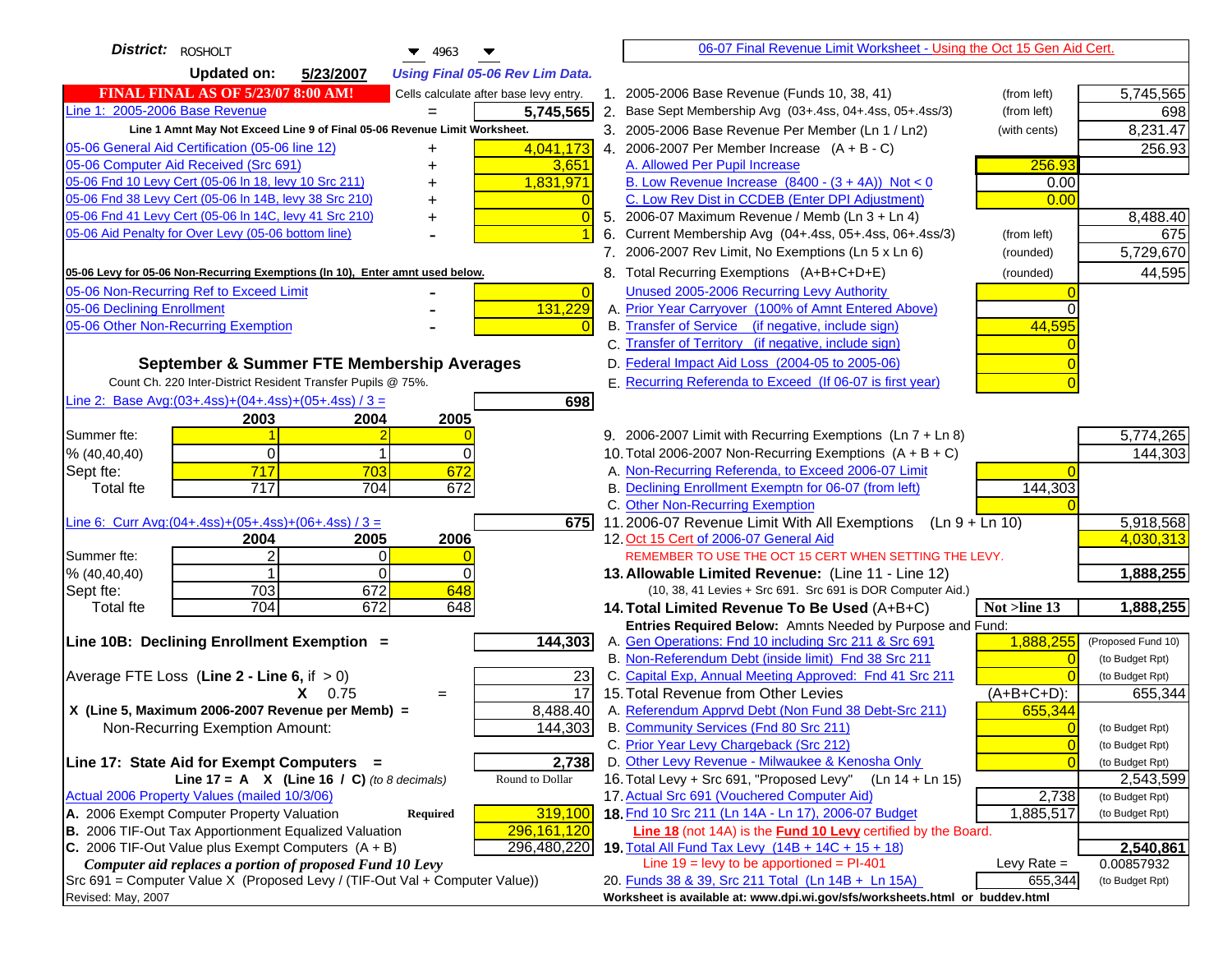|                                  | <b>DPI</b> Reconciliation                                                 |  |  |  |
|----------------------------------|---------------------------------------------------------------------------|--|--|--|
|                                  | In order for the reconciliation to work properly, the                     |  |  |  |
|                                  | PI-401 must have been filed with the Department.                          |  |  |  |
|                                  | Numbers appearing in the green boxes below are actual, district-submitted |  |  |  |
|                                  | 2007 PI-401 data.                                                         |  |  |  |
|                                  | Do not type in these fields.                                              |  |  |  |
|                                  |                                                                           |  |  |  |
| Fund 10, PI-401                  | 1,885,517.00                                                              |  |  |  |
| Fund 38, PI-401                  | 0.00                                                                      |  |  |  |
| Fund 41, PI-401                  | 0.00                                                                      |  |  |  |
|                                  | 1,885,517.00                                                              |  |  |  |
|                                  |                                                                           |  |  |  |
| Chargeback, PI-401               | 0.00                                                                      |  |  |  |
| Fund 39, PI-401                  | 655,344.00                                                                |  |  |  |
| Fund 80, PI-401                  | 0.00                                                                      |  |  |  |
| Fund 48/Other, PI-401            | 0.00                                                                      |  |  |  |
| Total, PI-401                    | 2,540,861.00                                                              |  |  |  |
|                                  |                                                                           |  |  |  |
| <b>Computer Aid</b>              | $2,738.00 \leftarrow \text{---}$ don't change                             |  |  |  |
|                                  | <b>Results</b>                                                            |  |  |  |
| $\boldsymbol{0}$                 |                                                                           |  |  |  |
|                                  | $\mathbf{0}$                                                              |  |  |  |
| 0                                | 0                                                                         |  |  |  |
| You have levied to your maximum. |                                                                           |  |  |  |
|                                  |                                                                           |  |  |  |
| $\bf{0}$                         |                                                                           |  |  |  |
|                                  |                                                                           |  |  |  |
|                                  |                                                                           |  |  |  |
| 0                                |                                                                           |  |  |  |
|                                  |                                                                           |  |  |  |
|                                  | $\bf{0}$                                                                  |  |  |  |
|                                  |                                                                           |  |  |  |
|                                  |                                                                           |  |  |  |
|                                  |                                                                           |  |  |  |
| 0                                |                                                                           |  |  |  |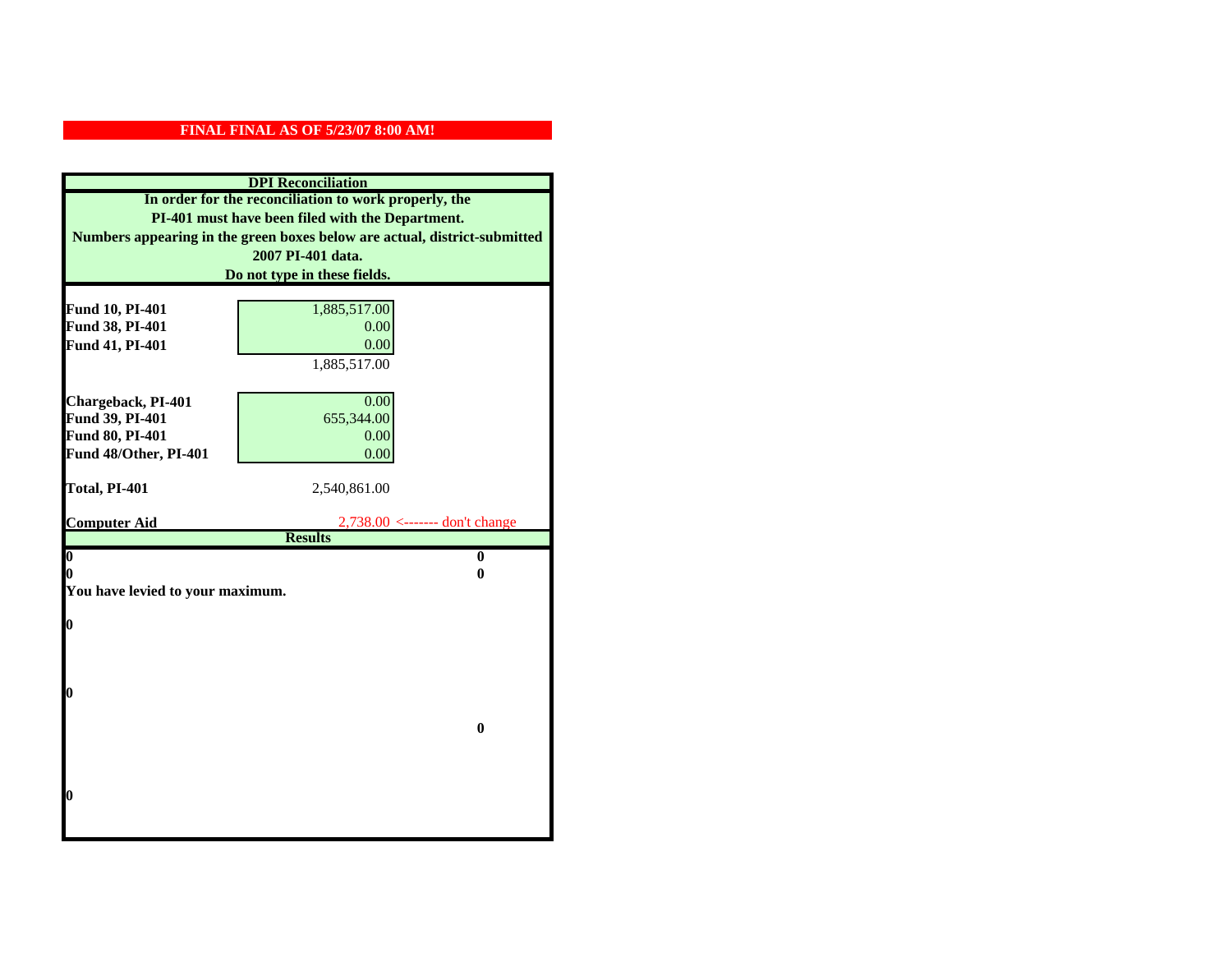| <b>District:</b> ROYALL<br>$\blacktriangledown$ 1673                                |                | 06-07 Final Revenue Limit Worksheet - Using the Oct 15 Gen Aid Cert.                                                            |                                   |
|-------------------------------------------------------------------------------------|----------------|---------------------------------------------------------------------------------------------------------------------------------|-----------------------------------|
| Updated on:<br>5/23/2007<br><b>Using Final 05-06 Rev Lim Data.</b>                  |                |                                                                                                                                 |                                   |
| <b>FINAL FINAL AS OF 5/23/07 8:00 AM!</b><br>Cells calculate after base levy entry. |                | 1. 2005-2006 Base Revenue (Funds 10, 38, 41)<br>(from left)                                                                     | 5,749,626                         |
| Line 1: 2005-2006 Base Revenue<br>5,749,626                                         |                | 2. Base Sept Membership Avg (03+.4ss, 04+.4ss, 05+.4ss/3)<br>(from left)                                                        | 639                               |
| Line 1 Amnt May Not Exceed Line 9 of Final 05-06 Revenue Limit Worksheet.           |                | 3. 2005-2006 Base Revenue Per Member (Ln 1 / Ln2)<br>(with cents)                                                               | 8,997.85                          |
| 4,763,699<br>05-06 General Aid Certification (05-06 line 12)<br>+                   |                | 4. 2006-2007 Per Member Increase $(A + B - C)$                                                                                  | 256.93                            |
| 05-06 Computer Aid Received (Src 691)<br>4,110                                      |                | A. Allowed Per Pupil Increase<br>256.93                                                                                         |                                   |
| 05-06 Fnd 10 Levy Cert (05-06 In 18, levy 10 Src 211)<br>1,134,700                  |                | B. Low Revenue Increase $(8400 - (3 + 4A))$ Not < 0                                                                             | 0.00                              |
| 05-06 Fnd 38 Levy Cert (05-06 In 14B, levy 38 Src 210)                              |                | C. Low Rev Dist in CCDEB (Enter DPI Adjustment)                                                                                 | 0.00                              |
| 05-06 Fnd 41 Levy Cert (05-06 In 14C, levy 41 Src 210)                              | $\overline{0}$ | 5. 2006-07 Maximum Revenue / Memb (Ln 3 + Ln 4)                                                                                 | 9,254.78                          |
| 05-06 Aid Penalty for Over Levy (05-06 bottom line)                                 | $\Omega$       | Current Membership Avg (04+.4ss, 05+.4ss, 06+.4ss/3)<br>6.<br>(from left)                                                       | 619                               |
|                                                                                     |                | 7. 2006-2007 Rev Limit, No Exemptions (Ln 5 x Ln 6)<br>(rounded)                                                                | 5,728,709                         |
| 05-06 Levy for 05-06 Non-Recurring Exemptions (In 10), Enter amnt used below.       |                | 8. Total Recurring Exemptions (A+B+C+D+E)<br>(rounded)                                                                          | 41,636                            |
| 05-06 Non-Recurring Ref to Exceed Limit                                             | $\Omega$       | Unused 2005-2006 Recurring Levy Authority                                                                                       |                                   |
| 152,883<br>05-06 Declining Enrollment                                               |                | A. Prior Year Carryover (100% of Amnt Entered Above)                                                                            | $\Omega$                          |
| 05-06 Other Non-Recurring Exemption                                                 |                | B. Transfer of Service (if negative, include sign)<br>41,636                                                                    |                                   |
|                                                                                     |                | C. Transfer of Territory (if negative, include sign)                                                                            |                                   |
| September & Summer FTE Membership Averages                                          |                | D. Federal Impact Aid Loss (2004-05 to 2005-06)                                                                                 |                                   |
| Count Ch. 220 Inter-District Resident Transfer Pupils @ 75%.                        |                | E. Recurring Referenda to Exceed (If 06-07 is first year)                                                                       |                                   |
| Line 2: Base Avg: (03+.4ss) + (04+.4ss) + (05+.4ss) / 3 =<br>639                    |                |                                                                                                                                 |                                   |
| 2003<br>2004<br>2005                                                                |                |                                                                                                                                 |                                   |
| Summer fte:<br>11<br>10                                                             |                | 9. 2006-2007 Limit with Recurring Exemptions (Ln 7 + Ln 8)                                                                      | 5,770,345                         |
| 4<br>% (40, 40, 40)<br>4<br>4                                                       |                | 10. Total 2006-2007 Non-Recurring Exemptions $(A + B + C)$                                                                      | 138,822                           |
| 658<br>638<br>Sept fte:<br>609                                                      |                | A. Non-Recurring Referenda, to Exceed 2006-07 Limit                                                                             |                                   |
| 642<br>662<br>613<br>Total fte                                                      |                | B. Declining Enrollment Exemptn for 06-07 (from left)<br>138,822                                                                |                                   |
|                                                                                     |                | C. Other Non-Recurring Exemption                                                                                                |                                   |
| Line 6: Curr Avg: $(04+.4ss)+(05+.4ss)+(06+.4ss)/3 =$<br>619                        |                | 11.2006-07 Revenue Limit With All Exemptions<br>$(Ln 9 + Ln 10)$                                                                | 5,909,167                         |
| 2006<br>2004<br>2005                                                                |                | 12. Oct 15 Cert of 2006-07 General Aid                                                                                          | 4,731,570                         |
| 11<br>10<br>Summer fte:                                                             |                | REMEMBER TO USE THE OCT 15 CERT WHEN SETTING THE LEVY.                                                                          |                                   |
| 3<br>% (40, 40, 40)<br>4<br>4                                                       |                | 13. Allowable Limited Revenue: (Line 11 - Line 12)                                                                              | 1,177,597                         |
| 638<br>609<br>599<br>Sept fte:                                                      |                | (10, 38, 41 Levies + Src 691. Src 691 is DOR Computer Aid.)                                                                     |                                   |
| 642<br>613<br>602<br><b>Total fte</b>                                               |                | Not $>$ line 13<br>14. Total Limited Revenue To Be Used $(A+B+C)$                                                               | 1,177,596                         |
| 138,822                                                                             |                | Entries Required Below: Amnts Needed by Purpose and Fund:<br>1,177,596<br>A. Gen Operations: Fnd 10 including Src 211 & Src 691 | (Proposed Fund 10)                |
| Line 10B: Declining Enrollment Exemption =                                          |                | B. Non-Referendum Debt (inside limit) Fnd 38 Src 211                                                                            | $\Omega$<br>(to Budget Rpt)       |
| Average FTE Loss (Line $2 -$ Line 6, if $> 0$ )<br>20                               |                | C. Capital Exp, Annual Meeting Approved: Fnd 41 Src 211                                                                         | (to Budget Rpt)                   |
| 15<br>$X = 0.75$<br>$=$                                                             |                | 15. Total Revenue from Other Levies<br>$(A+B+C+D)$ :                                                                            | 885,476                           |
| X (Line 5, Maximum 2006-2007 Revenue per Memb) =<br>9,254.78                        |                | A. Referendum Apprvd Debt (Non Fund 38 Debt-Src 211)<br>885,476                                                                 |                                   |
| Non-Recurring Exemption Amount:<br>138,822                                          |                | B. Community Services (Fnd 80 Src 211)                                                                                          | (to Budget Rpt)<br>$\Omega$       |
|                                                                                     |                | C. Prior Year Levy Chargeback (Src 212)                                                                                         | $\overline{0}$<br>(to Budget Rpt) |
| 3,713<br>Line 17: State Aid for Exempt Computers =                                  |                | D. Other Levy Revenue - Milwaukee & Kenosha Only                                                                                | (to Budget Rpt)                   |
| Round to Dollar<br>Line 17 = A $X$ (Line 16 / C) (to 8 decimals)                    |                | 16. Total Levy + Src 691, "Proposed Levy"<br>(Ln 14 + Ln 15)                                                                    | 2,063,072                         |
| Actual 2006 Property Values (mailed 10/3/06)                                        |                | 17. Actual Src 691 (Vouchered Computer Aid)<br>3,713                                                                            | (to Budget Rpt)                   |
| A. 2006 Exempt Computer Property Valuation<br>329,000<br><b>Required</b>            |                | 18. Fnd 10 Src 211 (Ln 14A - Ln 17), 2006-07 Budget<br>1,173,883                                                                | (to Budget Rpt)                   |
| B. 2006 TIF-Out Tax Apportionment Equalized Valuation<br>182,490,765                |                | Line 18 (not 14A) is the <b>Fund 10 Levy</b> certified by the Board.                                                            |                                   |
| C. 2006 TIF-Out Value plus Exempt Computers $(A + B)$<br>182,819,765                |                | 19. Total All Fund Tax Levy (14B + 14C + 15 + 18)                                                                               | 2,059,359                         |
| Computer aid replaces a portion of proposed Fund 10 Levy                            |                | Line $19 = \text{levy}$ to be apportioned = PI-401<br>Levy Rate $=$                                                             | 0.01128473                        |
| Src 691 = Computer Value X (Proposed Levy / (TIF-Out Val + Computer Value))         |                | 885,476<br>20. Funds 38 & 39, Src 211 Total (Ln 14B + Ln 15A)                                                                   | (to Budget Rpt)                   |
| Revised: May, 2007                                                                  |                | Worksheet is available at: www.dpi.wi.gov/sfs/worksheets.html or buddev.html                                                    |                                   |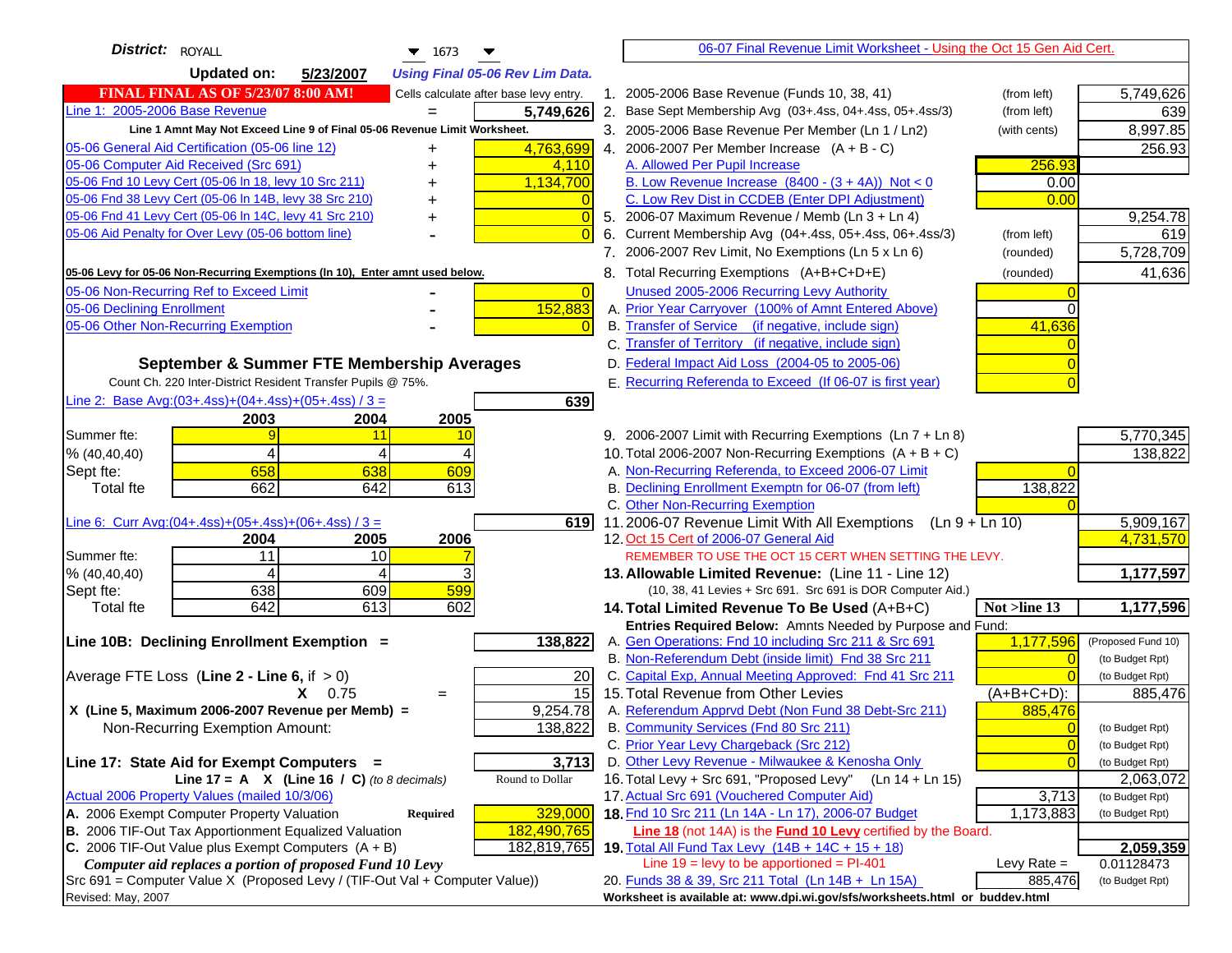| <b>DPI</b> Reconciliation                                                 |                                  |  |  |  |
|---------------------------------------------------------------------------|----------------------------------|--|--|--|
| In order for the reconciliation to work properly, the                     |                                  |  |  |  |
| PI-401 must have been filed with the Department.                          |                                  |  |  |  |
| Numbers appearing in the green boxes below are actual, district-submitted |                                  |  |  |  |
| 2007 PI-401 data.                                                         |                                  |  |  |  |
|                                                                           | Do not type in these fields.     |  |  |  |
| Fund 10, PI-401                                                           | 1,173,883.00                     |  |  |  |
| Fund 38, PI-401                                                           | 0.00                             |  |  |  |
| Fund 41, PI-401                                                           | 0.00                             |  |  |  |
|                                                                           | 1,173,883.00                     |  |  |  |
|                                                                           |                                  |  |  |  |
| Chargeback, PI-401                                                        | 0.00                             |  |  |  |
| Fund 39, PI-401                                                           | 885,476.00                       |  |  |  |
| Fund 80, PI-401                                                           | 0.00                             |  |  |  |
| Fund 48/Other, PI-401                                                     | 0.00                             |  |  |  |
| Total, PI-401                                                             | 2,059,359.00                     |  |  |  |
|                                                                           |                                  |  |  |  |
| <b>Computer Aid</b>                                                       | $3,713.00$ <------- don't change |  |  |  |
|                                                                           | <b>Results</b>                   |  |  |  |
| 0                                                                         | $\bf{0}$<br>1                    |  |  |  |
| You have underlevied by:<br>0                                             |                                  |  |  |  |
|                                                                           |                                  |  |  |  |
| 0                                                                         |                                  |  |  |  |
|                                                                           |                                  |  |  |  |
|                                                                           |                                  |  |  |  |
| 0                                                                         |                                  |  |  |  |
|                                                                           |                                  |  |  |  |
|                                                                           | 0                                |  |  |  |
|                                                                           |                                  |  |  |  |
|                                                                           |                                  |  |  |  |
| Because your underlevy is less than your non-                             |                                  |  |  |  |
| recurring exemptions, there is no carryover.                              |                                  |  |  |  |
|                                                                           |                                  |  |  |  |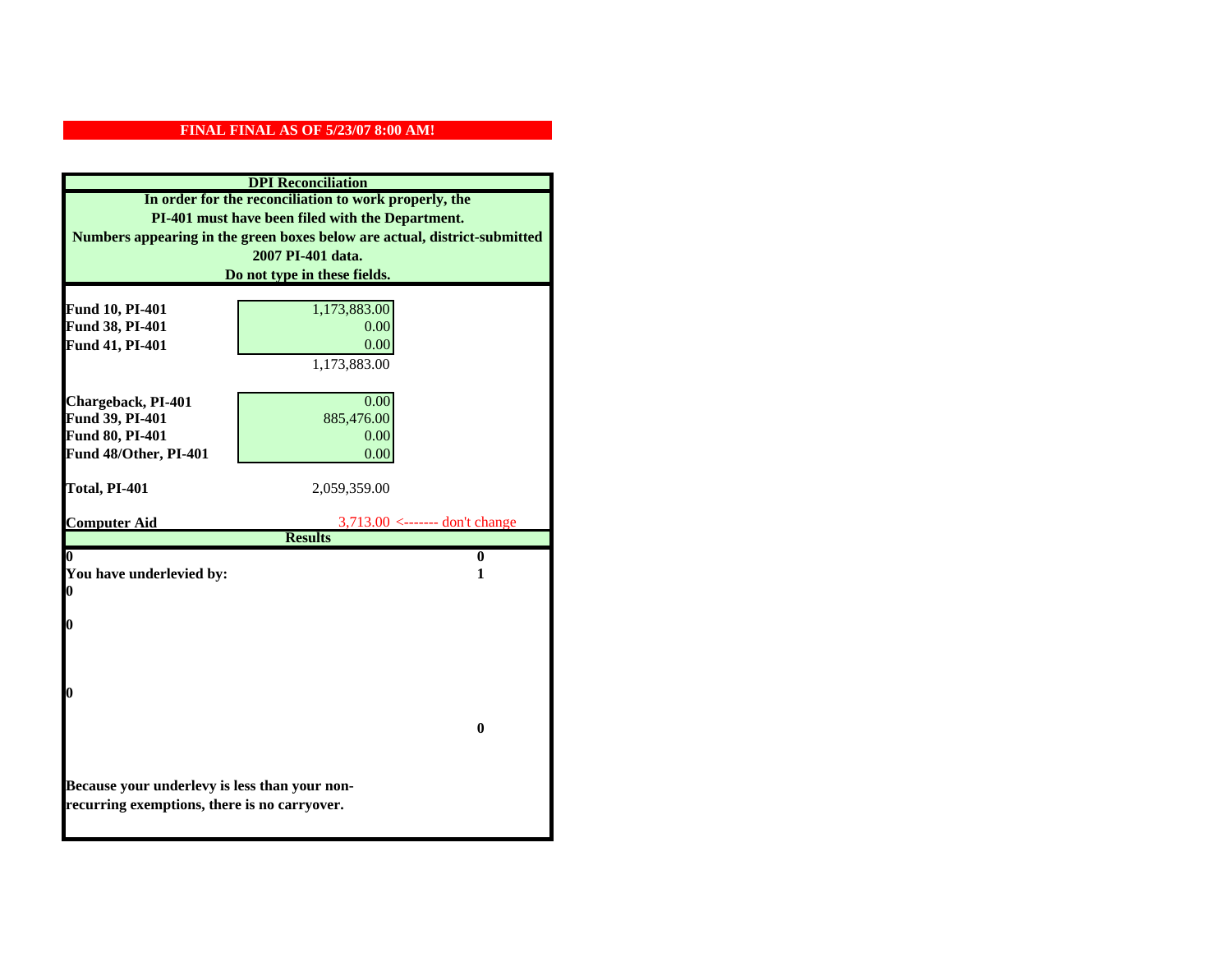| District: RUBICON J6<br>4998                                                                                                               | 06-07 Final Revenue Limit Worksheet - Using the Oct 15 Gen Aid Cert.                                                     |                                   |
|--------------------------------------------------------------------------------------------------------------------------------------------|--------------------------------------------------------------------------------------------------------------------------|-----------------------------------|
| <b>Updated on:</b><br>5/23/2007<br><b>Using Final 05-06 Rev Lim Data.</b>                                                                  |                                                                                                                          |                                   |
| <b>FINAL FINAL AS OF 5/23/07 8:00 AM!</b><br>Cells calculate after base levy entry.                                                        | 1. 2005-2006 Base Revenue (Funds 10, 38, 41)<br>(from left)                                                              | 1,266,573                         |
| Line 1: 2005-2006 Base Revenue<br>1,266,573                                                                                                | 2. Base Sept Membership Avg (03+.4ss, 04+.4ss, 05+.4ss/3)<br>(from left)                                                 | 134                               |
| Line 1 Amnt May Not Exceed Line 9 of Final 05-06 Revenue Limit Worksheet.                                                                  | 3. 2005-2006 Base Revenue Per Member (Ln 1 / Ln2)<br>(with cents)                                                        | 9,452.04                          |
| 818,548<br>05-06 General Aid Certification (05-06 line 12)<br>+                                                                            | 4. 2006-2007 Per Member Increase $(A + B - C)$                                                                           | 256.93                            |
| 05-06 Computer Aid Received (Src 691)<br>313                                                                                               | 256.93<br>A. Allowed Per Pupil Increase                                                                                  |                                   |
| 05-06 Fnd 10 Levy Cert (05-06 In 18, levy 10 Src 211)<br>498,687                                                                           | B. Low Revenue Increase $(8400 - (3 + 4A))$ Not < 0<br>0.00                                                              |                                   |
| 05-06 Fnd 38 Levy Cert (05-06 In 14B, levy 38 Src 210)<br>13,932                                                                           | C. Low Rev Dist in CCDEB (Enter DPI Adjustment)<br>0.00                                                                  |                                   |
| 05-06 Fnd 41 Levy Cert (05-06 In 14C, levy 41 Src 210)                                                                                     | 5. 2006-07 Maximum Revenue / Memb (Ln 3 + Ln 4)                                                                          | 9,708.97                          |
| 05-06 Aid Penalty for Over Levy (05-06 bottom line)                                                                                        | 6. Current Membership Avg (04+.4ss, 05+.4ss, 06+.4ss/3)<br>(from left)                                                   | 126                               |
|                                                                                                                                            | 7. 2006-2007 Rev Limit, No Exemptions (Ln 5 x Ln 6)<br>(rounded)                                                         | 1,223,330                         |
| 05-06 Levy for 05-06 Non-Recurring Exemptions (In 10), Enter amnt used below.                                                              | 8. Total Recurring Exemptions (A+B+C+D+E)<br>(rounded)                                                                   | 20,742                            |
| 05-06 Non-Recurring Ref to Exceed Limit                                                                                                    | Unused 2005-2006 Recurring Levy Authority<br>$\Omega$                                                                    |                                   |
| 64,907<br>05-06 Declining Enrollment                                                                                                       | A. Prior Year Carryover (100% of Amnt Entered Above)                                                                     |                                   |
| 05-06 Other Non-Recurring Exemption                                                                                                        | B. Transfer of Service (if negative, include sign)<br>20,742                                                             |                                   |
|                                                                                                                                            | C. Transfer of Territory (if negative, include sign)                                                                     |                                   |
| September & Summer FTE Membership Averages                                                                                                 | D. Federal Impact Aid Loss (2004-05 to 2005-06)                                                                          |                                   |
| Count Ch. 220 Inter-District Resident Transfer Pupils @ 75%.                                                                               | E. Recurring Referenda to Exceed (If 06-07 is first year)                                                                |                                   |
| Line 2: Base Avg: $(03+.4ss)+(04+.4ss)+(05+.4ss)/3 =$<br>134                                                                               |                                                                                                                          |                                   |
| 2003<br>2004<br>2005                                                                                                                       |                                                                                                                          |                                   |
| Summer fte:                                                                                                                                | 9. 2006-2007 Limit with Recurring Exemptions (Ln 7 + Ln 8)                                                               | 1,244,072                         |
| % (40, 40, 40)<br>$\Omega$                                                                                                                 | 10. Total 2006-2007 Non-Recurring Exemptions (A + B + C)                                                                 | 58,254                            |
| 127<br>Sept fte:<br>137<br>136                                                                                                             | A. Non-Recurring Referenda, to Exceed 2006-07 Limit                                                                      |                                   |
| 138<br>137<br><b>Total fte</b><br>127                                                                                                      | B. Declining Enrollment Exemptn for 06-07 (from left)<br>58,254                                                          |                                   |
|                                                                                                                                            | C. Other Non-Recurring Exemption                                                                                         |                                   |
| Line 6: Curr Avg: $(04+.4ss)+(05+.4ss)+(06+.4ss)/3 =$<br><b>126</b>                                                                        | 11.2006-07 Revenue Limit With All Exemptions $(Ln 9 + Ln 10)$                                                            | 1,302,326                         |
| 2006<br>2005<br>2004                                                                                                                       | 12. Oct 15 Cert of 2006-07 General Aid                                                                                   | 708,220                           |
| 3<br>Summer fte:<br>% (40, 40, 40)<br>0                                                                                                    | REMEMBER TO USE THE OCT 15 CERT WHEN SETTING THE LEVY.                                                                   | 594,106                           |
| 127<br>112<br>136<br>Sept fte:                                                                                                             | 13. Allowable Limited Revenue: (Line 11 - Line 12)<br>(10, 38, 41 Levies + Src 691. Src 691 is DOR Computer Aid.)        |                                   |
| 137<br>127<br>113<br><b>Total fte</b>                                                                                                      | 14. Total Limited Revenue To Be Used (A+B+C)<br>Not >line 13                                                             | 593,932                           |
|                                                                                                                                            | Entries Required Below: Amnts Needed by Purpose and Fund:                                                                |                                   |
| 58,254<br>Line 10B: Declining Enrollment Exemption =                                                                                       | A. Gen Operations: Fnd 10 including Src 211 & Src 691<br>580,000                                                         | (Proposed Fund 10)                |
|                                                                                                                                            | B. Non-Referendum Debt (inside limit) Fnd 38 Src 211<br>13,932                                                           | (to Budget Rpt)                   |
| Average FTE Loss (Line $2 -$ Line 6, if $> 0$ )                                                                                            | C. Capital Exp, Annual Meeting Approved: Fnd 41 Src 211<br>8                                                             | (to Budget Rpt)                   |
| $X = 0.75$<br>$=$                                                                                                                          | 6<br>15. Total Revenue from Other Levies<br>$(A+B+C+D)$ :                                                                | 102,471                           |
| X (Line 5, Maximum 2006-2007 Revenue per Memb) =<br>9,708.97                                                                               | A. Referendum Apprvd Debt (Non Fund 38 Debt-Src 211)<br>102,471                                                          |                                   |
| 58,254<br>Non-Recurring Exemption Amount:                                                                                                  | B. Community Services (Fnd 80 Src 211)                                                                                   | (to Budget Rpt)                   |
|                                                                                                                                            | C. Prior Year Levy Chargeback (Src 212)                                                                                  | $\overline{0}$<br>(to Budget Rpt) |
| 199<br>Line 17: State Aid for Exempt Computers =                                                                                           | D. Other Levy Revenue - Milwaukee & Kenosha Only                                                                         | (to Budget Rpt)                   |
| Line 17 = A $X$ (Line 16 / C) (to 8 decimals)<br>Round to Dollar                                                                           | 16. Total Levy + Src 691, "Proposed Levy"<br>(Ln 14 + Ln 15)                                                             | 696,403                           |
| Actual 2006 Property Values (mailed 10/3/06)                                                                                               | 17. Actual Src 691 (Vouchered Computer Aid)<br>199                                                                       | (to Budget Rpt)                   |
| A. 2006 Exempt Computer Property Valuation<br>26,500<br>Required                                                                           | 18. Fnd 10 Src 211 (Ln 14A - Ln 17), 2006-07 Budget<br>579,801                                                           | (to Budget Rpt)                   |
| B. 2006 TIF-Out Tax Apportionment Equalized Valuation<br>92,611,536<br>C. 2006 TIF-Out Value plus Exempt Computers $(A + B)$<br>92,638,036 | Line 18 (not 14A) is the <b>Fund 10 Levy</b> certified by the Board.                                                     |                                   |
| Computer aid replaces a portion of proposed Fund 10 Levy                                                                                   | 19. Total All Fund Tax Levy (14B + 14C + 15 + 18)<br>Line $19 = \text{levy}$ to be apportioned = PI-401<br>Levy Rate $=$ | 696,204<br>0.00751747             |
| Src 691 = Computer Value X (Proposed Levy / (TIF-Out Val + Computer Value))                                                                | 20. Funds 38 & 39, Src 211 Total (Ln 14B + Ln 15A)<br>116,403                                                            | (to Budget Rpt)                   |
| Revised: May, 2007                                                                                                                         | Worksheet is available at: www.dpi.wi.gov/sfs/worksheets.html or buddev.html                                             |                                   |
|                                                                                                                                            |                                                                                                                          |                                   |